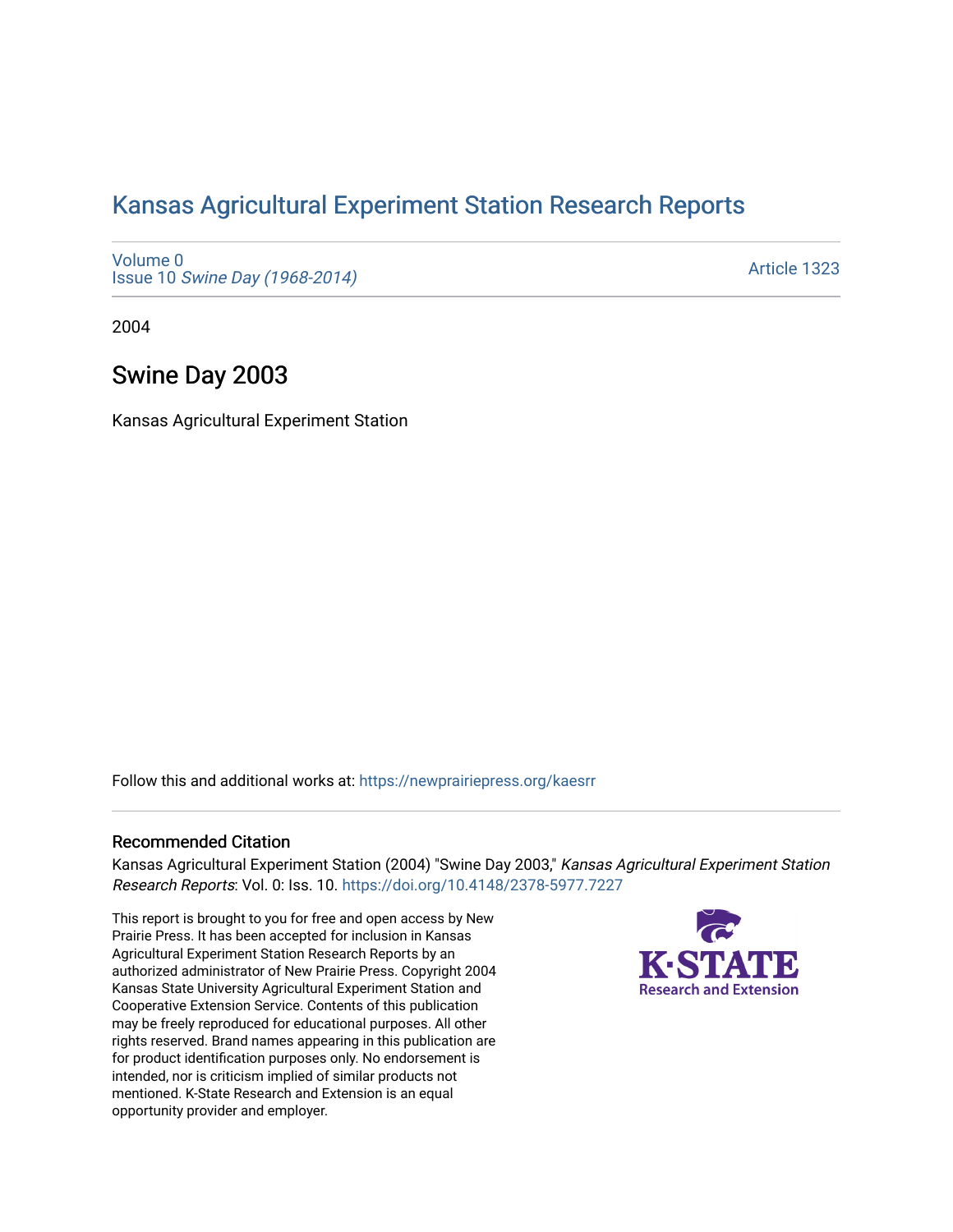# Swine Day 2003

# Creative Commons License



This work is licensed under a [Creative Commons Attribution 4.0 License](https://creativecommons.org/licenses/by/4.0/).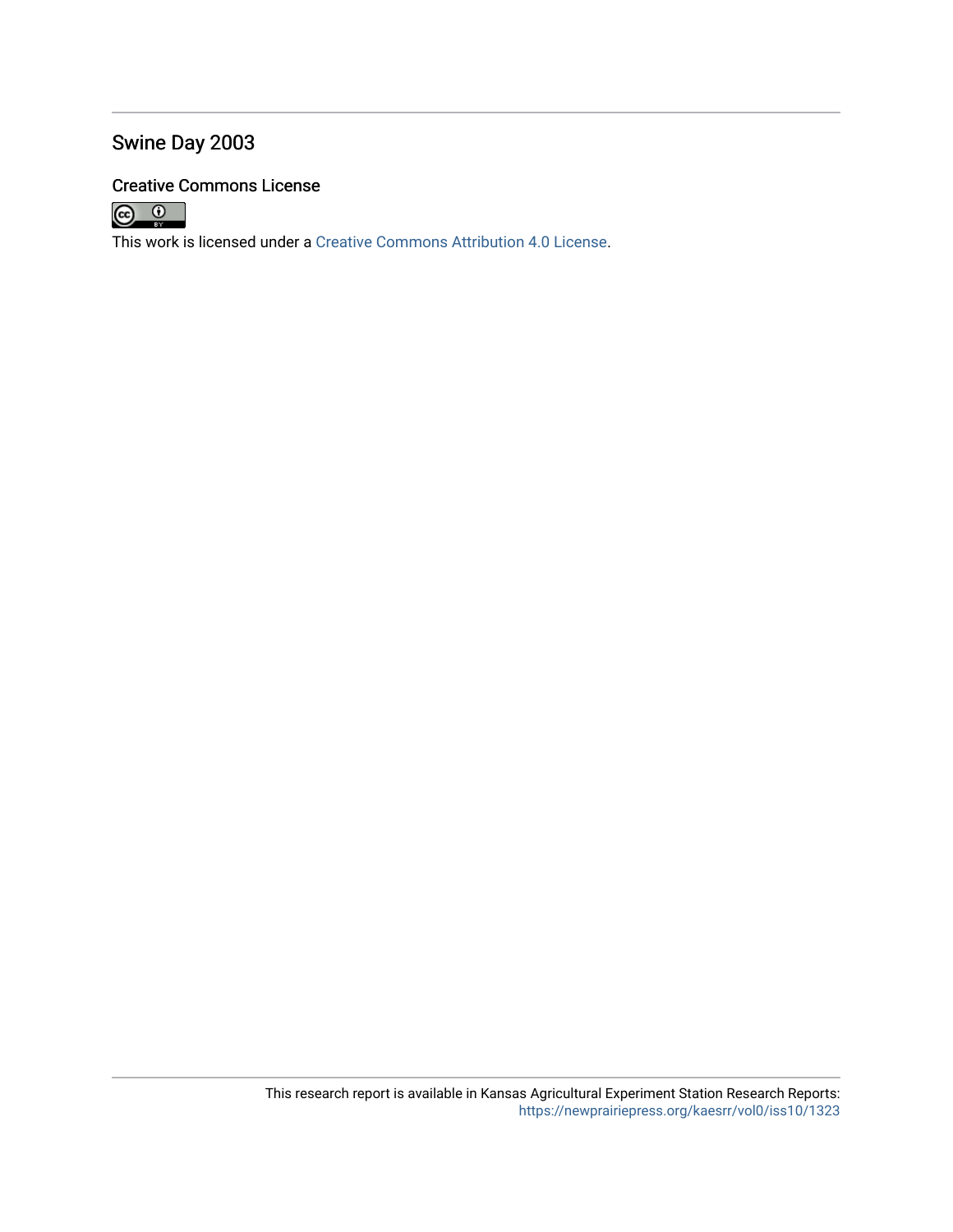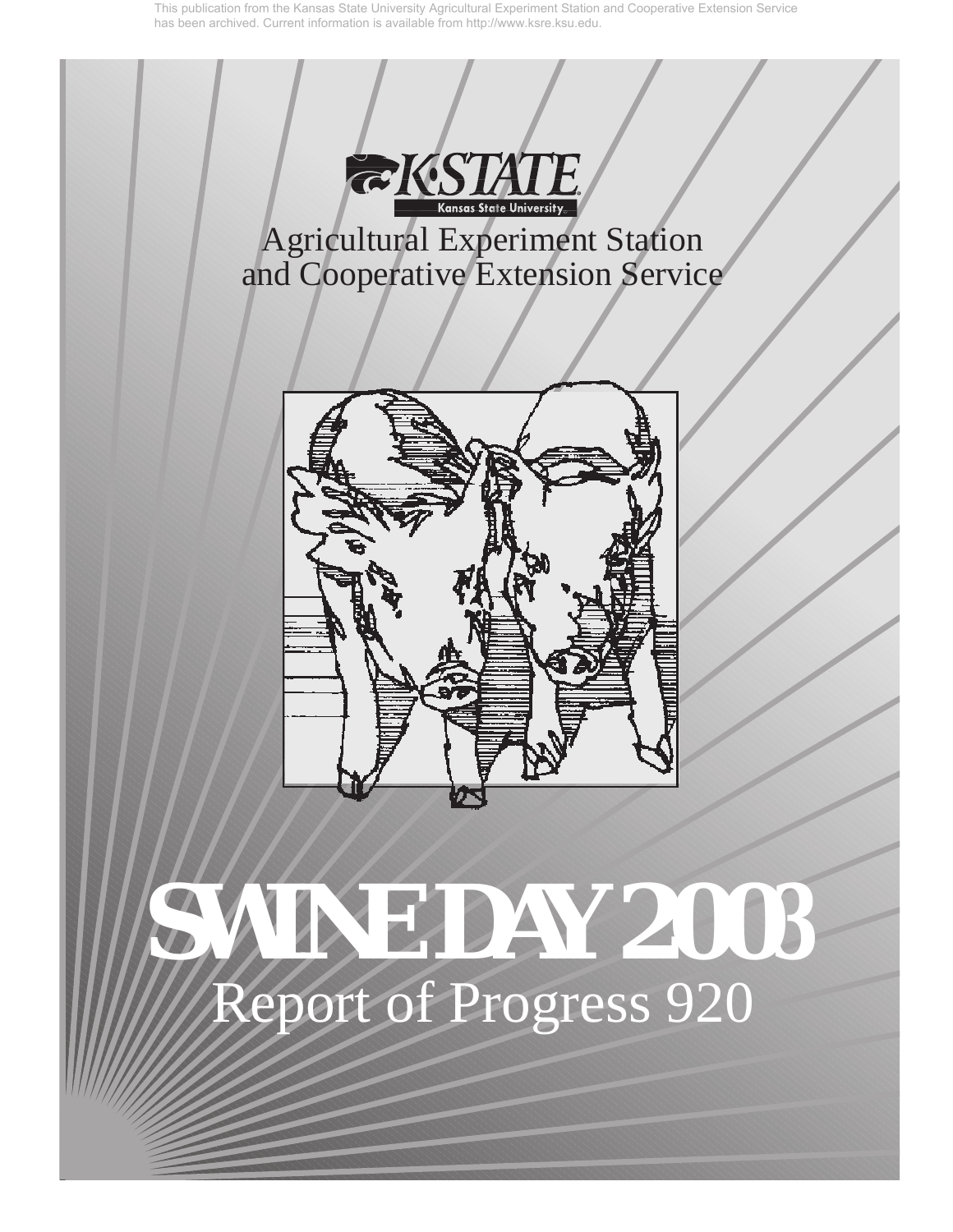#### *Swine Day 2003*

#### **FOREWORD**

It is with great pleasure that we present to you the 2003 Swine Industry Day Report of Progress. This report contains updates and summaries of applied and basic research conducted at Kansas State University during the past year. We hope that the information will be of benefit, as we attempt to meet the needs of the Kansas swine industry.

Editors, 2003 Swine Day Report of Progress,

| <b>Bob Goodband</b> | Mike Tokach | <b>Steve Dritz</b> | Joel DeRouchey |
|---------------------|-------------|--------------------|----------------|
|                     |             |                    |                |

#### **ABBREVIATIONS USED IN THIS REPORT**

| $ADG =$          |            | average daily gain                        | Gal       | $\quad \  \  =$ | $\text{gallon}(s)$     | mo  |     | $=$ month(s)              |
|------------------|------------|-------------------------------------------|-----------|-----------------|------------------------|-----|-----|---------------------------|
| $ADFI =$         |            | average daily feed intake                 | <b>GE</b> | $\equiv$        | gross energy           | Fg  |     | $=$ microgram(s)          |
|                  | $=$        | average                                   | h         | $=$             | hour(s)                |     |     | $= .001$ mg               |
| avg<br><b>BW</b> | $=$        | body weight                               | in        | $=$             | inch(es)               | N   |     | $=$ nitrogen              |
|                  | $=$        | centimeter(s)                             | IU        | $=$             | international unit(s)  | ng  |     | $=$ nanogram(s)           |
| $\rm cm$<br>CP   |            |                                           | kg        | $\equiv$        | kilogram(s)            |     |     | $= .001 \text{ Fg}$       |
| <b>CV</b>        | $=$<br>$=$ | crude protein<br>coefficient of variation | $Kcal =$  |                 | kilocalorie(s)         | no. |     | $=$ number                |
|                  |            |                                           | lb.       | $\equiv$        | pound(s)               |     |     | $ppm =$ parts per million |
| cwt              | $=$        | $100$ lb                                  | $Mcal =$  |                 | megacalorie(s)         |     |     | $sec = second(s)$         |
| d                | $=$        | day(s)                                    | $ME =$    |                 | metabolizable energy   |     |     | $SEW =$ segregated early  |
| DM               | $=$        | dry matter                                | $mEq =$   |                 | milliequivalent $(s)$  |     |     | weaning                   |
| EF               | $=$        | Fahrenheit                                | min       | $\equiv$        | minute(s)              | wk  | $=$ | week(s)                   |
| F/G              | $=$        | feed efficiency                           |           |                 |                        |     |     |                           |
| ft               | $=$        | foot(feet)                                | mg        | $\equiv$        | milligram(s)           | wt  |     | $=$ weight(s)             |
| $ft^2$           | $=$        | square foot(feet)                         | ml        | $=$             | cc (cubic centimeters) | yr  | $=$ | year(s)                   |
| g                | $=$        | gram(s)                                   |           |                 |                        |     |     |                           |

NCR, 1998. Nutrient Requirements of Swine. 10th Ed. National Academy Press, Washington, DC.

#### **KSU VITAMIN AND TRACE MINERAL PREMIXES**

Diets listed in this report contain the following vitamin and trace mineral premixes unless otherwise specified.

Trace mineral premix: each lb of premix contains  $12 \text{ g}$  Mn,  $50 \text{ g}$  Fe,  $50 \text{ g}$  Zn,  $5 \text{ g}$  Cu,  $90 \text{ mg}$  I, and 90 mg Se.

Vitamin premix: each lb of premix contains vitamin A,  $2,000,000$  IU; vitamin D<sub>3</sub>,  $300,000$  IU; vitamin E, 8,000 IU; menadione, 800 mg; riboflavin, 1,500 mg; pantothenic acid, 5,000 mg; niacin, 9,000 mg; and vitamin  $B_{12}$ , 7 mg.

Sow add pack: each lb of premix contains choline, 100,000 mg; biotin, 40 mg; folic acid, 300 mg; and pyridoxine, 900 mg.

#### **NOTICE**

Trade names are used to identify products. No endorsement is intended, nor is any criticism implied of similar products not named.

Some of the research reported here was carried out under special FDA clearances that apply only to investigational uses at approved research institutions. Materials that require FDA clearances may be used in the field only at the levels and for the use specified in that clearance.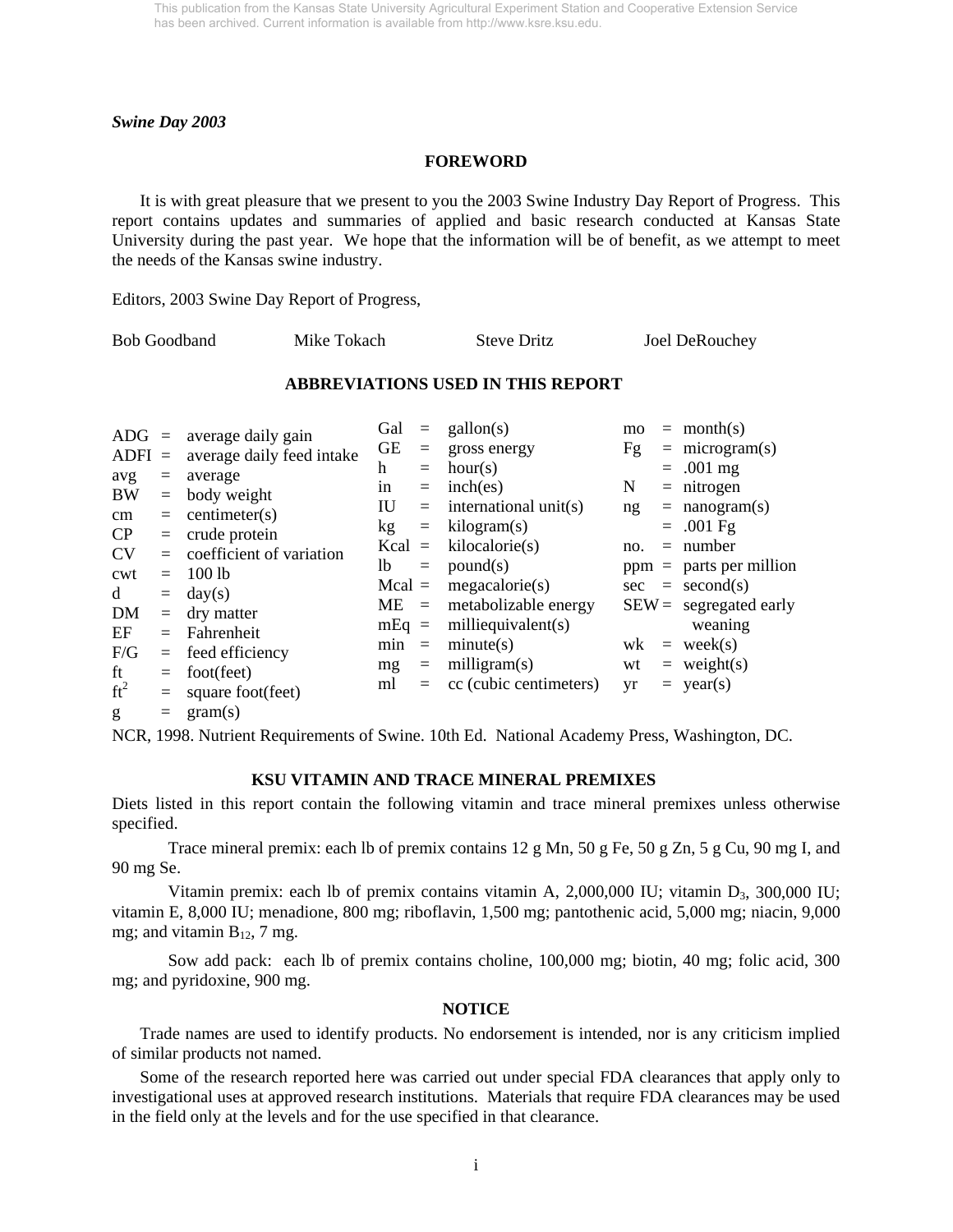# *Swine Day 2003*

## **CONTENTS**

# **Gestation, Breeding, and Farrowing Management**

| Effects of L-Carnitine on Fetal Growth and the Insulin-Like Growth                    |  |
|---------------------------------------------------------------------------------------|--|
|                                                                                       |  |
| Comparison of Three Methods of Feeding Sows in Gestation and the Subsequent           |  |
|                                                                                       |  |
|                                                                                       |  |
| <b>Nursery Management</b>                                                             |  |
| Effects of Increasing Dietary Lysine in Transition Diets on Nursery Pig               |  |
| Effects of Increasing Dietary Lysine in Phase II Diets (15- to 25-lb) on              |  |
| Effects of Increasing Crystalline Amino Acids and the Subsequent Change in            |  |
| Effects of Increasing Crystalline Lysine and Dietary Fat on Finishing Pig             |  |
| The Optimal True Ileal Digestible Lysine and Threonine Requirement for Nursery        |  |
|                                                                                       |  |
| The Influence of Dietary Fat Level and Crystalline Amino Acid Additions on            |  |
| Effects of Diet Complexity and Replacement of Soybean Meal on Growth                  |  |
| Evaluation of Different Soy Protein Concentrate Sources on Growth Performance of      |  |
| Effects of Extruded-Expelled Soybean Meal and Solvent Extracted Soybean Meal Level of |  |
| The Effects of Poultry Meal and Fishmeal on Growth Performance of Weanling Pigs 97    |  |
| The Effects of Poultry Meal Source on Growth Performance of Weanling Pigs  102        |  |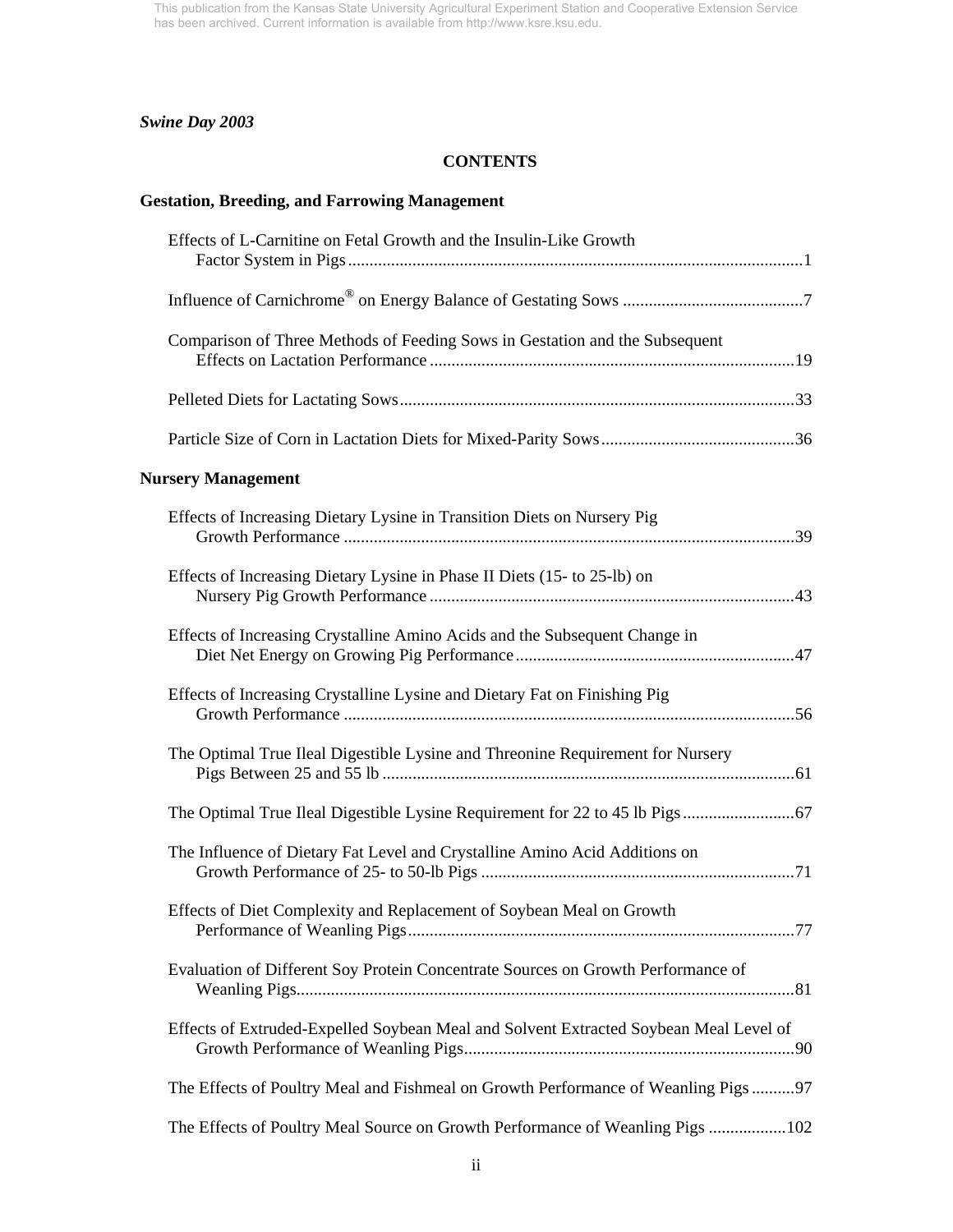| Comparison of Antimicrobial Alternatives in Irradiated Diets for Nursery Pigs 106                                                                                     |
|-----------------------------------------------------------------------------------------------------------------------------------------------------------------------|
| Comparison of Antimicrobial Alternatives in Diets for Nursery Pigs111                                                                                                 |
| Comparison of Antibiotics and Antimicrobial Alternatives on Growth Performance of                                                                                     |
| Comparison of Antibiotics on Growth Performance of Weanling Pigs in a                                                                                                 |
| Effects of Prebiotic, Inulin, and a Direct Fed Microbial on Growth Performance of                                                                                     |
|                                                                                                                                                                       |
| Effects of a Heat-Stable Yeast Product and Antibiotics in Diets for Nursery Pigs  132                                                                                 |
| Effects of BioPlus 2B and Levucell SB on Weanling Pig Growth Performance and Fecal<br>Shedding in Response to Oral Challenge with Salmonella Serovar Tryphimurium 136 |
| Corn Particle Size and Pelleting Influence on Growth Performance, Fecal Shedding, and<br>Lymph Node Infection Rates of Salmonella entericas Serovar Tryphimurium141   |
| Evaluation of Hemicell <sup>®</sup> on Growth Performance of Late Nursery Pigs 146                                                                                    |
| <b>Growing-Finishing Management</b>                                                                                                                                   |
| Effects of Increasing Crystalline Lysine with Other Amino Acids on Growth                                                                                             |
|                                                                                                                                                                       |
| Effect of Added Fat on Performance of Growing-Finishing Pigs in Commercial                                                                                            |
| Dietary Energy Density and Growing-Finishing Pig Performance and Profitability164                                                                                     |
| Effects of Increasing Ca:P Ratio in Diets Containing Phytase on Finishing Pig                                                                                         |
| Effects of Corn Source and Fat Level on Growth Performance of Grow-Finish Pigs                                                                                        |
|                                                                                                                                                                       |
| The Effects of Reducing Dietary Crude Protein and/or Adding Chicory on Composition and                                                                                |
| Particle Size, Mill Type, and Added Fat Influence Flow Ability of Ground Corn203                                                                                      |
|                                                                                                                                                                       |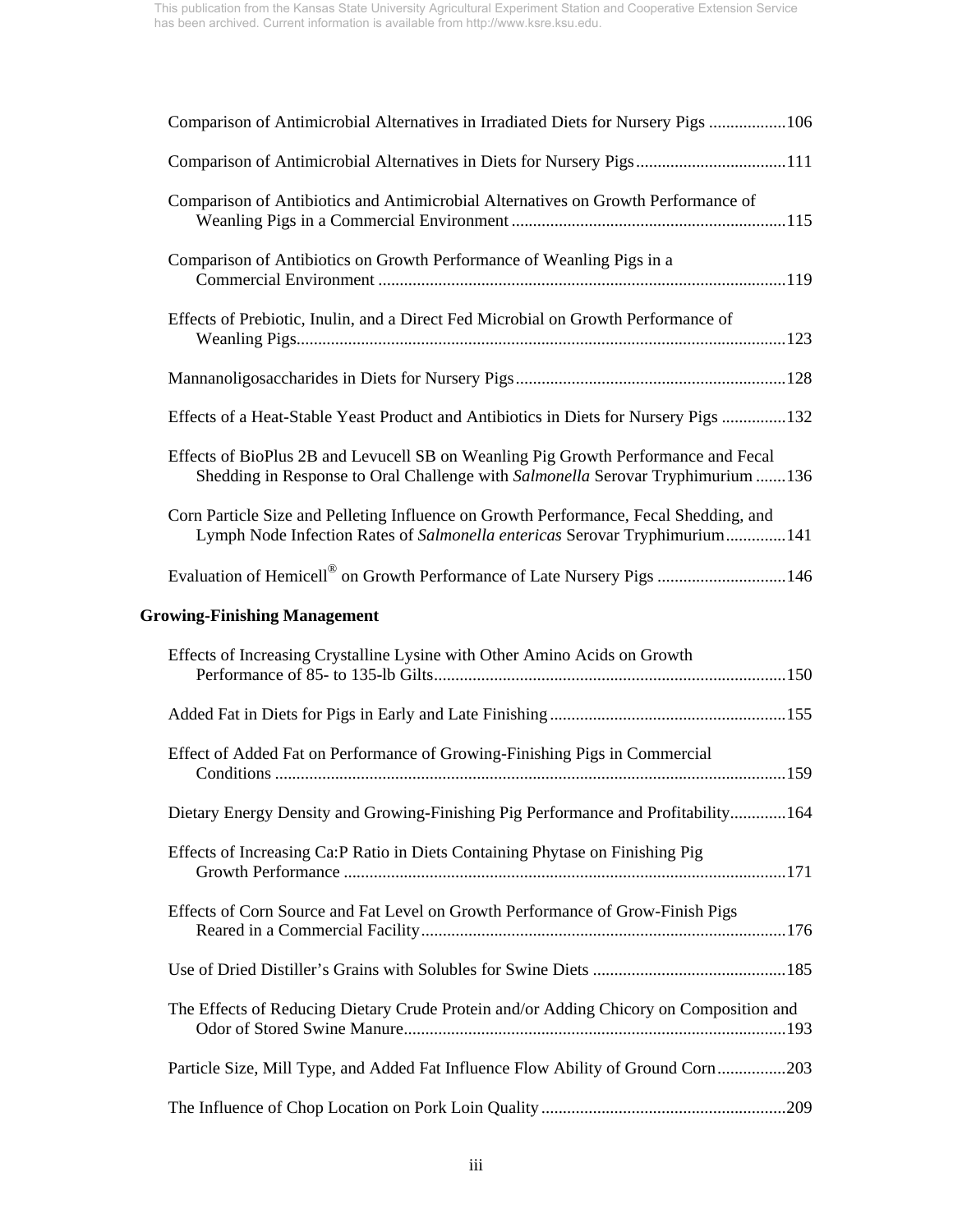## **BIOLOGICAL VARIABILITY AND CHANCES OF ERROR**

Variability among individual animals in an experiment leads to problems in interpreting the results. Animals on treatment X may have higher average daily gains than those on treatment Y, but variability within treatments may indicate that the differences in production between X and Y were not the result of the treatment alone. Statistical analysis allows us to calculate the probability that such differences are from treatment rather than from chance.

In some of the articles herein, you will see the notation "P<0.05." That means the probability of the differences resulting from chance is less than 5%. If two averages are said to be "significantly different," the probability is less than 5% that the difference is from chance or the probability exceeds 95% that the difference resulted from the treatments applied.

Some papers report correlations or measures of the relationship between traits. The relationship may be positive (both traits tend to get larger or smaller together) or negative (as one trait gets larger, the other gets smaller). A perfect correlation is one  $(+1 \text{ or } -1)$ . If there is no relationship, the correlation is zero.

In other papers, you may see an average given as  $2.5 \pm 0.1$ . The 2.5 is the average; 0.1 is the "standard error." The standard error is calculated to be 68% certain that the real average (with unlimited number of animals) would fall within one standard error from the average, in this case between 2.4 and 2.6.

Many animals per treatment, replicating treatments several times, and using uniform animals increase the probability of finding real differences when they exist. Statistical analysis allows more valid interpretation of the results, regardless of the number of animals. In all the research reported herein, statistical analyses are included to increase the confidence you can place in the results.

> Contents of this publication may be freely reproduced for educational purposes. All other rights reserved. In each case, give credit to the author's, name of work, Kansas State University, and the date the work was published.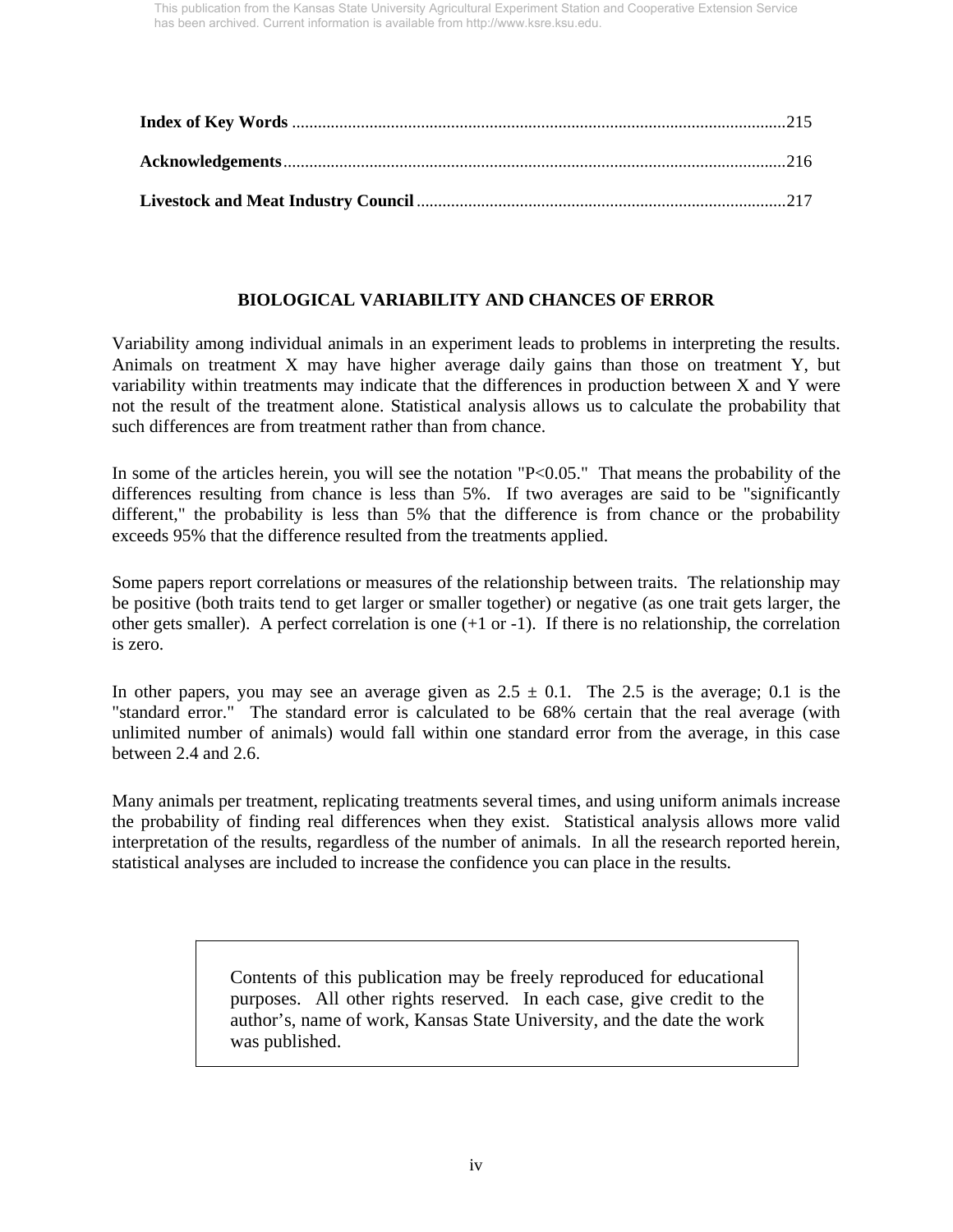### **EFFECTS OF L-CARNITINE ON FETAL GROWTH AND THE INSULIN-LIKE GROWTH FACTOR SYSTEM IN PIGS1**

A.T. Waylan, B.J. Johnson, J.P. Kayser, D.P. Gnad<sup>2</sup>, J.D. Dunn, *E.K. Sissom, J.J. Higgins<sup>3</sup> , and J.C. Woodworth4* 

#### **Summary**

 Twelve sows were used to examine the effects of feeding L-carnitine from artificial insemination to mid-gestation on maternal circulating IGF-I and carnitine concentrations and fetal growth. Supplementing L-carnitine did not influence the serum concentration of IGF-I. However, sows that were fed carnitine had increased circulating plasma free carnitine. Litters from sows fed L-carnitine were heavier and had more fetuses. The increase in litter fetus number was not detrimental to other growth traits such as individual fetal weight or crown to rump length. Our study suggests that feeding Lcarnitine to gestating sows is beneficial for fetal growth and development.

(Key Words: Sows, Carnitine, Insulin-like Growth Factor)

#### **Introduction**

 L-carnitine is a water-soluble amine that is naturally synthesized in liver, kidney, and brain. This compound plays an important role in lipid metabolism where it serves as a co-factor in mitochondrial transport and oxidation of longchain fatty acids. Carnitine has also been found to regulate carbohydrate metabolism. Fatty acids and carbohydrates are essential nutrients for the development of tissue, including skeletal muscle in mammals.

 Insulin-like growth factors (IGF) –I and –II are proteins that have potent proliferative and differentiation-promoting effects on cultured muscle cells, and the interactions of these growth factors with muscle cells play a significant role in regulating growth and differentiation of muscle tissues *in vivo*.

 Previous research has shown that feeding Lcarnitine to gestating sows increased circulating IGF-I and free carnitine at mid-gestation. Additionally, supplemented L-carnitine fed to sows during gestation resulted in piglets with a larger cross-sectional area of semitendinosus muscle. These data suggest that feeding L-carnitine to gestating sows will positively affect muscle growth and development in subsequent offspring. However, the exact mechanism of Lcarnitine's affect on muscle growth has not been determined. Therefore the objectives of this experiment were to: 1) further evaluate the circulating concentration of IGF-I and carnitine in sows fed a diet with or without carnitine and 2) evaluate fetal growth characteristics of fetal

 $\overline{a}$ 

<sup>&</sup>lt;sup>1</sup>The authors would like to thank Lonza, Inc., Fair Lawn, New Jersey, for their financial support.

<sup>&</sup>lt;sup>2</sup>Lonza, Inc., Fair Lawn, New Jersey.

<sup>&</sup>lt;sup>3</sup>Department of Statistics.

<sup>&</sup>lt;sup>4</sup> Agricultural Practices, College of Veterinary Medicine.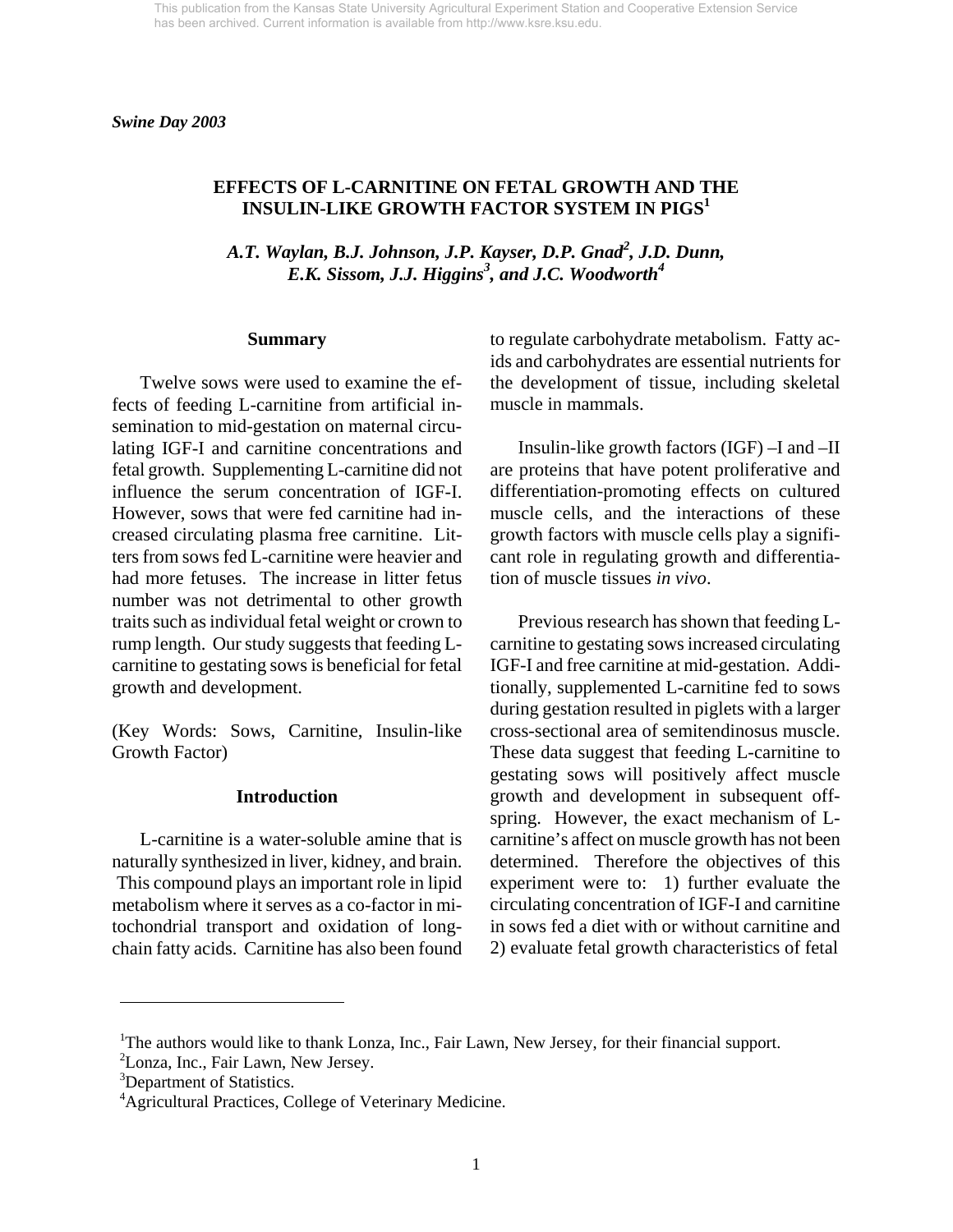pigs at mid-gestation from sows fed L-carnitine as compared to control-fed sows.

#### **Procedures**

 All animal procedures were reviewed and approved by the Kansas State University Animal Care and Use Committee. Twelve fourth-parity sows (PIC, Franklin, Kentucky; C 22 sows;  $BW = 552.6$  lb) were inseminated (PIC; 327 MQ) artificially 12, 24, and 36 hours after the onset of estrus. Sows were housed in individual crates  $(6 \times 1.8 \text{ ft})$  in an environmentally controlled gestation barn at the Kansas State University Swine Teaching and Research Center from breeding to mid-gestation. Sows were randomly allotted to one of two dietary treatments based on weight at breeding. All sows were fed 4.5 lb/d of a corn-soybean meal based gestation diet and received a 50 g top dress containing either 0 (control,  $n=6$ ) or 100 mg L-carnitine from d 1 to approximately d 57 of gestation. Day 1 was considered 12 hours after the first insemination. Sows were allowed *ad libitum* access to water.

 At d 0, 28, and 57 of gestation, blood samples were collected 7 hours after feeding by puncture of the vena cava for determination of total and free carnitine and IGF-I. Blood samples were collected in both heparinized and nontreated tubes and were placed on ice until centrifuged (2,500 x  $g$  for 20 minutes at 39 $\textdegree$ F) or refrigerated (39°F) 48 hours before centrifugation, respectively. Plasma or sera was then separated and frozen (-4°F) until analysis. Microdetermination of carnitine concentrations in plasma and a two-sided immunoradiometric assay was used to determine IGF-I concentrations in sera.

 Sows were anesthetized intravenously with sodium thiopental (8 mg/kg) before surgery, and the surgical plane of anesthesia was maintained by inhalation of halothane (2 to 5%). Additionally atropine sulfate (0.04 to 0.08 mg/kg) was administered intramuscular to decrease salivation. Sows underwent Caesarean section on d 54.5 to 59 of gestation. A mid-ventral incision was made and all blood flow to the uterus was ligated with ligatures on the ovarian stump and cervix. The uterus was removed and the abdominal layers were closed with absorbent sutures. Number and sex of fetuses were determined and recorded after the removal of the uterus from the sow. Fetal pigs were then removed and individually weighed and measured (crown to rump length). To calculate total litter weight, the sum of individual fetus weights was determined.

 Statistical analyses for blood concentrations were performed with the MIXED procedure of SAS (SAS, 2000; SAS Inst. Inc., Cary, North Carolina). A split-plot analysis was conducted to account for repeated measurements that included the fixed effects of treatment and day of bleeding as the repeated measure. Satterthwaite adjustment was used for the degrees of freedom. Gestational growth data were also analyzed using the MIXED procedure of SAS. The model included treatment and feeding period with gestation day as a covariate. All treatment means were separated  $(P<0.05)$  using the Least Significance Difference (LSD) procedure when the respective F-tests were significant (P<0.05) unless otherwise stated.

#### **Results and Discussion**

No treatment by day interaction (P>0.20) was observed for circulating IGF-I or free carnitine (Figure 1). A day effect  $(P<0.0001)$  was detected for IGF-I (Figure 2) with circulating IGF-I higher (P<0.05) at d 0 of gestation than at d 28 or 55. Furthermore, as the number of gestation d increased from d 28 to 55, IGF-I concentrations numerically decreased. A treatment by day interaction (P<0.05) was observed for total carnitine (Figure 3). Sows fed L-carnitine had a higher (P<0.05) concentration of total carnitine at d 55 than did the control sows.

 For the growth parameters, litter weights tended ( $P=0.07$ ; Table 1) to be heavier in sows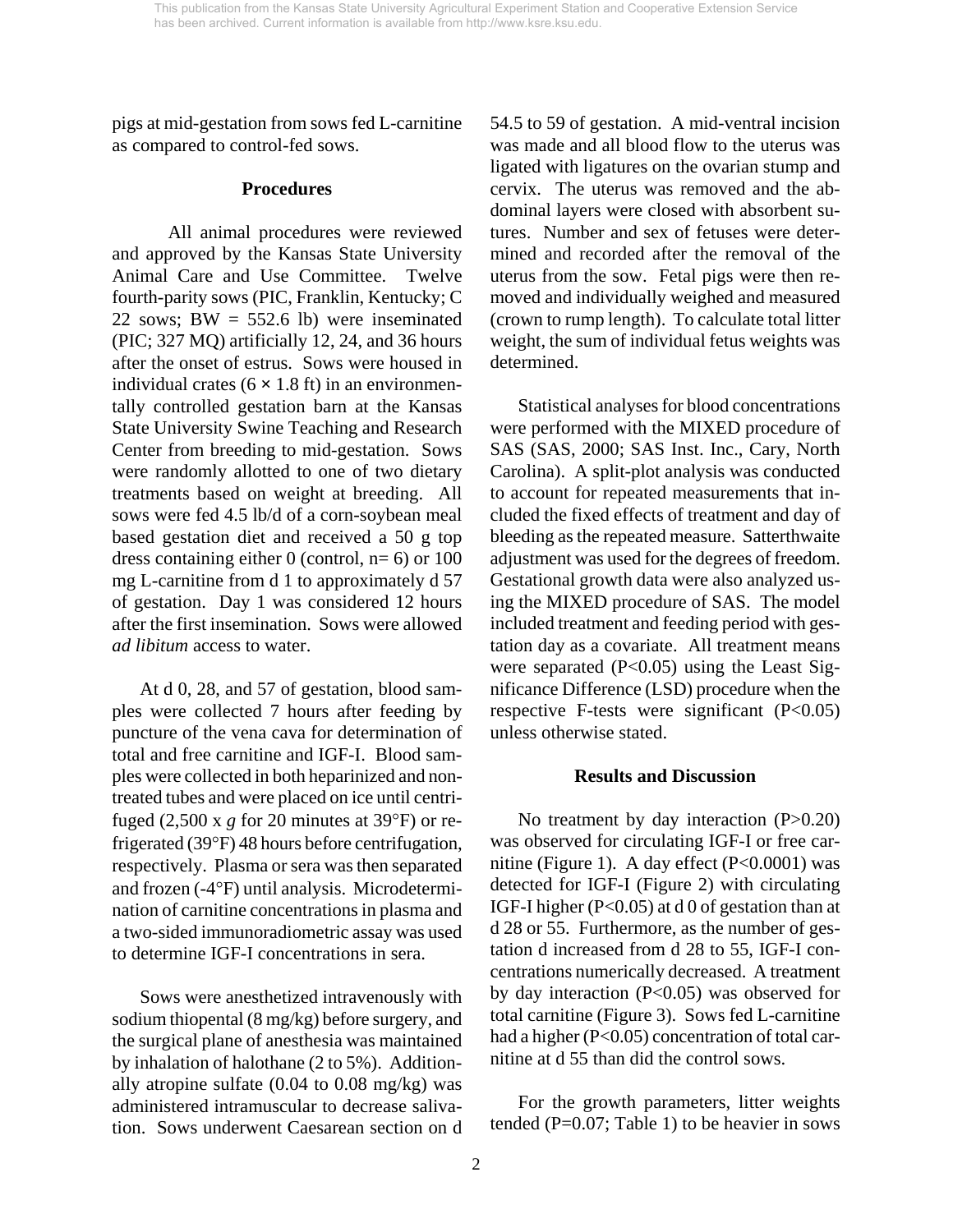fed L-carnitine compared to the controls. However, individual fetus weight did not differ (P>0.05) between the two treatments. Supplementing sows with L-carnitine resulted in larger (P<0.05) litters compared to litters from control fed sows. There was no affect  $(P>0.05)$  on fetus crown to rump length between treatments.

 These results suggest that circulating IGF-I levels of gestating sows fed with or without Lcarnitine are similar. Previous research has indicated that feeding sows L-carnitine during gestation had increased circulating IGF-I levels on both d 60 and 90 of gestation. These findings may explain why pigs farrowed from sows fed carnitine had heavier-muscled carcasses at slaughter compared to those from sows fed a control diet. The researchers suggested that the improvement observed in muscling of offspring from L-carnitine fed sows was a result of increased number of muscle fibers compared to the controls. Because IGF-I acts as a promoter of muscle growth it was suggested that the elevated IGF-I was having a proliferative affect on muscle cells allowing for improved carcass muscling. However the results of the current study suggest that the mode of action for Lcarnitine improving muscling is not an endocrine effect by maternal IGF-I.

 Feeding L-carnitine to gestating sows was beneficial for maintenance of fetal growth and development. The observed increase in total litter weight from sows fed L-carnitine suggests that L-carnitine affects growth by mid-gestation. Furthermore, individual fetus weight was unchanged between the two treatments, but the number of fetuses in the litters increased from 11 to 16 for control and carnitine fed sows, respectively. The carnitine was fed after ovulation and hence may increase the availability of nutrients to sustain more embryos and resulting in the observed increase in fetus number at midgestation. In addition to individual fetal weight, fetus crown to rump length was not affected by feeding L-carnitine, even though there was an increase in total litter weight. Therefore, the increased fetus number was not at the expense of fetal growth performance, a relationship that is normally inversely related.

 Feeding L-carnitine resulted in greater variation of the relation of fetus number per litter to individual fetus weight compared to diets not containing carnitine (Figure 4). Even though there were more fetuses per litter from the sows supplemented L-carnitine, individual fetal weight was not negatively affected. In the litters from control fed sows, the range was smaller for both fetal weight and fetus number per litter. This suggests that the observed variation from feeding L-carnitine may be influenced by both the growth factor system and nutrient availability.

 Due to the insemination of multiple sows on the same day, hysterectomies were completed on differing days of gestation. For both treatments, on average, litter weight increased as the number of gestation days increased (Figure 5). This suggests that mid-gestation is a time of rapid fetal growth and development. Interestingly, feeding L-carnitine resulted with heavier litters on each evaluated gestation d except d 59.

 Feeding gestating sows L-carnitine increased number of piglets and total litter weight. Since, muscle development occurs before adipose tissue, the increase in litter weight indicates that fetal muscle mass may be increased in fetuses obtained from sows fed L-carnitine. In conclusion, producers can feed L-carnitine to gestating sows to take advantage of enhanced performance traits without negatively affecting fetal growth and development. More research should be conducted to further define the mechanisms that are affected by carnitine and that are responsible for the increased muscling in carcasses.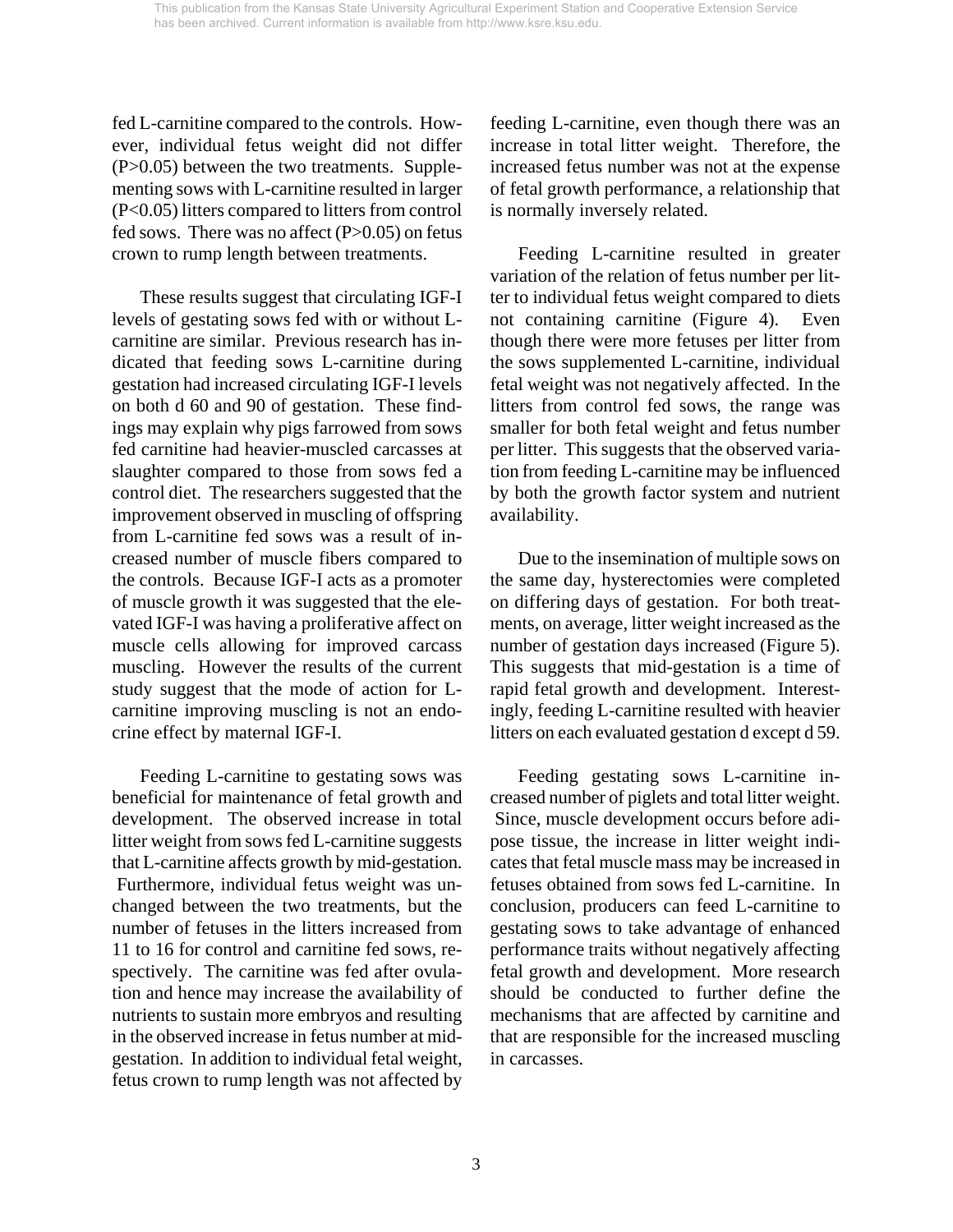

**Figure 1. The influence of feeding sows L-carnitine on serum IGF-I concentrations.** 



**Figure 2. The influence of gestation day on maternal serum IGF-I concentrations.**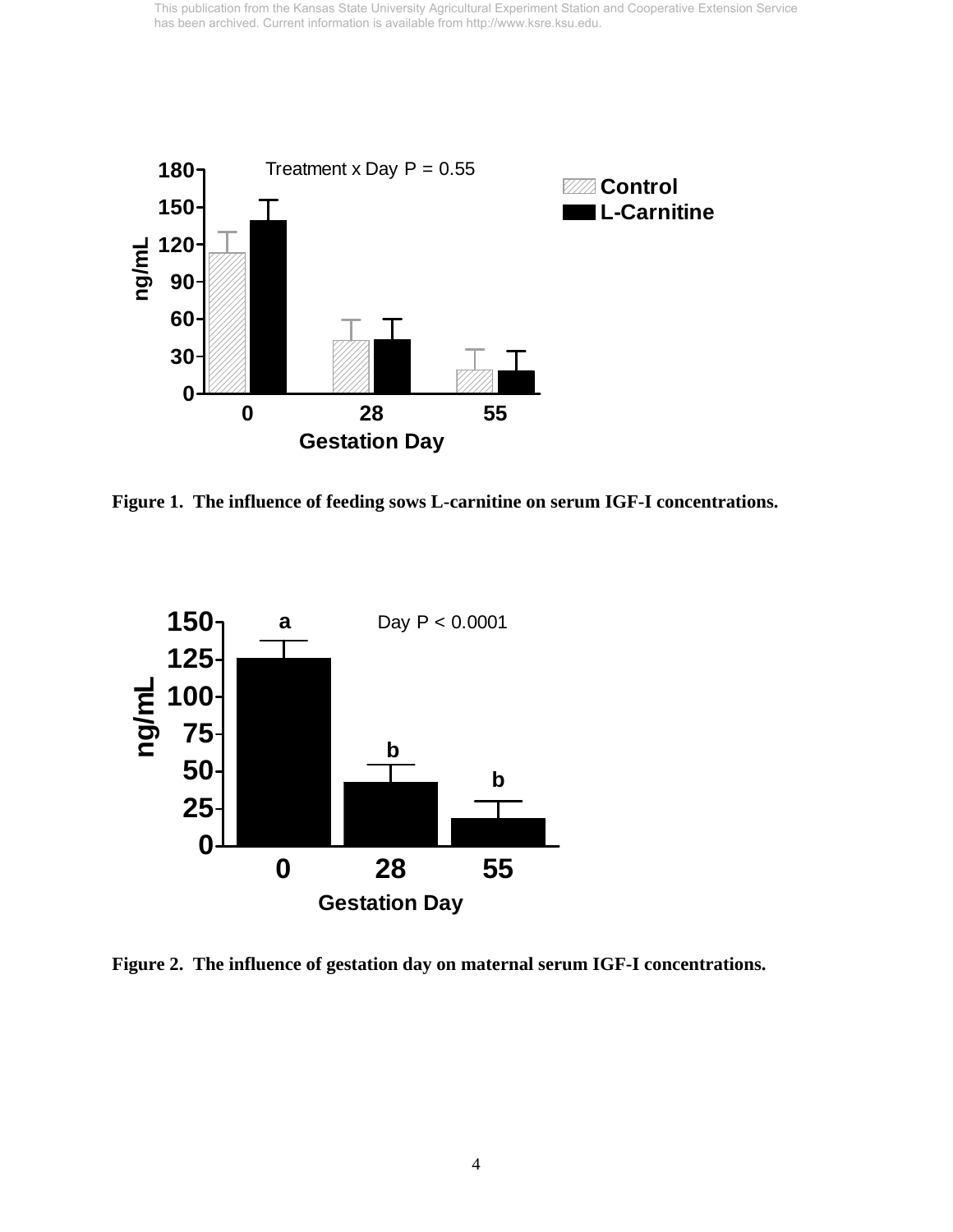

**Figure 3. The influence of feeding sows L-carnitine on plasma total carnitine concentrations.** 



**Figure 4. Relationship between the number of fetuses per sow and average fetal weight.**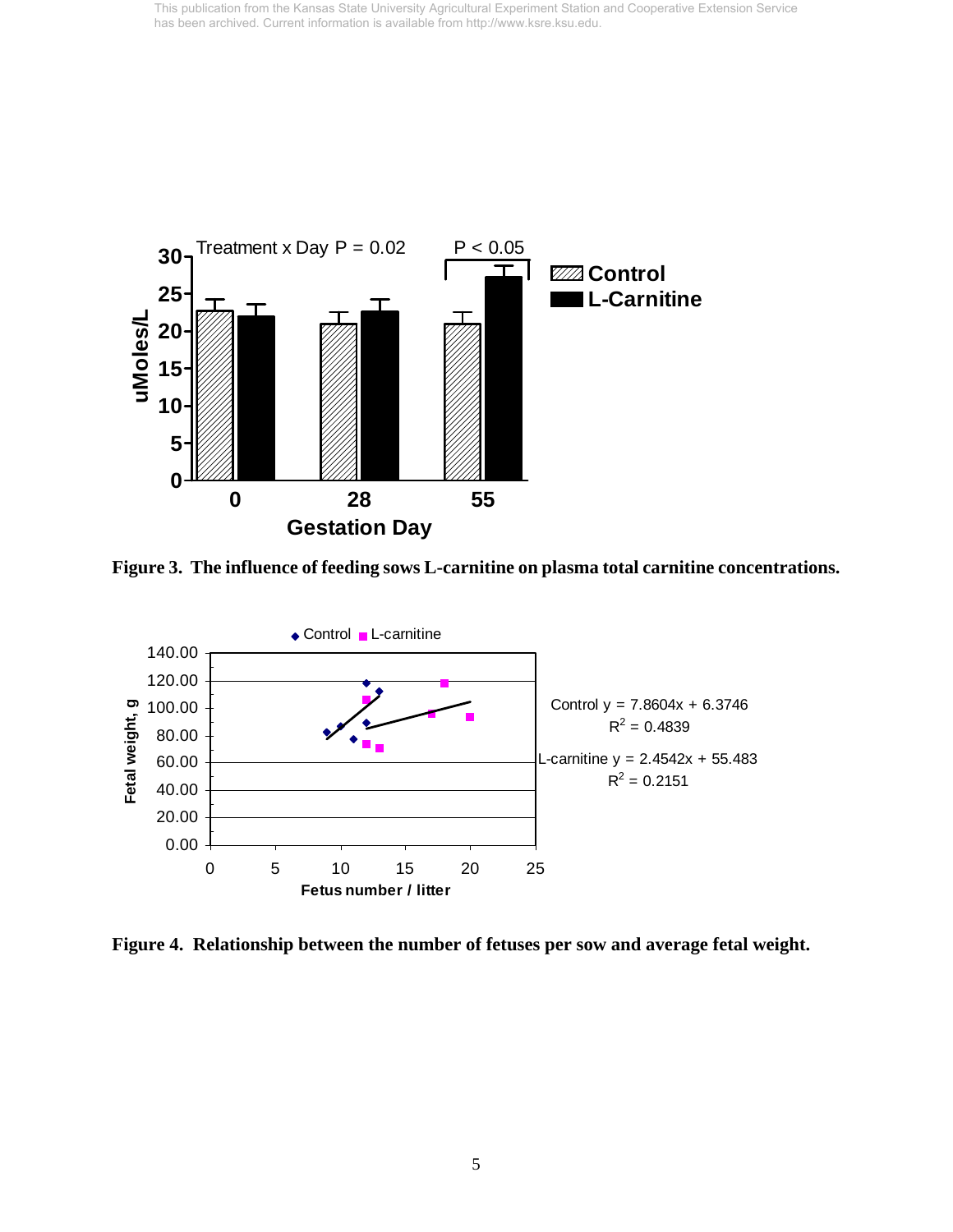

**Figure 5. Relationship between number of gestation days on total litter weight.** 

|                                | Control     | L-carnitine | P-value |
|--------------------------------|-------------|-------------|---------|
| Initial sow weight, lbs        | 552.3       | 553.5       |         |
| Number of fetuses              | 67          | 92          |         |
| Gender of fetuses              |             |             |         |
| $(75$ female $& 84$ male)      |             |             |         |
| Fetus number per litter        | $10.8^y$    | $15.5^x$    | .019    |
| Litter weight, $g^a$           | $989.4^{y}$ | $1,449.6^x$ | .068    |
| Fetus weight, g                | 91.4        | 92.4        | .880    |
| Fetus crown to rump length, in | 5.4         | 5.2         | .085    |

**Table 1. Effects of Feeding Gestating Sows L-carnitine on Fetal Growth Traits** 

<sup>a</sup>Litter weight was calculated by summing each individual fetus weight per litter.

 $x, y$  Means in the same row without a common superscript letter differ (P<0.05).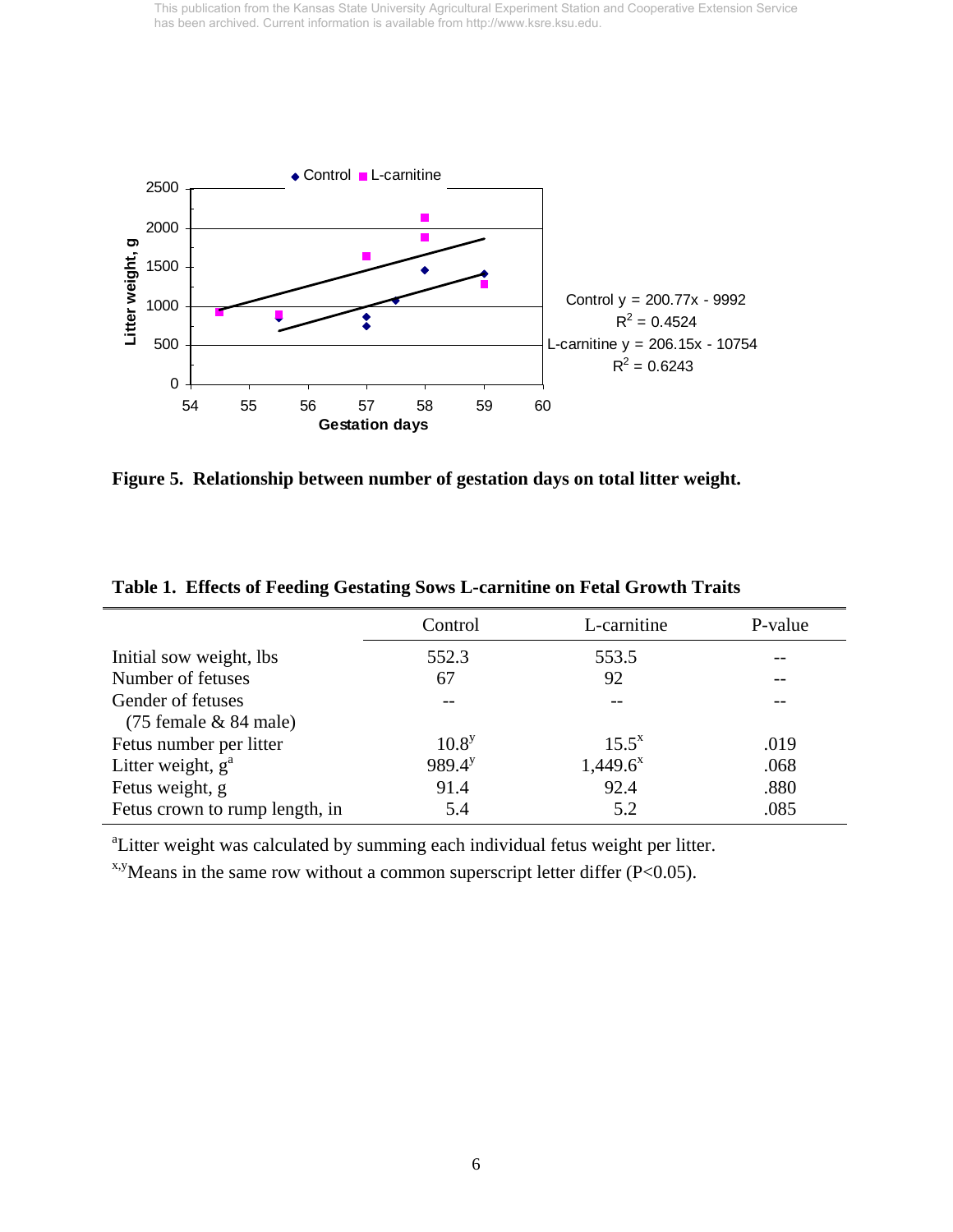*Swine Day 2003* 

# **INFLUENCE OF CARNICHROME® ON ENERGY BALANCE OF GESTATING SOWS<sup>1</sup>**

*M.G. Young, M.D. Tokach, J. Noblet<sup>2</sup>, F.X. Aherne<sup>3</sup>, S.S. Dritz<sup>4</sup>, R.D. Goodband, J.L. Nelssen, J. van Milgen<sup>2</sup> , and J.C. Woodworth5* 

#### **Summary**

Twelve multiparous sows were utilized in a randomized complete block design to determine the effects of feeding diets with or without Carnichrome® (50 ppm carnitine and 200 ppb chromium picolonate) on the components of heat production (HP) in early, mid and late gestation. All sows were fed dietary treatments for the 28 d lactation, and the subsequent weaning to estrus and gestation periods. The kinetics of HP and its partitioning (basal or resting HP, activity HP, and short term thermic effect of feeding  $(TEF_{st})$ ) were determined during three stages of gestation, early (weeks 5 or 6), mid (weeks 9 or 10) and late (weeks 14 or 15) for each block. Feeding allowances were based on modeled calculations of energy and nutrient requirements to achieve a target sow maternal weight gain of 44 lb and remained constant throughout gestation. On d 111 of gestation sows were slaughtered and total uterus, individual fetal, placenta and empty uterus weights were recorded. Organic matter and energy digestibility for the Carnichrome® diet was greater (*P*<0.05) and fecal N excretion was lower (*P*<0.05), which resulted in the DE and ME content of the Carnichrome® diet being greater (*P*<0.05) compared to the control diet. Carnichrome® had no effect on total HP, energy retained as protein or lipid or maternal energy retention in early, mid or late gestation. Increased HP in late gestation was associated with increased uterine energy requirements. The ME intake on d 110 of gestation was 6.9 Mcal/d, but to prevent sows from mobilizing maternal tissues ME intake would need to be increased to 8.4 Mcal/d. This equates to a 21.5% increase in ME intake or an additional 1 lb/d of a corn soybean meal diet on d 110 of gestation than fed in the present experiment. Energy requirements for maintenance averaged 91 kcal/kgBW $^{0.75}$ /d, and was greater in late compared with mid-gestation in the present experiment. On average 20% of ME intake was utilized for physical activity but ranged from 11.6 to 37.1%. Each 100 minutes of standing time/day represented an additional requirement of 0.38 lb/d of a standard corn soybean meal diet (1485 kcal/lb). The results of the present experiment indicate that improvements in reproductive performance found in previous experiments with carnichrome do not appear to be due to changes in heat production or improvements in energy retention. In con-

l

<sup>&</sup>lt;sup>1</sup>Appreciation is expressed to Lonza, Inc., Fair Lawn, New Jersey, for partial financial support of this experiment.

<sup>&</sup>lt;sup>2</sup>Institut National de la Recherche Agromique, Unite Mixte de Recherches sur le Porc, 35590 St Gilles, France.

<sup>&</sup>lt;sup>3</sup>Alberta Pig Company, 9189 Lochside Drive, North Saanich, British Columbia, Canada V8L 1N2. 4 Food Animal Health and Management Center.

<sup>&</sup>lt;sup>5</sup>Lonza, Inc., Fair Lawn, New Jersey.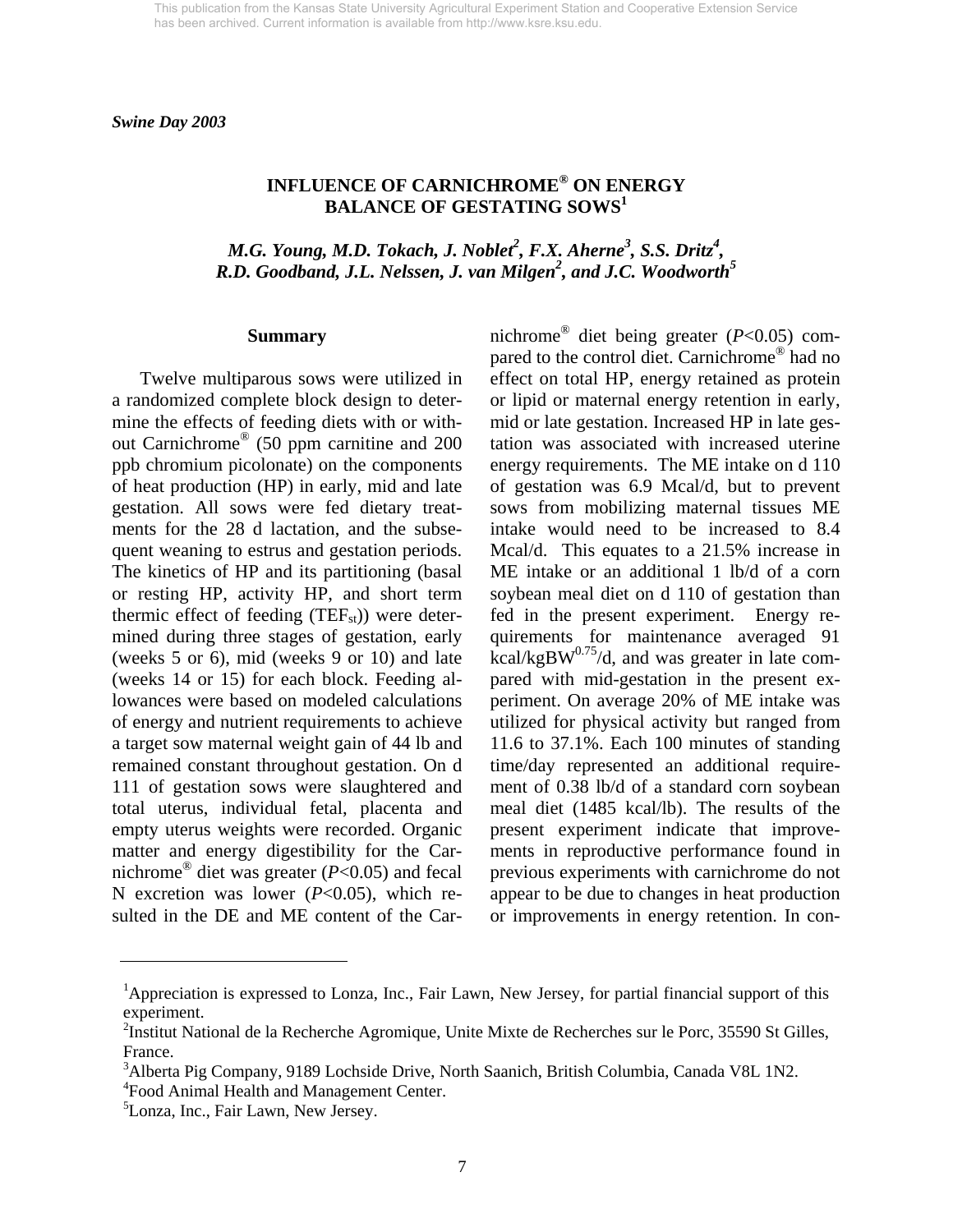clusion, Carnichrome® had no effect on the components of heat production and maternal weight gain during early-, mid- or lategestation, but did improve energy and organic matter digestibility of the diet.

(Key Words: Sows, Carnichrome®, Heat Production, Gestation)

## **Introduction**

 Carnitine is a vitamin-like compound that is essential for the transport of long- and medium-chain fatty acids across the mitochondrial membrane for B-oxidation. Chromium is a trace mineral that is essential for activating specific enzymes and stabilizing proteins and nucleic acids. Both carnitine and chromium have been shown to improve reproductive performance of sows. In previous trials, we have observed the total number of pigs produced over two parities was greater when sows were fed diets with carnitine or chromium compared to sows fed control diets, with the greatest improvement observed from feeding a diet containing both carnitine and chromium. In other studies, sows gained more weight and backfat during gestation when fed diets containing carnitine. Sows fed chromium tended to gain more body weight during gestation compared to sows fed diets without chromium. These observations would suggest that the sows fed diets with carnitine or chromium retained more energy than the sows fed the diets without carnitine and chromium. The objective of the present study was to quantify the effect of the addition of carnitine and chromium (Carnichrome®) on heat production (HP) and its components and energy gain during early, mid- and late gestation of multiparous sows.

## **Procedures**

A total of fifty-four Large White  $\times$  Landrace sows were assigned to one of two dietary treatments post farrowing, control and Carnichrome® (50 ppm of L-carnitine and 200 ppb of chromium), based on parity and weight on entry to the farrowing house. All sows were fed dietary treatments for the 28-day lactation, the following weaning to estrus period, and to day 28 of the subsequent gestation. Once confirmed pregnant on day 28 of gestation, 12 sows (6 blocks with 2 sows per block) were selected for indirect calorimetry measurements. Sows were selected for indirect calorimetry measurements based on parity, weight entering the farrowing house, weight loss in lactation, and weaning to estrus interval. Energy balance was measured during three stages of gestation, early (weeks 5 or 6), mid (weeks 9 or 10) and late (weeks 14 or 15) for each block. Sows were housed for 7 days in the metabolism cage that was in a respiration chamber, where digestibility and energy balance measurements were taken simultaneously. Day 1 was used to allow the sow to adapt to the respiration chamber. Collection of urine and feces, and gas exchange measurements commenced on day 1. On the morning of day 8, the energy balance and digestibility measurements were terminated and sows were weighed. All sows on which indirect calorimetry measurements were taken were slaughtered at the end of pregnancy (day 111 on average) and total uterus, individual fetal, placenta, and empty uterus weights were recorded.

 Two respiration chambers with a volume of 12  $m<sup>3</sup>$  were available for measurement of gas exchange in individual sows. Metabolism cages were equipped with two infra-red (i.r.) beams located at the front and rear of the cages to detect standing or sitting activity of the sow. Interruption of an i.r. beam for at least 20 seconds was considered to represent a standing activity (i.e., sitting or standing). In addition, the metabolic cage was mounted on force sensors, which produced an electric signal assumed to be proportional to the physical activity of the animal. The temperature in the respiration chamber was maintained at 72°F.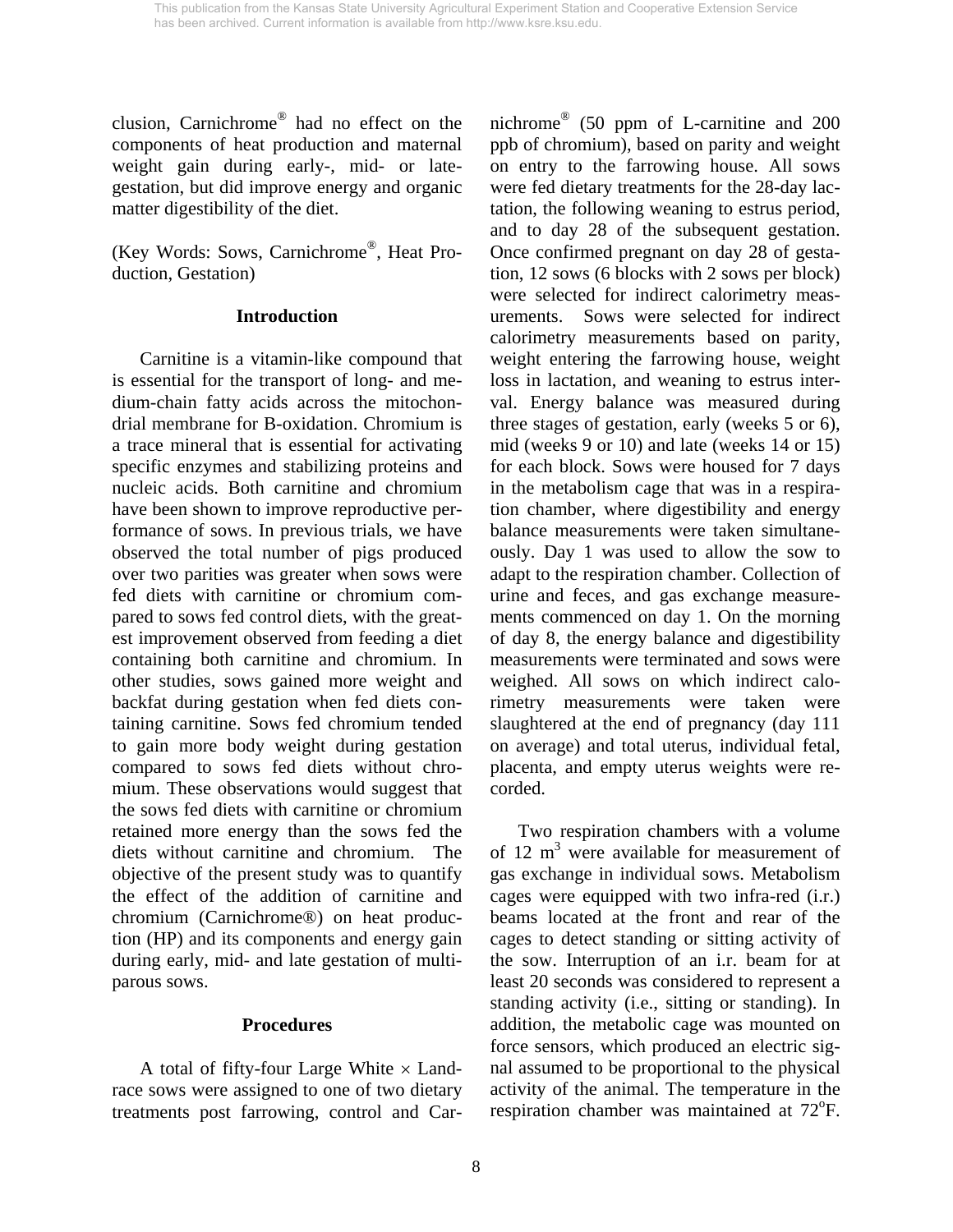A standard lactation diet, with 1.0% lysine, 0.80% calcium and 0.75% phosphorous was fed for the 28-d lactation. The experimental gestation diet was corn-soybean mealbased and formulated to contain 0.65% lysine, 0.80% calcium and 0.75% phosphorous (Table 1). The control diet had 0.05% of a corn-soy blend added, while the Carnichrome<sup>®</sup> diet had 0.05% of Carnichrome® 10% added to provide 50 ppm of L-carnitine and 200 ppb of chromium from chromium picolonate.

**Table 1. Composition of the Experimental Diet** 

| Item, %                     | <b>Gestation Diet</b> |
|-----------------------------|-----------------------|
|                             |                       |
| Corn                        | 80.07                 |
| Soybean meal                |                       |
| (47% crude protein)         | 14.50                 |
| Dicalcium phosphate         | 2.58                  |
| Limestone                   | 0.80                  |
| Soy oil                     | 1.00                  |
| Salt                        | 0.50                  |
| Corn-soy blend <sup>a</sup> | 0.05                  |
| Vitamin and trace mineral   | 0.50                  |
| Calculated analysis         |                       |
| Crude protein, %            | 13.6                  |
| Lysine, %                   | 0.65                  |
| Calcium, %                  | 0.90                  |
| Phosphorous, %              | 0.80                  |
| ME, kcal/lb                 | 1499                  |
|                             |                       |

a Corn-soybean meal blend (50:50) for the Carnichrome® treatment was replaced with Carnichrome® 10% blend which provided 50 ppm of L-carnitine and 200 ppb of chromium from chromium picolonate.

 During the experiment, sows received their diet in one meal per day (9 a.m.) in pellet form. Feed allowances were based on modeled calculations of energy and nutrient requirements to achieve a target maternal weight gain during gestation of 44 lb. The gestational energy requirements were determined by calculating the daily energy requirement for maintenance ( $ME_M$ ) multiplied by 115 days, plus energy for target weight gain, and energy for products of conceptus and uterine gain, and summing these to give the total gestation energy requirement. The calculations are:

 $ME<sub>M</sub>$  (Mcal) = 0.107  $\times$  BW<sup>0.75</sup> Energy maternal gain (Mcal) =  $(9.7 \times BW)$ gain, kg +  $54 \times P2$  gain, mm)  $\div 4.184$ Energy uterus gain (Mcal) =  $((4.8 \times$  fetus BW gain, kg)  $\div$  0.5)  $\div$  4.184

BW is average body weight of the sow, which is calculated as weight at service plus one half targeted weight gain plus one half products of conceptus and uterine gain in gestation. Feeding level was kept constant over pregnancy.

 Sows were weighed at the beginning, at the end of each collection period, and every two weeks between collections. Representative samples of feed, feces, and urine were collected during each measurement period. Feed and feces were analyzed for DM, ash, crude protein, crude fiber, diethyl ether and gross energy. Nitrogen in the urine was analyzed on fresh material, whereas the energy content was obtained after freeze-drying approximately 50 ml of urine in polyethylene bags.

Concentrations of  $O_2$ ,  $CO_2$  and  $CH_4$  in the respiration chamber were measured continuously. Measurements of gas concentrations, signals of the force sensors and weights of trough and water-tank were averaged over 10 seconds and stored on a microcomputer for further analysis. Apparent digestibility coefficients of energy and the different chemical fractions were calculated. Daily heat production (HP) was calculated from gas exchanges. The retained energy (RE) corresponded to the difference in ME intake and HP. Energy retained as protein was calculated from the N balance, whereas retained energy as lipid cor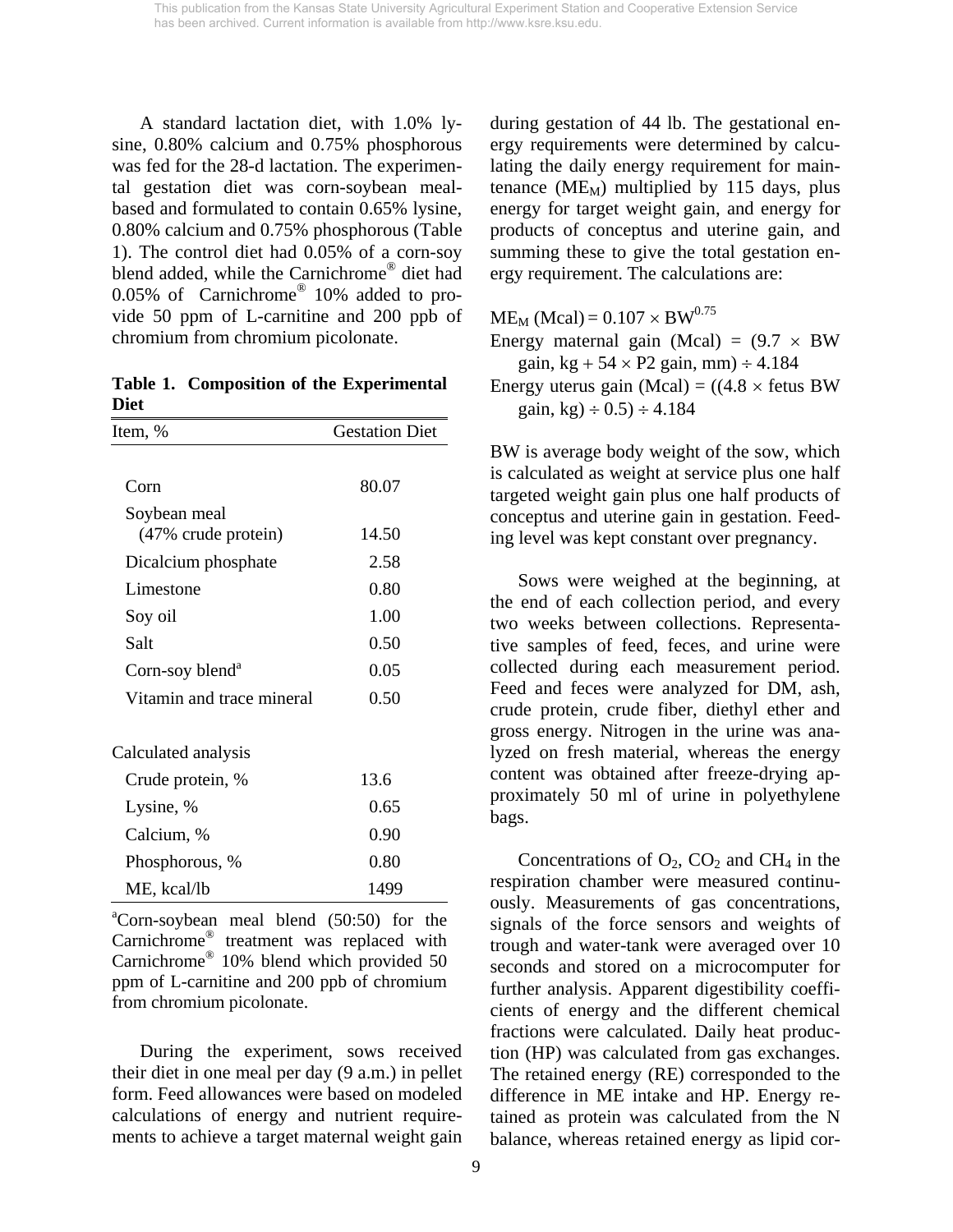responded to the difference between RE and energy retained as protein. Animals in the fed state were assumed to have a constant basal HP (kJ/d). Ingestion of a meal and associated short-term physiological events such as digestion and absorption cause a temporary increase of HP (TEF<sub>st</sub>). The daily HP due to physical activity was calculated as the product of unitary HP (kJ/unit of force) and total force detected over a day.

 The distribution of daily activity HP between eating (i.e. instability of the trough), standing (i.e., the difference between total duration of standing and the duration of eating) and lying periods was calculated as the production of activity HP (kJ/unit of force) and the total force measured during these periods. The RQ was calculated as the ratio  $CO<sub>2</sub>$  production: $O_2$  consumption. Model variables of HP were estimated for each day of measurement. In the subsequent statistical analysis, the mean of daily variables was used for each sow at each stage of pregnancy. There was a total of 36 experimental periods (12 sows and three stages of gestation).

 The results were analyzed as a randomized complete block design with repeated measures over time using the MIXED procedure of SAS (SAS Inst., Carry, North Carolina). Sow was the experimental unit of analysis, with block included as a random effect. Heat production from day 93 to 111 of gestation was modeled as a function of day of gestation and adjusted for the sow effect to determine the increased daily heat production.

## **Results and Discussion**

 Both the control and Carnichrome® diets were analyzed for L-carnitine. The control and Carnichrome® diets contained 1.4 and 57.1 ppm of free L-carnitine, respectively. Average parity and sow weight at weaning, d 35, 70, 103 and 111 (slaughter) of gestation was not different between the control and Carnichrome® treatments (Table 2). Maternal

weight gain in gestation averaged 47.5 lb, but no effect of Carnichrome® on maternal weight gain was observed. Metabolizable energy intake was targeted for sows to achieve a moderate weight gain throughout gestation, as it was hypothesized that the effects of Carnichrome® would be more prevalent at low energy intake levels. In mid-gestation when energy was retained in maternal tissues and in late gestation when sows mobilized lipid to meet the increased requirement for uterine growth, no effect of Carnichrome® was evident on any of the measured parameters. The prolificacy of the sows utilized in the present experiment was very high, with sows on average producing 16.5 total pigs with no difference between the two treatments. In the present experiment Carnichrome® had no effect on total number of fetuses produced, average fetal weight, total uterus, placenta or empty uterus weights. But it should be mentioned that the number of observations in the present experiment was very limited for such reproductive criteria.

 Digestibility coefficient of organic matter and energy were greater for the Carnichrome® compared with control fed sows (*P*<0.05; Table 3). Dry matter digestibility coefficients increased with stage of gestation, while methane production decreased with stage of gestation. The energy content of the urine averaged 3.7%, and was greater in mid- compared with early- or late- gestation. The DE and ME value for the Carnichrome® diet was greater (*P*<0.05) than the control diet. The reduced (*P*<0.05) fecal N excretion for the Carnichrome® fed sows supports these data. Metabolizable energy value was greater (*P*<0.05) in early- and late- compared with midgestation. The digestibility of energy reported in the current experiment for a typical cornsoybean meal diet (92%) was greater than that predicted from DE values of corn and soybean meal proposed by the NRC (1998) or more recent values reported for growing pigs (88%). Digestibility coefficient for DM of the experimental diet was determined for growing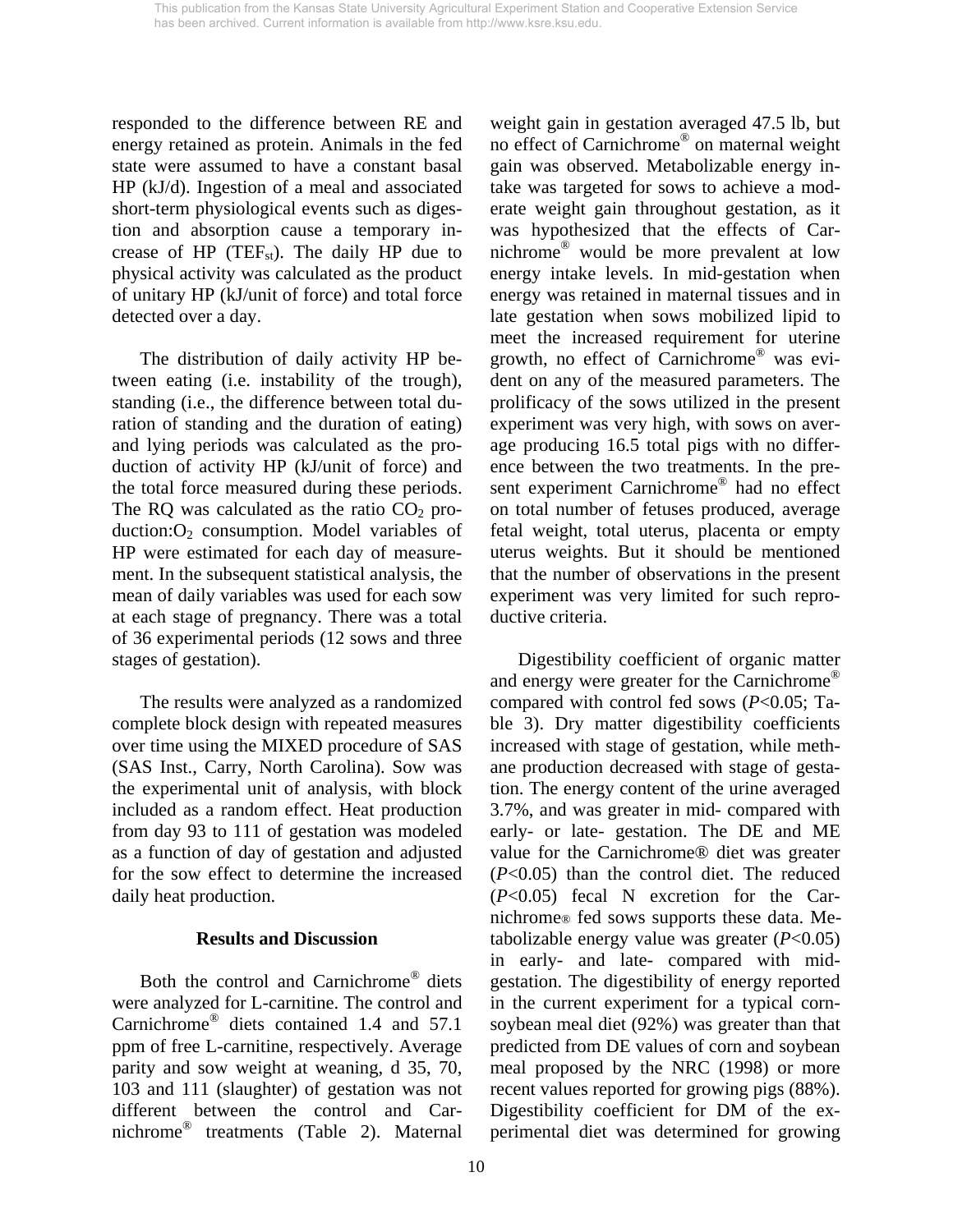pigs to be 88% compared with 90.2% for sows. This is in agreement with the recent data from the University of Illinois that digestibility values for complete feeds were greater for sows compared with growing pigs and that diets should be assigned two energy values: one for growing pigs and one for sows.

 Nitrogen losses in the feces were greater  $(P < 0.02)$  for the control compared with the Carnichrome® fed sows (Table 4). Losses of N in the urine were lower  $(P < 0.01)$  in earlyand late-gestation compared with midgestation and N retention was greater (*P*<0.01) in early- and late-gestation compared with mid-gestation. The increased N retention in late-gestation was a result of the exponential fetal growth in late-gestation, which is mainly protein.

 Heat production was greater (*P*<0.01) in late- compared with early- and mid-gestation and energy in gain was then lower (*P*<0.01) in late- compared with early- and mid-gestation (Table 4). The combination of the higher HP and higher protein (N) retention in lategestation compared with early- and midgestation resulted in a decrease (*P*<0.01) in lipid deposition, with sows in late-gestation mobilizing lipid reserves. The lower (*P*<0.01) RQ in late- compared to mid-gestation confirms this result. As gestation progressed the composition of weight gain changed with lipid deposition decreasing and protein deposition increasing. Virtually all of the protein gains in late-gestation were deposited in the uterine tissues.

 The efficiency of energy use for maternal gain averaged 67.9% for gestation in the present experiment, but was lower in late- compared with early and mid-gestation. The lower efficiency values reported in late-gestation are a result of the higher protein and lower lipid content of weight gain, as energy for protein deposition is utilized with a lower efficiency (60%) compared with lipid deposition (80%). Fetal and uterine energy retention increased (*P*<0.01) with stage of gestation especially between mid- and late-gestation. Increased HP and increased energy retained in the uterine tissues in late-gestation resulted in a decrease and negative maternal energy retention in lategestation. Maintenance energy requirement as a percentage of ME intake averaged 76.4%, but was higher in late- compared with earlyand mid-gestation.

 Heat production in late-gestation increased 0.95 Kcal/kg BW $^{0.75}$  per d from d 93 to 111 (Figure 1). This is equivalent to an additional 23 g/d of a standard corn-soybean meal gestation diet (1,485 Kcal/lb ME) for a 500 lb sow. This is equivalent to an additional 23 g/d for each day from d 93 to 111 of a standard cornsoybean meal gestation diet (1,485 Kcal/lb ME) for a 500 lb sow. For example, on d 90 the additional feed requirement is 23 g/d which increases to 460 g/d (or lb/d) on d 110 of gestation. The increased HP can be explained mainly by the exponential fetal growth with energy retained in the uterus increasing from 0.52 to 0.79 Mcal/d and also the increased maintenance energy requirement associated with the additional weigh gain (Table 5). The large increase in HP in late-gestation in the present experiment can also be attributed to the high prolificacy of the sows used in the present experiment, with sows having on average 16.5 total pigs born. Maternal energy retention decreased from d 90 to 110 and sows were mobilizing maternal tissues on d 110 of gestation to meet the increased fetal energy requirements in late-gestation. The ME intake on d 110 of gestation was 6.9 Mcal/d, but to prevent sows from mobilizing maternal tissues ME intake would need to be increased to 8.4 Mcal/d (Table 5). This equates to a 21.5% increase in ME intake or an additional 1 lb/day of a standard corn-soybean meal diet on d 110 of gestation than fed in the present experiment.

 The average time required to consume daily feed allowance was 20 minutes/d with an average rate of feed consumption of 100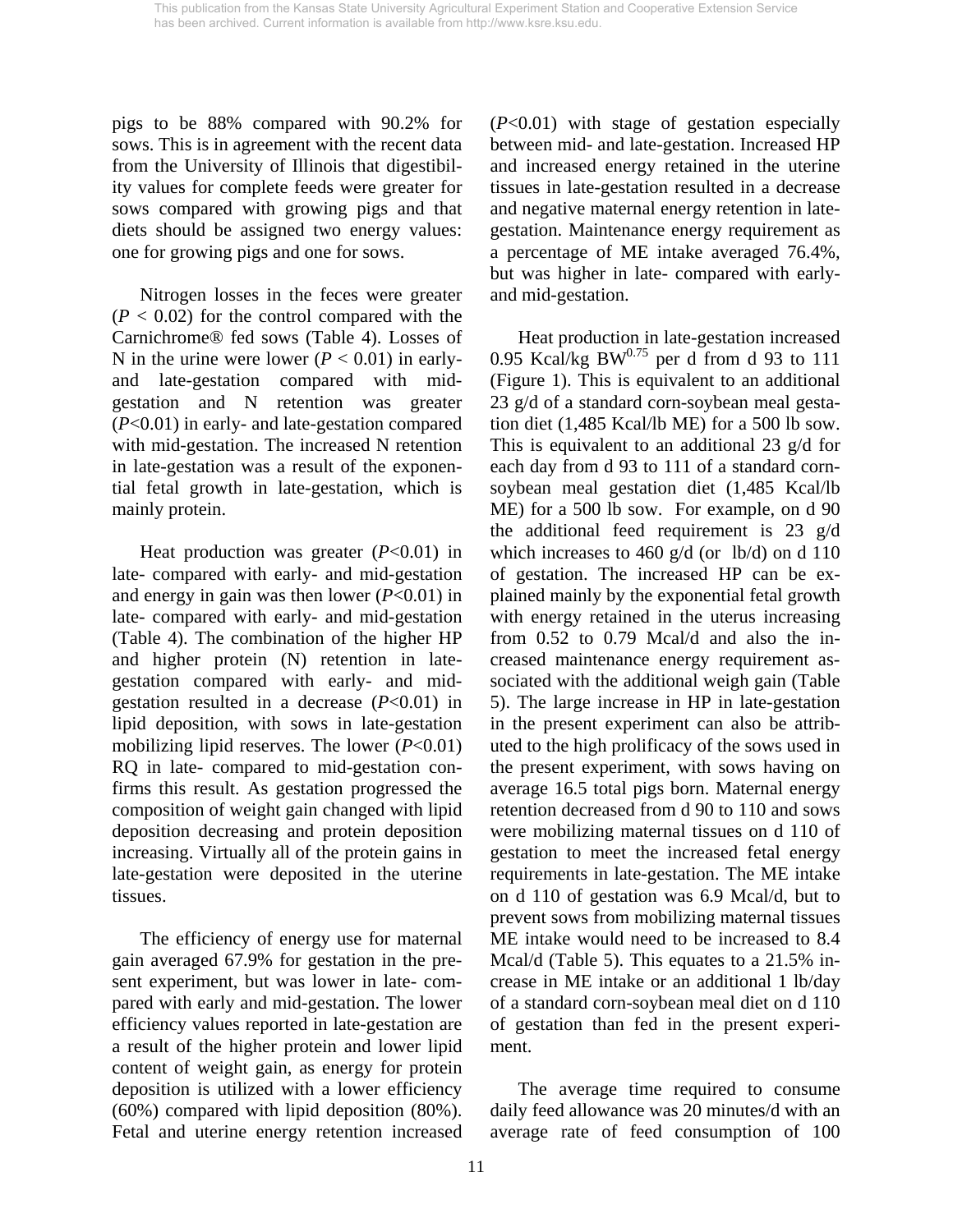g/minute (Table 6). Duration of total standing activity averaged 273 minutes/d and values ranged from 80 to 511 minutes/d. Activity HP (Mcal/d) while lying was greater (*P*<0.01) in late- compared with early- and mid-gestation. Irrespective of sow behavior, the energy cost of standing averaged 3.9 Kcal/minute or 0.07 Kcal/kg  $\cancel{BW}^{0.75}$  per minute standing activity and was not affected by treatment or stage of gestation. Activity HP averaged 23.7% of total HP, but ranged from 14.2 to 41.5%, with large variation between individual sows. On average 22% of ME intake was used for physical activity. For sows standing for 150 minute/d or less AHP was similar to APH sows that are lying at approximately 9.6 Kcal/kg BW $^{0.75}$ /d, but AHP was 3 times greater for sows that stood for approximately 500 minutes per d at 28.7 Kcal/kg BW $^{0.75}$ /d (Figure 2). The higher duration of standing time in the present experiment compared to other experiments may be partly attributable to the low feeding level and low fiber content of the diet utilized in the present experiment. Physical activity can be quite variable and represent a major factor causing differences in maternal weight and backfat gains in gestation. For a 500 lb sow standing for an extra 100 minutes/d the additional feed requirement of corn-soybean diet (1485 kcal/lb) is 0.38 lb/d. A highly active sow that stood for 500 minutes/d requires an

additional 1.9 lb/d to meet the energy requirement of the high activity.

 In summary, organic matter and energy digestibility was greater and N excretion was lower for sows fed the Carnichrome® diet, which resulted in greater DE and ME values for the Carnichrome® compared to the control diet. When sows were fed Carnichrome® in gestation no effects were observed on HP or energy retention as protein or lipid in early-, mid- or late-gestation. Increased HP in lategestation was associated with the increased uterine energy requirements and was determined as an additional 29 g/d of a standard corn-soybean meal diet (1,485 kcal/lb ME) from d 90 to 110 of gestation. ME intake on d 110 of gestation would need to have been increased 20% or 1 lb/day to prevent the sows from mobilizing maternal tissues. Energy requirement for maintenance averaged 76.4% of ME intake and was higher in late- compared with early- and mid-gestation in the present experiment. On average, 20% of ME intake was utilized for physical activity but there was large variation between individual sows in activity levels. For each additional 100 minutes/d standing an additional 0.38 lb/day of feed was required with highly active sows requiring as much as 1.9 lb/d more feed than low activity sows.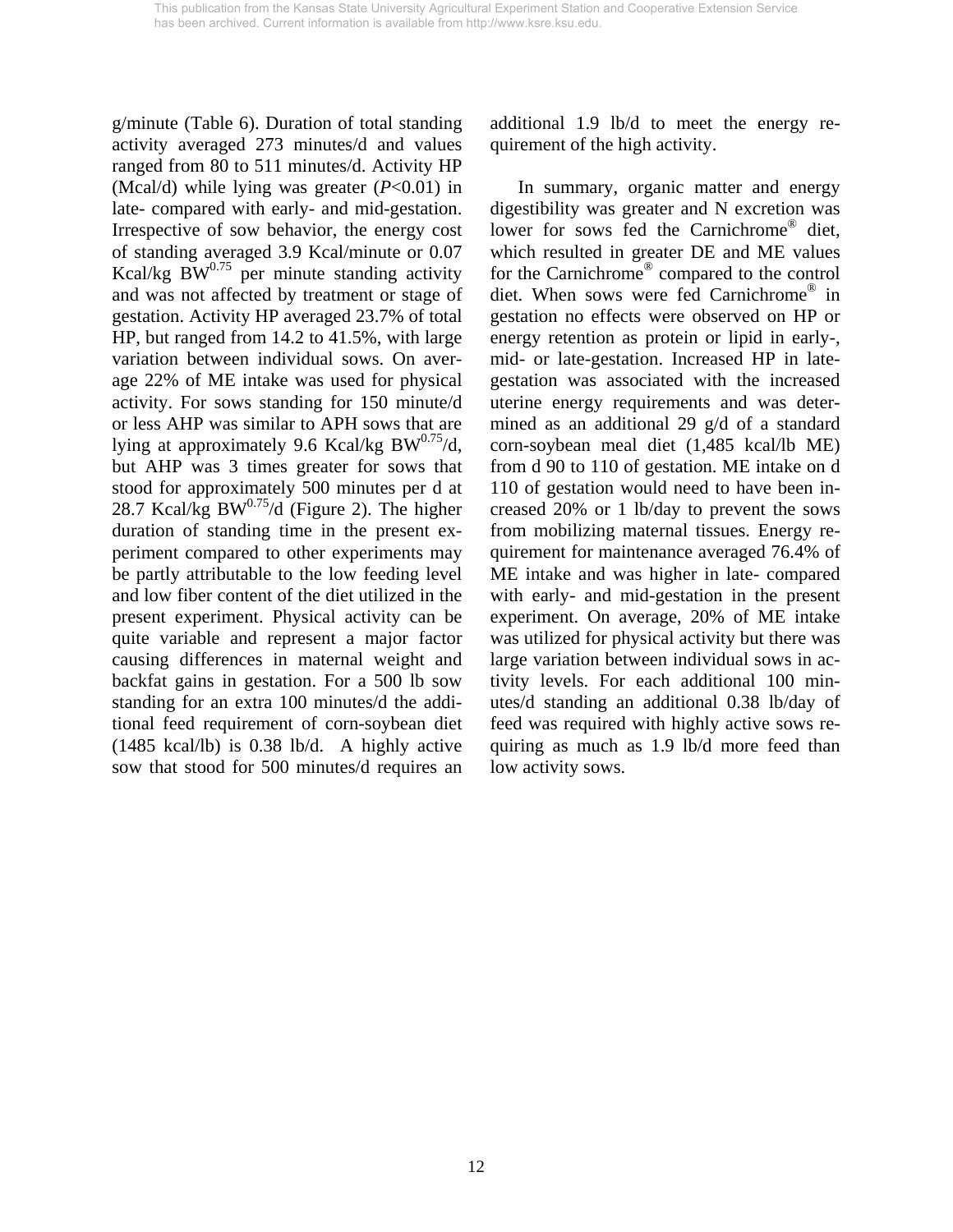|                                           | Treatment |               |            |      |
|-------------------------------------------|-----------|---------------|------------|------|
|                                           | Control   | Carnichrome®a | <b>SED</b> | P<   |
| Number of sows                            | 6         | 6             |            |      |
| Average parity                            | 1.8       | 1.8           |            |      |
| Sow weight, lb                            |           |               |            |      |
| Weaning                                   | 400.1     | 400.5         | 12.36      | 0.98 |
| Day of gestation                          |           |               |            |      |
| 35                                        | 398.1     | 401.1         | 13.32      | 0.84 |
| 70                                        | 457.7     | 454.7         | 15.58      | 0.86 |
| 103                                       | 489.8     | 495.5         | 13.88      | 0.71 |
| 111 (slaughter)                           | 499.4     | 505.9         | 15.16      | 0.69 |
| Daily maternal weight gain (d 36-111), lb | 0.61      | 0.67          | 0.09       | 0.54 |
| Maternal weight gain, lb <sup>b</sup>     | 44.1      | 51.0          | 11.59      | 0.58 |
| Weight, lb                                |           |               |            |      |
| Total uterus                              | 76.7      | 75.2          | 5.33       | 0.78 |
| Fetuses                                   | 45.7      | 44.9          | 3.43       | 0.82 |
| Placenta                                  | 9.5       | 9.5           | 1.00       | 0.99 |
| Empty uterus                              | 16.4      | 15.5          | 1.18       | 0.49 |
| Total number of fetuses                   | 17.3      | 15.7          | 1.74       | 0.34 |
| Average fetal weight, $lb^c$              | 2.67      | 2.91          | 0.25       | 0.37 |

# **Table 2. Effect of Carnichrome® and Stage of Gestation on Sow whole Body and Uterine Growth**

a Provided 50 ppm of L-carnitine and 200 ppb of chromium from chromium picolonate. b Slaughter weight – total fetal weight – placenta weight – weaning weight.

<sup>c</sup>At slaughter (d 111 on average of gestation).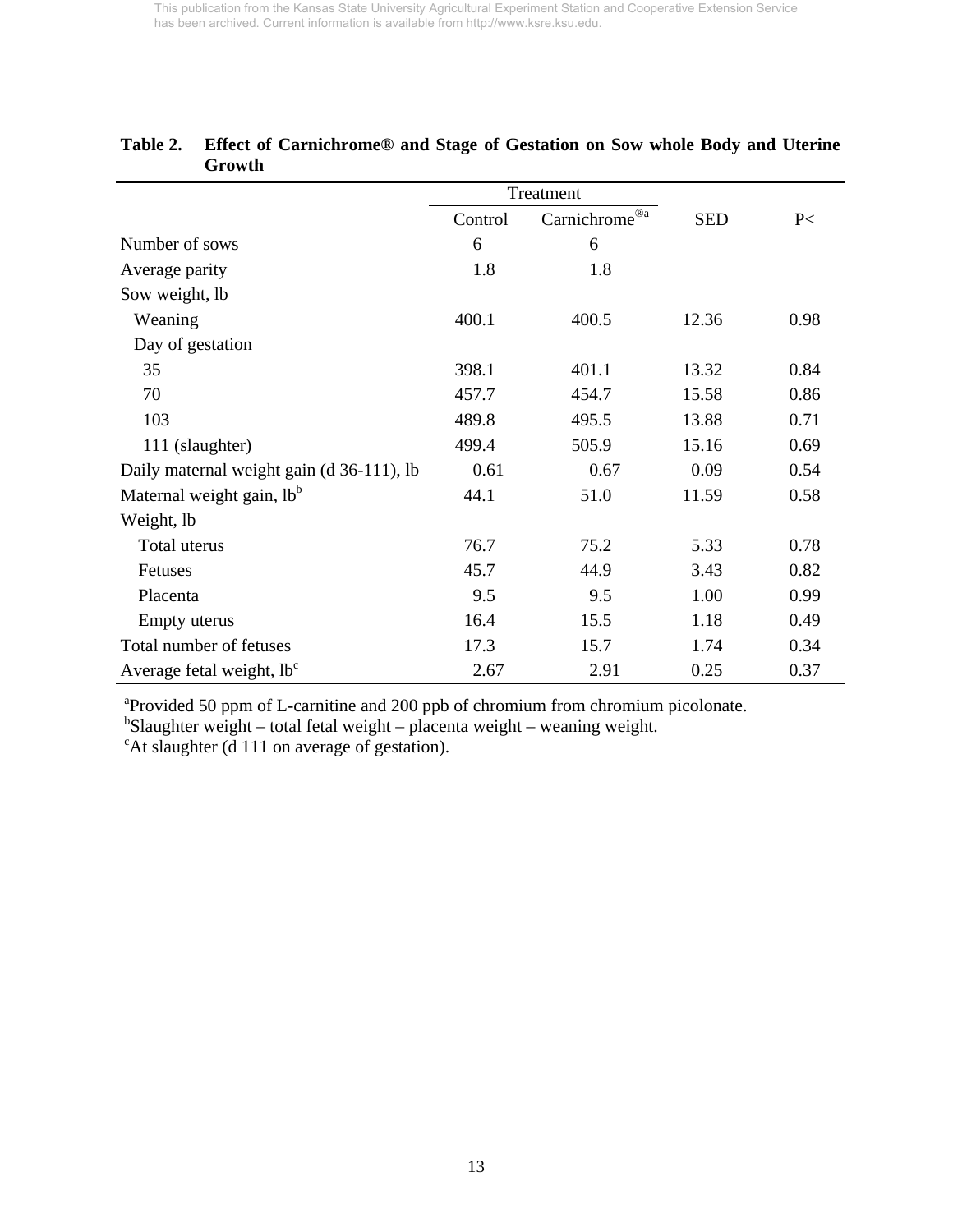|                            | Treatment |                           |            |                   | Stage of gestation |                    |            | P<     |       |             |
|----------------------------|-----------|---------------------------|------------|-------------------|--------------------|--------------------|------------|--------|-------|-------------|
| Stage of gestation         | Control   | Carnichrome® <sup>a</sup> | <b>SED</b> | Early             | Mid                | Late               | <b>SED</b> | Treat. | Stage | $T\times S$ |
| No. of observations        | 18        | 18                        |            | 12                | 12                 | 12                 |            |        |       |             |
| Day of gestation           | 69        | 69                        |            | 36                | 69                 | 102                |            |        |       |             |
| Mean body weight, lb       | 446.5     | 450.8                     | 12.69      | $398.2^{b}$       | $455.3^{\circ}$    | $492.5^{\text{d}}$ | 2.72       | 0.75   | 0.01  | 0.12        |
| DM intake, $lb/d^e$        | 3.90      | 3.90                      | 0.06       | 3.87              | 3.91               | 3.92               | 0.02       | 0.99   | 0.23  | 0.79        |
| Apparent digestibility, %  |           |                           |            |                   |                    |                    |            |        |       |             |
| <b>DM</b>                  | 89.9      | 90.6                      | 0.39       | $91.0^{b}$        | $89.5^{\circ}$     | $90.1^{bc}$        | 0.58       | 0.10   | 0.04  | 0.22        |
| Organic matter             | 93.0      | 93.7                      | 0.28       | 93.9              | 92.9               | 93.3               | 0.41       | 0.05   | 0.08  | 0.24        |
| Crude protein              | 87.9      | 89.2                      | 0.53       | 88.7              | 87.8               | 89.1               | 0.67       | 0.06   | 0.19  | 0.14        |
| Energy                     | 91.8      | 92.7                      | 0.32       | 92.9              | 91.7               | 92.2               | 0.45       | 0.03   | 0.06  | 0.27        |
| Energy of CH4 (% DE)       | 0.95      | 0.92                      | 0.06       | 1.01 <sup>b</sup> | $0.97^{\rm b}$     | $0.77^{\circ}$     | 0.06       | 0.65   | 0.04  | 0.11        |
| Energy of urine (% DE)     | 3.72      | 3.69                      | 0.10       | $3.61^{b}$        | $3.94^\circ$       | $3.57^{b}$         | 0.14       | 0.77   | 0.04  | 0.80        |
| ME:DE(%)                   | 95.5      | 95.4                      | 0.17       | $95.3^{b}$        | $95.3^{b}$         | $95.9^{\circ}$     | 0.16       | 0.76   | 0.01  | 0.50        |
| Energy values (Mcal/kg DM) |           |                           |            |                   |                    |                    |            |        |       |             |
| DE                         | 4.03      | 4.07                      | 0.01       | 4.08              | 4.03               | 4.05               | 0.02       | 0.03   | 0.06  | 0.27        |
| <b>ME</b>                  | 3.84      | 3.88                      | 0.01       | $3.89^{b}$        | $3.83^{\circ}$     | $3.87^{\rm b}$     | 0.02       | 0.03   | 0.03  | 0.21        |

# **Table 3. Effect of Carnichrome® and Stage of Gestation on Digestibility and Energy Values of the Dietary Treatments**

<sup>a</sup>Provided 50 ppm of L-carnitine and 200 ppb of chromium from chromium picolonate.

bcdMeans with different superscripts differ (*P*<0.05).

<sup>e</sup>Dry matter content of the diet increased ( $P<0.05$ ) with stage of gestation, 88.1, 88.5 and 88.9%.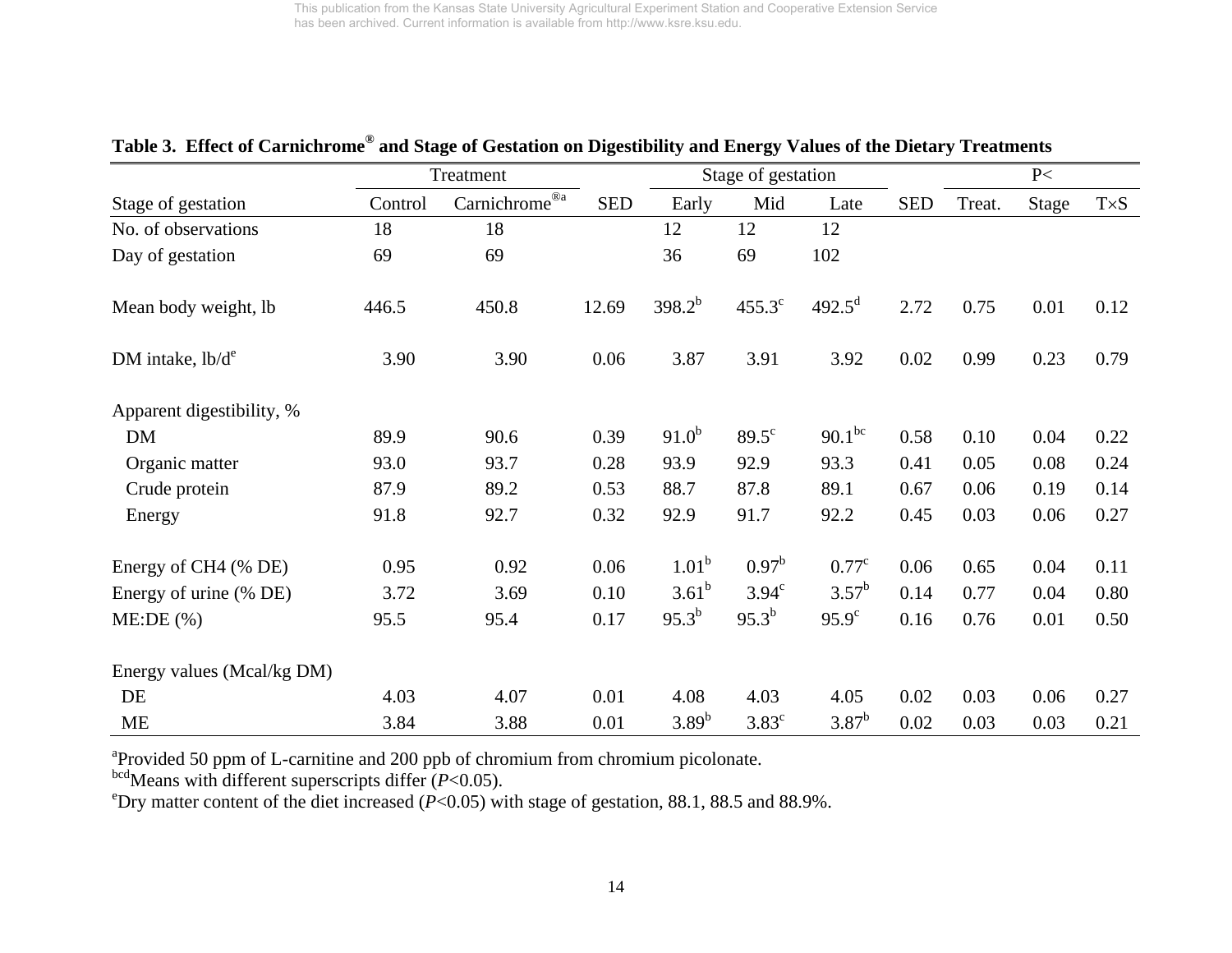|                         |         | Treatment                  |            | <b>Stage of Gestation</b> |                   |                   |            | P<     |       |             |
|-------------------------|---------|----------------------------|------------|---------------------------|-------------------|-------------------|------------|--------|-------|-------------|
| Item                    | Control | $Carnichrome^{\circledRa}$ | <b>SED</b> | Early                     | Mid               | Late              | <b>SED</b> | Treat. | Stage | $T\times S$ |
| Number of observations  | 18      | 18                         |            | 12                        | 12                | 12                |            |        |       |             |
| Day of gestation        | 69      | 69                         |            | 36                        | 69                | 102               |            |        |       |             |
| Nitrogen balance, g/d   |         |                            |            |                           |                   |                   |            |        |       |             |
| Intake                  | 44.4    | 44.5                       | 0.72       | 44.2                      | 44.5              | 44.7              | 0.22       | 0.93   | 0.12  | 0.86        |
| Losses                  |         |                            |            |                           |                   |                   |            |        |       |             |
| Feces                   | 5.3     | 4.8                        | 0.20       | 5.0                       | 5.4               | 4.9               | 0.29       | 0.02   | 0.21  | 0.14        |
| Urine                   | 21.2    | 21.5                       | 0.84       | $20.5^{\rm b}$            | $23.7^\circ$      | $19.9^{b}$        | 0.83       | 0.72   | 0.01  | 0.52        |
| Evaporation             | 1.4     | 1.4                        | 0.20       | 1.3                       | 1.4               | 1.4               | 0.31       | 0.87   | 0.95  | 0.87        |
| Retention               | 16.3    | 16.4                       | 0.89       | $17.0^{b}$                | $13.9^\circ$      | $18.3^{b}$        | 0.94       | 0.89   | 0.01  | 0.31        |
| Energy balance, Mcal/d  |         |                            |            |                           |                   |                   |            |        |       |             |
| ME intake <sup>e</sup>  | 6.79    | 6.87                       | 0.11       | $6.84^{bc}$               | $6.78^{b}$        | 6.89 <sup>c</sup> | 0.05       | 0.52   | 0.03  | 0.10        |
| Heat production         | 5.73    | 5.75                       | 0.21       | $5.39^{b}$                | $5.52^{b}$        | 6.31 <sup>c</sup> | 0.11       | 0.93   | 0.01  | 0.70        |
| Energy gain             | 1.06    | 1.13                       | 0.16       | $1.44^{b}$                | $1.26^{b}$        | $0.58^{\circ}$    | 0.12       | 0.69   | 0.01  | 0.94        |
| Energy gain as          |         |                            |            |                           |                   |                   |            |        |       |             |
| Protein                 | 0.58    | 0.59                       | 0.03       | $0.61^{\rm b}$            | 0.50 <sup>c</sup> | $0.65^{\rm b}$    | 0.03       | 0.89   | 0.01  | 0.31        |
| Lipid                   | 0.48    | 0.54                       | 0.14       | $0.84^{b}$                | $0.76^{\rm b}$    | $-0.08^{\circ}$   | 0.13       | 0.66   | 0.01  | 0.93        |
| Energy gain in          |         |                            |            |                           |                   |                   |            |        |       |             |
| Fetal tissues           | 0.26    | 0.25                       | 0.03       | 0.01 <sup>b</sup>         | 0.18 <sup>c</sup> | $0.57^{\rm d}$    | 0.03       | 0.71   | 0.01  | 0.90        |
| Uterine tissues         | 0.35    | 0.34                       | 0.03       | 0.10 <sup>b</sup>         | 0.30 <sup>c</sup> | 0.63 <sup>d</sup> | 0.03       | 0.69   | 0.01  | 0.91        |
| Maternal tissues        | 0.75    | 0.86                       | 0.18       | $1.36^{b}$                | 1.01 <sup>c</sup> | $-0.03d$          | 0.14       | 0.57   | 0.01  | 0.85        |
| Maintenance % ME intake | 76.8    | 75.9                       | 2.97       | 70.0 <sup>b</sup>         | $73.8^{b}$        | $85.3^\circ$      | 2.06       | 0.79   | 0.01  | 0.88        |
| Respiratory quotient    | 1.00    | 1.00                       | 0.01       | $1.02^b$                  | 1.01 <sup>b</sup> | 0.97 <sup>c</sup> | 0.01       | 0.62   | 0.01  | 0.28        |

# **Table 4. Effect of Treatment and Stage of Gestation on Nitrogen and Energy Balance of Sows**

<sup>a</sup>Provided 50 ppm of L-carnitine and 200 ppb of chromium from chromium picolonate.

bcdMeans with different superscripts differ (*P*<0.05).

<sup>e</sup>Dry matter content of the diet increased  $(P<0.01)$  with stage of gestation, 88.1, 88.5 and 88.9%.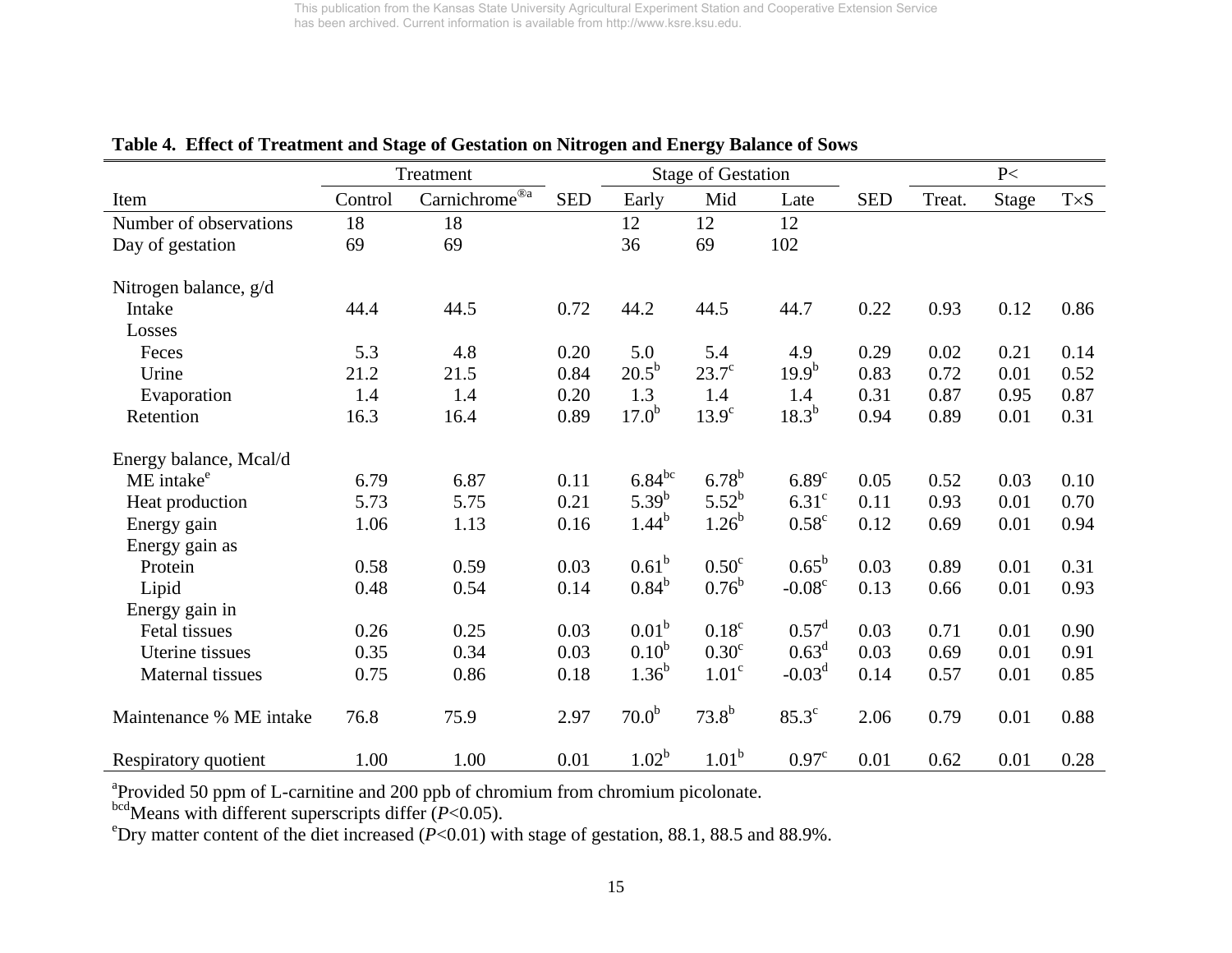|                           | Day of Gestation |         |                |  |  |  |  |
|---------------------------|------------------|---------|----------------|--|--|--|--|
| Item                      | 90               | 110     | $110^a$        |  |  |  |  |
| Body weight, lb           | 474              | 507     | 507            |  |  |  |  |
| Mcal/d                    |                  |         |                |  |  |  |  |
| ME intake                 | 6.90             | 6.90    | $8.37^{b}$     |  |  |  |  |
| HP                        | 5.65             | 7.20    | 7.58           |  |  |  |  |
| Uterine energy retention  | 0.52             | 0.79    | 0.79           |  |  |  |  |
| Maternal energy retention | 0.72             | $-1.09$ | $\overline{0}$ |  |  |  |  |

# **Table 5. Effect of Day of Gestation on Heat Production, Uterine and Maternal Energy Retention**

<sup>a</sup>Increased energy intake on d 110 of gestation to result in 0 maternal energy retention.

 $b$ ME intake for 0 energy retention, using an efficiency of energy retention for gain of 74%.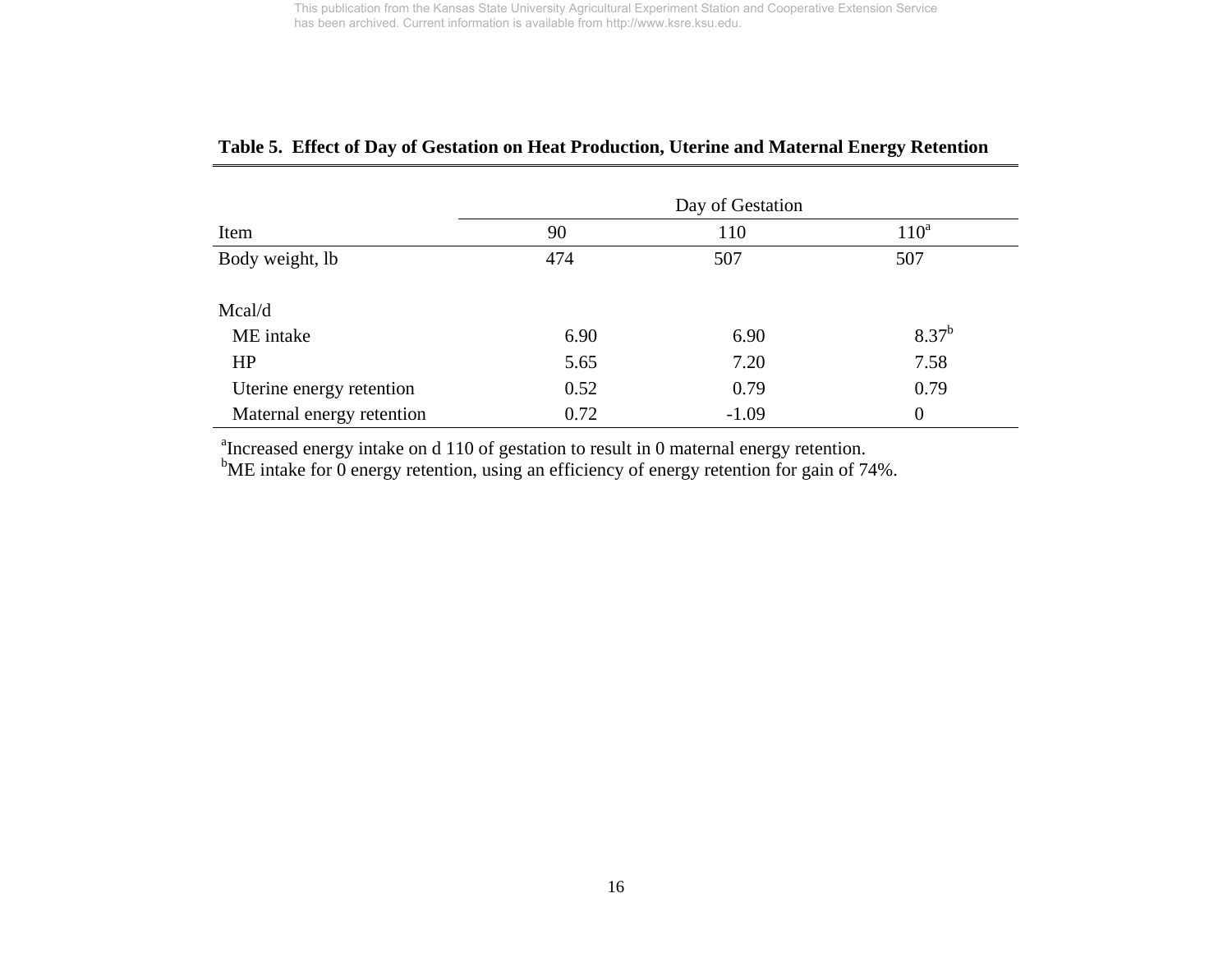|                                       | Treatment |                           |            | <b>Stage of Gestation</b> |                |              |            | P<     |       |             |
|---------------------------------------|-----------|---------------------------|------------|---------------------------|----------------|--------------|------------|--------|-------|-------------|
| Item                                  | Control   | Carnichrome® <sup>a</sup> | <b>SED</b> | Early                     | Mid            | Late         | <b>SED</b> | Treat. | Stage | $T\times S$ |
|                                       |           |                           |            |                           |                |              |            |        |       |             |
| No. of observations                   | 18        | 18                        |            | 12                        | 12             | 12           |            |        |       |             |
| Day of gestation                      | 69        | 69                        |            | 36                        | 69             | 102          |            |        |       |             |
| Behavior, min/d                       |           |                           |            |                           |                |              |            |        |       |             |
| Eating                                | 24        | 19                        | 2.52       | 22                        | 22             | 21           | 0.83       | 0.10   | 0.48  | 0.77        |
| Standing not eating                   | 240       | 265                       | 69.80      | 271                       | 251            | 235          | 24.03      | 0.73   | 0.49  | 0.45        |
| Total standing                        | 263       | 284                       | 71.49      | 290                       | 273            | 257          | 19.49      | 0.79   | 0.28  | 0.48        |
| Percent of day spent standing         | 18.2      | 19.7                      | 4.83       | 20.3                      | 18.9           | 17.7         | 1.71       | 0.77   | 0.49  | 0.47        |
| Activity HP, Mcal/d                   |           |                           |            |                           |                |              |            |        |       |             |
| Total                                 | 1.41      | 1.58                      | 0.28       | 1.35                      | 1.48           | 1.65         | 0.14       | 0.57   | 0.20  | 0.96        |
| Standing and/or eating                | 0.11      | 0.09                      | 0.02       | 0.09                      | 0.10           | 0.11         | 0.01       | 0.55   | 0.43  | 0.48        |
| Standing and/or not eating            | 0.77      | 0.95                      | 0.19       | 0.89                      | 0.85           | 0.84         | 0.09       | 0.39   | 0.89  | 0.44        |
| While lying                           | 0.54      | 0.54                      | 0.16       | $0.37^{\rm b}$            | $0.53^{\rm b}$ | $0.71^\circ$ | 0.10       | 0.99   | 0.04  | 0.78        |
| Standing HP, kJ/min                   | 15.9      | 16.7                      | 1.64       | 15.4                      | 16.9           | 16.4         | 1.20       | 0.99   | 0.66  | 0.21        |
| Standing HP, $kJ/kgBW^{0.75}$ per min | 0.29      | 0.31                      | 0.03       | 0.31                      | 0.30           | 0.28         | 0.02       | 0.99   | 0.73  | 0.26        |
| Rate feed consum., g/min.             | 90        | 111                       | 11.2       | 99                        | 99             | 103          | 3.90       | 0.10   | 0.52  | 0.52        |

# **Table 6. Effect of Treatment and Stage of Gestation on Standing and Physical Activity of Sows**

<sup>a</sup>Provided 50 ppm of L-carnitine and 200 ppb of chromium from chromium picolonate.

 $^{bc}$ Means with different superscript letters differ (P<0.05).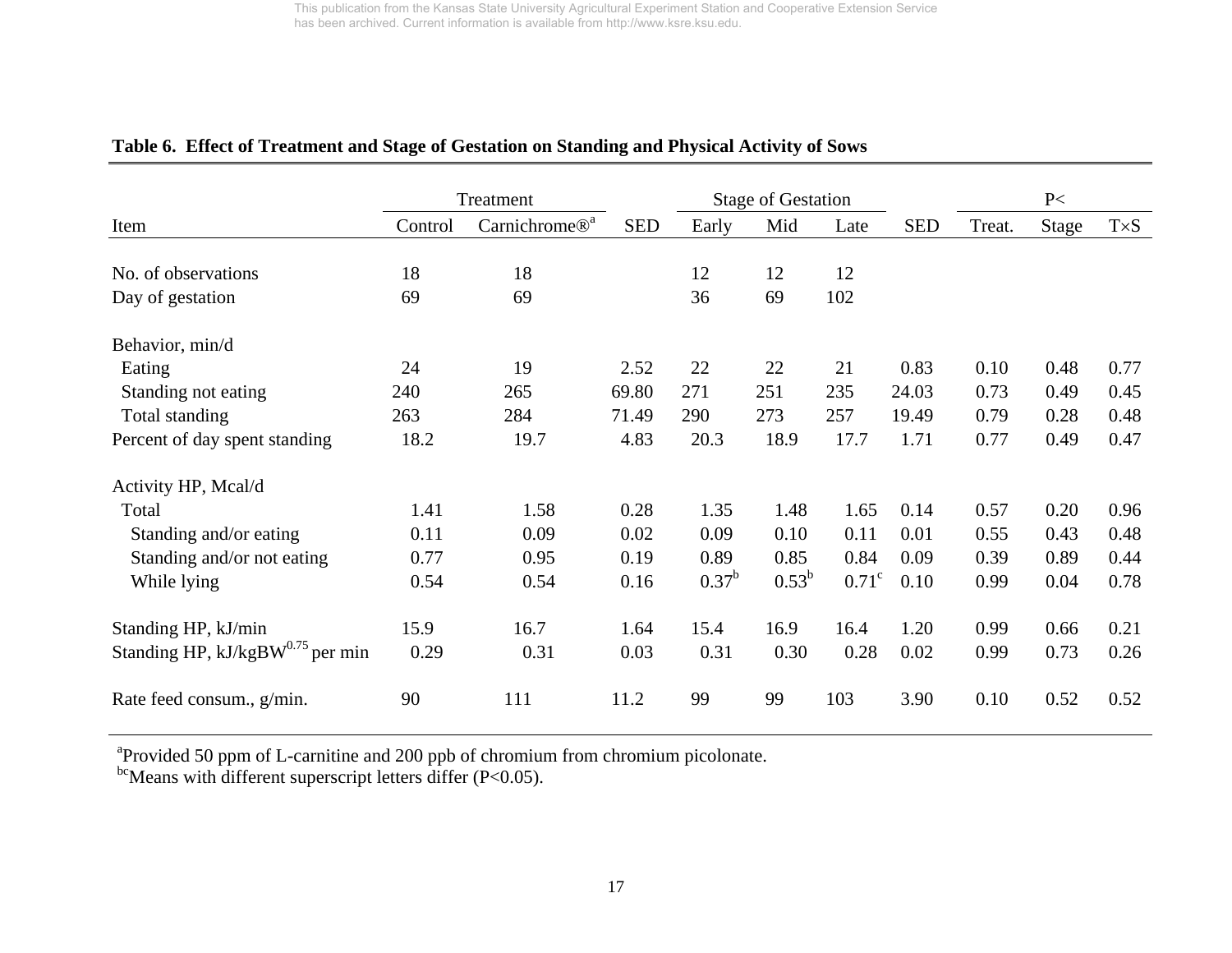

**Figure 1. The relationship between day of gestation and heat production (HP). HP (kJ/kg**   $BW^{0.75}/d$  = 4.5(day of gestation) + 20; adjusted for the sow effect.  $R^2 = 0.85$ .



**Figure 2. The relationship between duration of standing (min/d) and AHP during total**  standing time (kJ/kgBW<sup>0.75</sup>/d). AHP (kJ/kgBW<sup>0.75</sup>/d) = 0.2(duration of standing, minutes/d)  $+ 22; \mathbb{R}^2 = 0.81.$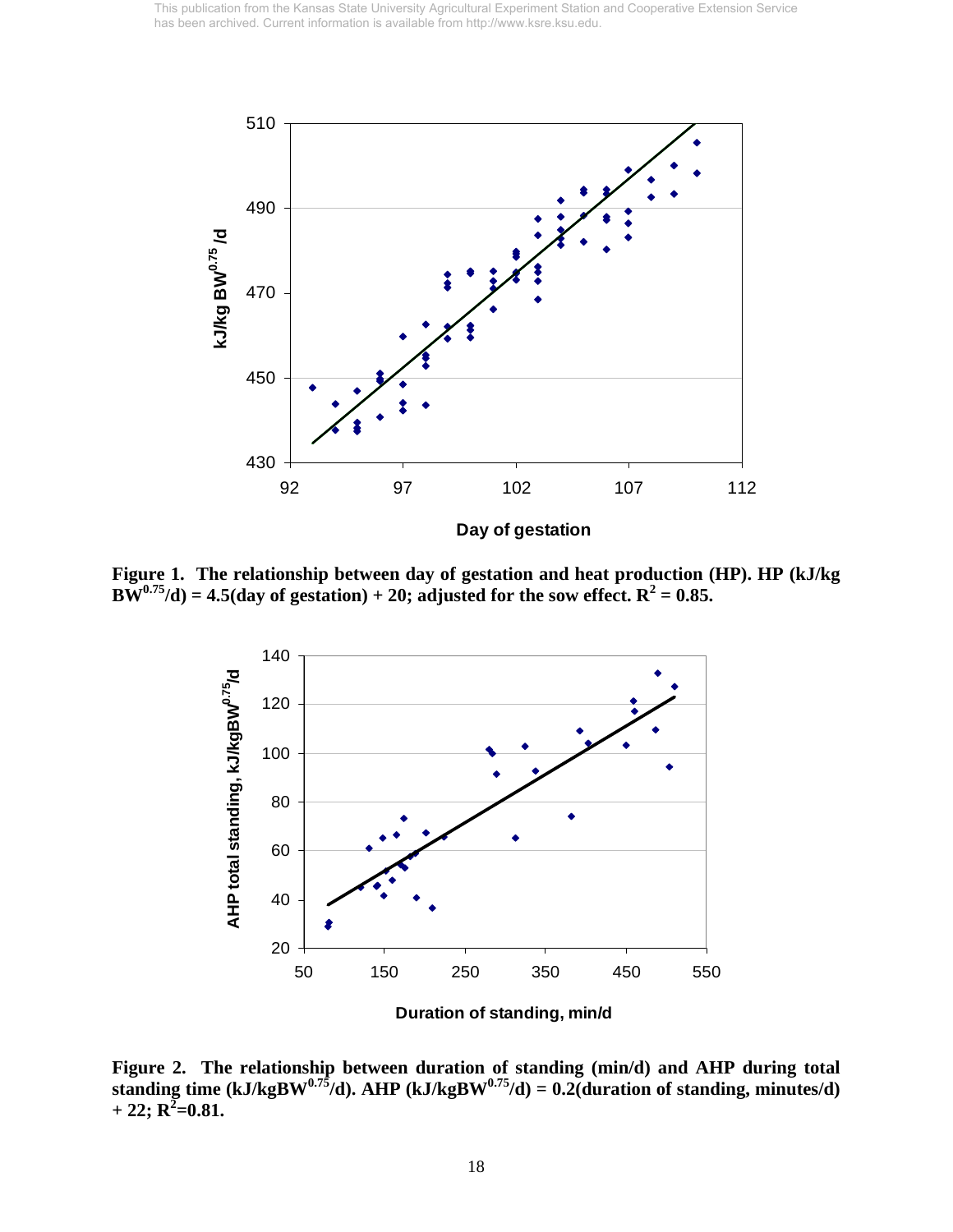*Swine Day 2003* 

## **COMPARISON OF THREE METHODS OF FEEDING SOWS IN GESTATION AND THE SUBSEQUENT EFFECTS ON LACTATION PERFORMANCE**

*M.G. Young, M.D. Tokach, F.X. Aherne<sup>1</sup> , R..G. Main2 S.S. Dritz2 , R.D. Goodband, and J.L. Nelssen* 

#### **Summary**

 A total of 684 sows from breeding groups over six weeks were used to compare three methods of feeding during gestation and to assess the subsequent effects on lactation performance. Control gilts and sows were fed according to body condition based on a scale of 1 to 5, (1=thin, 5=fat). Sows were visually assessed for body condition at breeding and were assigned a daily feed allowance to achieve a body condition score of 3 at farrowing. Sow body condition was evaluated every two weeks throughout gestation, and feed allowance was adjusted as required.

 Treatment two used feeding levels based on backfat thickness (measured between d 0 and 5 after breeding) and weight at weaning for sows or weight at service for gilts. Feed allowance was calculated to achieve a target backfat of 19 mm at farrowing. Sow feeding level remained constant from d 0 to 101 of gestation. Feed allowances were based on modeled calculations of energy and nutrient requirements to achieve target sow maternal weight and backfat gain.

 Treatment three was identical to treatment two except that feeding pattern was altered for

 $\overline{a}$ 

thin sows and gilts (<15 mm at service) in an attempt to reach 19 mm by d 36 of gestation. Sows were weighed at the previous weaning and gilts at-service and again between d 112 and 114 of gestation. Backfat was measured between d 0 and 5 and again between d 108 and 113 of gestation.

 Sows on treatments two and three achieved backfat of 19 and 19.1 mm at farrowing, respectively, while control sows numerically tended to have greater backfat at farrowing (20 mm). On average, sows targeted to gain large amounts (6 to 9 mm) of backfat in gestation failed to achieve target gains regardless of feeding method. Feeding sows in gestation based on backfat (treatments two and three) resulted in a higher proportion of sows in the target backfat range of 17 to 21 mm at farrowing and a lower percentage of fat sows (>21 mm) but no difference in the percentage of thin sows  $\left($ <17 mm) compared to the standard method of feeding based on body condition.

 Gestation feeding method had no effect on performance during lactation. Feed intake in lactation was lower for high backfat sows (>21 mm) at farrowing compared to sows with <21 mm. The high proportion of sows in the

<sup>&</sup>lt;sup>1</sup> Alberta Pig Company, 9189 Lockside Drive, North Saanich, British Columbia, Canada, V8L 1N2. <sup>2</sup> Food Animal Health and Management Center.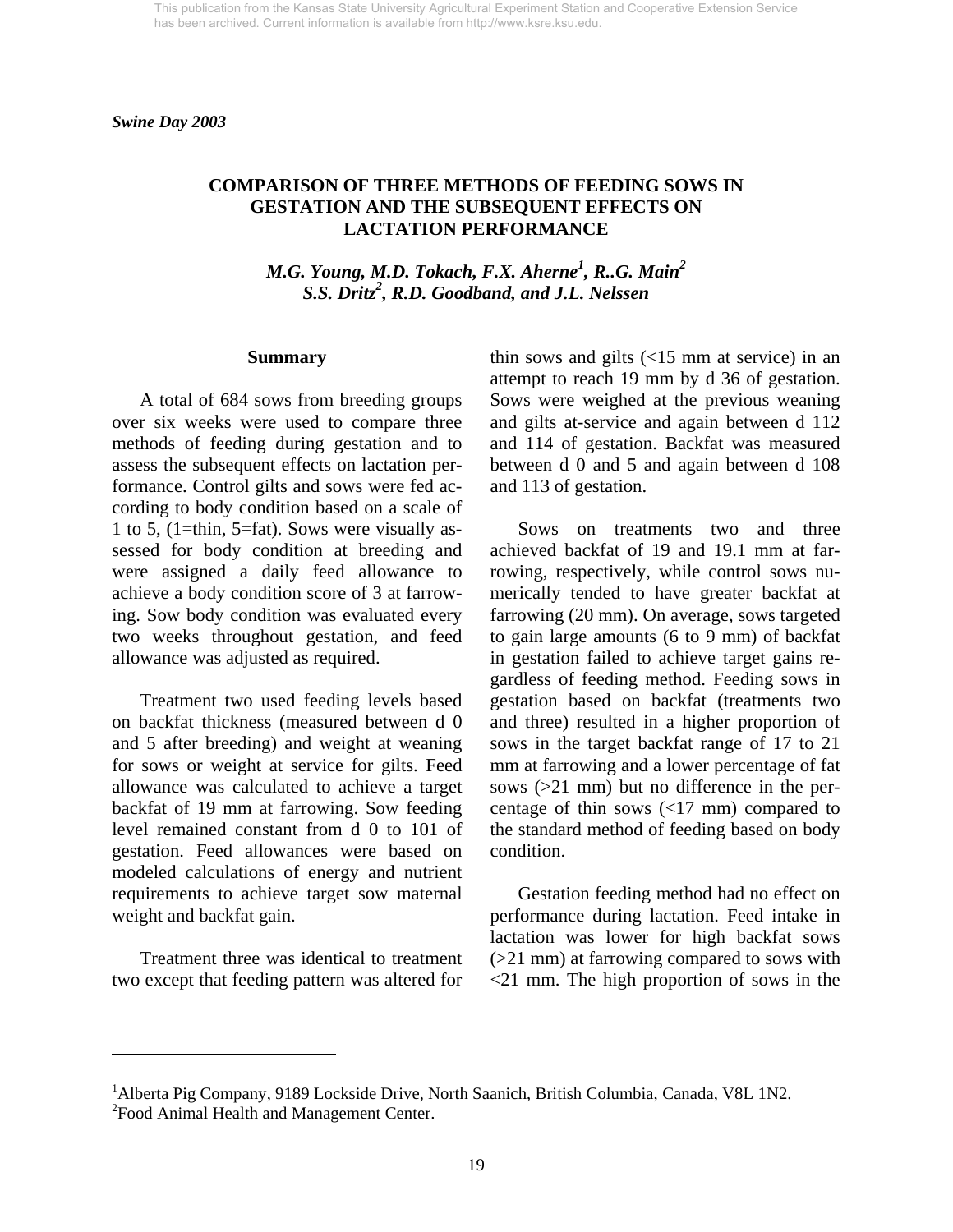optimum backfat category demonstrates that feeding based on backfat and body weight has potential for facilitating more precise gestation feeding.

(Key Words: Sows, Backfat, Body Condition Score)

#### **Introduction**

 Maintaining adequate body tissue reserves throughout a sow's lifetime is thought to be important to maximize herd productivity. Concern has increased regarding the fat and muscle mass with which the young gilt begins her reproductive life. However, research investigating the relationship between gilt body composition at breeding and subsequent sow longevity has produced conflicting results. A large study using 1,072 large white sows, reported that backfat depth at mating was positively related to lifetime productivity. In contrast, there are ample experimental data, using various genetic lines and in different production systems, indicating that body condition of gilts at first successful breeding has no relationship with culling rate over three or four parities.

 One common method of feeding gestating gilts and sows on commercial farms is to provide them with an amount of feed throughout gestation to achieve a visual body condition score (BCS) of 3 at farrowing on a scale of 1 to 5 (1 very thin to 5 very fat). Daily feed allowances are based on body condition using some arbitrary scale. Body condition score and backfat have been shown to be poorly comparable. In spite of the considerable research, there is a lack of consensus as to the best strategy for feeding pregnant sows.

 Modern sows are younger and leaner at the time of mating, have poorer appetites, are more fertile, and produce more milk than sows of 5 to 10 years ago. The challenge is to develop feeding programs that support this new level of performance. Thus, our objectives were to compare three methods of feeding sows in gestation over one parity and to monitor subsequent lactation performance.

# **Procedures**

 The experiment was conducted on a 2,500 sow farrow-to-wean operation in Missouri. A total of 684 sows (Camborough 22; PIC USA, Franklin, Kentucky) sows were randomly allotted to treatments within the first 5 days after service. During gestation, sows were fed a corn-soybean meal based diet formulated to contain 0.6% lysine, 0.98% calcium and 0.67% P (Table 1).

 There were three experimental treatments. Control gilts and sows were fed following the farm's normal procedure of feeding sows based on body condition score (Control; Table 2). A body condition score was visually determined and sows were assigned condition scores ranging from 1 to 5, (1 being very thin (emaciated), 3 in condition, and 5 very fat). Treatment two used feeding levels based on backfat thickness, measured between d 0 and 5 after breeding, and initial weight for sows and weight at service for gilts. The assigned feeding level remained constant from d 0 to 101 of gestation (Table 3). Backfat was measured at the P2 position (last rib, 2.5 inches from the center line of the back) on both sides of the backbone using a Lean-Meater (Renco Corporation, Minneapolis, Minnesota). Values from the two measurements were averaged to obtain a single backfat measurement. Feed allowance was calculated to achieve a target backfat of 19 mm at farrowing. Feeding levels for sows assigned to treatment three were based on backfat thickness measured between d 0 and 5 after breeding and initial weight for sows and weight at service for gilts. But thin sows and gilts with less than 15 mm of backfat at breeding had their feed level adjusted again on d 36 of gestation (Tables 4 and 5). The objective of this strategy was to target 19 mm of backfat for thin sows and gilts  $(P2 \lt 15$  mm) on d 36 of gestation. For the last 2 weeks of gestation (d 102 to 115), all gilts and sows on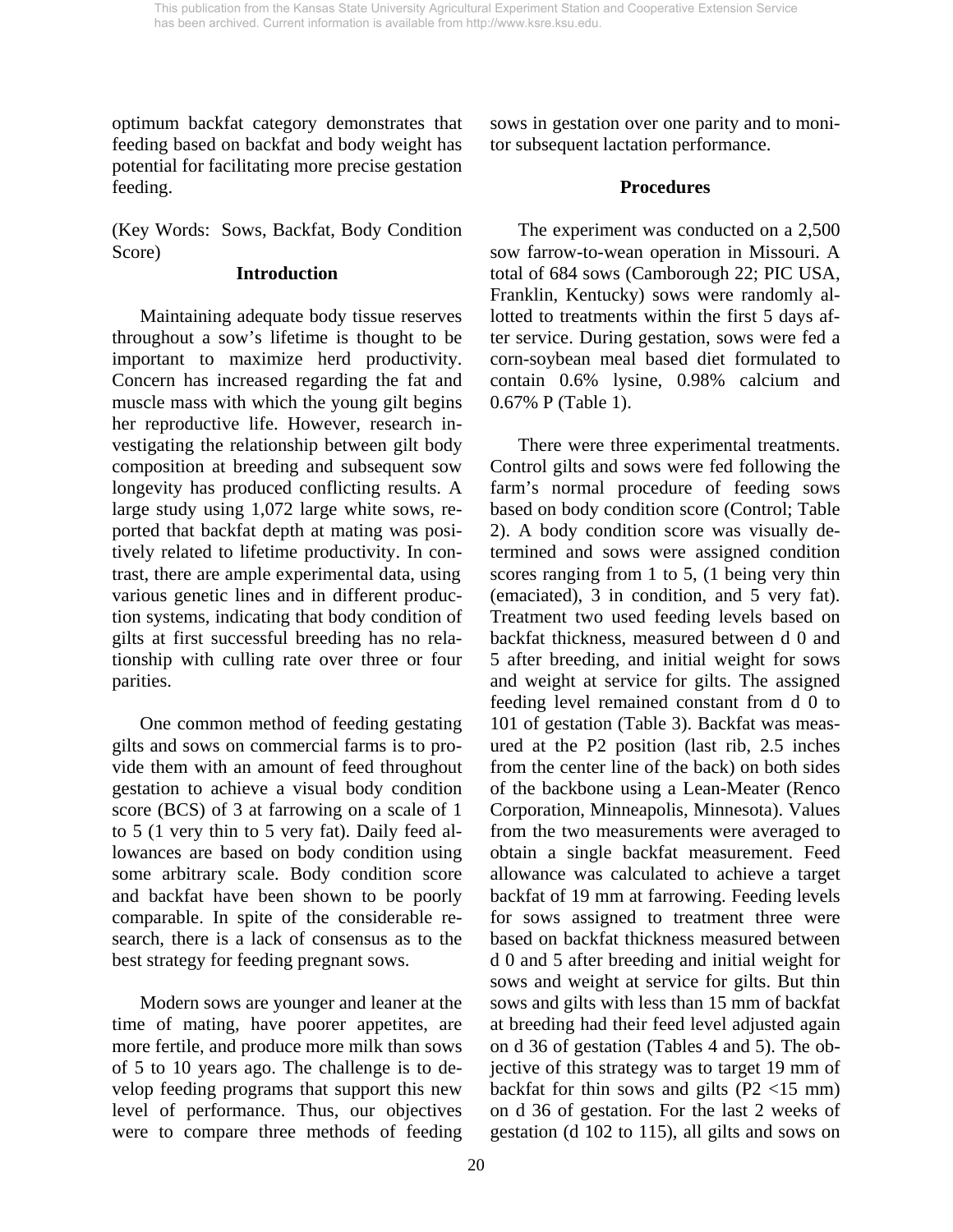all three feeding methods received 2 lb of feed per d in addition to d 100 feed level.

 Feed allowances for treatments two and three were based on modeled calculations of energy and nutrient requirements to achieve target sow maternal weight and backfat gain. The gestational energy requirements were determined by calculating the daily energy requirement for maintenance  $(ME_M)$  multiplied by 115 days, plus energy for maternal gain, and energy for products of conceptus and uterine gain, and summing these to give the total gestation energy requirement. The calculations used were:

 $ME_M (MJ) = 0.45 \times BW^{0.75}$ , kg Energy maternal gain  $(MJ) = 9.7 \times BW$  gain,  $kg + 54 \times P2$  gain, mm Energy uterus gain (MJ) =  $(4.8 \times$  fetus BW

gain, kg)  $\div$  0.5

Where BW is average body weight of the sow, which is calculated as weight at service plus one half targeted maternal weight gain plus one half products of conceptus and uterine gain in gestation. P2 gain is the targeted increase in required backfat to achieve a target backfat of 19 mm at farrowing.

 The gestation feed box (Chore-Time Equipment, Milford, Indiana) could feed up to 10 lb in one delivery, and feed was delivered once daily at 7 a.m. The feed box setting for all sows was recorded to determine total gestation feed consumption. Prior to the start of the experiment, a representative sample of feed boxes was tested over a variety of different feed allowances (2 through 10 lb of feed). To provide 4 lb of feed the feed box was set at 3.7 lb (Target feed level,  $lb = 0.886 \times$  actual feed level  $+$  0.168). This regression equation was then used to adjust the feed box settings to provide the correct amount of feed.

 Sows and gilts were weighed again between d 112 and 114 of gestation when entering the farrowing barn. Backfat measurements were also taken between d 108 and 113 of gestation. Protein and fat mass was estimated using published prediction equations (Dourmad et al., 1997). Three temperature recorders (Hobo, Animal Environment Specialists Inc, Marysville, Ohio) were placed in the gestation barn to monitor barn temperatures throughout gestation. For the first 35 days of gestation, all sows were housed in the breeding barn in individual gestation sow stalls  $(2 \times 7 \text{ ft})$ . After pregnancy confirmation, they were moved to the gestation barn where they were also housed in individual gestation sow stalls for the remainder of gestation. Both the breeding and gestation barns were double-curtain sided, fully-slatted barns.

 Sows were fed ad libitum using the Quincy Development and Manufacturing ad libitum feeder (Hog Slat, PO Box 300, Newton Grove, NC 28366), which had a hopper with a capacity of up to 11 lb and was filled twice daily at 9 a.m. and 2:30 p.m. Sows were fed a corn-soybean meal, added fat diet formulated to contain 1.0% lysine, 0.91% ca and 0.71% P (Table 2). Feed intake was determined by recording the number of containers containing 4 lb of feed that was used to fill the sow feeders. Any feed removed from the feeder was recorded. Total numbers of pigs born, born alive, born dead, mummified, and fostered were recorded. At weaning, the number of pigs weaned and date of weaning were recorded on the feed intake card. Sows were weighed and backfat was measured at weaning. The date of weaning and estrus was recorded and used to calculate the percent of sows returning to estrus by 7 days post weaning.

 Data were analyzed as a completely randomized design using the MIXED procedure of SAS. Sow was the experimental unit of analysis. Treatment (n=3) was the main effect tested. A chi square statistic was used to determine if there was evidence of significant differences in the number of sows removed from the experiment and the percent of sows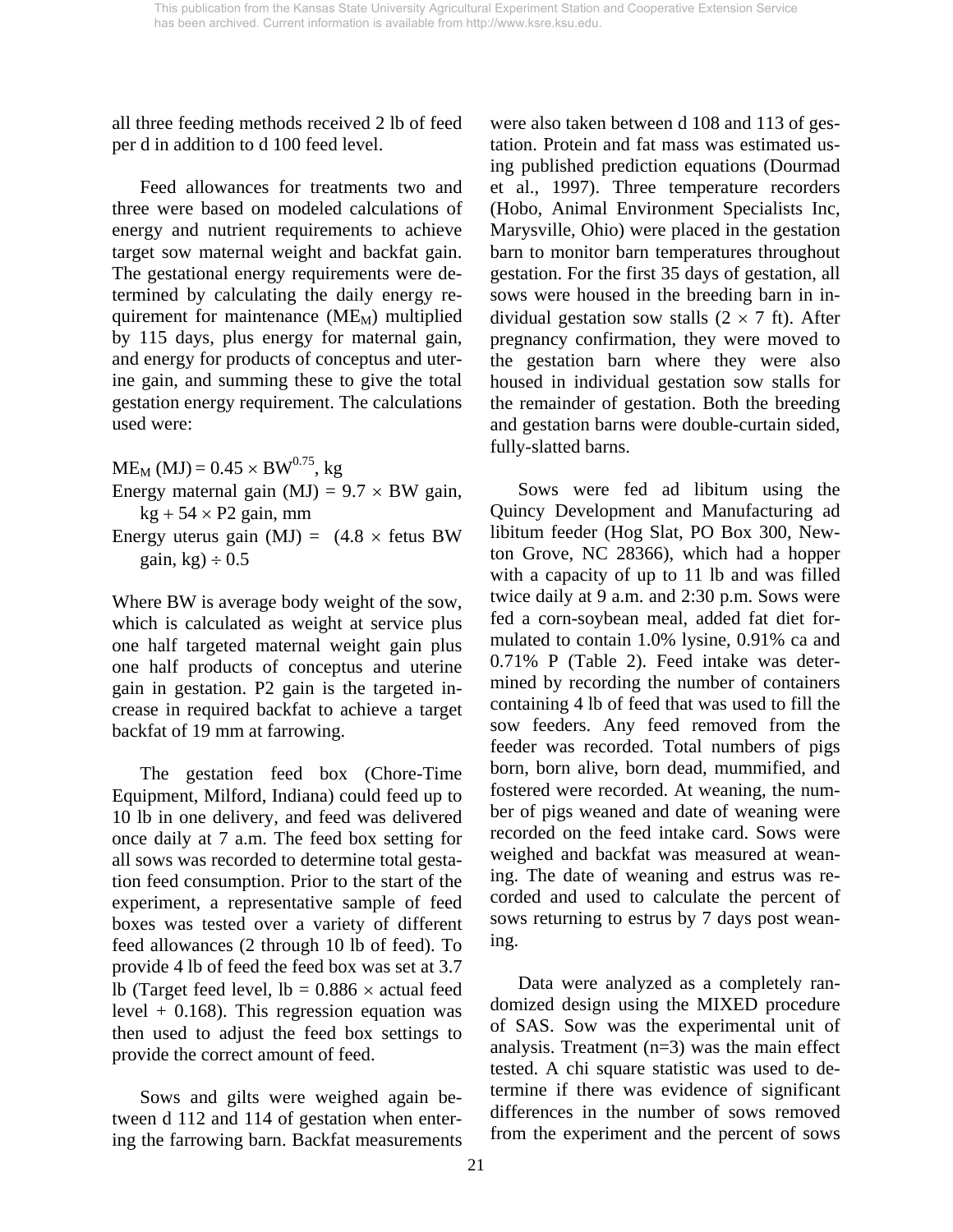returning to estrus in 7 days post weaning across treatments.

#### **Results and Discussion**

 Gestation barn temperatures averaged 67.6  $\pm$  4.8°F for the duration of the trial. Between service (initiation of the experiment) and entry to the farrowing house, 18.9, 20, and 16 % of sows started on the experiment were removed on the control and treatments two and three. From farrowing to weaning 3.2, 2.8, and 2.6 % of sows were removed from the experiment on control and treatments two and three.

 Average daily feed intake for gestation was greater  $(P<0.05)$  for control sows at 5.7 lb, compared to sows on treatments two and three at 5.1 lb. Sow initial and farrowing weight did not differ (*P*>0.10) among the three treatment groups (Table 6). From the start of the experiment to entering the farrowing house, control sows gained more (*P*<0.01) weight than sows on treatments two and three. Sows on treatments two and three had an average backfat of 19 and 19.1 mm at farrowing, respectively. This was close to the target backfat of 19 mm at farrowing. However, control sows tended to have greater (*P*=0.07) backfat at farrowing (20 mm) than sows on treatments two and three. Also, control sows had greater (*P*<0.01) backfat gain during gestation than those on treatment two, and tended to have greater backfat gain than those on treatment three  $(P<0.06)$ . The standard deviation of backfat from the start of the experiment to farrowing increased for the control and treatment two sows from 3.6 and 3.3 mm to 3.9 and 3.6 mm respectively, while the standard deviation of backfat for treatment three remained unchanged at 3.6 mm. Predicted maternal weight gain, using the NRC (1998) model, was similar to the actual maternal weight gains  $(\pm 1.8)$ . Using estimated protein and fat mass gain from initiation of the experiment to entering the farrowing house, control sows gained more (*P*<0.03) protein and fat mass than sows on treatments two and three.

 On average, sows on treatments two and three that were predicted to gain no backfat, actually gained 1.9 mm of backfat (Table 7). Sows predicted to gain 3 mm of backfat gained 2.9 mm. Sows predicted to gain 6 and 9 mm of backfat gained only 3.5 and 4.7 mm, respectively. Control sows that needed to gain 6 and 9 mm of backfat also failed to meet these targets. Estimated maternal weight gains were in excess of predicted weight gains for the 28 and 44 lb predicted maternal weight gain groups on feeding methods two and three. However, sows predicted to gain 60 and 77 lb of maternal weight failed to achieve predicted gains.

 From service to farrowing, the percentage of sows with <17 mm of backfat decreased and the percentage of sows within the backfat range of 17 to 21 mm increased for all three feeding methods (Table 8). The largest increase in the percentage of sows between 17 to 21 mm was achieved with treatment three at 19.6%; for treatment two the increase was 17.0%; while for control sows the percentage was increased by 7.6%. From service to farrowing, the percentage of fat sows (>21 mm) increased for all three treatments. There were 28.3% more control sows in this category at farrowing compared with service. In contrast, for treatments two and three, the increase was 14.3 and 19.6%, respectively. Feeding sows in gestation based on backfat (treatments two and three) resulted in a higher percentage of sows (53%) at farrowing in the target backfat range of 17 to 21 mm, and fewer (22 to  $27.3\%$ ) very fat ( $>21$  mm) sows at farrowing compared to feeding based on body condition score (control; Figure 1).

 Sows with <17 mm of backfat at farrowing represented 21.6, 23.3 and 21.7% of control sows and sows on treatments two and three, respectively (Table 9). It is desirable to have sows  $\geq$ 17 mm at farrowing to allow sows to lose 3 to 4 mm of backfat and not fall below 13 mm of backfat at their subsequent service. The percentage of low-backfat sows was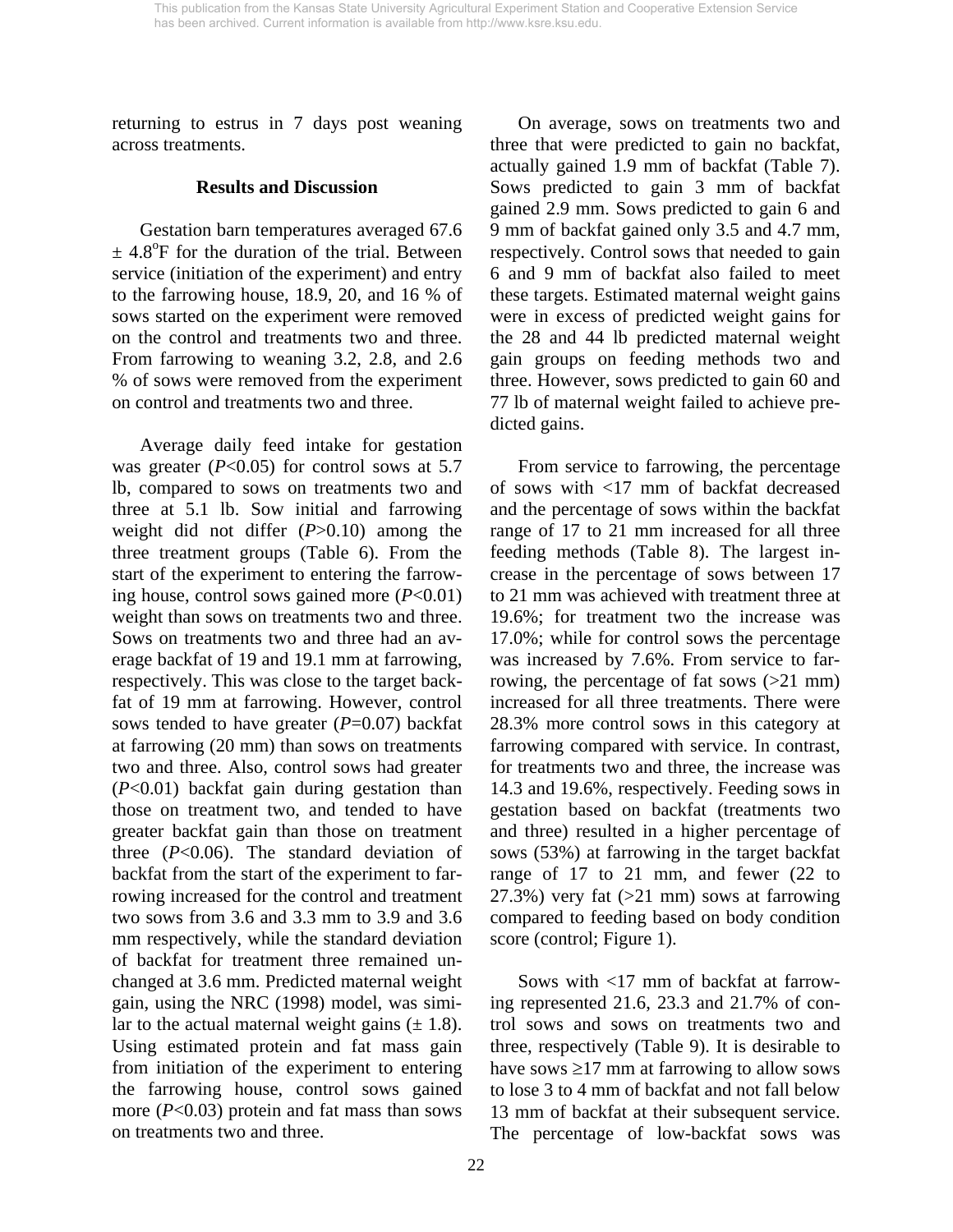evenly distributed across parities for the three treatments. For estimated maternal weight and backfat gains, thin sows that had less than 17 mm of backfat at farrowing failed to achieve predicted maternal weight and backfat gains, regardless of treatment.

 Average daily feed intake in lactation was not affected by gestation feeding method (Table 10). Performance in lactation and from weaning-to-estrus was not affected (*P*>0.10) by gestation feeding method. Backfat at farrowing was higher and at weaning tended to be higher  $(P = 0.07)$  for the control sows compared with sows on treatments two and three. Sows on treatment three had greater (*P*<0.05) subsequent total born and born alive compared to sows on control and treatment two.

 Feed intake in lactation was decreased for sows with >21 mm of backfat at farrowing. Sows in the <17 mm and 17-21 mm backfat categories at farrowing had greater (*P*<0.05) feed intake in lactation compared to sows with >21 mm of backfat at farrowing (Table 11). As parity increased, feed intake in lactation increased (*P*<0.05), while backfat loss decreased. Estimated fat mass loss was greater for parity 1 compared to parity 2 sows  $(P<0.05)$ . There was a decrease  $(P<0.05)$  in total born and born alive between parity 1 and 2 sows. The number of mummies was higher (*P*<0.05) for parity 1 sows compared to parity 2 and 3+ sows. There was no difference in the subsequent total born, born alive, born dead, and mummies between the control and treatments two and three.

Sows that were thin  $\left($  < 17 mm) at farrowing had lower weight at farrowing and weaning (*P*<0.01; Table 11) relative to sows in the target backfat range (17-21 mm) and fat sows (>21 mm) at farrowing. Also, thin sows tended to lose less weight (*P*<0.07) in lactation compared to sows in the target backfat range and fat sows. As expected, sow backfat loss in lactation was lower (*P*<0.01) for the

thin sows compared to sows in the target backfat range and fat sows at farrowing. There was no difference in total number of pigs born, born alive, born dead, mummified, fostered and weaned between the thin and other sows. Fat sows (>21 mm) at farrowing had significantly lower subsequent total born and born alive than sows in the target backfat range, and tended ( $P=0.09$ ) to have lower subsequent total born and born alive than thin sows.

 Feeding sows in gestation based on backfat (treatments two and three) compared to the standard system of feeding based on body condition (control) resulted in a higher proportion of sows in the target backfat range of 17 to 21 mm at farrowing with a lower percentage of fat sows (>21 mm), but no difference in the percentage of thin sows  $\left($  <17 mm). It is desirable to have sows  $\geq$ 17 mm at farrowing to allow sows to lose 3 to 4 mm of backfat and not fall below 13 mm of backfat at their subsequent service. Data from several studies have shown that low backfat levels at weaning (<14 mm) compromise subsequent performance. Gestation feeding method had no effect on sow performance in lactation in our experiment. Sows with high backfat at farrowing (>21 mm) had lower feed intake in lactation. This agrees with previous research where a negative relationship has been established between backfat depth at farrowing and lactation feed intake.

 There are critical factors in any gestationfeeding program that can lead to inaccuracies, although we believe using a feeding method based on backfat measurements is a viable alternative. A high proportion of sows targeted to gain 6 and 9 mm of backfat on all three treatments failed to gain predicted backfat. Thin sows (sows targeted to gain 6 and 9 mm) tend to be more active (standing-up more often) thereby expending more energy. Thin sows that failed to gain target backfat in gestation are a major concern. We believe that backfat may need to be measured again during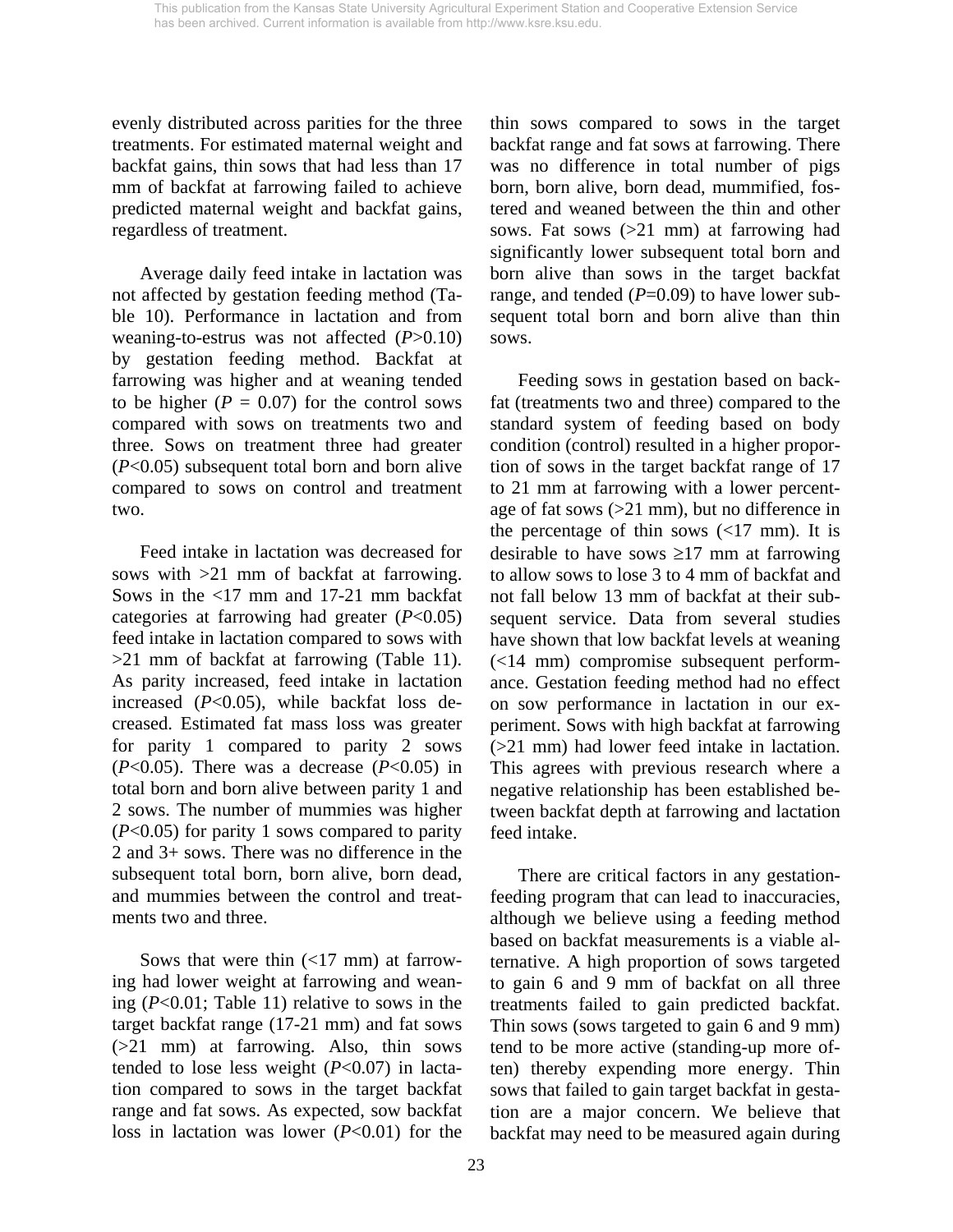mid-gestation in these thin sows and their feed allowance adjusted accordingly. It is also possible that the amount of daily feed intake required to achieve large gains in backfat may be greater than the sow's normal appetite. A strategy may need to be developed for sows needing to gain 6 to 9 mm to allow them to achieve the large backfat gain over two parities instead of one. Also some of these sows may never gain enough backfat, no matter how much feed they receive, and possibly will continue to lose backfat over successive parities until they are removed from the herd. Irrespective of kinetics of energy (feed) supply, high feed level in early gestation (treatment three sows <15 mm at service) or a constant feeding level (treatment two) throughout gestation, there was no effect on performance in gestation or lactation.

 In conclusion feeding gestating sows based on modeled nutrient requirements from weight at weaning and backfat at service appears to be a viable alternative to the commonly used visual body scoring systems. Feeding based on backfat and weight resulted in a lower proportion of sows too fat at farrowing and a similar percentage of thin sows compared to the visual body scoring system. Gestation feeding method had no effect on performance in lactation. Thin sows (targeted to gain 6 and 9 mm) failed to gain their targeted backfat in gestation regardless of feeding method.

| Ingredient, %                    | Gestation                    | Lactation |
|----------------------------------|------------------------------|-----------|
| Corn                             | 83.56                        | 68.19     |
| Soybean meal (48% crude protein) | 12.50                        | 23.80     |
| Choice white grease              | $\qquad \qquad \blacksquare$ | 3.45      |
| Di-calcium phosphorous           | 1.70                         | 1.68      |
| Limestone                        | 1.47                         | 1.19      |
| Salt                             | 0.50                         | 0.50      |
| Dynamate                         |                              | 0.75      |
| Lysine                           |                              | 0.13      |
| Methionine                       |                              | 0.06      |
| Mineral and vitamins             | 0.27                         | 0.25      |
| Nutrient composition             |                              |           |
| Lysine, %                        | 0.60                         | 1.00      |
| Calcium, %                       | 0.98                         | 0.91      |
| Phosphorous, %                   | 0.67                         | 0.71      |
| ME, kcal/lb                      | 1,487                        | 1,561     |

**Table 1. Composition of the Gestation and Lactation Diets (As-fed Basis)**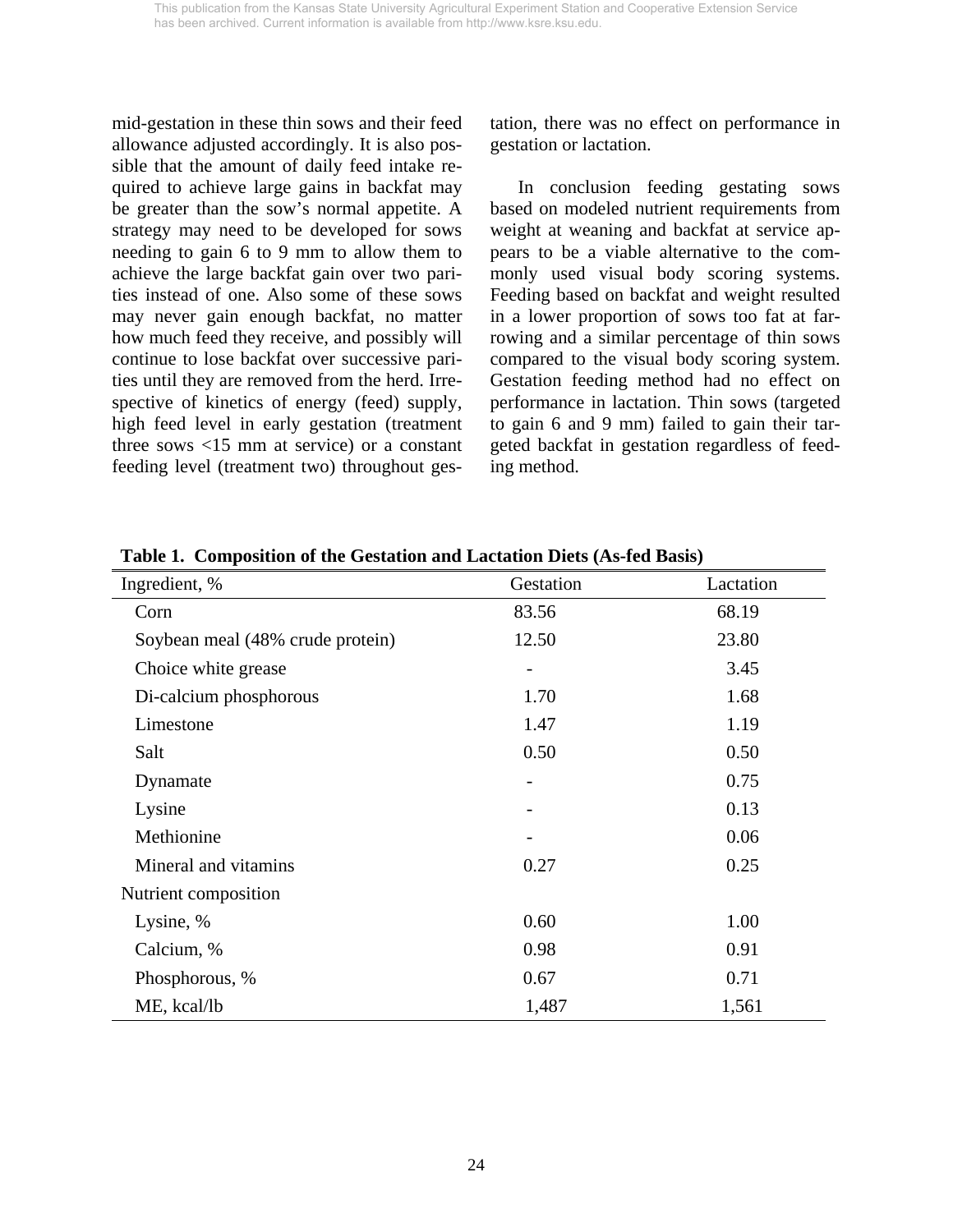| Condition Scoring |                 |            |             |
|-------------------|-----------------|------------|-------------|
| Day of gestation  | Condition score | Sows       | Gilts       |
| $1-4$             |                 | 4.5        | 4.0         |
| $5 - 35$          |                 | $8 - 10.0$ | $7.5 - 9.5$ |
|                   | 2               | 6.0        | 5.5         |
|                   | 3               | 5.0        | 4.5         |
|                   | 4               | 4.5        | 4.0         |
|                   | 5               | 4.5        | 4.0         |
| 36-101            | $\geq$ 3        | 4.5        | 4.0         |
|                   | $\leq$ 3        | 5.0        | 4.5         |

# **Table 2. Feed Level (lb/d) for Sows and Gilts on the Control Treatment Based on Body Condition Scoring<sup>a</sup>**

<sup>a</sup> From d 102 to 115 all sows received 2 lb/d in addition to d 100 feed level.

| Table 5. Peeding Level (10/0) for Sows on Treatment Two from Day o to Tul |                                |            |            |           |  |
|---------------------------------------------------------------------------|--------------------------------|------------|------------|-----------|--|
|                                                                           | P <sub>2</sub> at Breeding, mm |            |            |           |  |
| Weight, lb                                                                | $<$ 12                         | 12 to 14.9 | 15 to 17.9 | $\geq 18$ |  |
| $<$ 325                                                                   | 4.8                            | 4.3        | 3.8        | 3.3       |  |
| 325-400                                                                   | 5.2                            | 4.8        | 4.3        | 3.8       |  |
| 400-475                                                                   | 5.7                            | 5.2        | 4.7        | 4.2       |  |
| >475                                                                      | 6.2                            | 5.7        | 5.2        | 4.7       |  |

**Table 3. Feeding Level (lb/d) for Sows on Treatment Two from Day 0 to 101a**

<sup>a</sup> From d 102 to 115 all sows received 2.0 lb/d in addition to d 100 feed level.

## **Table 4. Feeding Level (lb/d) for Sows on Treatment Three with < 12 mm or 12 to 14.9 mm of Backfat<sup>a</sup>**

|            | Day of Gestation |               |     |  |  |  |
|------------|------------------|---------------|-----|--|--|--|
|            | 0 to 35          | 36 to 101     |     |  |  |  |
| Weight, lb | $< 12$ mm        | 12 to 14.9 mm |     |  |  |  |
| $<$ 325    | 6.4              | 4.8           | 4.0 |  |  |  |
| 325-400    | 8.0              | 6.4           | 4.0 |  |  |  |
| 400-475    | 7.2              | 5.6           | 5.0 |  |  |  |
| >475       | 8.8              | 7.2           | 5.0 |  |  |  |

<sup>a</sup> From d 102 to 115 all sows received 2.0 lb/d in addition to d 100 feed level.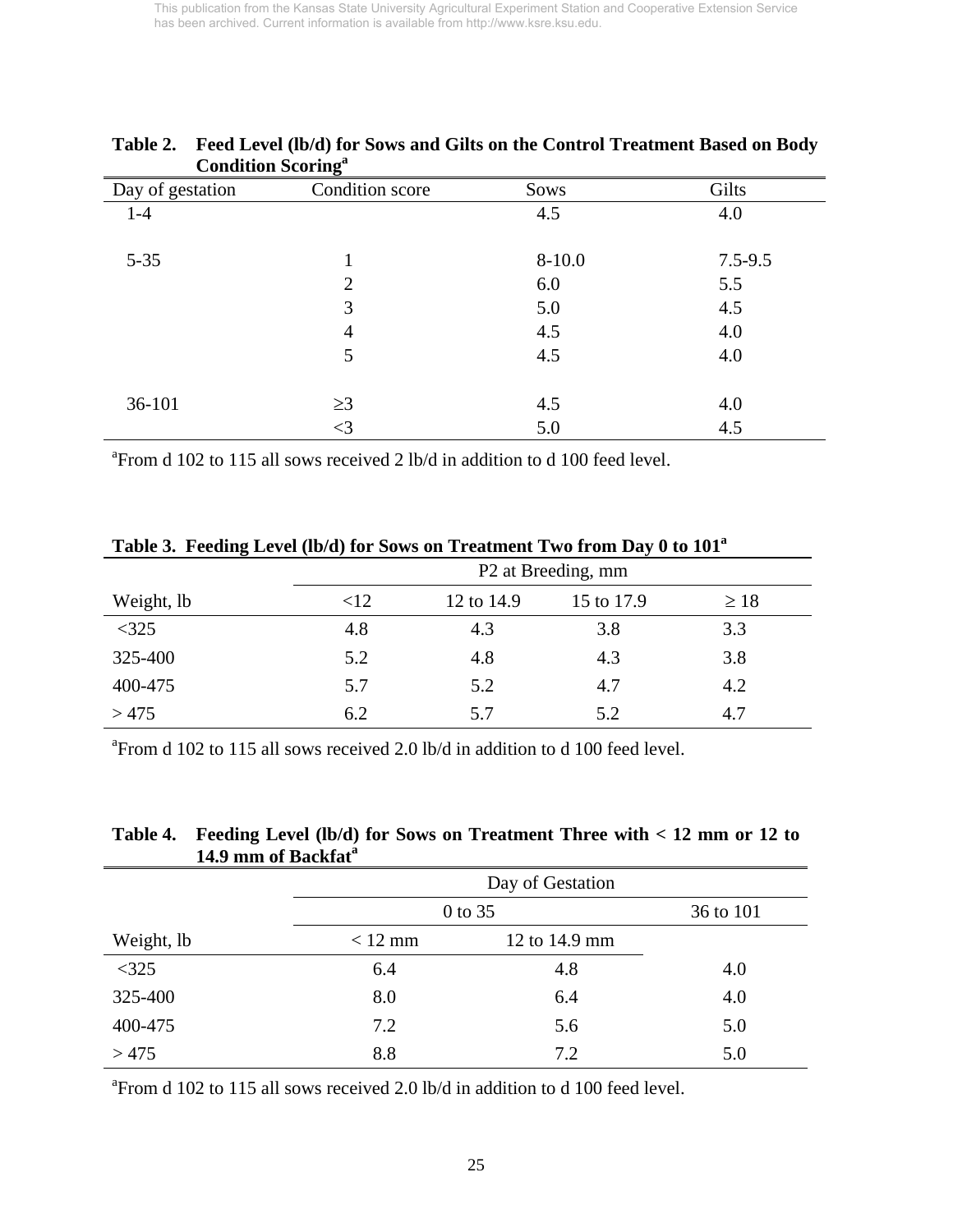| 10 mini ol Dackiat |                      |              |  |  |  |
|--------------------|----------------------|--------------|--|--|--|
|                    | Day of Gestation     |              |  |  |  |
|                    | 0 to 101<br>0 to 101 |              |  |  |  |
| Weight, lb         | 15 to 17.9 mm        | $\geq$ 18 mm |  |  |  |
| $<325$             | 3.8                  | 3.3          |  |  |  |
| 325-400            | 4.3                  | 3.8          |  |  |  |
| 400-475            | 4.7                  | 4.2          |  |  |  |
| >475               | 5.2                  | 4.7          |  |  |  |

# **Table 5. Feeding Level (lb/d) for Sows on Treatment Three with 15 to 17.9 mm or** ≥ **18 mm of Backfat<sup>a</sup>**

<sup>a</sup> From d 102 to 115 all sows received 2.0 lb/d in addition to d 100 feed level.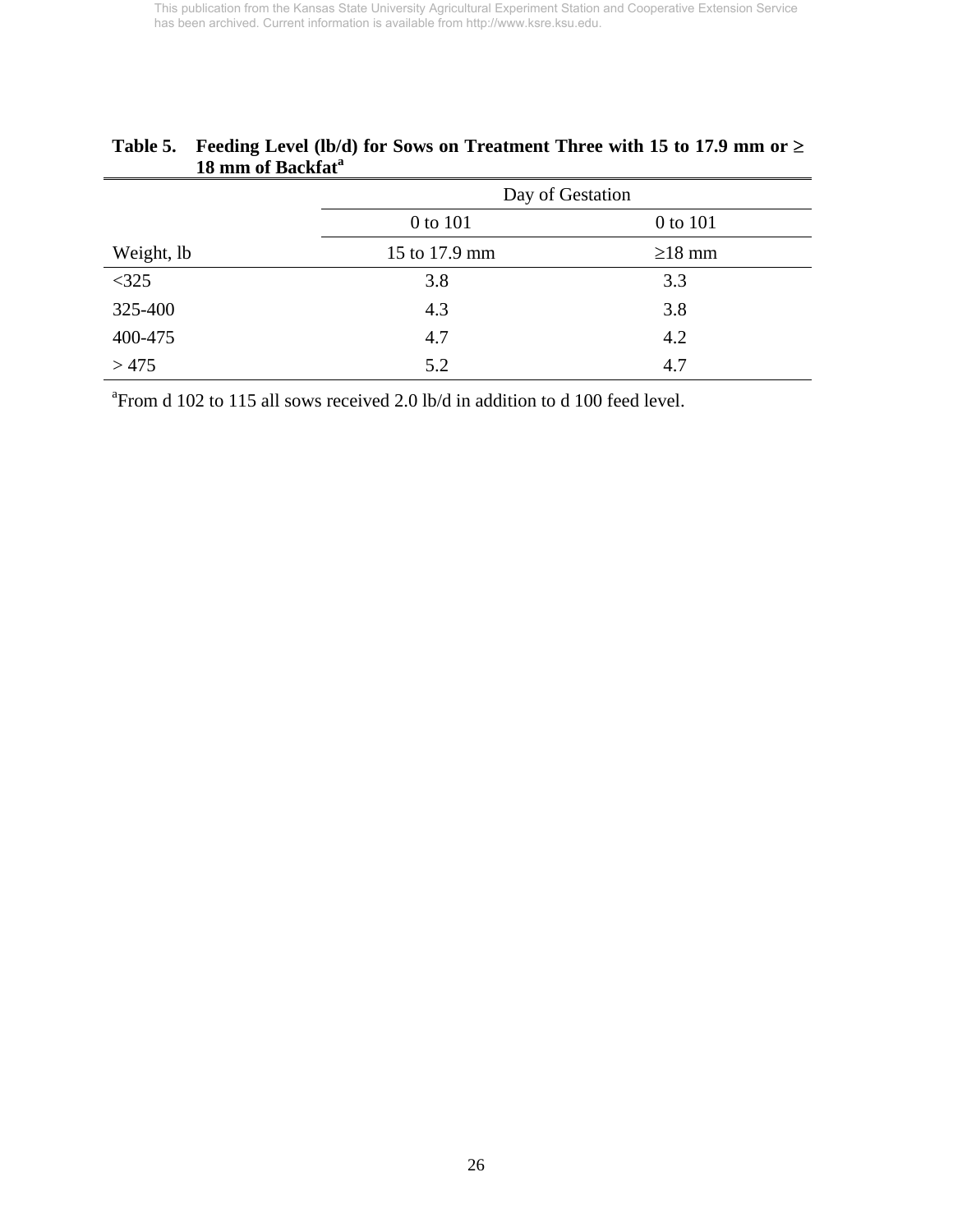|                                         |                    |                   | Treatment         |       |      |
|-----------------------------------------|--------------------|-------------------|-------------------|-------|------|
| Item                                    | Control            | Two               | Three             | SE    | P<   |
| Number of sows                          | 185                | 180               | 194               |       |      |
| Average parity                          | 2.9                | 3.3               | 3.0               | 0.30  | 0.51 |
| Daily feed intake, lb                   | 5.7 <sup>a</sup>   | 5.1 <sup>b</sup>  | $5.1^{\rm b}$     | 0.07  | 0.01 |
| Sow weight, lb                          |                    |                   |                   |       |      |
| Initial                                 | 469.7              | 482.3             | 477.7             | 11.87 | 0.59 |
| Farrowing                               | 579.3              | 576.9             | 571.2             | 10.80 | 0.75 |
| Weight gain                             | $109.1^a$          | $93.4^{b}$        | $92.8^{b}$        | 4.54  | 0.01 |
| Estimated post-farrowing <sup>c</sup>   | 532.8              | 530.8             | 525.5             | 10.78 | 0.79 |
| Estimated maternal gain lb <sup>d</sup> | $62.6^{\text{a}}$  | $47.3^{b}$        | $47.1^b$          | 4.54  | 0.01 |
| Sow backfat, mm                         |                    |                   |                   |       |      |
| Service                                 | 16.3               | 16.4              | 16.1              | 0.37  | 0.71 |
| Farrowing                               | 20.0               | 19.0              | 19.1              | 0.40  | 0.07 |
| Gain                                    | 3.6 <sup>a</sup>   | $2.6^b$           | 2.9 <sup>ab</sup> | 0.26  | 0.01 |
| Predicted gains                         |                    |                   |                   |       |      |
| Maternal weight gain, lb <sup>e</sup>   | $64.0^{\rm a}$     | $46.8^{b}$        | $48.9^{b}$        | 2.71  | 0.01 |
| Total weight gain, lb <sup>f</sup>      | 109.3              | 93.6              | 93.0              |       |      |
| Backfat gain, mm <sup>e</sup>           | $6.4^{\mathrm{a}}$ | $3.3^b$           | 3.7 <sup>b</sup>  | 0.48  | 0.01 |
| Estimated protein mass, lb <sup>g</sup> |                    |                   |                   |       |      |
| Initial                                 | 76.6               | 78.8              | 78.3              | 1.99  | 0.55 |
| Farrowing                               | 85.2               | 85.5              | 84.5              | 1.89  | 0.88 |
| Gain                                    | $8.5^{\mathrm{a}}$ | $6.5^{\rm b}$     | $6.2^b$           | 0.76  | 0.03 |
| Estimated fat mass, lb <sup>h</sup>     |                    |                   |                   |       |      |
| Initial                                 | 93.6               | 96.5              | 94.6              | 3.20  | 0.67 |
| Farrowing                               | 118.2              | 115.0             | 114.0             | 2.81  | 0.34 |
| Gain                                    | $24.3^{\rm a}$     | 18.0 <sup>b</sup> | $19.0^{b}$        | 1.48  | 0.01 |

## **Table 6. Effect of Feeding Method on Weight, Backfat, Estimated Protein and Fat Mass Gain in Gestation**

<sup>ab</sup>Means with different superscripts on the same row differ (P<0.05).

 $\text{``Farrowing weight} - \text{(Total born} \times 4.1 \text{ lb)}.$ 

d Post-farrowing weight – Initial weight.

e Predicted based on actual feeding levels provided in gestation (NRC, 1998).

 ${}^{\text{f}}$ Maternal weight gain plus uterine weight gain (Total born  $\times$  4.1 lb).

<sup>g</sup>Prediction equation from Dourmad et al. (1997), 2.28 + 0.178  $\times$  (liveweight, kg) – 0.333  $\times$ (backfat, mm).

<sup>h</sup>Prediction equation from Dourmad et al. (1997), -26.40 + 0.221  $\times$  (liveweight, kg) + 1.331  $\times$  (backfat, mm).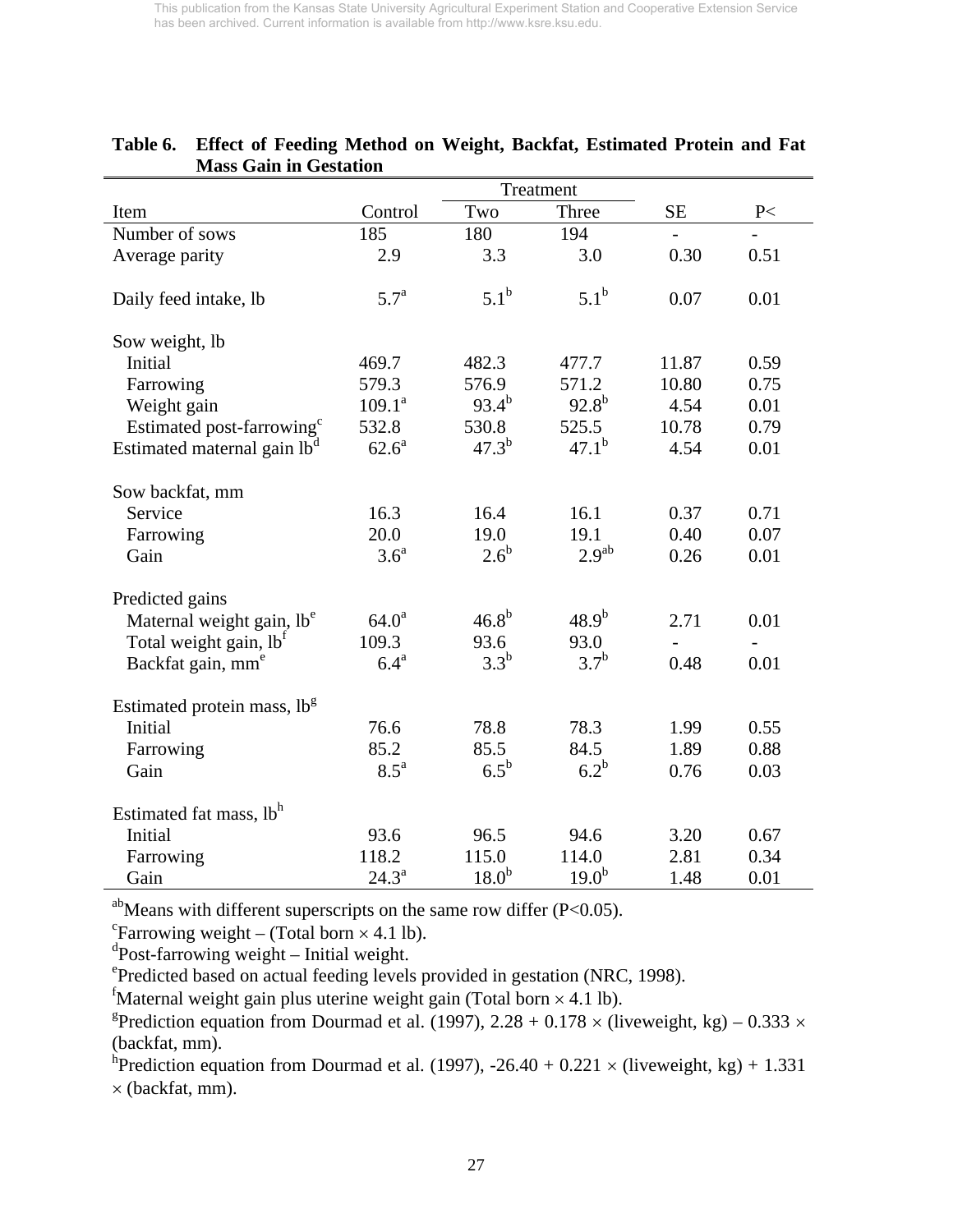|                                    |                 | Target P2 gain, mm $\pm$ SD              |                 |                 |  |  |
|------------------------------------|-----------------|------------------------------------------|-----------------|-----------------|--|--|
| Item                               | $\overline{0}$  | 3                                        | 6               | 9               |  |  |
| Number of sows                     |                 |                                          |                 |                 |  |  |
| Treatment two                      | 51              | 68                                       | 51              | 10              |  |  |
| Treatment three                    | 49              | 74                                       | 47              | 24              |  |  |
| Actual P2 gain, mm                 |                 |                                          |                 |                 |  |  |
| <b>Treatment</b> two               | $1.7 \pm 2.9$   | $2.9 \pm 2.6$                            | $2.9 \pm 2.4$   | $4.9 \pm 2.9$   |  |  |
| Treatment three                    | $2.0 \pm 2.1$   | $2.8 \pm 2.4$                            | $4.0 \pm 2.7$   | $4.5 \pm 2.8$   |  |  |
|                                    |                 | Target maternal weight gain, $lb \pm SD$ |                 |                 |  |  |
|                                    | 28              | 44                                       | 60              | 77              |  |  |
| Estimated maternal weight gain, lb |                 |                                          |                 |                 |  |  |
| Treatment two                      | $33.5 \pm 48.5$ | $59.7 \pm 34.4$                          | $43.9 \pm 44.1$ | $65.9 \pm 50.5$ |  |  |
| <b>Treatment three</b>             | $31.7 \pm 38.6$ | $52.9 \pm 45.4$                          | $52.0 \pm 51.4$ | $63.7 \pm 38.1$ |  |  |
| Estimated protein mass gain, lb    |                 |                                          |                 |                 |  |  |
| Treatment two                      | $5.5 \pm 8.6$   | $10.4 \pm 6.2$                           | $7.5 \pm 7.9$   | $11.5 \pm 9.0$  |  |  |
| <b>Treatment three</b>             | $5.3 \pm 6.8$   | $9.0 \pm 8.2$                            | $9.0 \pm 9.0$   | $11.0 \pm 6.8$  |  |  |
| Estimated fat mass gain, lb        |                 |                                          |                 |                 |  |  |
| Treatment two                      | $12.1 \pm 15.4$ | $21.6 \pm 12.8$                          | $17.9 \pm 13.7$ | $28.7 \pm 15.4$ |  |  |
| <b>Treatment three</b>             | $12.6 \pm 11.7$ | $19.6 \pm 14.8$                          | $23.1 \pm 17.0$ | $27.1 \pm 14.3$ |  |  |

# **Table 7. Target Versus Actual Backfat, Estimated Maternal Weight Gain, Estimated Protein and Fat Mass Gains for Treatments Two and Three**

# Table 8. Percentage of Sows at Service and Farrowing in Each Backfat Range<sup>a</sup>

|             | ີ       |      |       | ັ         | ັ    |       |
|-------------|---------|------|-------|-----------|------|-------|
|             | Service |      |       | Farrowing |      |       |
| Treatment   | Control | Two  | Three | Control   | Two  | Three |
| Backfat, mm |         |      |       |           |      |       |
| <17         | 58.2    | 56.6 | 59.3  | 22.3      | 24.7 | 20.1  |
| $17 - 21$   | 32.6    | 36.3 | 33.0  | 40.2      | 53.3 | 52.6  |
| >21         | 9.2     | 7.7  | 7.7   | 37.5      | 22.0 | 27.3  |

<sup>a</sup>Values represent 185 control sows, 180 sows on treatment two, and 194 sows on treatment three.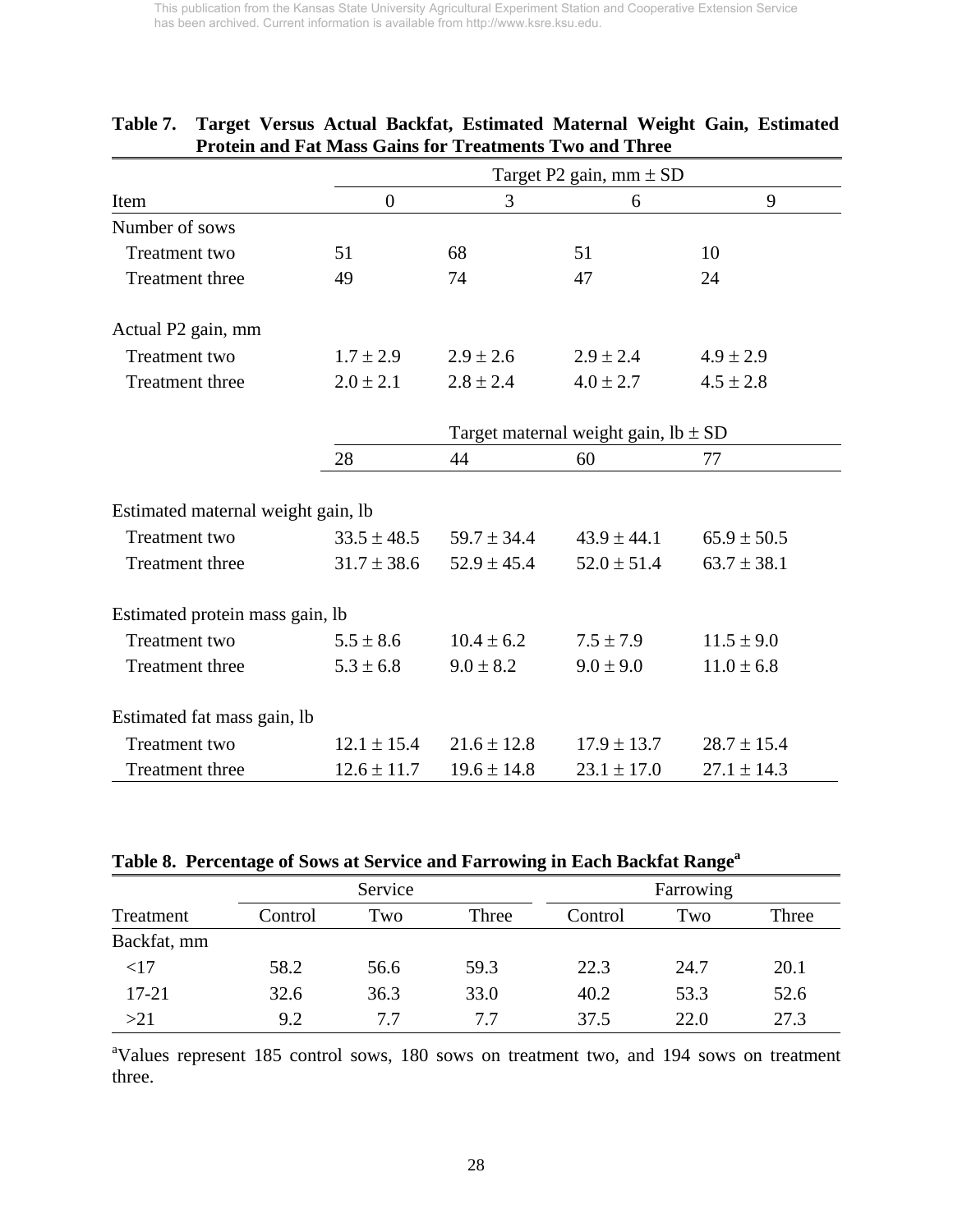|                                                                           | Treatment |       |       |                              |                          |
|---------------------------------------------------------------------------|-----------|-------|-------|------------------------------|--------------------------|
| Item                                                                      | Control   | Two   | Three | <b>SE</b>                    | P<                       |
| Number of sows                                                            | 40        | 42    | 42    | $\qquad \qquad \blacksquare$ | $\overline{\phantom{0}}$ |
| Percent of sows                                                           | 21.6      | 23.3  | 21.7  |                              |                          |
| Average parity                                                            | 3.1       | 3.1   | 3.0   | 0.65                         | 0.99                     |
| Percentage of sows within each parity that had backfat of less than 17 mm |           |       |       |                              |                          |
| Parity 0                                                                  | 3.8       | 3.9   | 2.6   |                              |                          |
| Parity 1                                                                  | 5.9       | 5.0   | 7.2   |                              |                          |
| Parity 2                                                                  | 2.2       | 4.4   | 2.6   |                              |                          |
| Parity 3+                                                                 | 9.7       | 10.0  | 9.3   |                              |                          |
| Daily feed intake, lb                                                     | 5.9       | 5.5   | 5.6   | 0.17                         | 0.09                     |
| Sow weight, lb                                                            |           |       |       |                              |                          |
| Initial                                                                   | 470.6     | 460.6 | 459.5 | 22.50                        | 0.89                     |
| Farrowing                                                                 | 554.4     | 546.7 | 541.7 | 18.21                        | 0.79                     |
| Weight gain                                                               | 84.9      | 86.5  | 82.7  | 10.46                        | 0.94                     |
| Estimated post-farrowing <sup>a</sup>                                     | 507.9     | 500.6 | 496.0 | 18.21                        | 0.81                     |
| Estimated maternal gain, lb <sup>b</sup>                                  | 38.4      | 40.4  | 37.0  | 10.46                        | 0.95                     |
| Sow backfat, mm                                                           |           |       |       |                              |                          |
| Service                                                                   |           |       |       |                              |                          |
| Farrowing                                                                 | 13.0      | 13.2  | 12.7  | 0.50                         | 0.53                     |
| Backfat gain                                                              | 14.5      | 14.4  | 14.3  | 0.39                         | 0.85                     |
| Predicted                                                                 |           |       |       |                              |                          |
| Maternal weight gain, lb <sup>c</sup>                                     | 69.2      | 57.9  | 62.5  | 5.09                         | 0.15                     |
| Total weight gain, lb <sup>d</sup>                                        | 85.1      | 86.7  | 82.9  | $\overline{a}$               | $\overline{\phantom{a}}$ |
| Backfat gain, mm <sup>c</sup>                                             | 7.3       | 5.3   | 6.1   | 0.90                         | 0.14                     |
| Estimated Protein mass, lb <sup>e</sup>                                   |           |       |       |                              |                          |
| Initial                                                                   | 79.2      | 77.1  | 77.4  | 4.00                         | 0.86                     |
| Farrowing                                                                 | 84.8      | 83.5  | 82.8  | 3.30                         | 0.84                     |
| Gain                                                                      | 5.8       | 6.5   | 5.5   | 1.71                         | 0.81                     |
| Estimated Fat mass, lb <sup>t</sup>                                       |           |       |       |                              |                          |
| Initial                                                                   | 84.0      | 83.1  | 80.9  | 5.39                         | 0.82                     |
| Farrowing                                                                 | 96.7      | 94.6  | 93.4  | 3.90                         | 0.68                     |
| Gain                                                                      | 12.3      | 12.7  | 13.1  | 3.25                         | 0.95                     |

## **Table 9. Low Backfat Sows (<17 mm) at Farrowing by Parity, Weight and Backfat**

<sup>a</sup>Farrowing weight – (Total born  $\times$  4.1 lb).

Post-farrowing weight – Initial weight.

<sup>c</sup>Predicted based on the actual feed levels provided in gestation (NRC, 1998).

<sup>d</sup>Maternal weight gain plus uterine weight gain (Total born  $\times$  4.1 lb).

<sup>e</sup>Prediction equation Dourmad et al. (1997), 2.3 + 0.178  $\times$  (liveweight, kg) – 0.33  $\times$  (backfat, mm).

 ${}^{\text{f}}$ Prediction equation Dourmad et al. (1997), -26.40 + 0.221 × (liveweight, kg) + 1.33 × (backfat, mm).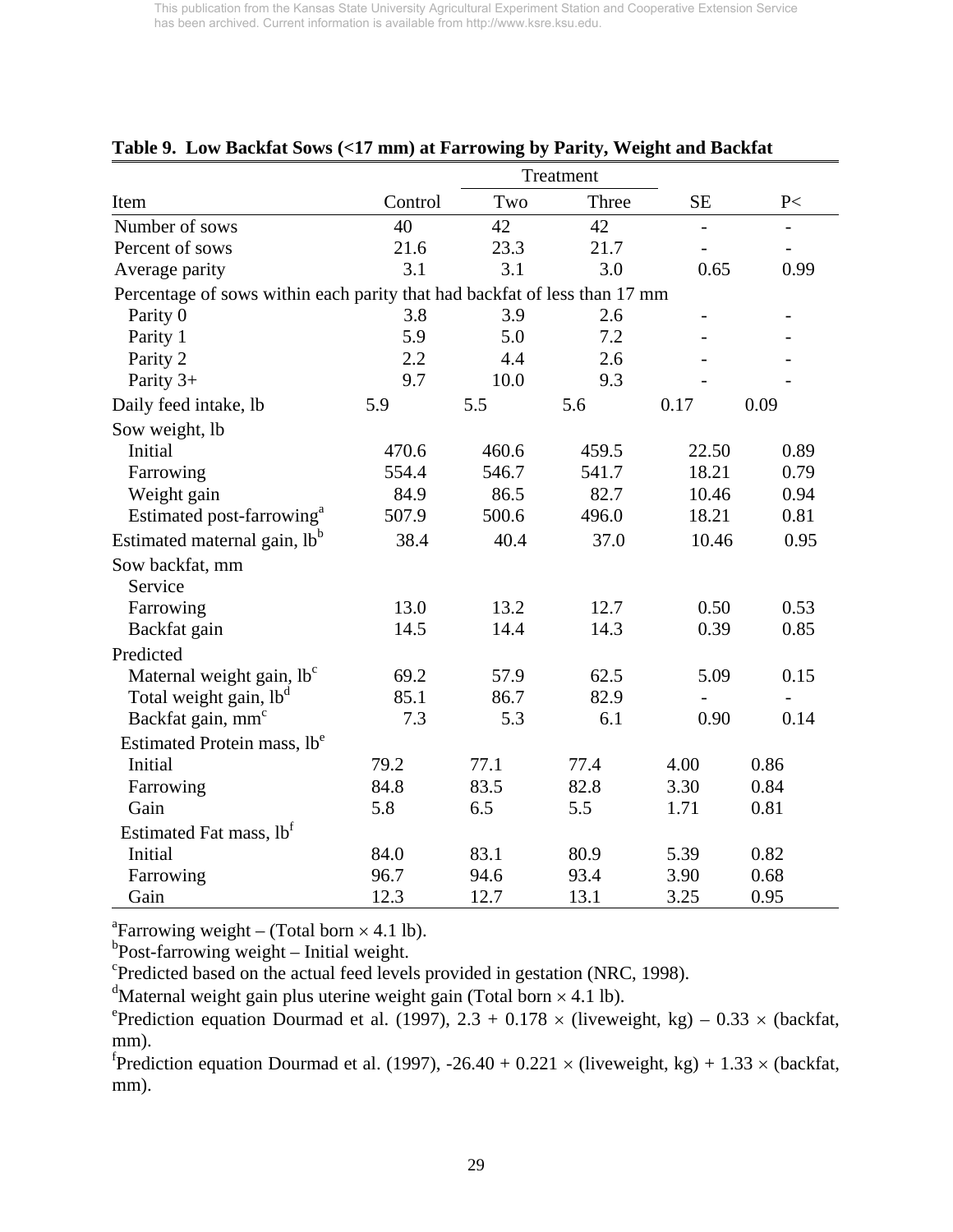| radic ro. Effect of Gestation Pecunig bicthou on Lactation and Dubsequent Ferrormance |                   | Treatment         |                   |                          |               |
|---------------------------------------------------------------------------------------|-------------------|-------------------|-------------------|--------------------------|---------------|
| Item                                                                                  | Control           | Two               | Three             | <b>SE</b>                | $\textrm{P}<$ |
| Number of sows <sup>a</sup>                                                           | 179               | 175               | 189               |                          | 0.93          |
| Average parity                                                                        | 3.8               | 4.2               | 3.9               | 0.29                     | 0.33          |
| Daily feed intake, lb                                                                 | 13.4              | 13.3              | 13.5              | 0.27                     | 0.70          |
| Sow weight, lb                                                                        |                   |                   |                   |                          |               |
| Farrowing                                                                             | 580.9             | 568.8             | 571.4             | 5.62                     | 0.08          |
| Weaning                                                                               | 519.4             | 511.4             | 513.9             | 5.80                     | 0.38          |
| Weight loss                                                                           | 60.6              | 56.0              | 57.4              | 3.81                     | 0.49          |
| Estimated post-farrowing <sup>b</sup>                                                 | 534.3             | 523.2             | 524.9             | 7.40                     | 0.32          |
| Estimated maternal weight loss, lb <sup>c</sup>                                       | 14.1              | 9.9               | 11.7              | 3.89                     | 0.59          |
| Estimated protein mass, lbf                                                           |                   |                   |                   |                          |               |
| Farrowing                                                                             | 85.5              | 84.3              | 84.5              | 1.28                     | 0.60          |
| Weaning                                                                               | 85.4              | 84.3              | 84.9              | 1.04                     | 0.60          |
| Loss                                                                                  | 0.1               | $-0.4$            | $-0.2$            | 0.65                     | 0.78          |
| Estimated fat mass, lb <sup>g</sup>                                                   |                   |                   |                   |                          |               |
| Farrowing                                                                             | 118.6             | 113.1             | 113.9             | 2.11                     | 0.06          |
| Weaning                                                                               | 106.2             | 102.5             | 101.7             | 2.70                     | 0.25          |
| Loss                                                                                  | 12.3              | 10.8              | 12.4              | 1.45                     | 0.50          |
| Sow backfat, mm                                                                       |                   |                   |                   |                          |               |
| Farrowing                                                                             | 20.0 <sup>d</sup> | 19.0 <sup>e</sup> | $19.1^e$          | 0.38                     | 0.02          |
| Weaning                                                                               | 16.8              | 16.2              | 15.9              | 0.40                     | 0.07          |
| Loss                                                                                  | 3.2               | 2.8               | 3.2               | 0.32                     | 0.40          |
| Total born                                                                            | 11.4              | 11.3              | 11.2              | 0.32                     | 0.78          |
| Born alive                                                                            | 10.6              | 10.3              | 10.4              | 0.32                     | 0.73          |
| Born dead                                                                             | 0.5               | 0.6               | 0.5               | 0.11                     | 0.37          |
| Mummies                                                                               | 0.3               | 0.3               | 0.3               | 0.07                     | 0.80          |
| Fostered <sup>h</sup>                                                                 | 11.0              | 11.2              | 11.1              | 0.11                     | 0.52          |
| Pigs weaned                                                                           | 9.6               | 9.7               | 9.8               | 0.18                     | 0.42          |
| % sows returning estrus in 7 days <sup>a</sup>                                        | 95.7              | 93.8              | 95.3              | $\blacksquare$           | 0.70          |
| Subsequent performance                                                                |                   |                   |                   |                          |               |
| Number of sows                                                                        | 141               | 133               | 150               |                          | 0.72          |
| Average parity                                                                        | 4.3               | 4.7               | 4.5               | 0.29                     | 0.32          |
| Total born                                                                            | $11.4^d$          | $11.1^d$          | $12.3^e$          | 0.35                     | 0.01          |
| Born alive                                                                            | $10.2^d$          | 10.1 <sup>d</sup> | 11.3 <sup>e</sup> | 0.36                     | 0.01          |
| Born dead                                                                             | 0.9               | 0.7               | 0.5               | 0.14                     | 0.06          |
| Mummies                                                                               | 0.4               | 0.4               | $0.4\,$           | $0.10\,$                 | 0.91          |
| Fallouts <sup>a</sup>                                                                 | 38                | 42                | 39                | $\overline{\phantom{0}}$ | 0.72          |

# **Table 10. Effect of Gestation Feeding Method on Lactation and Subsequent Performance**

<sup>a</sup>Tested for differences using the chi square analysis.

<sup>b</sup>Farrowing weight – (Total born  $\times$  4.1).<br><sup>c</sup>Post farrowing weight – weaning weight.

deMeans with different superscript on the same row differ (P<0.05).

 ${}^{\text{f}}$ Prediction equation Dourmad et al. (1997), 2.3 + 0.178 × (liveweight, kg) – 0.33 × (backfat, mm).

<sup>g</sup>Prediction equation from Dourmad et al. (1997), -26.40 + 0.221 × (liveweight, kg) + 1.33 × (backfat, mm).

<sup>h</sup>Values represent average litter size 24 hours post-farrowing.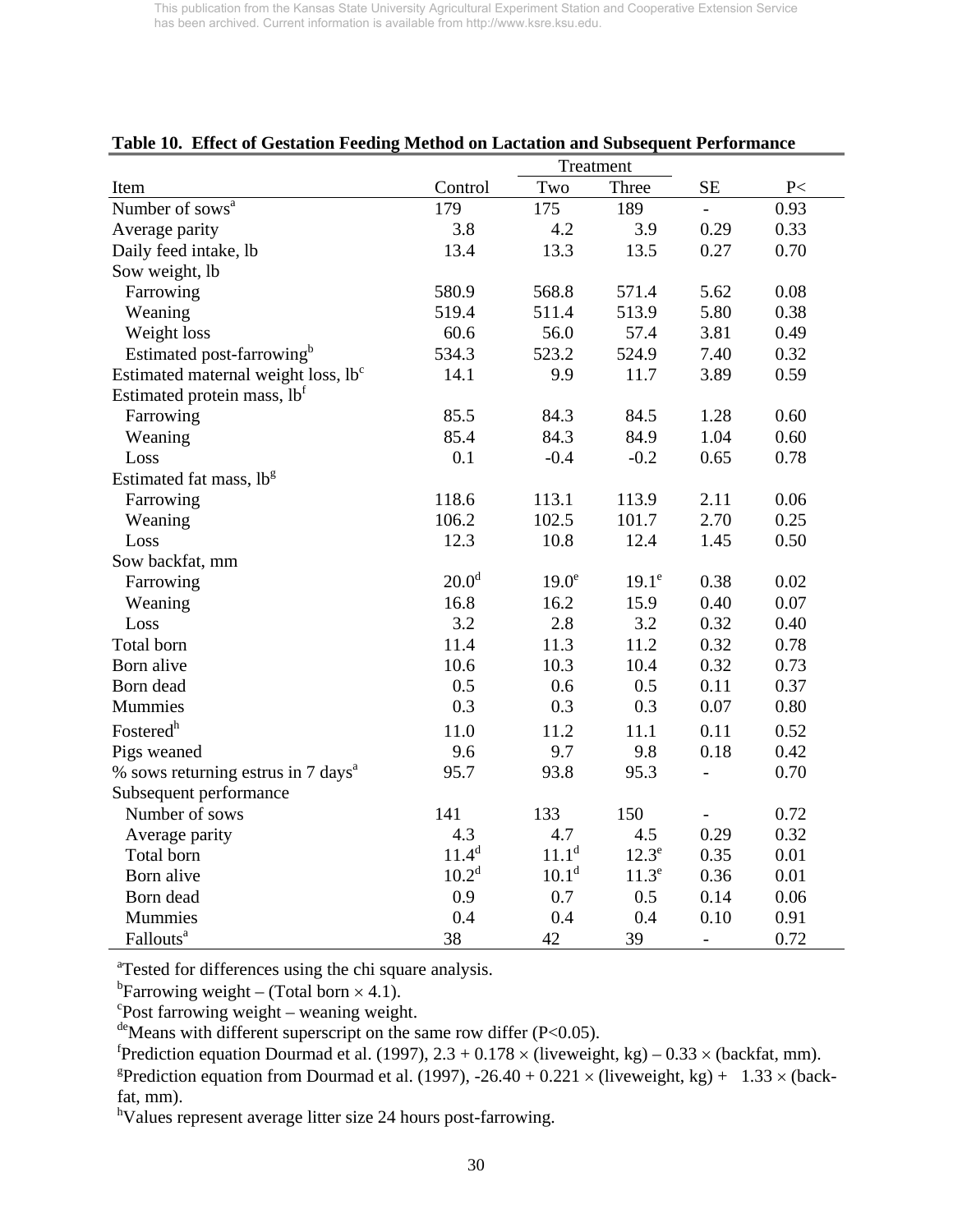|                                              | P2 Backfat at     |                  |                    |                    |                                       |                   |                |        |                      |
|----------------------------------------------|-------------------|------------------|--------------------|--------------------|---------------------------------------|-------------------|----------------|--------|----------------------|
|                                              |                   | Parity           |                    |                    | farrowing, mm                         |                   |                | P<     |                      |
| Item                                         | $\mathbf{1}$      | $\overline{2}$   | $3+$               | <17                | $17 - 21$                             | >21               | <b>SE</b>      | Parity | P <sub>2</sub> group |
| Number of sows <sup>a</sup>                  | 102               | 117              | 324                | 123                | 258                                   | 162               |                | 0.67   | 0.16                 |
| Average parity                               | 1.0 <sup>a</sup>  | 2.0 <sup>b</sup> | $5.7^\circ$        | 2.9                | 3.0                                   | 2.7               | 0.22           | 0.01   | 0.32                 |
| Daily feed intake, lb                        | $11.1^{b}$        | $13.4^\circ$     | $14.2^d$           | $13.2^{x}$         | $12.9^{x}$                            | $12.5^{y}$        | 0.30           | 0.01   | 0.03                 |
| Sow weight, lb                               |                   |                  |                    |                    |                                       |                   |                |        |                      |
| Farrowing                                    | $515.7^{b}$       | $538.7^{\circ}$  | $601.2^d$          |                    | $529.6^x$ 553.3 <sup>y</sup>          | $572.8^z$         | 5.69           | 0.01   | 0.01                 |
| Weaning                                      | $456.2^{b}$       | 487.3°           | 542.7 <sup>d</sup> |                    | 479.1 <sup>x</sup> 493.9 <sup>y</sup> | $513.3^z$         | 6.01           | 0.01   | 0.01                 |
| Weight loss                                  | 60.3              | 51.1             | 58.6               | 50.7               | 58.7                                  | 60.5              | 4.68           | 0.13   | 0.08                 |
| Estimated post-farrowing <sup>e</sup>        | $469.6^{b}$       | $492.6^{\circ}$  | $555.1^d$          |                    | 483.5 <sup>x</sup> 507.2 <sup>y</sup> | $526.6^z$         | 5.69           | 0.01   | 0.01                 |
| Estimated maternal weight                    |                   |                  |                    |                    |                                       |                   |                |        |                      |
| loss, lb <sup>f</sup>                        | 6.2               | 2.1              | 5.5                | 1.9                | 5.6                                   | 6.3               | 2.13           | 0.13   | 0.08                 |
| Estimated protein mass, lb <sup>g</sup>      |                   |                  |                    |                    |                                       |                   |                |        |                      |
| Farrowing                                    | $74.6^{b}$        | $78.9^\circ$     | $89.9^{d}$         | 80.5               | 81.4                                  | 81.5              | 1.00           | 0.01   | 0.54                 |
| Weaning                                      | $75.0^{b}$        | $80.3^\circ$     | 89.7 <sup>d</sup>  | 80.9               | 81.4                                  | 82.7              | 1.02           | 0.01   | 0.14                 |
| Loss                                         | $-0.37$           | $-1.20$          | 0.16               | $-0.50$            | 0.00                                  | $-0.90$           | 0.79           | 0.25   | 0.39                 |
| Estimated fat mass, lbh                      |                   |                  |                    |                    |                                       |                   |                |        |                      |
| Farrowing                                    | $102.1^{\rm b}$   | $106.1^\circ$    | $120.5^d$          | $91.3^{x}$         | $109.8^{y}$                           | $127.7^{z}$       | 1.50           | 0.01   | 0.01                 |
| Weaning                                      | $97.8^{b}$        | $96.5^{\circ}$   | $109.4^d$          | $84.6^{x}$         | $97.7^{y}$                            | $111.5^z$         | 2.00           | 0.01   | 0.01                 |
| Loss                                         | $14.2^{b}$        | $9.7^\circ$      | $11.3^{bc}$        | $6.6^x$            | $12.0^{y}$                            | $16.6^z$          | 0.77           | 0.05   | 0.01                 |
| Sow backfat, mm                              |                   |                  |                    |                    |                                       |                   |                |        |                      |
| Farrowing                                    | 19.3              | 18.9             | 19.1               | $14.5^{x}$         | 19.1 <sup>y</sup>                     | $23.7^{z}$        | 0.22           | 0.25   | 0.01                 |
| Weaning                                      | 15.6              | 16.0             | 16.3               | $12.7^{x}$         | $16.0^{y}$                            | $19.1^z$          | 0.40           | 0.33   | 0.01                 |
| <b>Backfat</b> loss                          | 3.7               | 2.9              | 2.9                | 1.9 <sup>x</sup>   | 3.0 <sup>y</sup>                      | $4.6^z$           | 0.38           | 0.09   | 0.01                 |
| Total born                                   | 11.9 <sup>b</sup> | $10.2^{\circ}$   | $11.4^{b}$         | 11.0               | 11.2                                  | 11.3              | 0.39           | 0.01   | 0.83                 |
| Born alive                                   | 11.0 <sup>b</sup> | $9.6^{\circ}$    | $10.5^{\rm b}$     | 10.2               | 10.5                                  | 10.4              | 0.38           | 0.01   | 0.62                 |
| Born dead                                    | 0.4               | 0.4              | 0.6                | 0.5                | 0.4                                   | 0.5               | 0.13           | 0.21   | 0.76                 |
| Mummies                                      | $0.5^{\rm b}$     | $0.2^{\circ}$    | $0.3^\circ$        | 0.4                | 0.3                                   | 0.3               | 0.08           | 0.01   | 0.66                 |
| Fostered <sup>1</sup>                        | 11.0              | 11.1             | 11.2               | 11.1               | 11.1                                  | 11.0              | 0.14           | 0.45   | 0.66                 |
| Pigs weaned                                  | 9.8               | 9.5              | 9.7                | 9.8                | 9.6                                   | 9.7               | 0.21           | 0.45   | 0.75                 |
| % sows returning $7 \text{ days}^{\text{a}}$ | 95.8              | 93.8             | 95.2               | 91.9               | 95.7                                  | 96.1              |                | 0.79   | 0.24                 |
| Subsequent performance                       |                   |                  |                    |                    |                                       |                   |                |        |                      |
| Number of sows                               | 92                | 106              | 226                | 93                 | 200                                   | 131               | $\overline{a}$ | 0.01   | 0.54                 |
| Average parity                               | 2.0 <sup>b</sup>  | $3.0^\circ$      | 6.1 <sup>d</sup>   | 3.7                | 3.8                                   | 3.6               | 0.21           | 0.01   | 0.25                 |
| Total born                                   | 11.6              | 11.9             | 11.4               | 11.8 <sup>xy</sup> | $12.1^x$                              | 11.1 <sup>y</sup> | 0.44           | 0.56   | 0.02                 |
| Born alive                                   | 10.6              | 11.0             | 10.2               | 10.7 <sup>xy</sup> | $11.0^x$                              | 10.0 <sup>y</sup> | 0.45           | 0.26   | 0.02                 |
| Born dead                                    | 0.6               | 0.7              | 0.8                | 0.7                | 0.6                                   | 0.7               | 0.17           | 0.64   | 0.94                 |
| Mummies                                      | 0.3               | 0.2              | 0.4                | 0.3                | 0.4                                   | 0.4               | 0.11           | 0.28   | 0.43                 |
| Number fallouts <sup>a</sup>                 | 10                | 11               | 98                 | 30                 | 58                                    | 31                |                | 0.01   | 0.54                 |

| Table 11. Effect of Parity and Backfat at Farrowing on Feed Intake, Performance of Sows in Lac- |
|-------------------------------------------------------------------------------------------------|
| tation and Subsequent Performance                                                               |

<sup>a</sup>Tested for differences using the chi square analysis. <sup>bcd</sup>Means with different superscripts on the same row differ (P<0.05). <sup>xyz</sup>Means with different superscripts on the same row differ (P<0.05). <sup>e</sup>Farrowing weight – (Total born  $\times$  4.1 lb). <sup>f</sup>Post-farrowing weight –weaning weight. <sup>g</sup>Prediction equation from Dourmad et al. (1997), 2.3 + 0.178  $\times$  (liveweight, kg) – 0.33  $\times$  (backfat, mm). <sup>h</sup>Prediction equation from Dourmad et al. (1997), -26.40 + 0.221  $\times$  (liveweight, kg) + 1.33  $\times$  (backfat, mm). <sup>i</sup>Values represent average litter size 24 hours after farrowing.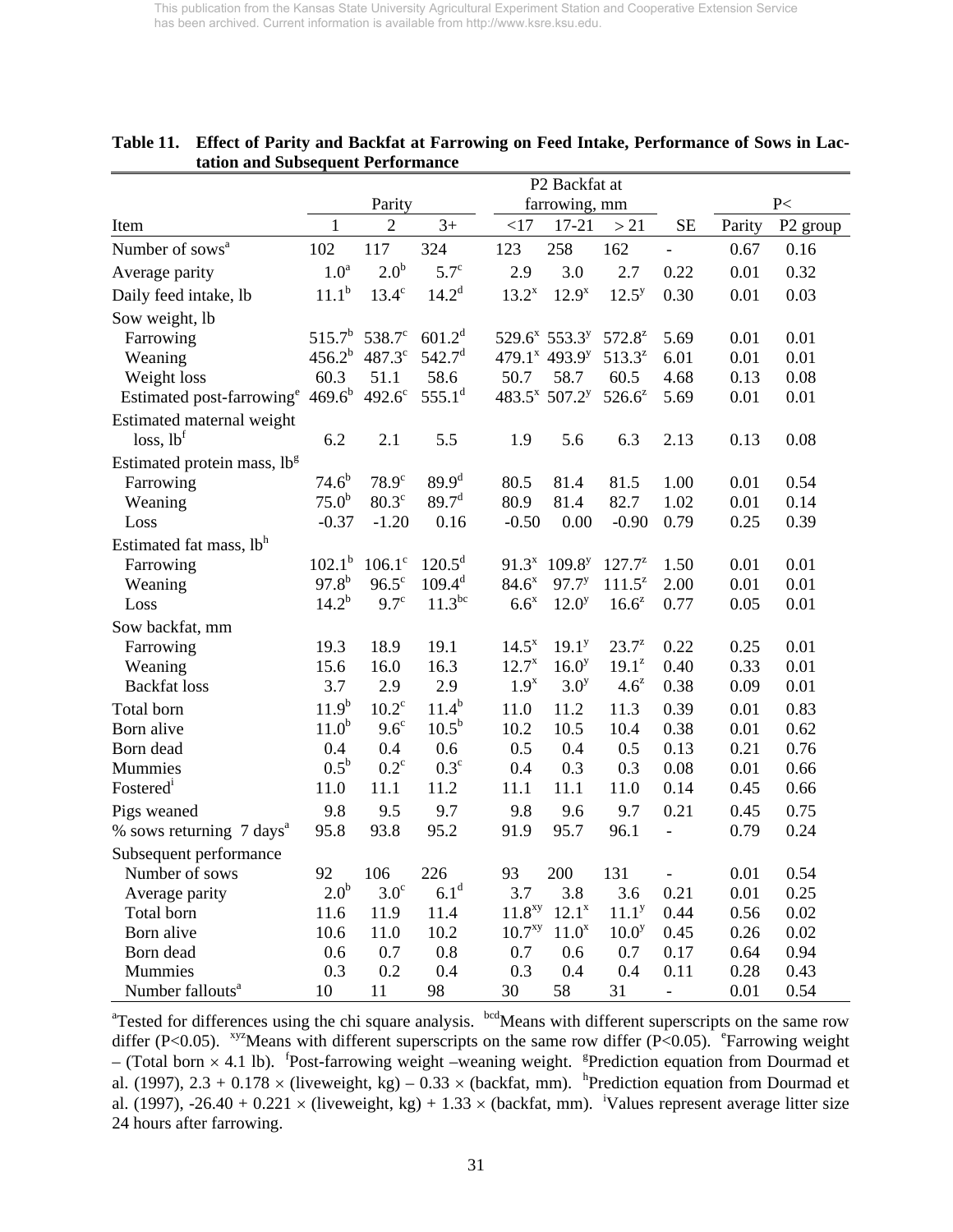

**Figure 1. Plot of backfat by percentage of sows at farrowing. Values represent 185 control sows, 180 sows on treatment two, and 194 sows on treatment three.**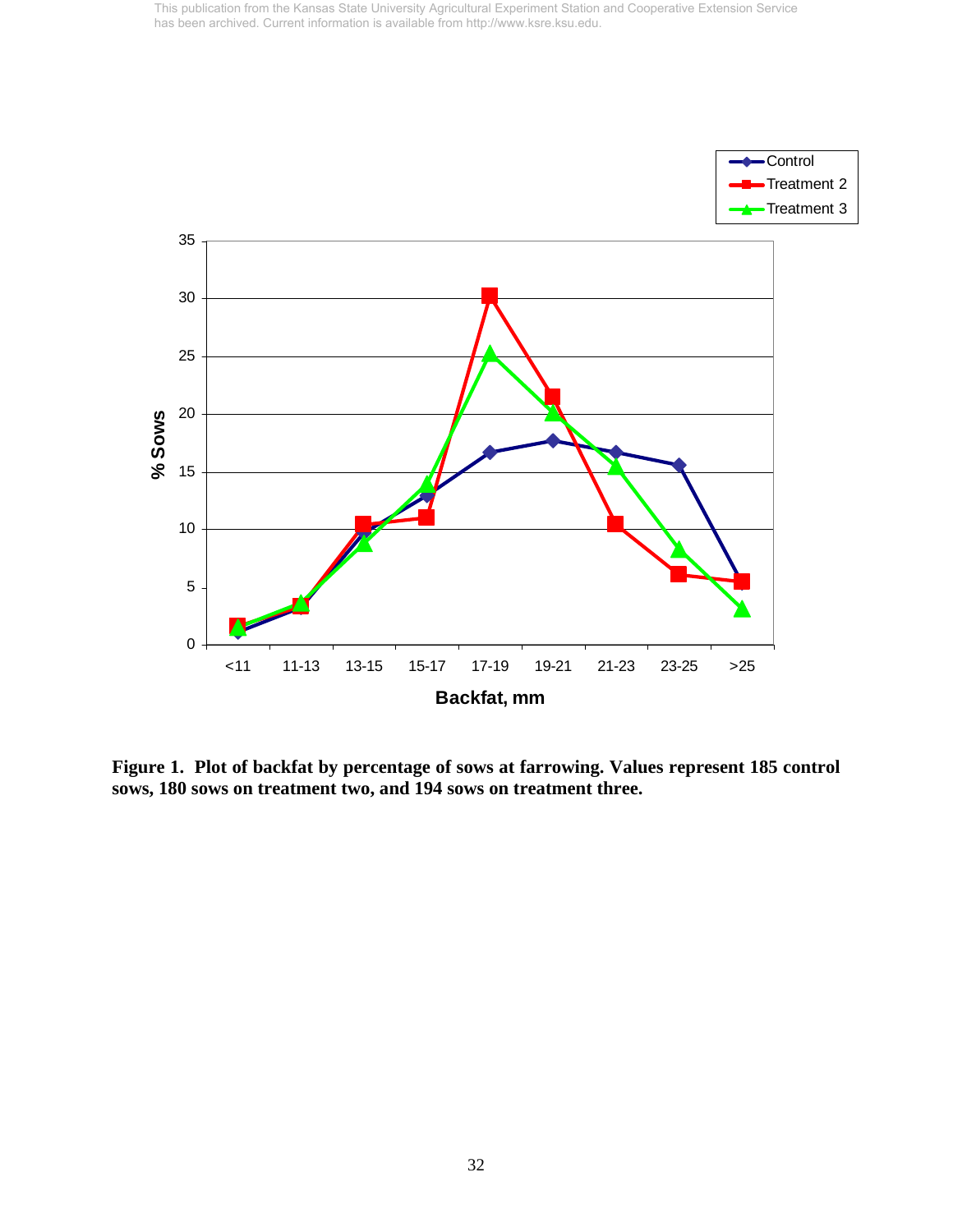*Swine Day 2003* 

## **PELLETED DIETS FOR LACTATING SOWS**

*E.C. Baudon and J.D. Hancock* 

#### **Summary**

 A total of 76 sows (parities one to four) were used to determine the effects of pelleted diets on sow and litter performance. In the 21-d lactation experiment, the sows were given a corn-soybean meal-based diet in meal (corn ground to a particle size of 500 to 600 µm) or a pelleted (3/16 inch pellet diameter) form. Diet form did not affect ADFI or lactation BW loss  $(P=0.15$  or greater). Also, pigs weaned per litter, piglet survivability, litter weight gain, and days to estrus were not affected by treatment  $(P=0.15$  or greater). However, sows fed pelleted feed lost less backfat (0.05 inches, P<0.02). Also, when the diet was pelleted, the sows had 6, 9, and 9% greater digestibilities of DM, N and GE and excretion of DM and N were decreased by 90  $g/d$  and 2  $g/d$ , respectively (P<0.001). In conclusion, use of pelleted feed in mixed-parity sows did not affect litter performance, but increased digestibility of nutrients and reduced nutrient excretion in sows.

(Key Words: Sow, Pellets, Lactation, Digestibility)

#### **Introduction**

 Previous research from our lab indicated improved rate and especially efficiency of growth in nursery and finishing pigs when diets were fed in pelleted rather than meal form. These marked improvements in growth performance seemed to be at least partly explained by consistent improvements in digestibility of nutrients. In modern sow units, good feed intake and nutrient digestibility are critical for maintaining sow body condition

and milk production. However, data concerning the potential benefits of pelleting sow diets are rare. Therefore, we designed an experiment to determine the effects of pelleting lactation diets on performance of sows and their litters.

#### **Procedures**

 A total of 76 sows (parities one to four) were used in the 21-d lactation experiment. The sows were fed 4 lb/d of a sorghum-based gestation diet until d 110 of pregnancy. The sows were then moved into farrowing crates, randomly assigned to treatment, and given 6 lb/d of the corn-based experimental diets (Table 1) until farrowing. After farrowing they were allowed ad libitum consumption of food and water. The diets were formulated to 1% lysine with all other nutrients in excess of the sow's requirements. Chromium oxide (0.25%) was added as an indigestible marker to allow calculation of nutrient digestibilities. Treatments were the same lactation diet, fed in mash (corn ground to 500 to 600  $\mu$ m) and a pelleted (3/16" pellet diameter) form. All ingredients were the same for both diets with the only difference being the physical form of the diets.

 Within 48 hours after farrowing, the piglets were cross-fostered to equalize litter size among all sows. The sows were weighed and scanned for backfat thickness at farrowing and weaning, and feed and water intakes were recorded. Also, litter size and weight were recorded after cross fostering and at weaning, and duration from weaning to estrus was recorded for each sow.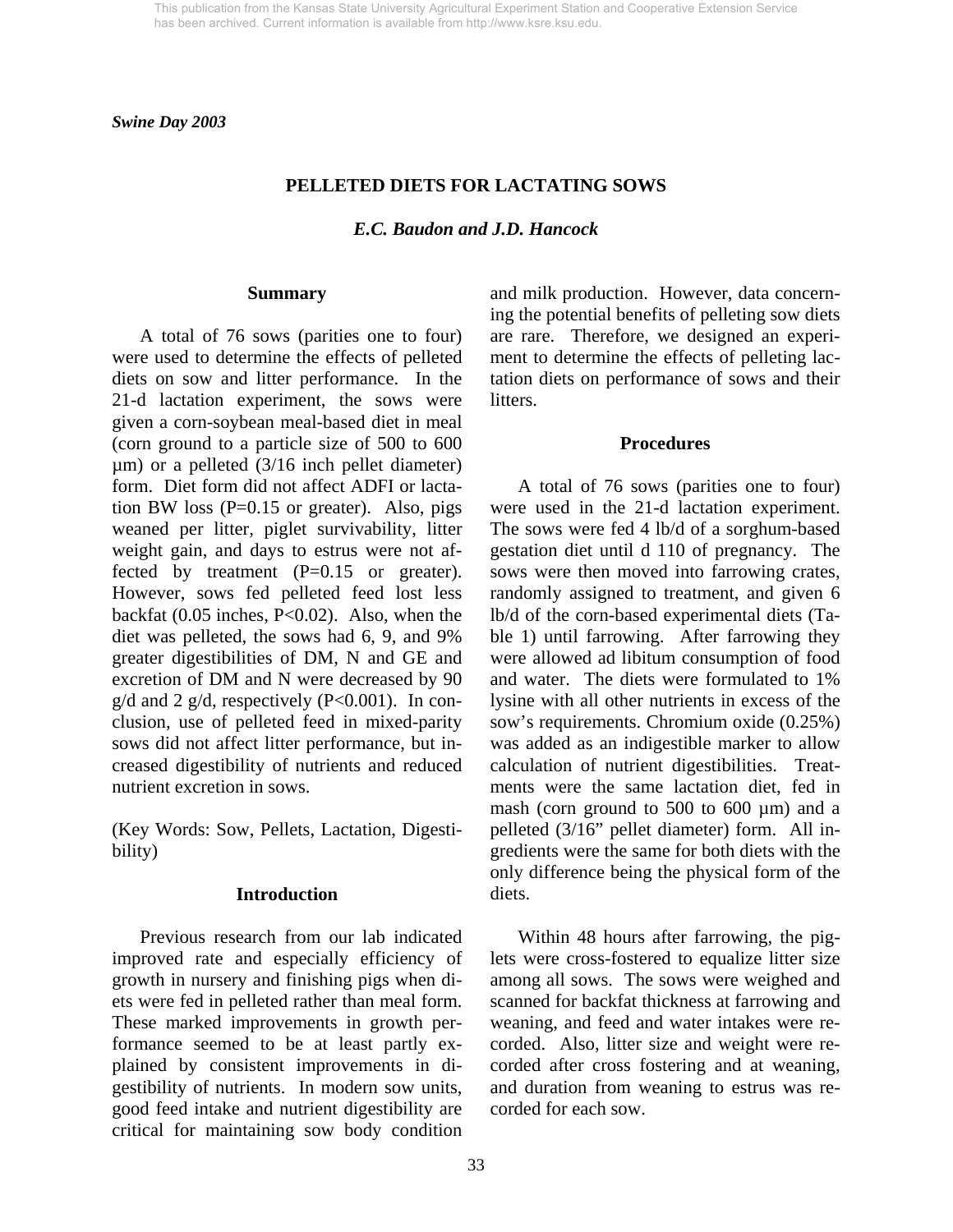Each time the diets were processed, a sample of ground corn was collected for determination of particle size. Also, samples of the diets and feces were collected prior to weaning to allow determination of digestibilities of DM, N, and GE. Finally, the Proc Mixed Procedure of SAS was used for statistical analyses of all data.

**Table 1. Diet Composition**<sup>a</sup>

| Ingredient            | $\%$  |
|-----------------------|-------|
| Corn                  | 68.25 |
| Soybean meal          | 27.25 |
| Monocalcium phosphate | 2.00  |
| Limestone             | 1.10  |
| Salt                  | 0.50  |
| Vitamin premix        | 0.25  |
| Mineral premix        | 0.15  |
| Sow add pack          | 0.25  |
| Chromic oxide         | 0.25  |

<sup>a</sup>Formulated to 1% lysine, 0.9% Ca, and 0.8% P.

#### **Results and Discussion**

 Laboratory analyses indicated that the mean particle size of the corn samples was 503 µm, and the mean particle size of the complete diet before pelleting was 642 µm. Thus, particle size of the ground corn was in the range initially targeted. As for the effects of the diets on sows, diet form did not affect ADFI (P=0.15 or greater) with the average for both treatments near 13 lb/d (Table 2). Lactation BW loss and days to estrus following weaning were not affected by diet form (P=0.15 or greater). However, loss of backfat was reduced by 0.05 in. for the sows fed pelleted diets (P<0.02) while water usage was increased by 1.5 gal/d  $(P<0.04)$  among sows fed the pelleted feed.

 After cross-fostering, litter size averaged 11 pigs and litter weight averaged 35.7 lb. At weaning the litter averaged 10.2 pigs each with an average weight of 149.5 lb. Diet form did not affect these results, piglet survivability, or litter weight gain during the 21-d experiment ( $P = 0.15$  or greater).

 Fecal moisture (Table 3) was not affected by treatments  $(P=0.15$  or greater), but sows fed pelleted feed had 6, 9, and 9% greater digestibilities of DM, N and GE and excretion of DM and N were decreased by 90 g/d and 2  $g/d$ , respectively (P<0.001) compared to sows fed the diet in meal form. Thus, manure volume and nitrogen production would be less problematic for sows fed pelleted feed. Digestibility of GE was increased by 3% (P<0.001) for the sows fed pellets. Therefore those sows would have a better energy balance, thus helping explain the reduced backfat loss for sows fed pelleted feed. However, a better energy balance might also be expected to decrease loss of BW by the sows during lactation, and we did not observe that effect. So, it seems likely nutrient digestibility was a more sensitive measure of nutrient utilization in our experiment.

 In conclusion, an important benefit of using pelleted feed is increased digestibility of DM, N and GE. As a result, total output of DM and N as manure are decreased and the potential impact of a swine operation on the environment is reduced. Nonetheless, the primary justification for a producer to use pelleted sow feed is to improve sow and litter performance during lactation and to give a better energy balance that would result in fewer difficulties with thin sows. The pelleting process does increase the cost of processing feed, so this investment must be offset by better litter performance and or body condition of the sow herd. If this cannot be achieved, the use of feed in a mash form is more appropriate.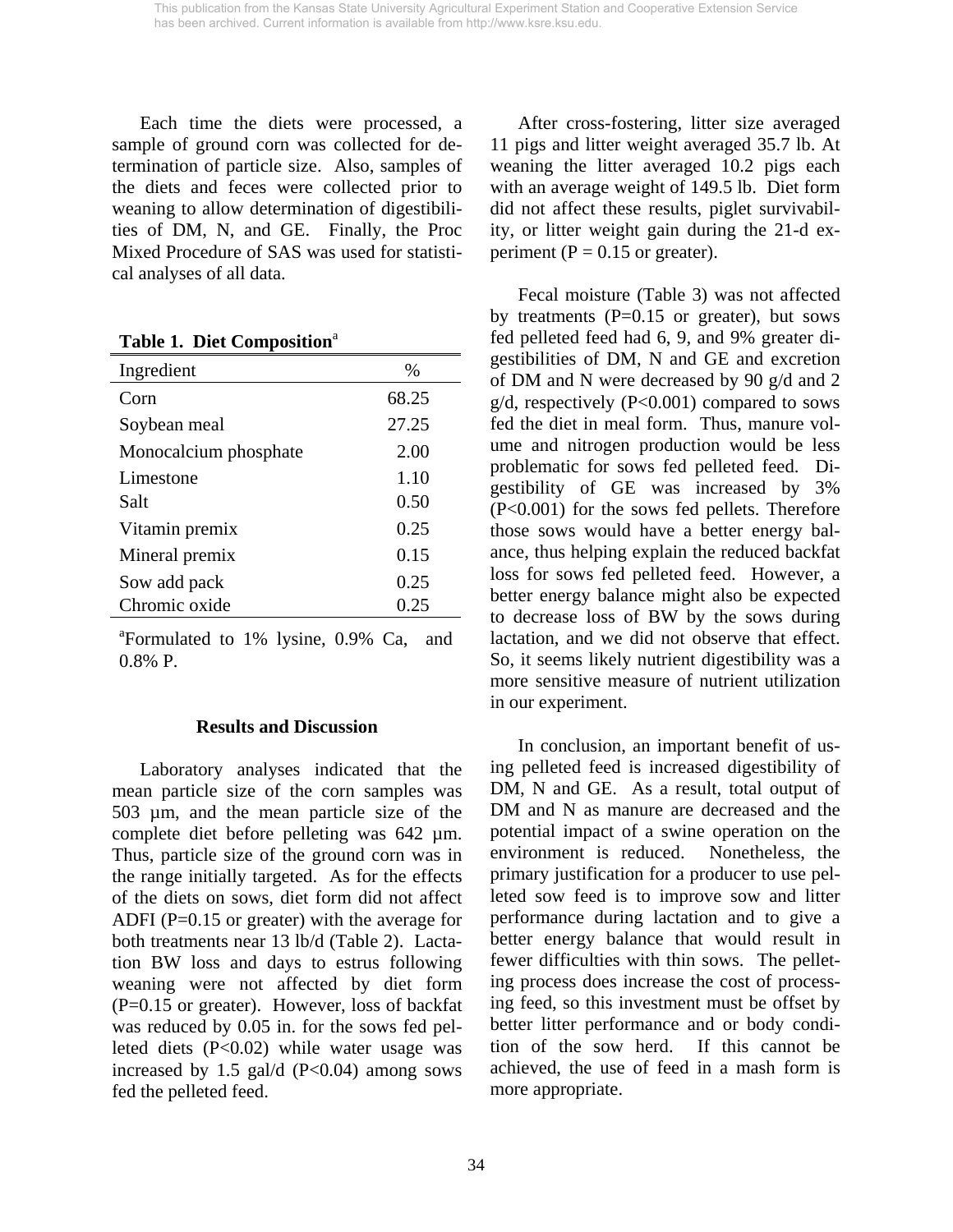|                            |                    | Diet form           |           |                          |
|----------------------------|--------------------|---------------------|-----------|--------------------------|
| Item                       | Mash $(600 \mu m)$ | Pellets (3/16 inch) | <b>SE</b> | P value                  |
| Number of sows             | 38                 | 38                  |           |                          |
| Sow BW postfarrowing, lb   | 523                | 536                 | 8         | a                        |
| Lactation BW loss, lb      | 16.2               | 15.3                | 4.6       | $\overline{\phantom{0}}$ |
| Lactation fat loss, in     | 0.09               | 0.04                | 0.02      | 0.02                     |
| ADFI, lb                   | 13.2               | 13.7                | 0.4       | $\overline{\phantom{a}}$ |
| Water disappearance, gal/d | 9.2                | 10.7                | 0.5       | 0.04                     |
| Initial pigs/litter        | 10.9               | 11.0                | 0.4       | $\overline{\phantom{0}}$ |
| Pigs weaned/litter         | 10.3               | 10.2                | 0.4       |                          |
| Survivability, %           | 94.1               | 92.9                | 1.3       |                          |
| Litter weaning wt, lb      | 150.1              | 148.8               | 9.9       |                          |
| Litter wt gain, lb         | 114.3              | 113.1               | 9.9       |                          |
| Days to estrus             | 4.6                | 5.3                 | 0.6       |                          |

# **Table 2. Effects of Pelleted Diets on Sow and Litter Performance**

Dashes indicate  $P = 0.15$  or greater.

| trients in Sows             |                    |                       |           |         |
|-----------------------------|--------------------|-----------------------|-----------|---------|
|                             |                    | Diet form             |           |         |
| Item                        | Mash $(600 \mu m)$ | Pellets $(3/16$ inch) | <b>SE</b> | P value |
| Number of sows              | 38                 | 37                    |           |         |
| Fecal moisture, %           | 70.3               | 69.2                  | 1.1       | 0.09    |
| DM intake, kg/d             | 5.2                | 5.4                   | 0.1       | 0.001   |
| N intake, $g/d$             | 174                | 186                   | 1         | 0.001   |
| GE intake, Mcal/d           | 23.4               | 24.7                  | 0.1       | 0.001   |
| Apparent digestibility,%    |                    |                       |           |         |
| <b>DM</b>                   | 88.2               | 90.3                  | 0.3       | 0.001   |
| $\mathbf N$                 | 89.5               | 91.4                  | 0.3       | 0.001   |
| <b>GE</b>                   | 89.9               | 92.4                  | 0.3       | 0.001   |
| Fecal excretion of DM, g/d  | 617                | 527                   | 16        | 0.001   |
| Fecal excretion of N, $g/d$ | 18                 | 16                    |           | 0.001   |

| Table 3. Effects of Pelleted Diets on Apparent Digestibility, Intake, and Excretion of Nu- |
|--------------------------------------------------------------------------------------------|
| trients in Sows                                                                            |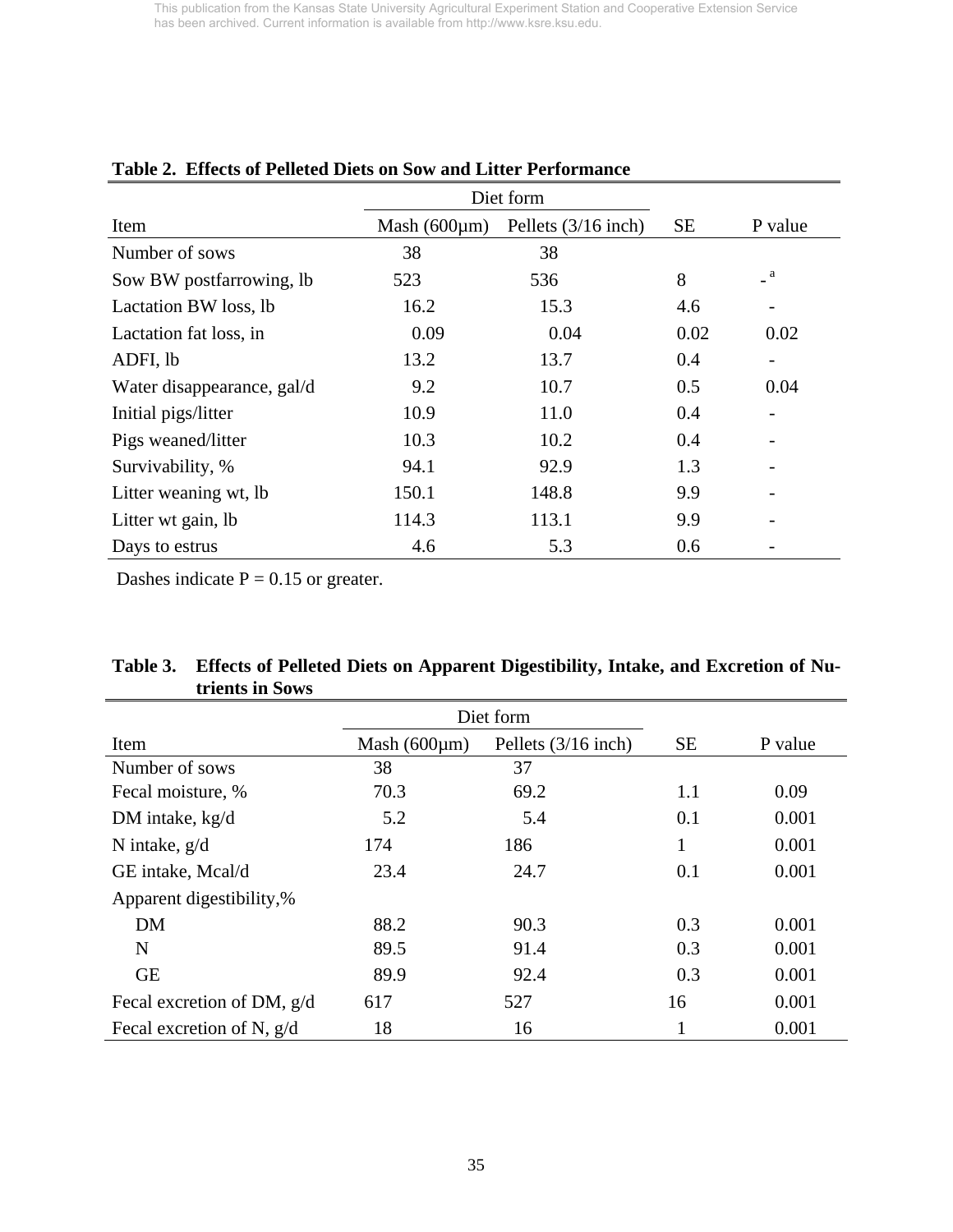*Swine Day 2003* 

## **PARTICLE SIZE OF CORN IN LACTATION DIETS FOR MIXED-PARITY SOWS**

*E.C. Baudon, J.D. Hancock, and M.D. Tokach* 

#### **Summary**

 A total of 107 mixed-parity sows (parities one to four) was used to determine the effects of particle size of corn in lactation diets on sow and litter performance. The sows were fed corn-soybean meal-based diets with targeted corn particle sizes of 1,500, 900, and 600 µm (actual means particle sizes of corn during the experiment were 1,600, 824 and 619 µm). Reducing mean particle size of the corn in lactation diets from 1,500 to 600 microns resulted in greater ADFI and water usage (linear effects, P<0.02), fewer days for return to estrus after weaning (linear effect, P<0.04), and less backfat loss (quadratic effect, P<0.03) for the sows.

 Although the trends in pigs weaned per litter, piglet survivability, litter weaning weight, and litter weight gain were in the same direction as those for feed intake and water usage in the sows, the difference in measurements of litter performance was not statistically important among treatments ( $P = 0.15$  or greater). Intakes of DM, N, and GE by the sows were increased by 9, 4, and 7% and apparent digestibilities of DM, N, and GE were increased by 6, 5, and 7%, respectively, as particle size of corn was decreased from 1,500 to 600 µm (linear effects, P<0.001). Finally, excretion of DM and N in the feces was decreased (linear effect, P<0.002) by 178 g/d and 5 g/d, respectively, as particle size of the corn on the sow diets was reduced. In conclusion, reducing particle size of corn did not affect litter performance but increased feed intake and digestibility of nutrients and reduced nutrient excretion in sows.

(Key Words: Sow, Particle Size, Lactation, Digestibility)

#### **Introduction**

 The ever increasing productivity in sows results in greater and greater demand for digestible nutrient intake to support milk production. If this demand is not met by the diet, the sow mobilizes body reserves, which can result in a poor body condition at the end of lactation. Thus, longevity of the sows can be compromised, and turnover rate in the sow herd becomes a costly problem. Data from our lab indicate that reducing particle size of corn from 1,200 to 600 microns in diets for first-litter sows increased feed intake, digestibility of nutrient, and ME content of the feed. However, we continue to field questions about feed intake and performance of older sows when fed diets of small particle sizes. Thus, we designed an experiment to determine the effect of particle size of corn in lactation diets of mixed-parity sows.

#### **Procedure**

 A total of 107 sows was used in a 21-d lactation experiment. The sows were fed 4 lb/d of a sorghum-based gestation diet for the first 110 days of pregnancy. Then they were moved to a farrowing facility and fed the corn-based experimental diets at 6 lb/d. After farrowing, the sows were allowed ad libitum consumption of feed and water. Crossfostering was completed among litters within 48 hours after farrowing. Treatments were three corn particle sizes (approximately 1,500, 900, and 600 µm) with the coarsest particle size prepared in a roller mill and the other two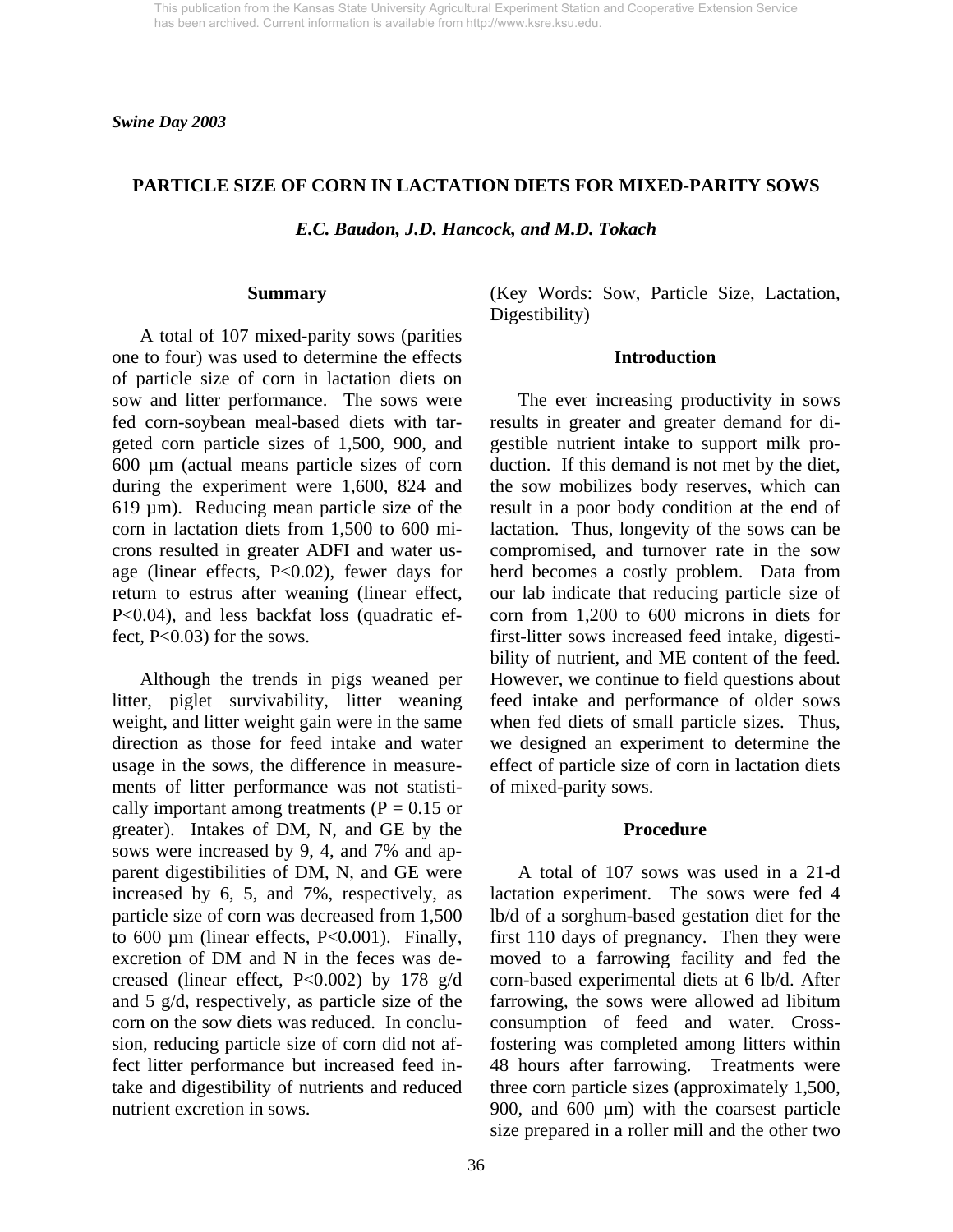particle size treatments achieved with a hammermill. All other ingredients were the same in all experimental diets (Table 1). Each time the diets were processed, samples of ground corn and the complete diet were collected for particle size determination.

**Table 1. Diet Composition<sup>a</sup>** 

| Ingredient            | $\%$  |
|-----------------------|-------|
| Corn                  | 68.25 |
| Soybean meal          | 27.25 |
| Monocalcium phosphate | 2.00  |
| Limestone             | 1.10  |
| Salt                  | 0.50  |
| Vitamin premix        | 0.25  |
| Mineral premix        | 0.15  |
| Sow add pack          | 0.25  |
| Chromic oxide         | 0.25  |

<sup>a</sup>Formulated to 1% lysine, 0.9% Ca, and 0.8% P.

 Sows were weighed and scanned for backfat at farrowing and weaning. Water and feed consumption of the sows were recorded each week, and total litter weight and number of pigs were recorded after cross-fostering and at weaning. Finally, samples of feces were collection (one collection per sow) for moisture content and the chromic oxide (0.25%) added to the diets allowed calculation of nutrient digestibilities. All data were analyzed using the Proc Mixed Procedure of SAS with polynomial regression used to describe the shape of the response to reducing particle size in the lactation diets.

#### **Results and Discussion**

 Analyses of the corn samples collected during the course of the experiment indicated that the particle size was 1,600, 824 and 619 µm for the 1,500, 900 and 600 µm treatments, respectively (Table 2). Thus, the particle sizes were reasonably close to the original targets. By decreasing particle size from the targets of

1,500 to 600 µm, ADFI (Table 3) and water usage were increased by approximately 9 and 42%, respectively (linear effects, P<0.02). Loss of backfat thickness for the sow was decreased (quadratic effect, P<0.03) as particle size decreased, and the trend for sow BW loss during lactation was in the same direction as that for fat loss, although for BW loss the effect was not statistically significant. Also, measurements of piglet growth and survivability were not different among sows fed diets with different particle sizes (P=0.15 or greater).

**Table 2. Particle Size Analysis of Corn and Diet**

|                     | Particle size, um |      |      |  |  |
|---------------------|-------------------|------|------|--|--|
| Item                | 1,500             | 900  | 600  |  |  |
| Corn                |                   |      |      |  |  |
| No. of observations | 7                 | 7    |      |  |  |
| Mean particle size  | 1,600             | 824  | 619  |  |  |
| Standard deviation  | 2.21              | 2.59 | 2.44 |  |  |
| Diet                |                   |      |      |  |  |
| No. of observations | 7                 | 7    |      |  |  |
| Mean particle size  | 1,282             | 847  | 702  |  |  |
| Standard deviation  | 2. 17             | 2 27 | 2.23 |  |  |

 Apparent digestibility of DM and N were improved from 79.9 to 85.0% and 83.0 to 86.7% (linear effects. P<0.001) as particle size of corn was reduced from 1,500 to 600 µm (Table 4). These improvements in nutrient digestibility resulted in 19 and 18% decreases in excretion of DM and N (linear effects, P<0.002). These improvements in nutrient digestibility are consistent with the general trends in sow and litter performance that suggest better energy balance in the sows fed the diets with the more finely ground corn.

 In conclusion, by decreasing particle size of corn we were able to increase water and feed intake. Also, sows fed diets with smaller corn particle sizes had less loss of backfat,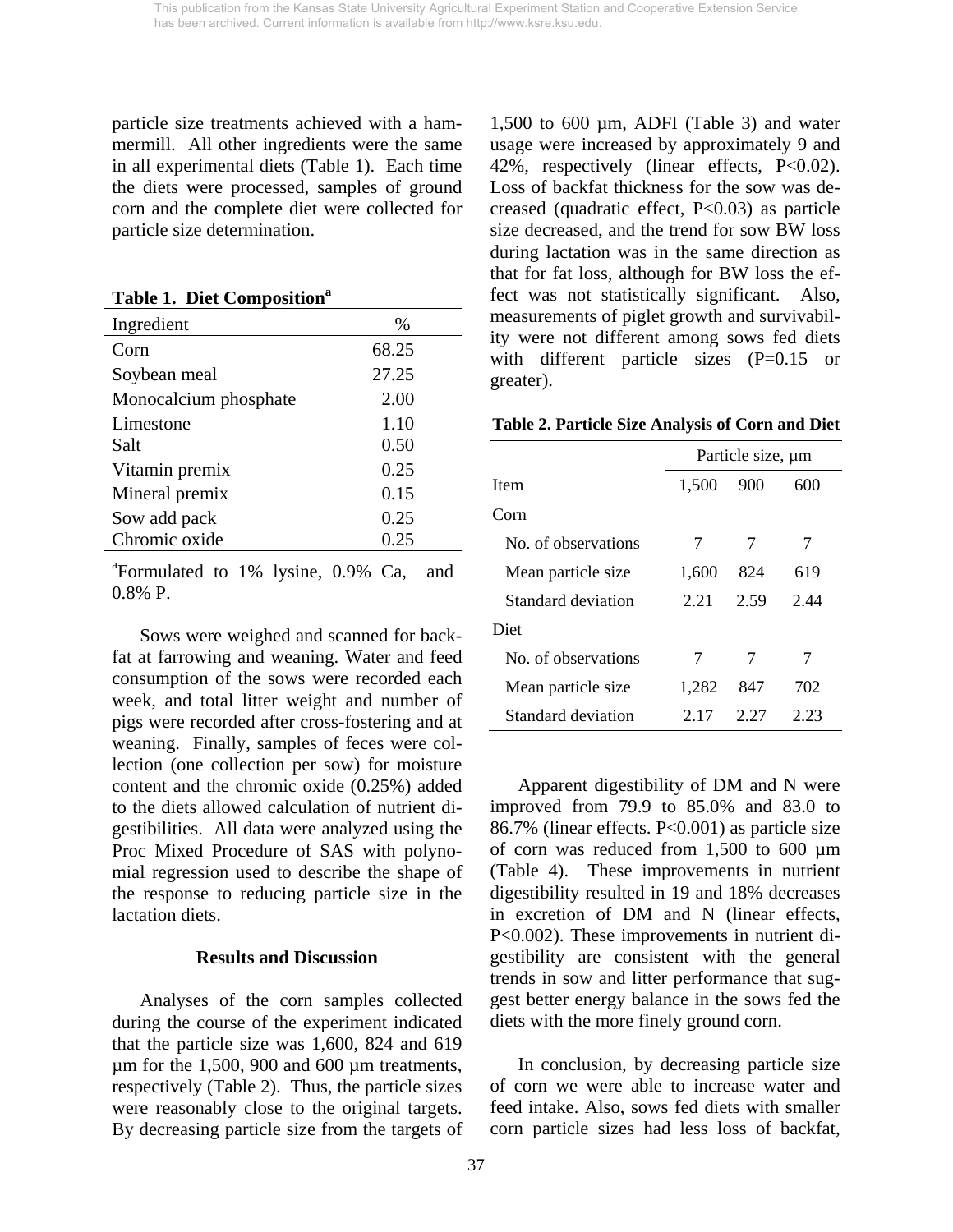greater digestibilities of DM, N and GE, and returned to estrus more quickly. Thus, use of finely ground corn in lactation diets for multiparous sows is recommended to improve body

condition of the sows at weaning and to reduce the environmental impact of swine production.

|                            | Particle size, um |       |       | P<        |              |           |
|----------------------------|-------------------|-------|-------|-----------|--------------|-----------|
| Item                       | 1,500             | 900   | 600   | <b>SE</b> | Linear       | Quadratic |
| No. of observations        | 37                | 33    | 35    |           |              |           |
| Sow BW postfarrowing, lb   | 556               | 533   | 532   | 12        | $\mathbf{a}$ |           |
| Lactation BW loss, lb      | 23.2              | 12.4  | 17.4  | 8.4       |              |           |
| Lactation fat loss, in     | 0.09              | 0.04  | 0.07  | 0.01      |              | 0.03      |
| ADFI, lb                   | 12.1              | 12.7  | 13.1  | 0.4       | 0.02         |           |
| Water disappearance, gal/d | 9.3               | 12.3  | 13.2  | 1.4       | 0.02         |           |
| Initial pigs/litter        | 11.3              | 11.5  | 11.3  | 0.3       |              |           |
| Pigs weaned/litter         | 9.9               | 10.2  | 10.4  | 0.3       |              |           |
| Survivability, %           | 88.5              | 89.2  | 92.0  | 1.8       |              |           |
| Litter weaning wt, lb      | 134.3             | 140.3 | 140.7 | 6.8       |              |           |
| Litter wt gain, lb         | 97.5              | 102.4 | 104.5 | 6.4       |              |           |
| Days to estrus             | 4.7               | 4.5   | 4.2   | 0.3       | 0.04         |           |

# **Table 3. Effects of Corn Particle Size on Sow and Litter Performance**

 $a^2$ Dashes indicate P=0.15 or greater.

| Table 4. Effects of Corn Particle Size on Apparent Digestibility, Intake, and Excretion of |
|--------------------------------------------------------------------------------------------|
| <b>Nutrients</b>                                                                           |

|                              | Particle size, um |      |      |                |                | P<                       |
|------------------------------|-------------------|------|------|----------------|----------------|--------------------------|
| Item                         | 1,500             | 900  | 600  | <b>SE</b>      | Linear         | Quadratic                |
| No. of observations          | 37                | 34   | 36   |                |                |                          |
| Fecal moisture, %            | 70.5              | 70.0 | 69.8 | 1.0            | $\overline{a}$ | $\overline{\phantom{a}}$ |
| DM intake, kg/d              | 4.8               | 5.1  | 5.3  | 0.1            | 0.001          | 0.001                    |
| N intake, $g/d$              | 169               | 176  | 177  | $\overline{4}$ | 0.001          | 0.12                     |
| GE intake, Mcal/d            | 21.0              | 22.1 | 22.8 | 0.3            | 0.001          | 0.005                    |
| Apparent digestibility,%     |                   |      |      |                |                |                          |
| <b>DM</b>                    | 79.9              | 83.3 | 85.0 | 1.1            | 0.001          |                          |
| N                            | 83.0              | 85.7 | 86.8 | 1.0            | 0.001          |                          |
| <b>GE</b>                    | 80.6              | 84.5 | 86.4 | 1.0            | 0.001          |                          |
| Fecal excretion of DM, $g/d$ | 970               | 844  | 791  | 57             | 0.001          | $\overline{\phantom{a}}$ |
| Fecal excretion of N, $g/d$  | 28                | 25   | 23   | $\overline{2}$ | 0.002          |                          |

 $a^2$ Dashes indicate P=0.15 or greater.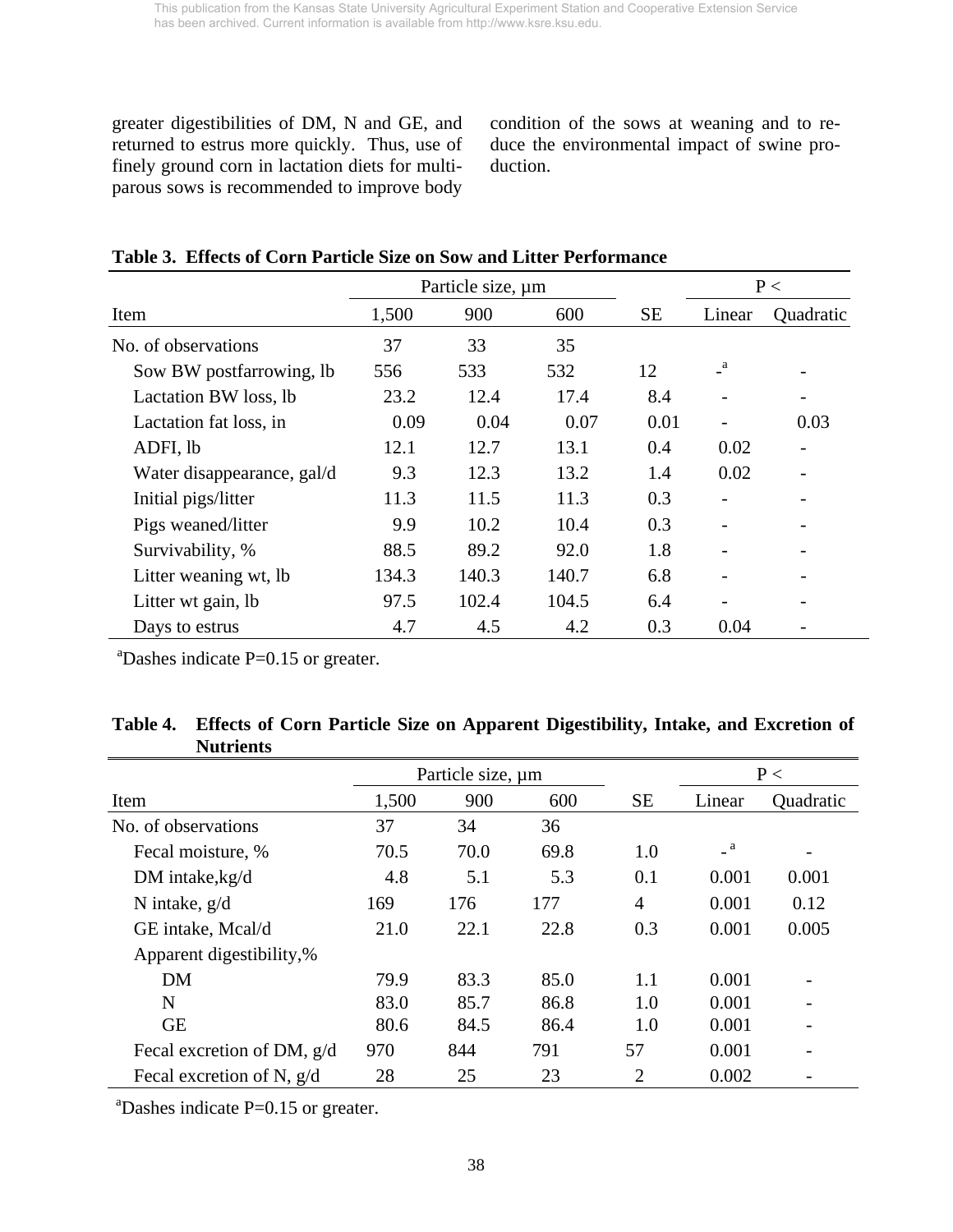*Swine Day 2003* 

## **EFFECTS OF INCREASING DIETARY LYSINE IN TRANSITION DIETS ON NURSERY PIG GROWTH PERFORMANCE1**

*J.M. DeRouchey, S.S. Dritz<sup>2</sup>, M.D. Tokach, R.D. Goodband, J.L. Nelssen, and J.L. Usry<sup>3</sup>*

#### **Summary**

 A total of 1,400 weanling pigs (initially 13.6 lb) was used in a 9 d growth assay (d 4 to 13 postweaning) to determine the effects of increasing lysine in the transition diet on nursery pig growth performance. All pigs were fed a common SEW diet until d 4 after weaning. Pigs were then switched to experimental diets with total dietary lysine levels of 1.40, 1.50, 1.60, 1.70 or 1.80%. All diets were formulated to contain 20% soybean meal, with increasing amounts of synthetic amino acids to achieve desired amino acid concentrations in the diets. From d 4 to 9 postweaning, increasing lysine increased ADG (linear, P<0.03) and improved feed efficiency (linear, P<0.001), but ADFI was not affected. Overall (d 4 to 13 postweaning), pigs fed diets containing increasing dietary lysine had improved ADG (linear, P<0.03) and feed efficiency (linear, P<0.001), with no differences in ADFI. Although responses to increasing dietary lysine were linear, there was little improvement either ADG or F/G above 1.7% lysine. There was no difference in average pig weight at the end of the trial, probably because of the short duration of the study. In conclusion, increasing dietary lysine up to 1.7% in transition diets (13 to 19 lb) for nursery pigs maximized growth performance.

(Key Words: Nursery Pig, Transition Diet, Lysine Requirement, Growth)

#### **Introduction**

 Nursery diets are routinely formulated to contain a small amount of soybean meal, yet not as much as to cause digestive complications. When maximum soybean meal levels are reached, other specialty protein products, such as spray-dried animal plasma, blood meal, fishmeal, and spray-dried whey are used to meet the amino acid requirements. However, as levels of these products increase in the diet, diet cost also increases. Another possible means of increasing dietary lysine without using excessive amounts of soybean meal or specialty protein source levels is through the use of crystalline amino acids. Historically, synthetic amino acid use was limited to lysine and methionine because of the high cost of other amino acids. However, recent increased production capabilities have decreased the cost of synthetic threonine, thus providing an economical method of increasing synthetic amino acids in nursery diets. Limited data are available to determine an upper threshold of synthetic amino acid inclusion in nursery diets. Therefore, our objective was to determine the impact of increasing the lysine level in the

 $\overline{a}$ 

<sup>&</sup>lt;sup>1</sup>The authors would like to thank Ajinomoto Heartland Lysine, Chicago, Illinois, for partial funding of this project.

<sup>&</sup>lt;sup>2</sup> Food Animal Health and Management Center.

<sup>&</sup>lt;sup>3</sup>Ajinomoto Heartland Lysine, Chicago, Illinois.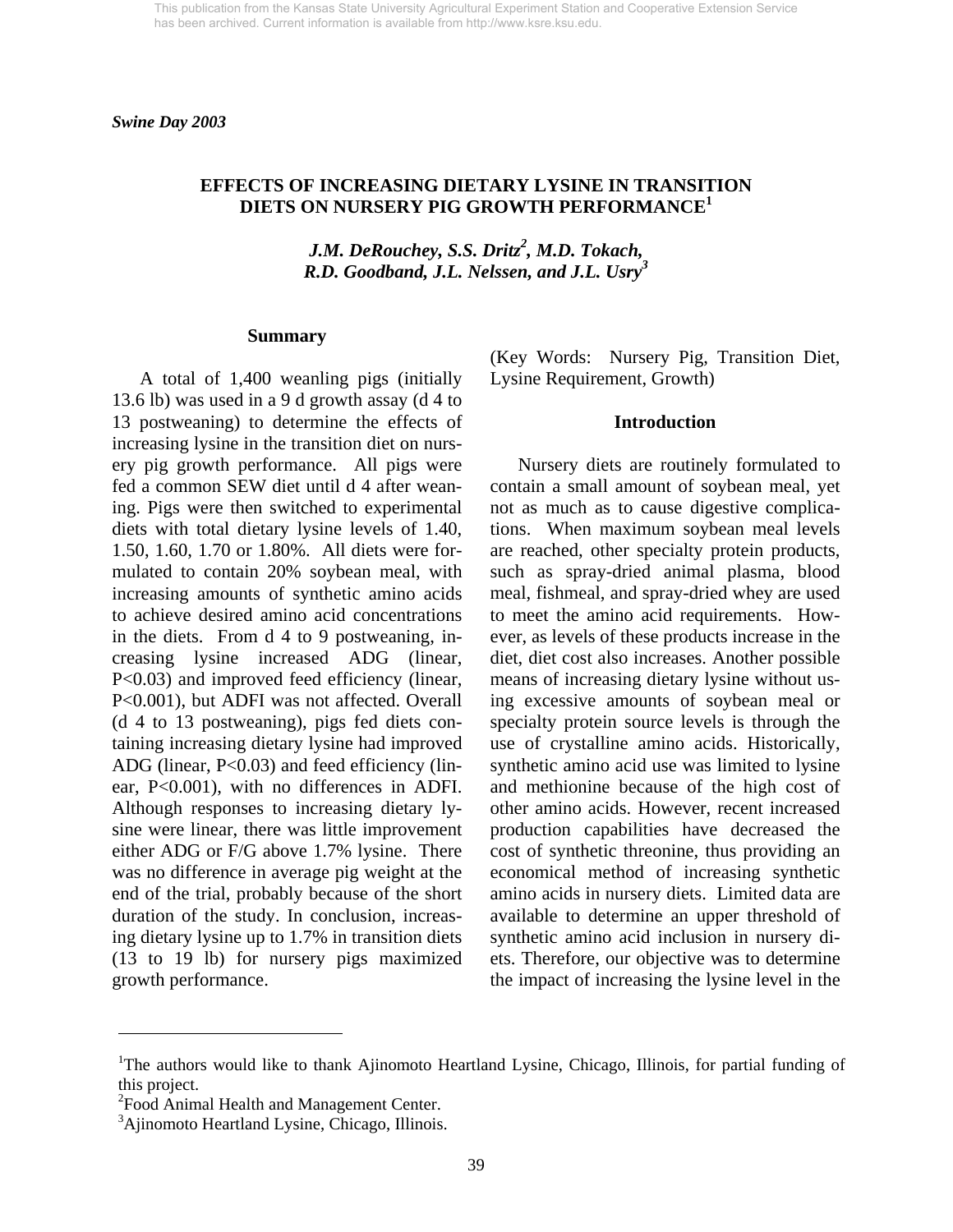transition diet for nursery pigs through the use of synthetic amino acids (lysine, methionine, and threonine).

#### **Procedures**

 A total of 1,440 barrows and gilts (initially 13.5 lb and  $18 \pm 2$  d of age) was used in a 9-d growth assay. Pigs were housed in a commercial nursery located in southern Minnesota. At weaning, pigs were randomly sorted into one of 60 pens (30 pens of barrows and 30 pens of gilts) with 24 pigs per pen. Pens of pigs were then weighed and allotted so all pens within each block (six total) were initially the same weight. Two pens of each sex of pigs consumed feed from a single fence line feeder. Thus, the experimental unit was the combined data from the two pens.

 All pigs were fed a common SEW diet until d 4 postweaning, then switched to one of five experimental diets with total lysine levels of 1.40, 1.50, 1.60, 1.70, or 1.80%. This period, d 4 to 13 after weaning, corresponds to approximately the same weight range as usage of a transition diet in commercial production. All diets were formulated to contain 20% soybean meal, with increasing amounts of synthetic amino acids to achieve desired experimental levels of amino acids. Experimental diets met or exceeded the nutrient requirements by the NRC (1998). As the dietary lysine level increased, the levels of synthetic methionine, threonine, tryptophan, isoleucine, and valine also increased as needed to maintain minimum ratios relative to lysine (Table 1).

 The common SEW diets was formulated to contain 1.70% lysine, and contained 6.7% animal plasma, 5.8% fishmeal, and 1.65% blood meal. Pigs were weighed and feed disappearance determined on d 9 and 13 postweaning for calculation of ADG, ADFI, and F/G.

 Data were analyzed using the MIXED procedures of SAS as a randomized complete block design with two pens consuming feed from a single feeder as the experimental unit. Linear and quadratic effects of increasing dietary lysine were determined.

## **Results and Discussion**

 From d 4 to 9 postweaning, increasing dietary lysine improved ADG (linear,  $P<0.03$ ) and feed efficiency (linear, P<0.001;Table 2). There was no difference in ADFI. Overall (d 4 to 13 postweaning), increasing dietary lysine improved ADG (linear, P<0.03) and feed efficiency (linear, P<0.001), with no differences in ADFI. Although the responses to ADG and F/G were linear, pig performance was maximized at 1.70% lysine for both. Probably because of the short duration of the trial, the differences in ADG did not result in an overall increase in average pig weight on d 9 or 13.

 These data indicate that dietary lysine and other limiting amino acids can be increased through the use of crystalline amino acids and have positive effects on pig growth performance in the transition phase. This may allow nutritionists to increase dietary amino acid levels without increasing the use of high cost specialty protein sources. It would appear that pigs from 13 to 19 lb require approximately 1.7% total lysine to maximize growth performance.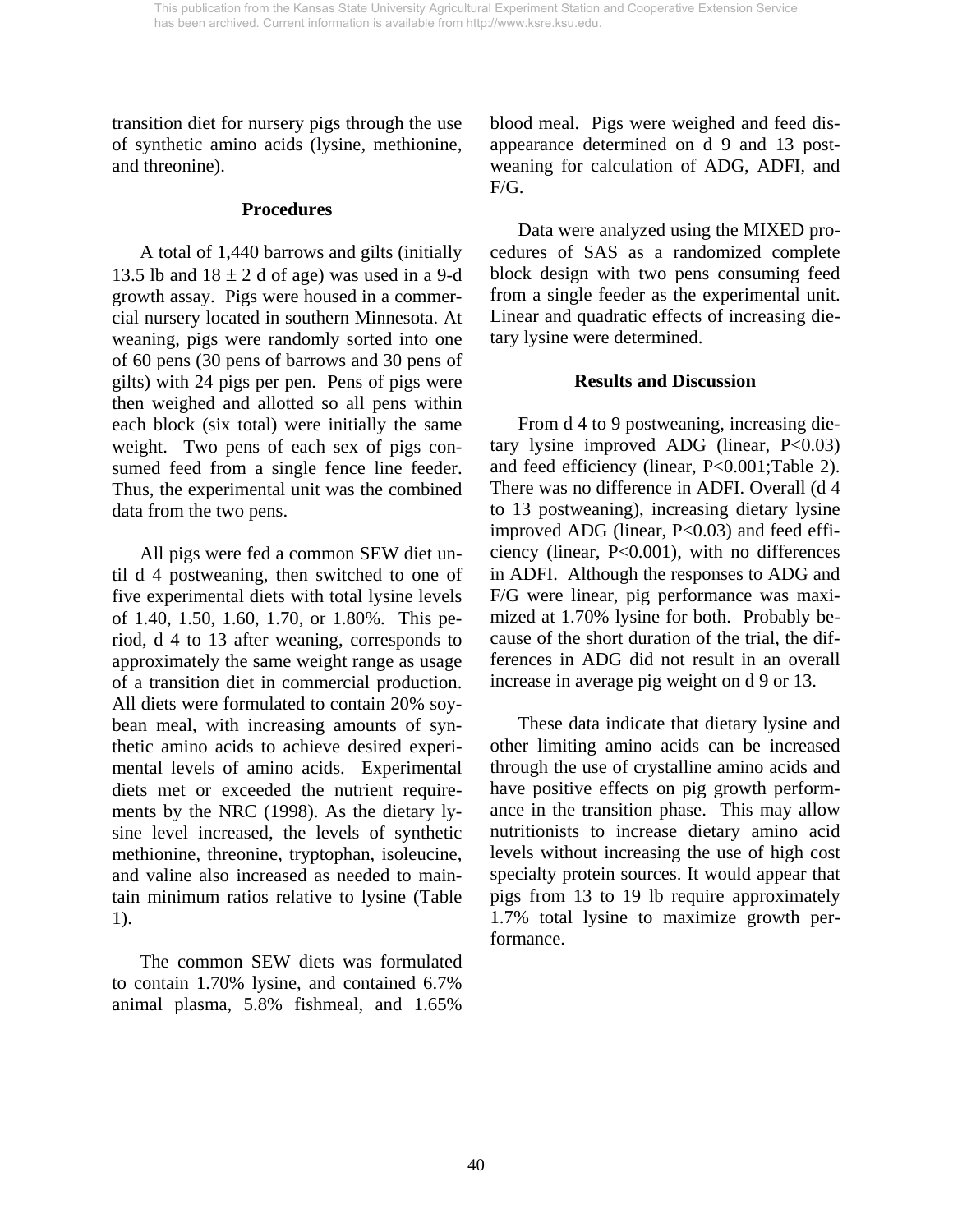|                              | Total Dietary Lysine, % |        |        |        |        |  |  |  |  |
|------------------------------|-------------------------|--------|--------|--------|--------|--|--|--|--|
| Ingredient,%                 | 1.40                    | 1.50   | 1.60   | 1.70   | 1.80   |  |  |  |  |
| Corn                         | 37.80                   | 37.80  | 37.80  | 37.80  | 37.80  |  |  |  |  |
| Soybean meal, 46.5% CP       | 20.00                   | 20.00  | 20.00  | 20.00  | 20.00  |  |  |  |  |
| Spray dried whey             | 25.00                   | 25.00  | 25.00  | 25.00  | 25.00  |  |  |  |  |
| Select menhaden fishmeal     | 6.00                    | 6.00   | 6.00   | 6.00   | 6.00   |  |  |  |  |
| Spray-dried animal plasma    | 2.50                    | 2.50   | 2.50   | 2.50   | 2.50   |  |  |  |  |
| Choice white grease          | 5.00                    | 5.00   | 5.00   | 5.00   | 5.00   |  |  |  |  |
| Monocalcium phosphate, 21% P | 0.40                    | 0.40   | 0.40   | 0.40   | 0.40   |  |  |  |  |
| Limestone                    | 0.40                    | 0.40   | 0.40   | 0.40   | 0.40   |  |  |  |  |
| Salt                         | 0.30                    | 0.30   | 0.30   | 0.30   | 0.30   |  |  |  |  |
| Vitamin premix               | 0.25                    | 0.25   | 0.25   | 0.25   | 0.25   |  |  |  |  |
| Trace mineral premix         | 0.15                    | 0.15   | 0.15   | 0.15   | 0.15   |  |  |  |  |
| Antibiotic <sup>b</sup>      | 0.125                   | 0.125  | 0.125  | 0.125  | 0.125  |  |  |  |  |
| L-Isoleucine                 | 0.00                    | 0.024  | 0.048  | 0.071  | 0.095  |  |  |  |  |
| L-Valine                     | 0.00                    | 0.041  | 0.083  | 0.124  | 0.165  |  |  |  |  |
| L-Tryptophan                 | 0.00                    | 0.02   | 0.03   | 0.05   | 0.06   |  |  |  |  |
| L-Threonine                  | 0.025                   | 0.089  | 0.153  | 0.216  | 0.280  |  |  |  |  |
| L-Lysine HCl                 | 0.018                   | 0.144  | 0.271  | 0.398  | 0.525  |  |  |  |  |
| DL-Methionine                | 0.10                    | 0.16   | 0.22   | 0.28   | 0.34   |  |  |  |  |
| Zinc oxide                   | 0.38                    | 0.38   | 0.38   | 0.38   | 0.38   |  |  |  |  |
| Acidifier                    | 0.20                    | 0.20   | 0.20   | 0.20   | 0.20   |  |  |  |  |
| Corn starch                  | 1.36                    | 1.03   | 0.70   | 0.37   | 0.04   |  |  |  |  |
| Total                        | 100.00                  | 100.00 | 100.00 | 100.00 | 100.00 |  |  |  |  |
| <b>Calculated Analysis</b>   |                         |        |        |        |        |  |  |  |  |
| Total lysine, %              | 1.40                    | 1.50   | 1.60   | 1.70   | 1.80   |  |  |  |  |
| Isoleucine:lysine ratio, %   | 65                      | 63     | 60     | 58     | 56     |  |  |  |  |
| Leucine: lysine ratio, %     | 131                     | 123    | 115    | 108    | 102    |  |  |  |  |
| Methionine: lysine ratio, %  | 33                      | 35     | 36     | 38     | 39     |  |  |  |  |
| Met & Cys: lysine ratio, %   | 60                      | 60     | 60     | 60     | 60     |  |  |  |  |
| Threonine:lysine ratio, %    | 69                      | 68     | 68     | 68     | 67     |  |  |  |  |
| Tryptophan: lysine ratio, %  | 19                      | 19     | 19     | 19     | 18     |  |  |  |  |
| Valine:lysine ratio, %       | 75                      | 73     | 71     | 69     | 68     |  |  |  |  |
| ME, kcal/lb                  | 1,599                   | 1,598  | 1,597  | 1,596  | 1,595  |  |  |  |  |
| Lysine:calorie ratio, g/mcal | 3.97                    | 4.26   | 4.55   | 4.83   | 5.12   |  |  |  |  |
| Crude protein, %             | 21.3                    | 21.3   | 21.3   | 21.3   | 21.3   |  |  |  |  |
| Ca, %                        | 0.81                    | 0.81   | 0.81   | 0.81   | 0.81   |  |  |  |  |
| P, %                         | 0.73                    | 0.73   | 0.73   | 0.73   | 0.73   |  |  |  |  |
| Available P, %               | 0.52                    | 0.52   | 0.52   | 0.52   | 0.52   |  |  |  |  |

# **Table 1. Experimental Transition Diets (As-fed Basis)<sup>a</sup>**

<sup>a</sup>All pigs were fed a common SEW diet (1.7% lysine) from weaning to day 4, then fed the experimental diets from d 4 to 13 post-weaning.<br><sup>b</sup>Provided Denegard (35 g/ton) and chlortetracycline (600 g/ton).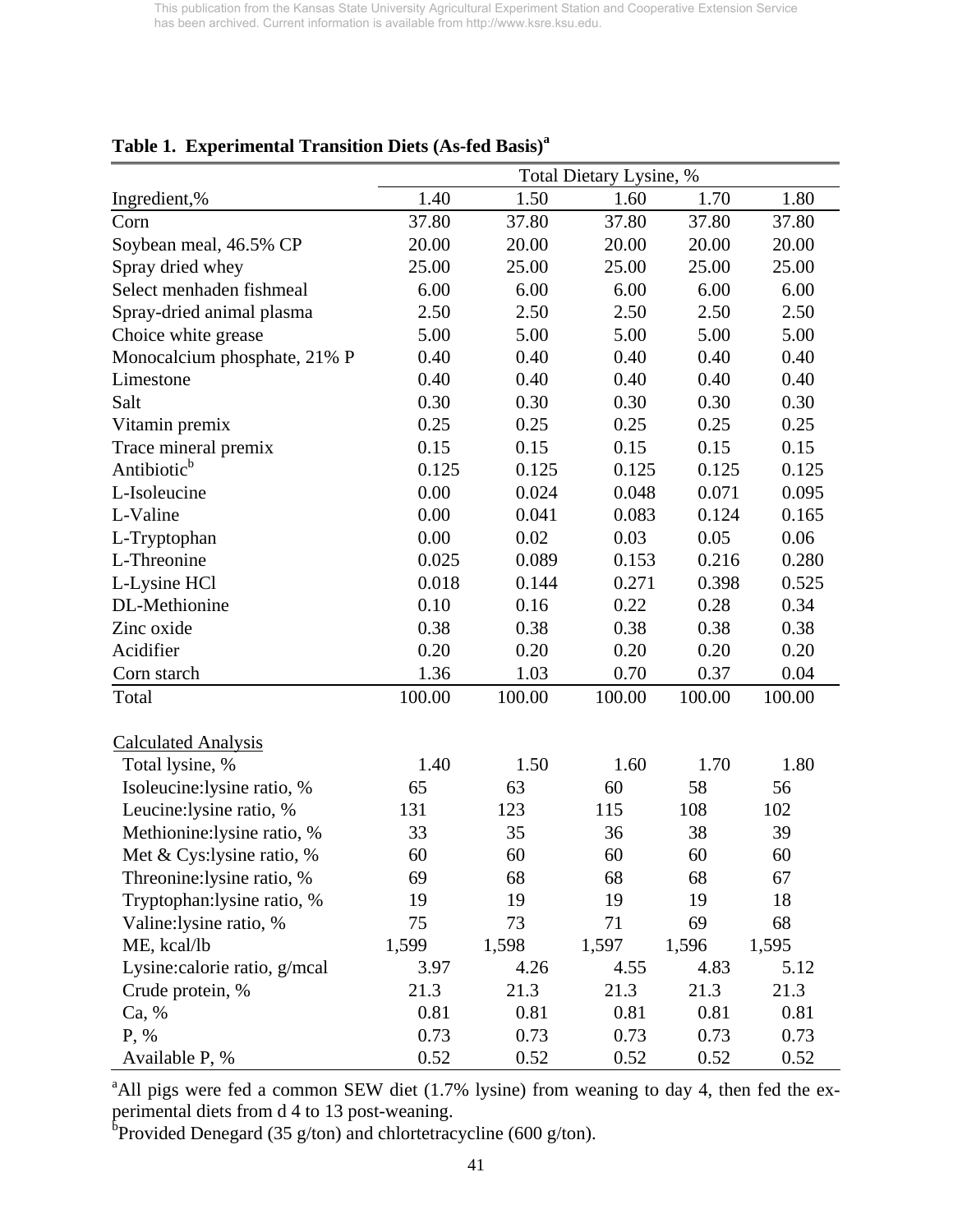|                | 1 UTTOI MANIU |      |                         |      |      |           |        |           |
|----------------|---------------|------|-------------------------|------|------|-----------|--------|-----------|
|                |               |      | Total dietary lysine, % |      |      |           |        | P<        |
| Item           | 1.40          | 1.50 | 1.60                    | 1.70 | 1.80 | <b>SE</b> | Linear | Quadratic |
| Day 4 to 9     |               |      |                         |      |      |           |        |           |
| ADG, lb        | 0.42          | 0.40 | 0.47                    | 0.47 | 0.45 | 0.03      | 0.03   | 0.43      |
| ADFI, lb       | 0.40          | 0.37 | 0.39                    | 0.38 | 0.37 | 0.02      | 0.31   | 0.99      |
| F/G            | 0.94          | 0.93 | 0.84                    | 0.82 | 0.82 | 0.04      | 0.001  | 0.34      |
| Day 4 to 13    |               |      |                         |      |      |           |        |           |
| ADG, lb        | 0.59          | 0.60 | 0.59                    | 0.63 | 0.64 | 0.020     | 0.001  | 0.44      |
| ADFI, lb       | 0.59          | 0.57 | 0.57                    | 0.57 | 0.57 | 0.014     | 0.55   | 0.33      |
| F/G            | 1.00          | 0.95 | 0.98                    | 0.91 | 0.90 | 0.027     | 0.001  | 0.95      |
| Pig weight, lb |               |      |                         |      |      |           |        |           |
| Day 4          | 13.6          | 13.6 | 13.6                    | 13.6 | 13.6 | 0.26      | 0.94   | 0.93      |
| Day 9          | 15.7          | 15.6 | 16.0                    | 15.9 | 15.9 | 0.31      | 0.34   | 0.81      |
| Day 13         | 18.9          | 18.9 | 18.9                    | 19.3 | 19.3 | 0.37      | 0.15   | 0.66      |

## **Table 2. Effects of Increasing Dietary Lysine in Transition Diets on Nursery Pig Growth Performancea**

<sup>a</sup>A total of 1,440 pigs (6 observations/treatment with 2 pens of 24 pigs and a single fenceline feeder per observation) was used in the experiment.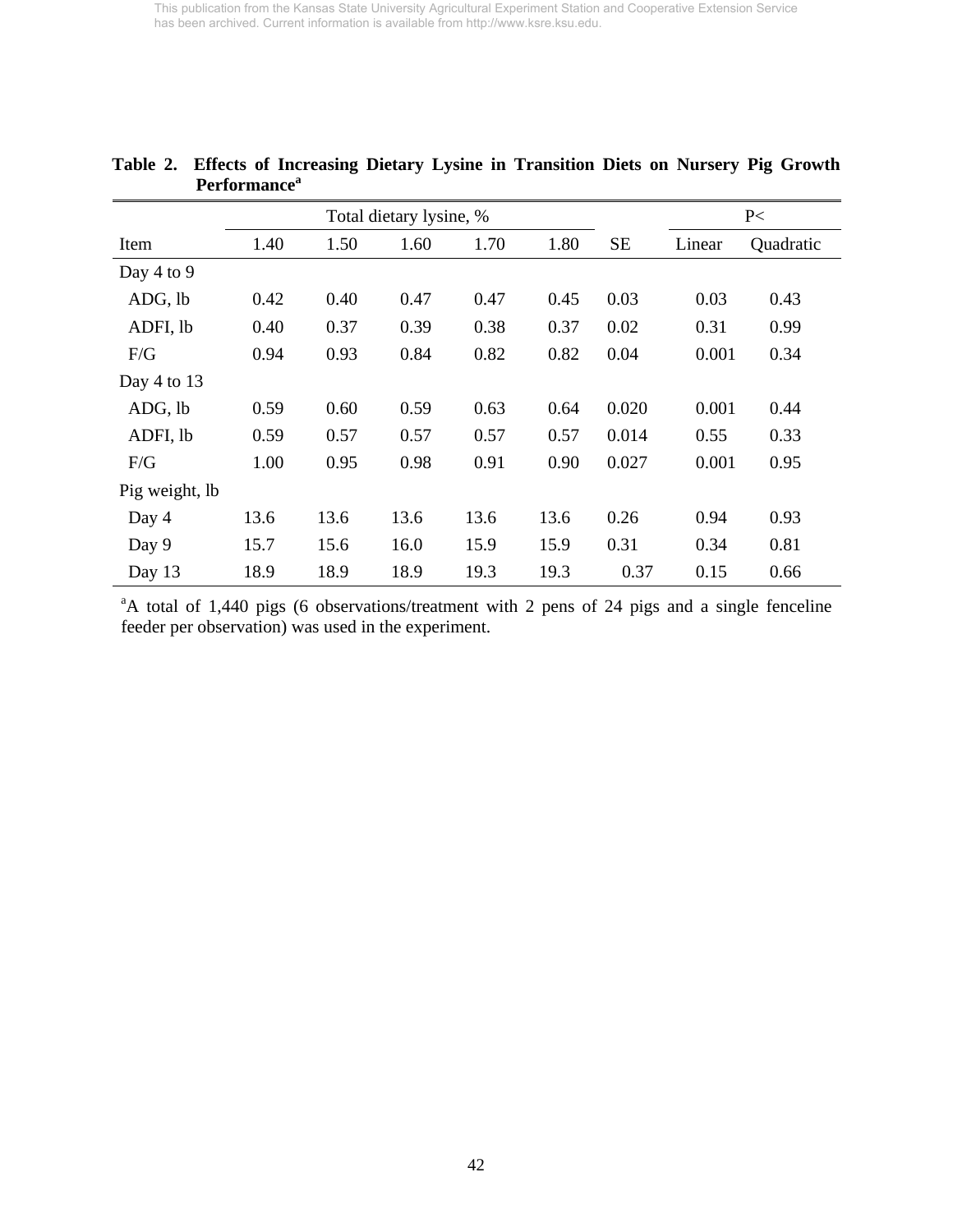*Swine Day 2003* 

## **EFFECTS OF INCREASING DIETARY LYSINE IN PHASE II DIETS (15- TO 25-LB) ON NURSERY PIG GROWTH PERFORMANCE**

*M.D. Tokach, S.S. Dritz<sup>1</sup>, J.M. DeRouchey, R.D. Goodband, J.L. Nelssen, and J.L. Usry* 

#### **Summary**

 A total of 1,260 weanling pigs (initially 18.6 lb) was used in a 19 d growth assay (d 10 to 29 after weaning) to determine the effects of increasing lysine in Phase II diets on nursery pig growth performance. All pigs were weaned and fed 1.2 lb per pig of a SEW diet, then switched to a transition diet until day 10 after weaning. Pigs were then weighed and switched to experimental diets containing true digestible lysine levels of 1.22, 1.32, 1.42, 1.52, and 1.62%, corresponding to approximately 1.36, 1.47, 1.56, 1.65, and 1.75% total lysine. All diets were formulated to contain 30% soybean meal, with increasing amounts of synthetic amino acids to achieve desired amino acid concentrations in the diets. From d 10 to 17 after weaning, increasing lysine increased ADG (quadratic, P<0.04) and improved feed efficiency (quadratic, P<0.01), with both appearing to be maximized at 1.52% true ileal digestible lysine. From d 17 to 24 and 24 to 29, ADFI and F/G improved (linear, P<0.05) with increasing true ileal digestible lysine. For the overall study, (d 10 to 29 after weaning), increasing true ileal digestible lysine increased ADG (quadratic, P<0.07) and improved feed efficiency (quadratic, P<0.001). In conclusion, 1.52% true ileal digestible lysine maximized both ADG and F/G early in the study, but the lysine requirement

appeared to decrease to 1.42% from d 17 to 24. Results of two recent studies conducted at the University of Missouri with similar lysine levels fed to 15- to 25-lb pigs suggest a requirement estimate between 1.32 and 1.42% true ileal digestible lysine, slightly lower than the requirements observed in the present study.

(Key Words: Nursery Pig, Phase II, Lysine Requirement, Growth)

#### **Introduction**

 In a previous lysine titration study for 25 to 45-lb pigs, we found that dietary lysine requirements appear to be much higher than previously estimated. In fact, the requirements for 25- to 45-lb pigs are greater than levels currently fed to pigs from 15 to 25 lb. In addition to better growth performance, feeding additional dietary lysine resulted in improved margin over feed costs and lowered feed cost per lb of gain. As pigs grow, their feed intake increases, and the lysine requirement expressed as a percentage of the diet decreases. Therefore, from these previous studies, we suspect that lysine levels currently fed to 15 to 25-lb pigs may be too low. Therefore, our objective was to determine the optimum lysine level for pigs fed from 15 to 25 lb.

 $\overline{a}$ 

<sup>&</sup>lt;sup>1</sup> Food Animal Health and Management Center.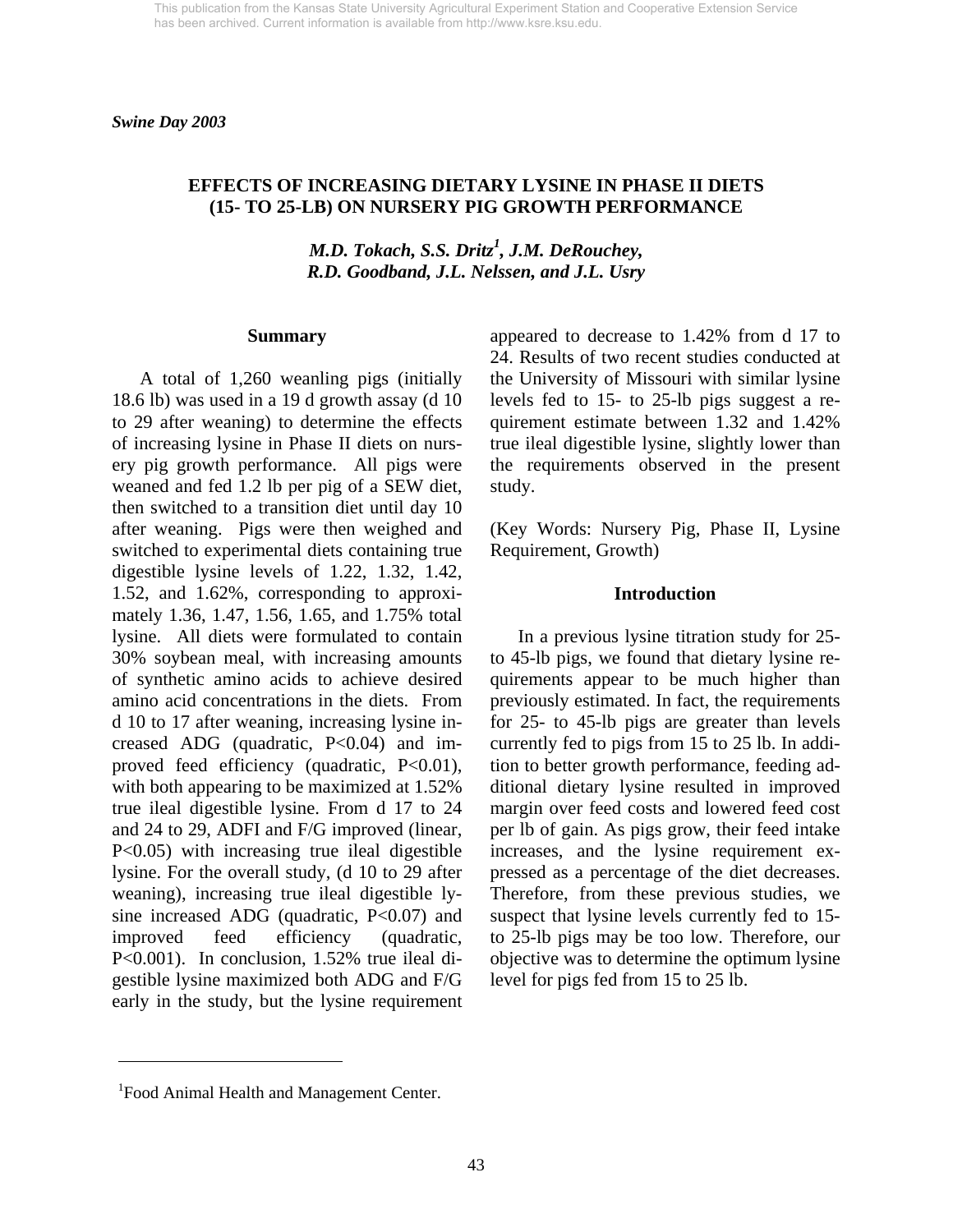#### **Procedures**

 A total of 1,260 weanling pigs (initially 18.6 lb) was used in a 19 d growth assay (d 10 to 29 after weaning) to determine the effects of increasing lysine in Phase II diets on nursery pig growth performance. Pigs were housed in a commercial nursery in southern Minnesota. At weaning, pigs were randomly sorted into one of 60 pens (30 pens of barrows and 30 pens of gilts) with 21 pigs per pen. All pigs were weaned and fed 1.2 lb per pig of a SEW diet, and then switched to a transition diet until day 10 after weaning. Pigs were then weighed and switched to experimental diets containing true digestible lysine levels of 1.22, 1.32, 1.42, 1.52, and 1.62%, corresponding to approximately 1.36, 1.47, 1.56, 1.65, and 1.75% total lysine. All diets were formulated to contain 30% soybean meal, with increasing amounts of synthetic amino acids to achieve desired amino acid concentrations in the diets. Experimental diets met or exceeded the nutrient requirements of the NRC (1998). As the dietary lysine level increased, the levels of synthetic methionine, threonine, tryptophan, isoleucine, and valine also increased as needed to maintain minimum ratios relative to lysine (Table 1).

 The common SEW diet was formulated to contain 1.70% lysine, and contained 6.7% animal plasma, 5.8% fishmeal, and 1.65% blood meal. The transition diet was formulated to contain 1.55% lysine and contained 2.5% animal plasma and 6% fishmeal. Pigs were weighed and feed disappearance determined at the start of the study on d 10, and on d 17, 24, and 29 for calculation of ADG, ADFI, and F/G.

 Data were analyzed using the PROC MIXED procedures of SAS as a randomized complete block design, with two pens consuming feed from a single feeder as the experimental unit. Linear and quadratic effects of increasing dietary lysine were determined.

#### **Results and Discussion**

 From d 10 to 17, increasing true ileal digestible lysine improved (quadratic, P<0.04) ADG and F/G. It appeared that 1.52% true ileal digestible lysine maximized both ADG and F/G for this period corresponding to 18 to 23 lb. Average daily feed intake tended to increase (linear,  $P<0.07$ ) with increasing true ileal digestible lysine.

 From d 17 to 24, increasing true ileal digestible lysine increased (linear P<0.01) ADG and improved (quadratic  $P<0.06$ ) F/G. During this period, it appeared that 1.42% true ileal digestible lysine was sufficient for both ADG and F/G.

 From d 24 to 29, both ADG and F/G increased (linear P<0.01) with increasing true ileal digestible lysine.

 For the overall experimental period (d 10 to 29 after weaning), increasing true ileal digestible lysine improved ADG (quadratic,  $P<0.07$ ) and  $F/G$  (quadratic,  $P<0.01$ ). Average daily feed intake was unaffected (P>0.41) by increasing true ileal digestible lysine. Average pig weight taken on each weigh day during the study increased (linear,  $P<0.01$ ) with increasing true ileal digestible lysine. It appeared that 1.52% true ileal digestible lysine maximized both ADG and F/G early in the study, but then the lysine requirement appeared to decrease to 1.42% from d 17 to 24. Results of two recent studies conducted at the University of Missouri with similar lysine levels fed to 15- to 25-lb pigs suggest a requirement estimate between 1.32 and 1.42% true ileal digestible lysine, just slightly lower than the requirements observed in the present study. Current lysine recommendations for pigs of this weight are much lower than ob-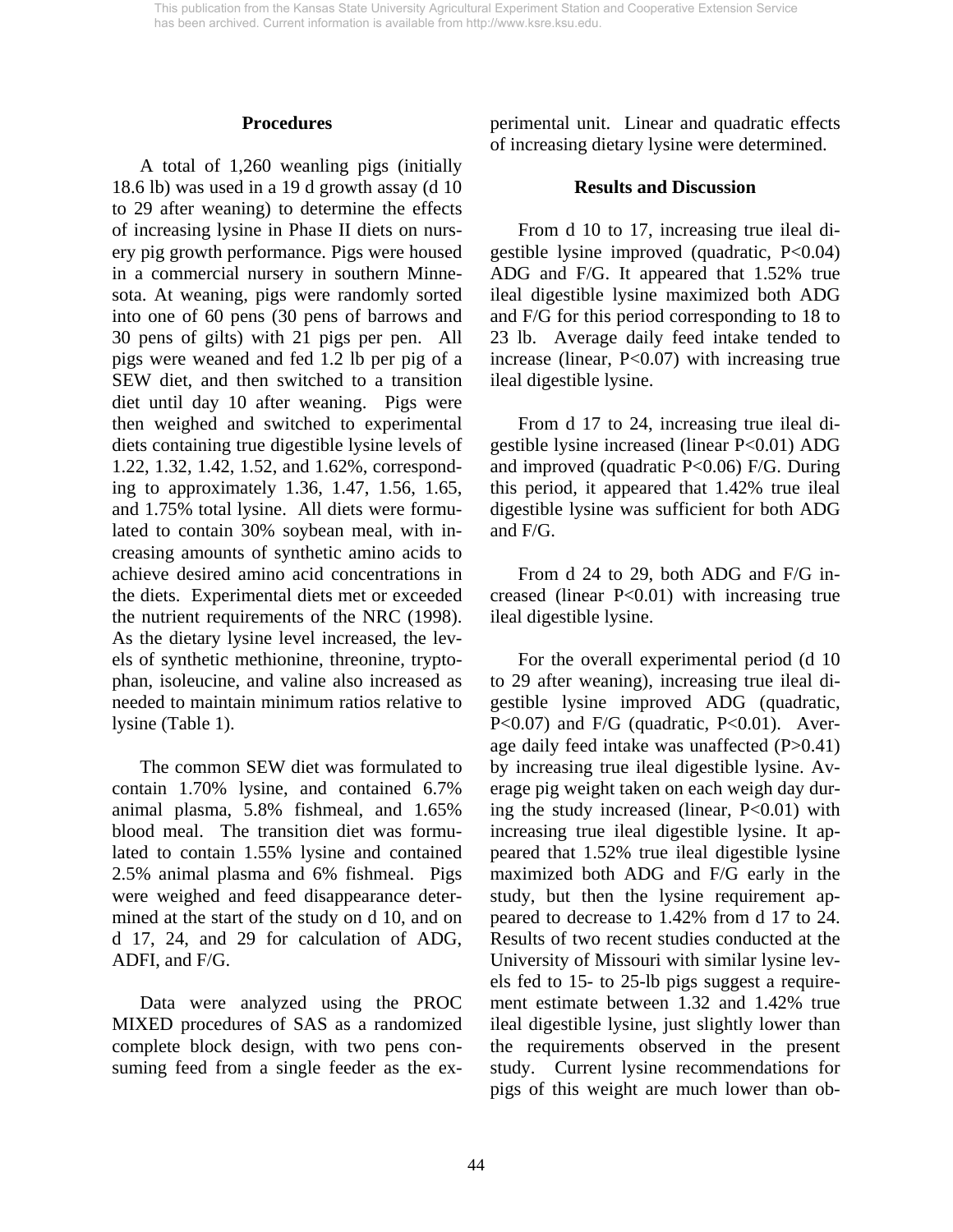served in both our study and those conducted by the University of Missouri. Calculating the expected value of the added weight gain from increasing dietary lysine (\$0.40/lb) and current ingredient prices, feeding diets containing

1.42% true ileal digestible lysine (approximately 1.56% total lysine) will decrease feed cost per pig by \$0.05 to \$0.10 per pig and increase margin over feed cost (profit) by \$0.20 to \$0.30 per head.

## **Table 1. Experimental Phase II Diets (As-fed Basis)a**

|                                         | True ileal digestible lysine, % |        |                     |        |        |  |  |  |  |
|-----------------------------------------|---------------------------------|--------|---------------------|--------|--------|--|--|--|--|
| Ingredient,%                            | 1.22                            | 1.32   | 1.42                | 1.52   | 1.62   |  |  |  |  |
| Corn                                    | 50.39                           | 50.13  | 49.87               | 49.53  | 49.13  |  |  |  |  |
| Soy bean meal 48% CP                    | 30.00                           | 30.00  | 30.00               | 30.00  | 30.00  |  |  |  |  |
| Lactose                                 | 7.00                            | 7.00   | 7.00                | 7.00   | 7.00   |  |  |  |  |
| Select menhaden fishmeal                | 6.67                            | 6.67   | 6.67                | 6.67   | 6.67   |  |  |  |  |
| Choice white grease                     | 3.00                            | 3.00   | 3.00                | 3.00   | 3.00   |  |  |  |  |
| Dicalcium phosphate (18.5% P)           | 0.88                            | 0.88   | 0.89                | 0.88   | 0.88   |  |  |  |  |
| Limestone                               | 0.33                            | 0.33   | 0.33                | 0.33   | 0.33   |  |  |  |  |
| Salt                                    | 0.40                            | 0.40   | 0.40                | 0.40   | 0.40   |  |  |  |  |
| DL-Methionine                           | 0.05                            | 0.12   | 0.18                | 0.24   | 0.30   |  |  |  |  |
| L-Lysine HCl                            | $---$                           | 0.13   | 0.26                | 0.38   | 0.51   |  |  |  |  |
| L-Threonine                             | 0.04                            | 0.10   | 0.17                | 0.24   | 0.30   |  |  |  |  |
| L-Tryptophan                            | ---                             |        | ---                 | 0.02   | 0.04   |  |  |  |  |
| L-Isoleucine                            | ---                             | ---    |                     | $---$  | 0.06   |  |  |  |  |
| L-Valine                                | ---                             | $---$  | $\qquad \qquad - -$ | 0.07   | 0.14   |  |  |  |  |
| Zinc oxide                              | 0.25                            | 0.25   | 0.25                | 0.25   | 0.25   |  |  |  |  |
| Vitamin & trace mineral premix          | 0.30                            | 0.30   | 0.30                | 0.30   | 0.30   |  |  |  |  |
| Medication                              | 0.70                            | 0.70   | 0.70                | 0.70   | 0.70   |  |  |  |  |
| Total                                   | 100.00                          | 100.00 | 100.00              | 100.00 | 100.00 |  |  |  |  |
| Calculated analysis                     |                                 |        |                     |        |        |  |  |  |  |
| Total lysine, %                         | 1.36                            | 1.47   | 1.56                | 1.65   | 1.75   |  |  |  |  |
| ME, kcal/lb                             | 1,562                           | 1,564  | 1,565               | 1,566  | 1,568  |  |  |  |  |
| Crude protein %                         | 22.63                           | 22.81  | 23.00               | 23.25  | 23.53  |  |  |  |  |
| Ca, %                                   | 0.80                            | 0.80   | 0.80                | 0.80   | 0.80   |  |  |  |  |
| Available P, %                          | 0.40                            | 0.40   | 0.40                | 0.40   | 0.40   |  |  |  |  |
| True ileal digestible amino acid ratios |                                 |        |                     |        |        |  |  |  |  |
| Lysine, g/ Mcal ME                      | 3.54                            | 3.83   | 4.11                | 4.40   | 4.68   |  |  |  |  |
| Methionine: Lysine, %                   | 35                              | 37     | 38                  | 40     | 41     |  |  |  |  |
| Met+Cys:Lysine, %                       | 60                              | 60     | 60                  | 60     | 60     |  |  |  |  |
| Threonine: Lysine, %                    | 65                              | 65     | 65                  | 65     | 65     |  |  |  |  |
| Tryptophan:Lysine, %                    | 20                              | 18     | 17                  | 17     | 17     |  |  |  |  |
| Isoleucine: Lysine, %                   | 70                              | 65     | 60                  | 56     | 56     |  |  |  |  |
| Valine: Lysine, %                       | 78                              | 72     | 67                  | 67     | 67     |  |  |  |  |

<sup>a</sup>All pigs were fed 1.2 lb of common SEW diet (1.7% lysine) followed by the transition diet (1.65% lysine) to day 10. The experimental diets were fed from d 10 to 19 after weaning.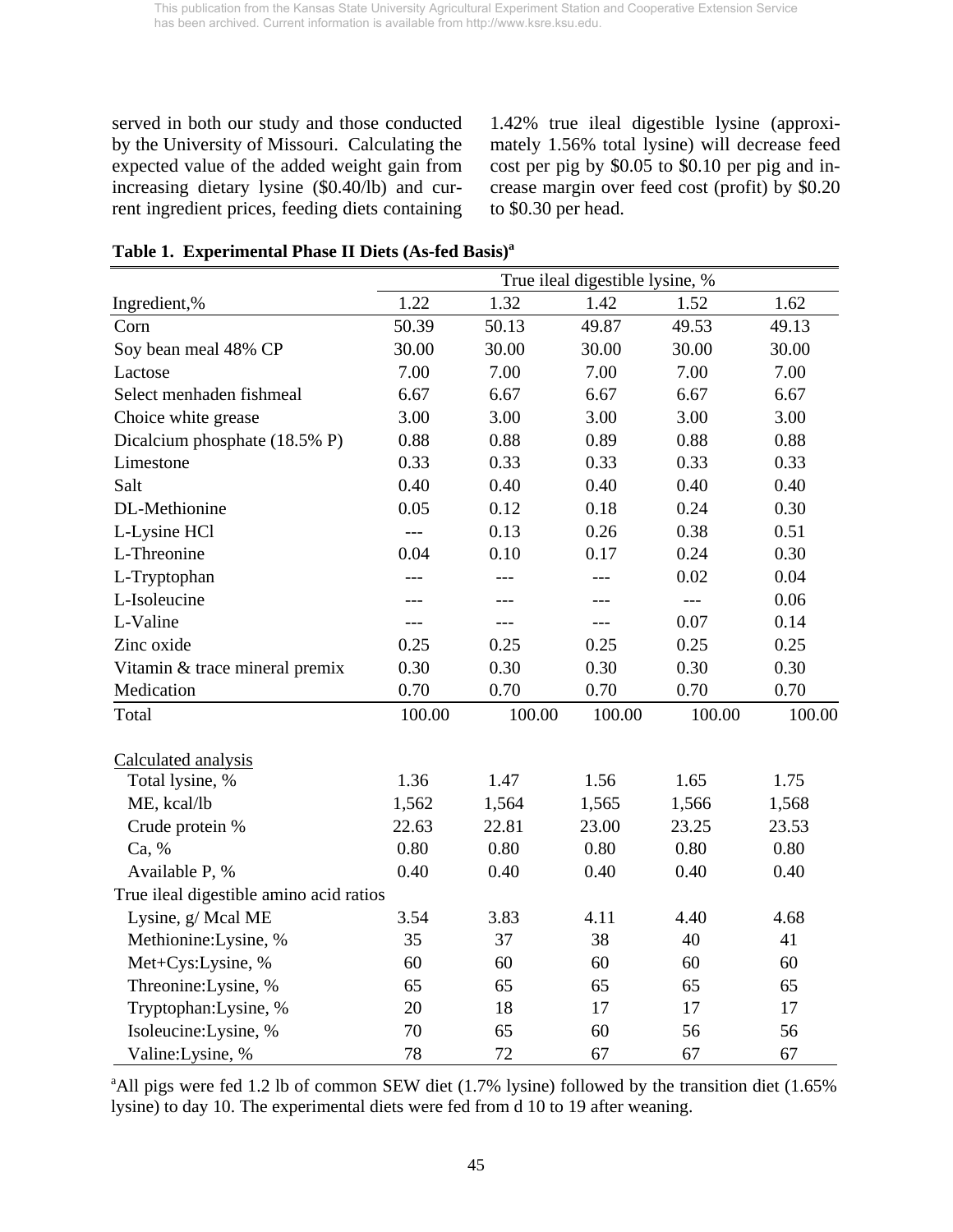|                |      |      | True ileal Digestible Lysine, % |      |      |            |        | P<        |
|----------------|------|------|---------------------------------|------|------|------------|--------|-----------|
| Item           | 1.22 | 1.32 | 1.42                            | 1.52 | 1.62 | <b>SEM</b> | Linear | Quadratic |
| Day 10 to 17   |      |      |                                 |      |      |            |        |           |
| ADG, lb        | 0.54 | 0.62 | 0.64                            | 0.69 | 0.68 | 0.02       | 0.01   | 0.04      |
| ADFI, lb       | 0.86 | 0.89 | 0.88                            | 0.92 | 0.90 | 0.02       | 0.07   | 0.58      |
| $\rm F/G$      | 1.62 | 1.44 | 1.37                            | 1.33 | 1.33 | 0.04       | 0.01   | 0.01      |
| Day 17 to 24   |      |      |                                 |      |      |            |        |           |
| ADG, lb        | 1.00 | 1.08 | 1.11                            | 1.11 | 1.13 | 0.03       | 0.01   | 0.13      |
| ADFI, lb       | 1.42 | 1.42 | 1.45                            | 1.44 | 1.43 | 0.02       | 0.47   | 0.53      |
| $\rm F/G$      | 1.42 | 1.31 | 1.30                            | 1.29 | 1.27 | 0.02       | 0.01   | 0.06      |
| Day 24 to 29   |      |      |                                 |      |      |            |        |           |
| ADG, lb        | 1.27 | 1.35 | 1.28                            | 1.34 | 1.36 | 0.03       | 0.04   | 0.98      |
| ADFI, lb       | 1.94 | 1.90 | 1.89                            | 1.96 | 1.91 | 0.03       | 0.97   | 0.65      |
| $\rm F/G$      | 1.53 | 1.42 | 1.48                            | 1.46 | 1.41 | 0.02       | 0.02   | 0.58      |
| Day 10 to 29   |      |      |                                 |      |      |            |        |           |
| ADG, lb        | 0.94 | 1.02 | 1.01                            | 1.05 | 1.06 | 0.02       | 0.01   | 0.07      |
| ADFI, lb       | 1.41 | 1.41 | 1.41                            | 1.44 | 1.42 | 0.02       | 0.41   | 0.86      |
| F/G            | 1.53 | 1.39 | 1.39                            | 1.36 | 1.34 | 0.01       | 0.01   | 0.01      |
| Pig weight, lb |      |      |                                 |      |      |            |        |           |
| Day 10         | 18.7 | 18.6 | 18.6                            | 18.6 | 18.7 | 0.3        |        | $-$       |
| Day 17         | 22.4 | 23.0 | 23.1                            | 23.4 | 23.4 | 0.3        | 0.01   | 0.41      |
| Day 24         | 29.4 | 30.6 | 30.9                            | 31.2 | 31.4 | 0.4        | 0.01   | 0.27      |
| Day 29         | 35.9 | 37.3 | 37.3                            | 37.9 | 38.2 | 0.4        | 0.01   | 0.38      |

|  |  |  |  | Table 2. Effects of Increasing Lysine in Phase II Diets on Nursery Pig Growth Performance <sup>a</sup> |
|--|--|--|--|--------------------------------------------------------------------------------------------------------|
|  |  |  |  |                                                                                                        |

<sup>a</sup>A total of 1,260 pigs (5 observations/treatment with 2 pens of 21 pigs and a single fenceline feeder per observation) were used in the experiment.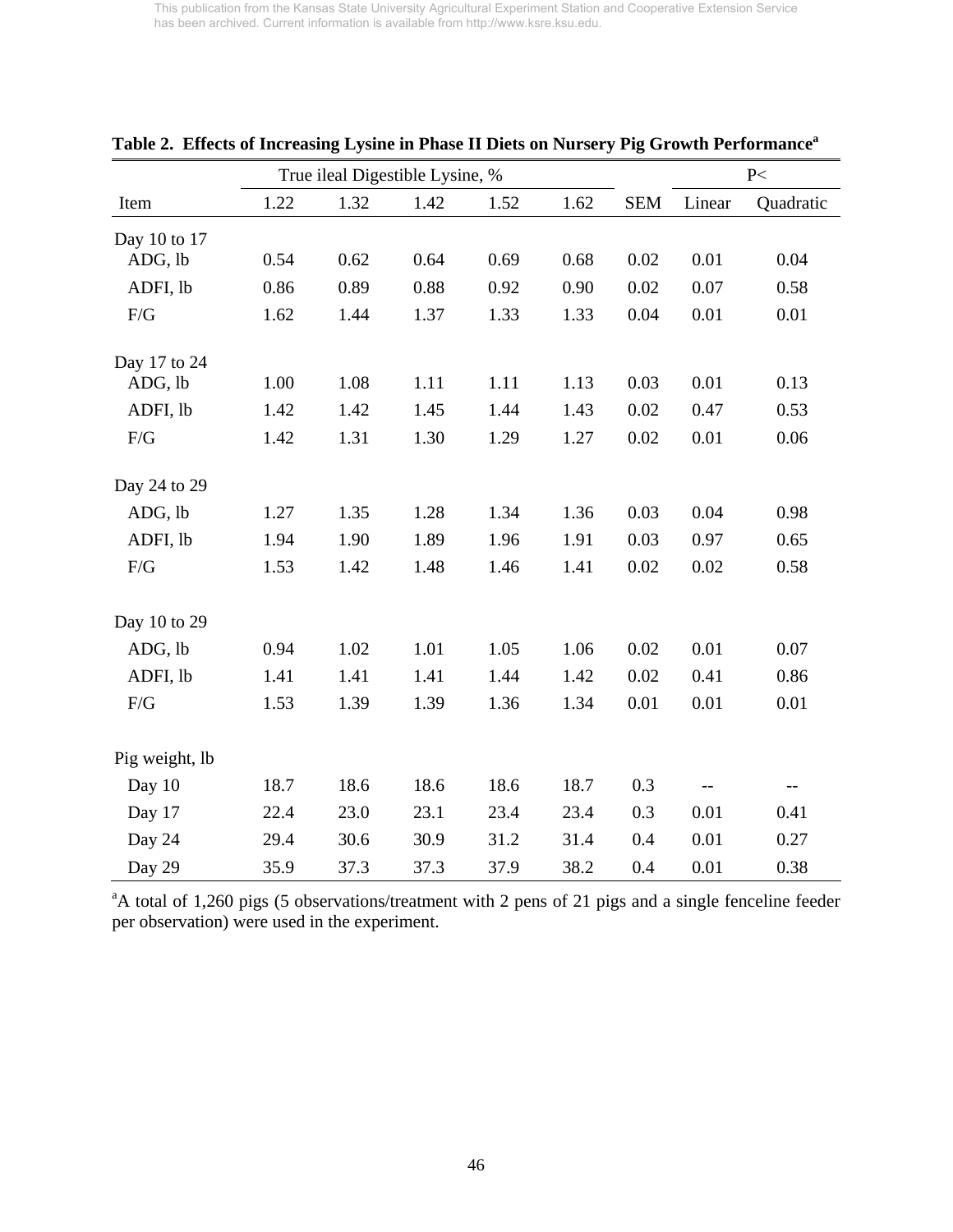*Swine Day 2003* 

## **EFFECTS OF INCREASING CRYSTALLINE AMINO ACIDS AND THE SUBSEQUENT CHANGE IN DIET NET ENERGY ON GROWING PIG PERFORMANCE1**

*M.D. Tokach, M.U. Steidinger2 , S.S. Dritz3 , J.M. DeRouchey, R.D. Goodband, J.L. Nelssen, and J.L. Usry<sup>4</sup>*

#### **Summary**

 Three individual trials were conducted to evaluate the effect of increasing the amount of crystalline amino acids (L-lysine, L-threonine, and DL-methionine) as a replacement for soybean meal in the diet on pig growth performance. A second objective was to determine if increasing net energy (NE) concentration in the diet as a result of increased crystalline amino acids and less soybean meal would affect pig growth. In all three studies, pigs (each approximately 21 lb) were fed a cornsoybean meal diet, or diets with 2, 4, 6, or 8 lb/ton L-lysine HCl and other amino acids to maintain their proper ratio relative to lysine. In Experiments 1 and 3, added fat level was constant at 1%. In Experiment 2, the fat level was reduced slightly as amino acids replaced soybean meal to account for the slight change in ME as synthetic amino acids were added to the diet.

 In Experiment 1, increasing L-lysine and other crystalline amino acids had no effect on ADG, but F/G improved (linear, P<0.05). In Experiment 2, ADG tended (linear, P<0.09) to increase and F/G improved (quadratic, P<0.04) with increasing L-lysine. In Experiment 3, ADG and ADFI tended  $(P<0.09)$  to increase with increasing L-lysine HCl, but F/G was unchanged. In summary, these results indicate that in the young pig, up to 8 lb of Llysine HCl with other amino acids to maintain a proper ratio relative to lysine are effective replacements for soybean meal in the diet. Furthermore, when replacing soybean meal with crystalline amino acids, feed efficiency improvements are correlated with changes in the diet's net energy concentration. Using ME to calculate the energy value of low-protein amino acid fortified diets will tend to underestimate the diet's actual energy value.

(Key Words: Pigs, Growth, Net Energy, Amino Acids)

#### **Introduction**

 In 2002, the first production facility dedicated to manufacturing L-threonine was opened in the United States. As a result, Lthreonine, like L-lysine HCl and DL methionine, has become more widely available and less expensive for use in swine diets. If economically feasible, the use of L-threonine would allow for greater amounts of L-lysine use than the typical 3 lb/ton inclusion. Use of

l

<sup>&</sup>lt;sup>1</sup>The authors would like to thank Ajinomoto Heartland LLC, Chicago, Illinois, for providing the crystalline amino acids and partial financial support for this study.

 $2^2$ Mid-West Co-op.

<sup>&</sup>lt;sup>2</sup> Food Animal Health and Management Center.

<sup>&</sup>lt;sup>3</sup>Ajinomoto Heartland LLC, Chicago, Illinois.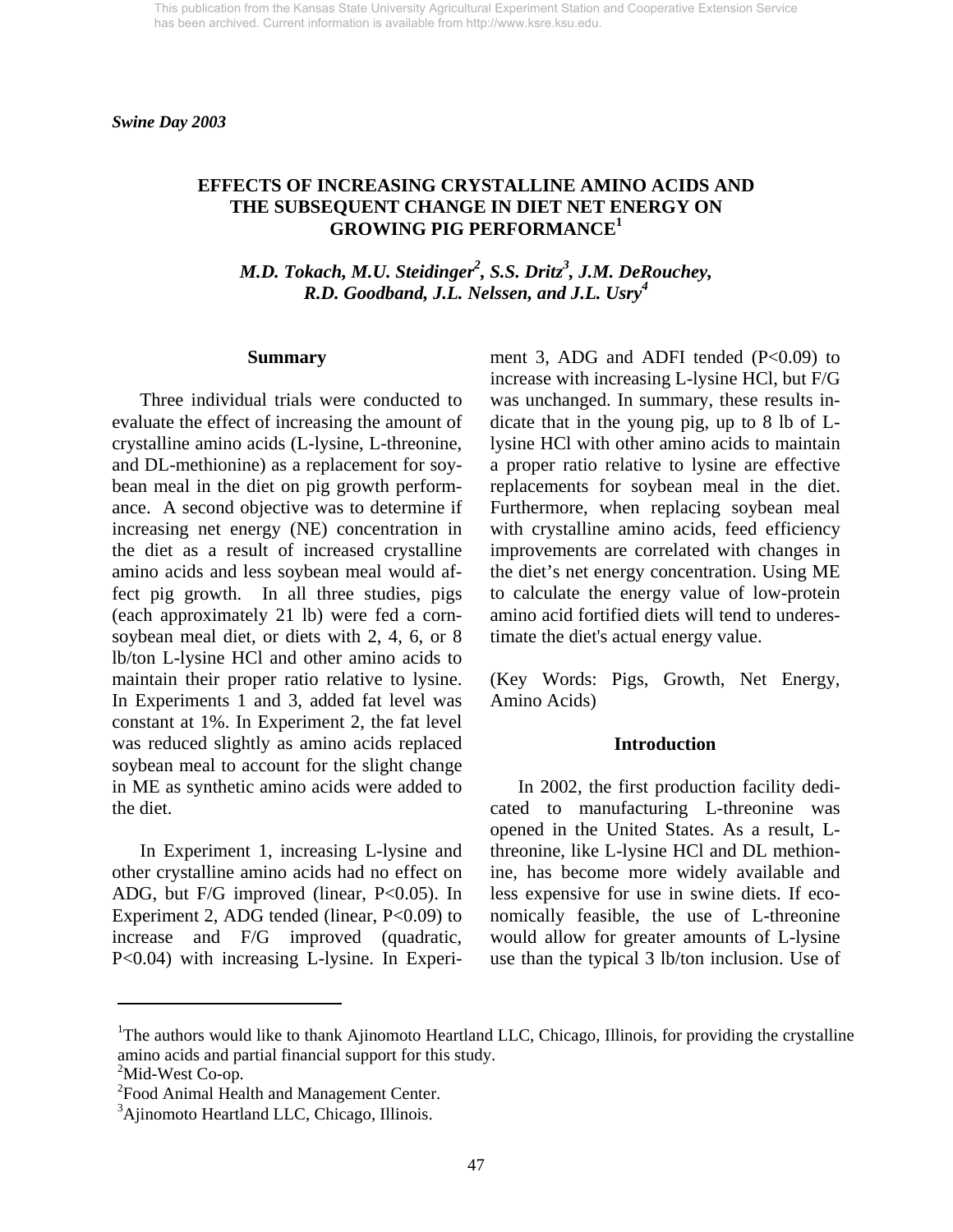higher levels of synthetic amino acids will have environmental advantages by further decreasing nitrogen concentration in swine waste by 20% or more. Another possible advantage of low-protein crystalline amino acid fortified diets is an increase in the NE content of the diet. Typically in swine diets, ME is used as a measure of energy content of an ingredient. Metabolizable energy is the gross energy of the feed ingredient minus the energy that is lost through digestion (feces), as well as that lost in urine and gas. Net energy takes into account an ingredient's ME, but in addition also takes into account energy lost as heat in the process of digestion. Net energy is frequently used to describe the energy content of ingredients for ruminants.

 Soybean meal and corn have a similar energy content on an ME basis. However, soybean meal has a lower energy content based on an NE basis because of its high protein content. Thus, diets formulated with synthetic amino acids should have a higher NE content than those formulated with soybean meal. Using synthetic amino acids will not affect the ME content of the diet. Therefore, pigs fed diets formulated with a similar ME content but increasing amounts of synthetic amino acids should have increased growth rate and improved feed efficiency. The objective of these studies was to verify the efficiency of utilization of crystalline amino acids relative to soybean meal, and a second objective was to evaluate methods of expressing energy (ME versus NE) when using a low crude proteinhigh crystalline amino acid diet.

## **Procedures**

Three individual 21-d trials were conducted in commercial nurseries with pigs approximately 21 days after weaning. Experiments 1 and 2 were conducted in the same nursery facility in southern Minnesota and Experiment 3 was conducted in a facility in Illinois. In all three studies, pigs (each approximately 21 lb) were fed a corn-soybean meal diet, or diets with 2, 4, 6, or 8 lb/ton of L-lysine HCl and other amino acids to maintain their proper ratio relative to lysine (Tables 1, 2, and 3).

 Diets in Experiments 1 and 2 were formulated to 1.36% true ileal digestible lysine. In Experiment 3, diets were formulated to 1.29% true ileal digestible lysine. Minimum true digestible amino acid ratios relative to lysine were maintained in all diets with minimum ratios set at 30% for methionine, 60% for methionine and cystine, 65% for threonine, and 16.5% for tryptophan. In Experiments 1 and 3, added fat was maintained constant at 1% of the diet. Corn and soybean meal levels were adjusted as synthetic amino acids were added to the diet. In Experiment 2, the fat level in the diet was reduced from 1% to 0.25% of the diet as increasing synthetic amino acids were added to the diet in an attempt to maintain a constant modified ME level. In modified ME, the energy value for all ingredients except soybean meal is the same as given by NRC (1998). The energy value for soybean meal (3,181 versus 3,380 kcal/kg for NRC) is lower in modified ME in an attempt to account for the lower net energy value of high protein ingredients like soybean meal. Net energy values used in diet calculations were derived from those published by Noblet et al. (2002).

 In Experiment 1, 1,440 pigs were used with 60 pens (30 pens of barrows and 30 pens of gilts) and 24 pigs per pen. Two pens (same sex) of pigs consumed feed from a single fence line feeder. Thus, the experimental unit was the combined data from the two pens and provided six observations per treatment. Pens of pigs and feeders were weighed on d 21 (allotment day) and d 28, 35, and 42 after weaning to calculate ADG, ADFI and F/G. In addition, gain/feed ratio (G/F), the inverse of F/G was calculated for modeling the change in efficiency with either the ME or NE content of the diet. In Experiment 2, we repeated the same procedures. Experiment 3 was also conducted in a similar manner, with the exception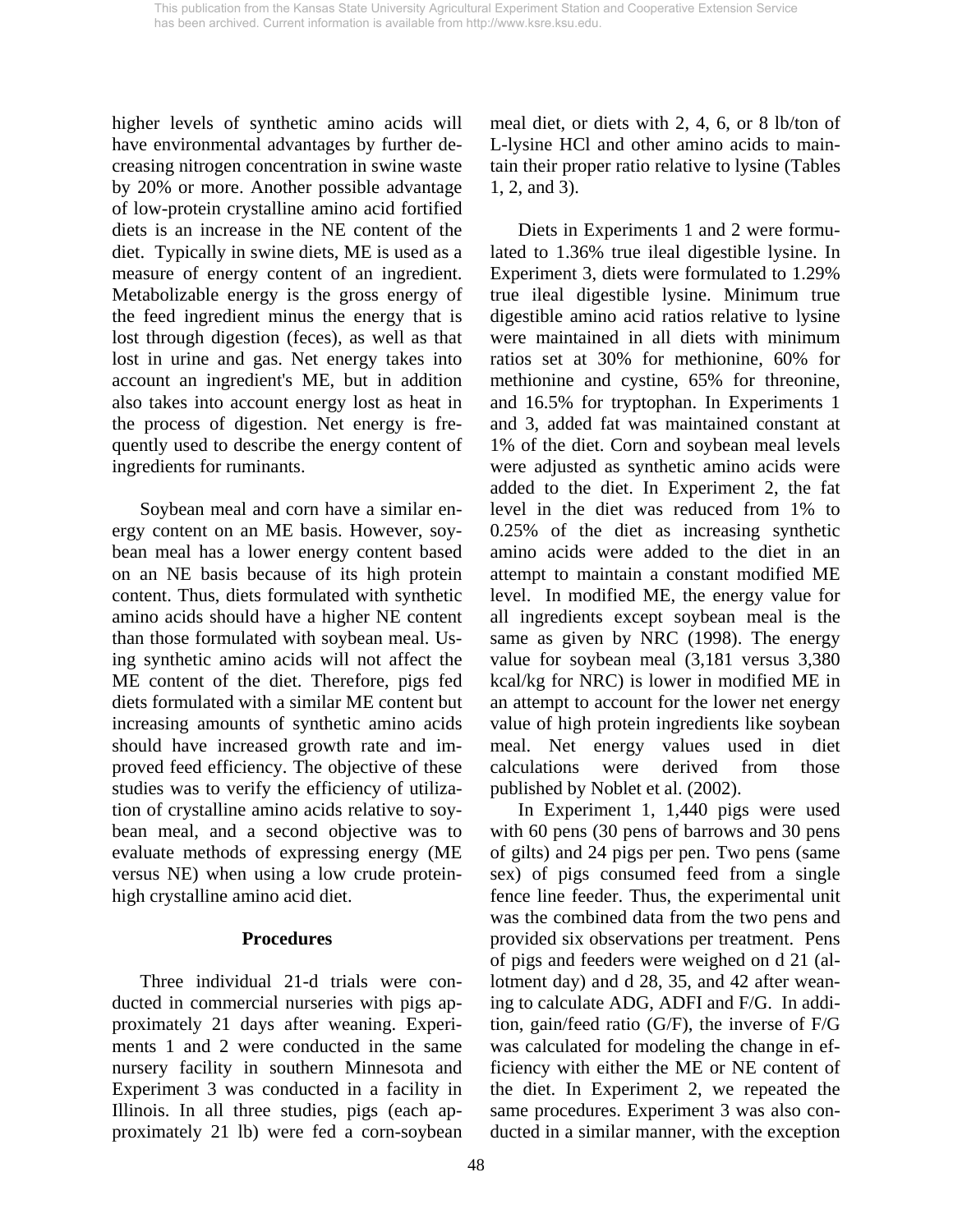that pigs were started on test when they averaged approximately 25 lb. There were 21 pigs per pen with two pens sharing a common feeder. Thus, there were 42 pigs per experimental unit. There were six replications. Pens of pigs were weighed at allotment and 21 days later at completion of the experiment. Feed disappearance also was measured to calculate ADG and feed efficiency.

Data were analyzed using the PROC MIXED procedures of SAS as a randomized complete block design with two pens consuming feed from a single feeder as the experimental unit. Linear and quadratic effects of increasing L-lysine HCl were determined.

## **Results and Discussion**

In Experiment 1, increasing L-lysine HCl did not affect (P>0.10) growth rate (Table 4). However, feed intake tended (linear, P<0.09) to decrease with increasing L-lysine HCl. Feed efficiency improved (linear, P<0.04) as more synthetic L-lysine HCl was added to the diet at the expense of soybean meal. The calculated change in ME content of the diet containing no L-lysine HCl and the diet containing 8-lb/ton lb diet was 0.3%. The corresponding change in calculated NE of the diets was 3.7%. The change in calculated modified ME was 0.8%. The improvement in feed efficiency was approximately 2% indicating that ME and modified ME underestimate the energy value, while NE overestimates the energy value of low crude protein diets containing high levels of synthetic amino acids.

In Experiment 2, ADG tended (linear, P<0.09) to increase and F/G improved (quadratic, P<0.04) with increasing L-lysine (Table 5). When evaluating the energetic efficiency of gain (Mcal of energy required for every kg of gain), energetic efficiency of gain improved (quadratic, P<0.04) as synthetic amino acids were added to the diet when using ME or modified ME values, suggesting these systems underestimate the actual energy value of the

diet. When energetic efficiency of gain was compared using the NE system, energetic efficiency of gain improved (linear, P<0.03) suggesting that the NE values overestimated the actual energy value of the diet as synthetic amino acids replaced soybean meal. Feed cost per lb of gain improved slightly (quadratic, P<0.04) as 2 or 4 lb of Lysine HCl with added methionine and threonine replaced soybean meal in the diet. However, feed cost at the higher inclusion rates of amino acids was similar to the feed cost for pigs fed the control diet. Margin over feed cost was not influenced by the level of synthetic amino acids added to the diets.

In Experiment 3, ADG and ADFI tended (P<0.09) to increase with increasing levels of synthetic amino acids, but F/G was unchanged (Table 6). The improvement in ADG again indicates that utilizable energy increased as levels of synthetic amino acids increased in the diet. These data again would suggest that the ME system underestimates the energy value of the diet. An interesting finding in this study was that the number of pigs that were treated (measured as injections per pen) was reduced as higher levels of synthetic amino acids were added and soybean meal level was reduced. Additional studies need to be conducted to verify and confirm this observation.

 Results of these trials demonstrate that up to 8 lb/ton of L-lysine HCl and other crystalline amino acids to maintain their proper ratio relative to lysine can effectively replace soybean meal and provide similar if not better pig performance. Furthermore, these studies also demonstrate that the NE content of the diet increases as more crystalline amino acids are added to the diet as reflected by improvements in feed efficiency. Our results would indicate that the NE values for ingredients derived by Noblet et al. (2002) slightly overestimate the actual NE increase while the ME values from NRC (1998) or the Modified ME method underestimate the energy value of diets containing high levels of synthetic amino acids. The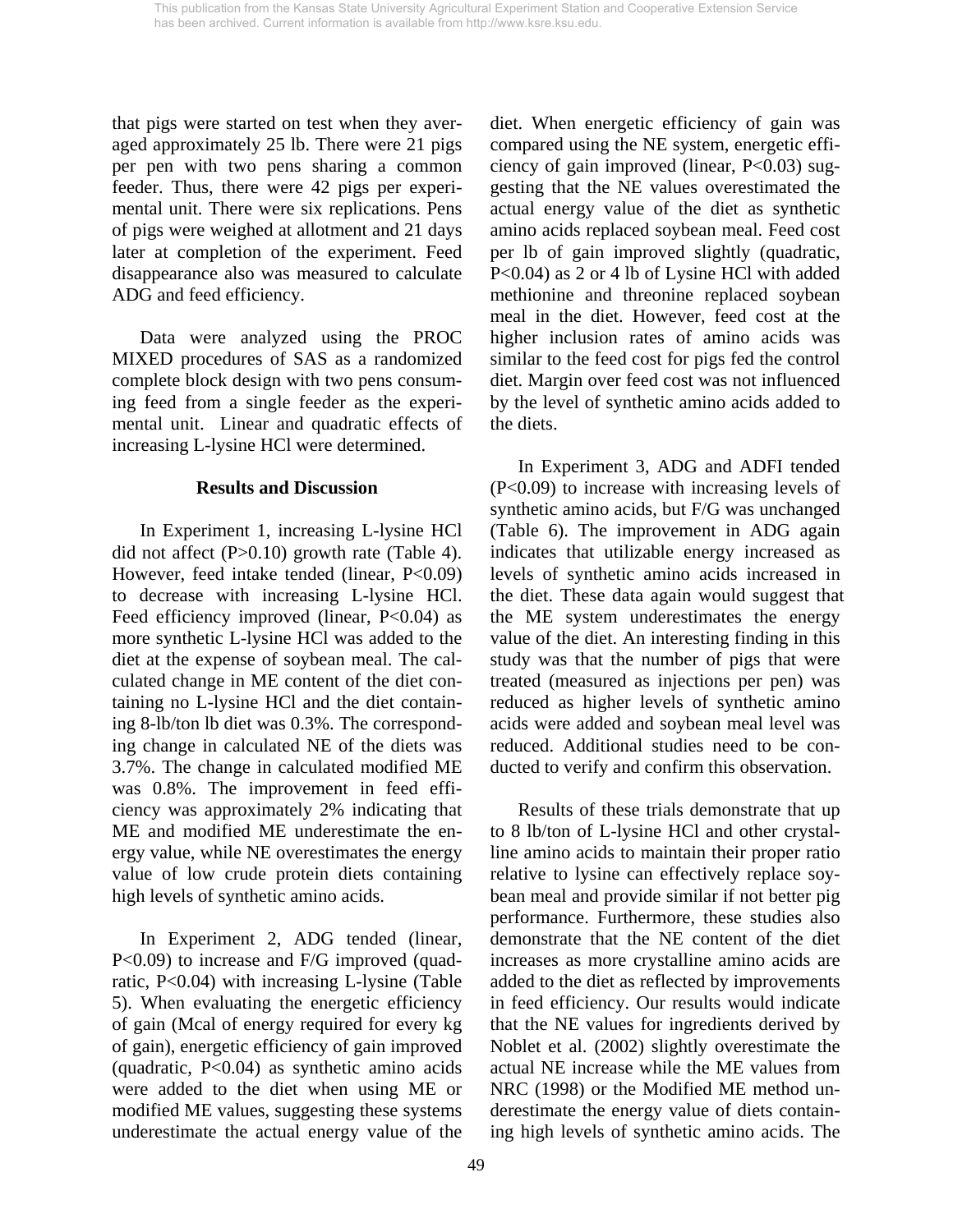NE values of Noblet et al. (2002) suggest that the energy value of soybean meal is 75% of the energy value of corn. The ME value from NRC (1998) or the modified ME value would suggest the energy value of soybean meal is 99 or 93% of the value of energy in corn. The

results of these experiments suggest the energy value of soybean meal is 85 to 88% (average of 86%) of the energy value of corn, midway between the NE and ME values.

|                              | L-lysine HCl, lb/ton |                |                |        |        |  |  |  |  |  |
|------------------------------|----------------------|----------------|----------------|--------|--------|--|--|--|--|--|
| Ingredient, %                | $\boldsymbol{0}$     | $\overline{2}$ | $\overline{4}$ | 6      | 8      |  |  |  |  |  |
| Corn                         | 48.99                | 51.93          | 54.86          | 57.80  | 60.74  |  |  |  |  |  |
| Soybean meal, 46.5 CP%       | 46.41                | 43.30          | 40.19          | 37.08  | 33.96  |  |  |  |  |  |
| Choice white grease          | 1.00                 | 1.00           | 1.00           | 1.00   | 1.00   |  |  |  |  |  |
| Dicalcium phosphate, 18.5% P | 1.40                 | 1.40           | 1.40           | 1.40   | 1.40   |  |  |  |  |  |
| Limestone                    | 0.75                 | 0.75           | 0.75           | 0.75   | 0.75   |  |  |  |  |  |
| Salt                         | 0.35                 | 0.35           | 0.35           | 0.35   | 0.35   |  |  |  |  |  |
| Vitamins and trace minerals  | 0.30                 | 0.30           | 0.30           | 0.30   | 0.30   |  |  |  |  |  |
| L-Threonine                  | 0.02                 | 0.07           | 0.11           | 0.16   | 0.20   |  |  |  |  |  |
| Antibiotic <sup>a</sup>      | 0.70                 | 0.70           | 0.70           | 0.70   | 0.70   |  |  |  |  |  |
| Lysine HCl                   | 0.00                 | 0.10           | 0.20           | 0.30   | 0.40   |  |  |  |  |  |
| DL-Methionine                | 0.08                 | 0.11           | 0.14           | 0.17   | 0.20   |  |  |  |  |  |
| Total                        | 100.00               | 100.00         | 100.00         | 100.00 | 100.00 |  |  |  |  |  |
| Total lysine, %              | 1.53                 | 1.52           | 1.51           | 1.51   | 1.50   |  |  |  |  |  |
| True ileal digestibility, %  |                      |                |                |        |        |  |  |  |  |  |
| Lysine                       | 1.36                 | 1.36           | 1.36           | 1.36   | 1.36   |  |  |  |  |  |
| Isoleucine:lysine ratio      | 74.3                 | 70.5           | 66.6           | 62.7   | 58.9   |  |  |  |  |  |
| Leucine: lysine ratio        | 143.9                | 138.4          | 132.9          | 127.4  | 122.0  |  |  |  |  |  |
| Methionine: lysine ratio     | 32.1                 | 33.2           | 34.4           | 35.5   | 36.6   |  |  |  |  |  |
| Met & Cys:lysine ratio       | 60.0                 | 60.0           | 60.0           | 60.0   | 60.0   |  |  |  |  |  |
| Threonine: lysine ratio      | 64.9                 | 65.0           | 65.1           | 65.2   | 65.3   |  |  |  |  |  |
| Tryptophan: lysine ratio     | 21.8                 | 20.5           | 19.3           | 18.1   | 16.9   |  |  |  |  |  |
| Valine:lysine ratio          | 80.3                 | 76.5           | 72.6           | 68.8   | 65.0   |  |  |  |  |  |
| ME, kcal/lb                  | 1,510                | 1,511          | 1,513          | 1,514  | 1,515  |  |  |  |  |  |
| NE, kcal/lb                  | 1,044                | 1,054          | 1,063          | 1,073  | 1,083  |  |  |  |  |  |
| Modified ME, kcal/lb         | 1,464                | 1,467          | 1,470          | 1,474  | 1,477  |  |  |  |  |  |
| Protein, %                   | 0.75                 | 0.74           | 0.73           | 0.72   | 0.71   |  |  |  |  |  |
| Ca, %                        | 0.72                 | 0.70           | 0.69           | 0.68   | 0.66   |  |  |  |  |  |
| P, %                         | 0.35                 | 0.35           | 0.34           | 0.34   | 0.34   |  |  |  |  |  |
| Available P, %               | 0.43                 | 0.43           | 0.42           | 0.42   | 0.42   |  |  |  |  |  |

# **Table 1. Diet Composition (Experiment 1, As-fed Basis)**

<sup>a</sup> Provided 140 g/ton of neomycin and 140 g/ton of terramycin.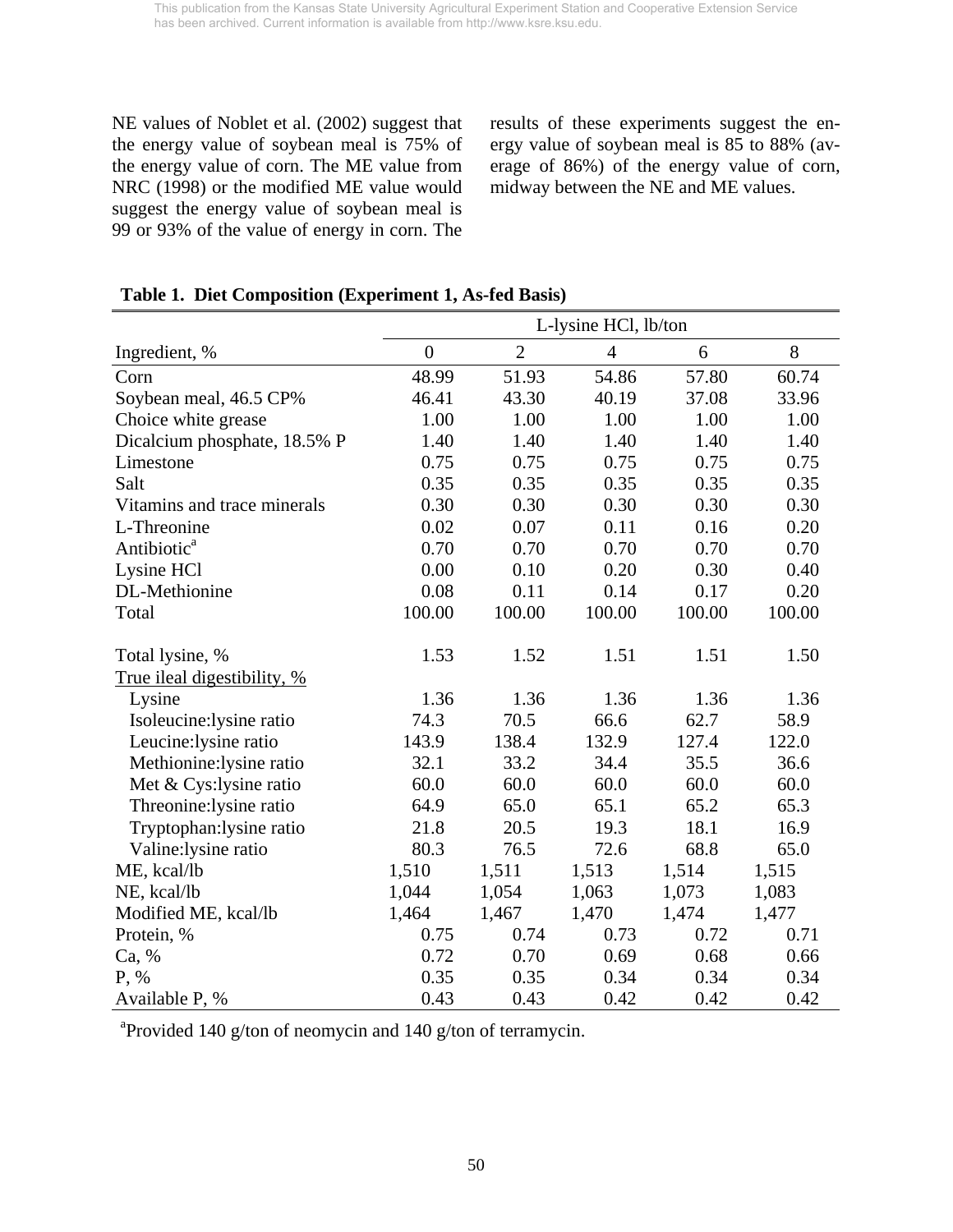| rabic 2. Dict Composition (Experiment 2, As-ica Dasis) | L-lysine HCl, lb/ton |                |                |        |        |  |  |  |  |  |
|--------------------------------------------------------|----------------------|----------------|----------------|--------|--------|--|--|--|--|--|
| Ingredient, %                                          | $\overline{0}$       | $\overline{2}$ | $\overline{4}$ | 6      | 8      |  |  |  |  |  |
| Corn                                                   | 48.99                | 52.12          | 55.25          | 58.39  | 61.52  |  |  |  |  |  |
| Soybean meal, 46.5 CP%                                 | 46.41                | 43.29          | 40.17          | 37.05  | 33.93  |  |  |  |  |  |
| Choice white grease                                    | 1.00                 | 0.81           | 0.63           | 0.44   | 0.25   |  |  |  |  |  |
| Dicalcium phosphate, 18.5% P                           | 1.40                 | 1.40           | 1.40           | 1.40   | 1.40   |  |  |  |  |  |
| Limestone                                              | 0.75                 | 0.75           | 0.75           | 0.75   | 0.75   |  |  |  |  |  |
| Salt                                                   | 0.35                 | 0.35           | 0.35           | 0.35   | 0.35   |  |  |  |  |  |
| Vitamins and trace minerals                            | 0.30                 | 0.30           | 0.30           | 0.30   | 0.30   |  |  |  |  |  |
| L-Threonine                                            | 0.02                 | 0.07           | 0.11           | 0.16   | 0.20   |  |  |  |  |  |
| Antibiotic <sup>a</sup>                                | 0.70                 | 0.70           | 0.70           | 0.70   | 0.70   |  |  |  |  |  |
| Lysine HCl                                             | 0.00                 | 0.10           | 0.20           | 0.30   | 0.40   |  |  |  |  |  |
| DL-Methionine                                          | 0.08                 | 0.11           | 0.14           | 0.17   | 0.20   |  |  |  |  |  |
| Total                                                  | 100.00               | 100.00         | 100.00         | 100.00 | 100.00 |  |  |  |  |  |
| Total lysine, %                                        | 1.53                 | 1.52           | 1.51           | 1.51   | 1.50   |  |  |  |  |  |
| True ileal digestibility, %                            |                      |                |                |        |        |  |  |  |  |  |
| Lysine                                                 | 1.36                 | 1.36           | 1.36           | 1.36   | 1.36   |  |  |  |  |  |
| Isoleucine:lysine ratio                                | 74.3                 | 70.5           | 66.6           | 62.8   | 58.9   |  |  |  |  |  |
| Leucine: lysine ratio                                  | 143.9                | 138.5          | 133.1          | 127.7  | 122.3  |  |  |  |  |  |
| Methionine:lysine ratio                                | 32.1                 | 33.3           | 34.4           | 35.5   | 36.7   |  |  |  |  |  |
| Met & Cys: lysine ratio                                | 60.0                 | 60.0           | 60.0           | 60.1   | 60.1   |  |  |  |  |  |
| Threonine: lysine ratio                                | 64.9                 | 65.0           | 65.2           | 65.3   | 65.4   |  |  |  |  |  |
| Tryptophan: lysine ratio                               | 21.8                 | 20.5           | 19.3           | 18.1   | 16.9   |  |  |  |  |  |
| Valine:lysine ratio                                    | 80.3                 | 76.5           | 72.7           | 68.9   | 65.1   |  |  |  |  |  |
| ME, kcal/lb                                            | 1,510                | 1,508          | 1,505          | 1,502  | 1,500  |  |  |  |  |  |
| NE, kcal/lb                                            | 1,044                | 1,050          | 1,056          | 1,062  | 1,068  |  |  |  |  |  |
| Modified ME, kcal/lb                                   | 1,464                | 1,464          | 1,464          | 1,464  | 1,464  |  |  |  |  |  |
| Protein, %                                             | 0.75                 | 0.74           | 0.73           | 0.72   | 0.71   |  |  |  |  |  |
| Ca, %                                                  | 0.72                 | 0.70           | 0.69           | 0.68   | 0.67   |  |  |  |  |  |
| $P, \%$                                                | 0.35                 | 0.35           | 0.34           | 0.34   | 0.34   |  |  |  |  |  |
| Available P, %                                         | 0.43                 | 0.43           | 0.42           | 0.42   | 0.42   |  |  |  |  |  |

# **Table 2. Diet Composition (Experiment 2, As-fed Basis)**

<sup>a</sup> Provided 140 g/ton of neomycin and 140 g/ton of terramycin.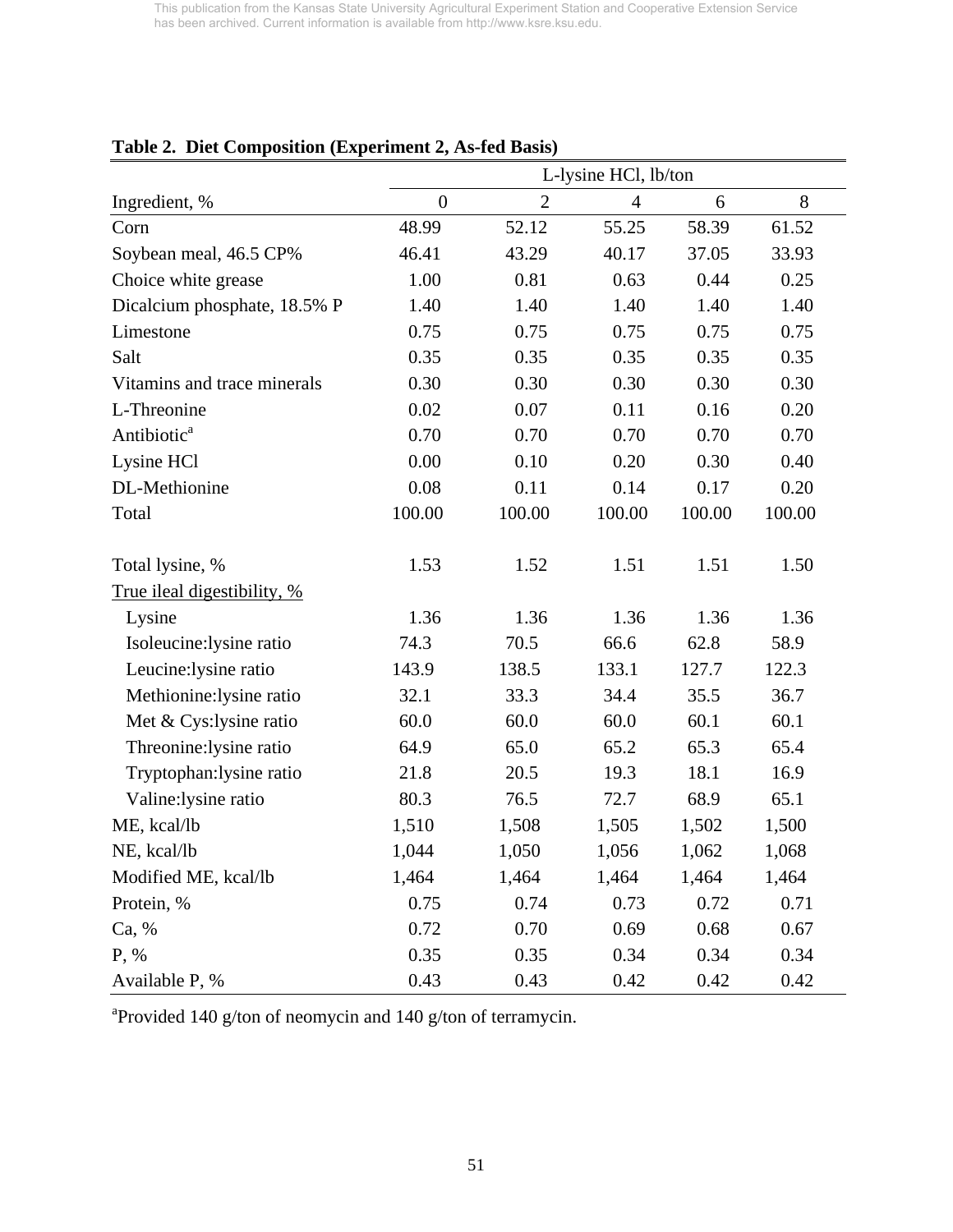|                              | L-lysine HCl, lb/ton |                |        |        |        |  |  |  |  |
|------------------------------|----------------------|----------------|--------|--------|--------|--|--|--|--|
| Ingredient, %                | $\boldsymbol{0}$     | $\overline{2}$ | 4      | 6      | 8      |  |  |  |  |
| Corn                         | 52.22                | 55.12          | 58.02  | 60.92  | 63.82  |  |  |  |  |
| Soybean meal, 46.5 CP%       | 43.55                | 40.44          | 37.33  | 34.22  | 31.12  |  |  |  |  |
| Choice white grease          | 1.00                 | 1.00           | 1.00   | 1.00   | 1.00   |  |  |  |  |
| Dicalcium phosphate, 18.5% P | 1.48                 | 1.50           | 1.52   | 1.53   | 1.55   |  |  |  |  |
| Limestone                    | 1.00                 | 1.02           | 1.04   | 1.05   | 1.07   |  |  |  |  |
| Salt                         | 0.35                 | 0.35           | 0.35   | 0.35   | 0.35   |  |  |  |  |
| Vitamins and trace minerals  | 0.25                 | 0.25           | 0.25   | 0.25   | 0.25   |  |  |  |  |
| Copper sulfate               | 0.08                 | 0.08           | 0.08   | 0.08   | 0.08   |  |  |  |  |
| L-Threonine                  | 0.01                 | 0.06           | 0.10   | 0.15   | 0.19   |  |  |  |  |
| Lysine HCl                   | 0.00                 | 0.10           | 0.20   | 0.30   | 0.40   |  |  |  |  |
| DL-Methionine                | 0.06                 | 0.09           | 0.12   | 0.15   | 0.19   |  |  |  |  |
| Total                        | 100.00               | 100.00         | 100.00 | 100.00 | 100.00 |  |  |  |  |
| Total lysine, %              | 1.45                 | 1.44           | 1.44   | 1.43   | 1.42   |  |  |  |  |
| True ileal digestibility, %  |                      |                |        |        |        |  |  |  |  |
| Lysine                       | 1.29                 | 1.29           | 1.29   | 1.29   | 1.29   |  |  |  |  |
| Isoleucine:lysine ratio      | 74.8                 | 70.7           | 66.6   | 62.5   | 58.4   |  |  |  |  |
| Leucine: lysine ratio        | 146.9                | 141.1          | 135.3  | 129.5  | 123.7  |  |  |  |  |
| Methionine:lysine ratio      | 31.7                 | 32.9           | 34.1   | 35.3   | 36.5   |  |  |  |  |
| Met & Cys:lysine ratio       | 60.0                 | 60.0           | 60.1   | 60.1   | 60.1   |  |  |  |  |
| Threonine: lysine ratio      | 65.0                 | 65.0           | 65.1   | 65.1   | 65.1   |  |  |  |  |
| Tryptophan:lysine ratio      | 21.8                 | 20.5           | 19.2   | 17.9   | 16.6   |  |  |  |  |
| Valine:lysine ratio          | 81.1                 | 77.1           | 73.0   | 69.0   | 64.9   |  |  |  |  |
| ME, kcal/lb                  | 1,516                | 1,517          | 1,517  | 1,518  | 1,519  |  |  |  |  |
| NE, kcal/lb                  | 1,056                | 1,066          | 1,075  | 1,084  | 1,094  |  |  |  |  |
| Modified ME, kcal/lb         | 1,472                | 1,475          | 1,478  | 1,480  | 1,483  |  |  |  |  |
| Protein, %                   | 0.85                 | 0.86           | 0.86   | 0.86   | 0.86   |  |  |  |  |
| Ca, %                        | 0.72                 | 0.71           | 0.70   | 0.69   | 0.68   |  |  |  |  |
| P, %                         | 0.36                 | 0.36           | 0.36   | 0.36   | 0.36   |  |  |  |  |
| Available P, %               | 0.43                 | 0.43           | 0.43   | 0.43   | 0.43   |  |  |  |  |

# **Table 3. Diet Composition (Experiment 3, As-fed Basis)**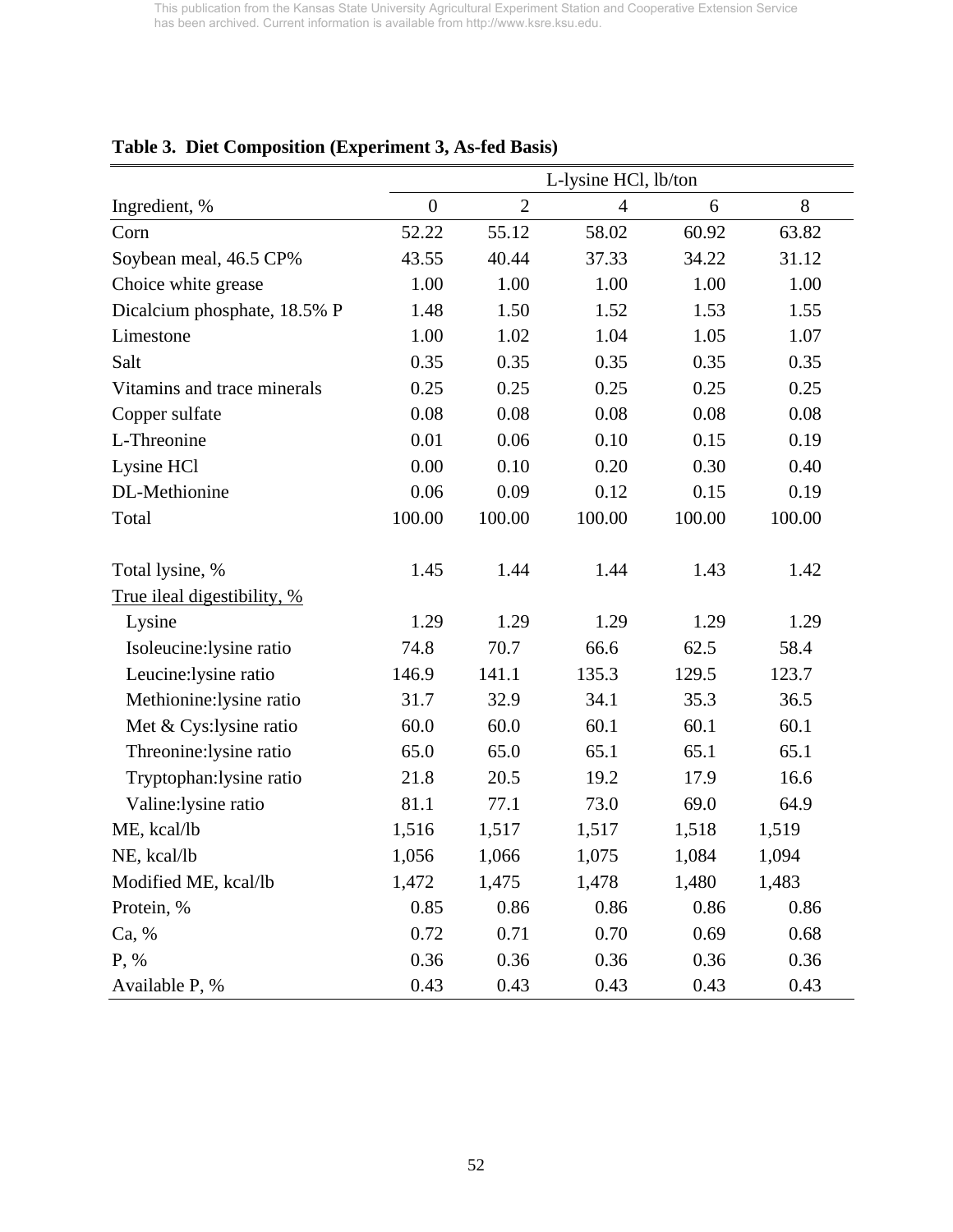|                                                   |                  |         | L-lysine HCl, lb/ton |         |         |            |       |        | Probabilty, P< |
|---------------------------------------------------|------------------|---------|----------------------|---------|---------|------------|-------|--------|----------------|
| Item                                              | $\boldsymbol{0}$ | 2       | $\overline{4}$       | 6       | 8       | <b>SED</b> | Model | Linear | Quadratic      |
| ADG, lb                                           | 1.29             | 1.28    | 1.27                 | 1.27    | 1.27    | 0.029      | 0.93  | 0.63   | 0.64           |
| ADF, lb                                           | 1.91             | 1.90    | 1.85                 | 1.88    | 1.85    | 0.035      | 0.32  | 0.09   | 0.57           |
| F/G                                               | 1.49             | 1.48    | 1.46                 | 1.48    | 1.45    | 0.015      | 0.19  | 0.05   | 0.99           |
| Gain:Feed                                         | 0.673            | 0.675   | 0.684                | 0.678   | 0.688   | 0.007      | 0.17  | 0.04   | 0.98           |
| Day 21 wt, $lb$                                   | 50.6             | 50.5    | 50.2                 | 50.3    | 50.4    | 0.6        | 0.96  | 0.72   | 0.59           |
|                                                   |                  |         |                      |         |         |            |       |        |                |
| Feed cost, $\frac{1}{2}$ /lb of gain <sup>b</sup> | \$0.107          | \$0.108 | \$0.107              | \$0.109 | \$0.107 | \$0.001    | 0.65  | 0.79   | 0.99           |

**Table 4. Effect of Replacing Soybean Meal with Synthetic Amino Acids on Pig Performance, Experiment 1a**

<sup>a</sup>Each value is the mean of six experimental units with 48 pigs per experimental unit (24 pigs per pen with 2 pens sharing a common feeder as the experimental unit).

bDiet costs were calculated using: \$2.24/bu corn, \$170/ton soybean meal, \$0.90/lb Lysine HCl, \$1.35/lb threonine, and \$1.20/lb methionine. The five treatment diets were each formulated to contain similar lysine, threonine, and methionine content. Thus, the diets with more synthetic lysine contained less soybean meal. Note that as more synthetic amino acids are used, diet cost increases by about \$0.80 per ton.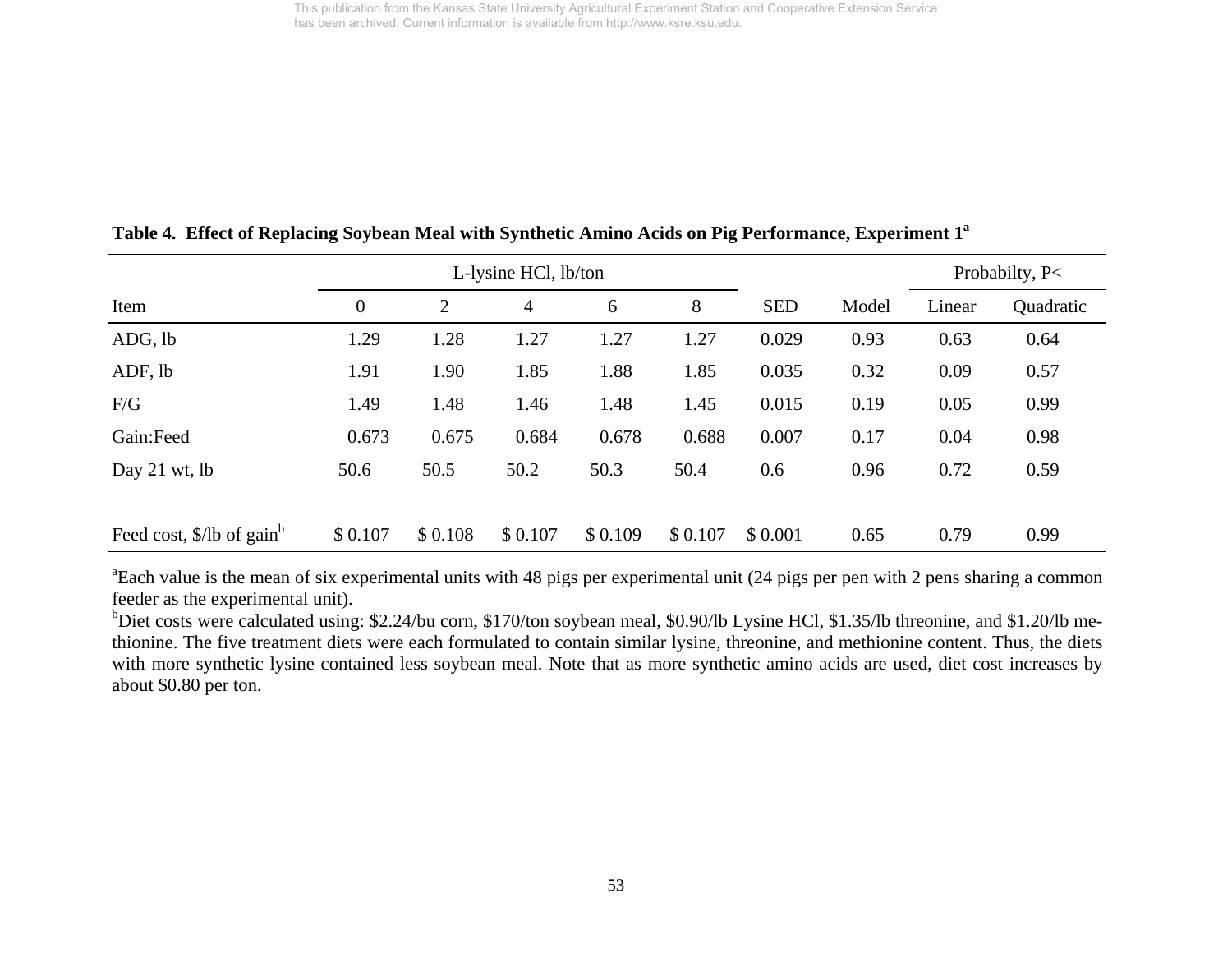|                                    |                |                | L-lysine HCl, lb/ton |         |         |            | P-value   |        |      |  |
|------------------------------------|----------------|----------------|----------------------|---------|---------|------------|-----------|--------|------|--|
| Item                               | $\overline{0}$ | $\overline{2}$ | $\overline{4}$       | 6       | 8       | <b>SEM</b> | Treatment | Linear | Quad |  |
| ADG, lb                            | 1.11           | 1.14           | 1.12                 | 1.13    | 1.16    | 0.017      | 0.28      | 0.09   | 0.66 |  |
| ADF, lb                            | 1.62           | 1.62           | 1.60                 | 1.64    | 1.68    | 0.023      | 0.14      | 0.06   | 0.09 |  |
| F/G                                | 1.46           | 1.42           | 1.43                 | 1.45    | 1.44    | 0.013      | 0.10      | 0.83   | 0.04 |  |
| Energetic efficiency, Mcal/kg gain |                |                |                      |         |         |            |           |        |      |  |
| <b>ME</b>                          | 4.85           | 4.70           | 4.72                 | 4.78    | 4.76    | 0.04       | 0.08      | 0.36   | 0.04 |  |
| Modified ME                        | 4.72           | 4.59           | 4.62                 | 4.68    | 4.67    | 0.04       | 0.10      | 0.84   | 0.04 |  |
| Noblet NE                          | 3.35           | 3.28           | 3.31                 | 3.38    | 3.39    | 0.03       | 0.03      | 0.04   | 0.04 |  |
| Weight, lb                         |                |                |                      |         |         |            |           |        |      |  |
| Day $0$                            | 21.3           | 21.7           | 21.6                 | 21.3    | 21.5    | 0.5        | 0.69      | 0.81   | 0.52 |  |
| Day 21                             | 44.7           | 45.6           | 45.1                 | 45.2    | 45.9    | 0.7        | 0.47      | 0.22   | 0.96 |  |
| Feed cost, \$/lb of gain           | \$0.107        | \$0.104        | \$0.105              | \$0.107 | \$0.107 | \$0.001    | 0.09      | 0.53   | 0.04 |  |
| Margin over feed, \$/pig           | \$6.85         | \$7.08         | \$6.94               | \$7.00  | \$7.16  | \$0.12     | 0.43      | 0.18   | 0.91 |  |

# **Table 5. Effect of Replacing Soybean Meal with Synthetic Amino Acids on Pig Performance, Experiment 2a**

<sup>a</sup>Each value is the mean of six experimental units with 48 pigs per experimental unit (24 pigs per pen with 2 pens sharing a common feeder as the experimental unit).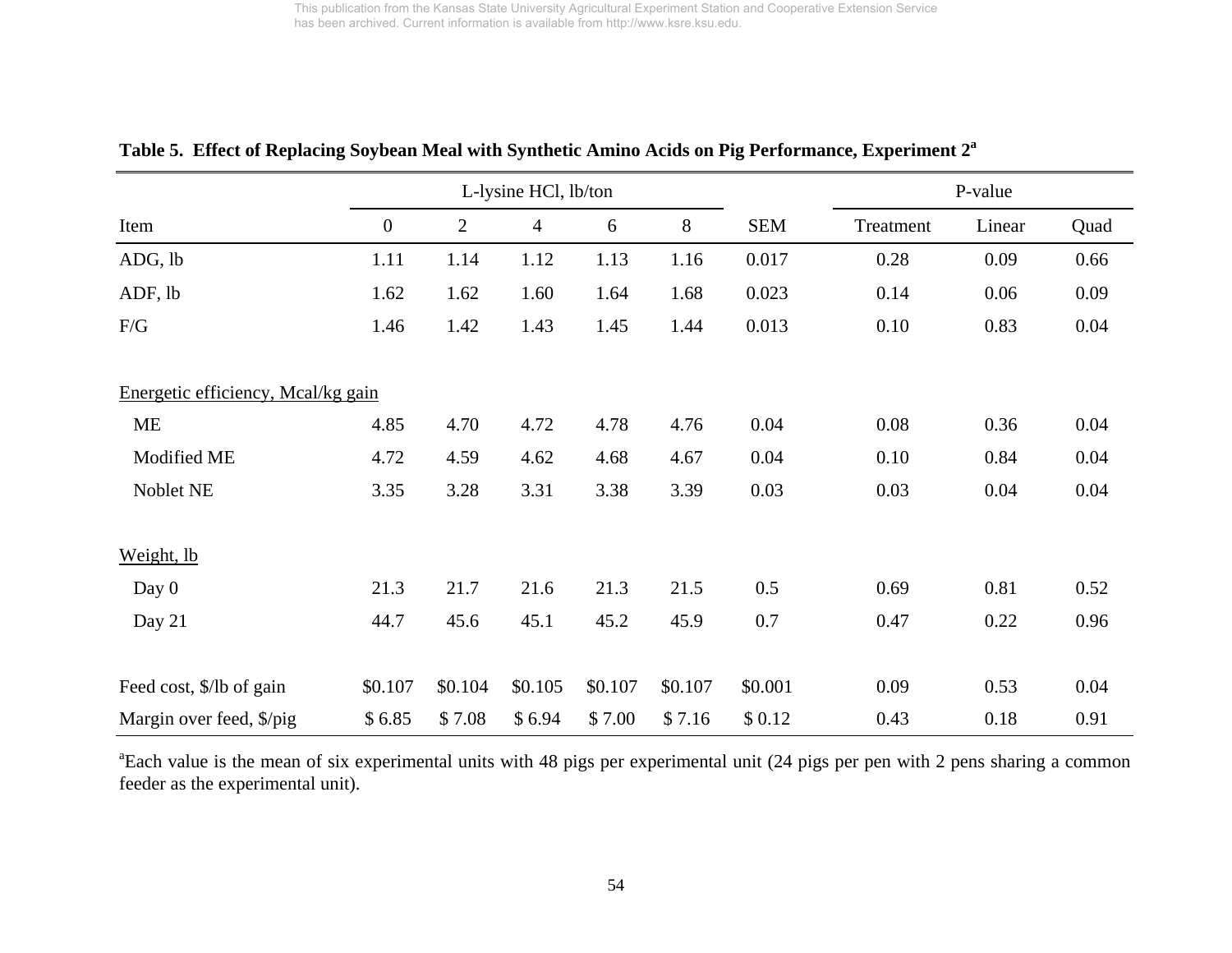| $\mathbf{r}$                    | $\circ$          |                | $\overline{\phantom{a}}$ |      | $\circ$ |           | $\overline{\phantom{a}}$ |      |      |
|---------------------------------|------------------|----------------|--------------------------|------|---------|-----------|--------------------------|------|------|
|                                 |                  |                | L-lysine HCl, lb/ton     |      |         | P-values  |                          |      |      |
|                                 | $\boldsymbol{0}$ | $\overline{2}$ | $\overline{4}$           | 6    | 8       | Treatment | Linear                   | Quad | S.E. |
|                                 |                  |                |                          |      |         |           |                          |      |      |
| ADG, lb                         | 1.15             | 1.15           | 1.20                     | 1.22 | 1.18    | .19       | .09                      | ---  | .024 |
| ADFI, lb                        | 1.72             | 1.76           | 1.82                     | 1.83 | 1.79    | .16       | .06                      | ---  | .035 |
| F/G                             | 1.49             | 1.53           | 1.52                     | 1.51 | 1.51    | .80       |                          |      | .021 |
|                                 |                  |                |                          |      |         |           |                          |      |      |
| Initial wt, lb                  | 26.9             | 26.8           | 26.7                     | 26.9 | 26.9    | .99       |                          |      | .511 |
| Day 21 wt, lb                   | 51.5             | 51.7           | 51.9                     | 52.6 | 52.0    | .86       |                          |      | .765 |
|                                 |                  |                |                          |      |         |           |                          |      |      |
| Margin over feed, \$/pig        | 8.89             | 8.97           | 9.03                     | 9.25 | 9.03    |           |                          |      |      |
| Injections per pen <sup>b</sup> | 6.3              | 7.5            | 4.5                      | 2.3  | 4.2     | .06       | .03                      | ---  | 1.22 |

#### **Table 6. Effect of Replacing Soybean Meal with Synthetic Amino Acids on Pig Performance, Experiment 3a**

<sup>a</sup>Each value is the mean of six experimental units with 42 pigs per experimental unit (21 pigs per pen with 2 pens sharing a common feeder as the experimental unit).

 $<sup>b</sup>Total number of injection treatments administered per pen for the trial ( $\textcircled{a} 42 \text{ pigs per pen})$ </sup>$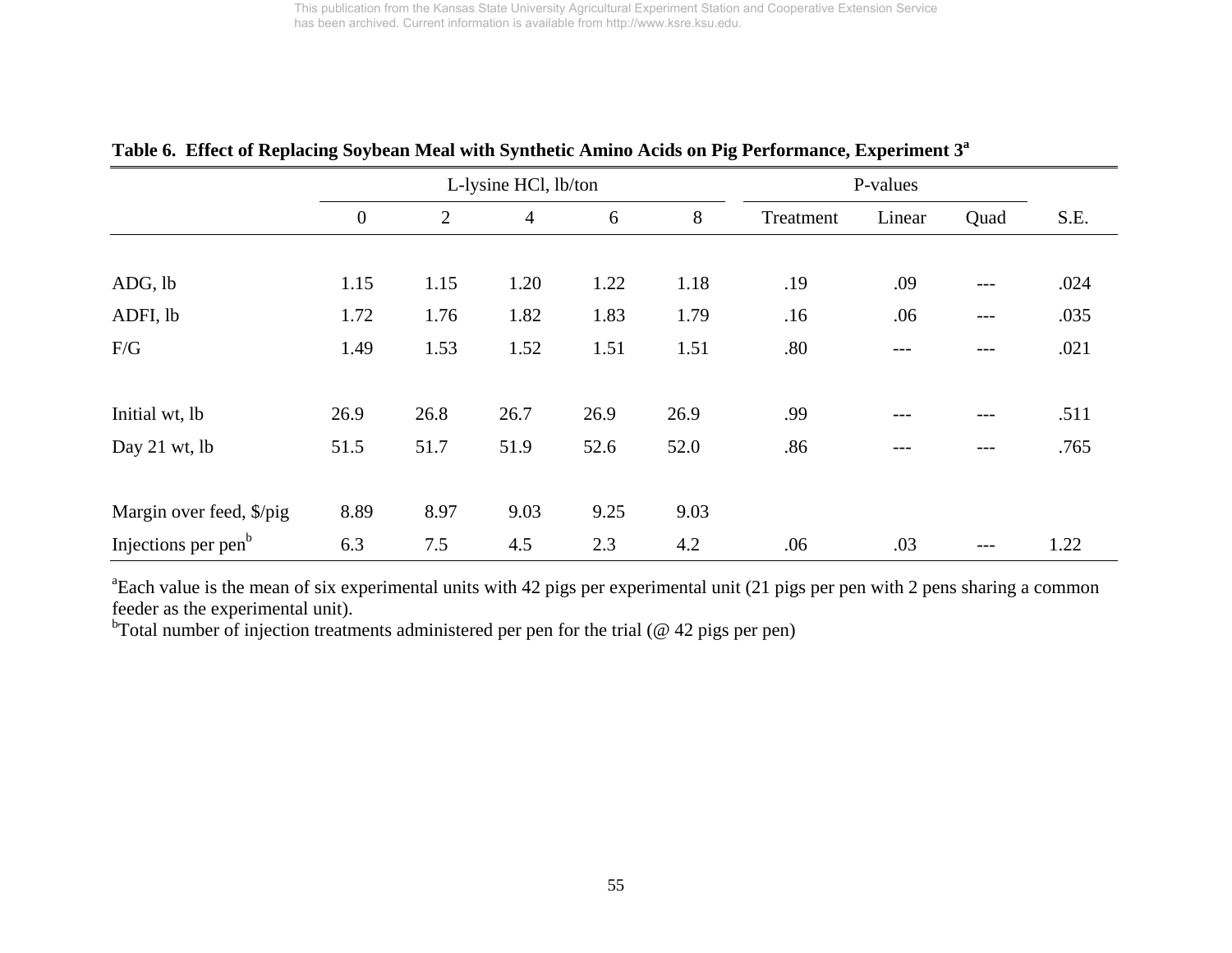*Swine Day 2003* 

# **EFFECTS OF INCREASING CRYSTALLINE LYSINE AND DIETARY FAT ON FINISHING PIG GROWTH PERFORMANCE1**

*M.D. Tokach, R.G. Main<sup>2</sup>, S.S. Dritz<sup>2</sup>, J.M. DeRouchey, R.D. Goodband, J.L. Nelssen, and J.L. Usry<sup>3</sup>*

#### **Summary**

 A total of 1,024 barrows (each initially 157 lb, PIC L337 x C22) were used in a 28-d study to evaluate the effects of increased crystalline amino acids (none versus 4.5 lb/ton of L-lysine HCl plus L-threonine to maintain the proper ratio relative to lysine) and added dietary fat (none, 3 or 6% choice white grease) on finishing pig growth performance. All experimental diets were formulated with a constant true ileal digestible lysine:ME ratio based on NRC, (1998) ingredient values for ME. A minimum true ileal digestible threonine:lysine ratio of 68% and a minimum true ileal digestible methionine + cystine:lysine ratio of 55% were used in diet formulation. There was no synthetic amino acid by added fat interactions. Increasing added fat increased (linear, P<0.01) ADG and improved F/G. Replacing soybean meal with crystalline amino acids had no affect on growth performance. This indicates that the increased amounts of L-lysine HCl and added Lthreonine were used as efficiently as amino acids provided from soybean meal. Neither adding fat nor crystalline lysine affected feed cost/lb of gain using current ingredient prices. However, margin over feed cost (profit) increased as added fat increased because of the

increased pig weight due to improved ADG. In summary, these results confirm the improved ADG and F/G when adding fat to finishing pig diets. Furthermore, 4.5 lb/ton of Llysine HCl and L-threonine can effectively replace soybean meal without negatively affecting growth performance of pigs from 157 to 217 lb.

(Key Words: Finishing Pigs, Growth Performance, Fat, Amino Acids)

#### **Introduction**

 Adding fat to finishing pig diets has been shown to increase ADG and improve F/G with the growth response to added fat appearing to decrease after pigs weigh approximately 200 to 220 lb. Adding fat to swine diets typically increases diet cost, and in many cases also increases feed cost per lb of gain. However, if a production system works on a fixed time basis (i.e., only so many days before all pigs must be sold and room made for the next group of pigs), then increasing ADG by adding fat may actually increase profitability by selling more total pounds of pork over the same time period. Thus, even though fed cost per lb of gain increases with added fat, margin over feed costs (profit) also may increase.

<sup>2</sup> Food Animal Health and Management Center.

 $\overline{a}$ 

<sup>&</sup>lt;sup>1</sup>The authors would like to thank Ajinomoto Heartland LLC, Chicago Illinois, for providing the crystalline amino acids and partial financial support for these studies.

<sup>&</sup>lt;sup>3</sup>Ajinomoto Heartland LLC, Chicago, Illinois.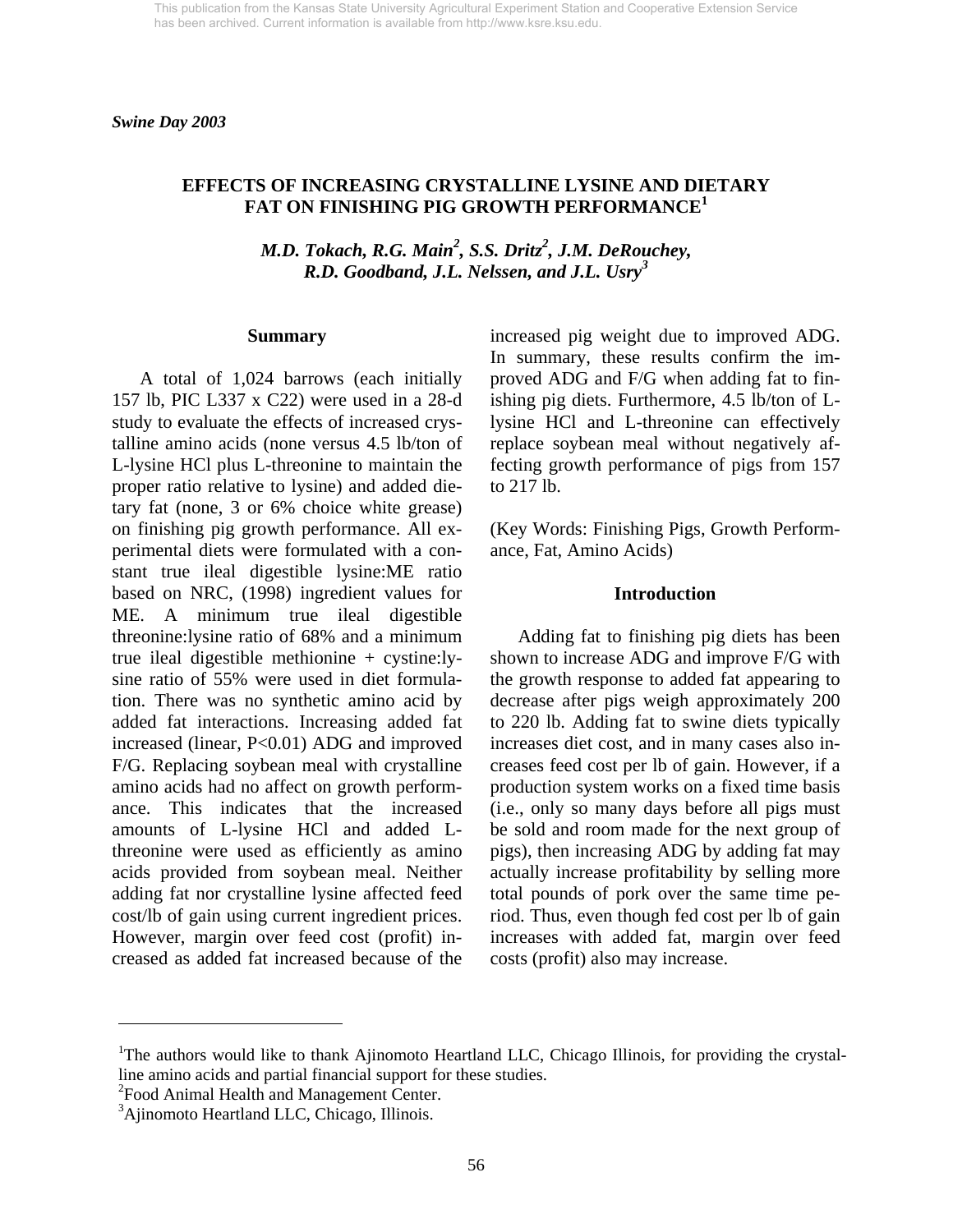Use of synthetic amino acids in finishing diets has often been limited to 3 lb of L-lysine HCl per ton of feed because inclusion of higher levels reduces performance unless other amino acids are also added to the diet. The second limiting amino acid, L-threonine, was too expensive for routine addition before the opening of a new threonine production plant in the last year. With the new plant on line, practical application of higher levels of L-lysine HCl along with the L-threonine additions to replace soybean meal must be tested.

 This experiment had two objectives: the first was to evaluate the effects of increasing added fat on finishing pig growth performance and economics. The second was to compare growth performance of pigs fed either none, or 4.5 lb/ton of L-lysine HCl and L-threonine as a replacement for soybean meal in the diet.

## **Procedures**

 A total of 1,024 barrows (each initially, 157 lb, PIC L337 x C22) was used in a 28-d study. Pigs were fed one of six experimental diets arranged in a 2 x 3 factorial (Table 1). Main effects included crystalline amino acid addition (none vs 4.5 lb/ton of L-lysine HCl plus L-threonine to maintain the proper ratio relative to lysine) and added dietary fat (none, 3 or 6% choice white grease). All experimental diets were formulated with a constant true ileal digestible lysine:ME ratio based on NRC, (1998) ingredient values for ME. A minimum true ileal digestible threonine:lysine ratio of 68% and a minimum true ileal digestible methionine + cystine:lysine ratio of  $55\%$  were used in diet formulation. There were 24 or 25 pigs per pen and seven pens (observations) per treatment. Pens of pigs and feeders were weighed at the start of the study and on days14 and 28 to calculate ADG, ADFI, and F/G.

 Data were analyzed using the PROC MIXED procedures of SAS as a randomized complete block design with pen as the experimental unit. Main effects of added Llysine HCl, added fat, and their interactions were evaluated. Linear and quadratic effects of increasing dietary fat were also determined.

## **Results and Discussion**

 There was no added synthetic amino acid by added fat interaction observed (P>0.10; Table 2 and 3). Increasing added fat increased (linear, P<0.01) ADG and improved F/G. Increasing added fat also increased (linear, P<0.01) average pig weight at the end of the 28-d study. Increasing added crystalline amino acids (none vs 4.5 lb/ton of L-lysine HCl plus other crystalline amino acids to maintain the proper ratio relative to lysine) had no affect on growth performance, suggesting that the increased use of L-lysine HCl with added L-threonine could be used as efficiently as amino acids provided from soybean meal. It is important to point out that minimum ratios of true ileal digestible threonine: lysine ratio (68%) was relatively high compared with other threonine requirement estimates but was slightly below the threonine: lysine ratio of the diets containing no added L-lysine HCl. Neither adding fat nor crystalline lysine affected feed cost/lb of gain using current ingredient prices. However, margin over feed cost (profit) increased as added fat increased because of the increased pig weight due to improved ADG.

 In summary, these results confirm the improved ADG and F/G when adding fat to finishing pig diets (157 to 217 lb). In production systems that operate on a fixed time basis, the increased ADG can result in greater profitability as more pounds of pork can be sold within the same amount of time. Furthermore, 4.5 lb/ton of L-lysine HCl and L-threonine can effectively replace soybean meal without negatively affecting pig growth performance. Depending on ingredient prices, this substitution may lower diet cost and reduce nitrogen excretion in swine waste.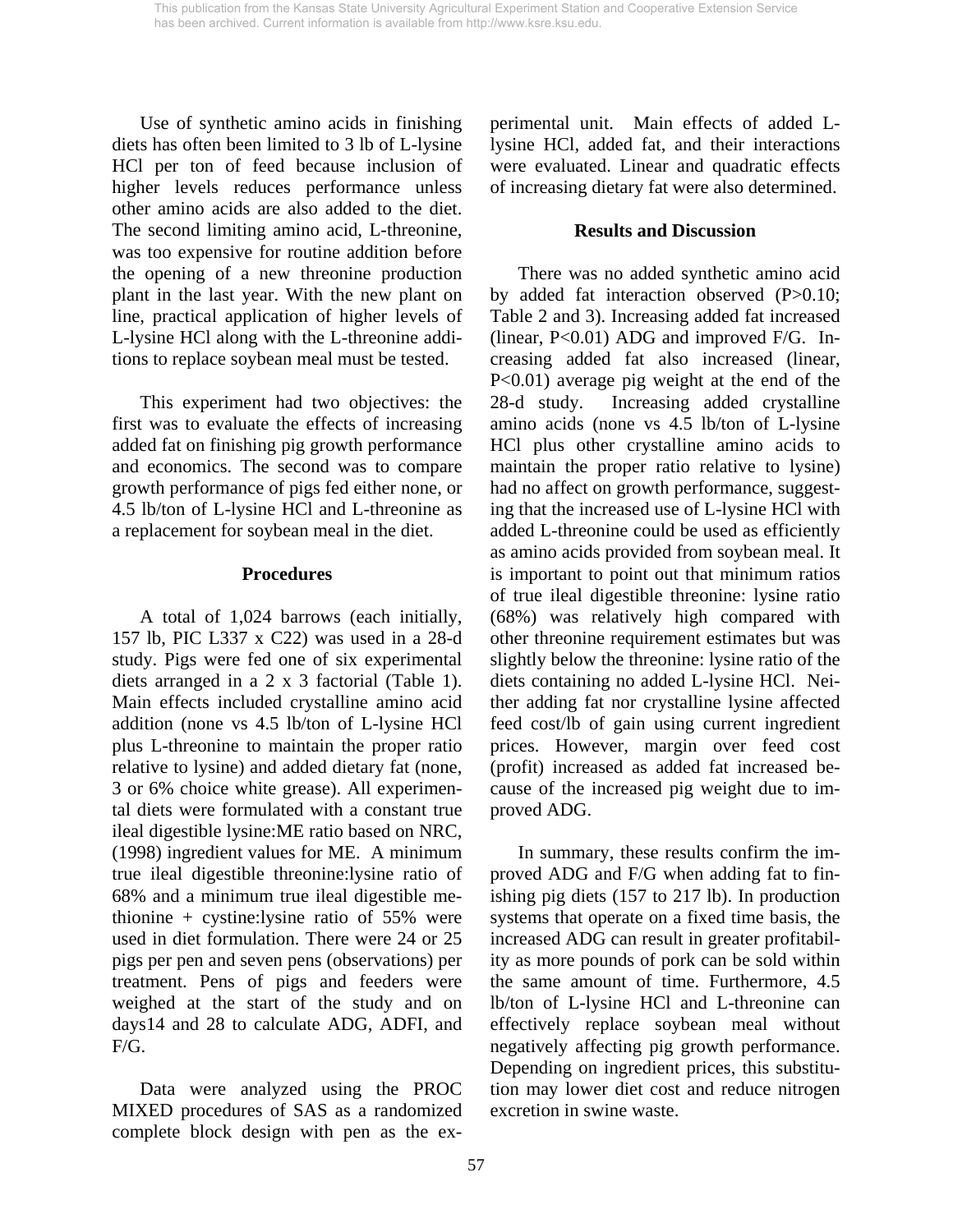|                                            | Added L-lysine HCl, lb/ton |                  |        |                  |        |        |  |  |  |
|--------------------------------------------|----------------------------|------------------|--------|------------------|--------|--------|--|--|--|
|                                            |                            | $\boldsymbol{0}$ |        |                  | 4.5    |        |  |  |  |
|                                            |                            |                  |        | Added Fat, %     |        |        |  |  |  |
| Ingredient, %                              | $\overline{0}$             | 3                | 6      | $\boldsymbol{0}$ | 3      | 6      |  |  |  |
| Corn                                       | 76.35                      | 71.95            | 67.50  | 83.10            | 78.70  | 74.30  |  |  |  |
| Soybean meal, 46.5%                        | 21.15                      | 22.55            | 24.00  | 14.05            | 15.50  | 16.90  |  |  |  |
| Choice white grease                        |                            | 3.00             | 6.00   | ---              | 3.00   | 6.00   |  |  |  |
| Monocalcium phosphate, 21% P               | 1.05                       | 1.05             | 1.05   | 1.10             | 1.08   | 1.08   |  |  |  |
| Limestone                                  | 0.93                       | 0.93             | 0.93   | 0.93             | 0.93   | 0.93   |  |  |  |
| Salt                                       | 0.35                       | 0.35             | 0.35   | 0.35             | 0.35   | 0.35   |  |  |  |
| Vitamin premix with phytase                | 0.06                       | 0.06             | 0.06   | 0.06             | 0.06   | 0.06   |  |  |  |
| Trace mineral premix                       | 0.10                       | 0.10             | 0.10   | 0.10             | 0.10   | 0.10   |  |  |  |
| L-Threonine                                |                            |                  |        | 0.08             | 0.08   | 0.09   |  |  |  |
| Lysine HCl                                 |                            |                  |        | 0.23             | 0.23   | 0.23   |  |  |  |
|                                            | 100.00                     | 100.00           | 100.00 | 100.00           | 100.00 | 100.00 |  |  |  |
| True dig lysine: ME ratio                  | 2.193                      | 2.191            | 2.193  | 2.193            | 2.192  | 2.191  |  |  |  |
| Total lysine, %                            | 0.84                       | 0.87             | 0.90   | 0.82             | 0.85   | 0.88   |  |  |  |
| <u>True ileal digestible amino acids,%</u> |                            |                  |        |                  |        |        |  |  |  |
| Lysine                                     | 0.73                       | 0.76             | 0.79   | 0.73             | 0.76   | 0.79   |  |  |  |
| Isoleucine:lysine ratio                    | 81                         | 80               | 79     | 65               | 65     | 64     |  |  |  |
| Leucine: lysine ratio                      | 190                        | 183              | 177    | 167              | 161    | 156    |  |  |  |
| Methionine: lysine ratio                   | 34                         | 33               | 32     | 29               | 28     | 28     |  |  |  |
| Met & Cys: lysine ratio                    | 69                         | 67               | 65     | 60               | 59     | 57     |  |  |  |
| Threonine: lysine ratio                    | 72                         | 70               | 69     | 68               | 68     | 68     |  |  |  |
| Tryptophan: lysine ratio                   | 22                         | 22               | 22     | 17               | 17     | 17     |  |  |  |
| Valine: lysine ratio                       | 93                         | 91               | 90     | 77               | 76     | 75     |  |  |  |
| ME, kcal/lb                                | 1,509                      | 1,570            | 1,632  | 1,505            | 1,567  | 1,628  |  |  |  |
| Modified ME, kcal/lb                       | 1,446                      | 1,507            | 1,569  | 1,450            | 1,511  | 1,572  |  |  |  |
| Protein, %                                 | 16.3                       | 16.6             | 16.9   | 13.6             | 13.9   | 14.2   |  |  |  |
| Ca, %                                      | 0.64                       | 0.64             | 0.65   | 0.63             | 0.63   | 0.63   |  |  |  |
| P, %                                       | 0.58                       | 0.58             | 0.58   | 0.56             | 0.55   | 0.55   |  |  |  |
| Available P, %                             | 0.31                       | 0.31             | 0.31   | 0.31             | 0.31   | 0.31   |  |  |  |

# **Table 1. Composition of Experimental Diets**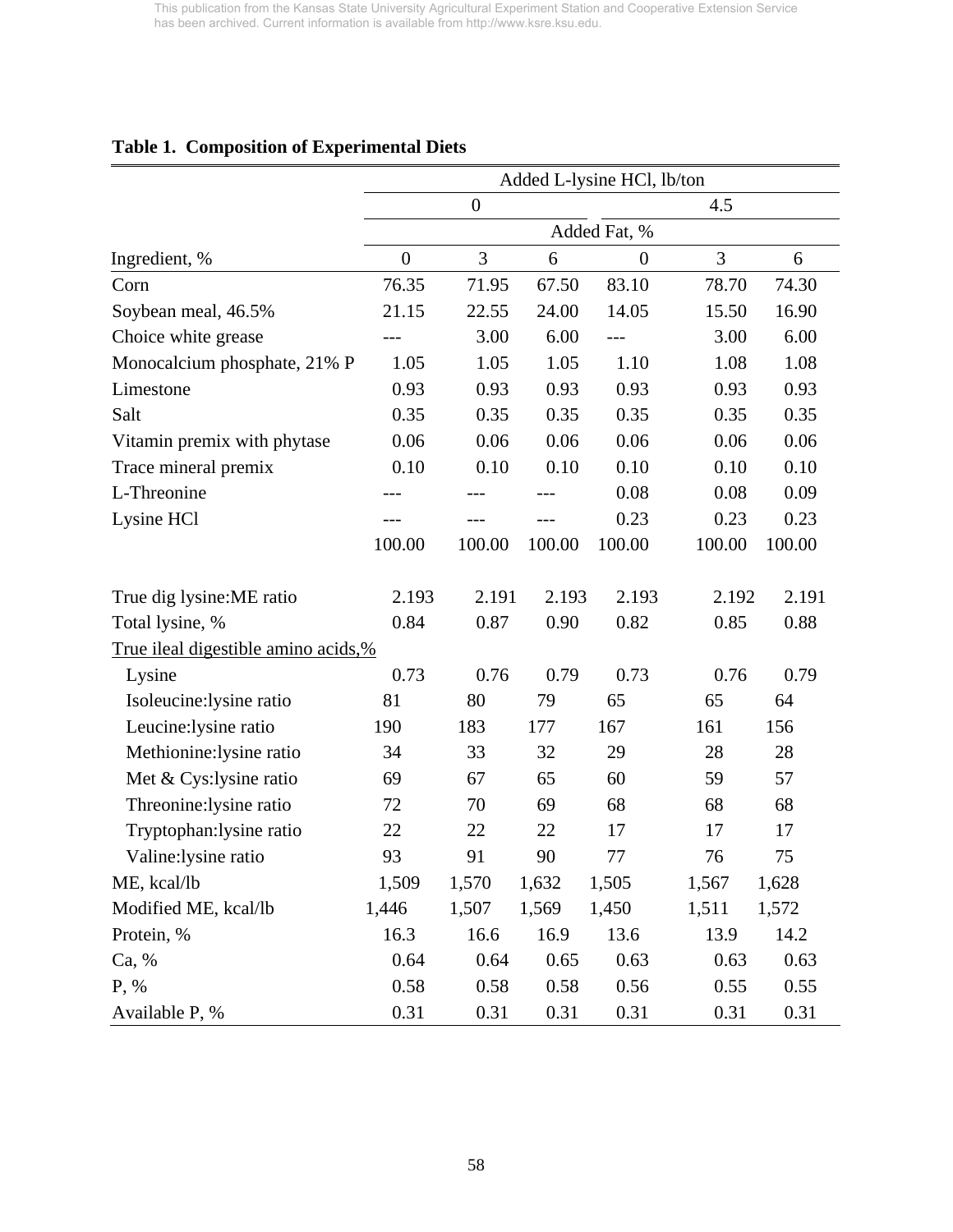|                                          |                   |             |       | Added L-lysine HCl, lb / ton |       |       |            |            |        |       |                    |           |        |
|------------------------------------------|-------------------|-------------|-------|------------------------------|-------|-------|------------|------------|--------|-------|--------------------|-----------|--------|
|                                          | 0<br>Added Fat, % |             |       |                              | 4.5   |       |            |            |        |       | Probability $(P>)$ |           |        |
|                                          |                   |             |       |                              |       |       |            |            |        |       | Fat                |           | Lysine |
| Item                                     | $\overline{0}$    | 3           | 6     | $\mathbf{0}$                 | 3     | 6     | <b>SED</b> | <b>SED</b> | Lysine | Fat   | Linear             | Quadratic | x fat  |
| Initial wt, lb                           | 156.7             | 157.8       | 156.9 | 157.0                        | 158.8 | 157.6 | 1.19       | 0.85       | 0.34   | 0.22  | 0.67               | 0.09      | 0.91   |
| ADG, lb                                  | 2.06              | 2.11        | 2.14  | 1.92                         | 2.12  | 2.16  | 0.06       | 0.04       | 0.30   | 0.002 | 0.001              | 0.24      | 0.15   |
| ADFI, lb                                 | 6.30              | 6.20        | 6.05  | 6.11                         | 6.19  | 6.14  | 0.09       | 0.06       | 0.50   | 0.19  | 0.10               | 0.46      | 0.12   |
| F/G                                      | 3.05              | 2.95        | 2.83  | 3.18                         | 2.91  | 2.85  | 0.08       | 0.05       | 0.41   | 0.001 | 0.001              | 0.32      | 0.35   |
| Final wt, $lb^c$                         | 215.3             | 216.7       | 217.5 | 211.4                        | 216.9 | 218.0 | 1.75       | 1.24       | 0.29   | 0.003 | 0.001              | 0.26      | 0.15   |
| Feed cost/lb of<br>gain, $\mathcal{S}^d$ | 0.184             | 0.186 0.187 |       | 0.189                        | 0.182 | 0.186 | 0.005      | 0.003      | 0.98   | 0.66  | 0.86               | 0.38      | 0.40   |
| $IOMFCe$ , \$                            | 11.34             | 11.53       | 11.58 | 10.32                        | 11.78 | 11.74 | 0.58       | 0.42       | 0.55   | 0.09  | 0.06               | 0.26      | 0.25   |

#### **Table 2. Effects of Added Fat and Crystalline Lysine on Performance of 155-to 215-lb Barrows Raised in a Commercial Environmenta,b**

<sup>a</sup>A total of 1,024 barrows (PIC L337 x C22) in 42 pens was used in a 2 (levels of added crystalline lysine) x 3 (levels of added fat) factorial design to evaluate the effects of increasing added fat and crystalline lysine.

<sup>b</sup>Threonine:lysine ratios were held to a minimum of 68%.

<sup>c</sup>Calculated end weight used initial weight as a covariate.

<sup>d.</sup>Commodity prices of \$2.40/bu corn, \$180/ton SBM, \$0.12/lb CWG, \$0.76/lb lys; \$1.20/lb thr.

<sup>e</sup>IOMFC, Income over marginal feed costs, = (Live price (\$38CWT) × (calc wt 28 - wt 0)) - (adg × 28 days × feed cost/lb of gain).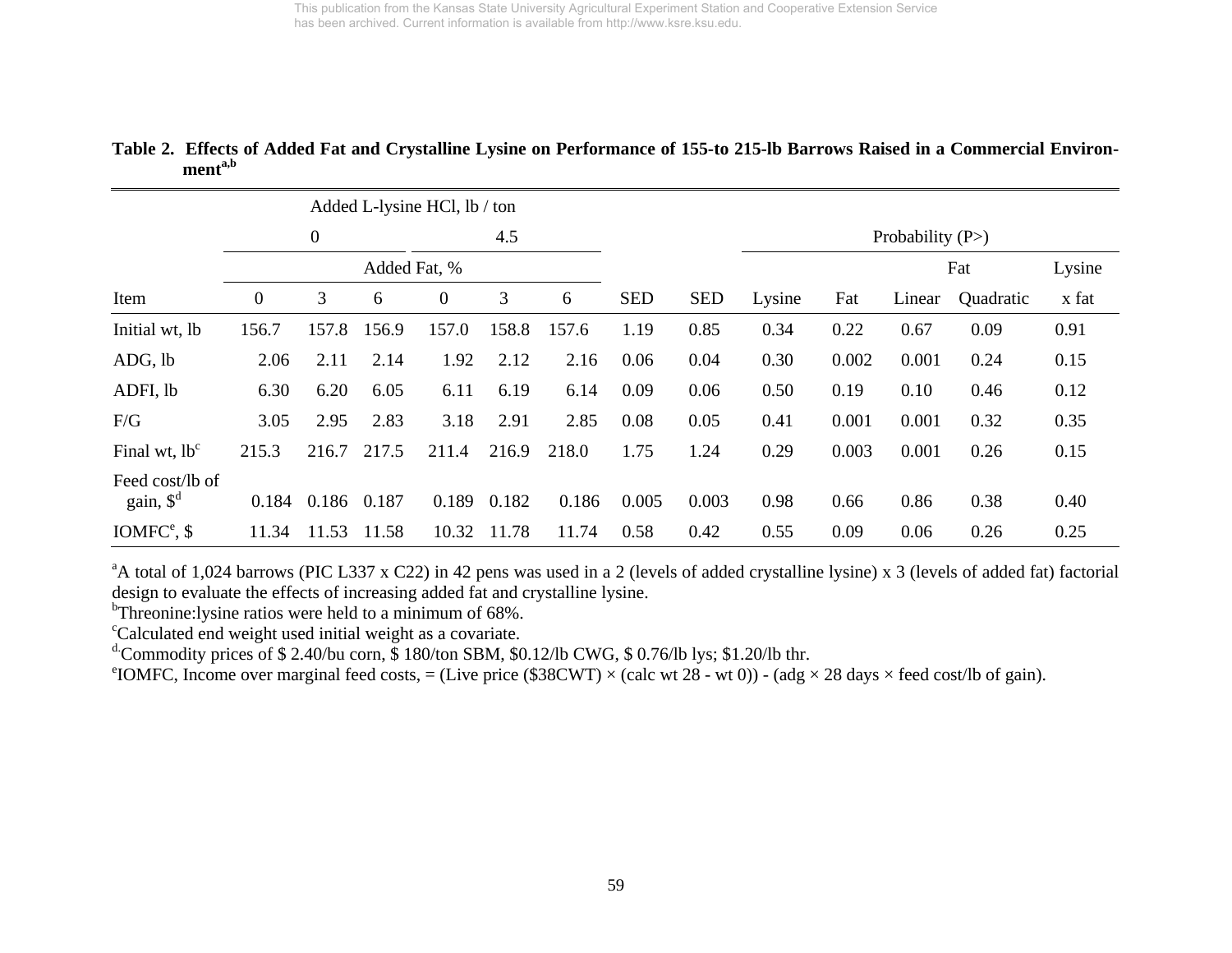|                       |                |                         |            | Main Effects | Probability $(P>)$ |        |            |        |       |        |           |       |
|-----------------------|----------------|-------------------------|------------|--------------|--------------------|--------|------------|--------|-------|--------|-----------|-------|
|                       |                | L-Lysine HCl,<br>lb/ton |            |              | Added fat, %       |        |            |        |       |        | Lysine    |       |
| Item                  | $\overline{0}$ | 4.5                     | <b>SED</b> | $\theta$     | 3                  | 6      | <b>SED</b> | Lysine | Fat   | Linear | Quadratic | x fat |
| Initial wt, lb        | 157.1          | 157.8                   | 0.69       | 156.9        | 158.3              | 157.2  | 0.85       | 0.34   | 0.22  | 0.67   | 0.09      | 0.91  |
| ADG, lb               | 2.11           | 2.07                    | 0.04       | 1.99         | 2.12               | 2.15   | 0.04       | 0.30   | 0.002 | 0.001  | 0.24      | 0.15  |
| ADFI, lb              | 6.18           | 6.15                    | 0.05       | 6.21         | 6.19               | 6.09   | 0.06       | 0.50   | 0.19  | 0.10   | 0.46      | 0.12  |
| F/G                   | 2.94           | 2.98                    | 0.04       | 3.12         | 2.93               | 2.84   | 0.05       | 0.41   | 0.001 | 0.001  | 0.32      | 0.35  |
| Final wt, $lb^c$      | 216.5          | 215.4                   | 1.01       | 213.4        | 216.8              | 217.71 | 1.24       | 0.29   | 0.003 | 0.001  | 0.26      | 0.15  |
| Feed cost/lb of       |                |                         |            |              |                    |        | 0.00       |        |       |        |           |       |
| gain, $\mathcal{S}^d$ | 0.186          | 0.186                   | 0.003      | 0.186        | 0.184              | 0.187  | 3          | 0.98   | 0.66  | 0.86   | 0.38      | 0.40  |
| $IOMFCe$ , \$         | 11.48          | 11.28                   | 0.34       | 10.83        | 11.66              | 11.66  | 0.42       | 0.55   | 0.09  | 0.06   | 0.26      | 0.25  |

## **Table 3. Main Effects of Added Fat and Crystalline Lysine on Performance of 155- to 215-lb Barrows Raised in a Commercial Environmenta,b**

<sup>a</sup>A total of 1,024 barrows (PIC L337 x C22) in 42 pens was used in a 2 (levels of added crystalline lysine) x 3 (levels of added fat) factorial design to evaluate the effects of increasing added fat and crystalline lysine.

<sup>b</sup>Threonine:lysine ratios were held to a minimum of 68%.

<sup>c</sup>Calculated end weight used initial weight as a covariate.

<sup>d.</sup>Commodity prices of \$2.40/bu corn, \$180/ton SBM, \$0.12/lb CWG, \$0.76/lb lys; \$1.20/lb thr.

<sup>e</sup>IOMFC, Income over marginal feed costs, = (Live price (\$38CWT) × (calc wt 28 - wt 0)) - (adg × 28 days × feed cost/lb of gain).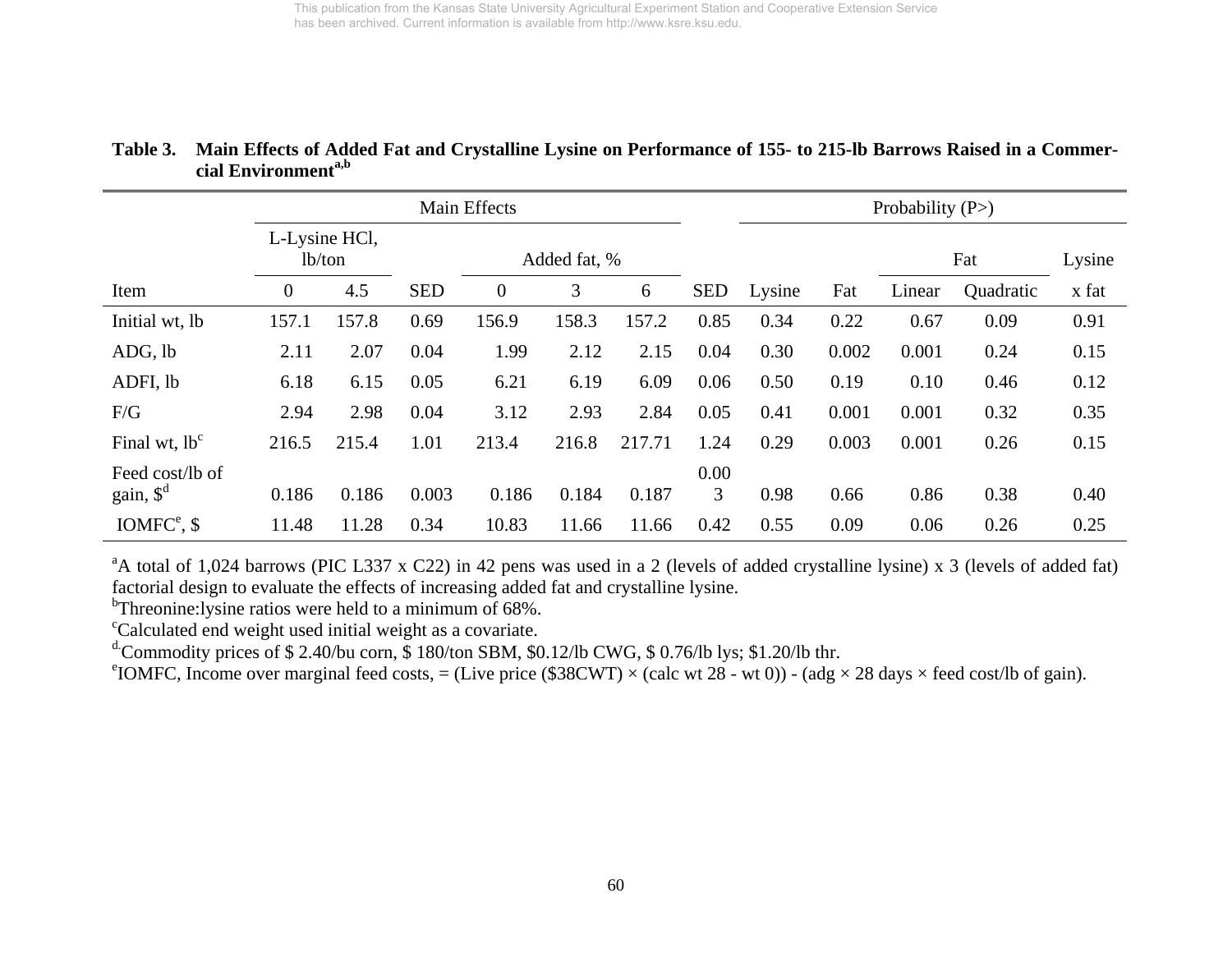## **THE OPTIMAL TRUE ILEAL DIGESTIBLE LYSINE AND THREONINE REQUIREMENT FOR NURSERY PIGS BETWEEN 25 AND 55 LB<sup>1</sup>**

*N.A. Lenehan, M.D. Tokach, R.D. Goodband, J.L. Nelssen, S.S. Dritz<sup>2</sup>, J.M. DeRouchey, J.L. Usry<sup>3</sup> , C.W. Hastad, M.R. Barker, N.Z. Frantz, C.N. Groesbeck, B.W. James, T.P. Keegan, K.R. Lawrence, and M.G. Young* 

#### **Summary**

 A total of 360 pigs (initially 22.2 lb and 31 d of age) was used in a 21-d growth assay. This trial was conducted as a combination of two separate trials in order to simultaneously examine both the true ileal digestible lysine and true ileal digestible threonine requirement and determine the appropriate threonine:lysine ratio. The first part of the trial consisted of five treatments with increasing dietary lysine (1.0. 1.1, 1.2, 1.3 and 1.4% true digestible lysine). The second part consisted of five treatments with increasing dietary threonine (0.66, 0.72, 0.78, 0.84 and 0.91% true ileal digestible threonine). The highest level of both lysine and threonine (1.4% and 0.91% respectively) served as a positive control, and this diet was combined as one treatment to give a total of nine treatments. Average daily gain increased to 1.3% true ileal digestible lysine, and then plateaued, while ADG increased to 0.78% true ileal digestible threonine, suggesting a threonine:lysine ratio of 60% for ADG. Increasing dietary lysine improved F/G linearly through 1.4% true ileal digestible lysine, while F/G improved up to a level of 0.84% true ileal digestible threonine. Using a level of 1.4%

true ileal digestible lysine, a threonine:lysine ratio of approximately 60% is implicated for F/G.

 Amino acid and plasma urea N values were measured on d 10 of the trial. Plasma lysine concentrations were maintained steadily as the true ileal digestible lysine level increased, with a slight increase in plasma lysine concentration observed as the true ileal digestible lysine level increased from 1.3% to 1.4%. A linear increase (P<.0001) in plasma threonine concentration was observed as true ileal digestible threonine increased from 0.66% to 0.91%. Plasma urea N decreased linearly (P<0.0003) with increasing true ileal digestible lysine. As true ileal digestible threonine increased, there was no difference seen in plasma urea N concentration. Following analysis of the data, a true ileal digestible threonine to lysine ratio of 60% is suggested. A second study is in progress where the higher true digestible lysine level of 1.5% is used to verify trial results.

(Key Words: Threonine, Lysine, Nursery Pigs)

 $\overline{a}$ 

<sup>&</sup>lt;sup>1</sup>The authors would like to thank Ajinomoto Heartland LLC, Chicago, Illinois, for partial funding of this project.

<sup>&</sup>lt;sup>2</sup> Food Animal Health and Management Center

<sup>&</sup>lt;sup>3</sup>Ajinomoto Heartland LLC, Chicago, Illinois.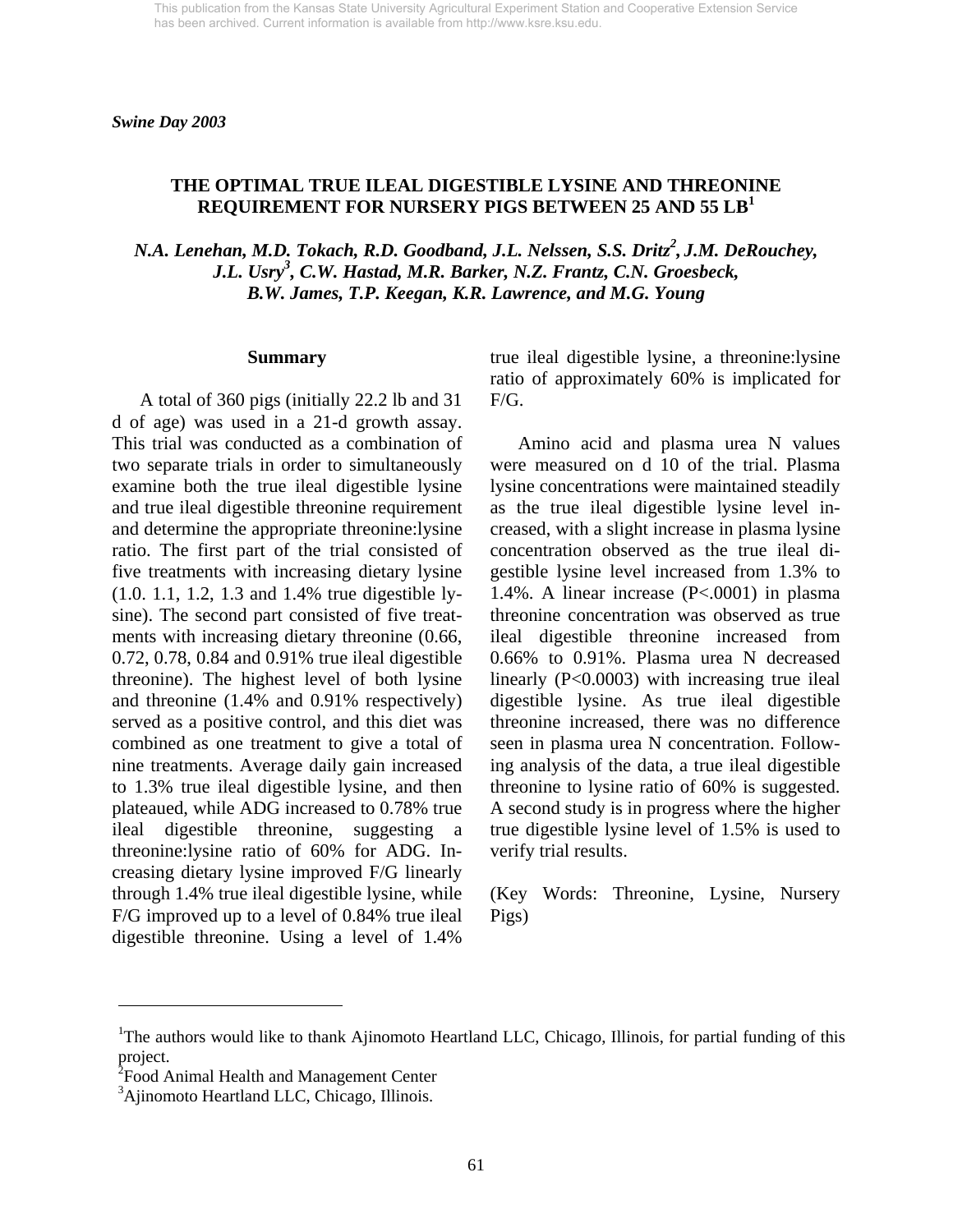#### **Introduction**

 The current National Research Council (NRC; 1998) suggests a true ileal digestible threonine:lysine ratio of 62% for a 22- to 55 lb pig. This recommendation is derived from many trials that investigated the optimal threonine:lysine ratio by titrating different threonine levels in diets containing a predetermined lysine level. There are problems with this approach to determine a ratio, as a certain lysine level is chosen without knowledge of the actual lysine requirement for the specific group of pigs used in the various studies. We cannot be certain that the lysine level used initially is adequate for the pigs. The objective of this experiment was to determine the optimal ratio of threonine to lysine in diets to maximize growth performance of nursery pigs. To achieve our objective, two experiments were run simultaneously. One trial was conducted to determine the lysine requirement, and the second to determine the threonine requirement. By examining results of both studies, we are able to determine a threonine:lysine ratio.

#### **Procedures**

 A total of 360 pigs (initially 22.2 lb and 31 d of age) was used in a 21-d growth assay. Pigs were weaned at an average age of 18 d and fed a common diet for 13 d before the experiment. Pigs were housed in an environmentally controlled nursery. Temperature was maintained at 87°F for the first week and reduced by 2°F each week to maintain pig comfort. Each pen  $(4-ft^2$  with slatted metal flooring) contained a stainless steel self-feeder and one nipple waterer to allow ad libitum consumption of feed and water.

 Diets were corn-soybean meal based (Table 1). The positive control diet was formulated with the highest lysine (1.4%) and threonine (.91%) level. In formulating the remaining diets, either L-lysine HCl or Lthreonine was replaced with cornstarch. L-

lysine HCl addition decreased to provide 1.3, 1.2, 1.1 and 1.0% true ileal digestible lysine. The diets for the threonine trial were set at 1.4% lysine, while crystalline L-threonine decreased to obtain 0.84, 0.78, 0.72, and 0.66% true ileal digestible threonine. Diets were fed in meal form.

| Ingredient, %                      | <b>Control Diet</b> |
|------------------------------------|---------------------|
| Corn                               | 61.94               |
| Soybean meal, 46.5% CP             | 31.65               |
| Soy oil                            | 1.50                |
| Monocalcium phosphate, 21% P       | 1.55                |
| Limestone                          | 0.95                |
| Salt                               | 0.35                |
| Vitamin premix                     | 0.25                |
| Trace mineral premix               | 0.15                |
| Antibiotic                         | 0.50                |
| L-Isoleucine                       | 0.02                |
| L-Valine                           | 0.08                |
| L-Tryptophan                       | 0.03                |
| L-Threonine                        | 0.25                |
| L-Lysine HCl                       | 0.53                |
| DL-Methionine                      | 0.25                |
| Cornstarch <sup>a</sup>            |                     |
| Total                              | 100.0               |
|                                    |                     |
| True ileal digestible lysine, %    | 1.40                |
| True ileal digestible threonine, % | 0.91                |
| Isoleucine:lysine ratio, %         | 55                  |
| Leucine:lysine ratio, %            | 114                 |
| Methionine:lysine ratio, %         | 38                  |
| Met & Cys:lysine ratio, %          | 60                  |
| Threonine: lysine ratio, %         | 65                  |
| Tryptophan: lysine ratio, %        | 17                  |
| Valine:lysine ratio, %             | 65                  |
| ME, kcal/lb                        | 1,521               |
| Protein, %                         | 20.0                |
| Ca, %                              | 0.77                |
| P, %                               | 0.72                |
| Available P, %                     | 0.40                |
| TID lysine: calorie ratio, g/mcal  | 4.18                |

**Table 1. Composition of Diets (As-fed Basis)**

 ${}^{\text{a}}$ Cornstarch replaced L-lysine  $(1.0, 1.1, 1.2, 1.3, 1.3)$ 1.4%) or L-threonine (0.66, 0.72, 0.78, 0.84, 0.91%) in the control diet to form the dietary treatments.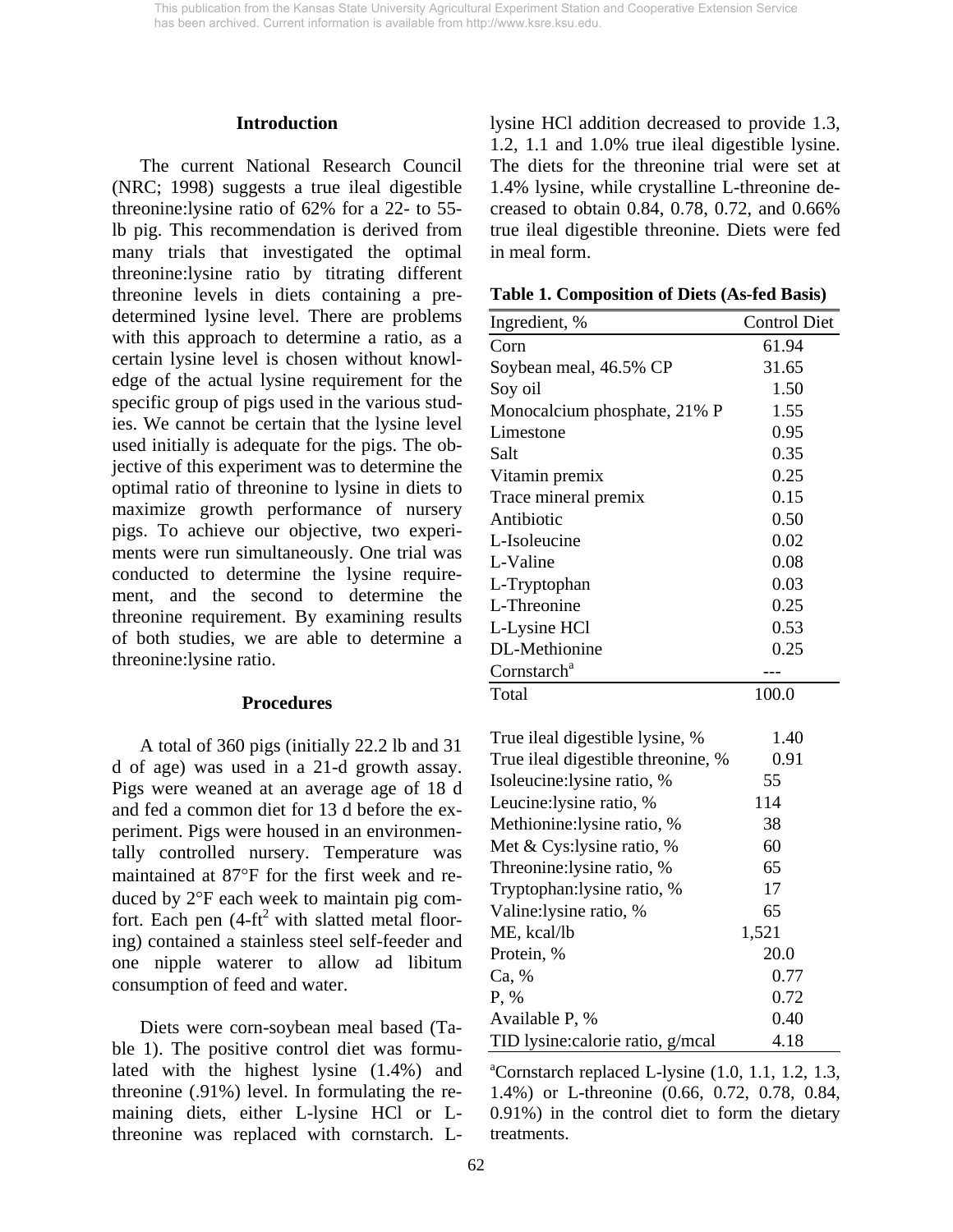Experimental diets were fed for 21 d. Pigs were weighed, and feed disappearance measured on d 7, 14, and 21 to determine the response criteria of ADG, ADFI, and F/G. Blood samples were obtained by venipuncture on d 10 from two randomly selected pigs in each pen following a 3-hour period of feed deprivation. Plasma urea nitrogen (PUN) concentration was determined on each sample. Plasma from pigs in the same pen was pooled for amino acid analysis.

 Data were analyzed as a randomized complete block design using the PROC MIXED procedure of SAS with pen as the experimental unit. Linear and quadratic polynomial contrasts were performed to determine the effects of increasing dietary lysine and threonine.

#### **Results and Discussion**

 Overall, there was a linear increase in ADG (P<0.003) as dietary lysine content increased from 1.0 to 1.4% true ileal digestible lysine (Table 2). Although the response to lysine was linear, there was very little increase in ADG as true ileal digestible lysine increased from 1.3 to 1.4%. Feed efficiency improved linearly (P<0.0001) as true ileal digestible lysine increased, indicating that we may not have reached the pigs' requirement for lysine. Plasma urea N, measured on d 10, decreased linearly (P<0.0003) with increasing true ileal digestible lysine, with only a slight decrease being observed between 1.3% and 1.4% true ileal digestible lysine (Table 4). Plasma lysine concentrations were not affected by increasing true ileal digestible lysine, but numerically increased as true ileal digestible lysine increased from 1.3 to 1.4%. In the lysine trial, plasma threonine, phenylalanine, and valine concentrations continued to fall linearly up to 1.4% true ileal digestible lysine  $(P<0.01)$ .

 As dietary threonine increased, there was a quadratic (P<0.05) increase in ADG (Table 3). Average daily gain increased to 0.78% true ileal digestible threonine and plateaus thereafter. A linear improvement in  $F/G$  ( $P<0.001$ ) was observed as true ileal digestible threonine increased from 0.66% to 0.84%. Plasma urea N concentration was maintained as true ileal digestible threonine increased from 0.66% to 0.91%. Plasma threonine concentration increased linearly (P<0.001) with increasing dietary threonine. Plasma lysine concentration decreased quadratically (P<0.004), while plasma methionine concentration increased quadratically (P<0.03) for pigs fed levels of true ileal digestible threonine increasing from 0.66 to 0.91%.

 Average daily gain increased with increasing dietary lysine up to a level of 1.3%, and up to 0.78% true ileal digestible threonine. Feed efficiency improved linearly as true ileal digestible lysine increased to 1.4%, while increasing dietary threonine improved F/G up to 0.84%. Thus, a ratio of 60% is implicated for both ADG and F/G. Typically, the requirement for F/G is higher than for ADG, which is also reflected in the blood analysis. In the current lysine trial, it appears from both the AA and PUN analysis, that our highest level of lysine (1.4% true ileal digestible) may not have reached the level required by these pigs for optimum performance. The results of our experiment suggest that the true ileal digestible threonine:lysine ratio for 22- to 55-lb pigs is approximately 60%.

 The results of both experiments closely reflect results of other recent trials. A series of lysine experiments at Kansas State University and the University of Missouri indicates that the optimal lysine level for 25- to 55-lb pigs may be close to 1.32% true ileal digestible lysine or 1.46% total lysine. These requirements are substantially higher than the true ileal digestible lysine requirement of 1.1% suggested by NRC (1998). Similar to the higher lysine requirement, the true ileal digestible threonine requirement of 0.78 to 0.84% is considerably higher than the level of 0.63% suggested by NRC (1998). However, when compared on a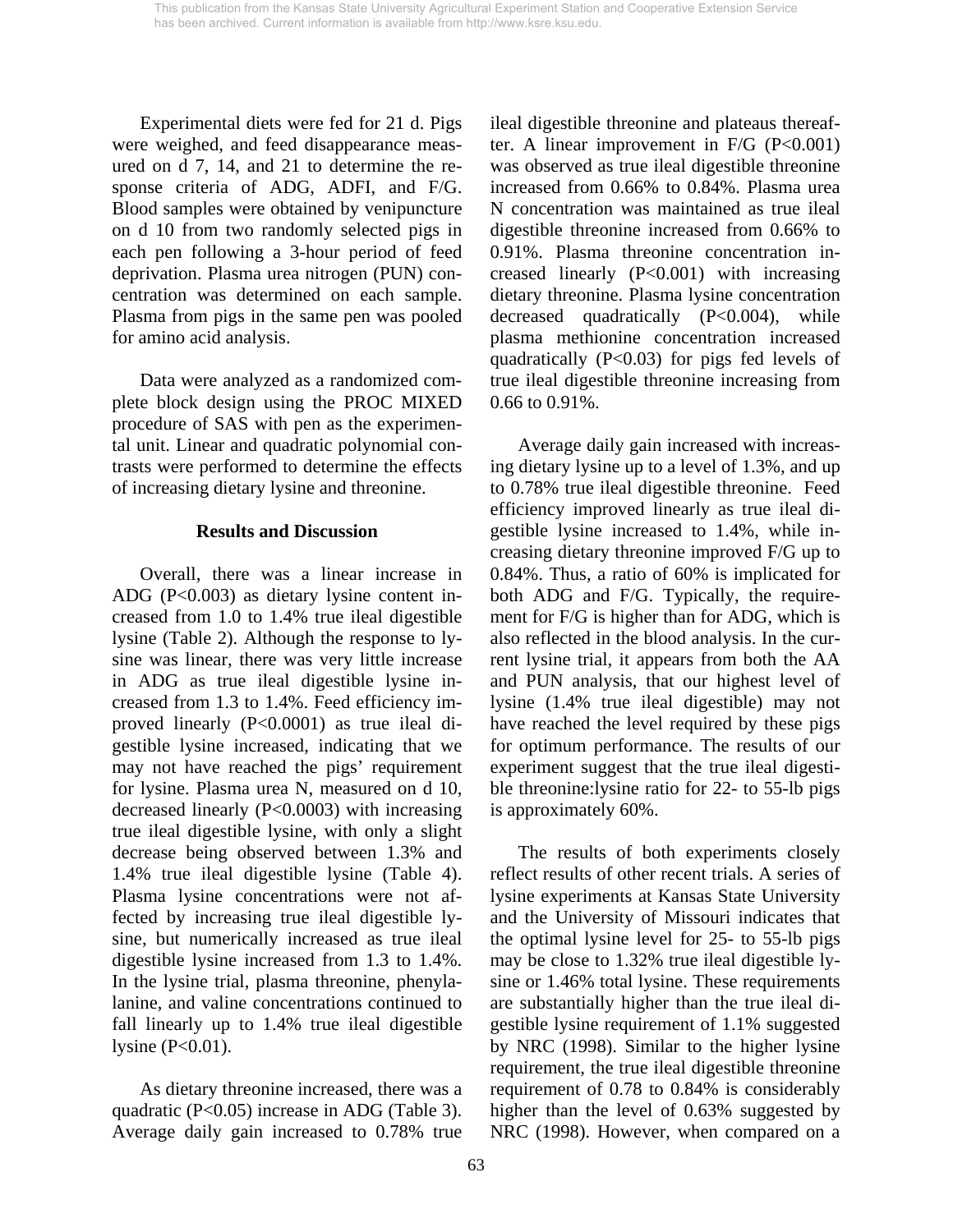ratio basis, the 60% true ileal digestible threonine to lysine ratio as suggested by this trial is very similar to the 62% suggested by the NRC (1998). Because the lysine response was linear through the highest level fed, further research needs to be conducted to verify the optimum ratio of true ileal digestible threonine to lysine to maximize performance in nursery pigs. A future trial at Kansas State University is planned where the highest level of lysine used will be 1.5% true ileal digestible lysine, to verify current results.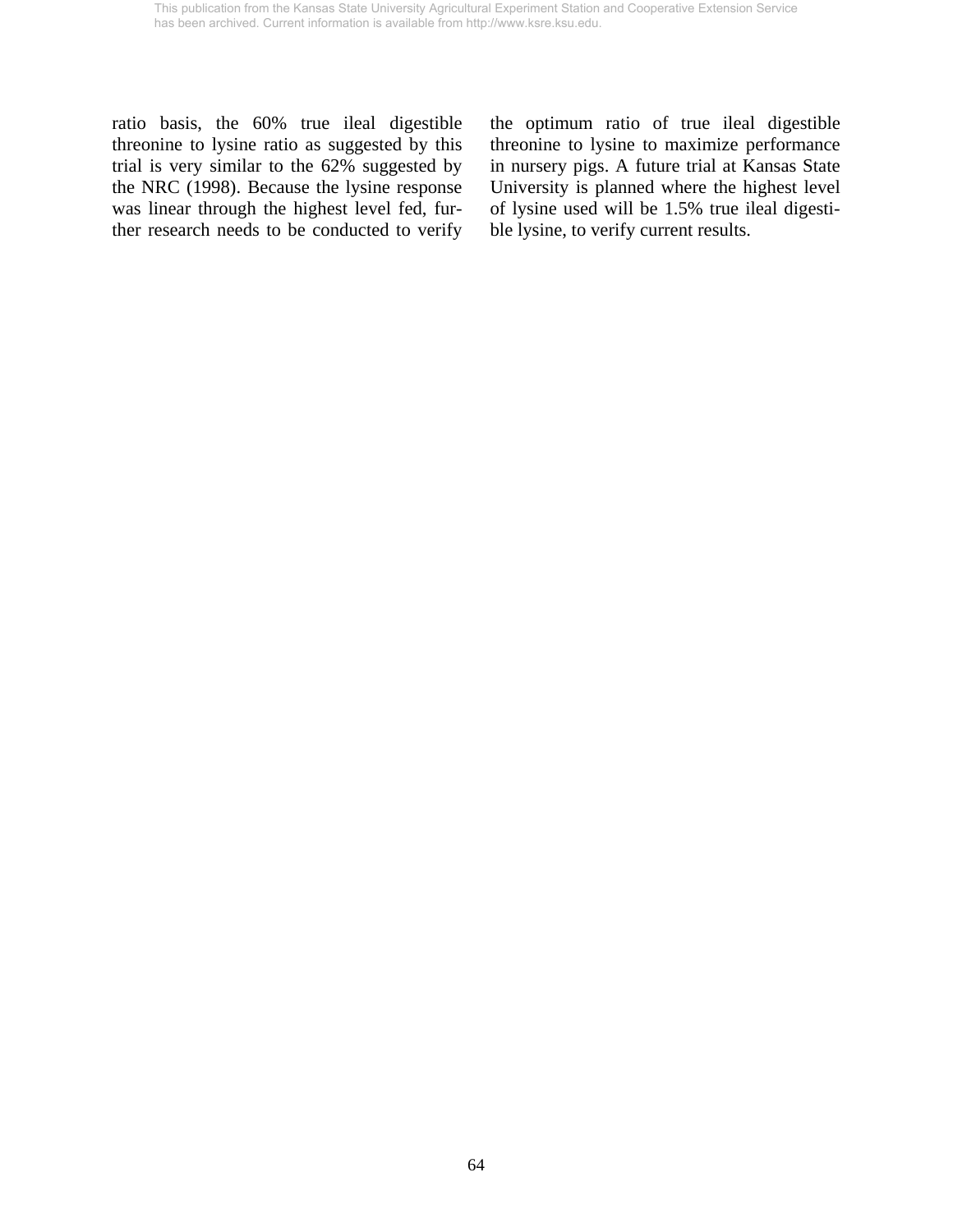|  |  |  |  | Table 2. The Optimal True Ileal Digestible Lysine and Threonine Requirement for Nursery Pigs <sup>a</sup> |  |  |  |
|--|--|--|--|-----------------------------------------------------------------------------------------------------------|--|--|--|
|  |  |  |  |                                                                                                           |  |  |  |

|               |                 |       | Lysine, % |                                                                                   |       |                 |                                                            | Threonine, % |                        |                                                                                             |            | Lysine  |                            | Threonine |       |
|---------------|-----------------|-------|-----------|-----------------------------------------------------------------------------------|-------|-----------------|------------------------------------------------------------|--------------|------------------------|---------------------------------------------------------------------------------------------|------------|---------|----------------------------|-----------|-------|
| Item          | 1.0             | 1.1   | 1.2       | 1.3                                                                               | 1.4   | 0.66            | 0.72                                                       | 0.78         | 0.84                   | 0.91                                                                                        | <b>SED</b> | Linear  | Quadratic Linear Quadratic |           |       |
| D 0 to $14$   |                 |       |           |                                                                                   |       |                 |                                                            |              |                        |                                                                                             |            |         |                            |           |       |
| ADG, lb       | 0.800           | 0.827 | 0.801     | 0.879                                                                             | 0.899 | $0.815^{\rm f}$ | $0.849cf$ 0.919 <sup>cd</sup> 0.972 <sup>c</sup>           |              |                        | $0.899$ <sup>ce</sup>                                                                       | 0.056      | 0.053   | 0.556                      | 0.025     | 0.126 |
| ADFI, lb      | 1.143           | 1.159 | 1.098     | 1.185                                                                             | 1.138 | 1.120           | 1.153                                                      | 1.178        | 1.203                  | 1.138                                                                                       | 0.068      | 0.906   | 0.898                      | 0.532     | 0.226 |
| F/G           | $1.462^{\circ}$ |       |           | $1.422^{\text{cde}}$ $1.457^{\text{cd}}$ $1.384^{\text{cdef}}$ $1.311^{\text{f}}$ |       |                 | $1.431^c$ $1.398^{cd}$ $1.330^d$ $1.248^e$ $1.311^{de}$    |              |                        |                                                                                             | 0.042      | 0.002   | 0.174                      | 0.000     | 0.156 |
| D 0 to $21^b$ |                 |       |           |                                                                                   |       |                 |                                                            |              |                        |                                                                                             |            |         |                            |           |       |
| ADG, lb       |                 |       |           | $1.015^e$ $1.048^{cde}$ $1.033^e$ $1.129^{cd}$ $1.134^c$                          |       |                 |                                                            |              |                        | $1.029^f$ 1.099 <sup>cdef</sup> 1.163 <sup>c</sup> 1.152 <sup>cd</sup> 1.134 <sup>cde</sup> | 0.051      | 0.003   | 0.656                      | 0.014     | 0.048 |
| ADFI, lb      |                 |       |           | $1.489cd$ $1.466cd$ $1.417d$ $1.521c$ $1.466cd$                                   |       |                 | $1.420^d$ $1.476^{cd}$ $1.524^c$ $1.500^{cd}$ $1.466^{cd}$ |              |                        |                                                                                             | 0.065      | 0.940   | 0.530                      | 0.333     | 0.074 |
| F/G           | $1.480^{\circ}$ |       |           | $1.415^{\text{cde}}$ $1.428^{\text{cd}}$ $1.372^{\text{def}}$ $1.315^{\text{f}}$  |       |                 | $1.428^c$ $1.375^{cd}$ $1.334^d$                           |              | $1.296^e$ $1.315^{de}$ |                                                                                             | 0.037      | < .0001 | 0.598                      | 0.001     | 0.142 |

<sup>a</sup>A total of 360 pigs (5 pigs/pen) with an initial average BW of 22.2 lb.

<sup>b</sup>Treatment diets were fed from d 0 to 21.

 $c<sup>def</sup> Means$  in the same row with different superscripts differ (P<0.05).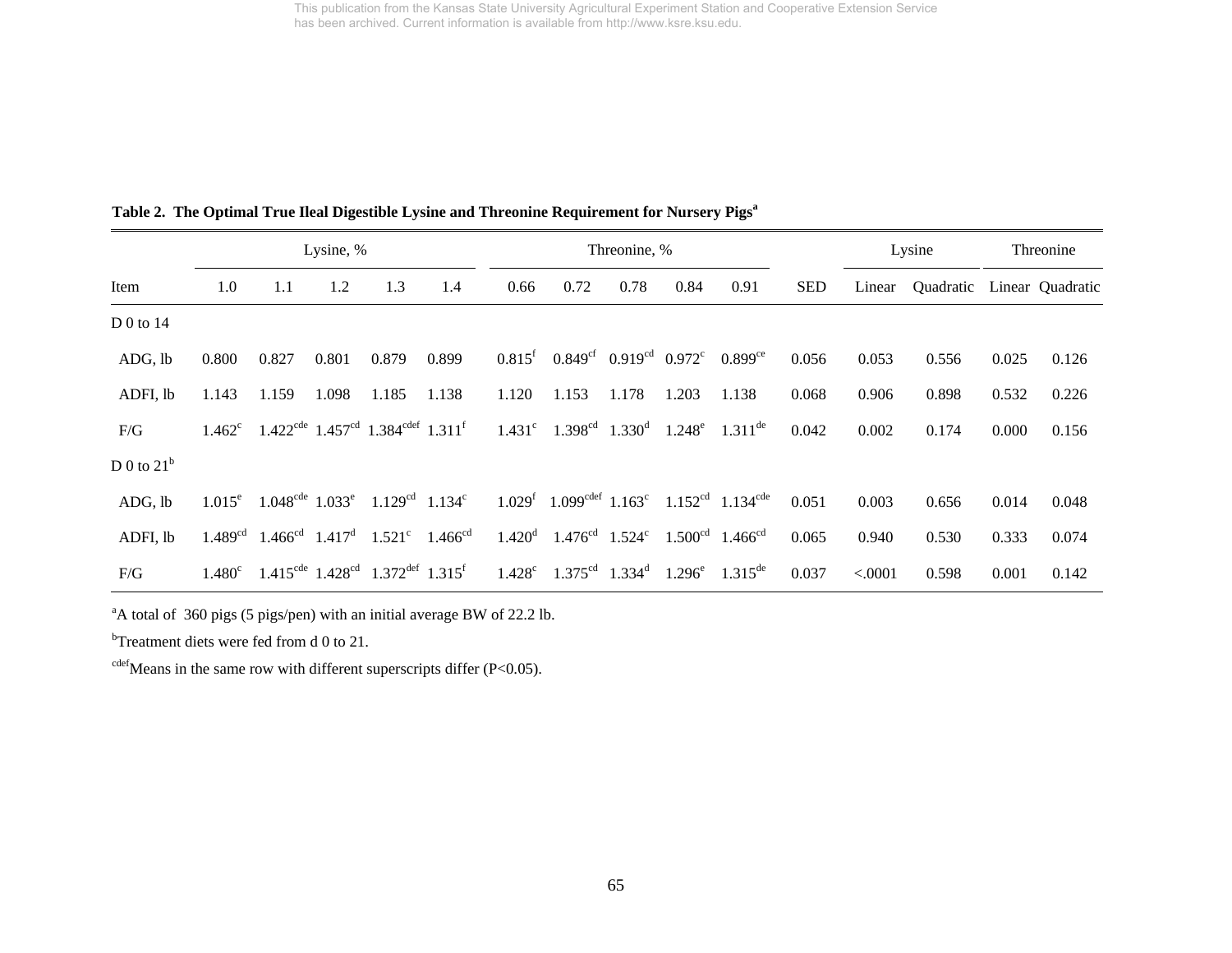|                       |       |           |       |       |       |              |       |       |       |       |            |         | Probability (P<) |         |           |
|-----------------------|-------|-----------|-------|-------|-------|--------------|-------|-------|-------|-------|------------|---------|------------------|---------|-----------|
|                       |       | Lysine, % |       |       |       | Threonine, % |       |       |       |       | Lysine     |         | Threonine        |         |           |
| Amino acid, $\mu$ m/L | 1.0   | 1.1       | 1.2   | 1.3   | 1.4   | 0.66         | 0.72  | 0.78  | 0.84  | 0.91  | <b>SED</b> | Linear  | Quadratic        | Linear  | Quadratic |
| Lysine                | 89    | 82        | 96    | 103   | 120   | 219          | 242   | 195   | 107   | 120   | 17.79      | 0.15    | 0.56             | < .0001 | 0.004     |
| Threonine             | 648   | 667       | 482   | 423   | 319   | 69           | 86    | 127   | 216   | 319   | 37.74      | < .0001 | 0.40             | 0.001   | 0.32      |
| Alanine               | 641   | 696       | 682   | 667   | 746   | 593          | 663   | 770   | 711   | 746   | 51.99      | 0.27    | 0.81             | 0.83    | 0.06      |
| Histidine             | 62    | 50        | 62    | 42    | 40    | 43           | 39    | 44    | 31    | 40    | 8.74       | 0.06    | 0.72             | 0.36    | 0.65      |
| Isoleucine            | 142   | 158       | 139   | 138   | 134   | 128          | 128   | 137   | 133   | 134   | 7.83       | 0.16    | 0.47             | 0.93    | 0.48      |
| Leucine               | 195   | 215       | 206   | 203   | 185   | 175          | 174   | 195   | 186   | 185   | 11.98      | 0.40    | 0.12             | 0.87    | 0.24      |
| Methionine            | 49    | 56        | 60    | 56    | 50    | 47           | 44    | 53    | 58    | 50    | 3.95       | 0.87    | 0.03             | 0.16    | 0.03      |
| Phenylalanine         | 108   | 108       | 102   | 97    | 81    | 86           | 85    | 84    | 95    | 81    | 5.36       | 0.0003  | 0.13             | 0.32    | 0.34      |
| Tryptophan            | 37    | 36        | 40    | 34    | 29    | 36           | 31    | 33    | 35    | 29    | 3.00       | 0.06    | 0.11             | 0.85    | 0.74      |
| Tyrosine              | 103   | 108       | 106   | 100   | 93    | 90           | 94    | 98    | 112   | 93    | 9.65       | 0.37    | 0.45             | 0.39    | 0.14      |
| Valine                | 312   | 329       | 293   | 269   | 211   | 245          | 233   | 220   | 221   | 211   | 15.24      | < .0001 | 0.02             | 0.67    | 0.37      |
| PUN, mg/dL            | 40.51 | 41.33     | 35.38 | 29.49 | 27.58 | 33.05        | 26.86 | 23.46 | 30.89 | 27.58 | 3.07       | 0.0003  | 0.64             | 0.11    | 0.31      |

#### **Table 3. Effect of True Ileal Digestible Threonine:Lysine Ratio on Plasma Amino Acid Profile and PUN of the Nursery Piga**

<sup>a</sup>Values are means of 8 replications (pens) of individual samples from two pigs per pen for plasma urea nitrogen (PUN) concentration and pooled samples from two pigs per pen plasma amino acid concentrations. Blood samples were collected on d 10, following 3 h feed withdrawal.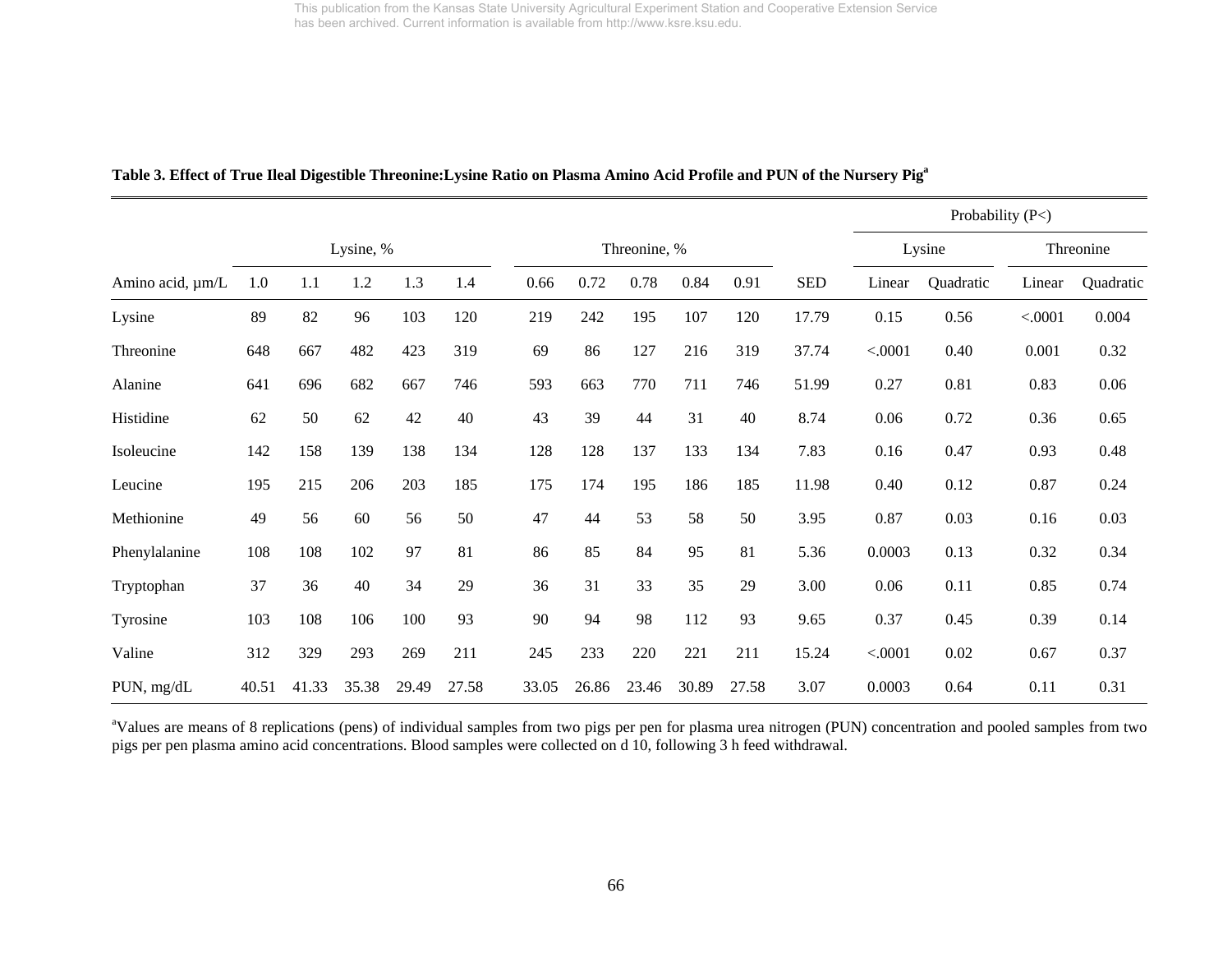### **THE OPTIMAL TRUE ILEAL DIGESTIBLE LYSINE REQUIREMENT FOR 22 TO 45 LB PIGS1**

*N.A. Lenehan, S.S. Dritz<sup>2</sup>, M.D. Tokach, R.D. Goodband, J.L. Nelssen, J.M. DeRouchey, and J.L. Usry3* 

#### **Summary**

 A total of 1,440 pigs (initially 22.5 lb and 21 d after weaning) was used in a 21-d growth assay to determine the optimal lysine level to maximize growth performance of 22- to 45-lb pigs. Pigs were fed one of five dietary treatments with increasing dietary lysine (1.1, 1.2, 1.3, 1.4 and 1.5% true digestible lysine). All diets had the same soybean meal level with crystalline amino acids added to achieve the increasing lysine levels while maintaining a minimum ratio of all other amino acids to lysine. Average daily gain and feed efficiency improved linearly  $(P<0.01)$  with increasing dietary lysine. Although the response to lysine was linear  $(P<0.01)$ , it would appear that pigs weighing between 22 and 45 lb require approximately 1.4% true digestible lysine (1.54% total lysine) to maximize growth performance.

(Key Words: Pigs, Lysine, Growth)

 $\overline{a}$ 

#### **Introduction**

 Since dietary lysine level has a major impact on growth performance, the prediction of the optimal requirement is important.

 The NRC (1998) recommendations of 1.01% true ileal digestible lysine or 1.15% total lysine for the 22- to 45-lb pig is lower than current levels fed in commercial production. An accurate estimate of the lysine requirement also is essential for accurate estimation of the optimal ratio of other amino acids relative to lysine. Therefore, the objective of this experiment was to determine the optimal lysine level in diets to maximize growth performance of late nursery pigs.

#### **Procedures**

 Pigs were blocked by gender, allotted, and placed on their respective experimental diets on d 21 after weaning. There were 60 pens in total and 24 pigs/pen. Two pens shared the same feeder, with feeder as the experimental unit. Thus, there were 48 pigs per experimental unit and 6 replications per treatment. Pigs were housed in an environmentally controlled nursery. Temperature was set at 74°F on d 21, and reduced to 68°F by d 32 to maintain pig comfort. Each pen  $(5 \times 10$  ft with slatted plastic flooring) contained a stainless steel selffeeder and one cup waterer to allow *ad libitum* consumption of feed and water. Experimental diets were fed for 21 d. Pigs were weighed and feed disappearance measured on d 28, 35,

<sup>&</sup>lt;sup>1</sup>The authors would like to thank Ajinomoto Heartland LLC, Chicago, Illinois, for partial funding of this project.

<sup>&</sup>lt;sup>2</sup> Food Animal Health and Management Center

<sup>&</sup>lt;sup>3</sup>Ajinomoto Heartland LLC, Chicago, Illinois.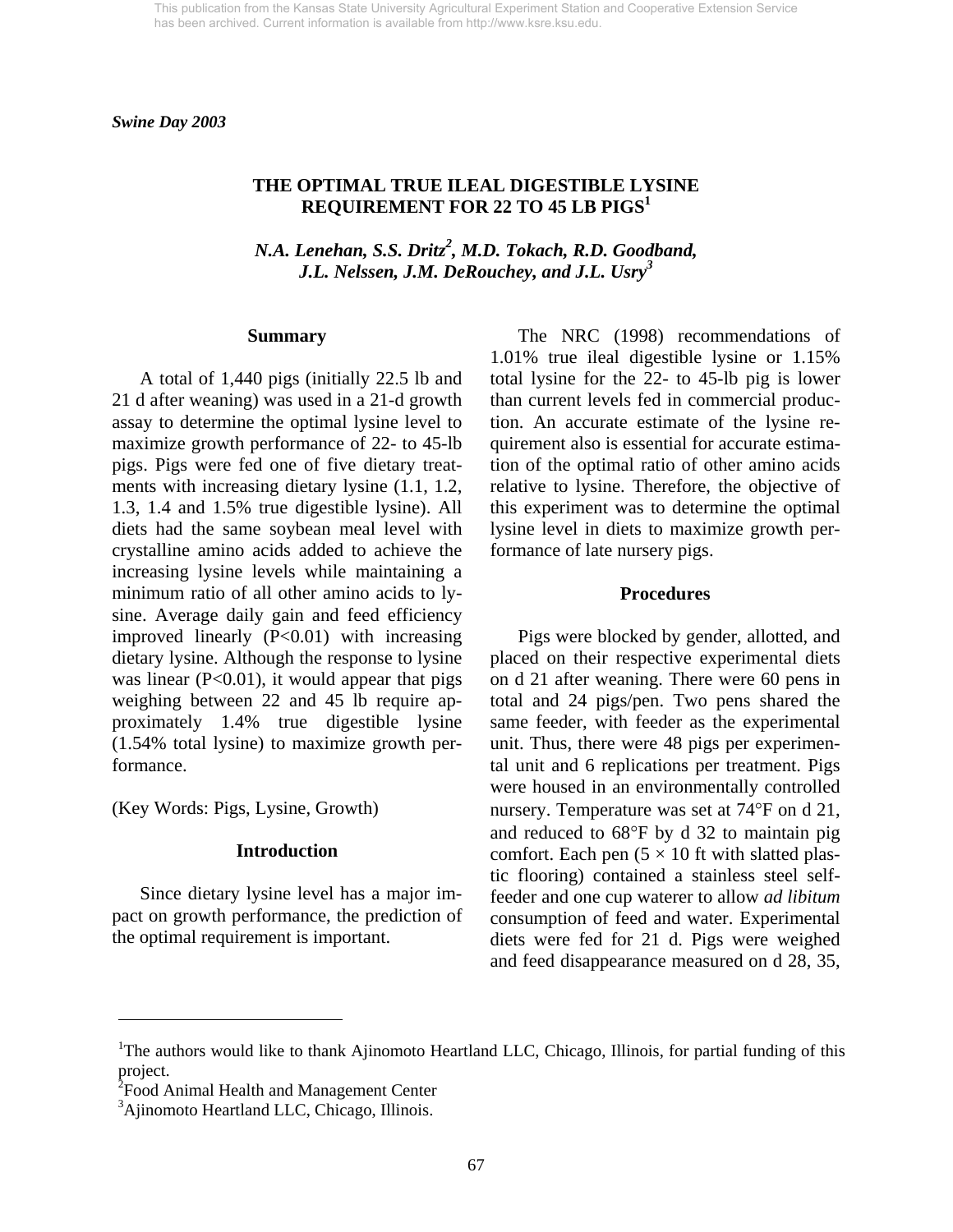and 42 to determine the response criteria of ADG, ADFI, and F/G.

 Diets were corn-soybean meal based (Table 1). Synthetic amino acids were used to achieve higher lysine levels while avoiding the addition of excessive quantities of soybean meal. L-lysine HCl addition was increased to provide 1.1, 1.2, 1.3, 1.4, and 1.5% true ileal digestible lysine. Diets were fed in meal form.

 Data were analyzed as a randomized complete block design using the PROC MIXED procedure of SAS with 2 pens used as the experimental unit. Linear and quadratic polynomial contrasts were performed to determine the effects of increasing dietary lysine.

#### **Results and Discussion**

 Overall, there was a linear increase in ADG (P<0.01) as the lysine content increased from 1.1 to 1.5% true ileal digestible lysine (Table 2). Feed efficiency also improved linearly (P<0.001) as the level of true ileal digestible lysine increased. Although statistical analysis suggests an increase in both ADG and F/G as the level of true ileal digestible lysine increases to 1.5%, the further improvements in ADG and F/G beyond that in pigs fed a diet containing 1.4% true ileal digestible lysine was minimal.

 The results of this experiment suggest that the lysine requirement of these pigs is significantly higher than the level recommended by the NRC (1998). Research previously conducted at the University of Missouri indicates a true ileal digestible lysine requirement of approximately 1.32% for pigs in this growth phase. Data from the current trial indicate a requirement of 1.4% true ileal digestible lysine. Further research needs to be conducted in order to verify that the optimum lysine level for a 22- to 45-lb pig is approximately 1.4% true ileal digestible lysine (1.54% total lysine).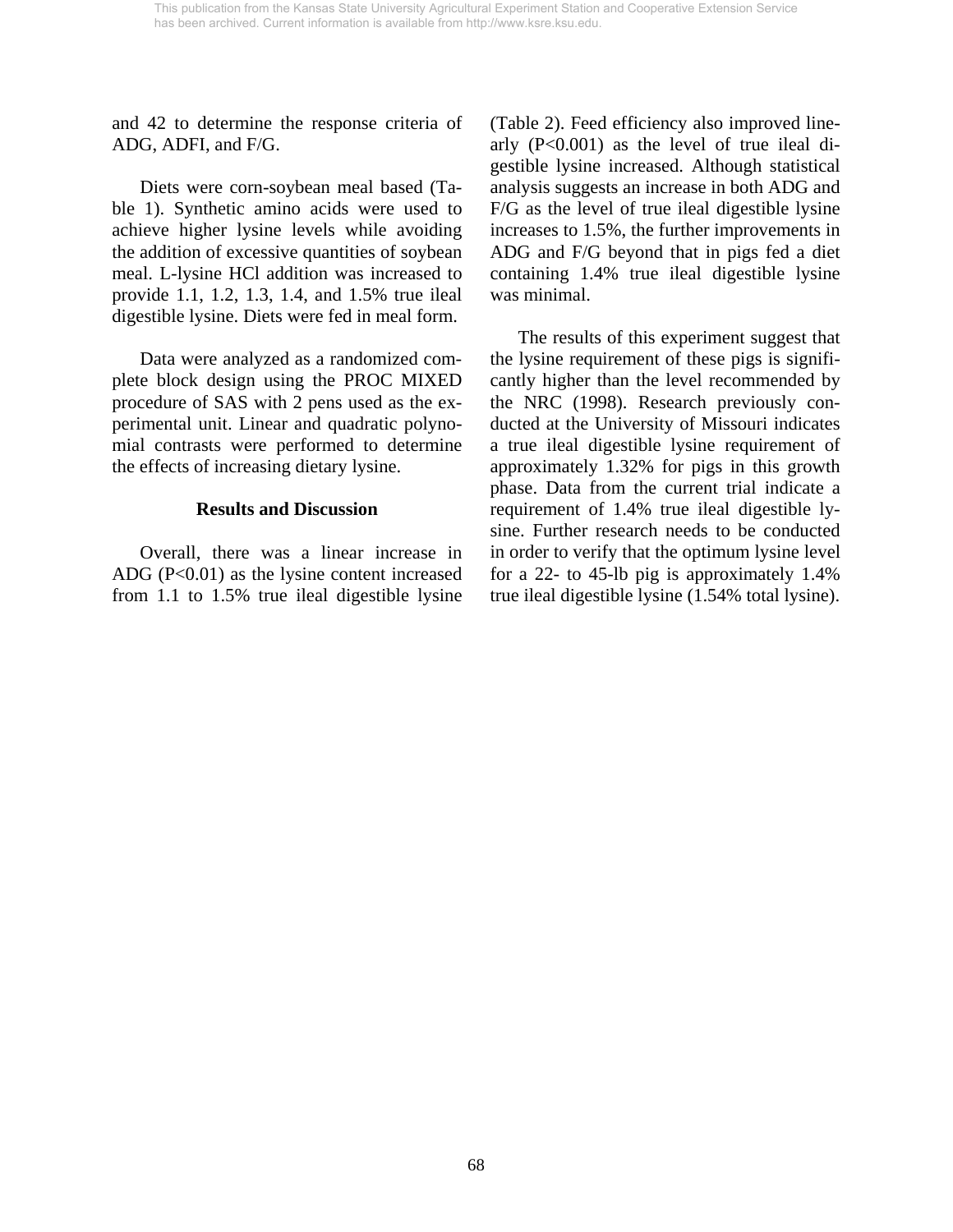|                              | True Digestible Lysine, % |       |       |       |       |  |  |  |
|------------------------------|---------------------------|-------|-------|-------|-------|--|--|--|
| Ingredient, %                | 1.1                       | 1.2   | 1.3   | 1.4   | 1.5   |  |  |  |
| Corn                         | 59.52                     | 59.47 | 59.35 | 58.7  | 58.30 |  |  |  |
| Soybean meal, 46.5%          | 33.85                     | 33.85 | 33.85 | 33.85 | 33.85 |  |  |  |
| Choice white grease          | 3.00                      | 3.00  | 3.00  | 3.00  | 3.00  |  |  |  |
| Dicalcium phosphate, 18.5% P | 1.40                      | 1.40  | 1.40  | 1.40  | 1.40  |  |  |  |
| Limestone                    | 0.75                      | 0.75  | 0.75  | 0.75  | 0.75  |  |  |  |
| Salt                         | 0.35                      | 0.35  | 0.35  | 0.35  | 0.35  |  |  |  |
| Vitamin/trace mineral premix | 0.30                      | 0.30  | 0.30  | 0.30  | 0.30  |  |  |  |
| Medication <sup>a</sup>      | 0.70                      | 0.70  | 0.70  | 0.70  | 0.70  |  |  |  |
| L-threonine                  |                           | 0.07  | 0.13  | 0.20  | 0.26  |  |  |  |
| L-tryptophan                 |                           |       |       | 0.01  | 0.03  |  |  |  |
| L-valine                     |                           |       |       | 0.04  | 0.11  |  |  |  |
| L-isoleucine                 |                           |       |       |       | 0.06  |  |  |  |
| Lysine HCl                   | 0.08                      |       |       | 0.46  | 0.59  |  |  |  |
| DL-methionine                | 0.05                      | 0.11  | 0.17  | 0.24  | 0.30  |  |  |  |
| Total                        | 100.0                     | 100.0 | 100.0 | 100.0 | 100.0 |  |  |  |
| Total lysine, %              | 1.24                      | 1.34  | 1.44  | 1.54  | 1.64  |  |  |  |
| Isoleucine:lysine ratio, %   | 73                        | 67    | 62    | 58.3  | 56.8  |  |  |  |
| Leucine:lysine ratio, %      | 148                       | 137   | 127   | 118   | 111   |  |  |  |
| Methionine:lysine ratio, %   | 30                        | 33    | 35    | 36    | 38    |  |  |  |
| Met & Cys:lysine ratio, %    | 60                        | 60    | 60    | 60    | 60    |  |  |  |
| Threonine:lysine ratio, %    | 64.6                      | 64.6  | 64.5  | 64.4  | 64.4  |  |  |  |
| Tryptophan: lysine ratio, %  | 21                        | 19    | 18    | 17.4  | 17.4  |  |  |  |
| Valine:lysine ratio, %       | 81                        | 75    | 69    | 67    | 67    |  |  |  |
| ME, kcal/lb                  | 1,551                     | 1,547 | 1,543 | 1,538 | 1,532 |  |  |  |
| Protein, %                   | 20.8                      | 20.8  | 20.8  | 20.8  | 20.9  |  |  |  |
| Ca, %                        | 0.71                      | 0.71  | 0.71  | 0.71  | 0.71  |  |  |  |
| P, %                         | 0.66                      | 0.66  | 0.66  | 0.66  | 0.66  |  |  |  |
| Available P, %               | 0.34                      | 0.34  | 0.34  | 0.34  | 0.34  |  |  |  |
| Lysine:calorie ratio, g/mcal | 3.62                      | 3.92  | 4.22  | 4.53  | 4.84  |  |  |  |

# **Table 1. Diet Composition (As-fed Basis)**

<sup>a</sup>Provided 140g/ton neomycin and 140g/ton oxytetracycline.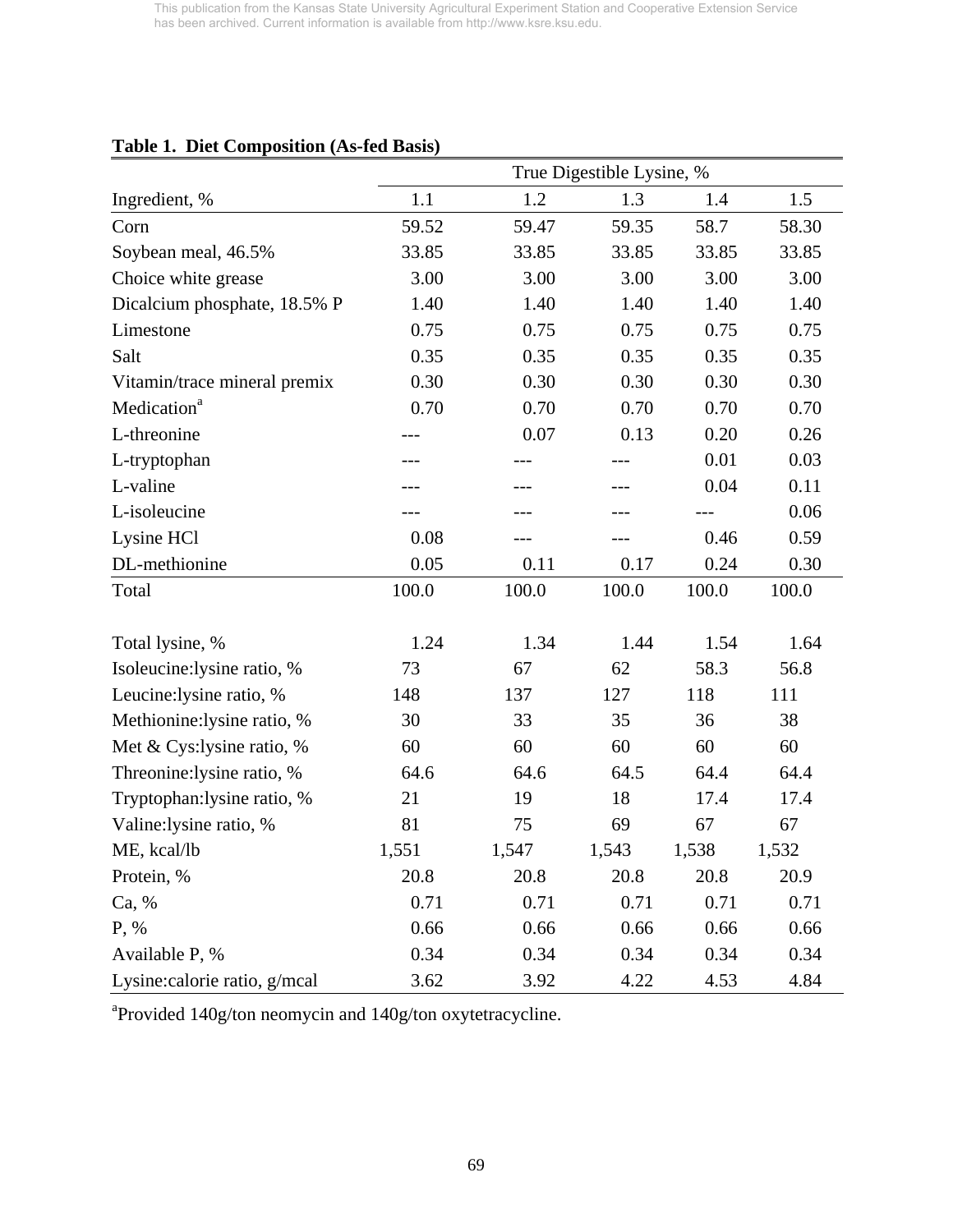|                 |      | True Digestible Lysine, % |      | Probability P< |      |            |        |           |
|-----------------|------|---------------------------|------|----------------|------|------------|--------|-----------|
| Item            | 1.1  | 1.2                       | 1.3  | 1.4            | 1.5  | <b>SEM</b> | Linear | Quadratic |
| D 21 to 42      |      |                           |      |                |      |            |        |           |
| ADG, lb         | 1.03 | 1.05                      | 1.09 | 1.14           | 1.13 | 0.03       | 0.01   | 0.76      |
| ADF, lb         | 1.56 | 1.54                      | 1.55 | 1.56           | 1.56 | 0.04       | 0.71   | 0.78      |
| F/G             | 1.51 | 1.47                      | 1.42 | 1.37           | 1.38 | 0.02       | 0.001  | 0.20      |
| Avg weight, lb  |      |                           |      |                |      |            |        |           |
| d21             | 22.6 | 22.5                      | 22.6 | 22.6           | 22.8 | 0.4        | 0.84   | 0.72      |
| d <sub>42</sub> | 44.3 | 44.5                      | 45.5 | 46.5           | 46.6 | 0.8        | 0.01   | 0.93      |

**Table 2. Influence of Dietary Lysine Level on 22- to 45-lb Pig Performancea**

 $A<sup>a</sup>A$  total of 1,440 pigs (24 pigs per pen) with an initial average BW of 22.6 lb.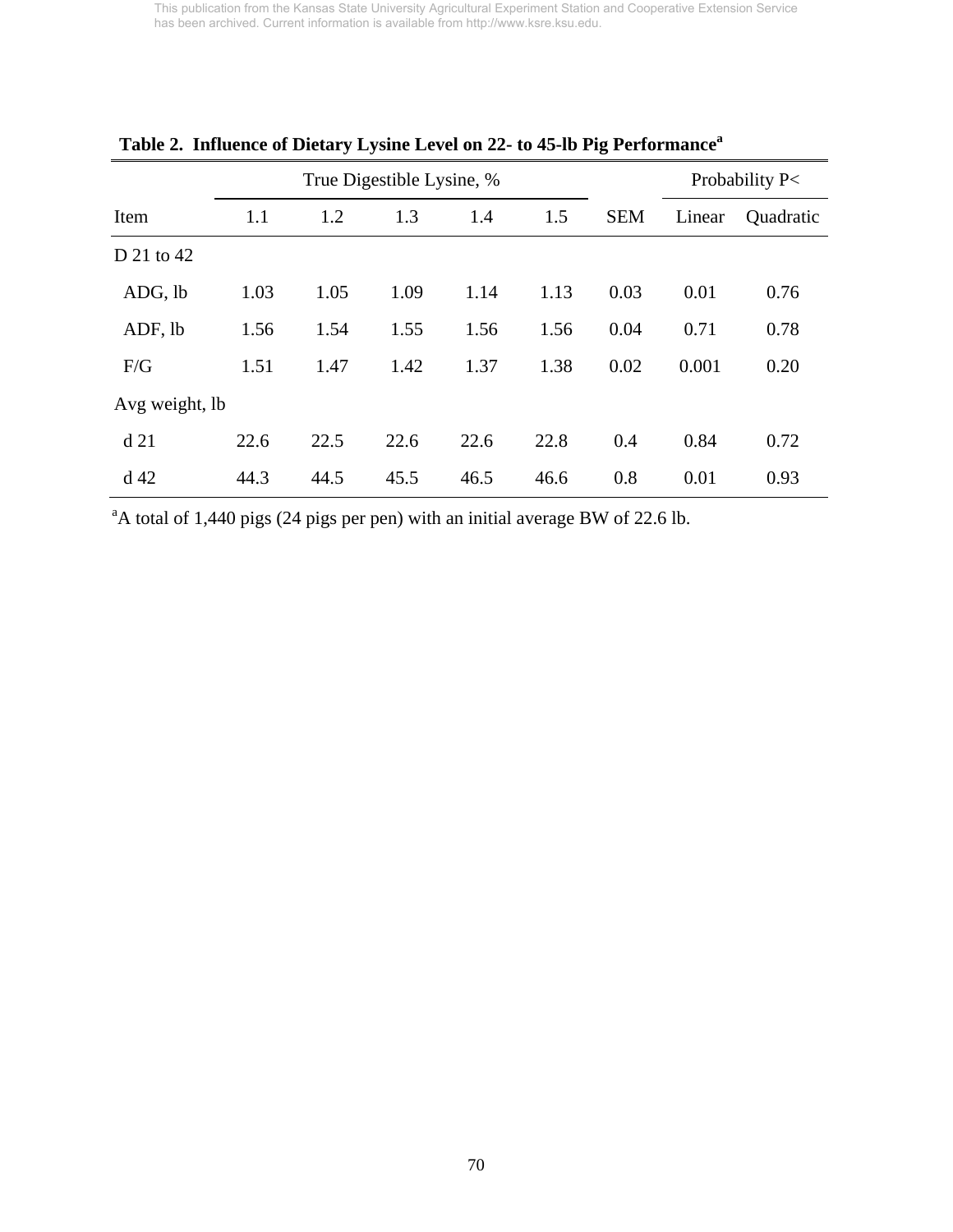*Swine Day 2003* 

### **THE INFLUENCE OF DIETARY FAT LEVEL AND CRYSTALLINE AMINO ACID ADDITIONS ON GROWTH PERFORMANCE OF 25- TO 50-LB PIGS<sup>1</sup>**

*M.D. Tokach, S.S. Dritz<sup>2</sup>, J.M. DeRouchey, R.D. Goodband, J.L. Nelssen, and J. Usry<sup>3</sup>*

#### **Summary**

To determine the effects of increasing added fat on pig growth performance 1,440 pigs (each initially 26 lb) were used in a 21 d growth trial. Pigs were fed diets containing none, 1.5, 3.0, 4.5, and 6.0% choice white grease. Increasing added fat reduced (linear, P<0.05) ADFI and improved F/G. Although ADG was not significantly affected by fat level, increasing added fat from 0 to 1.5% or greater resulted in a 1-lb increase in total weight gain over the entire trial. The greatest improvement in feed efficiency was also observed with the addition of the first 1.5% fat; however, further increases in dietary fat continued to linearly reduce ADFI and improve F/G. These results would suggest that from 25 to 50 lb, 1.5 to 3.0% added fat optimized pig growth performance. Based on the results of Experiment 1, we conducted Experiment 2 to confirm the optimum level of added fat in combination with increased use of crystalline amino acids (3 vs 6 lb/ton L-lysine + other amino acids) to meet the pig's lysine requirements. In Experiment 2, 1,152 pigs (each initially 21 lb) were fed one of four dietary treatments arranged in a 2 x 2 factorial. Main effects included added fat (3 or 6%) and crystalline amino acid amounts (3 vs 6 lb/ton L-

lysine HCl with other amino acids added to maintain proper amino acid to lysine ratios). No differences were observed in growth performance, but based on current ingredient prices, reducing the amount of soybean meal by the use of higher levels of crystalline amino acids increased margin over feed cost. In conclusion, these data indicate that 3% added fat will optimize growth performance and margin over feed costs, and that the use of greater amounts of crystalline amino acids (up to 6 lb/ton L-lysine with added L-threonine and DL methionine) are efficiently used by the pig and will also help further increase margin over feed costs.

(Key Words, Pigs, Growth, Synthetic Amino Acids, Fat)

#### **Introduction**

Previous studies have demonstrated the positive response to adding increasing amounts of fat to growing and finishing pig diets. However, there has been some concern that nursery pigs do not show the same response as finishing pigs to high levels of fat. In diets fed immediately after weaning, high levels of fat are used only to aid in the pelleting process to prevent burning and scorching

<sup>2</sup> Food Animal Health and Management Center.

 $\overline{a}$ 

<sup>&</sup>lt;sup>1</sup>The authors would like to thank Ajinomoto Heartland LLC, Chicago, Illinois, for providing the crystalline amino acids and partial financial support for these studies.

<sup>&</sup>lt;sup>3</sup>Ajinomoto Heartland LLC, Chicago, Illinois.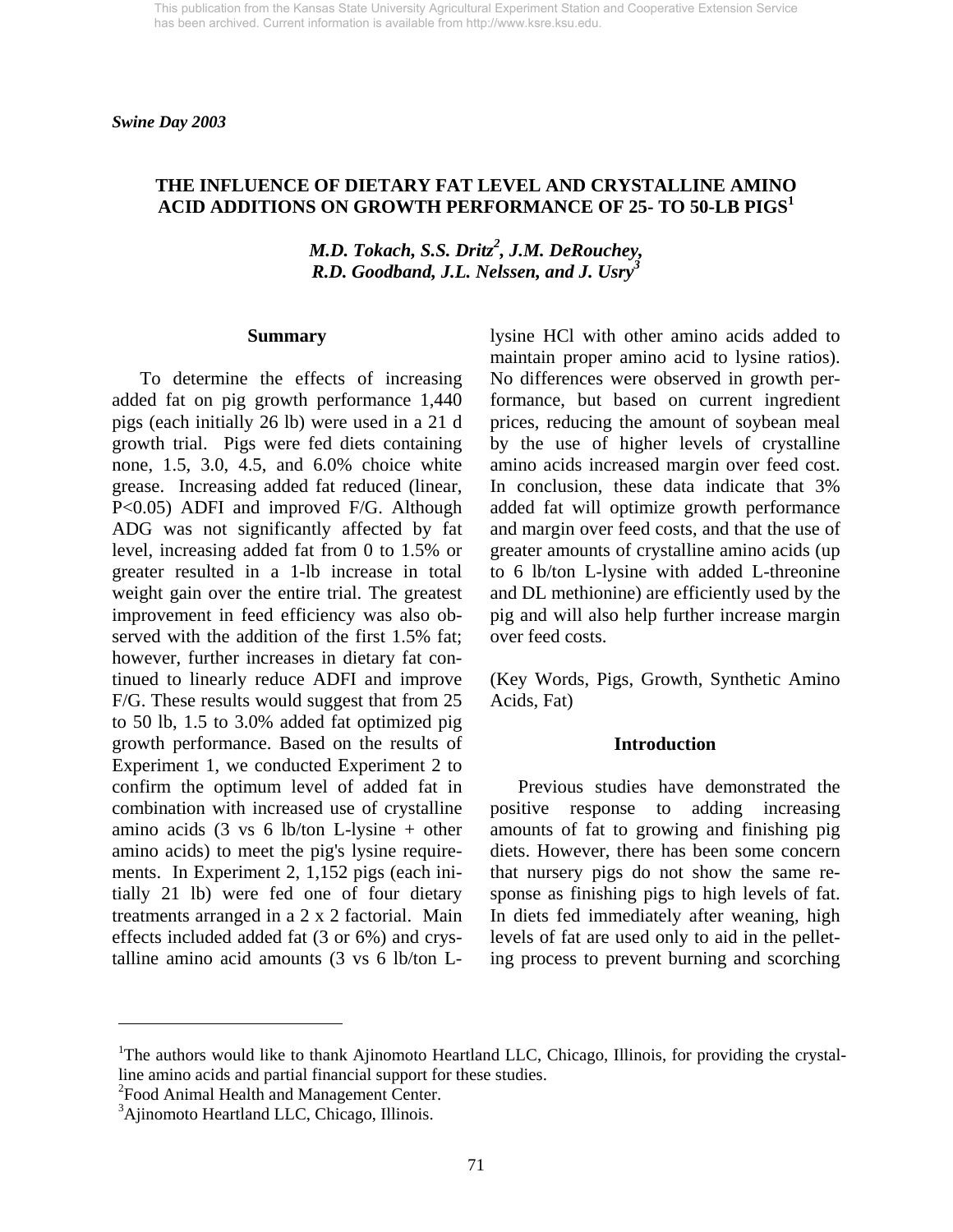of the milk products. In the later nursery stages, protein deposition may be limited by energy intake. High levels of fat in the diet are used to improve lean gain. In addition to the energy density of the diet, we have also recently observed an increase in dietary lysine requirements of pigs fed from 13 to 45 lb. In these experiments, diets contained greater amounts crystalline amino acids than used in the past (up to 6 lb/ton with added L-threonine and DL methionine). The purpose of Experiment 1 was to determine the ideal level of fat to add to diets for 25- to 50-lb pigs for optimal performance and economics. Experiment 2 was to confirm the results of Experiment 1 in conjunction with increased dietary lysine concentrations observed in previous studies.

#### **Procedures**

A total of 1,440 pigs (each initially 26 lb) was used in a 21-d growth trial to determine the effects of increasing added fat on pig growth performance. Pigs were housed in a commercial nursery in southern Minnesota and fed diets containing none, 1.5, 3.0, 4.5, and 6.0% choice white grease (Table 1). Each diet was formulated using the same true ileal digestible lysine:Kcal ME ratio. Experimental diets met or exceeded the nutrient requirement estimates suggested by the National Research Council (NRC; 1998). There were 60 pens (30 of barrows and 30 of gilts) with 24 pigs per pen. All pigs were phase fed the same SEW, Transition, and Phase II diets from weaning to d 21, when they were weighed and randomly assigned to their experimental diets. Pigs were weighed and feed disappearance determined at the start of the study and on d 7, 14, and 21 to calculate ADG, ADFI, and F/G.

 In Experiment 2, pigs were housed in the same nursery facility as in Experiment 1. However, there were only 48 pens used in the study, and each contained 24 pigs. The study was initiated 17 days after weaning when the pigs averaged 21.8 lb, and lasted 21 days. Pens of pigs were randomly allotted to one of four dietary treatments arranged in a 2 x 2 factorial (Table 2). Main effects included added fat (3 or 6%) and the amount of crystalline amino acids (3 or 6 lb/ton of L-lysine HCl with other amino acids added to maintain minimum ratios relative to lysine). Diets were formulated to contain either 1.50 or 1.56% total lysine for the 3 and 6% added fat treatments, respectively, thus maintaining a constant calorie:lysine ratio. In the diets containing 6 lb/ton L-lysine, approximately 90 lb of soybean meal was replaced by crystalline lysine and other amino acids compared with diets containing only 3 lb/ton of L-lysine.

 Data in both trials were analyzed using the PROC MIXED procedures of SAS as a randomized complete block design, with two pens consuming feed from a single feeder as the experimental unit. Linear and quadratic effects of increasing dietary fat were evaluated in Experiment 1. Experiment 2 was as a 2 x 2 factorial with analysis of main effects and their interactions.

#### **Results and Discussion**

Increasing added fat in diets from 26 to 53 lb reduced (linear, P<0.01) ADFI and improved F/G. Although ADG was not significantly influenced by added fat, increasing the fat level from 0 to 1.5% or above resulted in approximately a 1-lb increase in total weight gain over the entire trial. The greatest improvement in feed efficiency was also due to the addition of the first 1.5% fat, although continued reductions in ADFI and improvements in F/G were observed.

 As expected, adding fat increased diet cost approximately \$4.00 for every 1.5% addition. Feed cost per pound of gain was not greatly influenced by the addition of fat; however, it was numerically increased as the fat level was increased above 1.5% of the diet. Previous recommendations have been to add 5 to 6% more fat to diets for pigs from 25 to 50 lb. This has been based on extrapolating results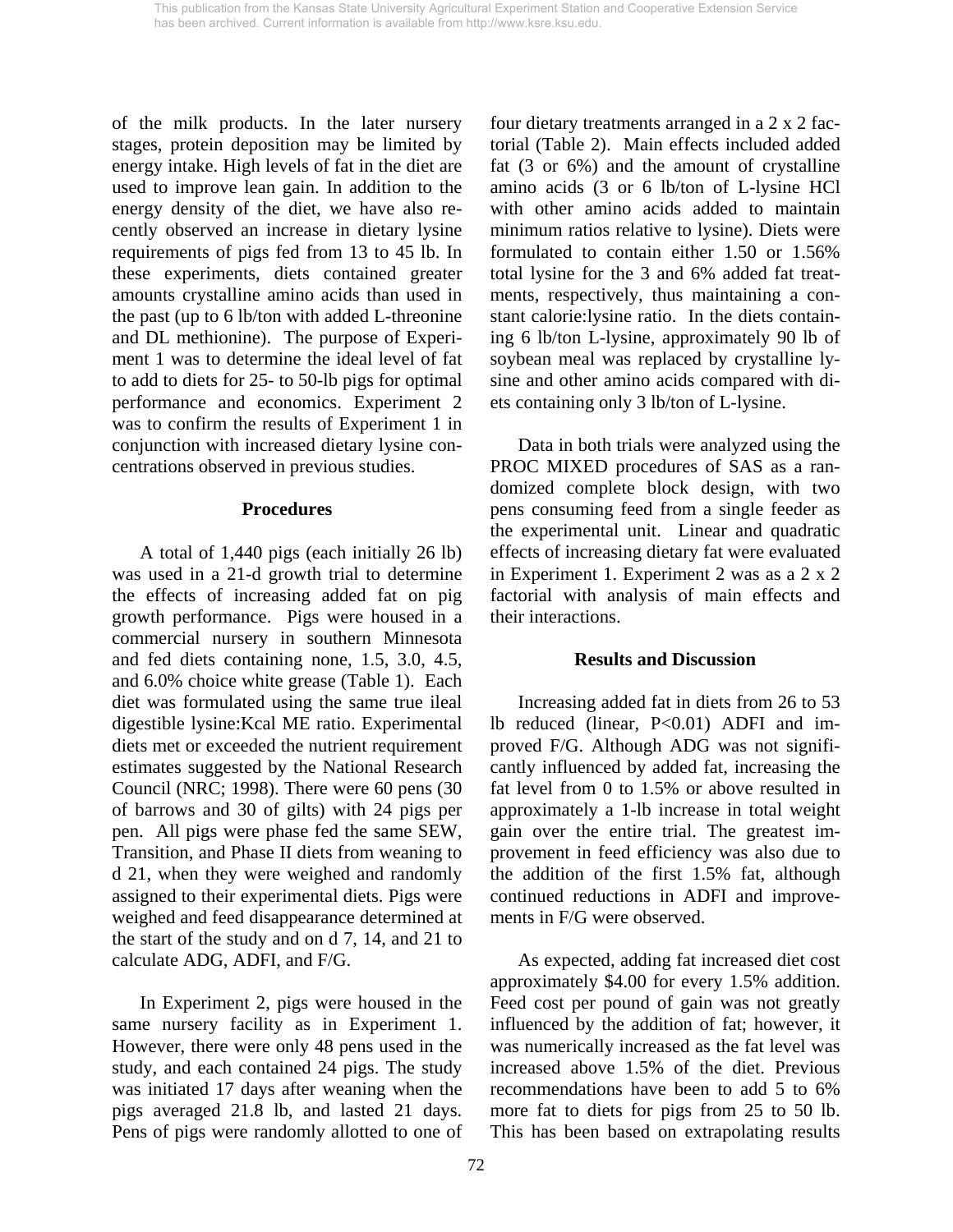observed with growing-finishing pigs that have observed linear responses in ADG and F/G up to 6% added fat. However, because in the present study there was no change in weight gain, it would appear that the amount of added fat could be lowered from 6% to at least 3%.

 Based on results of this and previous experiments, we have recommended increasing lysine levels, lowered the fat level, and implemented use of more synthetic lysine and threonine. Therefore, the objective of Experiment 2 was to confirm the results of these changes in a single trial.

 In Experiment 2, increasing added fat from 3 to 6% had no effect (P>0.10) on ADG, ADFI, or F/G. This was consistent with results of Experiment 1. Furthermore, pig growth performance was similar, whether the diets contained either 3 or 6 lb/ton of L-lysine HCl with other crystalline amino acids. This indicates that growing pigs efficiently utilized greater amounts of L-lysine HCl (6 lb/ton) as long as other crystalline amino acids were used to maintain proper ratios relative to lysine.

 As expected, adding 6% fat increased diet cost compared to diets containing 3% added fat. Furthermore, based on current ingredient prices, the use of 6 lb/ton of L-lysine with additions of L-threonine and DL methionine increased diet cost relative to adding only 3 lb/ton of L-lysine. However, the relatively small changes in F/G resulted in very similar feed cost per lb of gain. This, combined with numerical increases in ADG of pigs fed the high crystalline amino acid-containing diets, actually resulted in slightly greater profitability than those diets containing 6% fat or more soybean meal. While the differences in pig growth performance were not significant, and ingredient prices may be variable, our data suggest that decreasing fat from 6 to 3% and using greater amounts of L-lysine HCl (6 lb/ton), with additions of L-threonine and DL methionine will not hurt pig growth performance.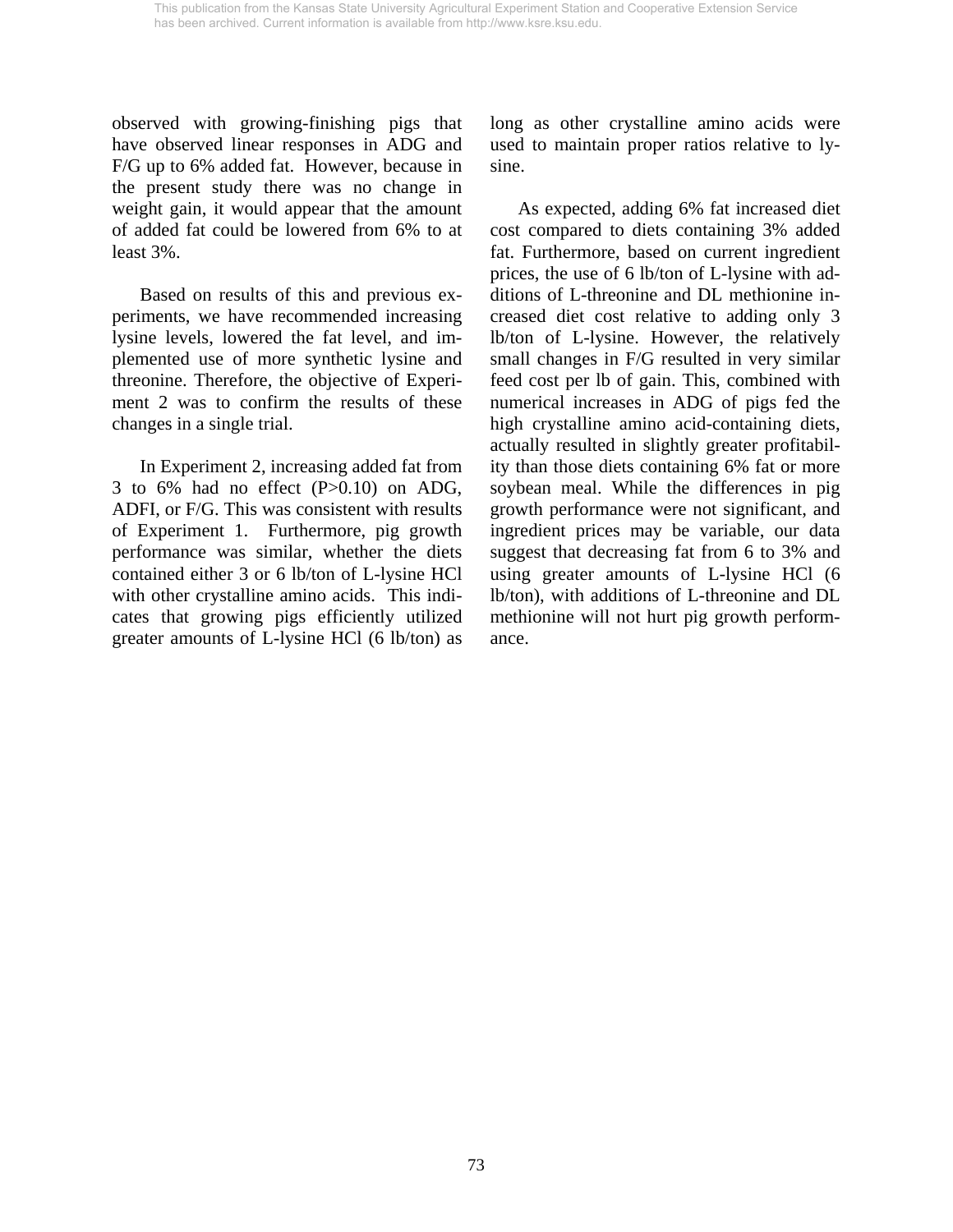|                                | Added Fat, %     |       |       |       |       |  |  |  |  |
|--------------------------------|------------------|-------|-------|-------|-------|--|--|--|--|
| Ingredient, %                  | $\boldsymbol{0}$ | 1.5   | 3     | 4.5   | 6     |  |  |  |  |
| Corn                           | 58.15            | 56.55 | 54.95 | 53.40 | 51.80 |  |  |  |  |
| Soybean meal, 46.5% CP         | 37.90            | 37.90 | 37.90 | 37.90 | 37.90 |  |  |  |  |
| Choice white grease            | 0.00             | 1.50  | 3.00  | 4.50  | 6.00  |  |  |  |  |
| Dicalcium phosphate, 18.5% P   | 1.40             | 1.40  | 1.40  | 1.40  | 1.40  |  |  |  |  |
| Limestone                      | 0.75             | 0.75  | 0.75  | 0.75  | 0.75  |  |  |  |  |
| Salt                           | 0.35             | 0.35  | 0.35  | 0.35  | 0.35  |  |  |  |  |
| Vitamin & trace mineral premix | 0.30             | 0.30  | 0.30  | 0.30  | 0.30  |  |  |  |  |
| Medication                     | 0.70             | 0.70  | 0.70  | 0.70  | 0.70  |  |  |  |  |
| L-Threonine                    | 0.09             | 0.11  | 0.13  | 0.15  | 0.17  |  |  |  |  |
| L-Lysine HCl                   | 0.24             | 0.28  | 0.32  | 0.35  | 0.39  |  |  |  |  |
| DL-Methionine                  | 0.15             | 0.17  | 0.19  | 0.21  | 0.24  |  |  |  |  |
| Total                          | 100.0            | 100.0 | 100.0 | 100.0 | 100.0 |  |  |  |  |
| Calculated analysis            |                  |       |       |       |       |  |  |  |  |
| Total lysine, %                | 1.48             | 1.51  | 1.54  | 1.56  | 1.59  |  |  |  |  |
| Isoleucine:lysine ratio, %     | 66               | 65    | 63    | 62    | 61    |  |  |  |  |
| Leucine: lysine ratio, %       | 132              | 129   | 126   | 123   | 120   |  |  |  |  |
| Methionine: lysine ratio, %    | 34               | 34    | 35    | 36    | 36    |  |  |  |  |
| Met & Cys: lysine ratio, %     | 60               | 60    | 60    | 60    | 60    |  |  |  |  |
| Threonine: lysine ratio, %     | 65               | 64    | 64    | 64    | 64    |  |  |  |  |
| Tryptophan: lysine ratio, %    | 19               | 19    | 18    | 18    | 17    |  |  |  |  |
| Valine:lysine ratio, %         | 73               | 72    | 70    | 68    | 67    |  |  |  |  |
| ME, kcal/lb                    | 1,483            | 1,512 | 1,542 | 1,572 | 1,601 |  |  |  |  |
| Crude protein, %               | 22.6             | 22.4  | 22.3  | 22.2  | 22.0  |  |  |  |  |
| Ca, %                          | 0.73             | 0.72  | 0.72  | 0.72  | 0.72  |  |  |  |  |
| P, %                           | 0.68             | 0.68  | 0.67  | 0.67  | 0.67  |  |  |  |  |
| Available P %                  | 0.45             | 0.45  | 0.45  | 0.45  | 0.44  |  |  |  |  |
| Lysine: calorie ratio, g/mcal  | 4.54             | 4.53  | 4.52  | 4.51  | 4.50  |  |  |  |  |
| Avail P:calorie ratio g/mcal   | 1.37             | 1.34  | 1.31  | 1.28  | 1.26  |  |  |  |  |
| True Digestible amino acids    |                  |       |       |       |       |  |  |  |  |
| Lysine                         | 1.34             | 1.36  | 1.39  | 1.42  | 1.44  |  |  |  |  |
| Isoleucine:lysine ratio, %     | 65               | 64    | 62    | 61    | 59    |  |  |  |  |
| Leucine: lysine ratio, %       | 132              | 128   | 125   | 122   | 118   |  |  |  |  |
| Methionine: lysine ratio, %    | 35               | 36    | 36    | 37    | 38    |  |  |  |  |
| Met & Cys: lysine ratio, %     | 60               | 60    | 60    | 60    | 60    |  |  |  |  |
| Threonine: lysine ratio, %     | 62.6             | 62.5  | 62.5  | 62.5  | 62.4  |  |  |  |  |
| Tryptophan: lysine ratio, %    | 19               | 18    | 18    | 18    | 17    |  |  |  |  |
| Valine: lysine ratio, %        | 71               | 70    | 68    | 66    | 65    |  |  |  |  |
| True dig lys:cal ratio         | 4.09             | 4.09  | 4.09  | 4.09  | 4.09  |  |  |  |  |

# **Table 1. Experimental Diets, Experiment 1 (As-fed Basis)a**

<sup>a</sup>Diets were fed from d 21 to 42 after weaning and nutrient profiles were calculated using ingredient values from NRC, (1998).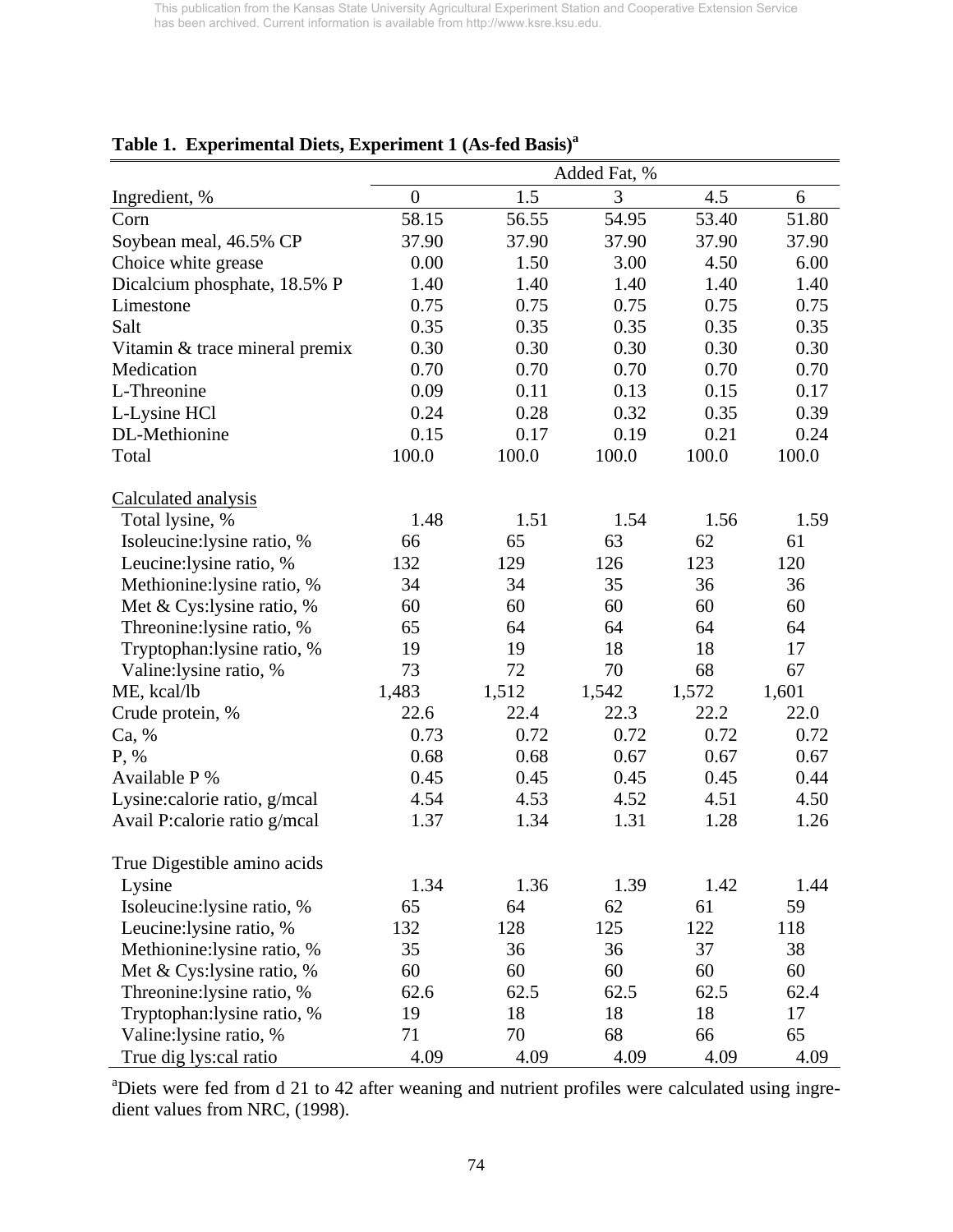|                                   | 3% Fat               |        | 6% Fat  |        |  |  |
|-----------------------------------|----------------------|--------|---------|--------|--|--|
| Ingredient, %                     | High AA <sup>b</sup> | Low AA | High AA | Low AA |  |  |
| Corn                              | 56.04                | 51.97  | 50.62   | 46.52  |  |  |
| Soybean meal, 48% CP              | 37.04                | 41.37  | 39.44   | 43.81  |  |  |
| Choice white grease               | 3.00                 | 3.00   | 6.00    | 6.00   |  |  |
| Dicalcium phosphate, 18.5% P      | 1.35                 | 1.35   | 1.35    | 1.35   |  |  |
| Limestone                         | 0.70                 | 0.70   | 0.70    | 0.70   |  |  |
| Salt                              | 0.35                 | 0.35   | 0.35    | 0.35   |  |  |
| Vitamin & trace mineral premix    | 0.30                 | 0.30   | 0.30    | 0.30   |  |  |
| Medication                        | 0.70                 | 0.70   | 0.70    | 0.70   |  |  |
| L-Lysine HCl                      | 0.30                 | 0.15   | 0.30    | 0.15   |  |  |
| L-Threonine                       | 0.13                 | 0.05   | 0.13    | 0.05   |  |  |
| DL-Methionine                     | 0.10                 | 0.06   | 0.12    | 0.08   |  |  |
| Total                             | 100.0                | 100.0  | 100.0   | 100.0  |  |  |
|                                   |                      |        |         |        |  |  |
| Total lysine, %                   | 1.50                 | 1.50   | 1.56    | 1.56   |  |  |
| ME, kcal/lb                       | 1,545                | 1,549  | 1,606   | 1,610  |  |  |
| Calcium, %                        | 0.69                 | 0.71   | 0.70    | 0.71   |  |  |
| Phosphorus, %                     | 0.66                 | 0.68   | 0.66    | 0.68   |  |  |
| Available phosphorus, %           | 0.33                 | 0.34   | 0.33    | 0.34   |  |  |
| Available phosphorus equiv, %     | 0.41                 | 0.41   | 0.41    | 0.42   |  |  |
| Lysine: calorie ratio, g/mcal     | 4.40                 | 4.40   | 4.40    | 4.40   |  |  |
|                                   |                      |        |         |        |  |  |
| True Ileal digestible amino acids |                      |        |         |        |  |  |
| Lysine                            | 1.36                 | 1.35   | 1.41    | 1.40   |  |  |
| Isoleucine: Lysine ratio, %       | 61                   | 67     | 61      | 67     |  |  |
| Leucine: lysine ratio, %          | 127                  | 135    | 124     | 132    |  |  |
| Methionine: lysine ratio, %       | 30                   | 29     | 31      | 29     |  |  |
| Met & Cys:lysine ratio, %         | 55                   | 55     | 55      | 55     |  |  |
| Threonine: lysine ratio, %        | 63                   | 62     | 62      | 62     |  |  |
| Tryptophan:lysine ratio, %        | 18                   | 20     | 18      | 20     |  |  |
| Valine: Lysine ratio, %           | 69                   | 74     | 68      | 74     |  |  |

# **Table 2. Experimental Diets, Experiment 1 (As-fed Basis)a**

<sup>a</sup>Diets were fed from d 21 to 42 after weaning, and nutrient profiles were calculated using ingredient values from NRC, (1998).

<sup>b</sup>Low and High designate the amounts of crystalline amino acids added to each diet.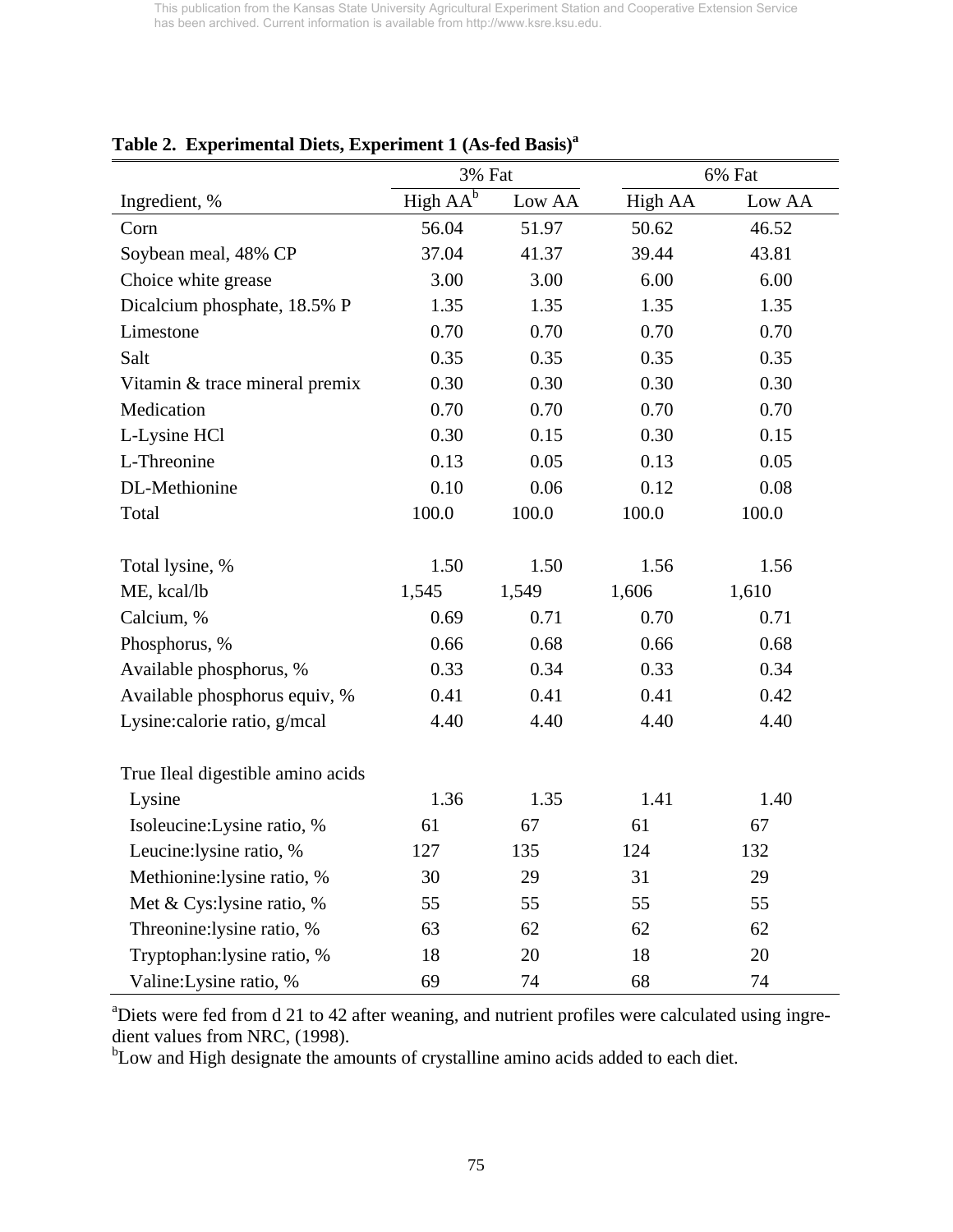|                                     |          | Added fat, %  | P values |         |         |            |       |       |                  |
|-------------------------------------|----------|---------------|----------|---------|---------|------------|-------|-------|------------------|
| Item                                | $\theta$ | 1.5           | 3.0      | 4.5     | 6.0     | <b>SEM</b> | Fat   |       | Linear Quadratic |
| ADG, lb                             | 1.24     | 1.29          | 1.29     | 1.28    | 1.28    | 0.02       | 0.56  | 0.27  | 0.27             |
| ADFI, lb                            | 1.96     | 1.93          | 1.89     | 1.84    | 1.81    | 0.024      | 0.001 | 0.001 | 0.92             |
| F/G                                 | 1.57     | 1.49          | 1.47     | 1.43    | 1.41    | 0.014      | 0.001 | 0.001 | 0.11             |
| Diet cost, \$/ton                   |          |               |          |         |         |            |       |       |                  |
|                                     |          | 150.00 154.40 | 158.80   | 163.20  | 167.60  |            |       |       |                  |
| Feed cost/lb of gain, \$            |          |               |          |         |         |            |       |       |                  |
|                                     | \$0.117  | \$0.115       | \$0.116  | \$0.116 | \$0.117 |            |       |       |                  |
| Total wt gain, lb                   |          |               |          |         |         |            |       |       |                  |
|                                     | 26.1     | 27.0          | 27.0     | 26.9    | 26.9    |            |       |       |                  |
| Feed cost for 27 lb of gain, \$/pig |          |               |          |         |         |            |       |       |                  |
|                                     | \$3.17   | \$3.11        | \$3.13   | \$3.14  | \$3.16  |            |       |       |                  |

**Table 3. Effect of Fat Level on Growth Performance and Diet Economics from 26 to 53 lb** 

| Table 4. Effects of Added Fat Level and Crystalline Amino Acid Additions on Growth |
|------------------------------------------------------------------------------------|
| Performance and Feed Costs in 21- to 45-lb Pigs <sup>a</sup>                       |

|                             | 3% Fat               |        | 6% Fat  |        |      |
|-----------------------------|----------------------|--------|---------|--------|------|
| Ingredient, %               | High AA <sup>b</sup> | Low AA | High AA | Low AA | SЕ   |
| Initial wt, lb              | 21.83                | 21.85  | 21.85   | 21.87  | 0.31 |
| ADG, lb                     | 1.13                 | 1.10   | 1.12    | 1.11   | 0.03 |
| ADFI, lb                    | 1.63                 | 1.62   | 1.60    | 1.58   | 0.04 |
| F/G                         | 1.45                 | 1.48   | 1.44    | 1.44   | 0.03 |
| Final wt, lb                | 45.6                 | 44.9   | 45.5    | 45.1   | 0.60 |
| Diet cost, \$/ton           | 158.10               | 156.17 | 167.69  | 165.79 |      |
| Total feed cost \$/pig      | 2.71                 | 2.65   | 2.81    | 2.75   |      |
| Feed cost, \$/lb gain       | 0.114                | 0.115  | 0.119   | 0.118  |      |
| Margin over feed cost, \$   | 6.80                 | 6.57   | 6.65    | 6.54   |      |
| Difference, $\mathcal{S}^c$ | 0.25                 | 0.03   | 0.11    | -      |      |

<sup>a</sup>Each value represents the mean of 6 observations, with 2 pens and a single fenceline feeder per observation. There were 24 pigs per pen.

<sup>b</sup>No differences (P>0.10) were observed among treatment means.

c Difference represents the change in margin over feed cost compared with pigs fed the least profitable dietary treatment.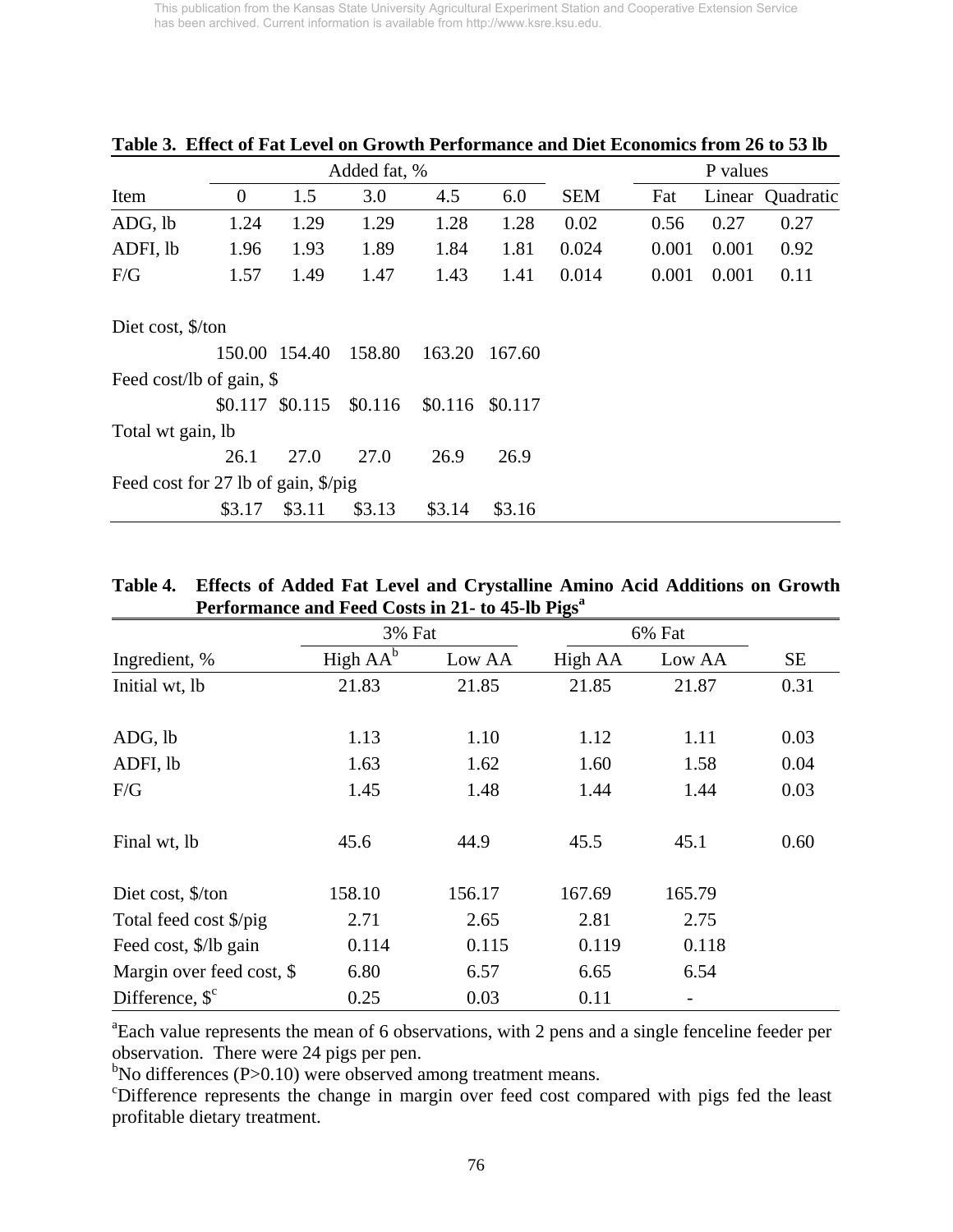*Swine Day 2003* 

## **EFFECTS OF DIET COMPLEXITY AND REPLACEMENT OF SOYBEAN MEAL ON GROWTH PERFORMANCE OF WEANLING PIGS**

*E.C. Baudon, J.D. Hancock, and N. Llanes* 

#### **Summary**

 A total of 192 pigs (avg initial BW of 13.9 lb and avg initial age of 21 d) was used to determine the effects of complex diet formulations (with plasma protein and whey) in nursery diets with wheat gluten used to replace soybean meal. Treatments were arranged as a 2 x 2 factorial, with main effects of diet complexity (no animal plasma and 10% dried whey vs 7% animal plasma and 20% dried whey) and soybean meal (25% vs none). For d 0 to 14, the complex diet formulations increased ADG while replacement of the soybean meal with wheat gluten decreased ADG (P<0.001). Efficiency of gain was improved by 7% when plasma and whey were increased in the formulations  $(P<0.04)$  but not affected by deletion of soybean meal (P=0.15 or greater). When all the pigs were changed to a common Phase 2 diet (with soybean meal and without plasma) for d 14 to 28, ADG and ADFI were less for those pigs fed the more complex formulations during the first 14 d of the experiment (P<0.002). Overall (d 0 to 28), pigs fed diets with soybean meal for d 0 to 14 had greater ADG and ADFI, and pigs fed the diets with plasma and 20% whey had better feed/gain (P<0.007). In conclusion, complex formulations (i.e., with 7% plasma and 20% whey) for d 0 to 14 improved growth performance regardless of the absence or presence of soybean meal, and using wheat gluten to rid the Phase 1 diets of soybean meal was of no benefit.

(Key Words: Nursery, Plasma, Whey, Soybean Meal)

#### **Introduction**

 Research reports from Kansas State University indicate few (if any) problems with 20 to 30% soybean meal in Phase 1 nursery diets with complex formulations (e.g., with high inclusions of animal plasma, whey powder and fishmeal). Yet, anecdotal reports from Latin America, where milk products and animal plasma are too expensive or not available, suggest limiting inclusion of soybean meal to 10% or less in Phase 1 diets. Therefore we conducted an experiment to determine the effects of complex diet formulations on the response of weanling pigs to deletion of soybean meal in Phase 1 diets.

#### **Procedures**

 A total of 192 pigs (avg initial BW of 13.9 lb and avg initial age of 21 d) were used in the 28-d growth assay. The pigs were sorted by sex, blocked by weight, and allotted to pens (six pigs per pen and eight pens per treatments). The pens were  $3.5\text{-ft} \times 5\text{-ft}$  with a self-feeder and nipple waterer to allow ad libitum consumption of feed and water. For d 0 to 14, dietary treatments were arranged as a 2 x 2 factorial with main effect of diet complexity (no plasma and 10% dried whey vs 7% plasma and 20% dried whey) and inclusion of SBM (25% vs none). Fishmeal was increased in the simple diet formulations to replace the protein from plasma, and whey powder and wheat gluten were increased primarily in the formulations for the diets without soybean meal. All diets for d 0 to 14 had 1.8% lysine, 0.9% Ca, and 0.8% P (Table 1). For d 14 to 28, all pigs were given the same corn-soybean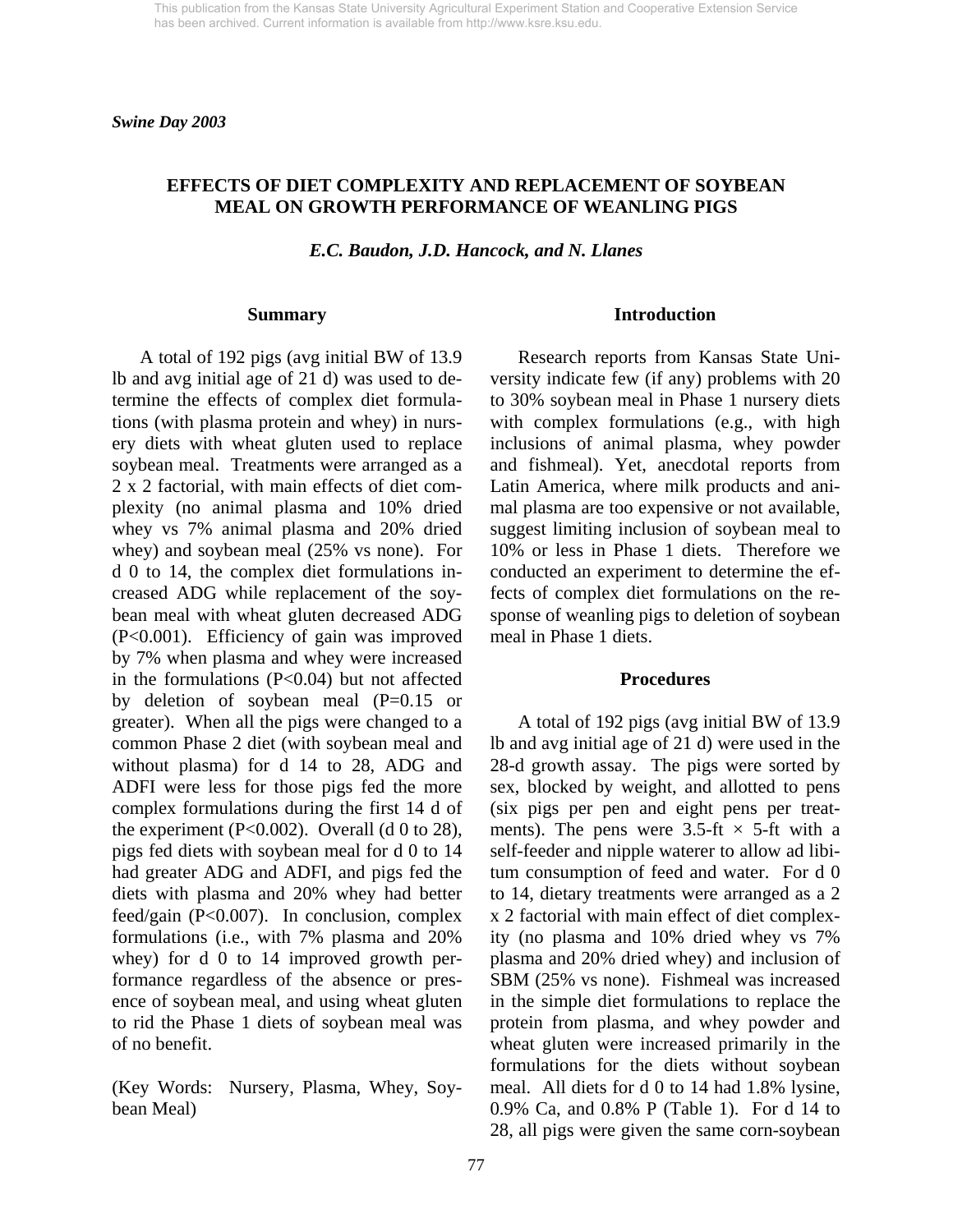meal based diet (Table 2) with 1.5% lysine, 0.8% Ca, and 0.7% P.

 To begin the experiment and on d 14 and 28, the pigs and feeders were weighed to allow calculation of ADG, ADFI, and F/G. All data were analyzed as a randomized complete block design with a  $2 \times 2$  factorial arrangement of treatments using the PROC MIXED procedure of SAS.

| Ingredient               | $\%$  |
|--------------------------|-------|
| Corn                     | 51.61 |
| Soybean meal             | 26.75 |
| Dried whey               | 10.00 |
| Fishmeal                 | 5.00  |
| L-lysine HCl             | 0.29  |
| D,L-methionine           | 0.12  |
| L-threonine              | 0.11  |
| L-tryptophan             | 0.00  |
| Soybean oil              | 3.00  |
| Dicalcium phosphate      | 0.79  |
| Limestone                | 0.48  |
| Salt                     | 0.35  |
| Vitamin premix           | 0.25  |
| Mineral premix           | 0.15  |
| Copper sulphate          | 0.09  |
| Antibiotics <sup>b</sup> | 1.00  |

a Formulated to 1.5% lysine, 0.8% Ca, and 0.7% P.

<sup>b</sup>Provided 50 g/ton carbadox.

## **Results and Discussion**

For d 0 to 14 (Table 3), there were no interactions among complexity of diet formulation and removal of the soybean meal  $(P=0.15)$ or greater). However, the complex diet formulations (with 7% plasma and 20% dried whey) increased ADG by 14%, ADFI by 19% (P<0.001), and F/G by 7% (P<0.04). Replacing the soybean meal decreased ADG by 17% and ADFI by 22%. So, the diets with plasma protein and more whey powder increased growth performance, and replacing soybean meal was of no benefit, regardless of diet complexity.

 For d 14 to 28, pigs previously fed the complex formulations (for d 0 to 14) had lower ADG (P<0.002) and ADFI (P<0.003) than pigs initially fed the simpler diet formulations. This response suggested that having to deal with the simple diets for d 0 to 14 better prepared the piglets for the transition to the simple Phase 2 formulation. Finally, there was an interaction for F/G among diet complexity and soybean meal inclusion  $(P<0.03)$  with replacement of the soybean meal having a negative effect when pigs were fed the simple diets in Phase 1 and a positive effect in pigs fed the more complex formulations in Phase 1.

 Overall (d 0 to 28), F/G was 3% better (P<0.007) when pigs were fed the complex formulations for d 0 to 14. Also, there was 6% greater ADG and ADFI for pigs fed diets with soybean meal in Phase 1 ( $P<0.003$ ). So, even though the pigs fed simpler diets for the first 14 d postweaning made the transition to the Phase 2 diets more readily, they never overcame their sharply lower performance for that first 14 d after weaning.

 In conclusion, the more complex formulations improved growth performance for d 0 to 14 of the nursery phase. There was some difficulty with transition to the simple Phase 2 diet for pigs fed the more complex formulations in Phase 1, with lower ADG and ADFI, but that short lag in performance was outweighed by the better early growth for pigs given the more complex diet for d 0 to 14. Finally, we were not able to demonstrate a benefit when wheat gluten was used to replace soybean meal in Phase 1 diets.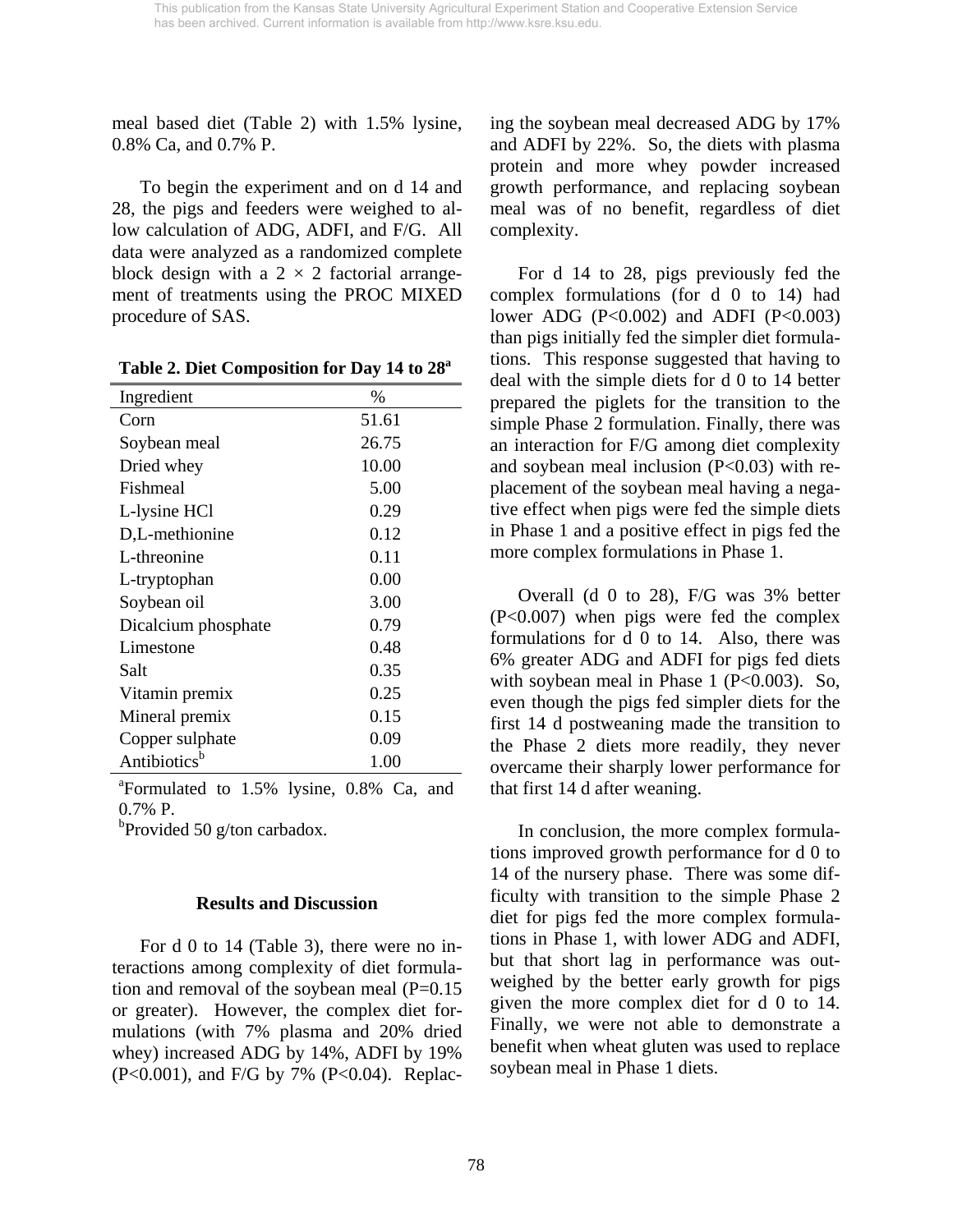|                           |              | <b>Simple Formulations</b> |              | <b>Complex Formulations</b> |
|---------------------------|--------------|----------------------------|--------------|-----------------------------|
|                           | 25%          | 0%                         | 25%          | 0%                          |
| Ingredient, %             | soybean meal | soybean meal               | soybean meal | soybean meal                |
| Corn                      | 47.02        | 45.65                      | 34.17        | 40.95                       |
| Soybean meal              | 25.00        |                            | 25.00        |                             |
| Dried whey                | 10.00        | 10.00                      | 20.00        | 20.00                       |
| Spray-dried animal plasma |              |                            | 7.00         | 7.00                        |
| Wheat gluten              | 5.04         | 30.94                      | 5.00         | 22.23                       |
| Fish meal                 | 6.00         | 6.00                       | 3.00         | 3.00                        |
| L-lysine HCL              | 0.61         | 1.15                       | 0.11         | 0.77                        |
| DL-methionine             | 0.26         | 0.28                       | 0.10         | 0.20                        |
| L-threonine               | 0.22         | 0.06                       |              |                             |
| L-valine                  | 0.15         | 0.14                       |              | 0.04                        |
| L-tryptophan              | 0.04         | 0.05                       |              | 0.01                        |
| Soybean oil               | 2.00         | 2.00                       | 2.00         | 2.00                        |
| Dicalcium phosphate       | 1.10         | 0.99                       | 0.75         | 0.87                        |
| Limestone                 | 0.43         | 0.61                       | 0.82         | 0.89                        |
| Salt                      | 0.35         | 0.35                       | 0.25         | 0.25                        |
| Vitamin premix            | 0.25         | 0.25                       | 0.25         | 0.25                        |
| Mineral premix            | 0.15         | 0.15                       | 0.15         | 0.15                        |
| Zinc oxide                | 0.39         | 0.39                       | 0.40         | 0.39                        |
| Antibiotic <sup>b</sup>   | 1.00         | 1.00                       | 1.00         | 1.00                        |

# **Table 1. Diet Composition (d 0 to 14)<sup>a</sup>**

<sup>a</sup>Diets were formulated to 1.8% lysine, 0.9% Ca, and 0.8% P.<br><sup>b</sup>Provided 50 g/ton carbadox.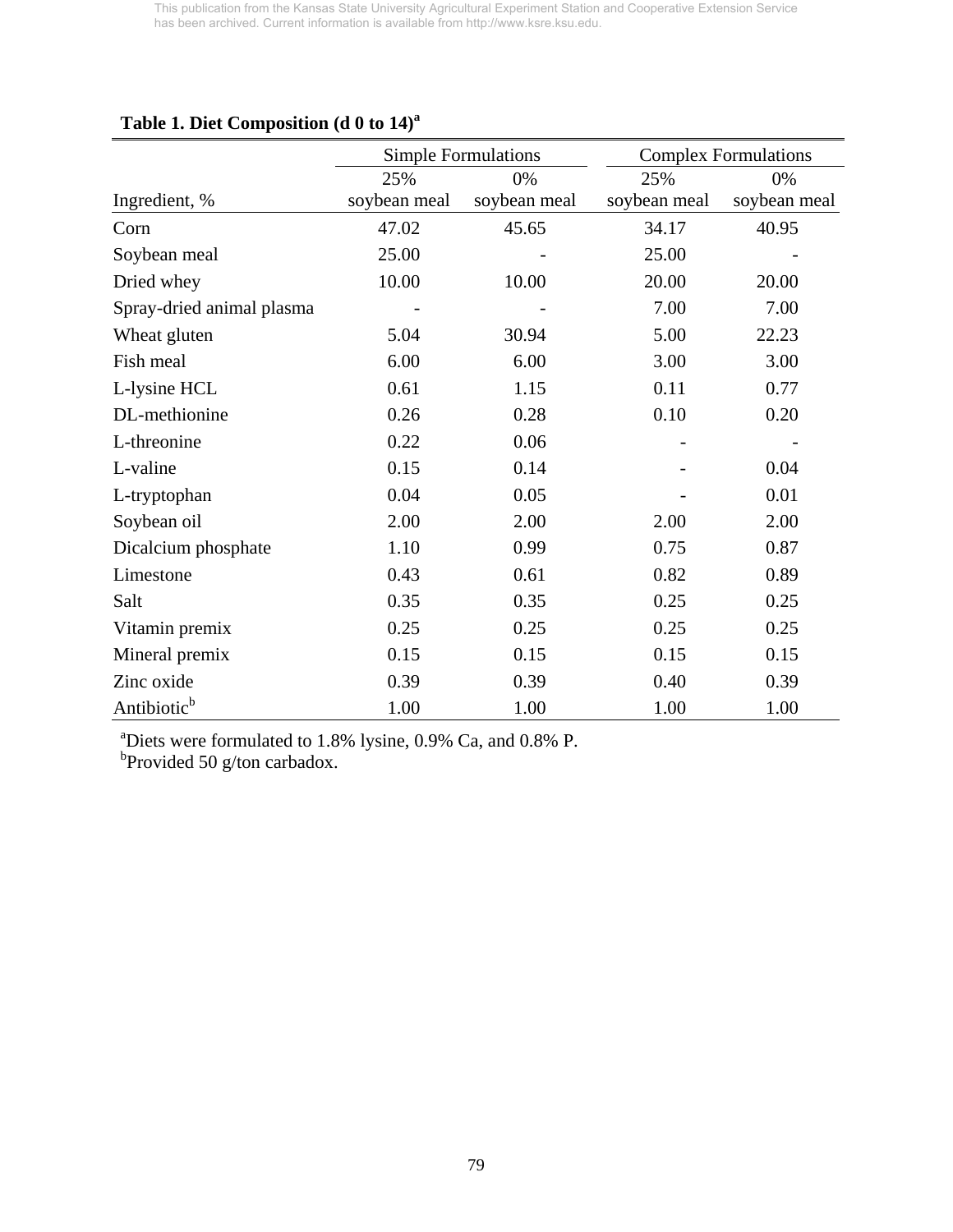|                              | <b>Simple Formulations</b> |      |                                               | <b>Complex Formulations</b> |           |                          |                          |                          |
|------------------------------|----------------------------|------|-----------------------------------------------|-----------------------------|-----------|--------------------------|--------------------------|--------------------------|
| Item                         | 25%                        | 0%   | 25%<br>soybean meal soybean meal soybean meal | 0%<br>soybean meal          | <b>SE</b> | Simple vs<br>complex     | Soybean<br>meal effect   | Interaction<br>effect    |
| Phase $1$ (d 0 to 14)        |                            |      |                                               |                             |           |                          |                          |                          |
| ADG, lb                      | 0.76                       | 0.59 | 0.87                                          | 0.74                        | 0.03      | 0.001                    | 0.001                    | b                        |
| ADFI, lb                     | 0.77                       | 0.66 | 0.88                                          | 0.75                        | 0.02      | 0.001                    | 0.001                    |                          |
| F/G                          | 1.06                       | 1.15 | 1.03                                          | 1.04                        | 0.03      | 0.04                     |                          |                          |
| Phase 2 (d $14$ to 28)       |                            |      |                                               |                             |           |                          |                          |                          |
| ADG, lb                      | 1.28                       | 1.32 | 1.20                                          | 1.18                        | 0.03      | 0.002                    |                          |                          |
| ADFI, lb                     | 1.80                       | 1.74 | 1.64                                          | 1.62                        | 0.04      | 0.009                    | $\overline{a}$           | $\overline{\phantom{0}}$ |
| F/G                          | 1.42                       | 1.34 | 1.38                                          | 1.40                        | 0.02      | $\overline{\phantom{a}}$ | $\overline{\phantom{0}}$ | 0.03                     |
| Overall $(0 \text{ to } 28)$ |                            |      |                                               |                             |           |                          |                          |                          |
| ADG, lb                      | 1.02                       | 0.95 | 1.04                                          | 0.96                        | 0.03      | $\overline{\phantom{a}}$ | 0.002                    |                          |
| ADFI, lb                     | 1.28                       | 1.20 | 1.26                                          | 1.19                        | 0.03      | $\overline{\phantom{a}}$ | 0.003                    | $\overline{\phantom{a}}$ |
| F/G                          | 1.28                       | 1.28 | 1.23                                          | 1.25                        | 0.01      | 0.007                    | $\overline{\phantom{a}}$ | $\overline{\phantom{a}}$ |

# Table 3. Effect of Plasma and Soybean Meal Inclusion on Growth Performances of Nursery Pigs<sup>a</sup>

<sup>a</sup>A total of 192 pigs with an avg initial BW of 13.9 lb and an average starting age of 21d.

<sup>b</sup>Dashes indicate  $P = 0.15$  or greater.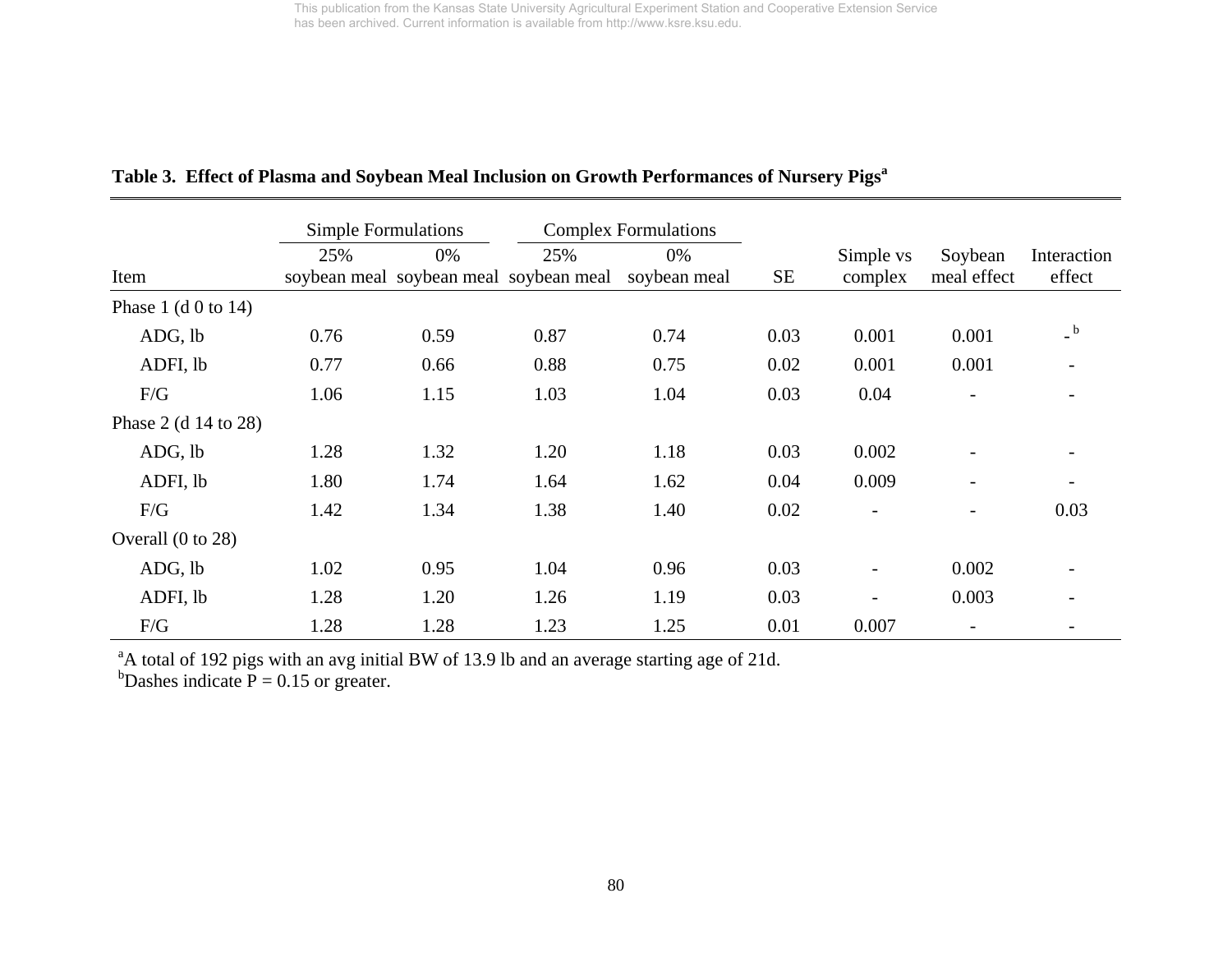### **EVALUATION OF DIFFERENT SOY PROTEIN CONCENTRATE SOURCES ON GROWTH PERFORMANCE OF WEANLING PIGS1**

*N.A. Lenehan, R.D. Goodband, M.D. Tokach, S.S. Dritz<sup>2</sup>, J.L. Nelssen, M.R. Barker, N.Z. Frantz, C.N. Groesbeck, T. Iwasawa, T.P. Keegan, and K.R. Lawrence* 

#### **Summary**

 Three experiments were conducted using 486 weanling pigs (216 in Experiment 1; 210 in Experiment 2; 60 in Experiment 3) to determine the effects of different soy protein concentrate (SPC) sources on growth performance. Soy protein concentrate source 1 is dried with a torus disk following the concentration of soy proteins. This drying procedure will generate some degree of heat and possibly mechanical forces somewhat similar to extrusion processing (Soycomil  $P^{\circledR}$ , ADM). Soy protein concentrate source 2 is dried by a different process, and then it is moist extruded (Profine E, Central Soya). Therefore, the objective of our study was to determine the relative feeding value of the different SPC sources compared with a complex diet containing milk and other specialty proteins (no soy protein), or a diet containing 40% soybean meal.

 In Experiment 1, each SPC source (28.6%) replaced all the soybean meal (SBM) in the control diet on a lysine basis. Pigs fed the diet containing 40% SBM had similar performance to pigs fed the milk-protein based diet from d 0 to 14. Pigs fed either SPC source had lower ADG and ADFI compared to pigs fed either the diet containing 40% SBM or the milk-

l

protein based diet. Pigs fed the diet containing 40% SBM and SPC from source 2 had better F/G than pigs fed the milk-protein based diet or SPC from source 1.

 In Experiment 2, either all or half of the soybean meal was replaced by the 28.6 or 14.3% SPC from source 1 and 2. From d 0 to 14 and d 0 to 28, an SPC source by level interaction was observed for ADG  $(P<0.01)$  and ADFI (P<0.07). Replacing soybean meal with SPC from source 1 did not influence pig performance. However, replacing soybean meal with SPC from source 2 resulted in a quadratic (P<0.05) improvement in ADG with performance being improved for the diet containing 14.3% SPC, but no benefit to replacing all the soybean meal with SPC. Replacing soybean meal with SPC from either source influenced feed efficiency in a quadratic  $(P<0.01)$  manner with feed efficiency being optimal for pigs consuming the diet with half the soybean meal replaced by SPC.

 Because replacing all of the soybean meal with SPC reduced ADFI in Experiments 1 and 2, we hypothesized that pigs may not prefer the taste of a diet with a high inclusion rate of SPC (28.6%). To test this theory, a 7-day preference test was conducted to determine feed

<sup>&</sup>lt;sup>1</sup>The authors would like to thank ADM Animal Health and Nutrition, Des Moines, Iowa, and The Solae Company, Decatur, Illinois, for providing the soy protein concentrates used in these trials. <sup>2</sup> Food Animal Health and Management Center.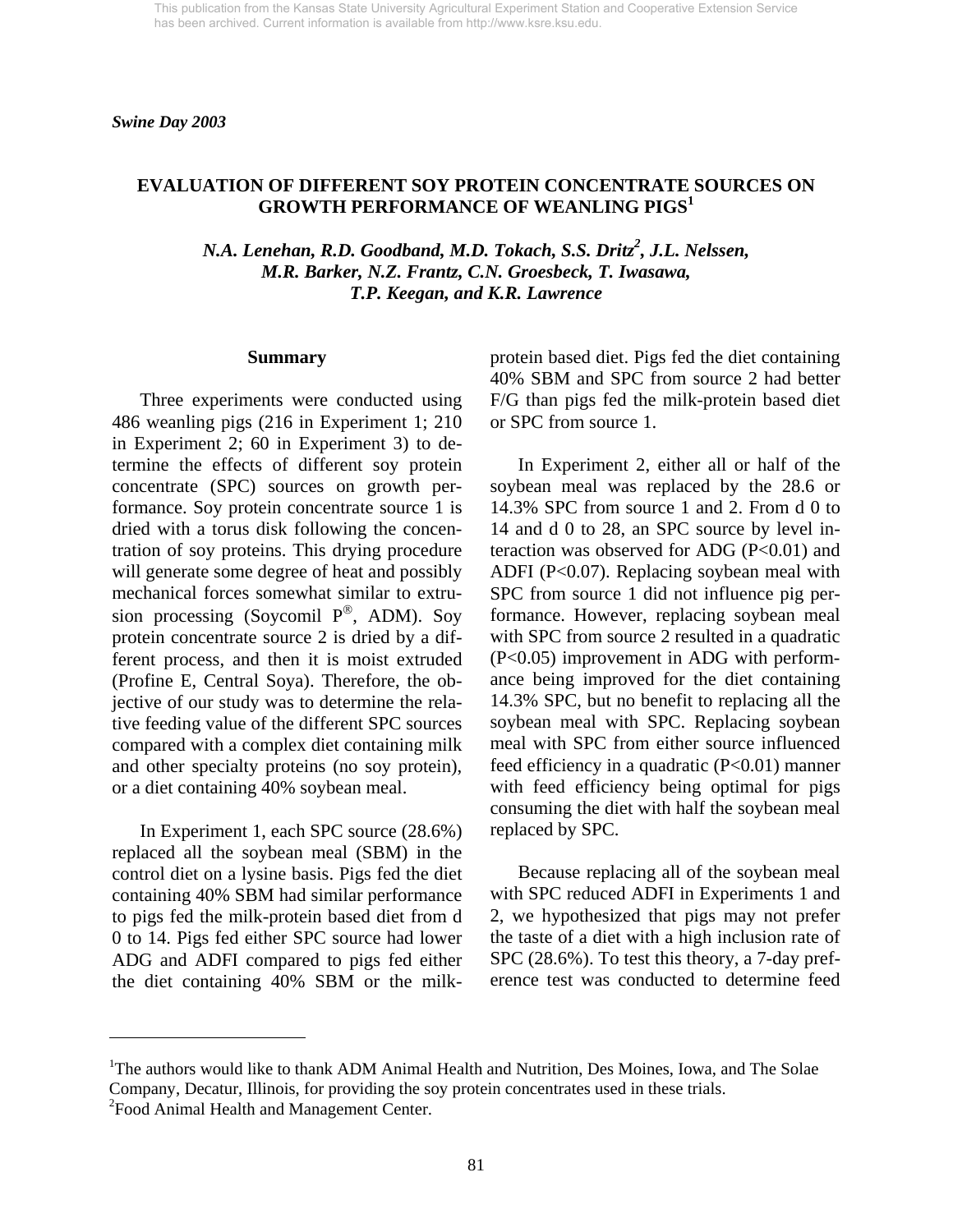feed intake of weanling pigs provided the option of consuming diets containing either 40% soybean meal or 28.6% SPC (from source 2). Average daily feed intake was 0.41 and 0.01 lb for the 40% soybean meal and 28.6% soy protein concentrate diets, respectively (P<0.0001). The poor intake of the SPC diet may indicate a palatability problem when high levels of SPC are included in the diet. Our results suggest replacing a portion of the soybean meal in the diet with SPC from source 2 improves ADG and feed efficiency; however, high levels (28.6%) of SPC should not be included in the diet.

### **Introduction**

 Commercial diets for early-weaned pigs currently contain relatively low levels of soybean meal. It has been suggested by researchers that the quantity of soybean meal in diets is limited by delayed-type hypersensitivity reactions of young pigs to high levels of soybean meal. However, if increased amounts of soybean meal could replace more expensive protein sources without affecting pig performance, this would be an economic advantage for producers. A greater inclusion of soy proteins may be possible without negatively affecting pig performance due to different processing methods of soybean meal. Further processed soy proteins such as soy protein concentrate and extruded soy protein concentrate – may be alternatives to animal-based protein sources.

 Soy protein concentrates (SPC) are protein sources produced from defatted soy flakes. Soluble carbohydrates – primarily sucrose, raffinose, and stachyose – are removed from the defatted flakes. Soy protein concentrate source 1 is dried with a torus disk following the concentration of soy proteins. This drying procedure generates some degree of heat and possibly mechanical forces somewhat similar to extrusion processing (Soycomil  $P^{\circledR}$ , ADM). Soy protein concentrate source 2 is dried by a different process, then moist extruded (Profine

E, Central Soya). The objective of our study was to determine the relative feeding value of the different SPC sources compared with a complex diet containing milk and other specialty proteins, or a diet containing 40% soybean meal.

## **Procedures**

 In Experiment 1, a total of 216 weanling pigs (each initially 14.7 lb and 18 d of age, PIC) were used in a 28-d growth assay. The pigs were blocked by initial weight and allotted to one of four dietary treatments in a randomized complete block design. All pigs were housed in the KSU Swine Teaching and Research Center's environmentally controlled nursery. Each pen contained six pigs, and there were nine replicate pens per treatment. Each pen contained a stainless steel selffeeder and one nipple waterer to allow ad libitum access to feed and water. The four treatments consisted of a positive control diet containing milk products and other specialty proteins, a negative control diet containing 40% soybean meal, and two diets containing SPC source 1 or 2 (Table 1). In each of these two diets, soybean meal was completely substituted by SPC on a lysine basis. Energy level across the diets was maintained constant at 1,554 ME, kcal/lb. Energy and amino acid values supplied by the manufacturers were used in diet formulation. An energy value of 1,874 ME kcal/lb was used for the SPC sources, while a value of 1,533 ME kcal/lb was used for soybean meal.

 In Experiment 2, 210 weanling pigs (each initially 14.0 lb and 18 d of age) were used in a 28-d growth assay. Pens of pigs were randomly assigned to dietary treatments, similar to that in Experiment 1. There were six pigs per pen and seven pens per treatment. Each pen had ad libitum access to feed and water as in Experiment 1. There were five treatments used in Experiment 2. In addition to the diet containing 40% soybean meal and the SPC diets used in Experiment 1, two additional di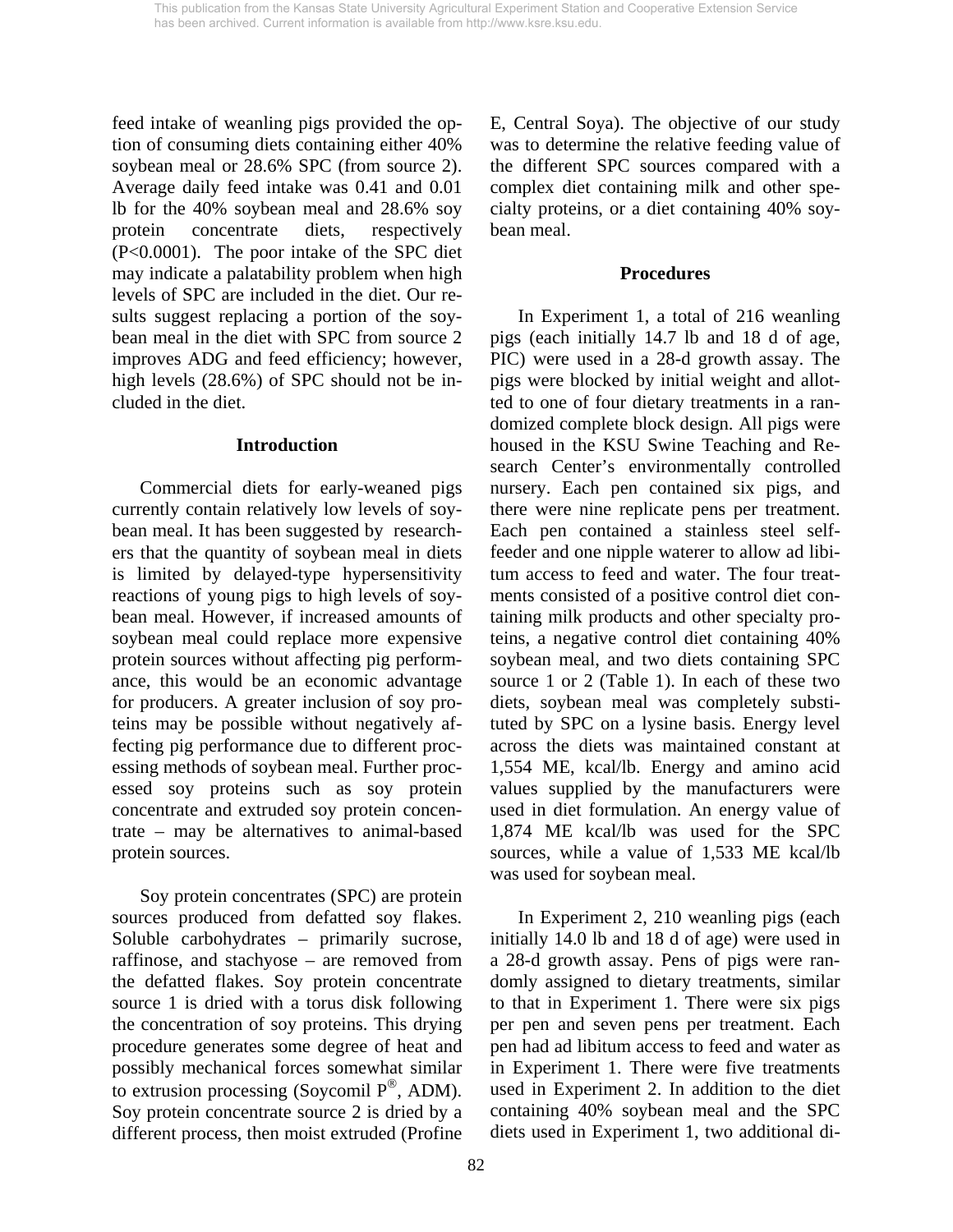ets of 14.3% SPC source 1 and 14.3% SPC source 2 were fed (Table 2). These diets replaced 50% of the soybean meal component. Energy was maintained at 1,513 kcal of ME per lb for all diets. For Experiment 2, a more conservative energy value of 1,533 ME kcal/lb was used for both SPC sources and soybean meal.

 After analyzing Experiments 1 and 2, it appeared that feed intake had a large influence on results. To test the hypothesis that palatability was a problem with SPC, a total of 60 weanling gilts (each initial BW of 13.4 lb and  $15 \pm 2$  d of age) were used in a 7-d preference trial. Pigs were offered a choice of eating the diet containing 40% SBM or the diet containing 28.6% SPC source 2. Pigs were blocked by weight and allotted to a pen containing two feeders to give a total of 10 pens with six pigs per pen. Pigs were housed at the Segregated Early Weaning Facility at Kansas State University. Each pen was  $8 \times 8$  ft and contained two self-feeders and two nipple waterers to provide ad libitum access to feed and water. The placement of feeders in each pen was alternated twice daily to enable a more accurate portrayal of preference by the pigs for the diets. Pigs and feeders were weighed after 7 days in order to calculate ADFI. Temperature was maintained at approximately 92°F over the experiment's duration.

 In both Experiment 1 and Experiment 2, experimental diets were fed from d 0 to d 14 after weaning. From d 14 to d 28, pigs were fed a common diet (Table 3). All diets were fed in meal form. The response criteria of ADG, ADFI, and F/G were determined by weighing pigs and measuring feed disappearance on d 7, 14, 21, and 28 of both experiments. Data were analyzed as a randomized complete block design with pen as the experimental unit using the MIXED procedure of SAS.

### **Results**

 From d 0 to 14 in Experiment 1, pigs fed the milk and specialty protein based diet and the diet containing 40% soybean meal had similar ADG, and both were greater than pigs fed either SPC source (Table 4). The improved performance in pigs fed the milk based protein diet and the diet containing 40% SBM appears to be a result of greater ADFI than pigs fed either SPC source. Pigs fed SPC source 2 had better F/G than pigs fed SPC source 1 and the milk protein-based diet, while those fed the diet containing 40% soybean meal had intermediate F/G.

 From d 14 to 28, when all pigs were fed a common diet, protein source fed from d 0 to 14 after weaning had no effect on growth performance.

 For the overall experimental period (d 0 to 28), pigs fed the diet containing 40% soybean meal or the milk protein-based diet from d 0 to 14 had greater ADG and ADFI than pigs fed either SPC source. No differences were seen in F/G among dietary treatments.

 From d 0 to 14 in Experiment 2, there was an SPC source by level interaction  $(P < 0.02)$ for ADG and ADFI. Pigs fed the diet containing 14.3% SPC from source 2 had greater ADG than pigs fed other diets, resulting in a quadratic effect (P<0.01) of level for SPC from source 2. No improvement was seen when SPC from source 1 replaced soybean meal. The SPC source by level interaction for ADFI ( $P<0.02$ ) was due to a linear reduction in ADFI for pigs from SPC from source 2. Feed efficiency improved (P<0.01) in a quadratic manner as increasing levels of SPC were added to the diet, with pigs fed the diets with 50% of the soybean meal replaced by SPC having the best F/G. Pigs fed SPC from source 2 also had improved (P< 0.01) F/G compared to pigs fed SPC from source 1.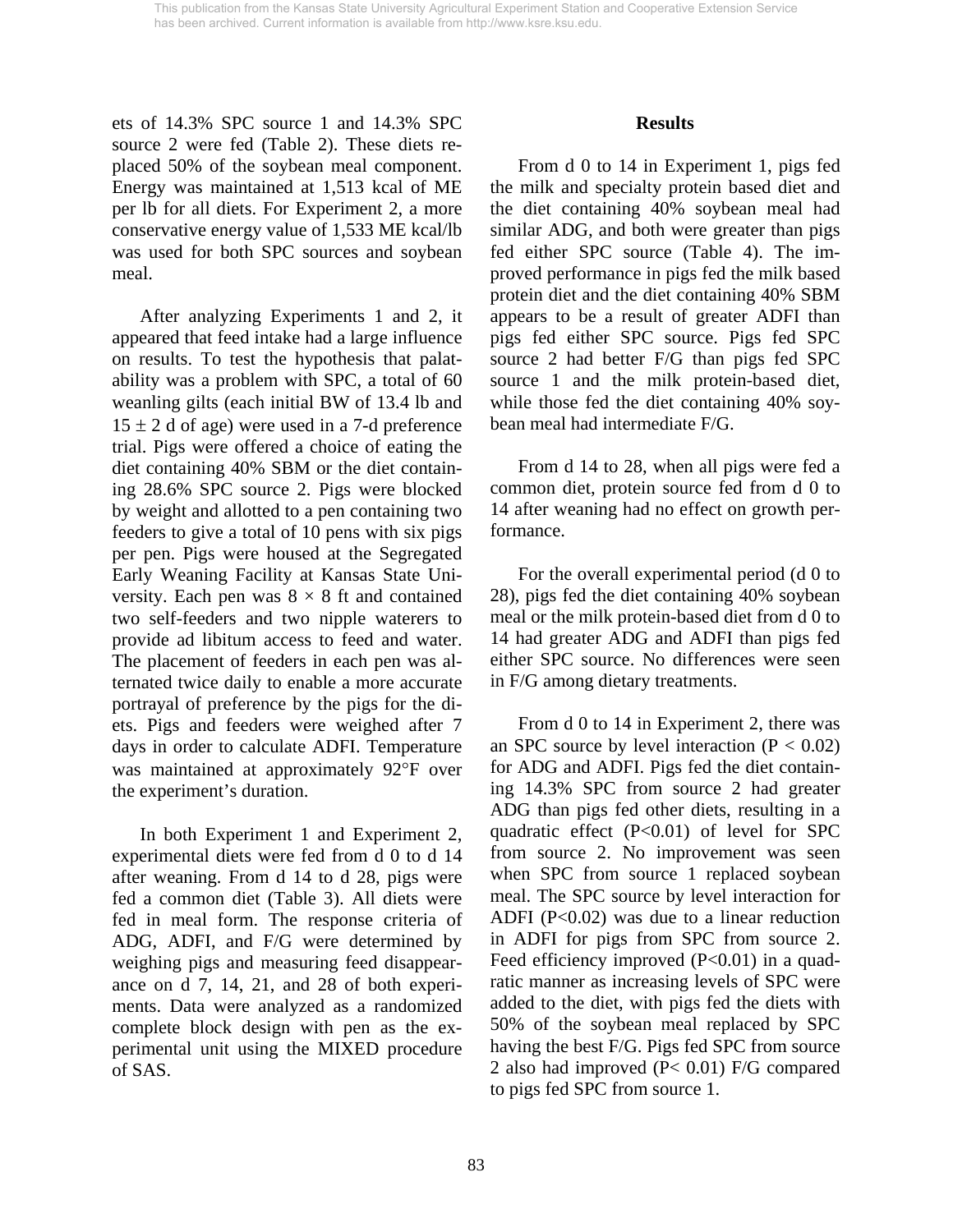When all pigs were fed the same diet from d 14 to 28, ADG of pigs that were fed 14.3% SPC from either source from d 0 to 14 tended (P<0.09) to be greater than pigs fed the other diets. Pigs fed SPC from source 1 from d 0 to 14 had improved (P<0.03) F/G from d 14 to 28 compared with pigs fed SPC from source 2 from d 0 to 14.

The response for the overall experiment (d 0 to 28) was similar to the response from d 0 to 14. Increasing SPC from source 2 resulted in a quadratic (P<0.05) improvement in ADG, with pigs fed 14.3% SPC from source 2 having the best ADG (SPC source by level interaction, P<0.01). Feed intake decreased (quadratic, P<0.05) as level of SPC from source 2 increased in the diet. Pigs fed SPC from source 2 had improved F/G compared to pigs fed SPC from source 1 (P<0.013). Feed efficiency also improved (quadratic, P<0.01) as level of SPC increased in the diet. Overall, pigs fed SPC from source 2 at a level of 14.3% of the diet outperformed pigs fed the other diets, showing the highest ADG and ADFI, in addition to the best F/G.

The reason for the similar performance of the milk protein-based diet compared with pigs fed 40% soybean meal in Experiment 1 is unknown. Trypsin inhibitor activity in soybean meal and SPC from source 1 and 2 (Experiment 1) was non-detectable, suggesting adequate processing. Urease activity also was shown to be negligible. Protein solubility values also were obtained for these diets with values of 80.06, 58.86, and 74.28 for soybean meal, SPC source 1, and SPC source 2, respectively. Values below 70% are suggestive of overprocessing, indicating that poorer performance of pigs fed SPC from source 1 may be due to overprocessing. Analysis of crude protein also was conducted on these diets. Crude protein content of the diet containing SPC from source was lower than expected, at 20.34% compared to the diet formulation value of 25%.

In Experiment 1, it appeared that feed intake was responsible for the differences in ADG. Over the experimental period, both ADG and ADFI in pigs fed SPC was lower than in pigs fed the milk protein-based diet and the diet containing 40% soybean meal. These data suggest that it is not possible to replace all the soybean meal in the diet with SPC because a depression in intake results, presumably because pigs find it unpalatable at high levels, as shown by the preference trial.

In Experiment 2, there was a large difference observed in pigs fed different sources of SPC. While pigs fed the diet with 14.3% SPC from source 2 showed the best performance, an unknown adverse effect appears to be induced with the higher level of 28.6% SPC from source 2. Pigs fed SPC source 1 performed more poorly than SPC from source 2. From the data, it is apparent that SPC from source 1 cannot be included in the diet at as high a level as SPC from source 2.

 Overall, the pigs grew faster in the second experiment. This finding may be partly due to the method of diet formulation. In formulating the diets for Experiment 1, a value for energy of 1,874 ME, kcal/lb was used for both SPC sources, taken from the manufacturer's suggested nutrient profile. It is possible that we overestimated the energy value of the SPC sources in Experiment 1, so a more conservative energy value of 1,533 ME, kcal/lb was used for both SPC sources in Experiment 2.

 In the preference trial, preference by the pigs for 40% soybean meal quickly became apparent during the duration of the 7-d trial (Table 6). Average daily feed consumption was 0.41 and 0.01 lb for the 40% soybean meal and 28.6% SPC from source 2 diets, respectively  $(P<0.0001)$ .

 In conclusion, these experiments do not reflect previous work carried out by other researchers on this topic. We did not see the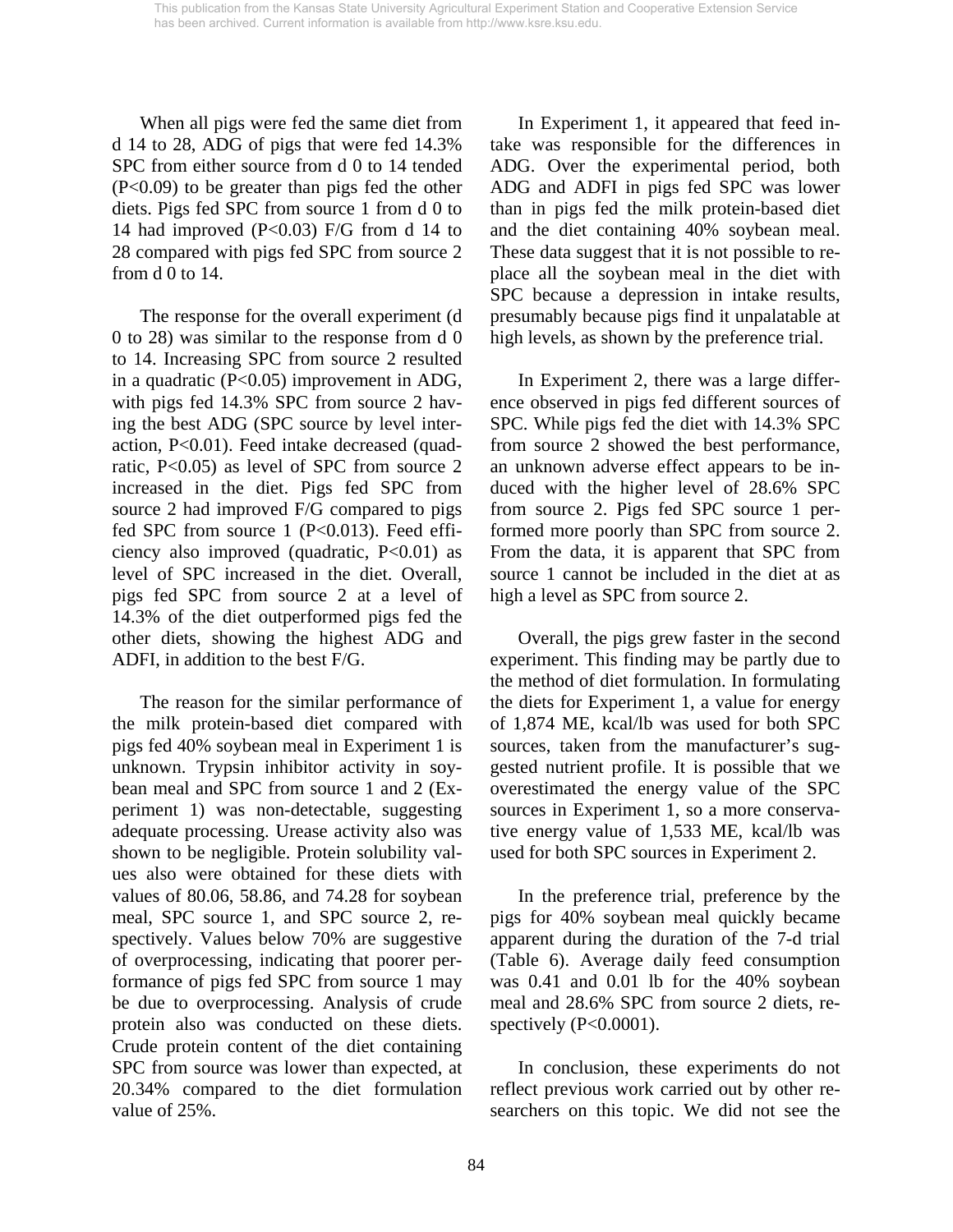much-reported greater performance in nursery pigs when protein from milk sources is used in diets rather than protein from soybean meal. It appears that soybean meal diets can perform as effectively as more complex diets when considering the age, weight, and health status of pigs in our studies. Regarding sources of soy protein concentrate, we predict that there is a certain level to which they can be substituted for soybean meal. Substitution above that amount results in a decrease in performance. The results of the preference trial suggest a palatability problem when SPC completely replaces soybean meal in the diet. Further research needs to be completed regarding the optimum level at which sources of soy protein concentrate can be included in nursery pig diets.

|                                             |         |              |          | <b>SPC</b> |
|---------------------------------------------|---------|--------------|----------|------------|
|                                             |         | 40%          |          |            |
| Ingredient, %                               | Control | Soybean meal | Source 1 | Source 2   |
| Corn                                        | 55.01   | 31.18        | 46.88    | 46.88      |
| Soybean meal, 46.5%                         | $---$   | 40.0         | $---$    | $---$      |
| Soy protein concentrate source <sup>a</sup> |         |              | 28.55    | 28.55      |
| Spray-dried animal plasma                   | 8.60    |              | ---      | ---        |
| Select menhaden fishmeal                    | 7.50    | $- - -$      | ---      | ---        |
| Spray-dried blood meal                      | 2.50    | ---          | ---      | ---        |
| Spray dried whey                            | 20.0    | 20.0         | 20.0     | 20.0       |
| Soy oil                                     | 2.85    | 4.30         | ---      | ---        |
| Monocalcium phosphate, 21% P                | 0.55    | 1.40         | 1.45     | 1.45       |
| Limestone                                   | 0.60    | 0.90         | 0.975    | 0.975      |
| Salt                                        | 0.30    | 0.30         | 0.30     | 0.30       |
| Vitamin premix                              | 0.25    | 0.25         | 0.25     | 0.25       |
| Trace mineral premix                        | 0.15    | 0.15         | 0.15     | 0.15       |
| Medication <sup>b</sup>                     | 1.00    | 1.00         | 1.00     | 1.00       |
| Zinc oxide                                  | 0.375   | 0.375        | 0.375    | 0.375      |
| L-isoleucine                                | 0.185   |              |          |            |
| Lysine HCl                                  | 0.03    | 0.05         |          |            |
| DL-methionine                               | 0.10    | 0.10         | 0.075    | 0.075      |
| Total                                       | 100.0   | 100.0        | 100.0    | 100.0      |
|                                             |         |              |          |            |
| Total lysine, %                             | 1.51    | 1.51         | 1.51     | 1.51       |
| Isoleucine:lysine ratio, %                  | 60      | 71           | 77       | 77         |
| Leucine: lysine ratio, %                    | 137     | 132          | 143      | 143        |
| Methionine:lysine ratio, %                  | 29      | 30           | 30       | 30         |
| Met & Cys:lysine ratio, %                   | 58      | 57           | 57       | 57         |
| Threonine:lysine ratio, %                   | 6%      | 65           | 70       | 70         |
| Tryptophan: lysine ratio, %                 | 18      | 21           | 19       | 19         |
| Valine:lysine ratio, %                      | 79      | 76           | 84       | 84         |
| ME, kcal/lb                                 | 1,554   | 1,554        | 1,554    | 1,554      |
| Protein, %                                  | 20.8    | 23.7         | 25.0     | 25.0       |
| Ca, %                                       | 0.90    | 0.90         | 0.90     | 0.90       |
| P, %                                        | 0.80    | 0.80         | 0.80     | 0.80       |
| Lysine: calorie ratio, g/mcal               | 4.41    | 4.41         | 4.41     | 4.41       |

### **Table 1. Diet Composition, Experiment 1**

<sup>a</sup>An energy value of 1,874 ME kcal/lb was used for both SPC sources.

b Provided 50g/ton carbadox.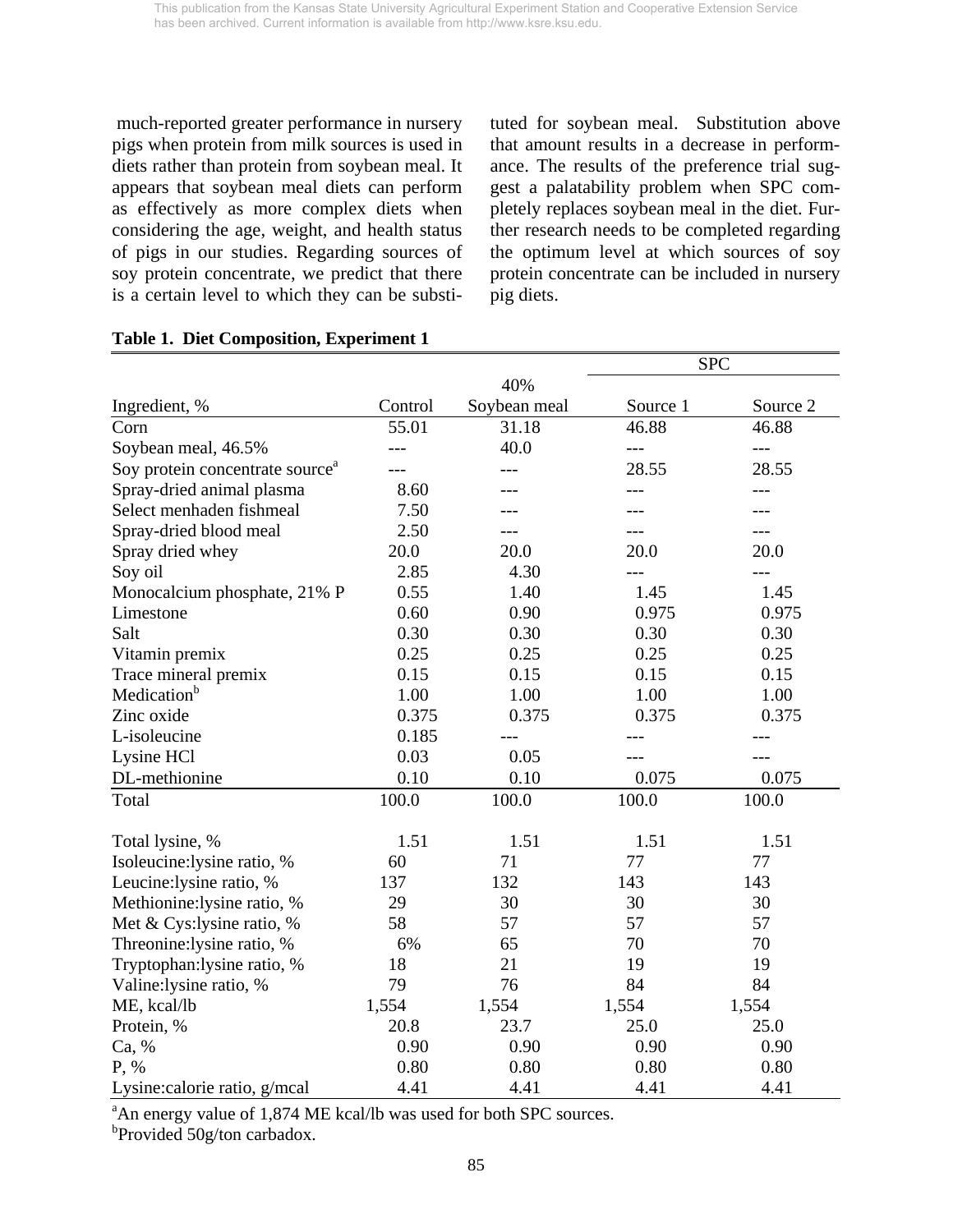|                                             |              |       | $SP\overline{C^a}$ |
|---------------------------------------------|--------------|-------|--------------------|
|                                             | 40%          |       |                    |
| Ingredient, %                               | Soybean meal | 14%   | 28%                |
| Corn                                        | 32.98        | 38.68 | 44.40              |
| Soybean meal, 46.5%                         | 40.00        | 20.00 | $---$              |
| Soy protein concentrate source <sup>b</sup> | $---$        | 14.28 | 28.55              |
| Spray dried whey                            | 20.00        | 20.00 | 20.00              |
| Soy oil                                     | 2.50         | 2.50  | 2.50               |
| Monocalcium phosphate, 21% P                | 1.38         | 1.40  | 1.40               |
| Limestone                                   | 0.925        | 0.95  | 0.975              |
| Salt                                        | 0.30         | 0.30  | 0.30               |
| Vitamin premix                              | 0.25         | 0.25  | 0.25               |
| Trace mineral premix                        | 0.15         | 0.15  | 0.15               |
| Medication <sup>c</sup>                     | 1.00         | 1.00  | 1.00               |
| Zinc oxide                                  | 0.375        | 0.375 | 0.375              |
| Lysine HCl                                  | 0.05         | 0.03  | 0.01               |
| DL-methionine                               | 0.10         | 0.09  | 0.09               |
| Total                                       | 100.0        | 100.0 | 100.0              |
| Total lysine, %                             | 1.51         | 1.51  | 1.51               |
| Isoleucine:lysine ratio, %                  | 72           | 74    | 77                 |
| Leucine: lysine ratio, %                    | 133          | 137   | 142                |
| Methionine:lysine ratio, %                  | 30           | 30    | 30                 |
| Met & Cys:lysine ratio, %                   | 57           | 57    | 57                 |
| Threonine: lysine ratio, %                  | 65           | 67    | 70                 |
| Tryptophan: lysine ratio, %                 | 21           | 20    | 19                 |
| Valine:lysine ratio, %                      | 77           | 80    | 83                 |
| ME, kcal/lb                                 | 1,513        | 1,513 | 1,513              |
| Protein, %                                  | 23.8         | 24.3  | 24.8               |
| Ca, %                                       | 0.90         | 0.90  | 0.90               |
| P, %                                        | 0.80         | 0.80  | 0.80               |
| Lysine:calorie ratio, g/mcal                | 4.53         | 4.53  | 4.53               |

# **Table 2. Diet Composition, Experiment 2**

<sup>a</sup>14.3% and 28.6% of both SPC sources.

<sup>b</sup>An energy value of 1,533 ME kcal/lb was used for both SPC sources.

c Provided 50g/ton carbadox.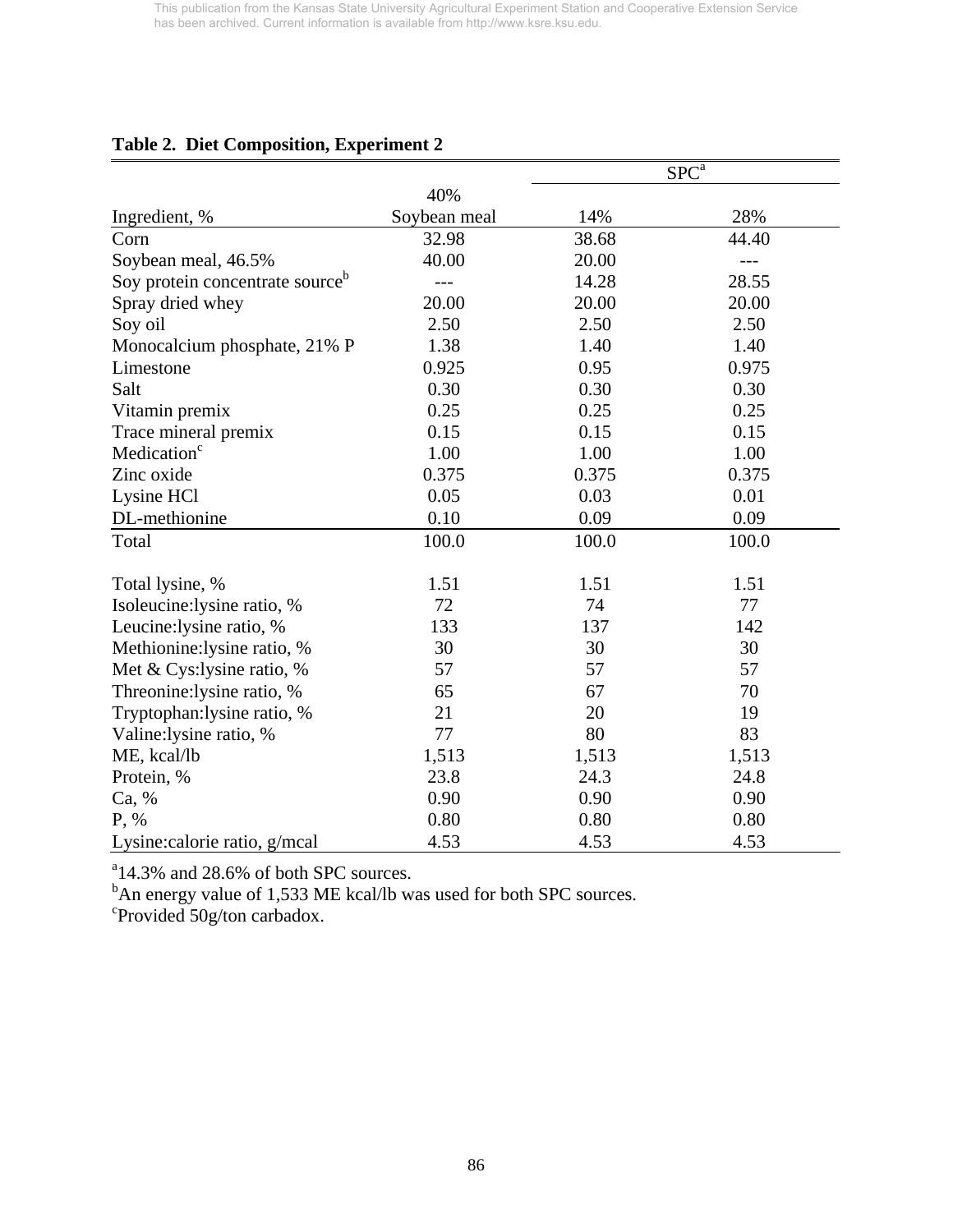| Ingredient, %                 |        |
|-------------------------------|--------|
| Corn                          | 51.17  |
| Soybean meal, 46.5%           | 27.30  |
| Soy oil                       | 3.00   |
| Monocalcium phosphate, 21% P  | 0.90   |
| Limestone                     | 0.60   |
| Salt                          | 0.30   |
| Vitamin premix                | 0.25   |
| Trace mineral premix          | 0.15   |
| Medication <sup>a</sup>       | 1.00   |
| Zinc oxide                    | 0.25   |
| L-threonine                   | 0.13   |
| Lysine HCl                    | 0.30   |
| DL-methionine                 | 0.15   |
| Select menhaden fishmeal      | 4.50   |
| Spray dried whey              | 10.00  |
| Total                         | 100.00 |
|                               |        |
| Total lysine, %               | 1.50   |
| Isoleucine: lysine ratio, %   | 61     |
| Leucine:lysine, %             | 121    |
| Methionine:lysine, %          | 34     |
| Met & Cys: lysine ratio, %    | 58     |
| Threonine: lysine ratio, %    | 65     |
| Tryptophan:lysine, %          | 17     |
| Valine:lysine, %              | 68     |
| ME, kcal/lb                   | 1,546  |
| Protein, %                    | 21.1   |
| Ca, %                         | 0.81   |
| P, %                          | 0.73   |
| Lysine: calorie ratio, g/mcal | 4.40   |

## **Table 3. Composition of Common Diet Fed From D 14 to 28 in Experiments 1 and 2**

<sup>a</sup>Provided 50g/ton carbadox.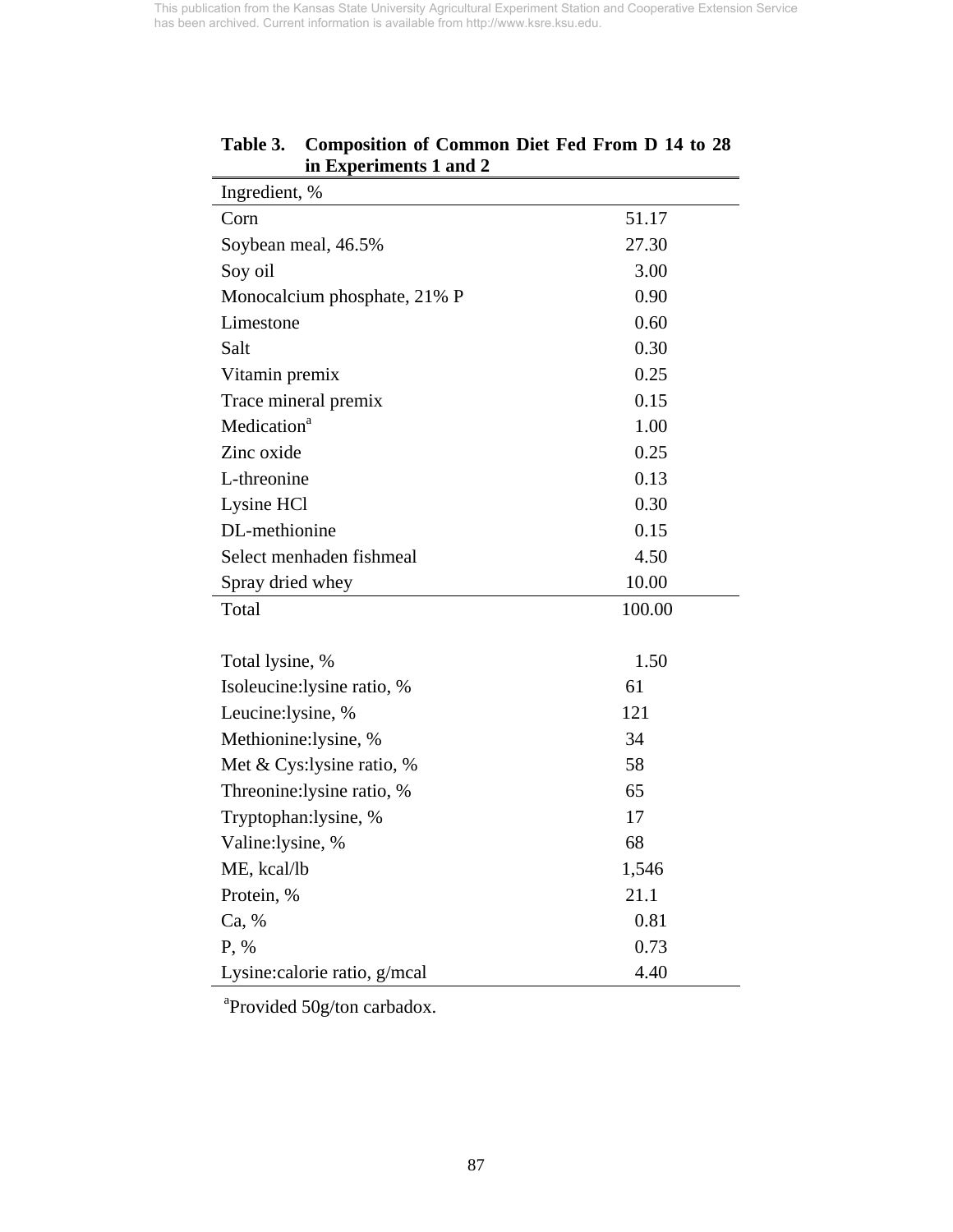|                 | $\cdots$ canning $\cdots$ $\cdots$ |                        |                                 |                                 |            |
|-----------------|------------------------------------|------------------------|---------------------------------|---------------------------------|------------|
| Item            | Control                            | 40%<br>Soybean<br>Meal | 28.6%<br><b>SPC</b><br>Source 1 | 28.6%<br><b>SPC</b><br>Source 2 | <b>SED</b> |
| Day $0$ to $14$ |                                    |                        |                                 |                                 |            |
| ADG, lb         | $0.694$ <sup>d</sup>               | $0.694$ <sup>d</sup>   | $0.544^e$                       | $0.561^{\circ}$                 | 0.035      |
| ADFI, lb        | $0.864^d$                          | $0.806^{\rm d}$        | $0.672^e$                       | $0.641^e$                       | 0.040      |
| Feed:Gain       | $1.231$ <sup>de</sup>              | $1.157$ <sup>ef</sup>  | $1.251^d$                       | $1.146^{f}$                     | 0.029      |
| Day 14 to 28    |                                    |                        |                                 |                                 |            |
| ADG, lb         | 1.162                              | 1.181                  | 1.141                           | 1.123                           | 0.043      |
| ADFI, lb        | 1.595                              | 1.634                  | 1.529                           | 1.510                           | 0.045      |
| Feed:Gain       | 1.379                              | 1.388                  | 1.343                           | 1.355                           | 0.039      |
| Day 0 to 28     |                                    |                        |                                 |                                 |            |
| ADG, lb         | $0.928^d$                          | $0.937^{\rm d}$        | $0.843^e$                       | $0.842^e$                       | 0.028      |
| ADFI, lb        | $1.229$ <sup>d</sup>               | $1.220$ <sup>d</sup>   | $1.101^e$                       | $1.075^{\rm e}$                 | 0.035      |
| Feed:Gain       | 1.305                              | 1.272                  | 1.297                           | 1.250                           | 0.021      |

## **Table 4. Effect Of Different Soy Protein Concentrate Sources on Growth Performance of Weanling Pigs (Experiment 1)**<sup>abc</sup>

 $A<sup>a</sup>A$  total of 216 pigs (6 pigs per pen) with an initial average BW of 14.7 lb.

<sup>b</sup>Treatment diets were fed from d 0 to 14.

c Common diet fed from d 14 to 28.

 $\text{def}$  Means in the same row with different superscripts differ (P<0.05).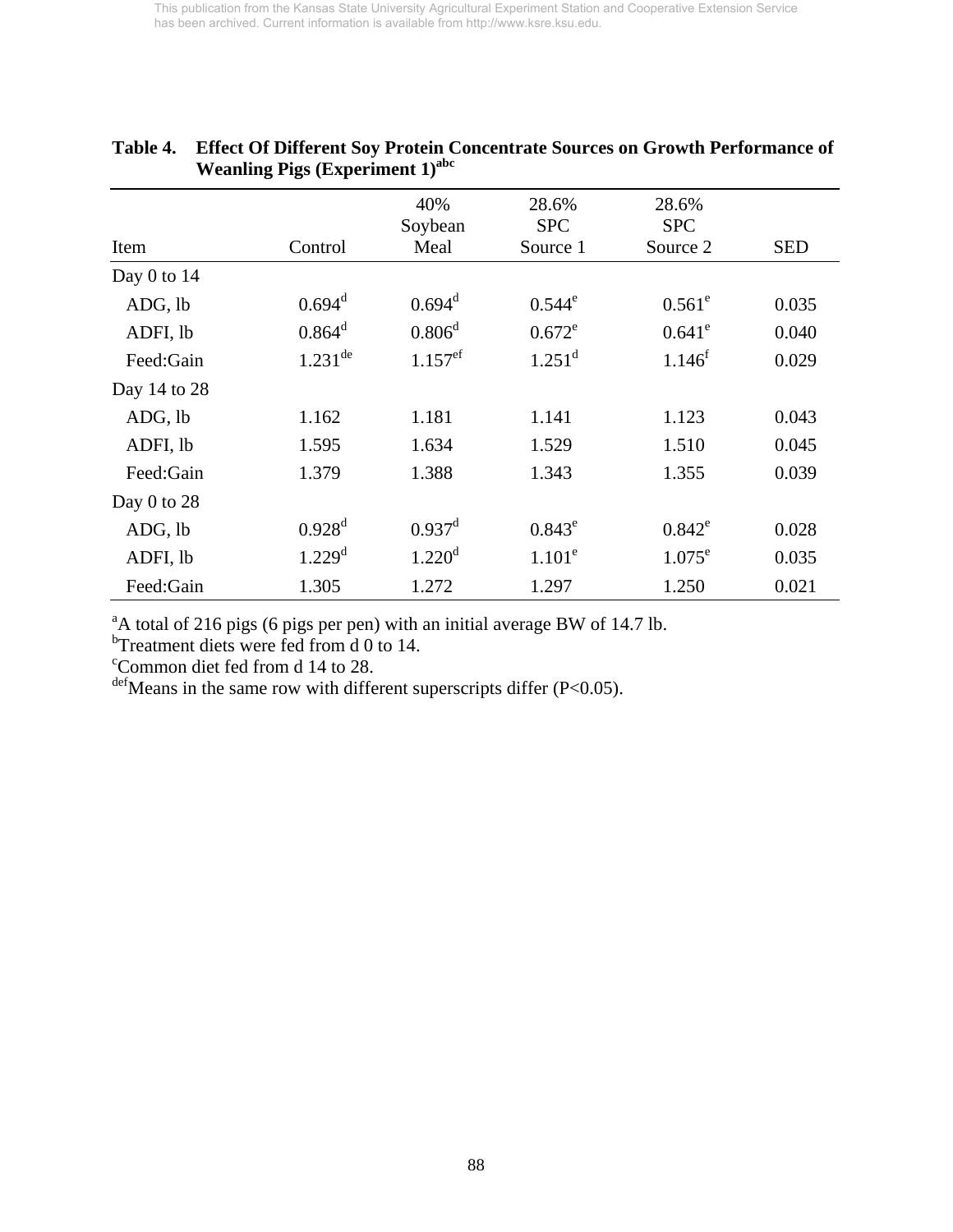|                        |                       |       | SPC Source 1 |       | <b>SPC Source 2</b> |            | Probability $(P<)$  |               |                   |  |
|------------------------|-----------------------|-------|--------------|-------|---------------------|------------|---------------------|---------------|-------------------|--|
| Item                   | 40% Soy-<br>bean meal | 14.3% | 28.6%        | 14.3% | 28.6%               | <b>SED</b> | <b>SPC</b><br>Level | Soy<br>Source | Level x<br>Source |  |
| Day $0$ to $14$        |                       |       |              |       |                     |            |                     |               |                   |  |
| ADG, lb <sup>de</sup>  | 0.762                 | 0.711 | 0.707        | 0.827 | 0.687               | 0.036      | 0.01                | 0.07          | 0.01              |  |
| ADFI, lb <sup>d</sup>  | 0.918                 | 0.847 | 0.876        | 0.914 | 0.780               | 0.044      | 0.11                | 0.65          | 0.02              |  |
| Feed:Gain <sup>f</sup> | 1.182                 | 1.168 | 1.220        | 1.078 | 1.105               | 0.022      | 0.03                | 0.01          | 0.49              |  |
| Day 14 to 28           |                       |       |              |       |                     |            |                     |               |                   |  |
| ADG, lb                | 1.077                 | 1.126 | 1.115        | 1.142 | 1.066               | 0.036      | 0.09                | 0.53          | 0.20              |  |
| ADFI, lb               | 1.539                 | 1.584 | 1.557        | 1.618 | 1.554               | 0.044      | 0.17                | 0.64          | 0.57              |  |
| Feed:Gain              | 1.429                 | 1.406 | 1.398        | 1.417 | 1.466               | 0.022      | 0.26                | 0.03          | 0.11              |  |
| Day $0$ to $28$        |                       |       |              |       |                     |            |                     |               |                   |  |
| ADG, lb <sup>e</sup>   | 0.920                 | 0.918 | 0.911        | 0.984 | 0.876               | 0.031      | 0.01                | 0.40          | 0.01              |  |
| ADFI, lb <sup>e</sup>  | 1.228                 | 1.215 | 1.217        | 1.266 | 1.167               | 0.039      | 0.08                | 0.99          | 0.07              |  |
| Feed:Gainf             | 1.306                 | 1.287 | 1.309        | 1.248 | 1.286               | 0.017      | 0.02                | 0.02          | 0.50              |  |

## **Table 5. Effect Of Different Soy Protein Concentrate Sources On Growth Performance Of Weanling Pigs (Experiment 2)**<sup>abc</sup>

 $A<sup>a</sup>A$  total of 210 pigs (6 pigs per pen) with an initial average BW of 14.0 lb.

<sup>b</sup>Treatment diets were fed from d 0 to 14.

c Common diet fed from d 14 to 28.

<sup>d</sup>Linear effect for soy source 2 (P<0.05).

eQuadratic effect for soy source 2 (P<0.05).

fQuadratic effect of soy level  $(P<0.01)$ .

# **Table 6. Preference Of Weanling Pigs For 40% Soybean Meal vs 28% Soy Protein Concentrate<sup>a</sup>**

| Item       | 40% Soybean meal | 28% SPC Source    | $P \lt $   | SED  |
|------------|------------------|-------------------|------------|------|
| Day 0 to 7 |                  |                   |            |      |
| ADFI, lb   | $0.41^{\circ}$   | 0.01 <sup>c</sup> | ${<}.0001$ | 0.02 |

<sup>a</sup>A total of 60 pigs (6 pigs per pen) with an initial average BW of 13.4 lb.

 $^{bc}$ Means in same row with different superscripts differ (P<0.01).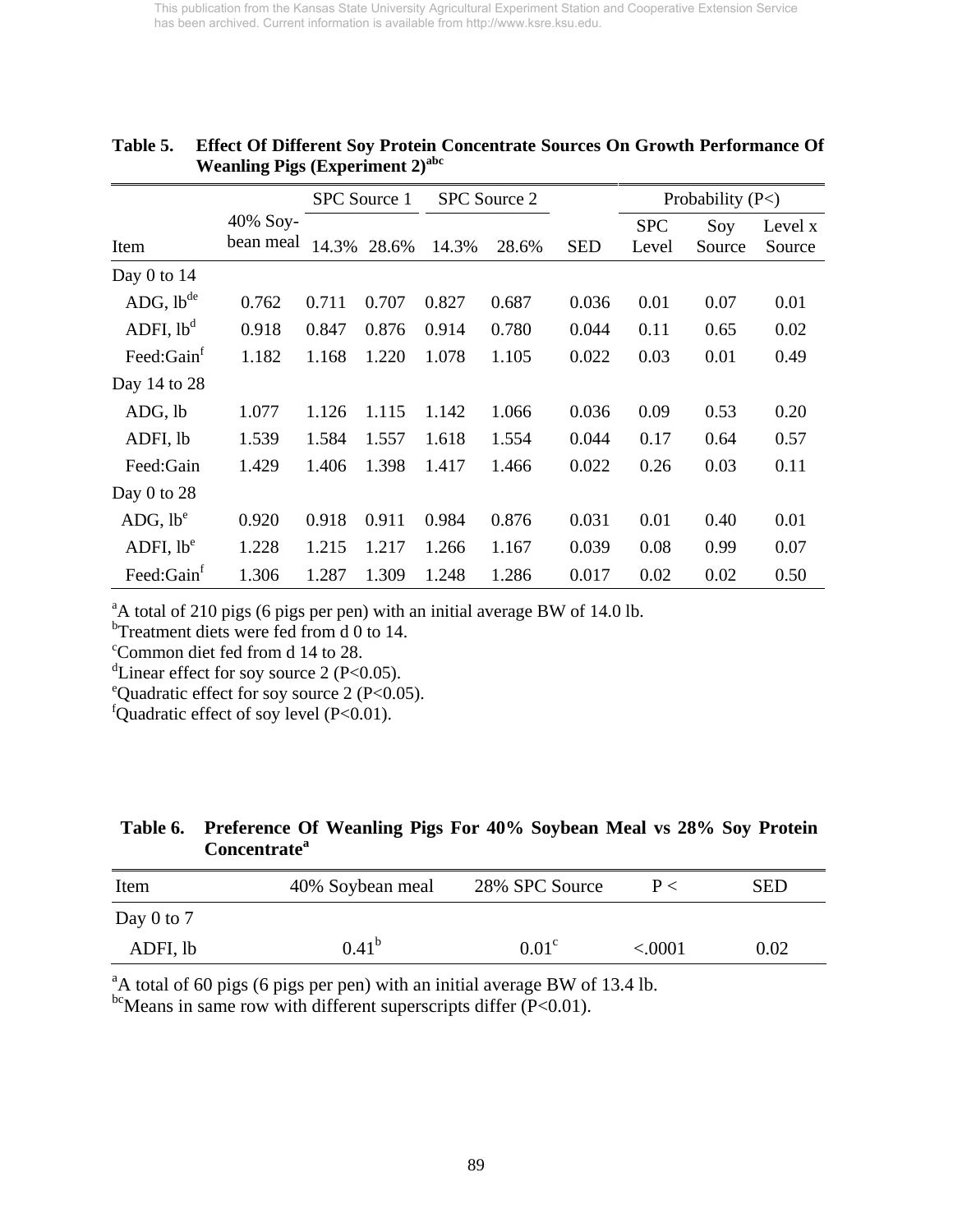### **EFFECTS OF EXTRUDED-EXPELLED SOYBEAN MEAL AND SOLVENT EXTRACTED SOYBEAN MEAL LEVEL OF GROWTH PERFORMANCE OF WEANLING PIGS1,2**

K.R. Lawrence, R.D. Goodband, M.D. Tokach, S.S. Dritz<sup>3</sup>, J.L. Nelssen, *J.M. DeRouchey, C.W. Hastad and C.N. Groesbeck* 

#### **Summary**

A total of 350 weanling pigs (initially 15.7 lb) were used to evaluate the effects of soybean meal source and level on growth performance of early weaned pigs. Dietary treatments included a control diet containing no soybean meal, or diets containing 20% or 40% of either solvent extracted soybean meal (SBM) or extruded-expelled soybean meal (EESOY). The SBM and EESOY were analyzed for trypsin inhibitor (0.7 mg TI/g and 1.8 mg TI/g, respectively) to ensure quality, and actual crude protein values (46.9% and 48.3% as-fed, respectively) were used in diet formulation. From d 0 to 14, increasing EE-SOY decreased ADG and ADFI (linear, *P*<0.01), but improved F/G (linear, *P*<0.05). Increasing SBM decreased ADFI (linear, *P*<0.02), but improved F/G (linear, *P*<0.01). No differences (*P*>0.05) were found between soybean meal sources throughout the trial. The results of this study suggest extrudedexpelled soybean meal processed properly and fed in diets immediately after weaning did not improve growth performance of nursery pigs relative to conventional solvent extracted soybean meal. When EESOY or SBM was included at 40% in diets fed immediately after weaning, growth performance of weanling pigs was poorer than if fed at lower levels (20%). Feeding properly processed EESOY resulted in similar growth performance compared to feeding SBM.

(Key Words: Weanling Pigs, Soybean Meal, Performance)

#### **Introduction**

The amount of soybean meal in diets fed immediately after weaning is usually limited because of delayed-type hypersensitivity reactions of young pigs to high levels of glycinin and beta conglycinin found in soybean meal. However, it is important to include some soybean meal in the initial diets in order to acclimate pigs to soy protein so that levels of soybean meal can be increased in later diets. Processing methods of soybean meal, such as extruding and expelling, may allow for greater inclusions of soy proteins in the diet without negatively affecting pig performance. Previous research at Kansas State University has

l

<sup>&</sup>lt;sup>1</sup>Appreciation is expressed to North Central Processors, Washington, Kansas, for providing the extrudedexpelled soybean meal.

<sup>&</sup>lt;sup>2</sup>Appreciation is expressed to S. Hanni, B. James, M. Young, M. Barker, and T. Rathbun for their assistance in data collection.

<sup>&</sup>lt;sup>3</sup> Food Animal Health and Management Center.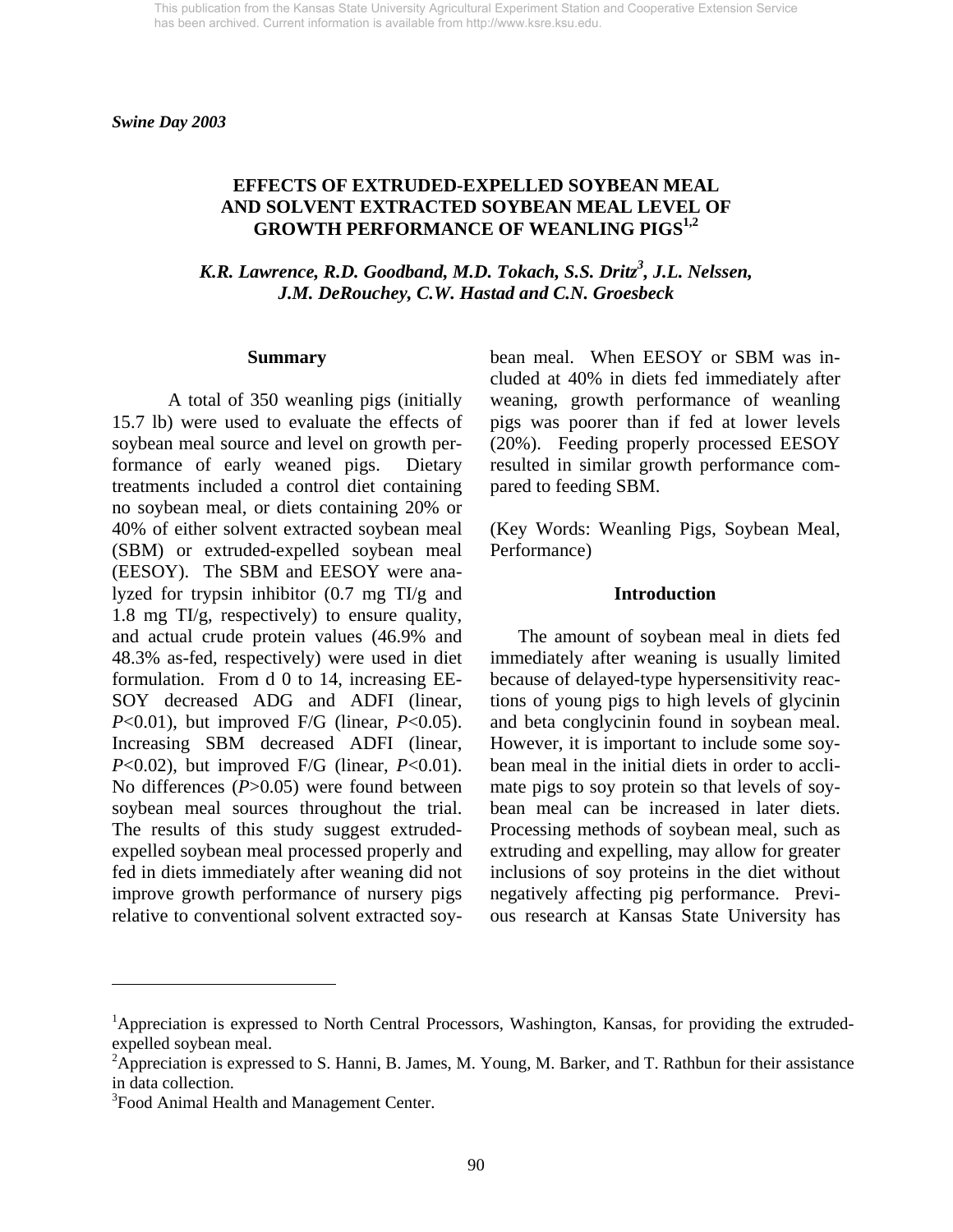shown that moist extrusion of soybean meal can result in growth performance comparable to and better than that achieved by feeding highly refined soy products to the earlyweaned pig. The dry extrusion-expelling technique (Insta-Pro Express Extruder/Press System, Des Moines, Iowa) results in a soybean meal with higher fat (oil) content than solvent extracted processed soybean meal. The high temperature of the extrusion technology aids in the inactivation of antinutritional factors, such as conglycinin and βconglycinin, which are potentially antigenic with the intestinal lumen.

 Previous research has shown that pigs (>25 lb) fed extruded-expelled soybean meal have equal or better growth performance than pigs fed solvent extracted soybean meal.

 The objective of studies reported in a previous Kansas State University Swine Day Report (2002) were to evaluate the nutritional value of EESOY relative to SBM. Reports in the 2002 KSU Swine Day showed that pigs fed EESOY performed poorer than pigs fed SBM due to high levels of trypsin inhibitor  $(>8.2$  mg TI/g) in the EESOY. Therefore, the objective of this study was to evaluate the nutritional value of properly processed extrudedexpelled soybean meal  $\langle$  <5 mg TI/g) relative to soybean meal in diets fed to pigs immediately after weaning.

#### **Procedures**

The Kansas State University Institutional Animal Care and Use Committee approved all experimental protocols used in this study.

Three hundred and fifty barrows and gilts (initially  $15.7 \pm 6.0$  lb and  $21 \pm 3$  d of age at weaning) were blocked by weight and allotted randomly to one of five dietary treatments which were fed from d 0 to 14 after weaning (Table 1) and a common Phase II diet was fed from d 14 to 21 (Table 2). Each treatment had 14 replications (pens) per treatment and five pigs per pen. Diets were formulated with actual analyzed nutrient soybean meal values. Dietary treatments included a control diet containing no soybean meal, or diets containing 20% or 40% soybean meal or extrudedexpelled soybean meal. Soybean meal replaced all or 50% of the spray-dried animal plasma, fishmeal and blood meal in diets containing 20% and 40% soybean meal product. All diets for each experiment were formulated to meet or exceed the nutrient requirement estimates of pigs suggested by the NRC, respectively (1998).

Pigs were housed at the Kansas State University Segregated Early Wean Facility. Each pen was  $4 \times 4$  ft and contained one self feeder and one nipple waterer to allow ad libitum access to feed and water. Room temperature was initially 35ºC then lowered 2ºC each week based on pig comfort. Average daily gain, ADFI, and F/G were determined by weighing pigs and measuring feed disappearance every 7 days.

Data were analyzed using the MIXED procedures of SAS as a randomized complete block design with pen as the experimental unit. Linear and quadratic contrasts were determined for each source of soybean meal and contrasts determined if there were any differences between soybean meal sources.

## **Results**

 Crude protein and trypsin inhibitor values for the SBM and EESOY were analyzed prior to the experiment (SBM, 46.9% CP, 0.7 mg TI/g; EESOY,  $48.3\%$  CP, 1.8 mg TI/g) to validate adequate processing. From d 0 to 7, increasing extruded-expelled soybean meal decreased (linear, *P*<0.04 ) ADG and ADFI (Table 3). Increasing solvent extracted soybean meal decreased (linear, *P*<0.04 ) ADFI.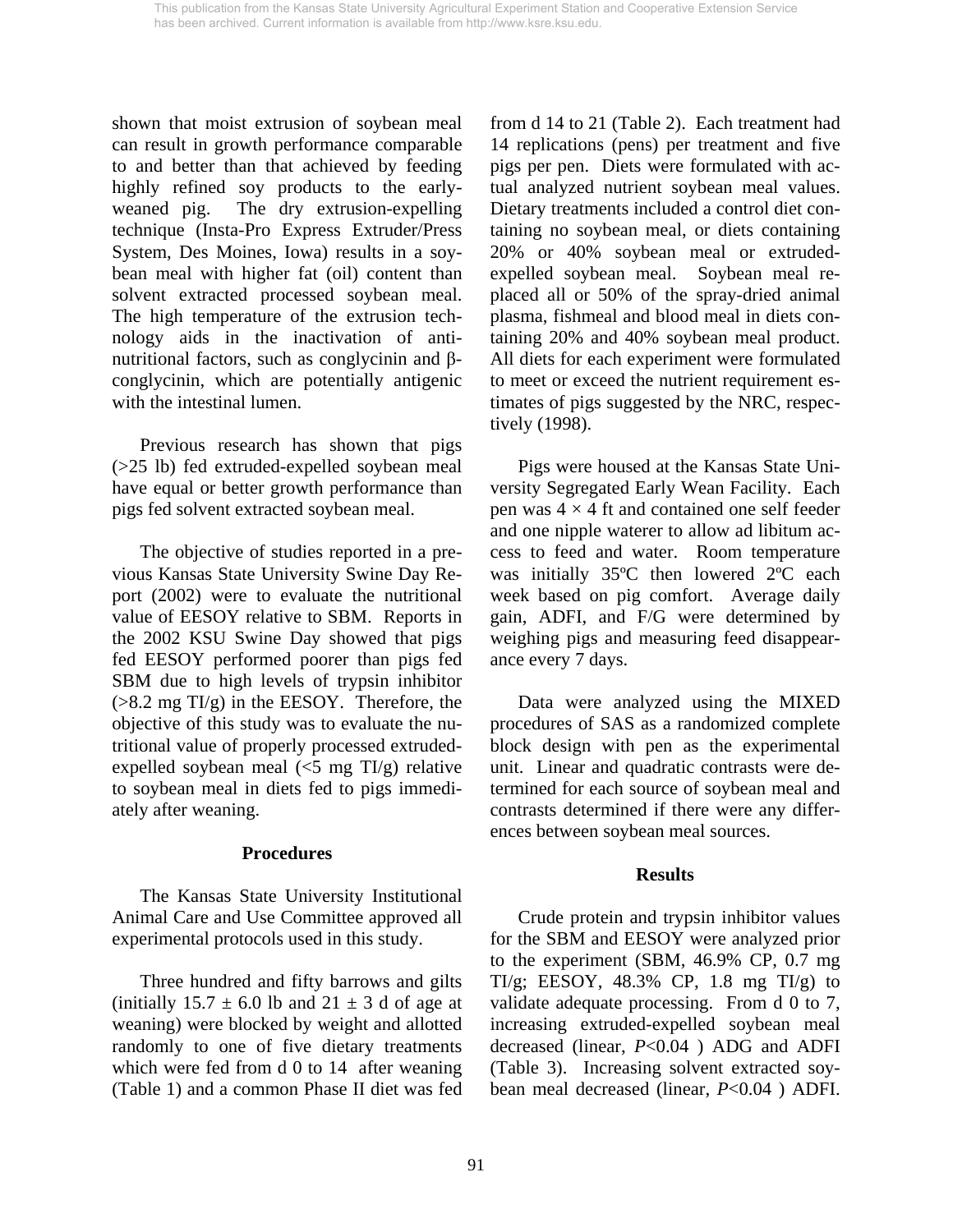From d 7 to 14 similar results were seen with increasing extruded-expelled soybean meal. As extruded-expelled soybean meal increased, ADG and ADFI decreased (linear, *P*<0.03 ). For the overall treatment period (d 0 to 14), increasing extruded-expelled soybean meal decreased ADG, ADFI, (linear, P<0.01) and improved F/G (linear, *P*<0.05), while increasing solvent extracted soybean meal decreased ADFI (linear, *P*<0.02) and improved F:G (linear, *P*<0.01). For the common period (d 14 to 21), increasing either soybean meal source in the treatment period increased ADG and ADFI (linear, *P*<0.01). For the overall period (d 0 to 21), increasing either soybean meal source improved feed efficiency (linear, *P*<0.02). No differences were observed (*P*>0.05) between growth performance of pigs fed solvent extracted soybean meal or extruded-expelled soybean meal.

### **Discussion**

Results reported of previous trials (Swine Day 2002) suggest that the extruded-expelled soybean meal contained levels of trypsin inhibitor (Exp. 1, 9.3 mg TI/g; Exp. 2, 8.2 mg  $TI/g$ ) higher than conventional solvent extracted soybean meal (Exp. 1, 1.2 mg TI/g; Exp. 2, 2.0 mg  $TI/g$ ). This is speculated to be because of the lower moisture level of the whole soybeans used for the extrudedexpelled process. The soybeans used in these trials were grown in a relatively dry year and the moisture content of the beans at harvest was lower than average. Moisture needed to be added back to the raw soybeans before processing. For this third experiment, the soybeans used for the extruded-expelled soybean meal were tested for moisture before the raw soybeans were processed to ensure adequate moisture level of the soybeans for processing to help cook the soybeans and deactivate the trypsin inhibitor. The trypsin inhibitor values of the extruded-expelled soybean meal were lowered greatly after the moisture content of the raw soybeans was monitored  $(1.8 \text{ mg TI/g}).$ 

 Quality control steps of extruded-expelled soybean meal production assure optimum quality of the product. Moisture and temperature are very important to deactivate antinutritional factors. Therefore, to reduce the trypsin inhibitor units to an acceptable level with low moisture raw beans, the temperature will need to be increased compared to that of soybeans containing a higher moisture level. Alternatively, moisture could be added to the soybeans. Checking the trypsin inhibitor level of raw soybeans may be useful in determining the proper level of moisture to be added or proper temperature to be used. It is important for EESOY manufacturers to establish a quality control procedure that assures optimum quality of EESOY and proper destruction of anti-nutritional factors.

 Previous research at Kansas State University has found dry extruded-expelled soybean meal with or without hulls has greater apparent ileal digestibilities of amino acids and greater digestible and ME than commerciallyavailable, solvent extracted soybean meal. Growth performance of pigs fed dry extrudedexpelled soybean meal or solvent extracted soybean meal was similar when diets were formulated on the basis of equal apparent ileal digestible lysine and ME, suggesting that the dry extruder-expeller inactivates the antinutritional factors associated with raw soybeans. We found no differences between soybean meal sources when the extruded-expelled soybean meal was adequately processed.

 Currently, commercial diets for the early weaned pig contain relatively low levels of soybean meal to minimize the transient hypersensitivity and maximize growth. We had initially hypothesized that the extrusion process may inactivate more of the antigens compared to the solvent extracted soybean meal process.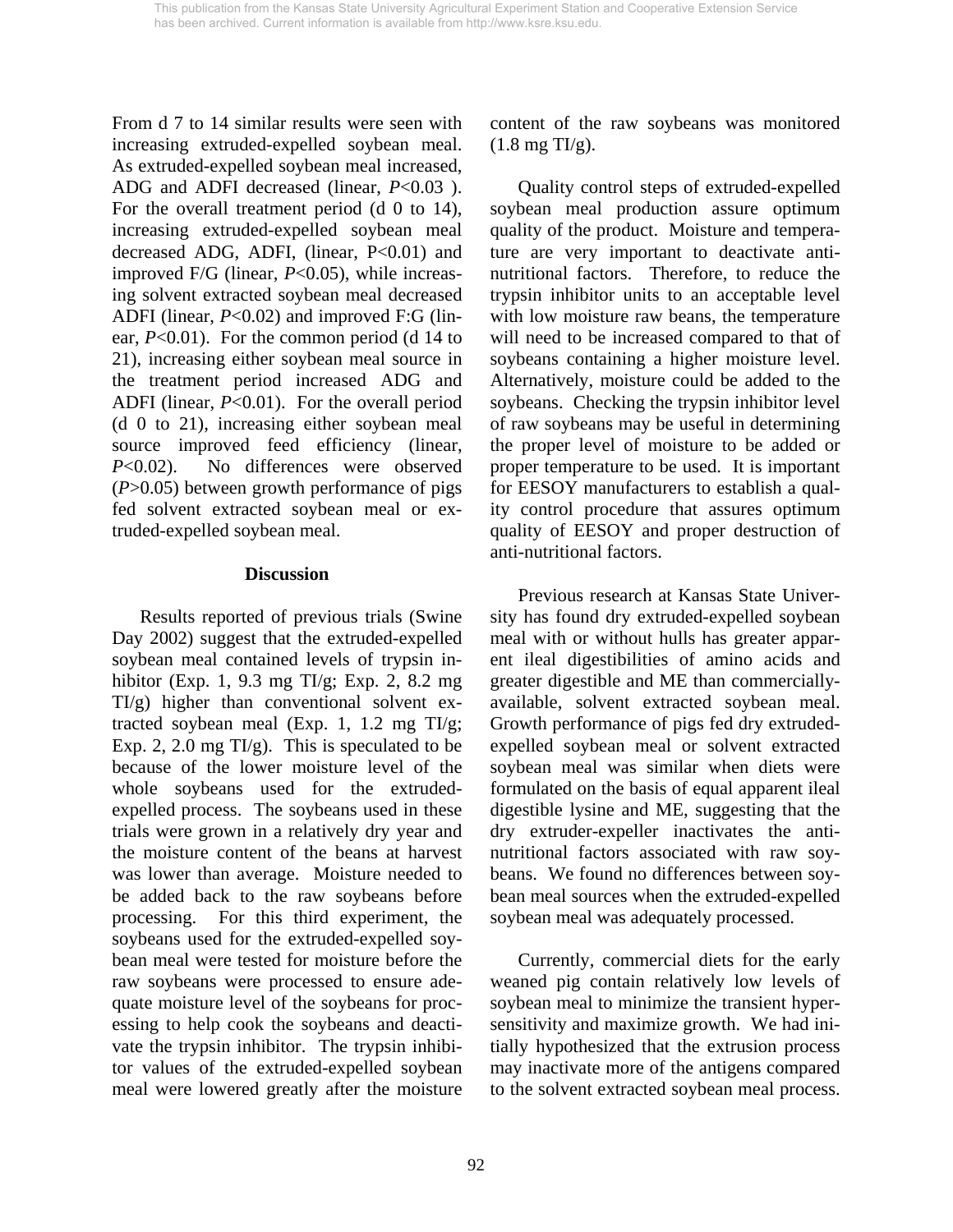The results of our experiments are in agreement with previous research suggesting adequate levels of extruded-expelled soybean meal and solvent extracted soybean meal in the weanling pig diet to be approximately 20%. We found that soybean meal source levels of 40% in the diet decreased growth performance of nursery pigs compared to a 20% inclusion rate. Subsequent performance of pigs previously fed 40% soybean meal source had no compensatory growth.

 Our results indicate the EESOY was not superior to the solvent extracted soybean meal. Our studies suggest that extrudedexpelled soybean meal has similar feeding value compared to solvent extracted soybean meal if the extruded-expelled soybean meal is adequately processed to destroy anti-nutritional factors such as trypsin inhibitor. Increasing levels of either soybean meal source decreased growth performance in weanling pigs immediately after weaning.

 In conclusion, extruded-expelled soybean meal production should be monitored closely to ensure destruction of anti-nutritional factors. Pigs fed diets containing properly processed extruded-expelled soybean meal had similar growth rates and feed efficiency compared to pigs fed solvent extracted soybean meal. Therefore, when properly processed, either source of soybean meal is acceptable for early-weaned nursery pig diets. Price and product availability should determine the soybean meal source to be included in nursery diets.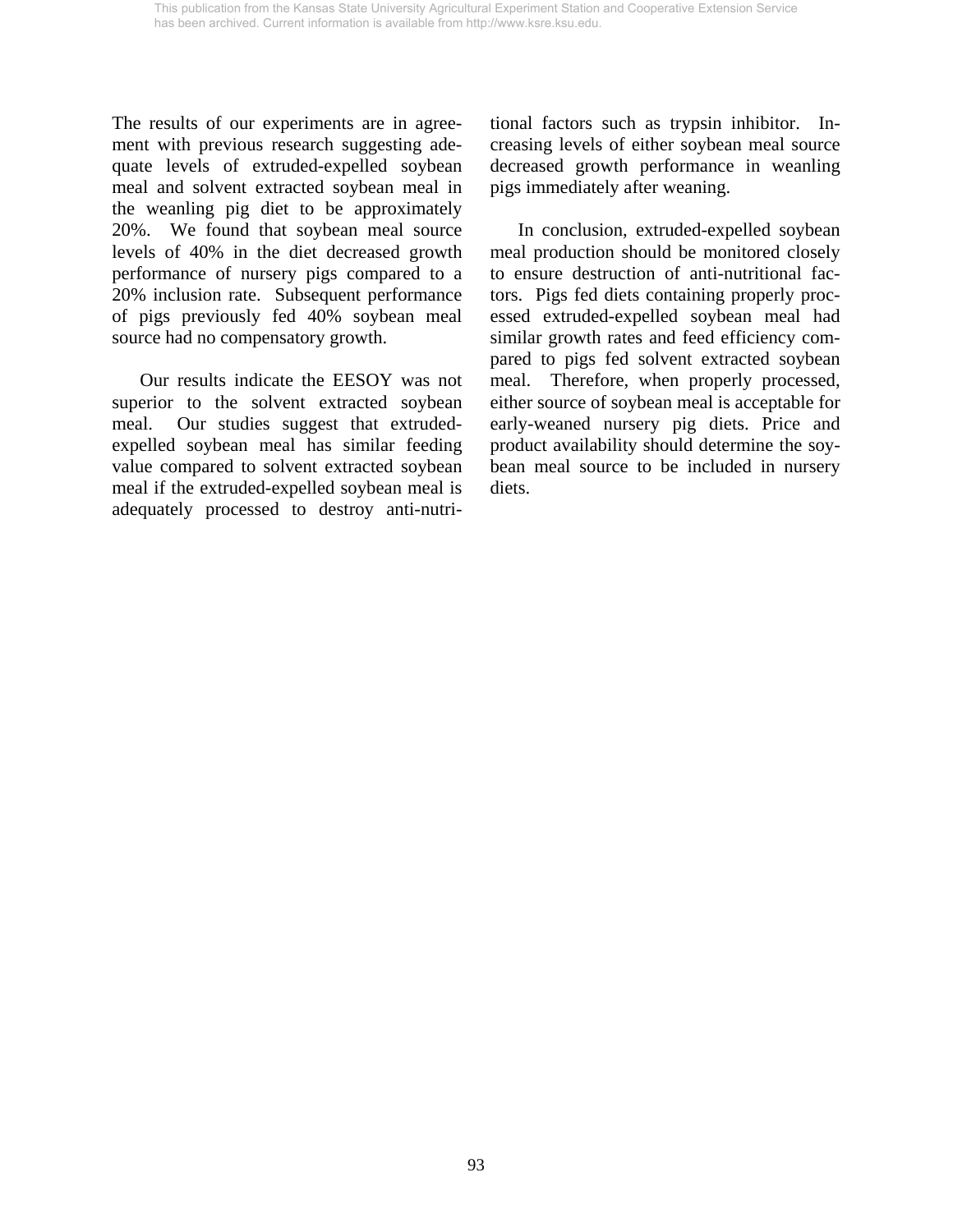|                               |                |        |                   | Soybean meal source |                   |
|-------------------------------|----------------|--------|-------------------|---------------------|-------------------|
|                               |                |        | Solvent extracted |                     | Extruded-expelled |
| Ingredient, %                 | Control        | 20%    | 40%               | 20%                 | 40%               |
| Corn                          | 50.89          | 38.75  | 26.47             | 40.94               | 30.85             |
| Soybean meal                  | $\overline{a}$ | 20.00  | 40.00             | 20.00               | 40.00             |
| Spray-dried whey              | 22.50          | 22.50  | 22.50             | 22.50               | 22.50             |
| Fishmeal                      | 8.63           | 4.94   | 1.25              | 4.44                | 0.25              |
| Spray-dried animal plasma     | 8.60           | 4.30   | $\overline{a}$    | 4.30                | $\overline{a}$    |
| Soy oil                       | 3.90           | 4.73   | 5.55              | 2.95                | 2.00              |
| Spray-dried blood meal        | 2.50           | 1.25   | $\equiv$          | 1.25                |                   |
| Medication <sup>b</sup>       | 1.00           | 1.00   | 1.00              | 1.00                | 1.00              |
| Monocalcium phosphate, 21% P  | $\frac{1}{2}$  | 0.73   | 1.45              | 0.78                | 1.55              |
| Limestone                     | 0.60           | 0.60   | 0.60              | 0.64                | 0.67              |
| Zinc oxide                    | 0.38           | 0.38   | 0.38              | 0.38                | 0.38              |
| Salt                          | 0.30           | 0.30   | 0.30              | 0.30                | 0.30              |
| Vitamin premix                | 0.25           | 0.25   | 0.25              | 0.25                | 0.25              |
| Trace mineral premix          | 0.15           | 0.15   | 0.15              | 0.15                | 0.15              |
| L-isoleucine                  | 0.20           | 0.02   | $\overline{a}$    | 0.02                | $\overline{a}$    |
| DL-methionine                 | 0.10           | 0.10   | 0.10              | 0.10                | 0.10              |
| Total                         | 100.00         | 100.00 | 100.00            | 100.00              | 100.00            |
| <b>Calculated Analysis</b>    |                |        |                   |                     |                   |
| Lysine, %                     | 1.55           | 1.55   | 1.55              | 1.55                | 1.55              |
| Ile: lys ratio, %             | 60             | 60     | 71                | 60                  | 72                |
| Met Cys:lys ratio, %          | 58             | 58     | 57                | 58                  | 58                |
| Thr:lys ratio, %              | 66             | 66     | 66                | 66                  | 66                |
| Trp:lys ratio, %              | 18             | 20     | 21                | 20                  | 21                |
| Val:lys ratio, %              | 79             | 78     | 77                | 79                  | 78                |
| ME, kcal/lb                   | 1,581          | 1,582  | 1,580             | 1,583               | 1582              |
| Protein, %                    | 21.7           | 23.0   | 24.5              | 23.2                | 24.8              |
| Ca, %                         | 0.87           | 0.87   | 0.87              | 0.87                | 0.87              |
| P, %                          | 0.72           | 0.79   | 0.85              | 0.79                | 0.86              |
| Available P, %                | 0.57           | 0.57   | 0.57              | 0.57                | 0.57              |
| Lysine: calorie ratio, g/Mcal | 4.45           | 4.45   | 4.45              | 4.45                | 4.45              |

# **Table 1. Diet Composition (As-fed Basis)a**

<sup>a</sup>Diets were formulated on actual analyzed crude protein values of soybean meal. The solvent extracted soybean meal contained 46.9% crude protein and the extruded-expelled soybean meal contained 48.3% crude protein.

<sup>b</sup>Provided 50 g/ton of carbadox.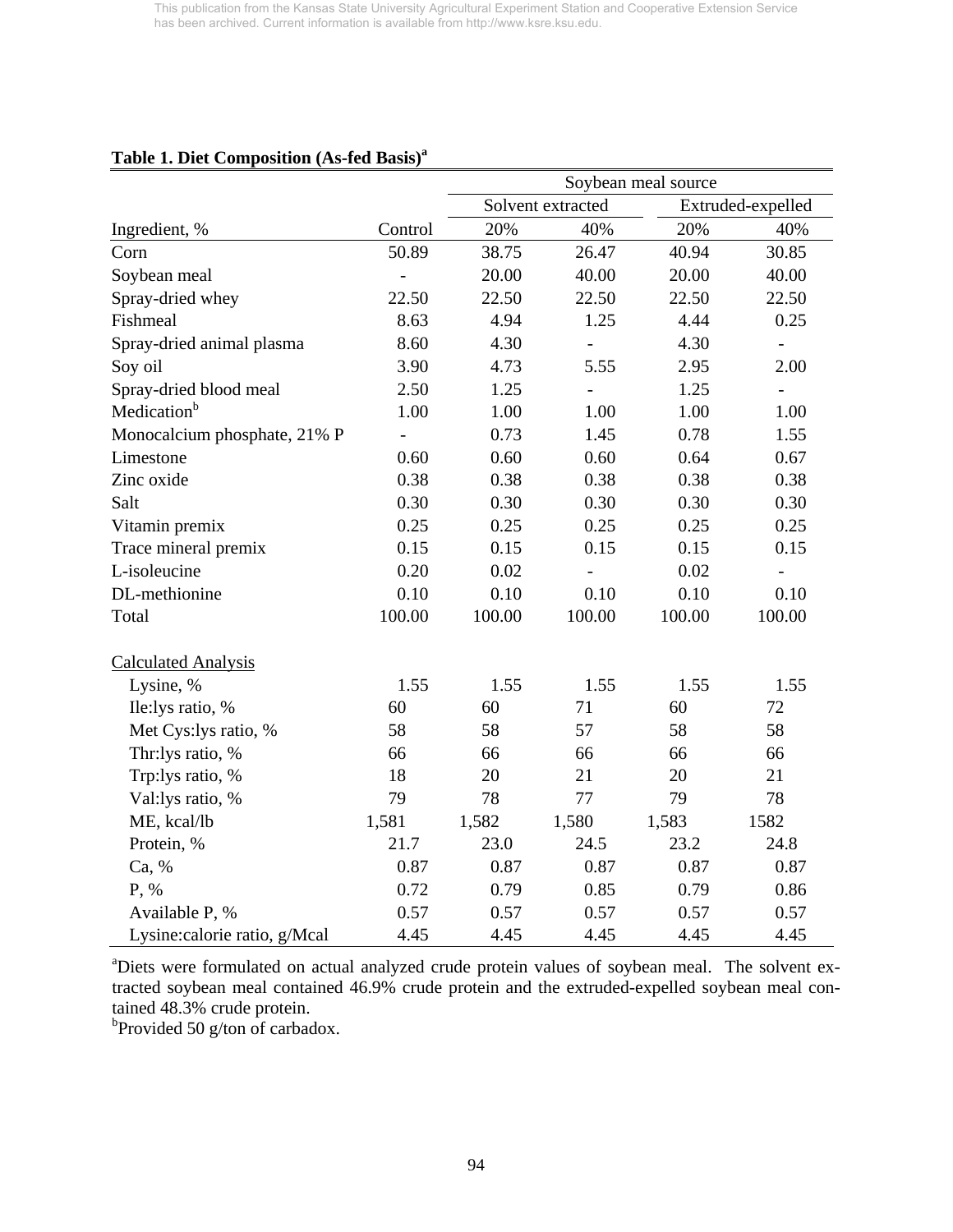| <b>Table 2.</b> Composition of Common Dict (As-teu Dasis) |          |
|-----------------------------------------------------------|----------|
| Ingredient, %                                             | Phase II |
| Corn                                                      | 50.04    |
| Soybean meal, 46.5% CP                                    | 27.20    |
| Spray-dried whey                                          | 10.00    |
| Select menhaden fishmeal                                  | 5.00     |
| Soy oil                                                   | 4.00     |
| Medication <sup>b</sup>                                   | 1.00     |
| Monocalcium phosphate, 21% P                              | 0.98     |
| Limestone                                                 | 0.65     |
| Zinc oxide                                                | 0.25     |
| Vitamin premix                                            | 0.25     |
| Salt                                                      | 0.25     |
| Trace mineral premix                                      | 0.15     |
| L-lysine HCl                                              | 0.15     |
| DL-methionine                                             | 0.08     |
| <b>Calculated Analysis</b>                                |          |
| Lysine, %                                                 | 1.40     |
| Met:lys ratio, %                                          | 32       |
| Met Cys:lys ratio, %                                      | 57       |
| Thr:lys ratio, %                                          | 61       |
| Trp:lys ratio, %                                          | 18       |
| ME, kcal/lb                                               | 1,560    |
| CP, %                                                     | 21.3     |
| Ca, %                                                     | 0.87     |
| P, %                                                      | 0.76     |
| Available P, %                                            | 0.48     |

**Table 2. Composition of Common Diet (As-fed Basis)<sup>a</sup>**

<sup>a</sup> Phase II common diet was fed from d 14 to 21.<br><sup>b</sup> Provided 50 g/ton of carbadox.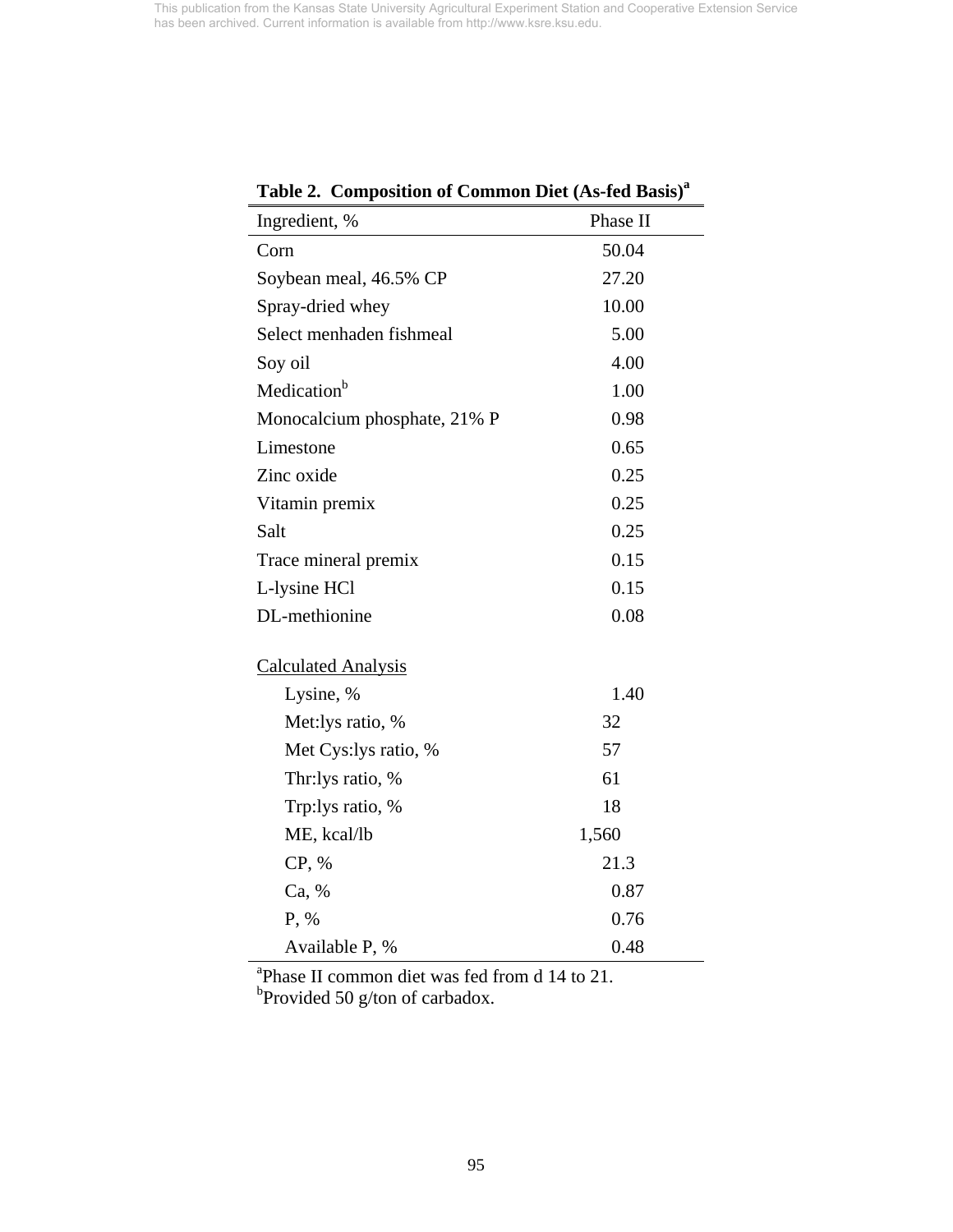|                        | Treatments |      |                     |      |                   |      | Probability, P<     |                   |        |                   |              |
|------------------------|------------|------|---------------------|------|-------------------|------|---------------------|-------------------|--------|-------------------|--------------|
|                        |            |      | Soybean meal source |      |                   |      | Soybean meal source |                   |        |                   |              |
|                        |            |      | Solvent extracted   |      | Extruded-expelled |      |                     | Solvent-extracted |        | Extruded-expelled | SBM vs.      |
| Item                   | Control    | 20%  | 40%                 | 20%  | 40%               | SE   | Linear              | Quadratic         | Linear | Quadratic         | <b>EESOY</b> |
| Day 0 to 7             |            |      |                     |      |                   |      |                     |                   |        |                   |              |
| ADG, lb                | 0.63       | 0.62 | 0.62                | 0.55 | 0.53              | 0.04 | 0.11                | 0.48              | 0.04   | 0.34              | 0.72         |
| ADFI, lb               | 0.56       | 0.52 | 0.52                | 0.46 | 0.44              | 0.04 | 0.04                | 0.74              | 0.02   | 0.66              | 0.81         |
| F/G                    | 0.89       | 0.84 | 0.84                | 0.84 | 0.85              | 0.03 | 0.20                | 0.43              | 0.26   | 0.31              | 0.99         |
| Day 7 to 14            |            |      |                     |      |                   |      |                     |                   |        |                   |              |
| ADG, lb                | 0.72       | 0.69 | 0.68                | 0.69 | 0.61              | 0.04 | 0.57                | 0.82              | 0.03   | 0.71              | 0.19         |
| ADFI, lb               | $0.80\,$   | 0.76 | 0.75                | 0.72 | 0.67              | 0.04 | 0.11                | 0.95              | 0.01   | 0.74              | 0.37         |
| $\rm F/G$              | 1.14       | 1.10 | 1.11                | 1.07 | 1.10              | 0.03 | 0.06                | 0.89              | 0.31   | 0.82              | 0.38         |
| Day 0 to $14^b$        |            |      |                     |      |                   |      |                     |                   |        |                   |              |
| ADG, lb                | 0.67       | 0.66 | 0.62                | 0.65 | 0.57              | 0.03 | 0.10                | 0.71              | 0.01   | 0.30              | 0.20         |
| ADFI, lb               | 0.68       | 0.64 | 0.59                | 0.63 | 0.56              | 0.03 | 0.02                | 0.86              | 0.01   | 0.61              | 0.45         |
| F/G                    | 1.02       | 0.97 | 0.96                | 0.98 | 0.98              | 0.02 | 0.01                | 0.41              | 0.05   | 0.26              | 0.42         |
| Day 14 to $21^{\circ}$ |            |      |                     |      |                   |      |                     |                   |        |                   |              |
| ADG, lb                | 1.06       | 1.10 | 1.12                | 1.22 | 1.27              | 0.04 | 0.01                | 0.36              | 0.01   | 0.34              | 0.32         |
| ADFI, lb               | 1.29       | 1.29 | 1.30                | 1.46 | 1.46              | 0.04 | 0.01                | 0.05              | 0.01   | 0.11              | 0.87         |
| F/G                    | 1.22       | 1.18 | 1.17                | 1.22 | 1.17              | 0.03 | 0.97                | 0.27              | 0.16   | 0.40              | 0.20         |
| Day 0 to 21            |            |      |                     |      |                   |      |                     |                   |        |                   |              |
| ADG, lb                | 0.80       | 0.80 | 0.82                | 0.81 | 0.80              | 0.03 | 0.49                | 0.78              | 0.99   | 0.81              | 0.67         |
| ADFI, lb               | 0.88       | 0.86 | 0.88                | 0.86 | 0.86              | 0.03 | 0.99                | 0.37              | 0.45   | 0.67              | 0.61         |
| F/G                    | 1.08       | 1.04 | 1.04                | 1.04 | 1.04              | 0.01 | 0.02                | 0.13              | 0.01   | 0.11              | 0.77         |

### **Table 3. Effects of Extruded-Expelled Soybean Meal and Solvent Extracted Soybean Meal Level on Growth Performance of Weanling Pigs<sup>a</sup>**

<sup>a</sup>A total of 350 pigs (five pigs per pen and fourteen pens per treatment) with an average initial BW of 15.7 lb.

 $b$ Treatment diets were fed from d 0 to 14 of the experiment.

<sup>c</sup>Day 14 to 21 pigs were fed common Phase II diet.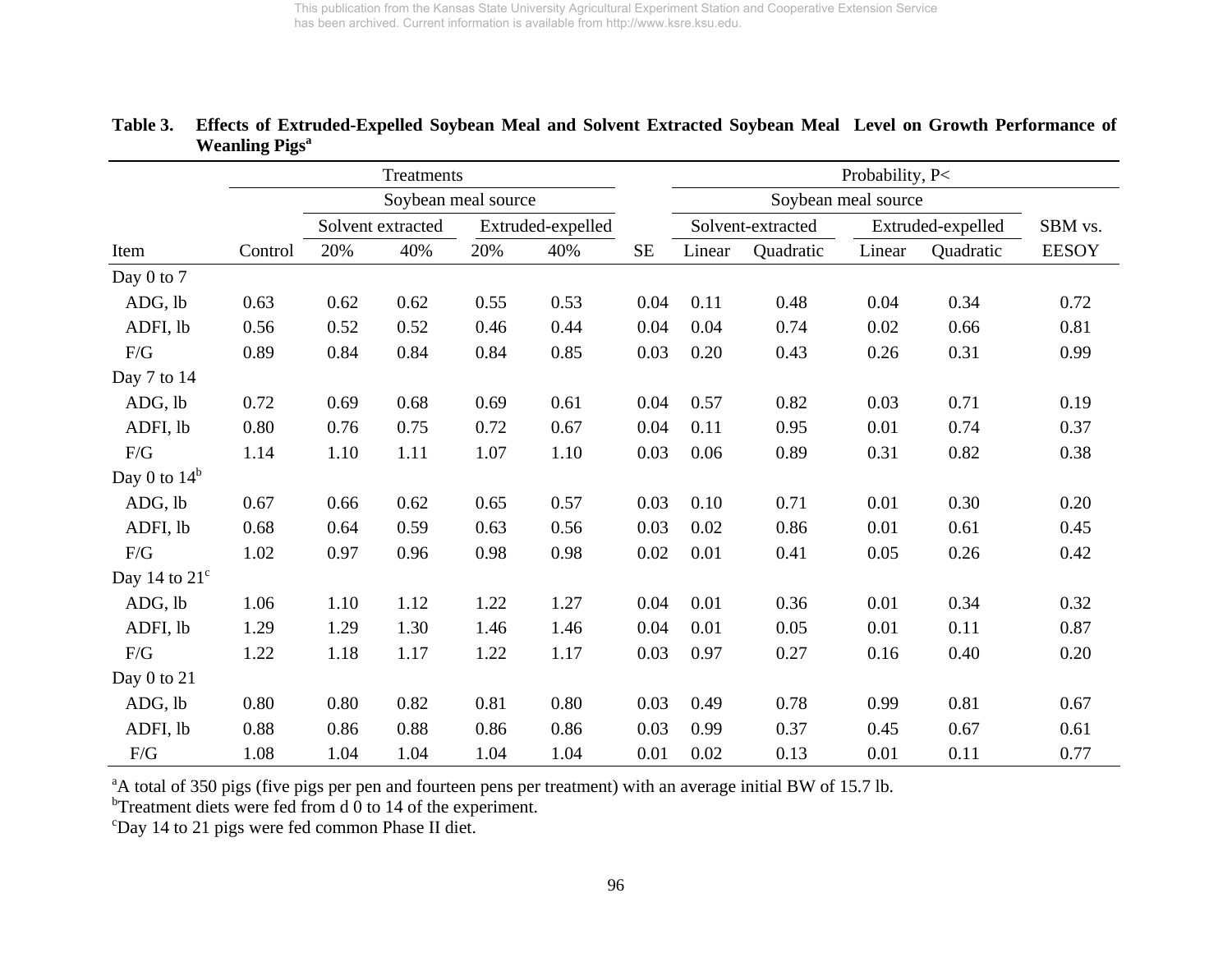*Swine Day 2003* 

### **THE EFFECTS OF POULTRY MEAL AND FISHMEAL ON GROWTH PERFORMANCE OF WEANLING PIGS1**

*T.P. Keegan, J.L. Nelssen, J.M. DeRouchey, R.D. Goodband, M.D. Tokach, and S.S. Dritz2*

#### **Summary**

 A total of 210 weanling pigs (initially 16.4 lb and  $21 \pm 2$  d of age, PIC) was used to evaluate the effects of select menhaden fishmeal and stabilized poultry meal on growth performance of nursery pigs. Five dietary treatments were fed from d 0 to 28 after weaning. Diets included a control with no specialty protein products and diets with 2.5% and 5.0% fishmeal and poultry meal replacing the lysine provide by fishmeal at 2.9% and 5.9%. All the diets were formulated on an equal lysine basis. Overall (d 0 to 28), pigs fed diets containing fishmeal had greater  $(P < 0.05)$  ADG compared to pigs fed the control diet and pigs fed diets containing poultry meal. Also, increasing fishmeal tended (quadratic, P<0.07) to improve ADG, with the greatest increase observed in pigs fed 2.5% fishmeal. Feed intake was not affected by any dietary treatment. Pigs fed diets containing select menhaden fishmeal had improved (P<0.05) feed efficiency compared to pigs fed diets containing stabilized poultry meal. In conclusion, the addition of fishmeal to the diet improved the growth performance of weanling pigs, while stabilized poultry protein meal did not affect growth performance.

(Key Words: Poultry Meal, Weanling Pigs, Fishmeal.)

#### **Introduction**

 The use of complex nursery diets with highly digestible ingredients has increased the need for specialty protein products, such as select menhaden fishmeal. However, specialty protein sources such as fishmeal are relatively expensive. Therefore, other specialty protein sources that have the potential to reduce diet cost without decreasing performance must be explored. Poultry meal is a byproduct from poultry harvesting facilities that has a similar crude protein and amino acid profile to that of select menhaden fishmeal. Recent advancements in processing and quality control of the stabilized poultry meal have improved the consistency and palatability of the final product. Poultry meal is readily available and is currently used in the pet food and poultry industries.

 A previous trial conducted at Kansas State University showed no response in growth performance for pigs fed fishmeal or poultry meal compared to pigs fed diets without any specialty protein products. This suggested that the use of whey was adequate for maximum growth of pigs in this particular environment. Therefore, the objective of this experiment was to compare the effects of select menhaden fishmeal and stabilized poultry meal on the growth performance of nursery pigs in a con-

l

<sup>&</sup>lt;sup>1</sup>Appreciation is expressed to American Proteins Inc. (Cumming, Georgia) for supplying the stabilized poultry meal.

<sup>&</sup>lt;sup>2</sup> Food Animal Health and Management Center.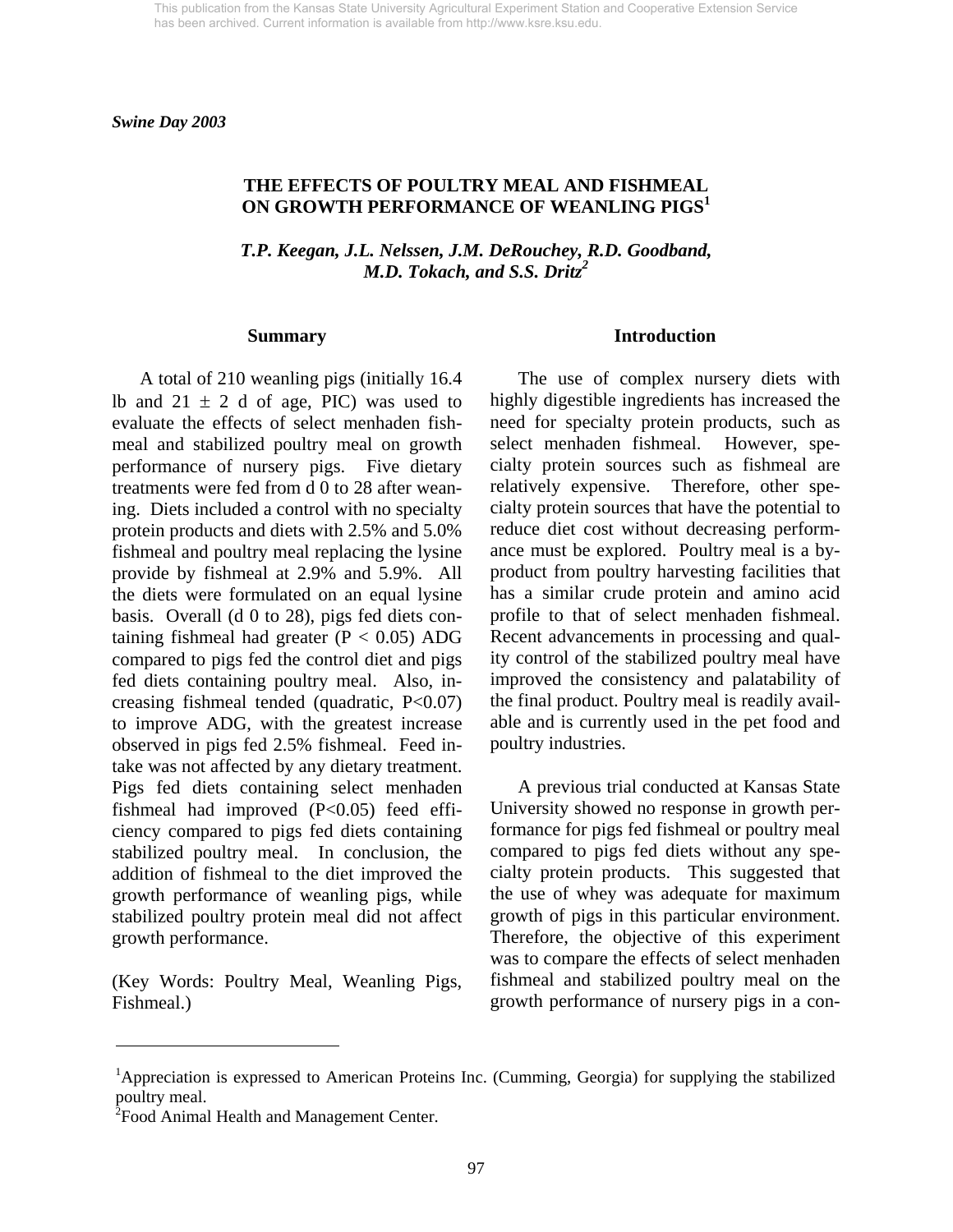trolled research setting without the use of animal plasma, blood products, or high levels of dried whey.

#### **Procedures**

 A total of 210 pigs (initially 16.4 lb and 21  $\pm$  2 d of age, PIC) was used in a 28-d growth assay. Pigs were blocked by weight and allotted to one of five dietary treatments at weaning. There were eight replicates (two replicates with six pigs per pen and six replicates with five pigs per pen) per treatment. Pigs were housed in an environmentally controlled nursery at the KSU Swine Teaching and Research farm. All pens (4 x 5 ft) contained one self-feeder and one nipple waterer to provide ad libitum access to feed and water.

 The select menhaden fishmeal, stabilized poultry meal, and soybean meal were analyzed for amino acids, Ca, and P before being used in diet formulation (Table 1). Pigs were fed one of five dietary treatments, which included a control diet with no specialty protein products, and diets containing 2.5% or 5% fishmeal, and stabilized poultry meal replacing the lysine provided by fishmeal at the inclusion rates of 2.9% or 5.9%. All diets were cornsoybean meal based and included 10% edible grade spray-dried whey and were formulated to contain 1.45% total lysine, 0.90% Ca, and 0.75% P (Table 2). Average daily gain, ADFI, and feed efficiency (F/G) were determined by weighing pigs and measuring feed disappearance on d 7, 14, 21, and 28 post weaning.

 Data were analyzed as a randomized complete block design using the mixed procedure of SAS with pen as the experimental unit. Single degree of freedom contrasts were used to compare performance of pigs fed the control diet to those fed the diets containing fishmeal or diets containing the different quality poultry meal. An additional contrast was used to compare pigs fed the fishmeal diets to those fed poultry meal. Linear and quadratic comparisons were used to determine the effects of feeding increasing levels of fishmeal or poultry meal.

## **Results and Discussion**

 From d 0 to 14, pigs fed fishmeal tended (P<0.10) to have greater ADG than pig fed stabilized poultry meal. Also, increasing fishmeal tended (P<0.10) to increase ADG with the greatest improvement observed in pigs fed 2.5% fishmeal. Pigs fed diets containing fishmeal had improved (P<0.05) feed efficiency compared to pigs fed diets containing stabilized poultry meal. Increasing poultry meal tended to result in poorer efficiency (linear, P<0.08).

 From d 14 to 28, pigs fed diets containing fishmeal had greater (P<0.05) ADG compared to pigs fed the control diet or diets containing poultry meal. Also, increasing fishmeal increased (linear, P<0.05) ADG. Pigs fed diets containing fishmeal had improved (P<0.05) feed efficiency compared to pigs fed diets containing stabilized poultry meal.

 For the overall treatment period (d 0 to 28), pigs fed diets containing fishmeal had greater  $(P<0.05)$  ADG than the pigs fed the control diet without any specialty protein products or diets containing poultry meal. Increasing fishmeal tended to result in improved (quadratic, P<0.07) ADG, with the greatest improvement observed in pigs fed the diet containing 2.5% fishmeal. Pigs fed diets containing fishmeal had improved  $(P<0.01)$  feed efficiency compared to pigs fed diets containing stabilized poultry meal. Increasing the stabilized poultry meal in the diet tended to result in poorer feed efficiency (linear,  $P<0.09$ ).

 Consistent with many previous trials, these results indicate that the addition of select menhaden fishmeal to diets improved the growth performance of weanling pigs. However, the use of stabilized poultry protein meal did not improve pig performance compared to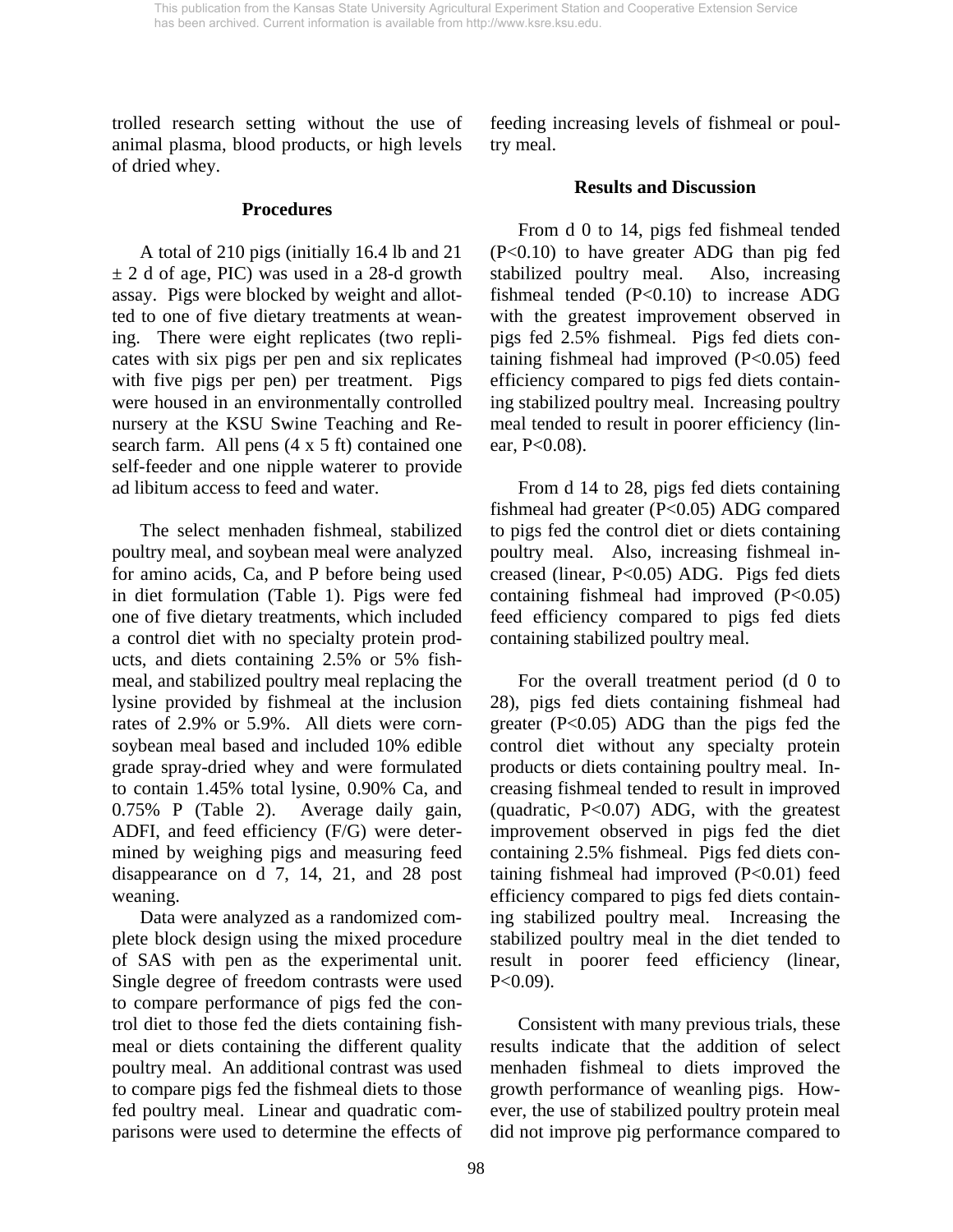those fed the control diet without specialty proteins. Because adding stabilized poultry meal to the diet had a negative affect on feed efficiency without impacting feed intake, it

appears that the amino acid availability of the poultry product may be lower than that of fishmeal or soybean meal.

| Item, %       | <b>Stabilized Poultry Meal</b> | Select Menhaden Fish-<br>meal | Soybean<br>Meal |
|---------------|--------------------------------|-------------------------------|-----------------|
| CP            | 63.46                          | 61.21                         | 48.30           |
| Ca            | 2.78                           | 4.27                          | 0.36            |
| $\mathbf{P}$  | 1.91                           | 2.83                          | 0.64            |
| Lysine        | 4.30                           | 5.01                          | 3.03            |
| Isoleucine    | 2.59                           | 2.55                          | 2.23            |
| Leucine       | 4.62                           | 4.55                          | 3.76            |
| Methionine    | 1.34                           | 1.78                          | 0.71            |
| Met. and cys. | 2.08                           | 2.34                          | 1.50            |
| Threonine     | 2.46                           | 2.52                          | 1.87            |
| Tryptophan    | 0.70                           | 0.67                          | 0.68            |
| Valine        | 3.23                           | 3.06                          | 2.42            |

# **Table 1. Chemical Analysis (As-fed Basis)<sup>a</sup>**

<sup>a</sup>Values represent the analysis of one sample of each ingredient.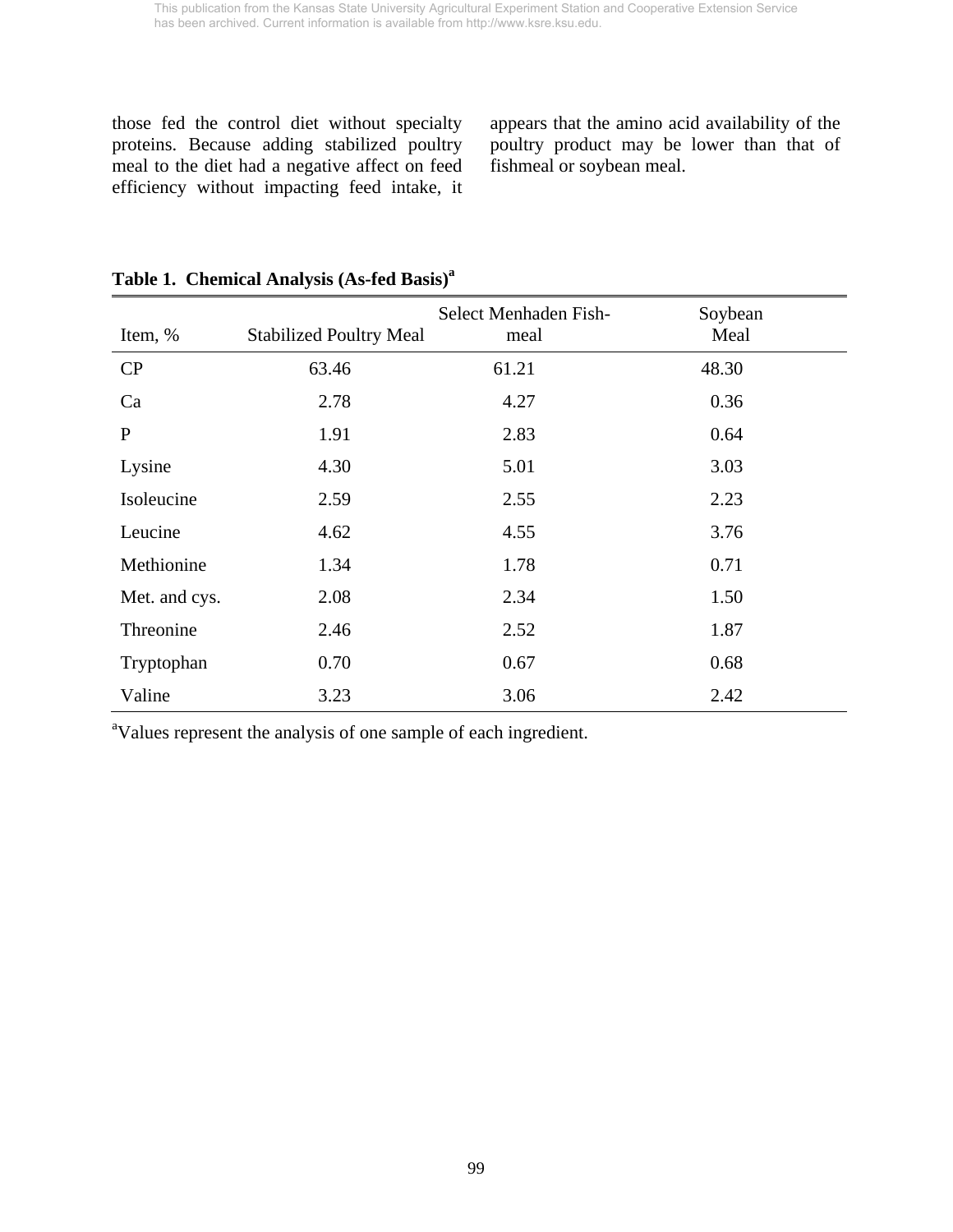|                              |                          |                              | Select Menhaden<br>Fishmeal |        | Stabilized<br>Poultry Meal <sup>b</sup> |  |
|------------------------------|--------------------------|------------------------------|-----------------------------|--------|-----------------------------------------|--|
| Item, %                      | Control                  | 2.5%                         | 5.0%                        | 2.9%   | 5.9%                                    |  |
| Corn                         | 45.41                    | 47.56                        | 49.72                       | 47.04  | 48.69                                   |  |
| Soybean meal, 46.5%          | 34.50                    | 30.18                        | 25.87                       | 30.19  | 25.87                                   |  |
| Spray dried whey             | 10.00                    | 10.00                        | 10.00                       | 10.00  | 10.00                                   |  |
| Select menhaden fishmeal     | $\overline{\phantom{0}}$ | 2.50                         | 5.00                        |        |                                         |  |
| Stabilized poultry meal      |                          | $\qquad \qquad \blacksquare$ | $\overline{\phantom{0}}$    | 2.95   | 5.90                                    |  |
| Soybean oil                  | 5.00                     | 5.00                         | 5.00                        | 5.00   | 5.00                                    |  |
| Monocalcium phosphate, 21% P | 1.55                     | 1.35                         | 1.10                        | 1.35   | 1.18                                    |  |
| Limestone                    | 1.05                     | 0.90                         | 0.80                        | 0.98   | 0.88                                    |  |
| Antibiotic <sup>c</sup>      | 1.00                     | 1.00                         | 1.00                        | 1.00   | 1.00                                    |  |
| Salt                         | 0.35                     | 0.35                         | 0.35                        | 0.35   | 0.35                                    |  |
| Vitamin premix               | 0.25                     | 0.25                         | 0.25                        | 0.25   | 0.25                                    |  |
| Trace mineral premix         | 0.15                     | 0.15                         | 0.15                        | 0.15   | 0.15                                    |  |
| Zinc oxide                   | 0.25                     | 0.25                         | 0.25                        | 0.25   | 0.25                                    |  |
| Lysine HCl                   | 0.25                     | 0.25                         | 0.25                        | 0.25   | 0.25                                    |  |
| DL-Methionine                | 0.15                     | 0.15                         | 0.15                        | 0.15   | 0.14                                    |  |
| <b>TOTAL</b>                 | 100.00                   | 100.00                       | 100.00                      | 100.00 | 100.00                                  |  |
| Calculated Values, %         |                          |                              |                             |        |                                         |  |
| Lysine                       | 1.45                     | 1.45                         | 1.45                        | 1.45   | 1.45                                    |  |
| Isoleucine:lysine ratio      | 66                       | 64                           | 62                          | 65     | 64                                      |  |
| Leucine: lysine ratio        | 128                      | 126                          | 124                         | 127    | 126                                     |  |
| Methionine: lysine ratio     | 33                       | 35                           | 36                          | 34     | 35                                      |  |
| Met & Cys:lysine ratio       | 60                       | 60                           | 60                          | 60     | 60                                      |  |
| Threonine: lysine ratio      | 65                       | 65                           | 65                          | 65     | 65                                      |  |
| Tryptophan: lysine ratio     | 19                       | 19                           | 18                          | 19     | 18                                      |  |
| Valine:lysine ratio          | 74                       | 73                           | 71                          | 74     | 73                                      |  |
| CP                           | 21.73                    | 21.36                        | 20.99                       | 21.71  | 21.68                                   |  |
| Ca                           | 0.90                     | 0.90                         | 0.90                        | 0.9    | 0.90                                    |  |
| ${\bf P}$                    | 0.75                     | 0.75                         | 0.75                        | 0.75   | 0.75                                    |  |

# **Table 2. Diet Composition (As-Fed Basis)<sup>a</sup>**

<sup>a</sup>Pigs fed diets from d 0 to 28 after weaning.

<sup>s</sup>Stabilized poultry meal inclusion rates were based off the lysine provided by fishmeal.

Provided 50g/ton carbadox.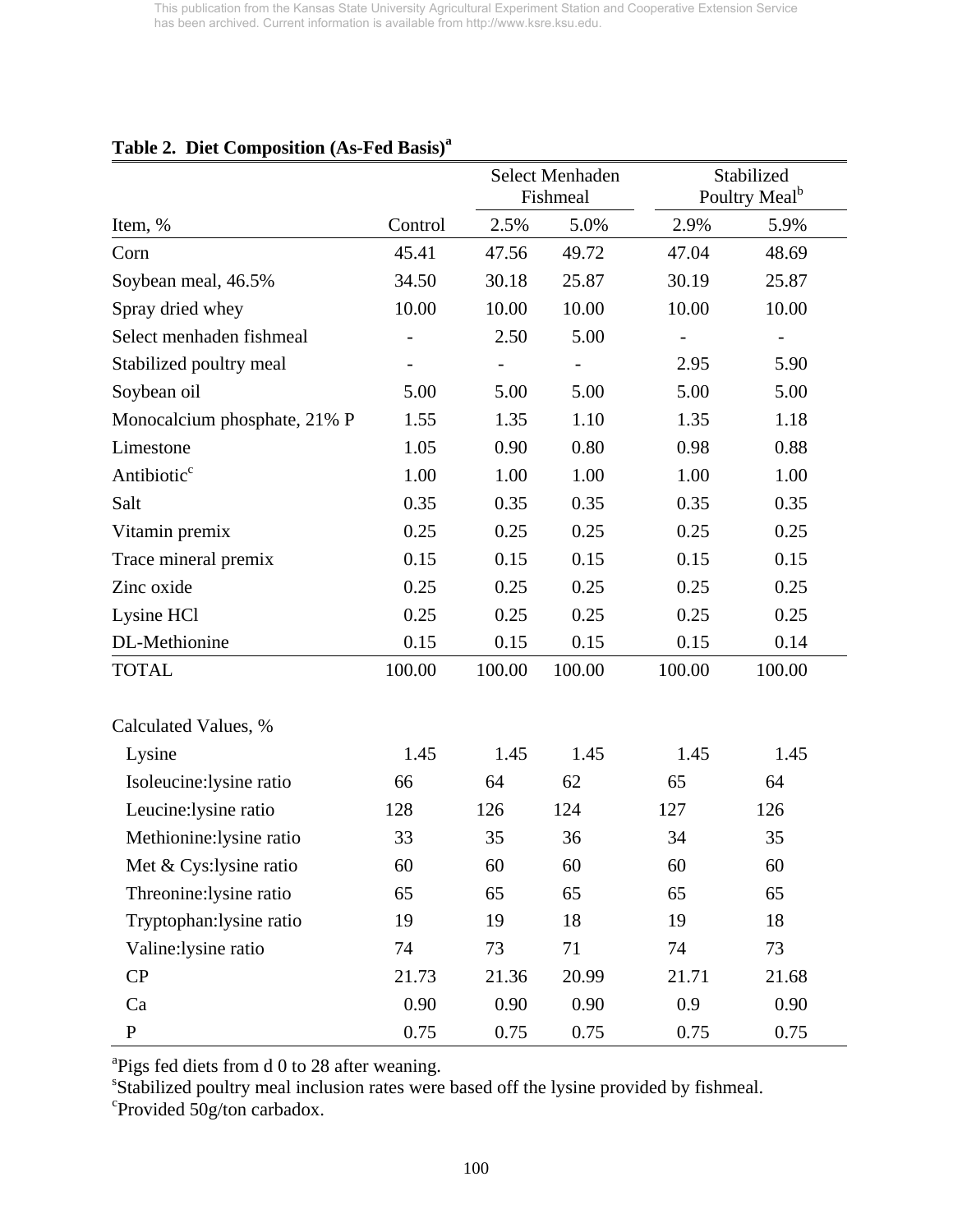|            |                           |      |          |      |                           |           |                  | Contrast $(P <)$ |             |                 |          |       |                     |       |
|------------|---------------------------|------|----------|------|---------------------------|-----------|------------------|------------------|-------------|-----------------|----------|-------|---------------------|-------|
|            |                           |      | Fishmeal |      | Poultry Meal <sup>c</sup> |           |                  |                  | Control vs. | Fish vs.        | Fishmeal |       | <b>Poultry Meal</b> |       |
|            | Control <sup>b</sup> 2.5% |      | 5.0%     | 2.9% | 5.9%                      | <b>SE</b> | TRT <sup>d</sup> | Fish             |             | Poultry Poultry | Linear   | Quad. | Linear              | Quad. |
| $D0$ to 14 |                           |      |          |      |                           |           |                  |                  |             |                 |          |       |                     |       |
| ADG, lb    | 0.50                      | 0.55 | 0.51     | 0.48 | 0.51                      | 0.031     | 0.22             | 0.29             | 0.78        | 0.10            | 0.78     | 0.10  | 0.75                | 0.27  |
| ADFI, lb   | 0.59                      | 0.61 | 0.59     | 0.57 | 0.64                      | 0.038     | 0.40             | 0.71             | 0.61        | 0.87            | 0.96     | 0.50  | 0.17                | 0.18  |
| F/G        | 1.18                      | 1.11 | 1.16     | 1.21 | 1.26                      | 0.046     | 0.03             | 0.30             | 0.18        | 0.01            | 0.74     | 0.13  | 0.08                | 0.70  |
| D 14 to 28 |                           |      |          |      |                           |           |                  |                  |             |                 |          |       |                     |       |
| ADG, lb    | 1.26                      | 1.33 | 1.33     | 1.28 | 1.27                      | 0.034     | 0.08             | 0.02             | 0.60        | 0.02            | 0.03     | 0.20  | 0.73                | 0.64  |
| ADFI, lb   | 1.43                      | 1.48 | 1.47     | 1.48 | 1.49                      | 0.060     | 0.87             | 0.41             | 0.29        | 0.77            | 0.56     | 0.54  | 0.34                | 0.64  |
| F/G        | 1.14                      | 1.11 | 1.10     | 1.16 | 1.17                      | 0.034     | 0.13             | 0.24             | 0.30        | 0.01            | 0.25     | 0.74  | 0.29                | 0.82  |
| D 0 to 28  |                           |      |          |      |                           |           |                  |                  |             |                 |          |       |                     |       |
| ADG, lb    | 0.88                      | 0.94 | 0.92     | 0.88 | 0.89                      | 0.025     | 0.06             | 0.02             | 0.85        | 0.01            | 0.11     | 0.07  | 0.68                | 0.73  |
| ADFI, lb   | 1.01                      | 1.05 | 1.03     | 1.03 | 1.06                      | 0.044     | 0.76             | 0.47             | 0.35        | 0.79            | 0.67     | 0.48  | 0.22                | 0.79  |
| F/G        | 1.15                      | 1.11 | 1.11     | 1.17 | 1.20                      | 0.030     | 0.02             | 0.18             | 0.15        | 0.01            | 0.29     | 0.37  | 0.09                | 0.97  |

### Table 3. Effects of Stabilized Poultry Meal on Growth Performance of Weanling Pigs<sup>a</sup>

<sup>a</sup>A total of 210 pigs initially 16.4 lb and 18  $\pm$  3 d of age (two replications with six pigs per pen and six replications with five pigs per pen).

<sup>b</sup>Control diet contained no fishmeal or poultry meal.

<sup>c</sup>Stabilized poultry meal inclusion rates were based off the lysine provided by fishmeal.

<sup>d</sup>P-value represents overall treatment effects.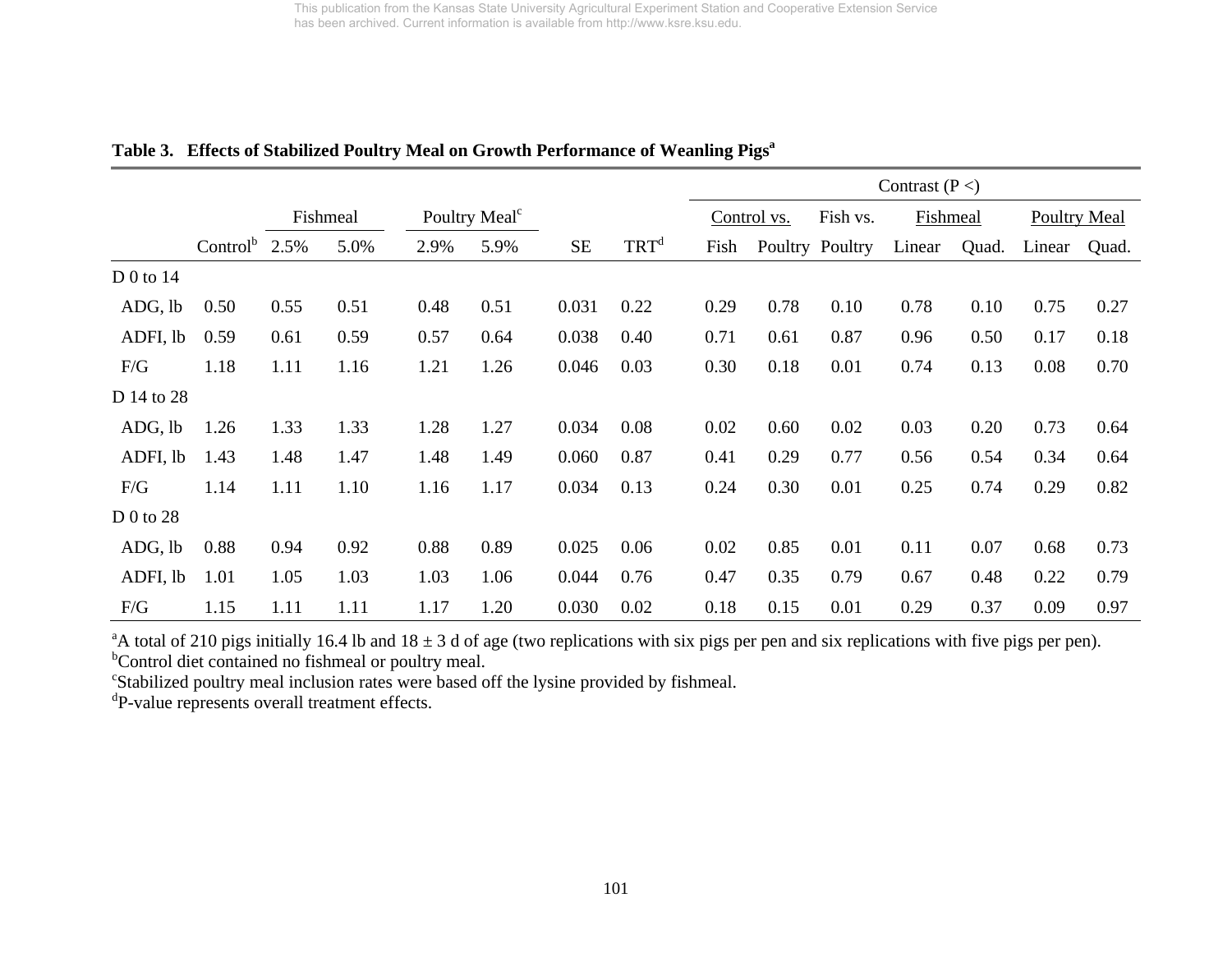*Swine Day 2003* 

## **THE EFFECTS OF POULTRY MEAL SOURCE ON GROWTH PERFORMANCE OF WEANLING PIGS1**

*T.P. Keegan, J.L. Nelssen, J.M. DeRouchey, R.D. Goodband, M.D. Tokach, S.S. Dritz<sup>2</sup>, and C.W. Hasted* 

#### **Summary**

A total of 350 pigs (PIC, initially 19.7 lb and  $22 \pm 2$  d of age) was used to evaluate the effects of select menhaden fishmeal and stabilized poultry meal source on growth performance of nursery pigs. Seven dietary treatments were fed from d 4 to 19 after weaning. Diets included a control with no specialty protein products and diets with 2.5% or 5% fishmeal, or two different sources of poultry meal (low or high ash content). All the diets were formulated on an equal lysine basis. The poultry meal replaced the lysine provided by fishmeal with inclusion rates of 2.9% and 5.8% for low ash and 3.1% and 6.2% for high ash poultry meal. The low ash and high ash poultry meal sources had ash concentrations of 9% and 13%, respectively.

Overall, d 0 to 15, pigs fed diets containing fishmeal or poultry meal had improved (P<0.05) F/G compared to pigs fed the control diet. Also, pigs fed low ash poultry meal had improved  $(P<0.05)$  F/G compared to pigs fed high ash poultry meal. Consistent with many previous trials, these results indicate that the addition of select menhaden fishmeal to diets improved growth performance in weanling pigs the first week and feed efficiency over a two-week period. The addition of low ash poultry meal resulted in improvements in feed efficiency, whereas high ash poultry meal did not. Based on these data, quality control specifications, such as ash content, need to be considered when using poultry meal as an animal protein replacement in diets for nursery pigs.

(Key Words: Fishmeal, Poultry Meal, Weanling Pigs)

#### **Introduction**

 The use of complex nursery diets with highly digestible ingredients has increased the need for specialty protein products, such as select menhaden fishmeal. However, specialty protein sources, such as fishmeal, are relatively expensive. Therefore, other specialty protein sources that have the potential to reduce diet cost without decreasing performance must be evaluated. Recent trials conducted at Kansas State University have looked at the possibilities of using poultry meal in nursery diets as a replacement for readily used and higher priced fishmeal. Results have indicated that the use of poultry meal is not comparable in pig performance to fishmeal. However, due to the processing of poultry meal, several different quality sources are available. It is expected that pig performance would improve with the use of a higher quality poultry meal than used in prior experiments. Therefore, the objective of this study

l

<sup>&</sup>lt;sup>1</sup>Appreciation is expressed to Tyson Foods for supplying the poultry meals.

<sup>&</sup>lt;sup>2</sup> Food Animal Health and Management Center.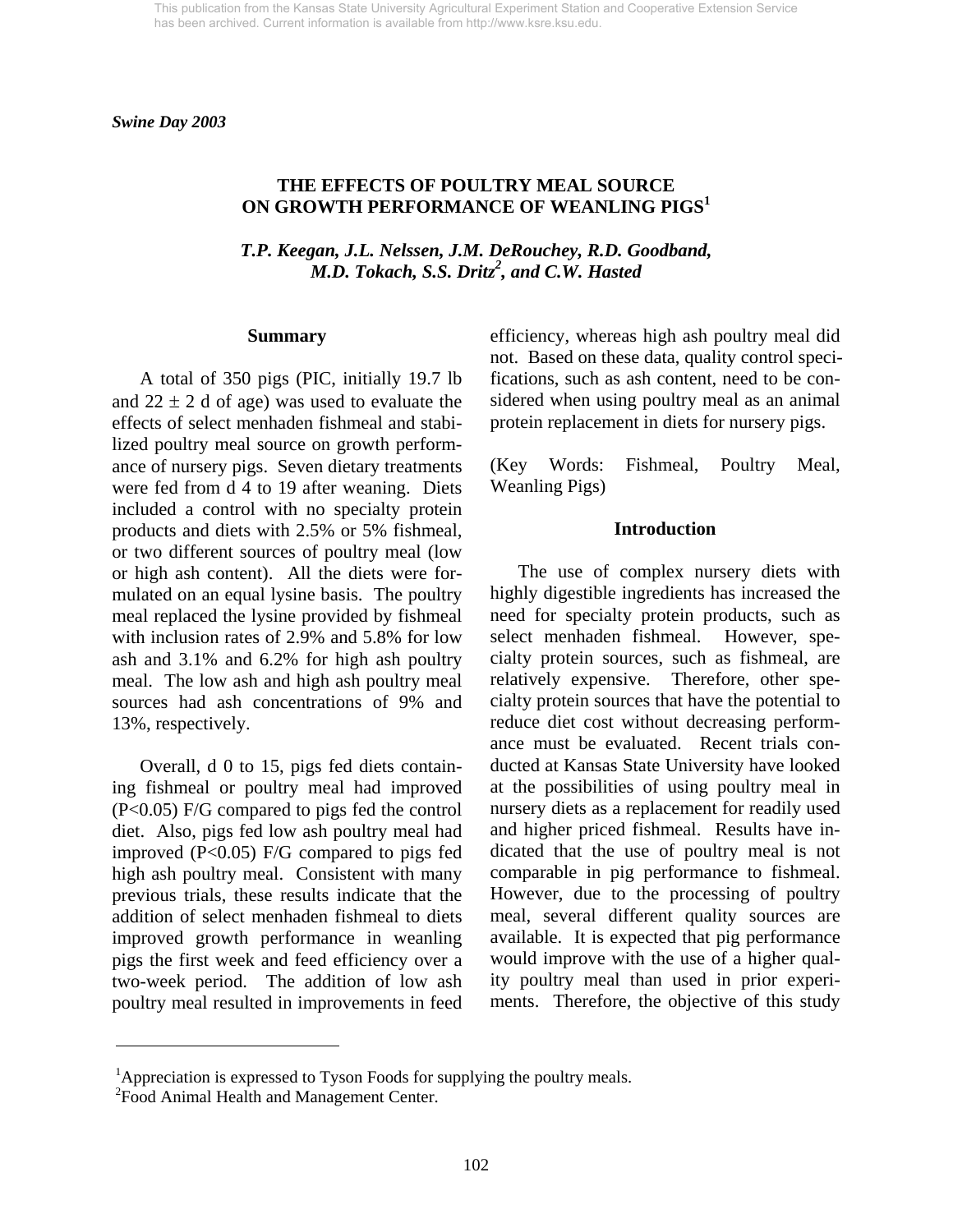is to evaluate the effects of two different grades of poultry meal in nursery pig performance to determine potential use in early wean swine diets.

#### **Procedures**

 A total of 350 pigs (initially 19.7 lb and 22  $\pm$  2 d of age, PIC) was used in a 15-d growth assay. Pigs were blocked by weight and allotted to one of seven dietary treatments at weaning. There were ten replicates per treatment with five pigs per pen. Pigs were housed in an environmentally controlled nursery at the KSU Segregated Early Wean Facility. All pens (4 x 4 ft) contained one self-feeder and one nipple waterer to provide ad libitum access to feed and water.

 The two different sources of poultry meal were analyzed for amino acids Ca and P before use in the diet formulation (Table 1). Pigs were fed one of seven dietary treatments, which included a control diet with no specialty protein products, or diets containing 2.5% or 5% fishmeal, or two different sources of poultry meal (low or high ash content). The poultry meal replaced the lysine provided by fishmeal with inclusion rates of 2.9% and 5.8% for low ash and 3.1% and 6.2% for high ash. All diets were corn-soybean meal based and included 10% edible grade spray-dried whey and were formulated to contain 1.45% total lysine, 0.90% Ca, and 0.76% P (Table 2). Average daily gain, ADFI, and feed efficiency (F/G) were determined by weighing pigs and measuring feed disappearance on d 7 and 15 of the trial or d 11 and 19 post weaning.

 Data were analyzed as a randomized complete block design using the mixed procedure of SAS with pen as the experimental unit. Linear and quadratic comparisons were used to determine the effects of feeding increasing levels of fishmeal and both sources of poultry meal. Contrasts were made between the control and fishmeal, control and poultry meal, fishmeal versus poultry meal, and low ash versus high ash poultry meal.

**Table 1. Chemical Analysis** 

| Item, %       | Low Ash<br><b>Poultry Meal</b> | High Ash<br><b>Poultry Meal</b> |
|---------------|--------------------------------|---------------------------------|
| CP            | 60.95                          | 60.87                           |
| Ca            | 2.56                           | 3.11                            |
| P             | 1.82                           | 2.09                            |
| Lysine        | 4.20                           | 3.95                            |
| Isoleucine    | 2.48                           | 2.47                            |
| Leucine       | 4.57                           | 4.36                            |
| Methionine    | 1.29                           | 1.25                            |
| Met. and cys. | 2.00                           | 1.93                            |
| Threonine     | 2.41                           | 2.28                            |
| Tryptophan    | 0.70                           | 0.59                            |
| Valine        | 2.97                           | 2.94                            |

<sup>a</sup>Values represent the analysis of one sample of each ingredient.

#### **Results and Discussion**

 From d 0 to 7, increasing fishmeal in the diet increased (linear, P<0.05) ADG. Increasing poultry meal (mean of both low and high sources) increased (quadratic, P<0.05) ADG with the greatest improvement at the low inclusion and then decreasing at the highest inclusion rate. Pigs fed the diet containing low ash poultry meal had improved  $(P<0.05)$  F/G compared to pigs fed the diet containing high ash poultry meal. Increasing the levels of fishmeal or poultry meal improved (quadratic, P<0.05) feed efficiency, with the greatest improvement at the lower inclusion rate for all sources.

 From d 7 to 15, pigs fed diets containing low ash poultry meal tended to have improved (P<0.10) F/G compared to pigs fed diets containing high ash poultry meal.

 Overall, d 0 to 15, pigs fed diets containing low ash poultry meal had improved (P<0.05) F/G compared to pigs fed diets con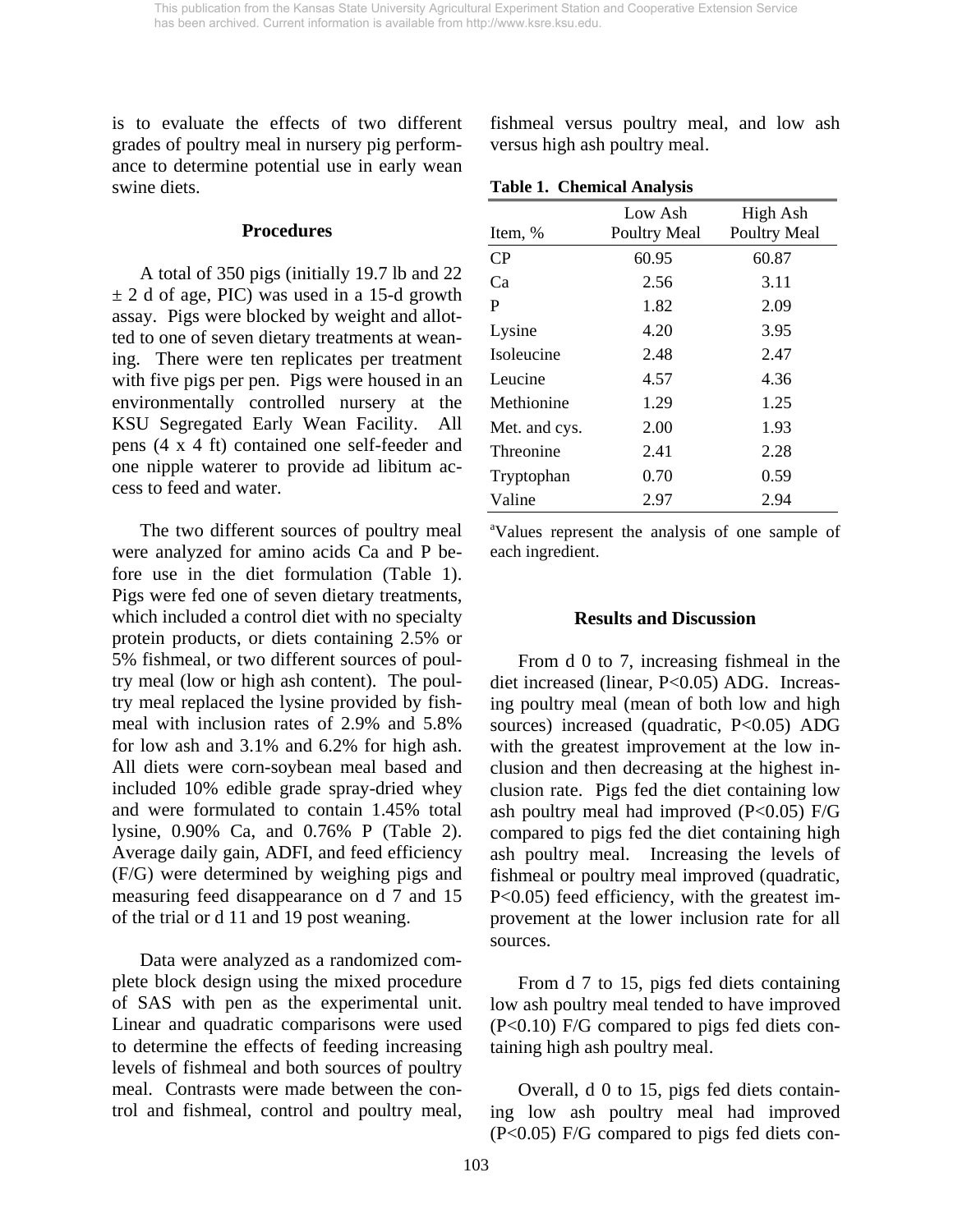taining high ash poultry meal. Increasing the inclusion of fishmeal or poultry meal within the diet improved (linear,  $P<0.05$ )  $F/G$ .

Consistent with many previous trials, these results indicate that the addition of select menhaden fishmeal to diets improved growth performance in weanling pigs the first week and improved feed efficiency over a two-week period. The addition of low ash poultry meal resulted in improvements in feed efficiency, whereas high ash poultry meal did not. Based on these data, quality control specifications, such as ash content, need to be considered when using poultry meal as an animal protein replacement in diets for nursery pigs.

|                              |                          | Select Menhaden          |                              |                | Poultry meal           |               | Poultry meal                 |
|------------------------------|--------------------------|--------------------------|------------------------------|----------------|------------------------|---------------|------------------------------|
|                              |                          | Fishmeal                 |                              |                | $9\%$ Ash <sup>b</sup> |               | $13\%$ Ash <sup>b</sup>      |
| Item, %                      | Control                  | 2.5%                     | 5.0%                         | 2.9%           | 5.8%                   | 3.1%          | 6.2%                         |
| Corn                         | 44.84                    | 46.97                    | 49.04                        | 46.36          | 47.82                  | 46.25         | 47.62                        |
| Soybean meal, 46.5%          | 37.27                    | 33.10                    | 28.94                        | 33.10          | 28.95                  | 33.09         | 28.95                        |
| Spray dried whey             | 10.00                    | 10.00                    | 10.00                        | 10.00          | 10.00                  | 10.00         | 10.00                        |
| Soy oil                      | 3.00                     | 3.00                     | 3.00                         | 3.00           | 3.00                   | 3.00          | 3.00                         |
| Select menhaden fish meal    |                          | 2.50                     | 5.00                         |                | $\blacksquare$         |               | $\blacksquare$               |
| Low ash poultry meal         |                          |                          |                              | 2.90           | 5.80                   | $\frac{1}{2}$ | $\qquad \qquad \blacksquare$ |
| High ash poultry meal        | $\overline{\phantom{a}}$ | $\overline{\phantom{a}}$ | $\qquad \qquad \blacksquare$ | $\blacksquare$ | $\overline{a}$         | 3.10          | 6.18                         |
| Monocalcium phosphate, 21% P | 1.45                     | 1.20                     | 0.95                         | 1.30           | 1.18                   | 1.25          | 1.08                         |
| Limestone                    | 1.10                     | 0.90                     | 0.73                         | 1.00           | 0.93                   | 0.98          | 0.85                         |
| Antibiotic <sup>c</sup>      | 1.00                     | 1.00                     | 1.00                         | 1.00           | 1.00                   | 1.00          | 1.00                         |
| Salt                         | 0.35                     | 0.35                     | 0.35                         | 0.35           | 0.35                   | 0.35          | 0.35                         |
| Vitamin premix               | 0.25                     | 0.25                     | 0.25                         | 0.25           | 0.25                   | 0.25          | 0.25                         |
| Zinc oxide                   | 0.25                     | 0.25                     | 0.25                         | 0.25           | 0.25                   | 0.25          | 0.25                         |
| Trace mineral premix         | 0.15                     | 0.15                     | 0.15                         | 0.15           | 0.15                   | 0.15          | 0.15                         |
| Lysine HCl                   | 0.15                     | 0.15                     | 0.15                         | 0.15           | 0.15                   | 0.15          | 0.15                         |
| DL-methionine                | 0.14                     | 0.13                     | 0.13                         | 0.14           | 0.13                   | 0.13          | 0.13                         |
| L-threonine                  | 0.05                     | 0.05                     | 0.06                         | 0.05           | 0.05                   | 0.05          | 0.05                         |
| Total                        | 100.00                   | 100.00                   | 100.00                       | 100.00         | 100.00                 | 100.00        | 100.00                       |
| Calculated Analysis, %       |                          |                          |                              |                |                        |               |                              |
| Lysine                       | 1.45                     | 1.45                     | 1.45                         | 1.45           | 1.45                   | 1.45          | 1.45                         |
| Isoleucine:lysine ratio      | 68                       | 67                       | 66                           | 68             | 67                     | 68            | 67                           |
| Leucine: lysine ratio        | 132                      | 131                      | 130                          | 132            | 131                    | 132           | 132                          |
| Methionine:lysine ratio      | 33                       | 34                       | 35                           | 34             | 34                     | 33            | 34                           |
| Met & cys:lysine ratio       | 60                       | 60                       | 60                           | 60             | 60                     | 60            | 60                           |
| Threonine: lysine ratio      | 65                       | 65                       | 65                           | 65             | 65                     | 65            | 65                           |
| Tryptophan: lysine ratio     | 20                       | 19                       | 19                           | 19             | 19                     | 19            | 19                           |
| Valine: lysine ratio         | 74                       | 74                       | 73                           | 74             | 74                     | 75            | 75                           |
| CP                           | 22.35                    | 22.17                    | 21.98                        | 22.31          | 22.27                  | 22.42         | 22.48                        |
| Ca                           | 0.90                     | 0.90                     | 0.90                         | 0.90           | 0.91                   | 0.90          | 0.90                         |
| $\mathbf{P}$                 | 0.76                     | 0.76                     | 0.76                         | 0.76           | 0.76                   | 0.76          | 0.76                         |

### **Table 2. Diet Composition (As-fed Basis)a**

<sup>a</sup>Pigs fed diets from d 4 to 19 after weaning.

<sup>b</sup>Poultry meal inclusion rates replaced of the lysine provided by fishmeal.

c Provided 50g/ton carbadox.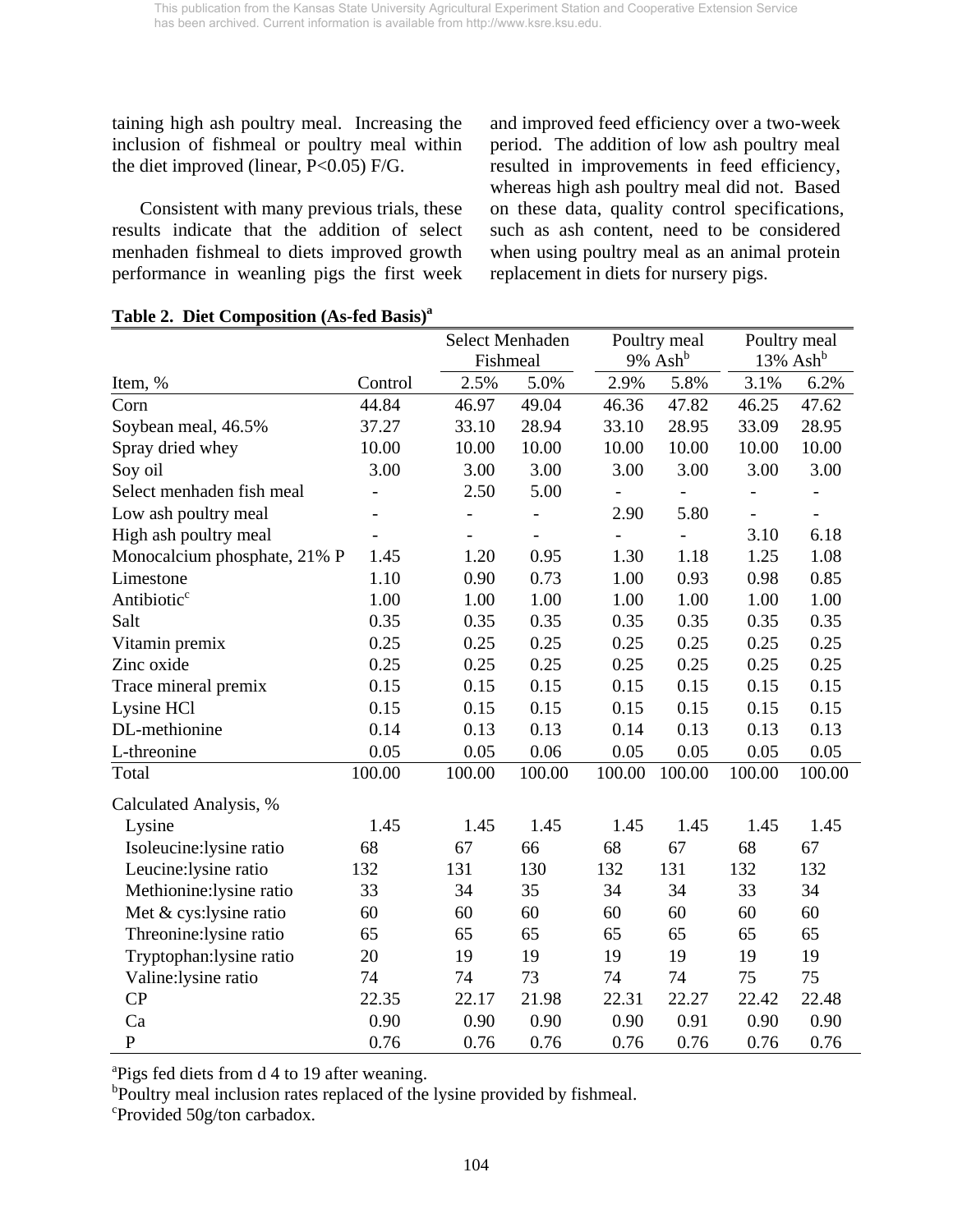|                       |          |      | Select Menhaden |      | Low Ash                   |      | High Ash                  |       |                  |         |         | Contrast $(P<)$ |                   |
|-----------------------|----------|------|-----------------|------|---------------------------|------|---------------------------|-------|------------------|---------|---------|-----------------|-------------------|
|                       | Negative |      | Fishmeal        |      | Poultry Meal <sup>c</sup> |      | Poultry Meal <sup>c</sup> |       |                  | Con vs. | Con vs. | Fish vs.        | Low vs.           |
|                       | Control  | 2.5% | 5.0%            | 2.9% | 5.8%                      | 3.1% | 6.2%                      | SE    | TRT <sup>d</sup> | Fish    | Poultry | Poultry         | High <sup>e</sup> |
| D 0 to 7              |          |      |                 |      |                           |      |                           |       |                  |         |         |                 |                   |
| ADG, lb <sup>fi</sup> | 0.54     | 0.61 | 0.65            | 0.62 | 0.57                      | 0.60 | 0.54                      | 0.048 | 0.221            | 0.04    | 0.27    | 0.13            | 0.43              |
| ADFI, lb              | 0.75     | 0.75 | 0.80            | 0.75 | 0.71                      | 0.75 | 0.71                      | 0.050 | 0.628            | 0.56    | 0.69    | 0.19            | 0.98              |
| F/G <sup>fghi</sup>   | 1.38     | 1.22 | 1.24            | 1.22 | 1.25                      | 1.29 | 1.33                      | 0.052 | 0.018            | 0.01    | 0.01    | 0.21            | 0.04              |
| D 7 to 15             |          |      |                 |      |                           |      |                           |       |                  |         |         |                 |                   |
| ADG, lb               | 1.08     | 1.12 | 1.10            | 1.10 | 1.11                      | 1.07 | 1.15                      | 0.059 | 0.877            | 0.57    | 0.54    | 0.99            | 0.81              |
| ADFI, lb              | 1.41     | 1.43 | 1.42            | 1.39 | 1.40                      | 1.46 | 1.47                      | 0.066 | 0.884            | 0.85    | 0.75    | 0.89            | 0.16              |
| F/G                   | 1.33     | 1.29 | 1.30            | 1.27 | 1.28                      | 1.36 | 1.28                      | 0.041 | 0.270            | 0.38    | 0.40    | 0.87            | 0.09              |
| $D0$ to 15            |          |      |                 |      |                           |      |                           |       |                  |         |         |                 |                   |
| ADG, lb               | 0.83     | 0.88 | 0.89            | 0.87 | 0.86                      | 0.85 | 0.87                      | 0.040 | 0.800            | 0.11    | 0.28    | 0.40            | 0.80              |
| ADFI, lb              | 1.10     | 1.11 | 1.13            | 1.09 | 1.08                      | 1.13 | 1.12                      | 0.050 | 0.955            | 0.69    | 0.97    | 0.60            | 0.32              |
| $F/G^{fg}$            | 1.34     | 1.27 | 1.27            | 1.25 | 1.27                      | 1.32 | 1.29                      | 0.026 | 0.014            | 0.01    | 0.01    | 0.43            | 0.01              |

Table 3. Effects of Stabilized Poultry Meal on Growth Performance of Weanling Pigs<sup>ab</sup>

<sup>a</sup>A total of 350 pigs initially 19.7 lb. and 21  $\pm$  2 d of age with five pigs per pen and ten pens per treatment.

<sup>b</sup>Treatment diets fed from d 4 to 19 post weaning (d 0 to 15 of experiment).

<sup>c</sup>Poultry meal inclusion rates replaced the lysine provided by fishmeal.

dP-value represents overall treatment effect.

eContrast between low and high ash poultry meal.

<sup>f</sup>Linear improvement with increasing fishmeal ( $P<0.05$ ).

<sup>g</sup>Quadratic improvement with increasing fishmeal ( $P < 0.06$ ).

 ${}^{\text{h}}$ Linear improvement with increasing poultry meal (P<0.05).

<sup>i</sup>Quadratic improvement with increasing poultry meal (P<0.05).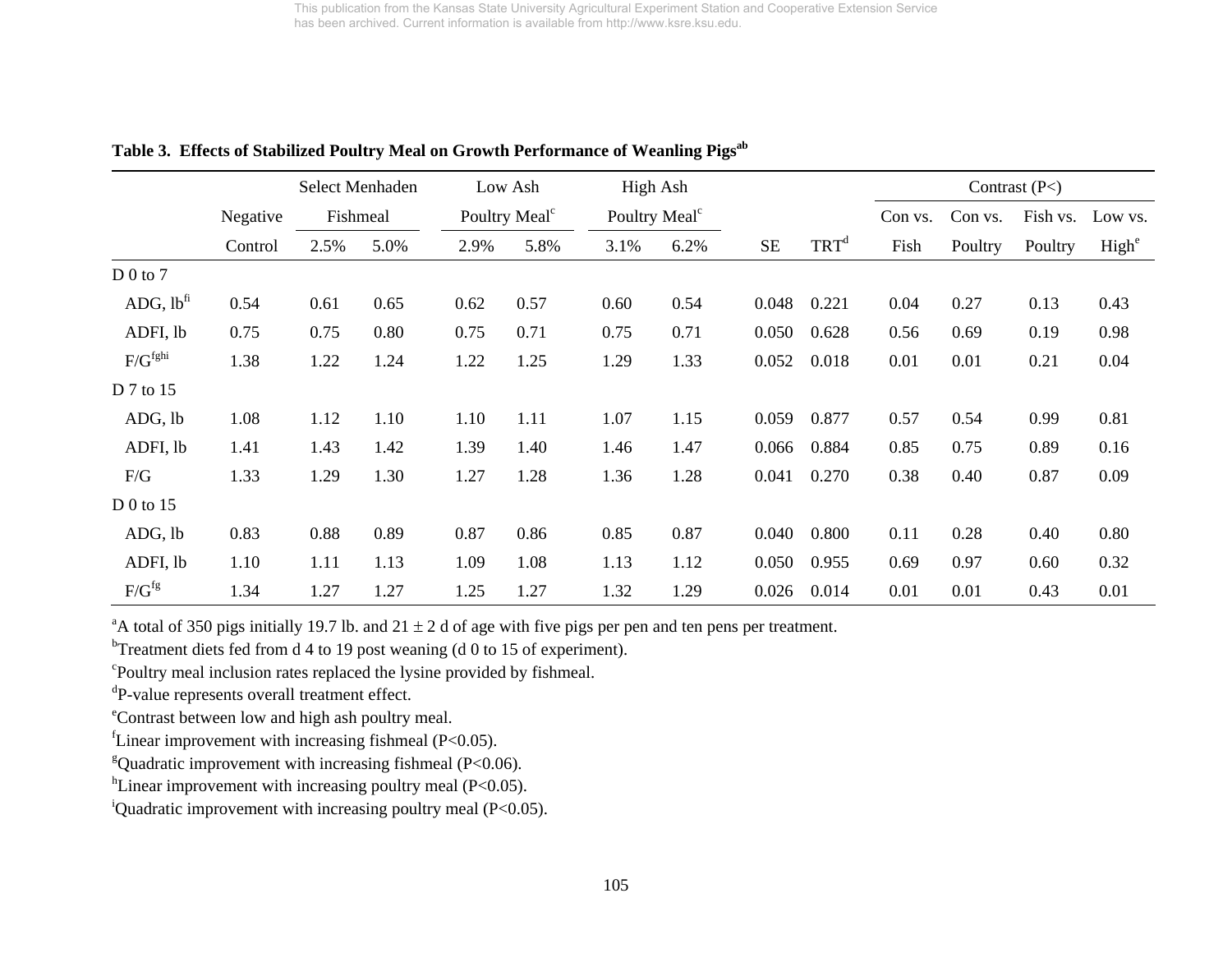### **COMPARISION OF ANTIMICROBIAL ALTERNATIVES IN IRRADIATED DIETS FOR NURSERY PIGS**

*T.P. Keegan, J.M. DeRouchey, J.L Nelssen, M.D. Tokach, R.D. Goodband, S.S. Dritz<sup>1</sup> , and C.W. Hasted*

#### **Summary**

Previous research at Kansas State University indicated that irradiation can effectively reduce the bacteria concentration in nursery diets. Therefore, we hypothesized that eliminating bacteria in the feed via irradiation would provide a model to determine the effectiveness of antimicrobial alternatives. In a 27 d growth assay, 330 weanling pigs (13.2 lb and  $18 \pm 2$  d of age, PIC) were fed one of 9 experimental diets: 1) control diet with no antimicrobials, 2) irradiated control diet with no antimicrobials, and the irradiated control diet with added: 3) carbadox (50 g/ton), 4) Probios<sup>®</sup> (1.6% from d 0 to 14 and 0.8% from d 14 to 21), 5)  $BioSaf^®$  (0.3%), 6) Biomate Yeast Plus<sup>®</sup> (0.1%), 7) Bio-Mos<sup>TM</sup> (0.3%), 8) Bio-Plus<sup>®</sup> 2B (0.05%), or 9) LactoSacc<sup>®</sup> (0.2%). BioSaf®, Biomate Yeast Plus®, and Lacto Sacc<sup>®</sup> are all concentrated forms of selected live yeast cells while Bio-Mos™ is a mannanoligosaccharide derived from yeast. Probios® is a form of lactic acid bacteria and Bio Plus® 2B contains two bacillus strains. All antimicrobials were added after diets were irradiated.

Neither irradiation nor feed additives in an irradiated diet improved growth performance compared to the nonirradiated control. Pigs fed the diet containing Probios had poorer (P<0.05) F/G compared to all other test diets except pigs fed the diet containing BioSaf. Pigs fed both the non-irradiated and irradiated control diets and Bio Plus 2B had improved (P<0.05) F/G compared to pigs fed diets containing Probios and BioSaf. These results indicate that whole diet irradiation or adding the feed additives to the irradiated diet did not improve growth performance. Eliminating the bacteria in the control diet by irradiation did not allow the impact of antimicrobial alternatives to be more easily measured.

(Key Words: Nursery Pig, Irradiation, Feed Additive)

#### **Introduction**

 Studies evaluating pigs fed diets containing supplemental yeast, direct-fed microbials, and mannanoligosaccharides have had mixed results. Due to the mode of actions of yeast, direct-fed microbials, and mannanoligosaccharides on bacteria flora, we speculate that the total bacteria concentration and makeup of the feed might affect antimicrobial alternative performance. Currently, commercially available feed additives have not been evaluated in diets with reduced bacterial content. It has been shown that the process of irradiation is effective in reducing the bacteria content of whole diets. In past KSU Swine Day Reports, DeRouchey et al. (2001, 2002) reported irradiation of spray dried blood products im-

l

<sup>&</sup>lt;sup>1</sup> Food Animal Health and Management Center.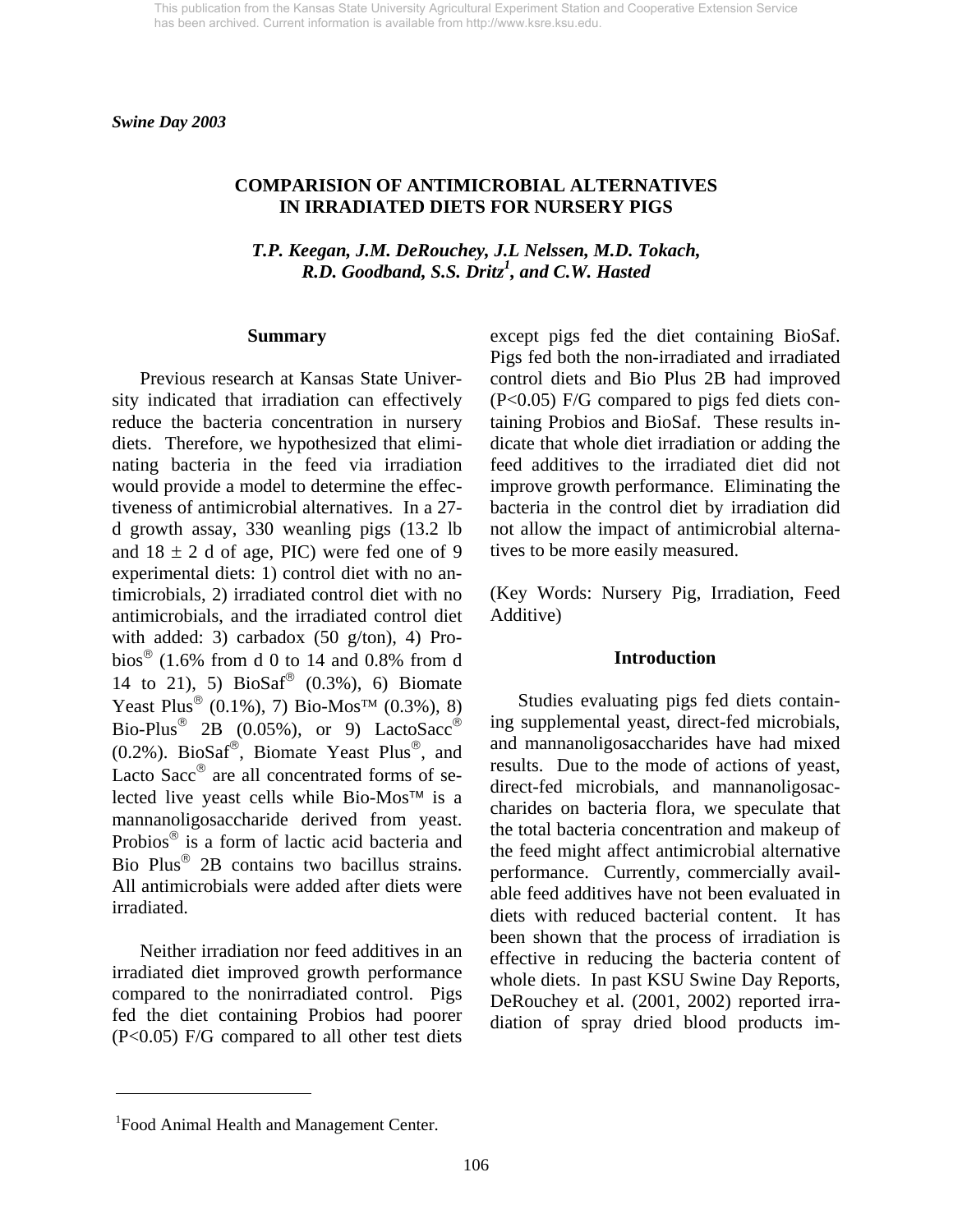proves (P<0.05) growth performance in nursery pigs; however, irradiation of the whole diet did not enhance performance. Therefore, evaluating antimicrobial alternatives in irradiated or bacteria reduced diets may provide a model to test their efficacy and could define uncertainties with the use of antimicrobial alternatives.

### **Procedures**

 A total of 360 weanling pigs (13.2 lb and  $17 \pm 2$  d of age, PIC) was blocked by weight and allotted to one of nine dietary treatments. There were five pigs per pen and eight pens per treatment. Pigs were housed at the Kansas State University Segregated Early Weaning Facility. Each pen was  $4 \times 4$  ft and contained one self-feeder and one nipple waterer to provide ad libitum access to feed and water.

 All pigs were fed experimental diets immediately following weaning to d 27. There were nine experimental diets with a control diet with no antimicrobials, irradiated control diet with no antimicrobials, and the irradiated control diet with added; carbadox (50 g/ton), Probios<sup>®</sup> (1.6% from d 0 to 14 and 0.8% from d 14 to 21),  $BioSaf^®$  (0.3%), Biomate Yeast Plus<sup>®</sup> (0.1%), Bio-Mos<sup>™</sup> (0.3%), Bio-Plus<sup>®</sup> 2B (0.05%), or LactoSacc® (0.2%). BioSaf®, Biomate Yeast Plus®, and Lacto Sacc® are all concentrated forms of selected live yeast cells while Bio-Mos™ is a mannanoligosaccharide derived from yeast. Probios® is a form of lactic acid bacteria and Bio Plus® 2B contains two bacillus strains. All antimicrobials were added after the basal diet was irradiated. Diets were fed in meal form. Phase one diets (d 0 to 14) were formulated to contain 1.50% lysine, 0.90% Ca, and 0.54% available phosphorus. Phase two diets (d 14 to 27) were formulated to contain 1.45% lysine, 0.85% Ca, and 0.44% available phosphorus. In addition, diets did not contain growth-promoting levels of copper or zinc. All products were added at the manufacturers recommended inclusion rate. Samples of all diets were analyzed for bacteria concentration, and total plate count and coliform count were determined by diagnostic bacteriology testing (Table 2). Average daily gain (ADG), average daily feed intake (ADFI), and feed efficiency (F/G) were determined by weighing pigs and measuring feed disappearance on d 7, 14, 21, and 27 post-weaning.

 Data were analyzed as a randomized complete block design with pen as the experimental unit. Pigs were blocked based on weaning weight, and analysis of variance was performed using the Mixed procedure of SAS.

# **Results and Discussion**

 Irradiation was effective in reduction of the total plate and coliform count in the control diet (Table 2). From d 0 to 14 when pigs were fed phase one diets, treatment did not influence ADG and ADFI. Pigs fed the diet containing Bio Plus 2B tended to have improved  $(P<0.13)$  F/G compared to pigs fed diets containing carbadox or Probios. Pigs fed the diet containing Probios had a tendency for poorer  $(P<0.13)$  efficiency compared to pigs fed the control and irradiated control diet, and diets containing BioSaf, or Bio Plus 2B.

 From d 14 to 27, there was no difference in growth parameters with the use of irradiation or the addition of feed additives.

 Overall, (d 0 to 27) pigs fed the diet containing Probios had poorer (P<0.05) F/G compared to all other test diets except BioSaf. Furthermore, pigs fed either the non-irradiated and irradiated control diets or Bio Plus 2B had improved (P<0.05) F/G compared to pigs fed Probios and BioSaf.

 Irradiation of the whole diet before adding antimicrobial alternatives was effective in reducing the bacteria concentrations of the diet. However, bacterial reduction by irradiation of the whole diet did not improve nursery pig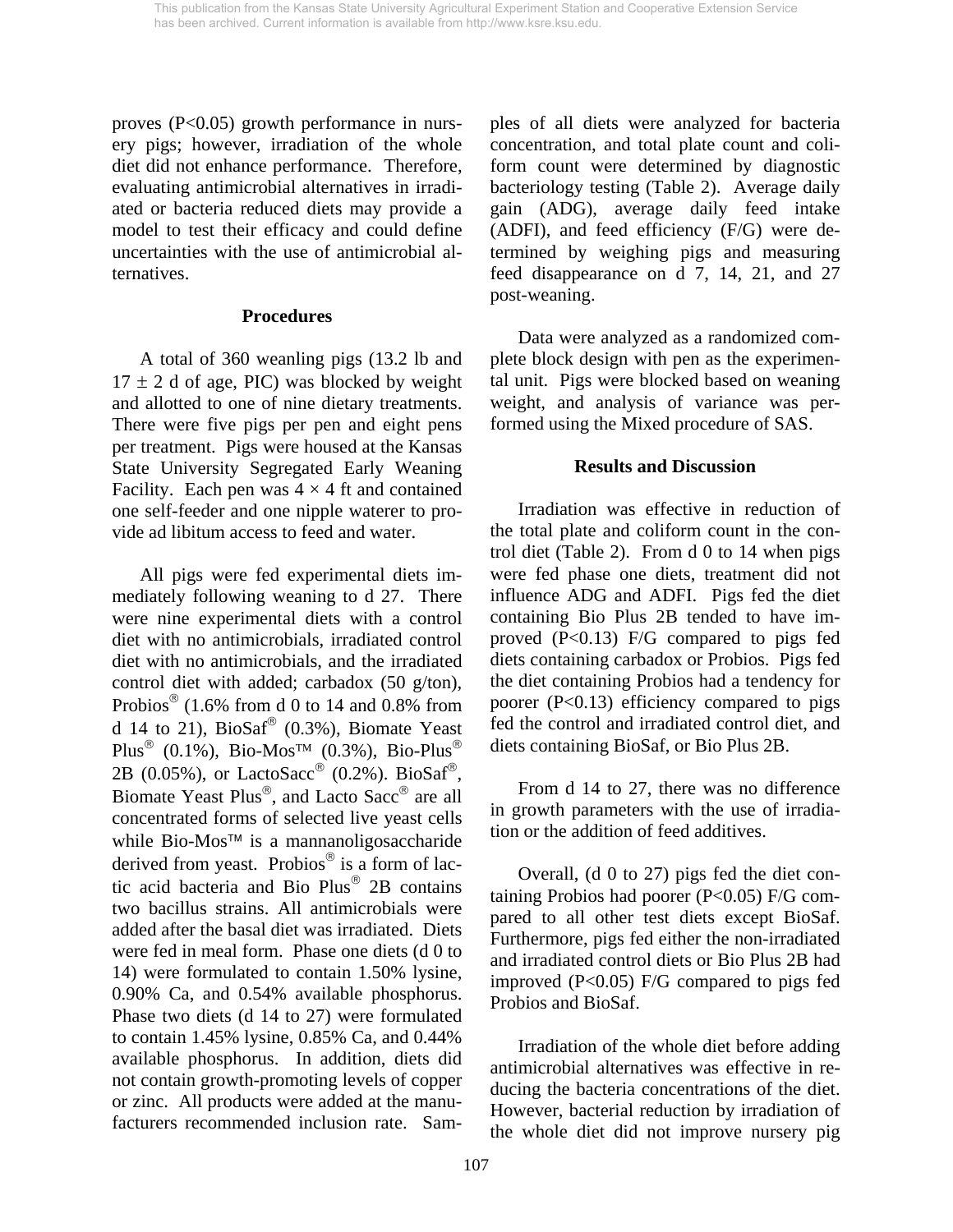performance. When feeding irradiated diets, carbadox and antimicrobial alternatives did not improve growth performance in nursery pigs. Therefore, we speculate the bacterial concentration normally present in nursery diets is not a major factor when measuring the growth response of antimicrobial alternatives.

| Item, %                       | Phase l <sup>a</sup> | Phase llb |
|-------------------------------|----------------------|-----------|
| Corn                          | 49.11                | 52.61     |
| Soybean meal, 46.5% CP        | 25.74                | 33.36     |
| Spray dried whey              | 15.00                | 7.50      |
| Spray-dried animal plasma     | 5.00                 |           |
| Select menhaden fishmeal      |                      | 2.50      |
| Monocalcium phosphate, 21% P  | 1.40                 | 1.15      |
| Limestone                     | 1.10                 | 0.85      |
| Salt                          | 0.40                 | 0.40      |
| Vitamin premix                | 0.25                 | 0.25      |
| Trace mineral premix          | 0.15                 | 0.15      |
| Lysine HCl                    | 0.15                 | 0.15      |
| DL-Methionine                 | 0.10                 | 0.08      |
| Cornstarch or test ingredient | 1.60                 | 1.00      |
| Total                         | 100.00               | 100.00    |
| <b>Calculated Analysis</b>    |                      |           |
| Lysine, %                     | 1.50                 | 1.45      |
| Isoleucine:lysine ratio, %    | 60                   | 66        |
| Leucine: lysine ratio, %      | 131                  | 134       |
| Methionine: lysine ratio, %   | 28                   | 31        |
| Met & Cys: lysine ratio, %    | 58                   | 57        |
| Threonine: lysine ratio, %    | 64                   | 61        |
| Tryptophan: lysine ratio, %   | 19                   | 19        |
| Valine:lysine ratio, %        | 74                   | 75        |
| ME, kcal/lb                   | 1,491                | 1,493     |
| CP, %                         | 21.90                | 22.50     |
| Ca, %                         | 0.90                 | 0.85      |
| P, %                          | 0.80                 | 0.75      |
| Available P, %                | 0.54                 | 0.44      |
| Lysine: calorie ratio, g/mcal | 4.56                 | 4.41      |

# **Table 1. Diet Composition (As-fed Basis)**

<sup>a</sup>Diets fed from d 0 to 14.

b Diets fed from d 14 to 27.

<sup>c</sup>Test ingredients replaced cornstarch from the control diet.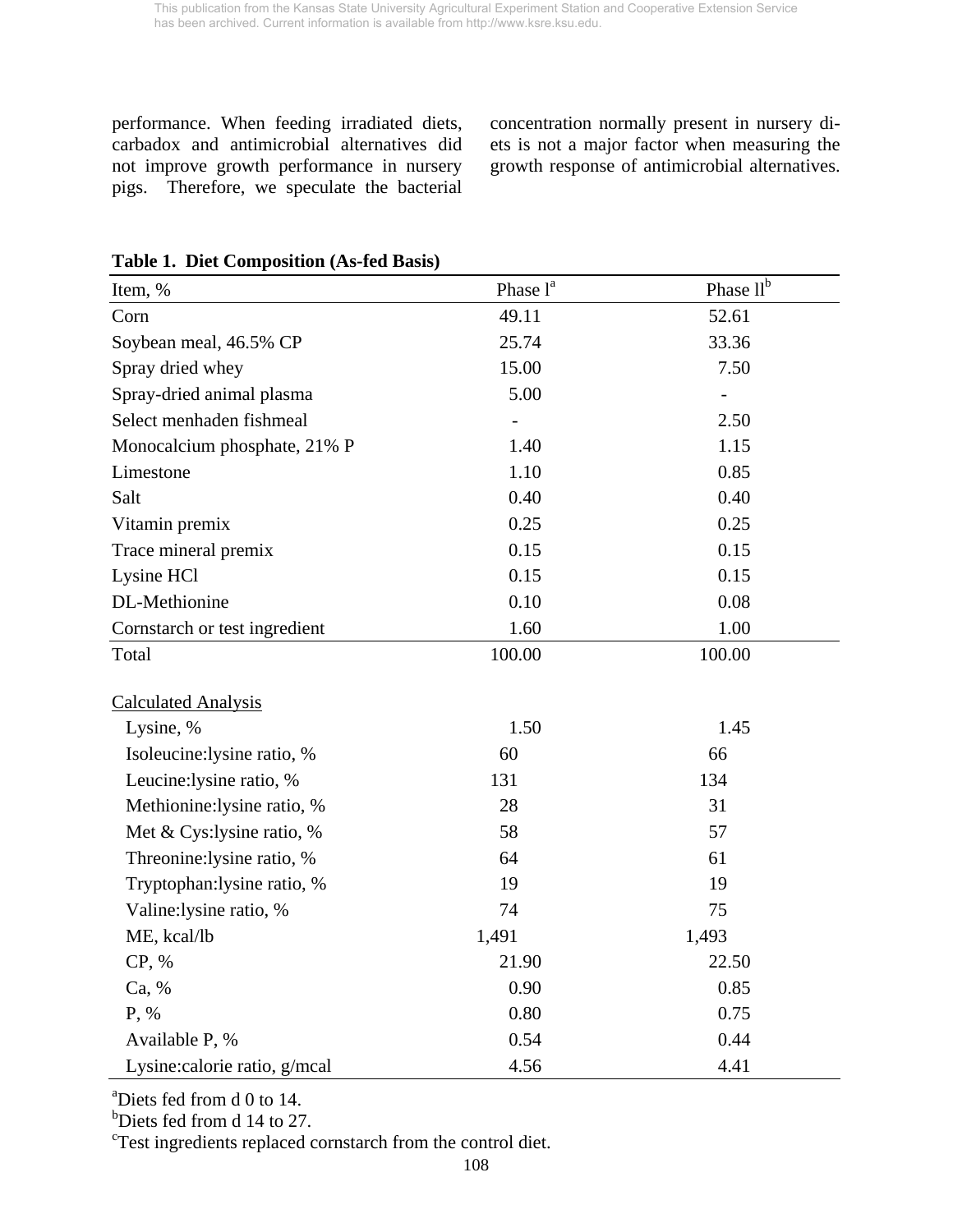| Phase One Diet, cfu/g    | <b>Total Plate Count</b> | Coliform Count |
|--------------------------|--------------------------|----------------|
| Control / Non Irradiated | 38,700                   | 2,550          |
| Control/Irradiated       | 350                      | 15             |
| Carbadox                 | 330                      | 30             |
| Probios                  | 855,000                  | 5              |
| <b>BioSaf</b>            | 5,102,177                | $\theta$       |
| <b>Yeast Plus</b>        | 1,375,125                | $\overline{0}$ |
| Bio-Mos                  | 4,720                    | $\theta$       |
| Bio-Plus 2B              | 575,000                  | $\overline{0}$ |
| Lacto Sacc               | 3,450                    | $\overline{0}$ |

# **Table 2. Whole Diet Bacterial Count<sup>a</sup>**

| Phase Two Diet, $cfu/g$  | <b>Total Plate Count</b> | Coliform Count   |
|--------------------------|--------------------------|------------------|
| Control / Non Irradiated | 3,000                    | 490              |
| Control/Irradiated       | 40                       | 0                |
| Carbadox                 | 480                      | $\boldsymbol{0}$ |
| Probios                  | 330,000                  | $\theta$         |
| <b>BioSaf</b>            | 70                       | $\boldsymbol{0}$ |
| <b>Yeast Plus</b>        | 3,865                    | 2835             |
| Bio-Mos                  | 50                       | 0                |
| Bio-Plus 2B              | 800,000                  | $\theta$         |
| Lacto Sacc               | 16,350                   | $\boldsymbol{0}$ |

<sup>a</sup>Values represent the mean of two different samples analyzed.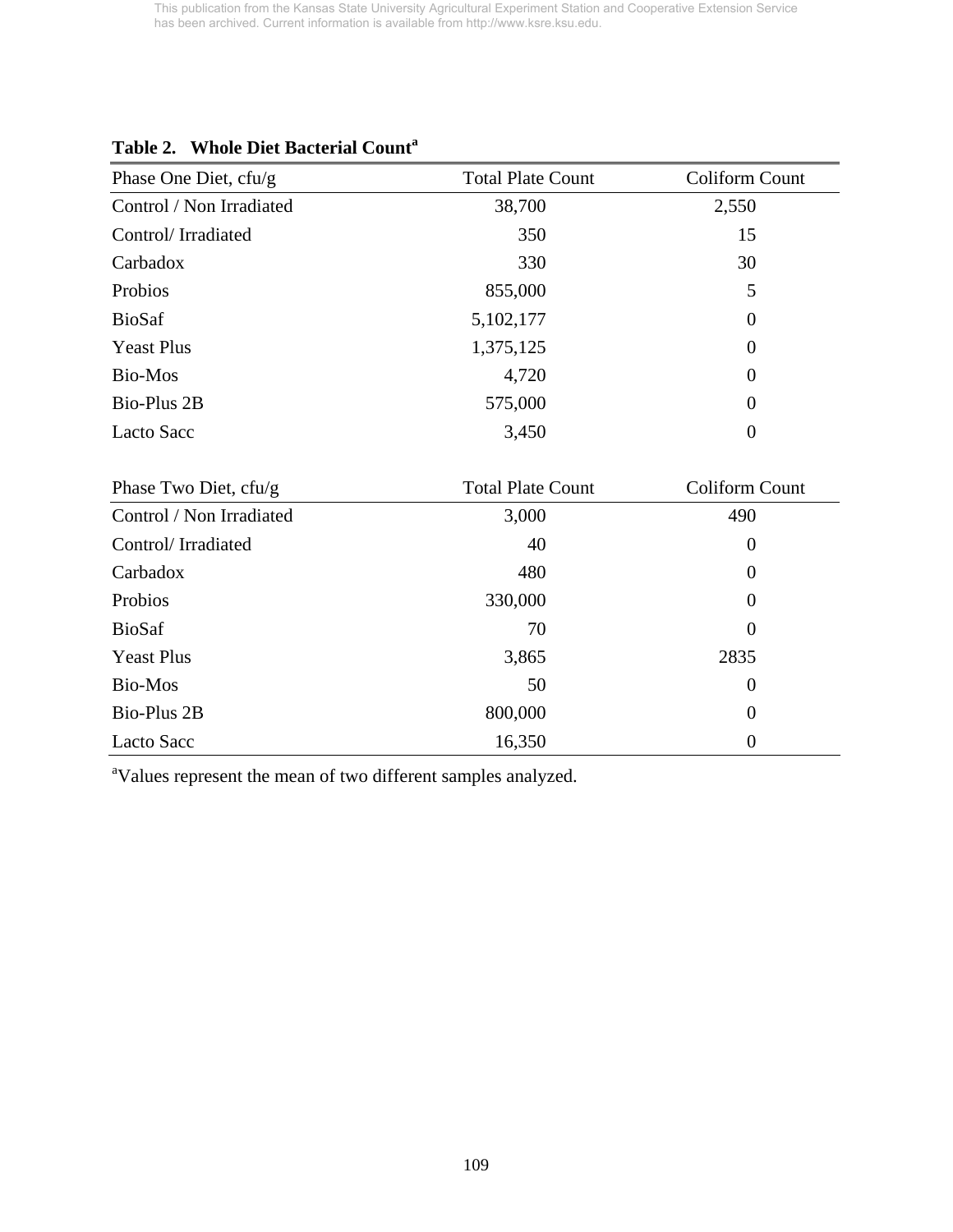|                |                   | Irradiated  |             |                   |               | Feed Additives <sup>b</sup> |                     |             |                       |           |                  |
|----------------|-------------------|-------------|-------------|-------------------|---------------|-----------------------------|---------------------|-------------|-----------------------|-----------|------------------|
| Item           | Control           | Control     | Carbadox    | Probios           | <b>BioSaf</b> | <b>Yeast Plus</b>           | Bio-Mos             | Bio-Plus 2B | LactoSacc             | <b>SE</b> | TRT <sup>c</sup> |
| D 0 to $14^d$  |                   |             |             |                   |               |                             |                     |             |                       |           |                  |
| ADG, lb        | 0.38              | 0.38        | 0.39        | 0.36              | 0.35          | 0.37                        | 0.39                | 0.39        | 0.35                  | 0.037     | 0.901            |
| ADFI, lb       | 0.47              | 0.47        | 0.52        | 0.49              | 0.44          | 0.47                        | 0.49                | 0.47        | 0.45                  | 0.041     | 0.716            |
| F/G            | $1.24^{xy}$       | $1.24^{xy}$ | $1.35^{yz}$ | $1.40^z$          | $1.27^{xy}$   | $1.30$ <sup>xyz</sup>       | 1.31 <sup>xyz</sup> | $1.21^{x}$  | $1.29$ <sup>xyz</sup> | 0.060     | 0.064            |
| D 14 to $27^e$ |                   |             |             |                   |               |                             |                     |             |                       |           |                  |
| ADG, lb        | 0.95              | 0.97        | 0.96        | 0.94              | 0.80          | 0.91                        | 0.98                | 0.93        | 0.93                  | 0.061     | 0.203            |
| ADFI, lb       | 1.24              | 1.25        | 1.26        | 1.33              | 1.10          | 1.21                        | 1.28                | 1.21        | 1.23                  | 0.075     | 0.216            |
| F/G            | 1.32              | 1.29        | 1.31        | 1.40              | 1.39          | 1.32                        | 1.31                | 1.31        | 1.33                  | 0.046     | 0.204            |
| D 0 to $27$    |                   |             |             |                   |               |                             |                     |             |                       |           |                  |
| ADG, lb        | 0.65              | 0.66        | 0.66        | 0.64              | 0.56          | 0.63                        | 0.67                | 0.65        | 0.63                  | 0.042     | 0.315            |
| ADFI, lb       | 0.84              | 0.85        | 0.87        | 0.90              | 0.75          | 0.82                        | 0.87                | 0.83        | 0.83                  | 0.053     | 0.334            |
| F/G            | 1.29 <sup>f</sup> | $1.27^f$    | $1.31^{fg}$ | 1.40 <sup>h</sup> | $1.35^{gh}$   | 1.31 <sup>fg</sup>          | 1.30 <sup>fg</sup>  | $1.27^f$    | $1.32^{fg}$           | 0.037     | 0.003            |

Table 3. Effects of Irradiation and Antimicrobial Alternatives on Nursery Pig Performance<sup>a</sup>

<sup>a</sup>A total of 360 pigs initially 13.2 lb and 17  $\pm$  2 d of age with five pigs per pen and eight replications per treatment.

bInclusion rates are as follows; carbadox (50 g/ton), Probios<sup>®</sup> (1.6% from d 0 to 14 and 0.8% from d 14 to 21), BioSaf® (0.3%), Biomate Yeast Plus<sup>®</sup> (0.1%), Bio-Mos<sup>™</sup> (0.3%), Bio-Plus<sup>®</sup> 2B (0.05%), or LactoSacc<sup>®</sup> (0.2%).0 to 14 fed phase one diet formulated to contain 1.50% lysine, 0.90% Ca, and 0.54% available P.

cP-value represents overall treatment effect.

dInclusion rates are as follows; carbadox (50 g/ton), Probios<sup>®</sup> (1.6% from d 0 to 14 and 0.8% from d 14 to 21), BioSaf<sup>®</sup> (0.3%), Biomate Yeast Plus<sup>®</sup> (0.1%), Bio-Mos<sup>™</sup>(0.3%), Bio-Plus<sup>®</sup> 2B (0.05%), or LactoSacc<sup>®</sup> (0.2%).

e14 to 27 fed phase two diet formulated to contain 1.45% lysine, 0.85% Ca, and 0.44% available P.

 $fgh$  Means in the same row with different superscripts differ (P<0.05).

 $xyz$ Means in the same row with different superscripts differ (P<0.10).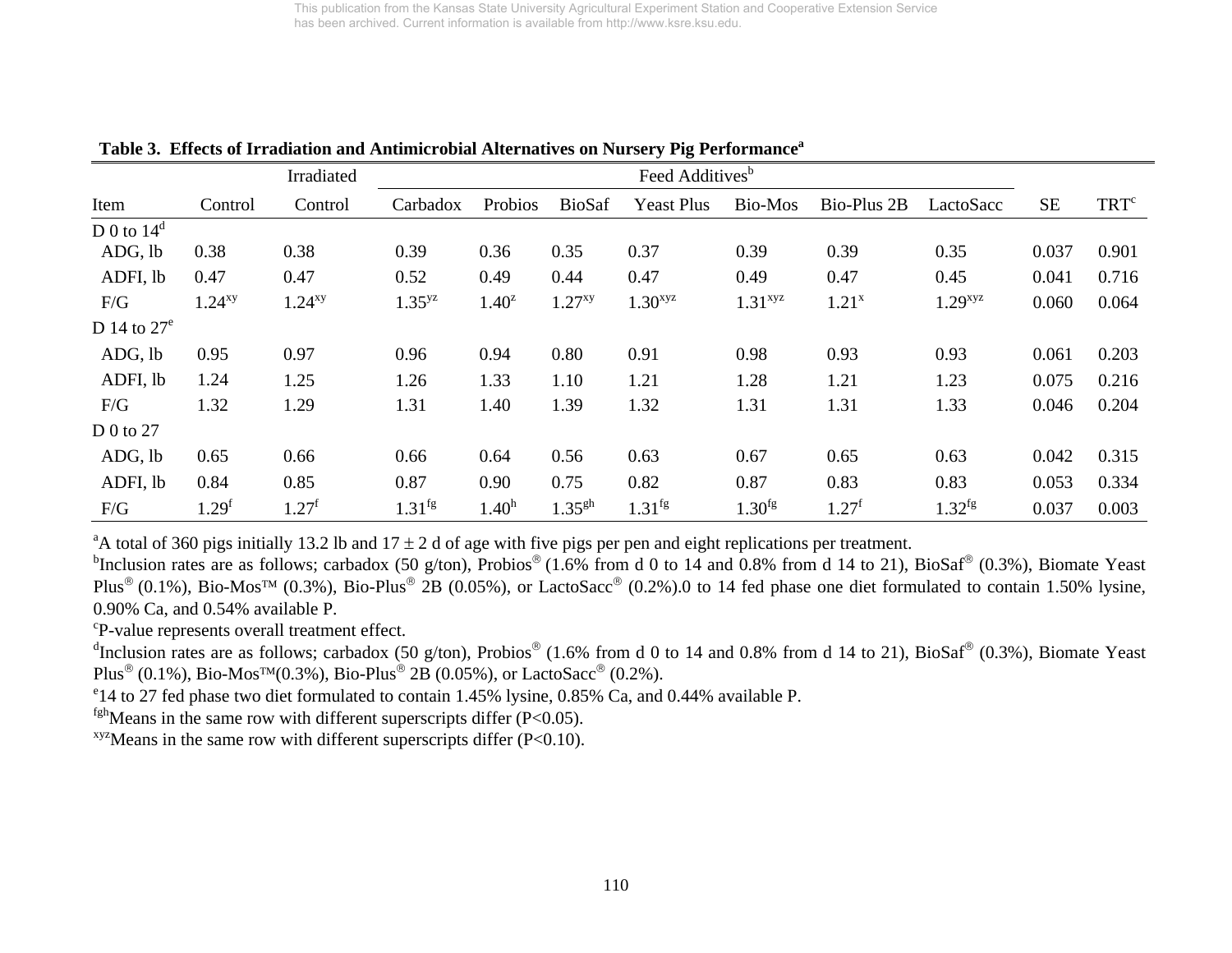*Swine Day 2003* 

## **COMPARISION OF ANTIMICROBIAL ALTERNATIVES IN DIETS FOR NURSERY PIGS**

*T.P. Keegan, J.M. DeRouchey, J.L Nelssen, M.D. Tokach, R.D. Goodband, S.S. Dritz<sup>1</sup> , and C.W. Hasted* 

#### **Summary**

 A total of 720 weanling pigs (12.8 lb and  $18 \pm 2$  d of age, PIC) was used in two trials to determine the effectiveness of antimicrobial alternatives in diets for nursery pigs. Pigs were fed one of 8 experimental diets: 1) Control with no antibiotics or antimicrobial alternatives, 2) carbadox (50 g/ton), 3) Probios® (1.6% from d 0 to 14 and 0.8% from d 14 to 21), 4) BioSaf® (0.3%), 5) Biomate Yeast Plus<sup>®</sup> (0.1%), 6) Bio-Mos<sup>TM</sup>(0.3%), 7) Bio-Plus<sup>®</sup> 2B (0.05%), or 8) LactoSacc<sup>®</sup> (0.2%). BioSaf®, Biomate® Yeast Plus®, and Lacto Sacc® are all concentrated forms of selected live yeast cells, while Bio-Mos™ is a mannanoligosaccharide derived from yeast. Probios® is a form of lactic acid bacteria and Bio Plus® 2B contains two bacillus strains.

 Overall (d 0 to 27), pigs fed the diet containing carbadox had greater  $(P<0.05)$  ADG compared to pigs fed all other diets. Pigs fed the diet containing carbadox also had greater (P<0.05) ADFI compared to pigs fed BioSaf, Yeast Plus, Bio Mos, Bio Plus 2B and Lacto Sacc. Pigs fed the diet containing Bio Plus 2B had lower (P<0.05) ADFI compared to pigs fed the diet containing Probios. Pigs fed the diet containing Probios had the poorest (P<0.05) F/G compared pigs fed all other diets except the control diet. In addition, pigs fed the diet containing carbadox had improved (P<0.05) F/G compared to pigs fed the control diet or the diet containing Probios. In conclusion, the addition of carbadox – but not antimicrobial alternatives – in nursery pig diets resulted in a consistent improvement in growth performance over pigs fed the control diet. Although pigs fed antibiotic alternatives showed no improvement over carbadox, a numeric improvement in F/G for some products over pigs fed the control diet warrants further investigation.

(Key Words: Nursery Pig, Carbadox, Feed Additive)

#### **Introduction**

 Antibiotics have been widely used within the swine industry to improve herd health and promote growth. However, due to recent concerns with the use of feed grade antibiotics in animal agriculture, antimicrobial alternatives are being further explored. Results of studies with pigs fed diets containing supplemental yeast, direct-fed microbials, and mannanoligosaccharides have been conflicting with some trials showing no improvement, whereas others show benefits in growth performance. Previous research at Kansas State University has evaluated the use of such products in bacteria reduced or irradiated diets. This experiment was designed to complement previous

l

<sup>&</sup>lt;sup>1</sup> Food Animal Health and Management Center.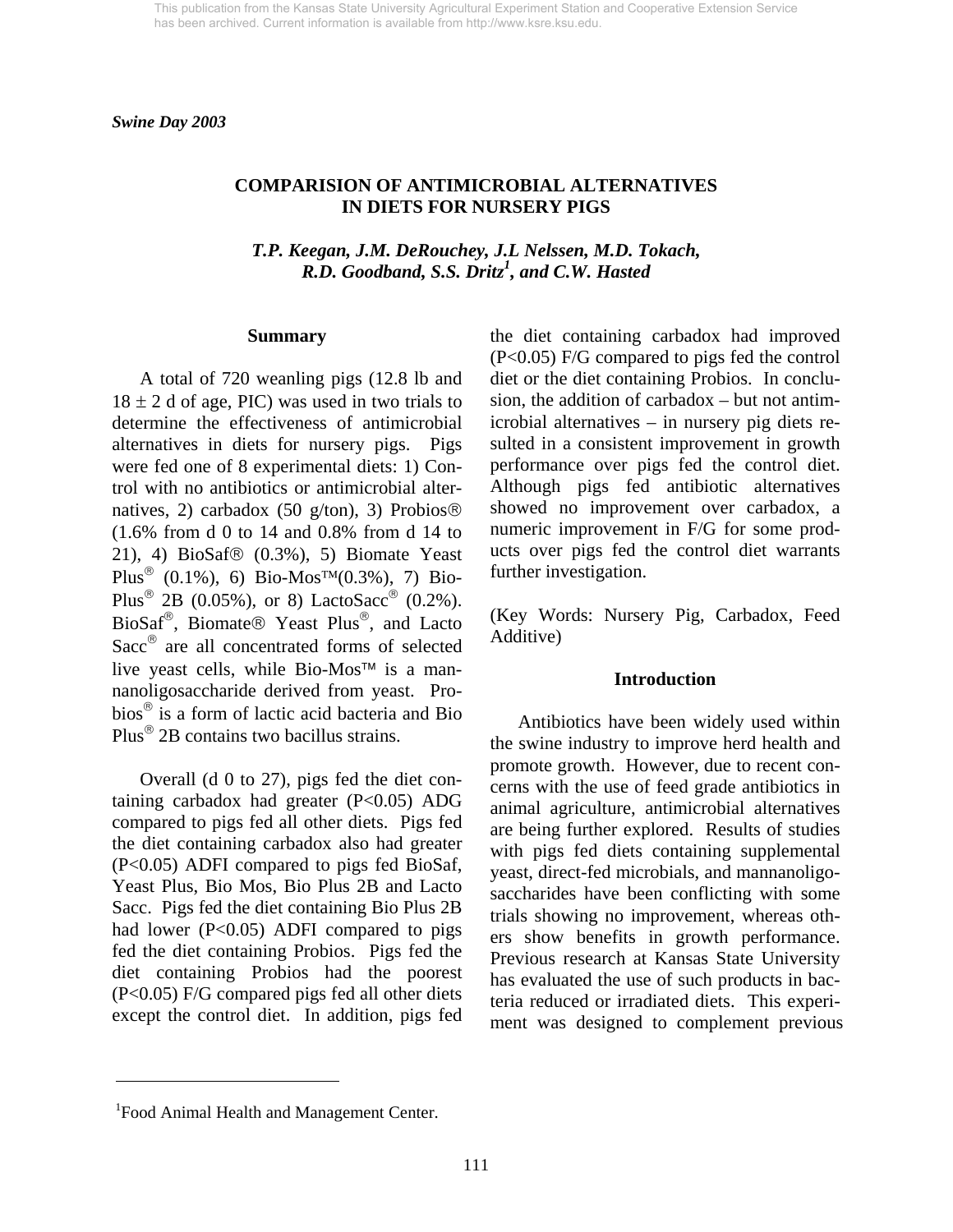trials with the objective of evaluating several classes of antimicrobial alternatives on growth performance of nursery pigs within the same study.

### **Procedures**

 A total of 720 weanling pigs (12.8 lb and  $17 \pm 2$  d of age, PIC) was blocked by weight and allotted to one of eight dietary treatments. The study was divided into two trials, the first beginning in September 2002, and the second starting in January 2003. The results were combined for statistical analysis for a total of 18 replications. The trials were conducted at the Kansas State University Segregated Early Weaning Facility. In each trial, there were five pigs per pen and nine pens per treatment. Each pen was 4 x 4 ft and contained one selffeeder and one nipple waterer to provide ad libitum access to feed and water.

 All pigs were fed treatment diets from weaning to d 27 post-weaning. There were eight experimental diets with a control diet with no antimicrobials, or the control diet with added: carbadox (50 g/ton), Probios<sup>®</sup> (1.6%) from d 0 to 14 and 0.8% from d 14 to 21), BioSaf<sup>®</sup> (0.3%), Biomate Yeast Plus<sup>®</sup> (0.1%), Bio-Mos<sup>™</sup> (0.3%), Bio-Plus<sup>®</sup> 2B (0.05%), or LactoSacc® (0.2%). BioSaf®, Biomate Yeast Plus®, and Lacto Sacc® are all concentrated forms of selected live yeast cells, while Bio-Mos™ is a mannanoligosaccharide derived from yeast. Probios® is a form of lactic acid bacteria and Bio Plus® 2B contains two bacillus strains. All products were added at the manufacturers' recommended inclusion rates. Dietary treatments were fed in meal form. Phase one diets (d 0 to 14 post-weaning) were formulated to contain 1.50% lysine, 0.90% Ca, and 0.54% available phosphorus. Phase two diets (d 14 to 27) were formulated to contain 1.45% lysine, 0.85% Ca, and 0.44% available phosphorus. In addition, diets did not contain growth-promoting levels of copper or zinc. Average daily gain (ADG), average

daily feed intake (ADFI), and feed efficiency (F/G) were determined by weighing pigs and measuring feed disappearance on d 7, 14, 21, and 27 post weaning.

 Data were analyzed as a randomized complete block design with pen as the experimental unit. Pigs were blocked based on weaning weight, and analysis of variance was performed using the Mixed procedure of SAS.

# **Results and Discussion**

 From d 0 to 14, pigs fed the diet containing carbadox had greater  $(P<0.05)$  ADG compared to pigs fed all other diets. Pigs fed the diet containing carbadox had improved (P<0.05) F/G compared to pigs fed the control diet or diets containing Probios or Bio-Mos. Also, pigs fed diets containing BioSaf, Yeast Plus, Bio-Plus 2B or Lacto Sacc had improved (P<0.05) F/G compared to pigs fed Probios.

 From d 14 to 27, pigs fed the diets containing carbadox or Probios had greater (P<0.05) daily feed intake compared to pigs fed all other diets. Pigs fed the diet containing Bio Mos had improved (P<0.05) F/G compared to pigs fed the control diet with no antimicrobials or pigs fed the diet containing Probios. In addition, pigs fed diets containing carbadox, Yeast Plus, Bio Plus 2B or Lacto Sacc had improved (P<0.05) F/G compared to pigs fed the diet containing Probios.

 Overall (d 0 to 27), pigs fed the diet containing carbadox had greater  $(P<0.05)$  ADG compared to pigs fed all other diets. Pigs fed the diet containing carbadox also had greater (P<0.05) ADFI compared to pigs fed diets containing BioSaf, Yeast Plus, Bio Mos, Bio Plus 2B or Lacto Sacc. Pigs fed the diet containing Probios had greater  $(P<0.05)$  ADFI than pigs fed the diet containing Bio-Plus 2B. Pigs fed the diet containing carbadox had improved (P<0.05) F/G compared to pigs fed the control diet or the diet containing Probios. In addition, pigs fed diets containing BioSaf,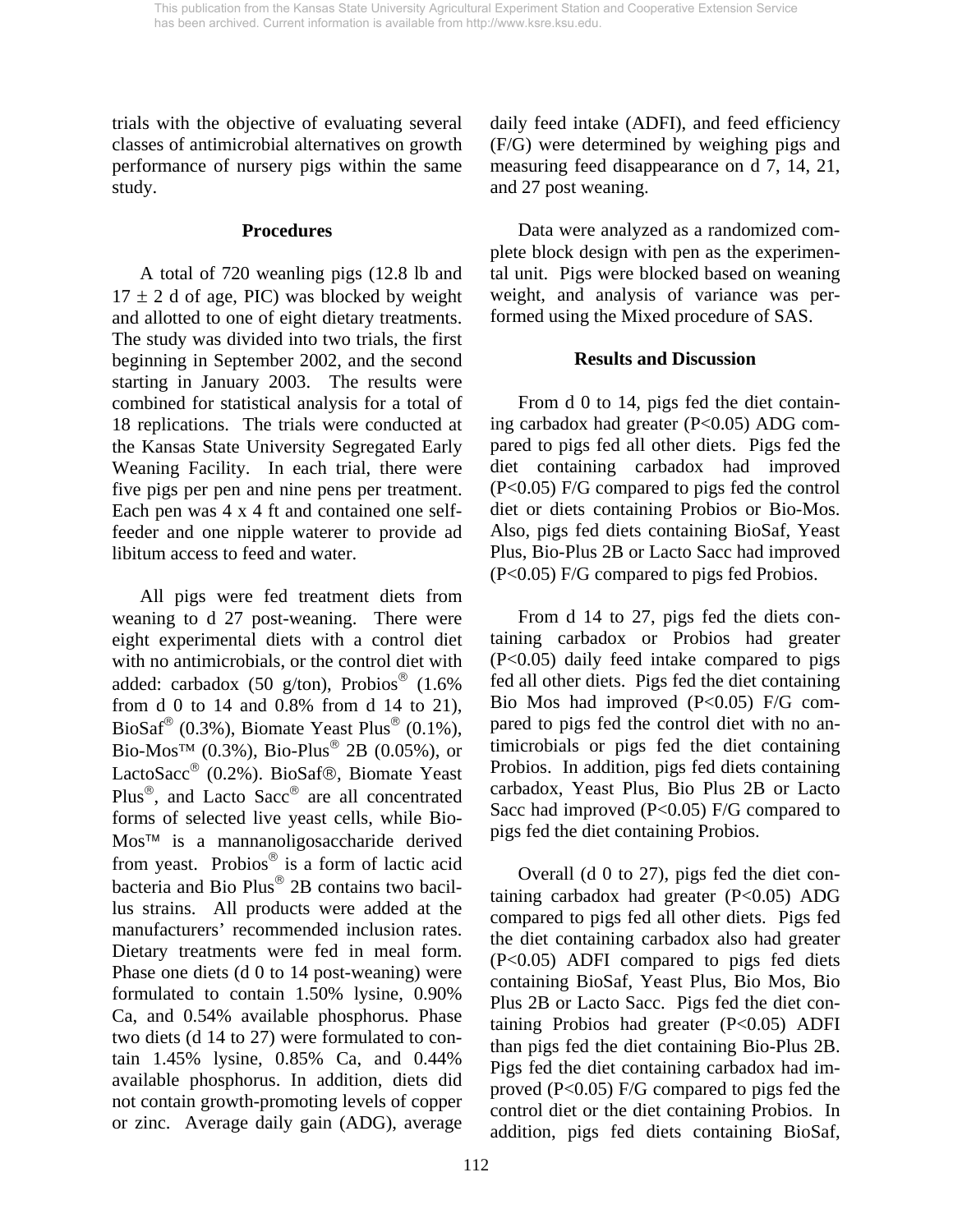Yeast Plus, Bio-Mos, Bio-Plus 2B or Lacto Sacc had improved (P<0.05) F/G compared pigs fed the diet containing Probios.

 In conclusion, the addition of antimicrobial alternatives in nursery pig diets did not result in a consistent improvement in growth performance over pigs fed the control diet. However, pigs fed the diet containing carba-

dox had improved  $(P<0.05)$  ADG  $(10%)$  and F/G and tended to have numerically greater ADFI (6%) compared to pigs fed the control diet. Although pigs fed antibiotic alternatives showed no improvement over carbadox, numeric improvement in F/G for some products over pigs fed the control diet warrants further investigation.

| Item, %                                     | Phase l <sup>a</sup> | Phase $ll^{\overline{b}}$ |  |
|---------------------------------------------|----------------------|---------------------------|--|
| Corn                                        | 49.11                | 52.61                     |  |
| Soybean meal, 46.5% CP                      | 25.74                | 33.36                     |  |
| Spray dried whey                            | 15.00                | 7.50                      |  |
| Spray-dried animal plasma                   | 5.00                 |                           |  |
| Select menhaden fish meal                   |                      | 2.50                      |  |
| Monocalcium phosphate, 21% P                | 1.40                 | 1.15                      |  |
| Limestone                                   | 1.10                 | 0.85                      |  |
| Salt                                        | 0.40                 | 0.40                      |  |
| Vitamin premix                              | 0.25                 | 0.25                      |  |
| Trace mineral premix                        | 0.15                 | 0.15                      |  |
| Lysine HCl                                  | 0.15                 | 0.15                      |  |
| DL-Methionine                               | 0.10                 | 0.08                      |  |
| Corn starch or test ingredient <sup>c</sup> | 1.60                 | 1.00                      |  |
| Total                                       | 100.00               | 100.00                    |  |
|                                             |                      |                           |  |
| <b>Calculated Analysis</b>                  |                      |                           |  |
| Lysine, %                                   | 1.50                 | 1.45                      |  |
| Isoleucine: lysine ratio, %                 | 60                   | 66                        |  |
| Leucine: lysine ratio, %                    | 131                  | 134                       |  |
| Methionine: lysine ratio, %                 | 28                   | 31                        |  |
| Met & Cys: lysine ratio, %                  | 58                   | 57                        |  |
| Threonine:lysine ratio, %                   | 64                   | 61                        |  |
| Tryptophan: lysine ratio, %                 | 19                   | 19                        |  |
| Valine: lysine ratio, %                     | 74                   | 75                        |  |
| ME, kcal/lb                                 | 1,491                | 1,493                     |  |
| CP, %                                       | 21.90                | 22.50                     |  |
| Ca, %                                       | 0.90                 | 0.85                      |  |
| P, %                                        | 0.80                 | 0.75                      |  |
| Available P, %                              | 0.54                 | 0.44                      |  |
| Lysine: calorie ratio, g/mcal               | 4.56                 | 4.41                      |  |

## **Table 1. Diet Composition (As-fed Basis)**

a Diets fed from d 0 to 14.

<sup>b</sup>Diets fed from d 14 to 27.

<sup>c</sup>Test ingredients replaced cornstarch.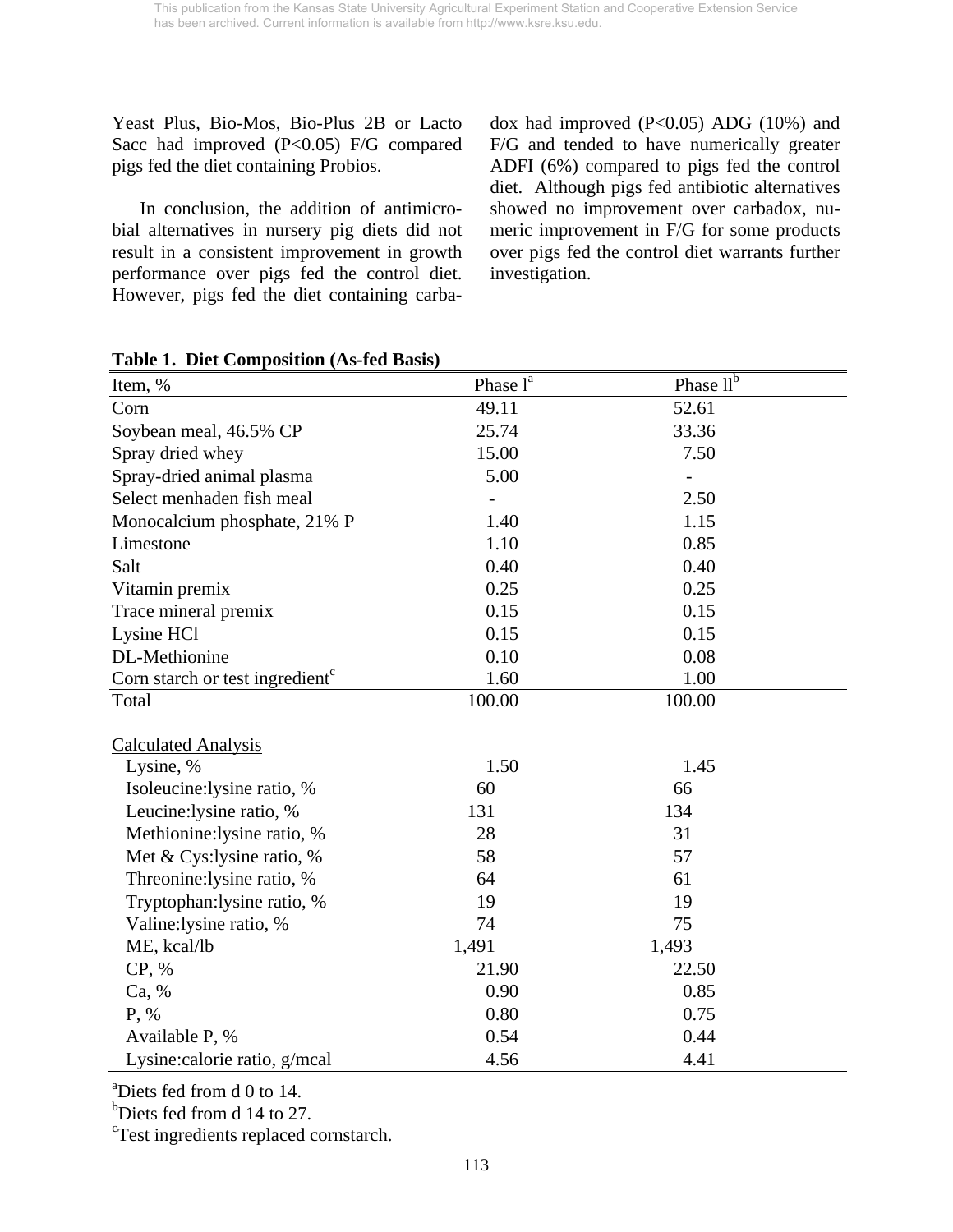|                |                      |                   |                   |                     | Feed Additives <sup>b</sup> |                    |                    |                    |           |                  |
|----------------|----------------------|-------------------|-------------------|---------------------|-----------------------------|--------------------|--------------------|--------------------|-----------|------------------|
|                | Control              | Carbadox          | Probios           | <b>BioSaf</b>       | <b>Yeast Plus</b>           | <b>Bio-Mos</b>     | Bio-Plus 2B        | LactoSacc          | <b>SE</b> | TRT <sup>c</sup> |
| D 0 to $14^d$  |                      |                   |                   |                     |                             |                    |                    |                    |           |                  |
| ADG, lb        | $0.38^e$             | $0.44^{\rm f}$    | $0.35^e$          | $0.38^e$            | 0.38 <sup>e</sup>           | $0.38^e$           | 0.39 <sup>e</sup>  | 0.38 <sup>e</sup>  | 0.021     | 0.018            |
| ADFI, lb       | 0.47                 | 0.49              | 0.46              | 0.46                | 0.46                        | 0.46               | 0.46               | 0.45               | 0.021     | 0.782            |
| F/G            | $1.26$ <sup>ef</sup> | $1.14^{g}$        | $1.32^e$          | $1.23^{fg}$         | $1.23^{fg}$                 | 1.26 <sup>ef</sup> | $1.20^{fg}$        | $1.21^{fg}$        | 0.044     | 0.005            |
| D 14 to $27^h$ |                      |                   |                   |                     |                             |                    |                    |                    |           |                  |
| ADG, lb        | 1.02                 | 1.11              | 1.07              | 1.03                | 1.04                        | 1.05               | 1.01               | 1.06               | 0.035     | 0.114            |
| ADFI, lb       | $1.34^e$             | $1.43^f$          | $1.43^f$          | 1.33 <sup>e</sup>   | $1.34^e$                    | 1.31 <sup>e</sup>  | 1.30 <sup>e</sup>  | $1.34^e$           | 0.039     | 0.005            |
| F/G            | 1.31 <sup>ef</sup>   | $1.28^{fg}$       | $1.34^e$          | 1.30 <sup>efg</sup> | $1.29^{fg}$                 | $1.26^{8}$         | 1.29 <sup>fg</sup> | $1.27^{fg}$        | 0.023     | 0.032            |
| D 0 to $27$    |                      |                   |                   |                     |                             |                    |                    |                    |           |                  |
| ADG, lb        | 0.69 <sup>e</sup>    | $0.76^{\rm f}$    | $0.70^e$          | 0.69 <sup>e</sup>   | $0.70^e$                    | $0.70^e$           | 0.69 <sup>e</sup>  | $0.70^e$           | 0.024     | 0.050            |
| ADFI, lb       | 0.89 <sup>efg</sup>  | $0.94^{\text{g}}$ | $0.93^{fg}$       | 0.88 <sup>ef</sup>  | 0.89 <sup>ef</sup>          | 0.87 <sup>ef</sup> | $0.86^\mathrm{e}$  | 0.88 <sup>ef</sup> | 0.027     | 0.045            |
| F/G            | 1.29 <sup>ef</sup>   | $1.24^{\rm g}$    | 1.33 <sup>e</sup> | $1.27^{fg}$         | $1.27^{fg}$                 | $1.25^{fg}$        | $1.26^{fg}$        | $1.25^{fg}$        | 0.021     | 0.001            |

**Table 2. The Effects of Antimicrobial Alternatives on Nursery Pig Performancea** 

<sup>a</sup>A total of 720 pigs initially 12.8 lb and  $18 \pm 2$  d of age with five pigs per pen and 18 replicates per treatment.

<sup>b</sup>Inclusion rates are as follows; carbadox (50 g/ton), Probios<sup>®</sup> (1.6% from d 0 to 14 and 0.8% from d 14 to 21), BioSaf<sup>®</sup> (0.3%), Biomate Yeast Plus<sup>®</sup> (0.1%), Bio-Mos<sup>™</sup>(0.3%), Bio-Plus<sup>®</sup> 2B (0.05%), or LactoSacc<sup>®</sup> (0.2%).

cP-value represents overall treatment effect.

<sup>d</sup>Phase one diets fed from d 0 to 14 and formulated to contain 1.50% lysine, 0.90% Ca, and 0.54% available P.

 $e^{fg}$ Means in the same row with different superscripts differ (P<0.05).

hPhase two diets fed from d 14 to 27 and formulated to contain 1.45% lysine, 0.85% Ca, and 0.44% available P.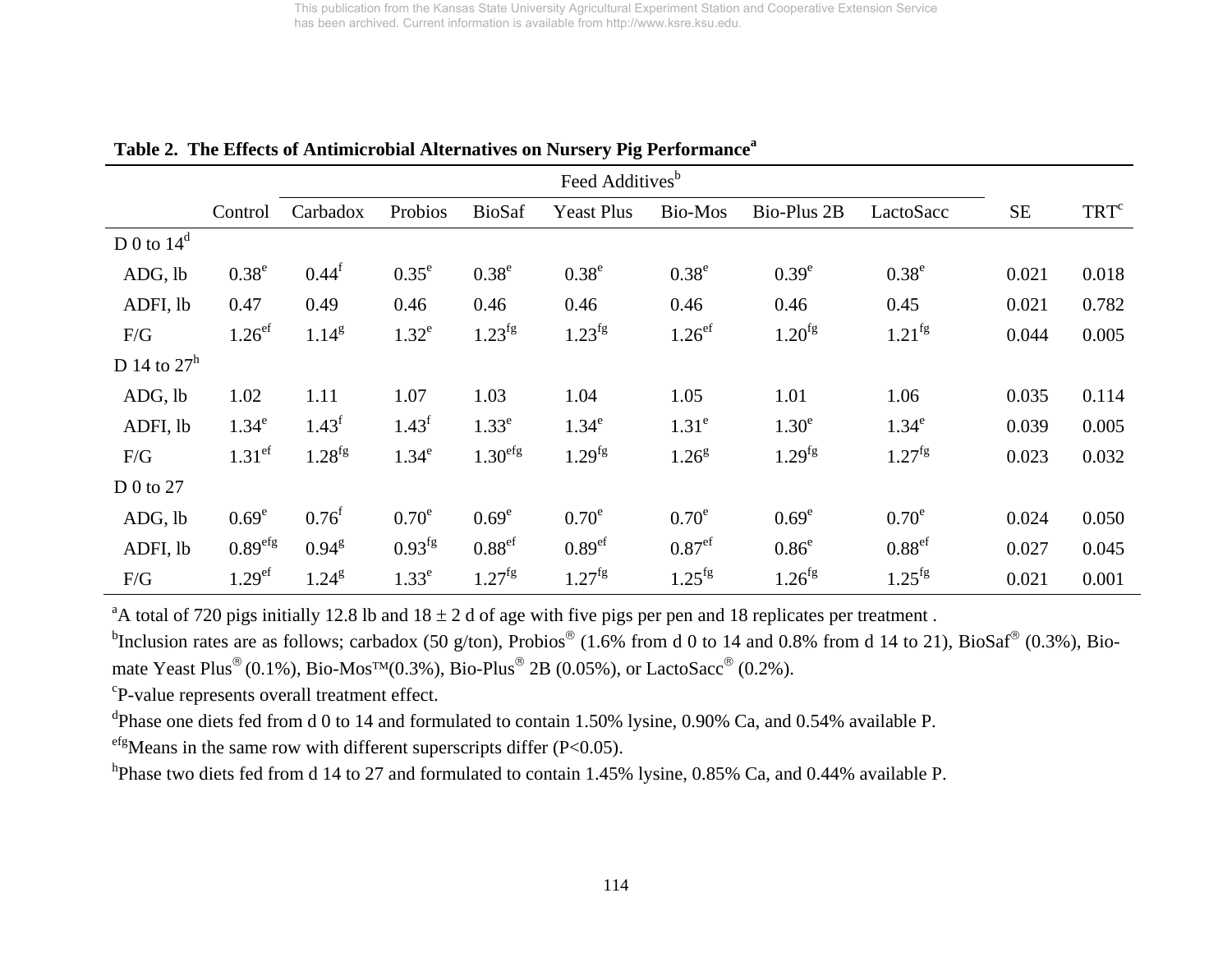### **COMPARISION OF ANTIBIOTICS AND ANTIMICROBIAL ALTERNATIVES ON GROWTH PERFORMANCE OF WEANLING PIGS IN A COMMERCIAL ENVIRONMENT1**

*T.P. Keegan, J.M. DeRouchey, J.L Nelssen, M.D. Tokach R.D. Goodband, and S.S. Dritz<sup>2</sup>*

#### **Summary**

 A total of 320 weanling pigs (11.7 lb and  $14 \pm 3$  d of age, PIC) was used to determine the effects of antibiotics and antimicrobial alternatives in diets for nursery pigs reared in a commercial environment. Pigs were fed one of 5 experimental diets: 1) control with no antimicrobials; 2) carbadox (50 g/ton); 3) Lacto-Sacc<sup>®</sup> (0.2%); 4) Bio-Plus<sup>®</sup> 2B (0.05%); or 5) Bio-Mos<sup>™</sup>(0.3%). Lacto Sacc<sup>®</sup> is a concentrated form of selected live yeast cells while Bio Plus® 2B contains two bacillus strains. Bio-Mos™ is a mannanoligosaccharide derived from yeast. Overall (d 0 to 31 postweaning), pigs fed the control diet or diets containing Bio Mos had greater  $(P<0.05)$ ADG compared to pigs fed the diet containing Bio Plus 2B. Pigs fed the diet containing Bio Plus 2B had lower (P<0.05) daily feed intake compared to pigs fed the control diet or diets containing carbadox or Bio Mos with Lacto Sacc being intermediate in performance. There was no difference in feed efficiency among pigs fed various dietary treatments. In conclusion, in this commercial environment, the additions of carbadox or antimicrobial alternatives to the control diet were not effective in improving nursery pig performance.

(Key Words: Nursery Pig, Antibiotics, Feed Additive)

#### **Introduction**

 The effectiveness of antibiotics in improving growth rate and feed efficiency in pigs has long been recognized. However, public concern has increased in regard to the use of subtherapeutic antibiotics. Research evaluating different antimicrobial alternatives has yielded mixed results. Data on the use of yeast, direct-fed microbials (probiotic), and mannanoligosaccharides have been conflicting with some trials showing little to no improvement and others showing benefits in growth performance. Recent trials conducted at a Kansas State University research facility have shown little improvement with the use of antimicrobial alternatives in a research setting. Studying the effects on pig performance with the addition of these products in a commercial environment might be more applicable in understanding potential industry use.

#### **Procedures**

 A total of 320 weanling pigs (11.7 lb and  $14 \pm 2$  d of age, PIC) was blocked by weight

l

<sup>&</sup>lt;sup>1</sup>Appreciation is expressed to Eichman Brothers Farm (St. George, Kansas) for the use of pigs and facilities.

 $2$ Food Animal Health and Management Center.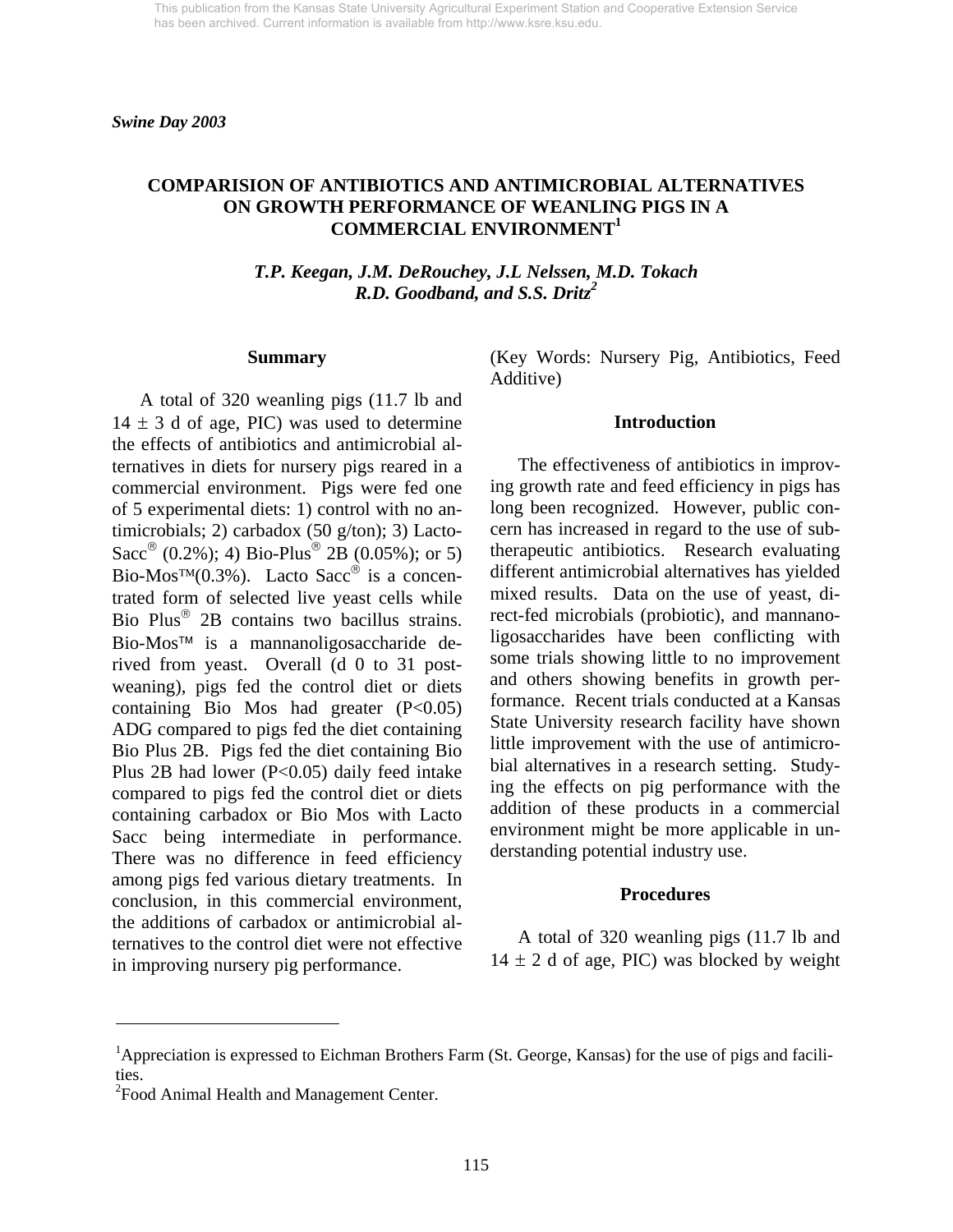and allotted to one of five dietary treatments. There were eight pigs per pen and eight pens per treatment. The trial was conducted in an environmentally controlled nursery facility on a commercial farm in northeast Kansas. Each pen was  $4 \times 6$  ft and contained one self-feeder and two nipple waterers to provide ad libitum access to feed and water.

 All pigs were fed treatment diets from weaning to d 31. There were five experimental diets with a control diet with no antimicrobials, or the control diet with added: carbadox (50 g/ton); LactoSacc® (0.2%); Bio-Plus<sup>®</sup> 2B  $(0.05\%)$ ; or Bio-Mos<sup>TM</sup> (0.3%). Bio Plus<sup>®</sup> 2B contains two bacillus strains, Lacto Sacc® is a concentrated form of selected live yeast, and Bio-Mos™ is a mannanoligosaccharide derived from yeast. All products were added to meet the manufacturers' recommended inclusion rates. Dietary treatments were fed in meal form (Table 1). Segregated Early Wean (SEW) diets, which were fed based on a feed budget of one pound per pig, were formulated to contain 1.70% lysine, 0.81% Ca, and 0.60% available phosphorus. Transition diets were fed following completion of SEW diet to d 10 after weaning. The transition diets were formulated to contain 1.60% lysine, 0.92% Ca, and 0.59% available phosphorus. Phase II diets (d 10 to 31 post-weaning) were formulated to contain 1.51% lysine, 0.81% Ca, and 0.47% available phosphorus. These diets were formulated to match diets currently being fed at the commercial unit. Average daily gain (ADG), average daily feed intake (ADFI), and feed efficiency (F/G) were determined by weighing pigs and measuring feed disappearance on d 10, 16, 23, and 31 post weaning.

 Data were analyzed as a randomized complete block design with pen as the experimental unit. Pigs were blocked based on weaning weight, and analysis of variance was performed using the MIXED procedure of SAS.

### **Results and Discussion**

 From d 0 to 10, there was no difference in growth parameters between pigs fed the control diet or diets containing carbadox, Lacto Sacc, Bio Plus 2B, or Bio Mos.

 From d 10 to 31, pigs fed the diet containing Bio Plus 2B had lower (P<0.05) ADG and ADFI compared to pigs fed the control diet and pigs fed diets containing carbadox or Bio Mos. There were no differences in feed efficiency.

 Overall (d 0 to 31 post-weaning), pigs fed the control diet or Bio Mos had greater (P<0.05) ADG compared to pigs fed the diet containing Bio Plus 2B. Pigs fed the diet containing Bio Plus 2B had lower (P<0.05) feed intake compared to pigs fed all other diets except pigs fed the diet containing Lacto Sacc. There were no differences in feed efficiency across all treatments.

 In conclusion, the addition of antimicrobial alternatives in nursery pig diets did not result in consistent improvement in growth performance compared to the control diet. In addition, the feed additive Bio Plus 2B, resulted in poorer performance compared to the control diet. In this commercial environment, the additions of carbadox or antimicrobial alternatives to the control diet were not effective in improving nursery pig performance. Further research needs to be done to evaluate the effects of different antibiotic sources in this commercial setting.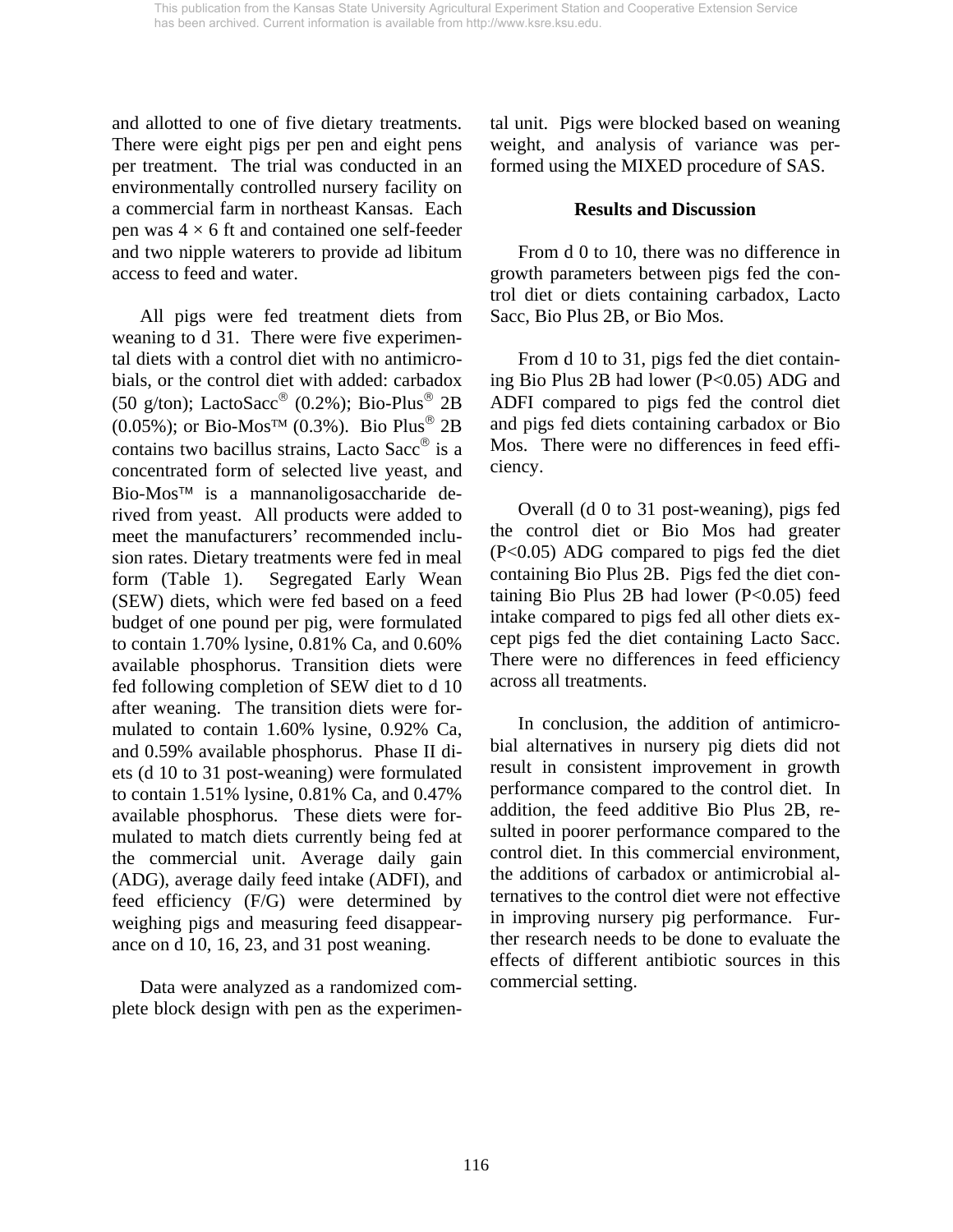| Item, %                                | $SEW^a$ | Transition <sup>b</sup> | Phase II <sup>c</sup> |
|----------------------------------------|---------|-------------------------|-----------------------|
| Corn                                   | 40.26   | 41.22                   | 50.75                 |
| Soybean meal, 46.5%                    | 12.09   | 21.56                   | 27.68                 |
| Spray died whey                        | 25.00   | 25.00                   | 10.00                 |
| Spray-dried animal plasma              | 6.70    | 2.50                    |                       |
| Select menhaden fishmeal               | 6.00    | 6.00                    | 4.50                  |
| Lactose                                | 5.00    |                         |                       |
| Spray-dried blood meal                 | 1.65    |                         |                       |
| Soy oil                                |         |                         | 3.00                  |
| Test ingredient or starch <sup>d</sup> | 1.00    | 1.00                    | 1.00                  |
| Monocalcium phosphate, 21% P           | 0.50    | 0.75                    | 1.00                  |
| Limestone                              | 0.40    | 0.50                    | 0.55                  |
| Zinc oxide                             | 0.38    | 0.38                    | 0.25                  |
| Salt                                   | 0.25    | 0.30                    | 0.30                  |
| Vitamin premix                         | 0.25    | 0.25                    | 0.25                  |
| Lysine HCl                             | 0.15    | 0.20                    | 0.30                  |
| DL-methionine                          | 0.15    | 0.13                    | 0.15                  |
| Trace mineral premix                   | 0.15    | 0.15                    | 0.15                  |
| L-threonine                            | 0.08    | 0.08                    | 0.13                  |
|                                        | 100.00  | 100.00                  | 100.00                |
| <b>Calculated Analysis</b>             |         |                         |                       |
| Lysine, %                              | 1.70    | 1.60                    | 1.51                  |
| Isoleucine:lysine ratio, %             | 51      | 60                      | 61                    |
| Leucine: lysine ratio, %               | 124     | 121                     | 121                   |
| Methionine: lysine ratio, %            | 30      | 32                      | 34                    |
| Met & cys:lysine ratio, %              | 56      | 57                      | 58                    |
| Threonine: lysine ratio, %             | 66      | 66                      | 64                    |
| Tryptophan: lysine ratio, %            | 18      | 18                      | 17                    |
| Valine: lysine ratio, %                | 73      | 69                      | 68                    |
| ME, kcal/lb                            | 1,489   | 1,476                   | 1,545                 |
| CP, %                                  | 22.59   | 22.28                   | 21.22                 |
| Ca, %                                  | 0.81    | 0.92                    | 0.81                  |
| P, %                                   | 0.78    | 0.83                    | 0.75                  |
| Available P, %                         | 0.60    | 0.59                    | 0.47                  |

### **Table 1. Diet Composition (As-fed Basis)**

<sup>a</sup>One pound fed per pig.<br><sup>b</sup>Diets fed following SEW to d 10.

c Diets fed from d 10 to 31.

<sup>d</sup>Test ingredients replaced cornstarch at the following inclusion rates; carbadox (50 g/ton); LactoSacc<sup>®</sup> (0.2%); Bio-Plus<sup>®</sup> 2B (0.05%); or Bio-Mos<sup>TM</sup>(0.3%).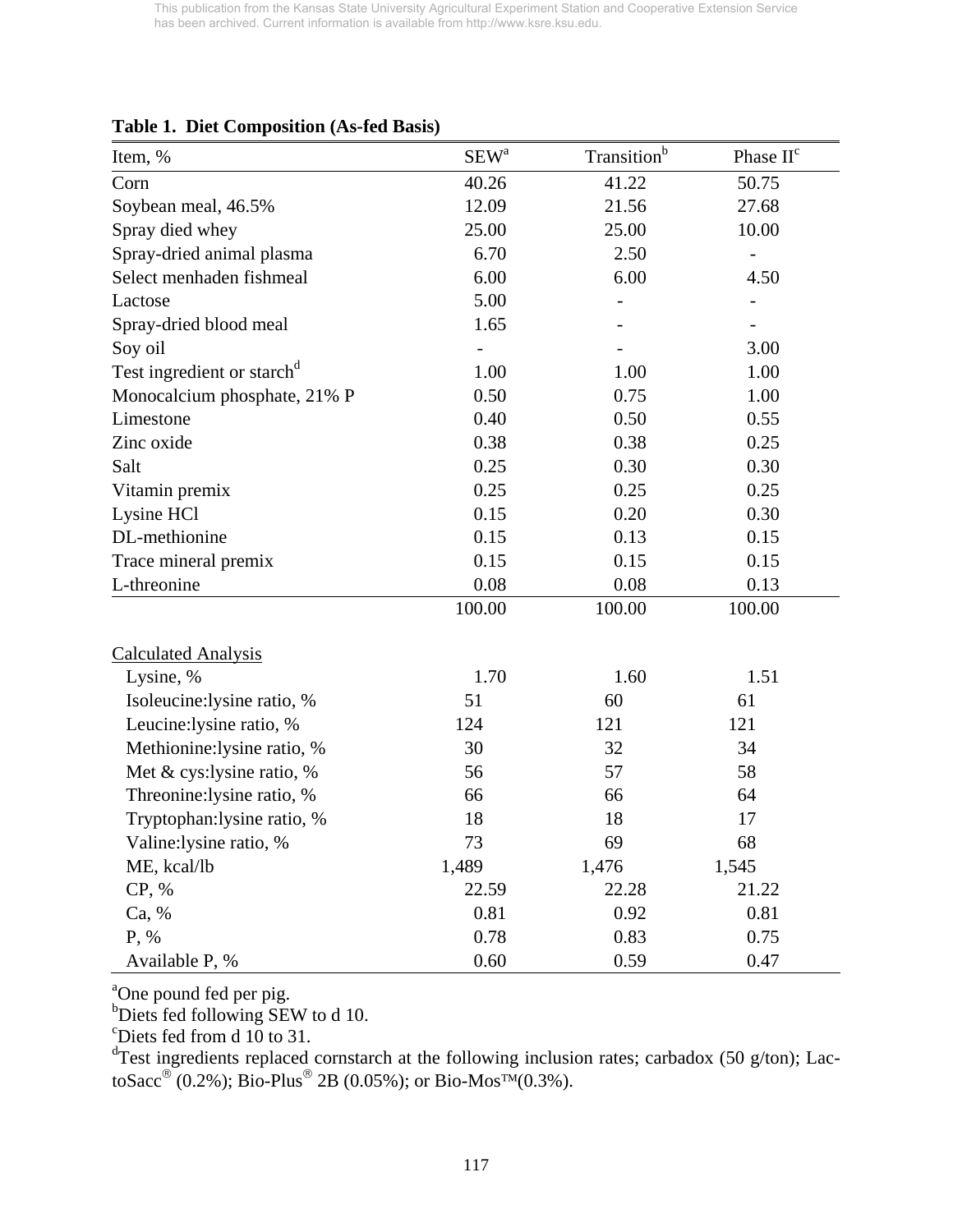|                |                   |                   |                    | Feed Additive <sup>b</sup> |                   |           |                  |
|----------------|-------------------|-------------------|--------------------|----------------------------|-------------------|-----------|------------------|
| Item           | Control           | Carbadox          | <b>Lacto Sacc</b>  | Bio-Plus 2B                | <b>Bio Mos</b>    | <b>SE</b> | TRT <sup>c</sup> |
| D 0 to $10^d$  |                   |                   |                    |                            |                   |           |                  |
| ADG, lb        | 0.28              | 0.27              | 0.25               | 0.27                       | 0.31              | 0.025     | 0.175            |
| ADFI, lb       | 0.40              | 0.41              | 0.39               | 0.39                       | 0.44              | 0.023     | 0.179            |
| F/G            | 1.45              | 1.55              | 1.64               | 1.52                       | 1.46              | 0.080     | 0.128            |
| D 10 to $31^e$ |                   |                   |                    |                            |                   |           |                  |
| ADG, lb        | 0.90 <sup>g</sup> | 0.88 <sup>g</sup> | $0.87^{fg}$        | 0.81 <sup>f</sup>          | 0.90 <sup>g</sup> | 0.032     | 0.045            |
| ADFI, lb       | $1.19^{g}$        | $1.18^{g}$        | $1.16^{fg}$        | 1.09 <sup>f</sup>          | $1.20^{8}$        | 0.036     | 0.035            |
| F/G            | 1.32              | 1.35              | 1.32               | 1.35                       | 1.33              | 0.022     | 0.606            |
| D 0 to $31$    |                   |                   |                    |                            |                   |           |                  |
| ADG, lb        | 0.70 <sup>g</sup> | $0.68^{fg}$       | $0.67^{\text{fg}}$ | $0.63^{\rm f}$             | $0.71^{8}$        | 0.026     | 0.050            |
| ADFI, lb       | 0.93 <sup>g</sup> | 0.93 <sup>g</sup> | $0.91^{fg}$        | 0.86 <sup>f</sup>          | $0.95^{8}$        | 0.029     | 0.039            |
| F/G            | 1.33              | 1.37              | 1.36               | 1.37                       | 1.35              | 0.023     | 0.481            |

# **Table 2. Effects of Antimicrobial Alternatives on Growth Performance in a Commercial Environment<sup>a</sup>**

<sup>a</sup>A total of 320 pigs initially 11.7 lb. and  $14 \pm 3$  d of age with eight pigs per pen and eight replications per treatment.

<sup>b</sup>Test ingredients replaced cornstarch at the following inclusion rates: carbadox (50 g/ton); LactoSacc<sup>®</sup> (0.2%); Bio-Plus<sup>®</sup> 2B (0.05%); or Bio-Mos<sup>TM</sup> $(0.3\%)$ .

cP-value represents overall treatment effect.

<sup>d</sup>One pound of SEW budgeted per pig with transition diet then fed until d 10.

ePhase two diets fed from d 10 to 31 and formulated to contain 1.51% lysine, 0.81% Ca, and 0.47% available P.

 $f<sup>g</sup>$ Means in the same row with different superscripts differ (P<0.05).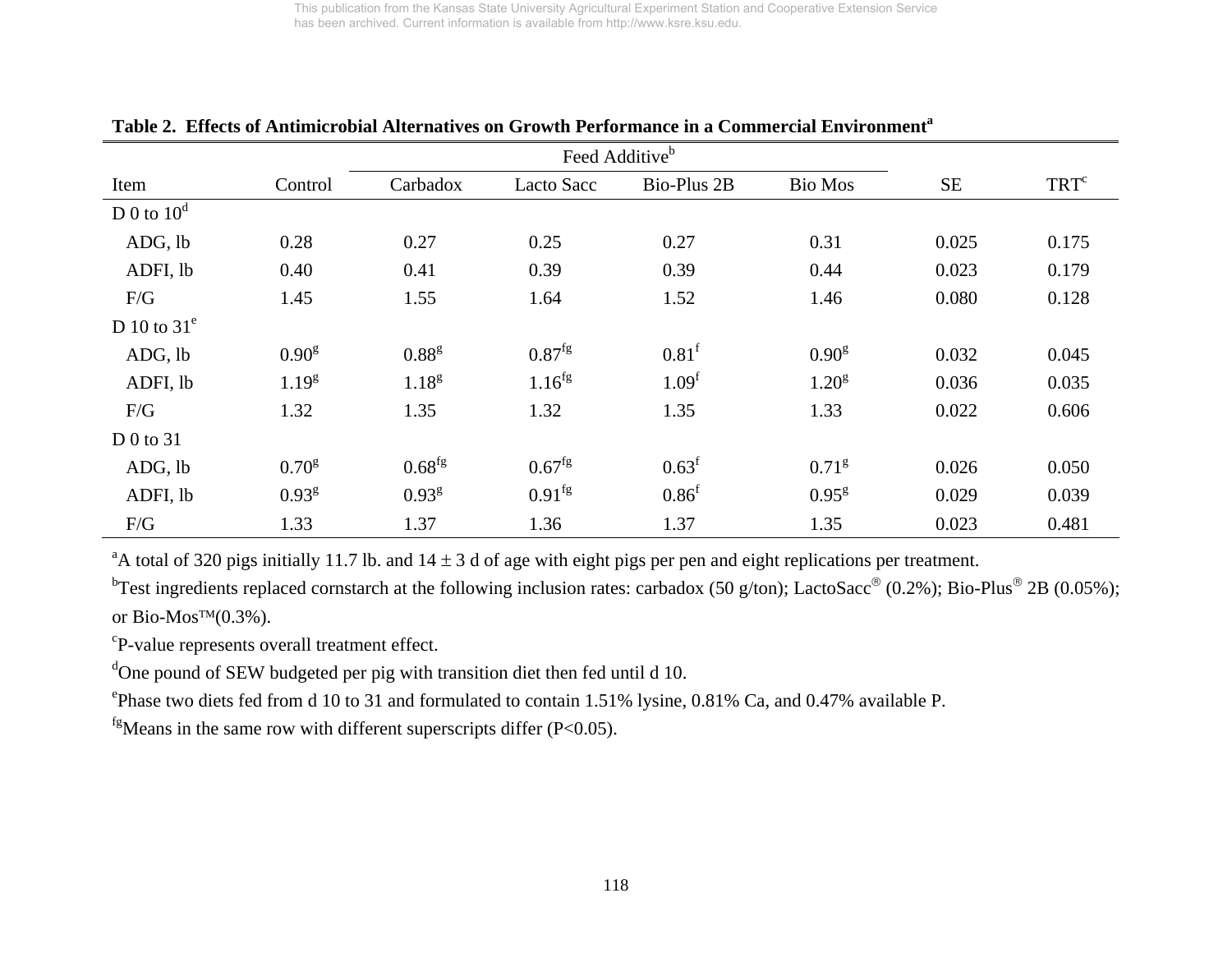### **COMPARISION OF ANTIBIOTICS ON GROWTH PERFORMANCE OF WEANLING PIGS IN A COMMERICAL ENVIRONMENT<sup>1</sup>**

*T.P. Keegan, J.M. DeRouchey, J.L Nelssen, M.D. Tokach, R.D. Goodband, and S.S. Dritz<sup>2</sup>*

#### **Summary**

 A total of 320 weanling pigs (10.7 lb and  $14 \pm 3$  d of age, PIC) was used to determine the effects of antibiotics and an antibiotic alternative on nursery pig performance. Pigs were fed one of 5 experimental diets: 1) control with no antimicrobials; 2) carbadox (50 g/ton); 3) Denagard/CTC (35 g/ton Denagard™, 400 g/ton Chlortetracycline); 4) Neo-Terramycin® (140 g/ton Neomycin Sulfate, 140 g/ton Oxytetracycline HCl); 5) Bio Mos (0.3%, mannanoligosaccharide). Overall (d 0 to 31 post-weaning), pigs fed the diet containing Denagard/CTC had the greatest (P<0.05) ADG and ADFI compared to pigs fed all other treatment diets. Pigs fed the diet containing Neo-Terramycin had greater (P<0.05) ADG compared to pigs fed the control diet or diets containing Carbadox or Bio Mos. In addition, pigs fed the diet containing Neo-Terramycin had greater (P<0.05) ADFI compared to pigs fed the control diet or the diet containing Bio Mos. In conclusion, the addition of carbadox and Bio Mos did not result in improved growth performance compared to pigs fed the control diet. However, improvements were seen in average daily gain and daily feed intake with the addition of Denagard/CTC and Neo-Terramycin. Commercial operations need to determine which feed additives improve nursery pig performance in their individual production systems.

(Key Words: Nursery Pig, Antibiotics, Feed Additive)

#### **Introduction**

 The use of feed grade antibiotics in nursery pig diets has long been recognized as a method to improve growth performance and health. Due to recent concerns with the use of subtherapeutic antibiotics, research is being conducted on different options. Current research at Kansas State University has looked at viable options with the use of yeasts, direct fed microbials and mannanoligosaccharides. Results from these trials have not shown growth performance benefits to antibiotic alternatives. Also, these same trials found inconsistent responses to the continued use of certain antibiotics in a commercial setting. Therefore, the objective of this trial was to evaluate different antibiotics and antibiotic alternatives on nursery pig performance.

### **Procedures**

 A total of 320 weanling pigs (10.7 lb and  $14 \pm 3$  d of age, PIC) were blocked by weight and allotted to one of five dietary treatments.

l

<sup>&</sup>lt;sup>1</sup>Appreciation is expressed to Eichman Brothers Farm (St. George, Kansas) for the use of pigs and facilities.

<sup>&</sup>lt;sup>2</sup> Food Animal Health and Management Center.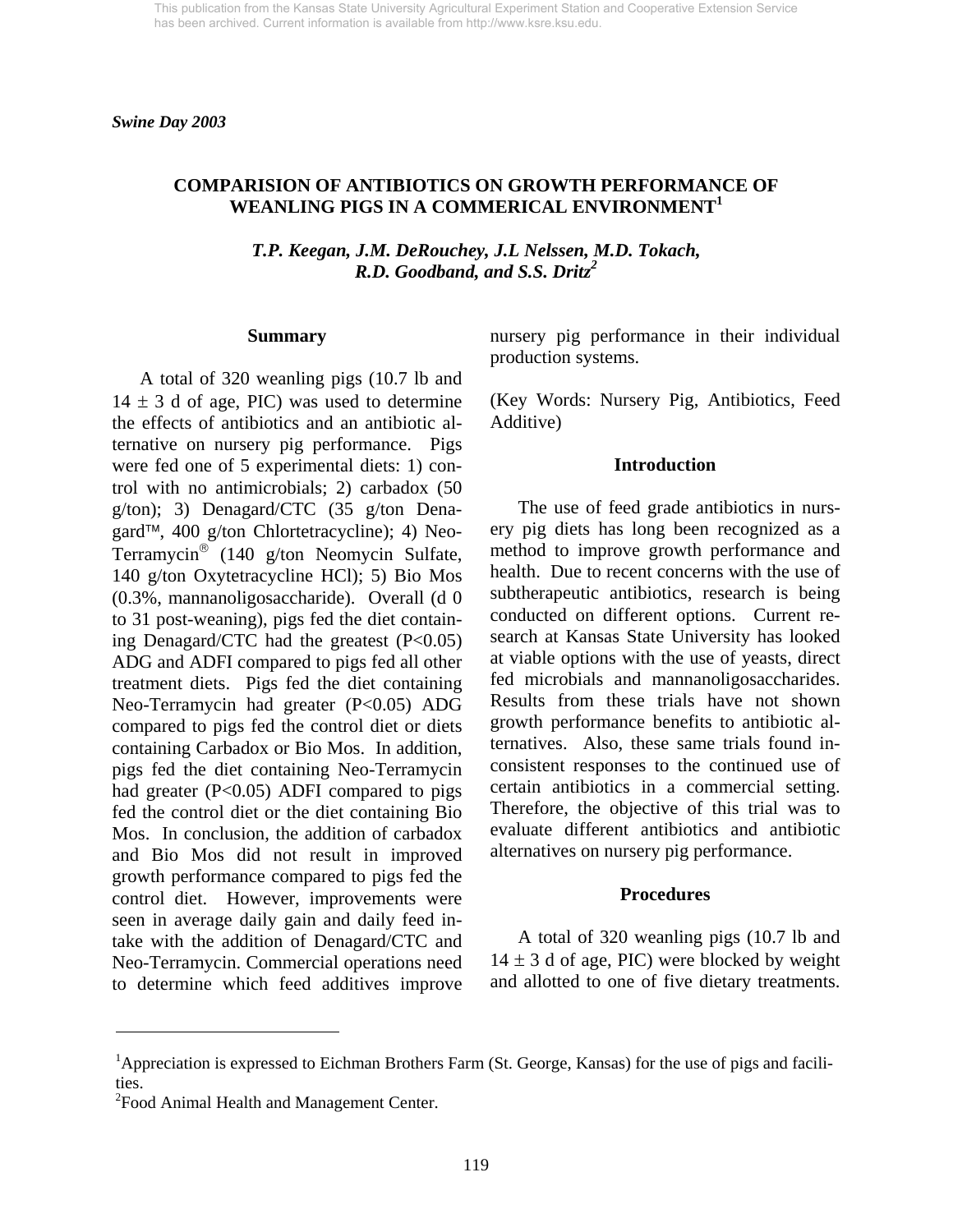There were eight pigs per pen and eight pens per treatment. The trial was conducted in an environmentally controlled nursery facility on a commercial farm in northeast Kansas. Each pen was 4 x 6 ft and contained one self-feeder and two nipple waterers to provide ad libitum access to feed and water.

 All pigs were fed treatment diets from weaning to d 31. There were five experimental diets, with a control diet with no antimicrobials, or the control diet with added: carbadox (50 g/ton); Denagard/CTC (35 g/ton Denagard™, 400 g/ton Chlortetracycline); Neo-Terramycin® (140 g/ton Neomycin Sulfate, 140 g/ton Oxytetracycline HCl); Bio Mos (0.3% mannanoligosaccharide). All products were added at the manufacturers' recommended inclusion rates. Dietary treatments were fed in meal form (Table 1). Segregated Early Wean (SEW) diets, which were fed based on a feed budget of one pound per pig, were formulated to contain 1.70% lysine, 0.81% Ca, and 0.60% available phosphorus. Transition diets were fed following completion of SEW diet until d 9 post-weaning. The transition diets were formulated to contain 1.60% lysine, 0.92% Ca, and 0.59% available phosphorus. Phase II diets (d 9 to 31 postweaning) were formulated to contain 1.51% lysine, 0.81% Ca, and 0.47% available phosphorus. These diets were formulated to similar specifications that were fed at the commercial operation. Average daily gain (ADG), ADFI, and F/G were determined by weighing pigs and measuring feed disappearance on d 9, 22, and 31 post-weaning.

 Data were analyzed as a randomized complete block design with pen as the experimental unit. Pigs were blocked based on weaning weight, and analysis of variance was performed using the MIXED procedure of SAS.

## **Results and Discussion**

 From d 0 to 9, pigs fed the diet containing Denagard/CTC tended to have greater (P<0.10) ADG compared to pigs fed the control diet or pigs fed the diet containing Bio Mos.

 From d 9 to 31 when pigs were fed phase two diets, pigs fed the diet containing Denagard/CTC had the greatest (P<0.05) ADG and ADFI compared to pigs fed all other diets. Also, pigs fed the diet containing Neo-Terramycin had greater (P<0.05) ADG and ADFI compared to pigs fed the control diet or diets containing carbadox or Bio Mos. No difference in feed efficiency was observed from d 9 to 31.

 Overall (d 0 to 31 post-weaning), pigs fed the diet containing Denagard/CTC had the greatest (P<0.05) ADG and ADFI compared to pigs fed all other treatment diets. Pigs fed the diet containing Neo-Terramycin had greater  $(P<0.05)$  ADG compared to pigs fed the control diet or pigs fed diets containing carbadox or Bio Mos. In addition, pigs fed the diet containing Neo-Terramycin had greater (P<0.05) ADFI compared to pigs fed the control diet and pigs fed the diet containing Bio Mos. There was no difference in F/G between the dietary treatments.

 As expected, no differences in pig weight variation were seen at the start of the trial due to allotment and randomization methods. However, pigs fed the diet containing Bio Mos tended to have greater  $(P<0.05)$  weight variation at trial completion (d 31) compared to pigs fed the control diet or diets containing Denagard/CTC or Neo-Terramycin.

 In conclusion, similar to previous trials conducted at Kansas State University, the addition of a mannanoligosaccharide did not improve growth performance. Also, the use of Carbadox in this commercial operation did not improve growth performance, which agrees with previous research conducted in this facility. However, improvement in growth performance was seen in with the addition of Denagard/CTC and Neo-Terramycin. These data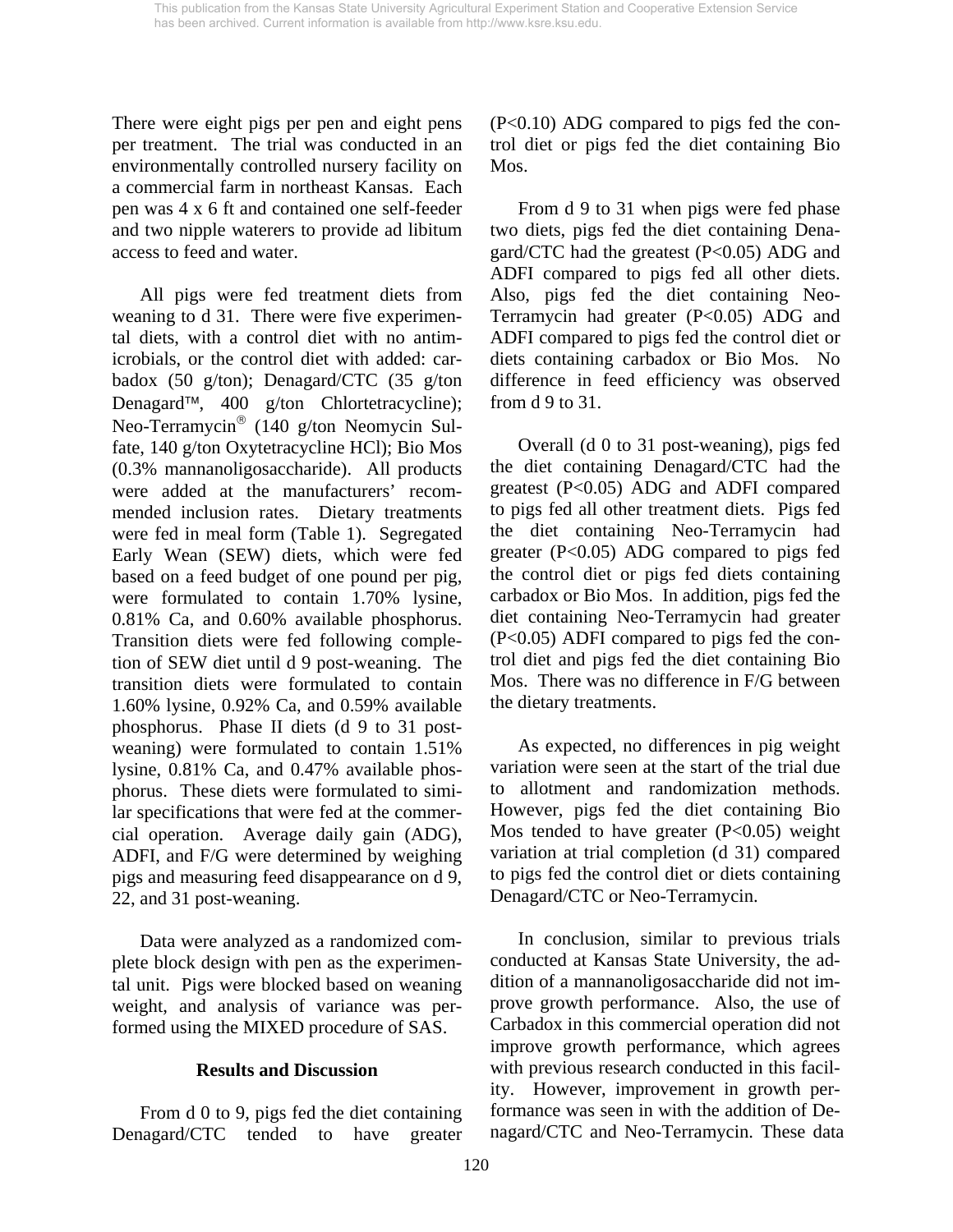confirm the importance of monitoring performance when using antibiotics or antibiotic alternatives in determining which additives are the most effective in individual operations.

| Item, %                                | $SEW^a$ | Transition <sup>b</sup> | Phase II <sup>c</sup> |
|----------------------------------------|---------|-------------------------|-----------------------|
| Corn                                   | 40.26   | 41.22                   | 50.75                 |
| Soybean meal, 46.5%                    | 12.09   | 21.56                   | 27.68                 |
| Spray died whey                        | 25.00   | 25.00                   | 10.00                 |
| Spray-dried animal plasma              | 6.70    | 2.50                    |                       |
| Select menhaden fishmeal               | 6.00    | 6.00                    | 4.50                  |
| Lactose                                | 5.00    |                         |                       |
| Spray-dried blood meal                 | 1.65    |                         |                       |
| Soy oil                                |         |                         | 3.00                  |
| Test ingredient or starch <sup>d</sup> | 1.00    | 1.00                    | 1.00                  |
| Monocalcium phosphate, 21% P           | 0.50    | 0.75                    | 1.00                  |
| Limestone                              | 0.40    | 0.50                    | 0.55                  |
| Zinc oxide                             | 0.38    | 0.38                    | 0.25                  |
| Salt                                   | 0.25    | 0.30                    | 0.30                  |
| Vitamin premix                         | 0.25    | 0.25                    | 0.25                  |
| Lysine HCl                             | 0.15    | 0.20                    | 0.30                  |
| DL-methionine                          | 0.15    | 0.13                    | 0.15                  |
| Trace mineral premix                   | 0.15    | 0.15                    | 0.15                  |
| L-threonine                            | 0.08    | 0.08                    | 0.13                  |
|                                        | 100.00  | 100.00                  | 100.00                |
| <b>Calculated Analysis</b>             |         |                         |                       |
| Lysine, %                              | 1.70    | 1.60                    | 1.51                  |
| Isoleucine:lysine ratio, %             | 51      | 60                      | 61                    |
| Leucine: lysine ratio, %               | 124     | 121                     | 121                   |
| Methionine:lysine ratio, %             | 30      | 32                      | 34                    |
| Met & cys:lysine ratio, %              | 56      | 57                      | 58                    |
| Threonine: lysine ratio, %             | 66      | 66                      | 64                    |
| Tryptophan:lysine ratio, %             | 18      | 18                      | 17                    |
| Valine: lysine ratio, %                | 73      | 69                      | 68                    |
| ME, kcal/lb                            | 1,489   | 1,476                   | 1,545                 |
| CP, %                                  | 22.59   | 22.28                   | 21.22                 |
| Ca, %                                  | 0.81    | 0.92                    | 0.81                  |
| P, %                                   | 0.78    | 0.83                    | 0.75                  |
| Available P, %                         | 0.60    | 0.59                    | 0.47                  |

|  |  |  | <b>Table 1. Diet Composition (As-fed Basis)</b> |  |
|--|--|--|-------------------------------------------------|--|
|--|--|--|-------------------------------------------------|--|

<sup>a</sup>One pound fed per pig. <sup>b</sup>Diets fed following SEW to d 9 post-weaning. <sup>c</sup>Diets fed from d 9 to 31 post-weaning. <sup>d</sup>Test ingredients replaced cornstarch at the following inclusion rates: carbadox (50 g/ton); Denagard/CTC (35 g/ton Denagard™, 400 g/ton Chlortetracycline); Neo-Terramycin® (140 g/ton Neomycin Sulfate, 140 g/ton Oxytetracycline HCl); Bio Mos (0.3% mannanoligosaccharide).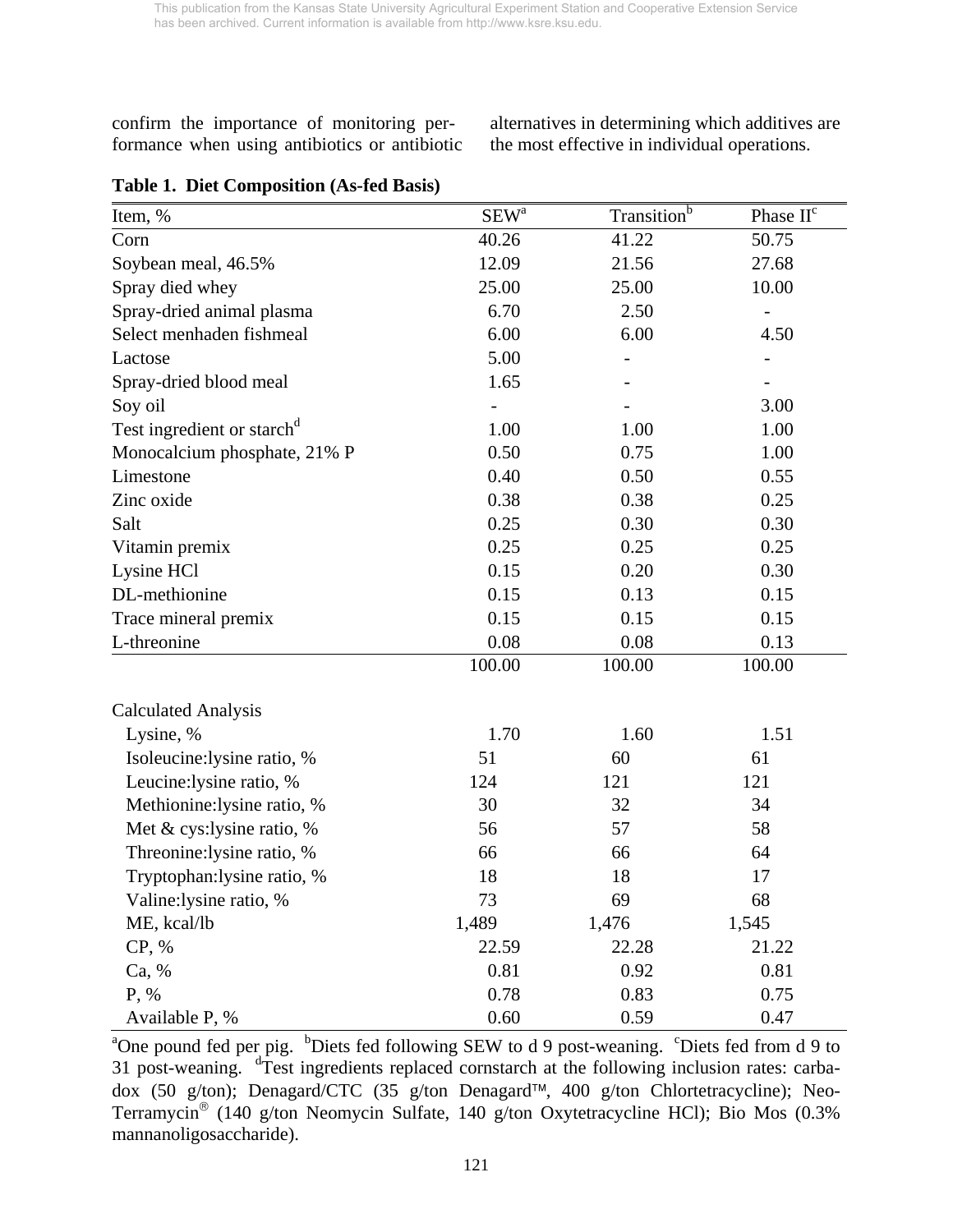|                |                   |                     |                   | Feed Additives <sup>b</sup> |                   |           |                  |
|----------------|-------------------|---------------------|-------------------|-----------------------------|-------------------|-----------|------------------|
|                |                   |                     | Denagard/         | Neo-                        |                   |           |                  |
| Item           | Control           | Carbadox            | <b>CTC</b>        | Terramycin                  | <b>Bio Mos</b>    | <b>SE</b> | TRT <sup>c</sup> |
| D 0 to $9^d$   |                   |                     |                   |                             |                   |           |                  |
| ADG, lb        | $0.31^{x}$        | $0.35^{xy}$         | $0.36^{y}$        | $0.35^{xy}$                 | $0.30^{x}$        | 0.024     | 0.070            |
| ADFI, lb       | 0.40              | 0.45                | 0.46              | 0.42                        | 0.41              | 0.025     | 0.110            |
| F/G            | 1.32              | 1.31                | 1.30              | 1.23                        | 1.35              | 0.060     | 0.317            |
| D 9 to $31^e$  |                   |                     |                   |                             |                   |           |                  |
| ADG, lb        | 0.86 <sup>f</sup> | 0.87 <sup>f</sup>   | $1.02^h$          | $0.95^{8}$                  | $0.82^{\rm f}$    | 0.031     | 0.001            |
| ADFI, lb       | $1.17^f$          | $1.17^f$            | $1.38^h$          | 1.27 <sup>g</sup>           | $1.11^f$          | 0.038     | 0.001            |
| F/G            | 1.35              | 1.35                | 1.35              | 1.33                        | 1.37              | 0.020     | 0.513            |
| D 0 to $31$    |                   |                     |                   |                             |                   |           |                  |
| ADG, lb        | 0.70 <sup>f</sup> | $0.71$ <sup>f</sup> | $0.83^h$          | $0.77^{8}$                  | $0.67^{\rm f}$    | 0.025     | 0.001            |
| ADFI, lb       | $0.95^{\rm f}$    | 0.96 <sup>fg</sup>  | 1.11 <sup>h</sup> | 1.01 <sup>g</sup>           | 0.91 <sup>f</sup> | 0.032     | 0.001            |
| F/G            | 1.35              | 1.34                | 1.34              | 1.32                        | 1.36              | 0.019     | 0.196            |
| CV, %          |                   |                     |                   |                             |                   |           |                  |
| D <sub>0</sub> | 0.069             | 0.069               | 0.070             | 0.071                       | 0.072             | 0.002     | 0.265            |
| D 31           | $0.127^{y}$       | $0.141^{xy}$        | $0.126^{y}$       | $0.117^{y}$                 | $0.169^{x}$       | 0.021     | 0.120            |

Table 2. Effects of Antibiotics and an Antimicrobial Alternative on Growth Performance of Weanling Pigs<sup>a</sup>

<sup>a</sup>A total of 320 pigs initially 10.7 lb and  $14 \pm 3$  d of age with eight pigs/ pen and eight pens/ treatment.

bTest ingredients replaced cornstarch at the following inclusion rates: carbadox (50 g/ton); Denagard/CTC (35 g/ton Denagard™, 400 g/ton Chlortetracycline); Neo-Terramycin® (140 g/ton Neomycin Sulfate, 140 g/ton Oxytetracycline HCl); Bio Mos (0.3% mannanoligosaccharide).

<sup>c</sup>P-value represents overall treatment means.

<sup>d</sup>One pound of SEW budgeted per pig with transition diet then fed until d 9 post-weaning.

eFrom d 9 to 31 pigs fed phase two diet.

 $fgh$  Means in the same row with different superscripts differ (P<0.05).

<sup>xy</sup>Means in the same row with different superscripts differ  $(P<0.10)$ .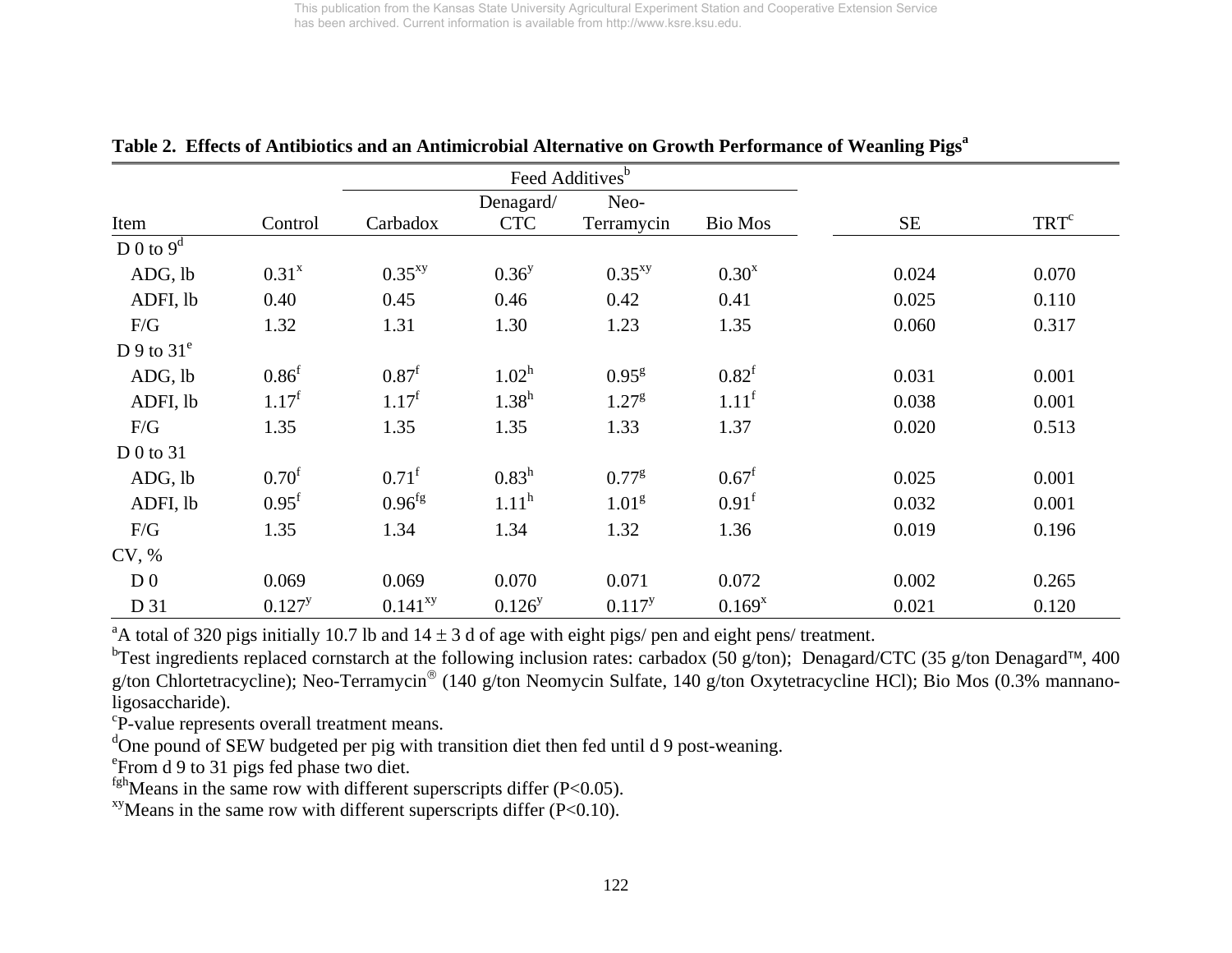## **EFFECTS OF A PREBIOTIC, INULIN, AND A DIRECT FED MICROBIAL ON GROWTH PERFORMANCE OF WEANLING PIGS**

*N.Z. Frantz, J.L. Nelssen, J.M. DeRouchey, R.D. Goodband, M.D. Tokach, and S.S. Dritz1* 

#### **Summary**

 A 32-day growth study with a total of 252 weanling pigs ( $18 \pm 3$  d of age) was conducted to evaluate the effects of a prebiotic, Inulin (a fructooligosaccharide derivative of chicory), and a direct fed microbial (Lactobacillus strain) in diets for weanling pigs. Pigs were fed one of six experimental diets containing: 1) no antibiotic or prebiotic (negative control); 2) carbadox (50 g/ton, positive control); 3) direct fed microbial (DFM, 0.1%); 4) Inulin (0.5% and 0.2% of phase I and phase II diets, respectively); 5) carbadox plus DFM; or 6) carbadox plus Inulin.

 Pigs fed carbadox improved (P<0.04) ADG from d 0 to 14, 14 to 32, and overall (0 to 32) compared to pigs fed diets without carbadox. Pigs fed diets containing carbadox increased  $(P<0.01)$  ADFI from d 0 to 14 and tended to have increased (P<0.06) ADFI overall compared to pigs fed diets without carbadox. No differences in ADG or ADFI were seen for pigs fed diets containing either Inulin or the DFM compared to pigs fed diets without Inulin or DFM. Pigs fed the DFM had poorer feed efficiency d 0 to 14 ( $P<0.03$ ), 14 to 32 ( $P<0.01$ ), and overall ( $P<0.01$ ) compared to those fed diets without DFM. Also, there was a trend for pigs fed diets containing Inulin to have poorer feed efficiency  $(P<0.07)$ from d 14 to 32 and overall when compared to pigs fed diets without Inulin.

 There were no additive responses for ADG or ADFI when Inulin or DFM were combined with carbadox. Pigs fed diets containing both the DFM and carbadox resulted in poorer feed efficiency ( $P<0.02$ ) from d 14 to 32 and overall (0 to 32) than pigs fed diets without carbadox or DFM. Pigs fed the diet containing Inulin and carbadox had poorer feed efficiency from d 0 to 14 ( $P<0.04$ ) compared to pigs fed diets without carbadox or Inulin. In summary, nursery diets containing either Inulin or the DFM did not enhance growth performance; however, carbadox improved ADG and ADFI.

(Key Words: Antibiotics, Antimicrobials, Weanling Pigs)

#### **Introduction**

 Recent concerns with antibiotic resistance in humans and animals have led to increased research efforts to evaluate alternative products. Several direct fed microbial products and Lactobacillus strains are available that may improve the environment for gram positive bacteria in the intestinal lining and reduce the amount of gram negative bacteria found in the gut. It is believed that altering the intestinal bacteria may reduce the incidence of scours and increase nutrient digestibility and absorption due to improved intestinal health. In ad-

l

<sup>&</sup>lt;sup>1</sup> Food Animal Health and Management Center.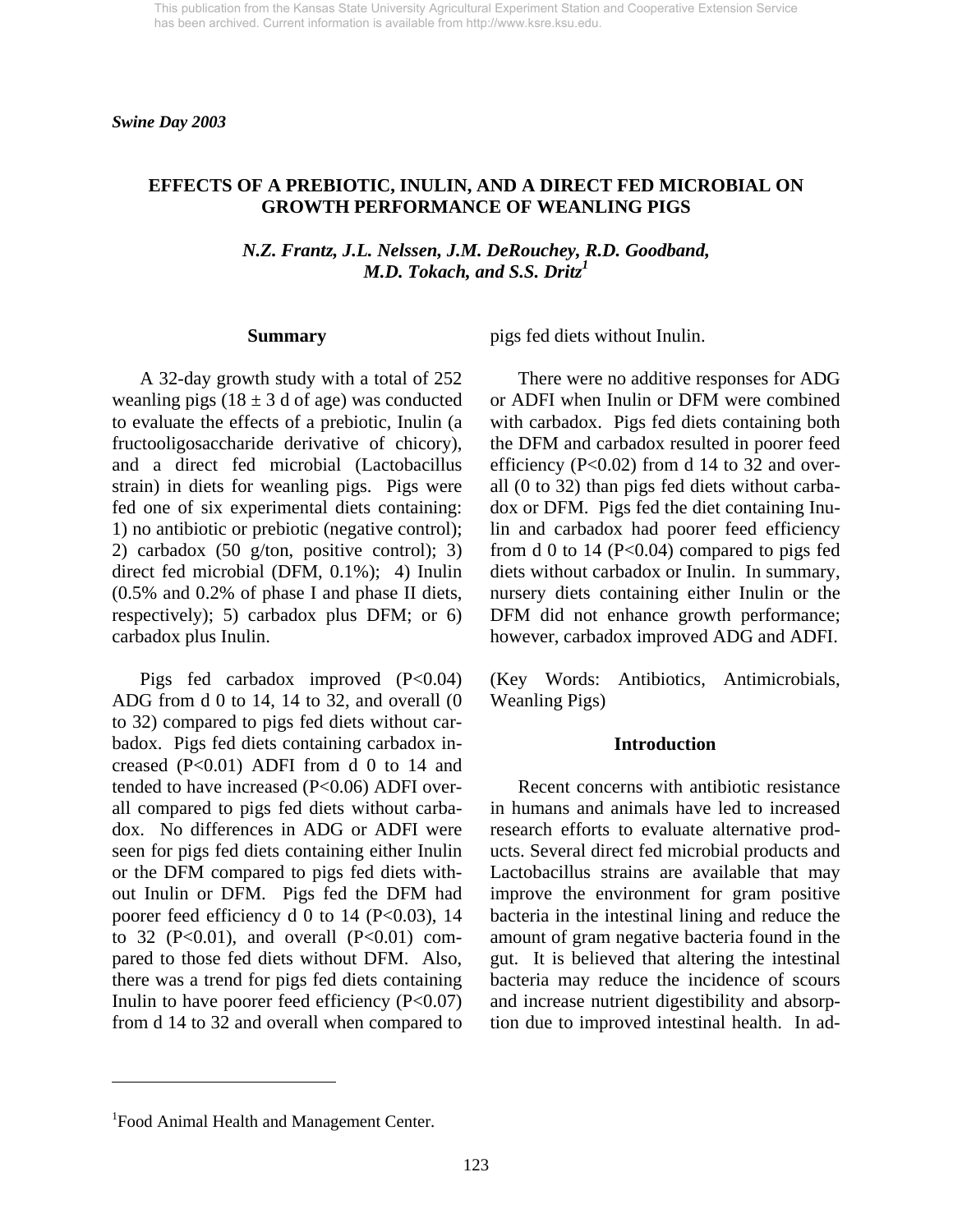dition, nondigestible oligosaccharides (an indigestible fiber source) have been shown to increase the number of lactic acid producing bacteria (gram positive) in the intestinal lining. Inulin, a derivative of chicory, is a fructooligosaccharide that may improve nursery pig performance through these methods. Research involving antibiotic alternatives has not been consistent in improving growth performance in nursery pigs. Therefore, the objective was to determine whether a DFM (Lactobacillus strain) or Inulin can influence weanling pig performance and be a suitable replacement for antibiotics.

#### **Procedures**

 A total of 252 weaned pigs (PIC, initially 13.1 lb and  $18 \pm 3$  d of age) were blocked by weight and gender in a 32-day growth study. They were randomly allotted to one of six dietary treatments in a randomized complete block design. Each pen contained six pigs (three barrows and three gilts), with seven replicates (pens) per treatment. Pigs were housed at the Kansas State University Swine Teaching and Research Center in an environmentally controlled nursery, with the temperature set at 90ºF at weaning and lowered 2º each week. All pens  $(4 \times 5 \text{ ft})$  contained one stainless steel self-feeder and a nipple waterer to allow ad libitum access to feed and water.

 Pigs were fed one of six dietary treatments including: 1) no antibiotic or prebiotic (negative control); 2) carbadox (50 g/ton, positive control); 3) Direct fed microbial (DFM, 0.1%); 4) Inulin (0.5% and 0.2% of phase I and phase II diets, respectively); 5) carbadox plus DFM; or 6) carbadox plus Inulin.

 Experimental diets were corn-soybean meal-based and fed in meal form for 32 days post-weaning. Phase I (1.55% lysine) was fed from d 0 to 14 post-weaning, and Phase II (1.45% lysine) was fed from d 14 to 32 postweaning (Table 1). Diets did not contain growth promoting levels of zinc oxide or copper sulfate. Pigs were weighed and feed disappearance was measured on d 0, 7, 14, 21, 28, and 32 to determine ADG, ADFI, and F/G. Data were analyzed as a randomized complete block design with pen as the experimental unit using the Mixed procedure of SAS.

**Table 1. Diet Composition (As-fed)a**

| Ingredient               | Phase $\overline{I^b}$ | Phase II <sup>c</sup> |
|--------------------------|------------------------|-----------------------|
| Corn                     | 47.50                  | 59.40                 |
| Soybean meal,            |                        |                       |
| 46.5% CP                 | 29.00                  | 35.10                 |
| Spray dried whey         | 15.00                  | 0.00                  |
| Select menhaden          |                        |                       |
| fishmeal                 | 3.75                   | 0.00                  |
| Monocalcium              |                        |                       |
| phosphate, 21% P         | 1.20                   | 1.85                  |
| Limestone                | 0.70                   | 1.10                  |
| Salt                     | 0.40                   | 0.40                  |
| Lysine HCl               | 0.30                   | 0.30                  |
| Vitamin premix           | 0.25                   | 0.25                  |
| Trace mineral premix     | 0.15                   | 0.15                  |
| DL-Methionine            | 0.15                   | 0.15                  |
| L-Threonine              | 0.10                   | 0.10                  |
| Corn starch <sup>d</sup> | 1.50                   | 1.20                  |
| <b>TOTAL</b>             | 100.00                 | 100.00                |
| Calculated values, %     |                        |                       |
| Lysine                   | 1.55                   | 1.45                  |
| Isoleucine:lysine ratio  | 60                     | 62                    |
| Leucine:lysine ratio     | 120                    | 129                   |
| Methionine:lysine ratio  | 33                     | 34                    |
| Met & Cys:lysine ratio   | 57                     | 59                    |
|                          | 63                     | 63                    |
| Threonine: lysine ratio  |                        |                       |
| Tryptophan: lysine ratio | 18                     | 18                    |
| Valine: lysine ratio     | 68                     | 71                    |
| CP                       | 21.7                   | 21.4                  |
| ME, kcal/lb              | 1,485                  | 1,483                 |
| Ca                       | 0.91                   | 0.90                  |
| P                        | 0.81                   | 0.80                  |

<sup>a</sup>All diets fed in meal form.

 $<sup>b</sup>$  Fed to pigs from d 0 to 14 post-weaning.</sup>

c Fed to pigs from d 14 to 32 post-weaning.

 ${}^d$ Carbadox (50 g/ton), DFM (0.1%), Inulin (0.5% Phase I, 0.2% Phase II), or a combination of carbadox and either DFM or Inulin replaced cornstarch to provide the additional dietary treatments.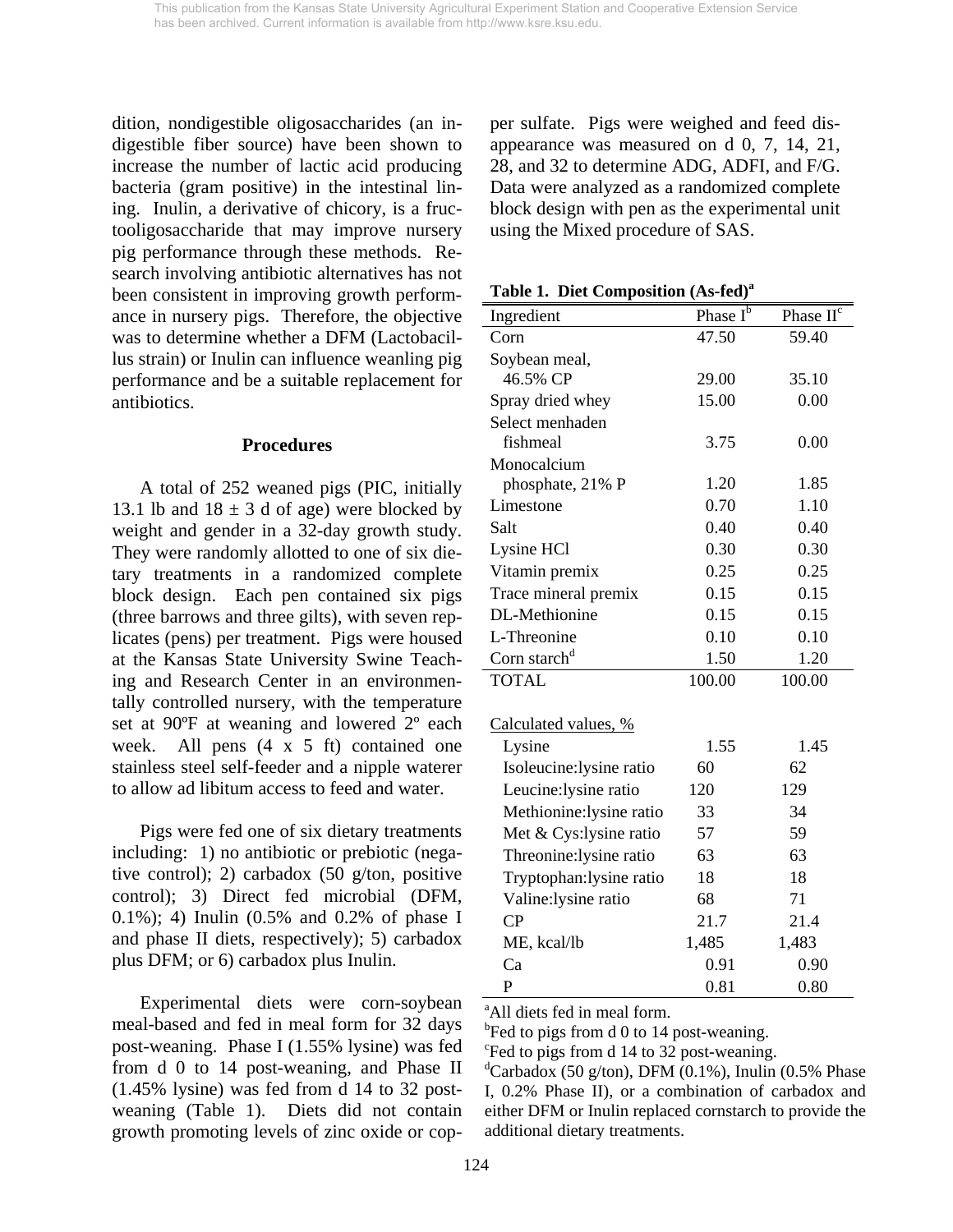### **Results and Discussion**

 No carbadox by DFM or carbadox by Inulin interactions were detected for ADG or ADFI, therefore the treatment main effects are presented in Table 2. However, some F/G interactions were observed and are presented in Table 3, with main effects of F/G in Table 2.

 From d 0 to 14, pigs fed diets containing carbadox had greater ADG  $(P<0.01)$  and ADFI ( $P<0.01$ ) compared to pigs diets without carbadox. Pigs fed diets with either the DFM or Inulin had similar ADG and ADFI compared to pigs fed diets without DFM or Inulin (P>0.11). Also, pigs fed diets containing the DFM had poorer  $F/G$  (P<0.03) compared to pigs fed diets without DFM. Pigs fed diets containing the combination of Inulin and carbadox had poorer feed efficiency than pigs fed diets without carbadox or Inulin which resulted in a carbadox by Inulin interaction  $(P<0.05)$ .

 From d 14 to 32, pigs fed diets containing carbadox had increased ADG  $(P<0.04)$  compared to pigs fed diets without carbadox. Pigs fed diets with either the DFM or Inulin had similar ADG and ADFI compared to pigs fed diets without DFM or Inulin (P>0.31). Also, pigs fed diets containing DFM had poorer feed efficiency (P<0.01) than those fed diets without DFM. Furthermore, pigs fed diets containing Inulin tended to have poorer feed efficiency (P<0.07) than pigs fed diets without Inulin.

 Pigs fed diets containing the combination of DFM and carbadox had poorer feed efficiency compared to pigs fed diets without carbadox or DFM which resulted in a carbadox by DFM interaction  $(P<0.01)$ .

 For the overall treatment period (d 0 to 32), pigs fed diets containing carbadox had greater ADG (P<0.01) and tended to have greater ADFI  $(P<0.06)$  compared with pigs fed diets without carbadox. Pigs fed diets containing DFM or Inulin had similar ADG and ADFI compared with pigs fed diets without DFM or without Inulin (P>0.16). Pigs fed diets containing the DFM had poorer feed efficiency  $(P<0.01)$  and pigs fed the diet containing Inulin tended to have poorer feed efficiency (P<0.06) than pigs fed diets without DFM or without Inulin. There also was a carbadox by DFM interaction where pigs fed the combination of DFM and carbadox had poorer feed efficiency (P<0.03) than pigs fed diets without carbadox or DFM.

 Agreeing with many previous trials, feeding nursery pigs diets containing carbadox resulted in improved growth performance. However, neither the DFM nor Inulin improved ADG, ADFI, or F/G in this study. There also were no additive affects of combining these products with carbadox. In conclusion, Inulin and DFM were not suitable replacements for antibiotics to improve growth performance in nursery pigs in this study.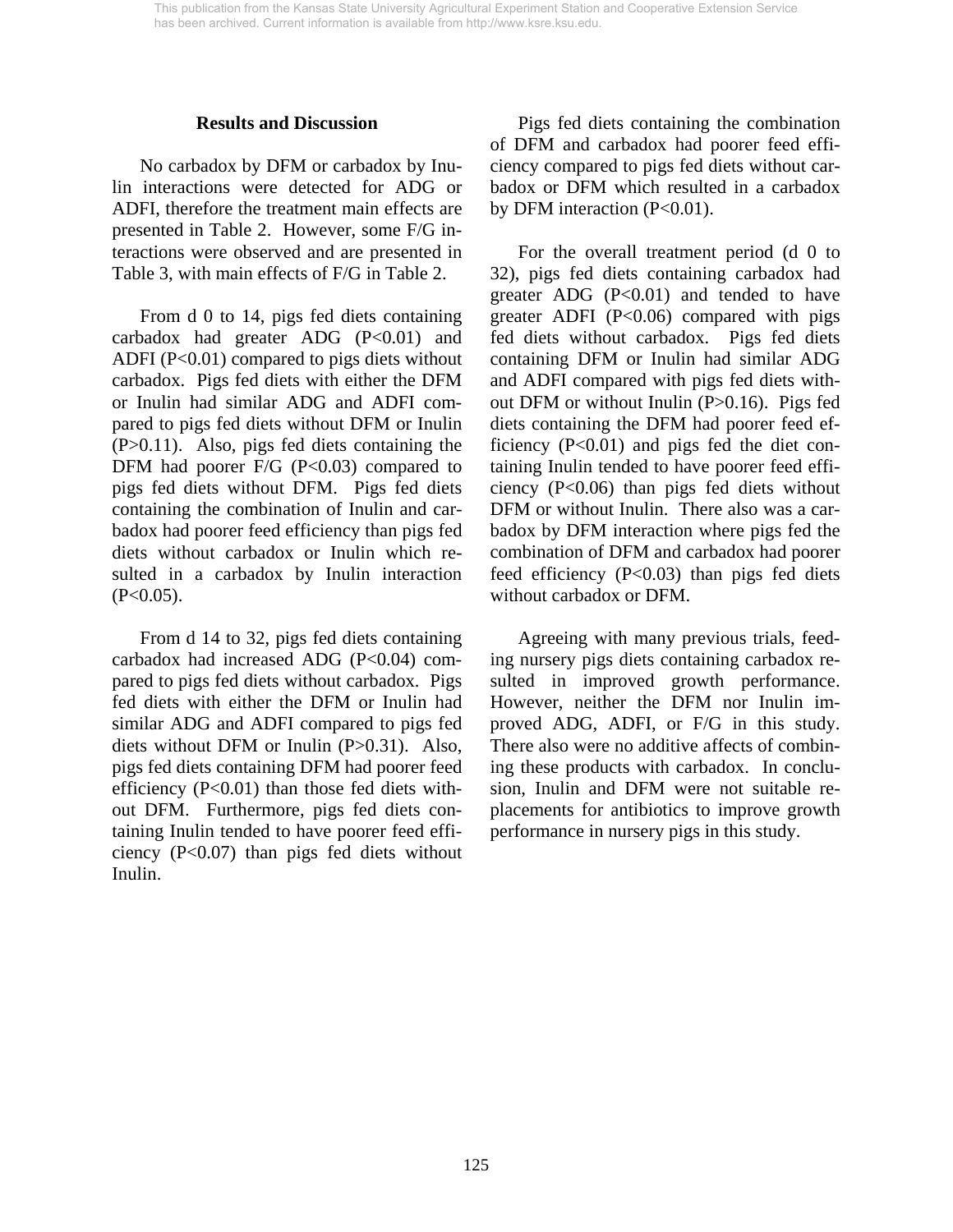|                 |                | Carbadox |              | DFM <sup>b</sup> |                  | Inulin               |           |          |            | Probability $(P<)$ |          |            |
|-----------------|----------------|----------|--------------|------------------|------------------|----------------------|-----------|----------|------------|--------------------|----------|------------|
|                 |                |          |              |                  |                  | $0.5\% \&$           |           |          |            |                    | Carbadox | Carbadox   |
| Item            | $\overline{0}$ | 50g/ton  | $\mathbf{0}$ | 0.1%             | $\boldsymbol{0}$ | $0.2\%$ <sup>c</sup> | <b>SE</b> | Carbadox | <b>DFM</b> | Inulin             | & DFM    | $&$ Inulin |
| Replicates      | 21             | 21       | 14           | 14               | 14               | 14                   |           |          |            |                    |          |            |
| Day $0$ to $14$ |                |          |              |                  |                  |                      |           |          |            |                    |          |            |
| ADG, lb         | 0.41           | 0.47     | 0.46         | 0.42             | 0.43             | 0.45                 | 0.022     | 0.01     | 0.11       | 0.43               | 0.97     | 0.44       |
| ADFI, lb        | 0.50           | 0.56     | 0.54         | 0.52             | 0.51             | 0.55                 | 0.024     | 0.01     | 0.66       | 0.19               | 0.63     | 0.71       |
| Feed/Gain       | 1.22           | 1.20     | 1.17         | 1.25             | 1.20             | 1.22                 | 0.036     | 0.76     | 0.03       | 0.61               | 0.69     | 0.05       |
| Day 14 to 32    |                |          |              |                  |                  |                      |           |          |            |                    |          |            |
| ADG, lb         | 1.15           | 1.22     | 1.20         | 1.16             | 1.18             | 1.18                 | 0.031     | 0.04     | 0.31       | 0.85               | 0.32     | 0.37       |
| ADFI, lb        | 1.66           | 1.71     | 1.68         | 1.70             | 1.67             | 1.70                 | 0.043     | 0.22     | 0.66       | 0.46               | 0.63     | 0.82       |
| Feed/Gain       | 1.45           | 1.43     | 1.41         | 1.47             | 1.42             | 1.46                 | 0.021     | 0.22     | 0.01       | 0.07               | 0.01     | 0.27       |
| Day $0$ to $32$ |                |          |              |                  |                  |                      |           |          |            |                    |          |            |
| ADG, lb         | 0.83           | 0.89     | 0.87         | 0.84             | 0.86             | 0.86                 | 0.023     | 0.01     | 0.16       | 0.85               | 0.66     | 0.49       |
| ADFI, lb        | 1.15           | 1.21     | 1.18         | 1.18             | 1.16             | 1.20                 | 0.031     | 0.06     | 0.85       | 0.30               | 0.83     | 0.76       |
| Feed/Gain       | 1.41           | 1.38     | 1.36         | 1.43             | 1.38             | 1.41                 | 0.017     | 0.14     | 0.01       | 0.06               | 0.03     | 0.89       |

Table 2. Effects of a DFM & Inulin on Growth Performance of Nursery Pigs<sup>a</sup>

<sup>a</sup>A total of 252 pigs initially 13.1 lbs and  $18 \pm 3$  d of age.

<sup>b</sup>Lactobacillus strain.

<sup>c</sup>Inclusion rate of: Phase I =  $0.5\%$ ; and Phase II =  $0.2\%$ .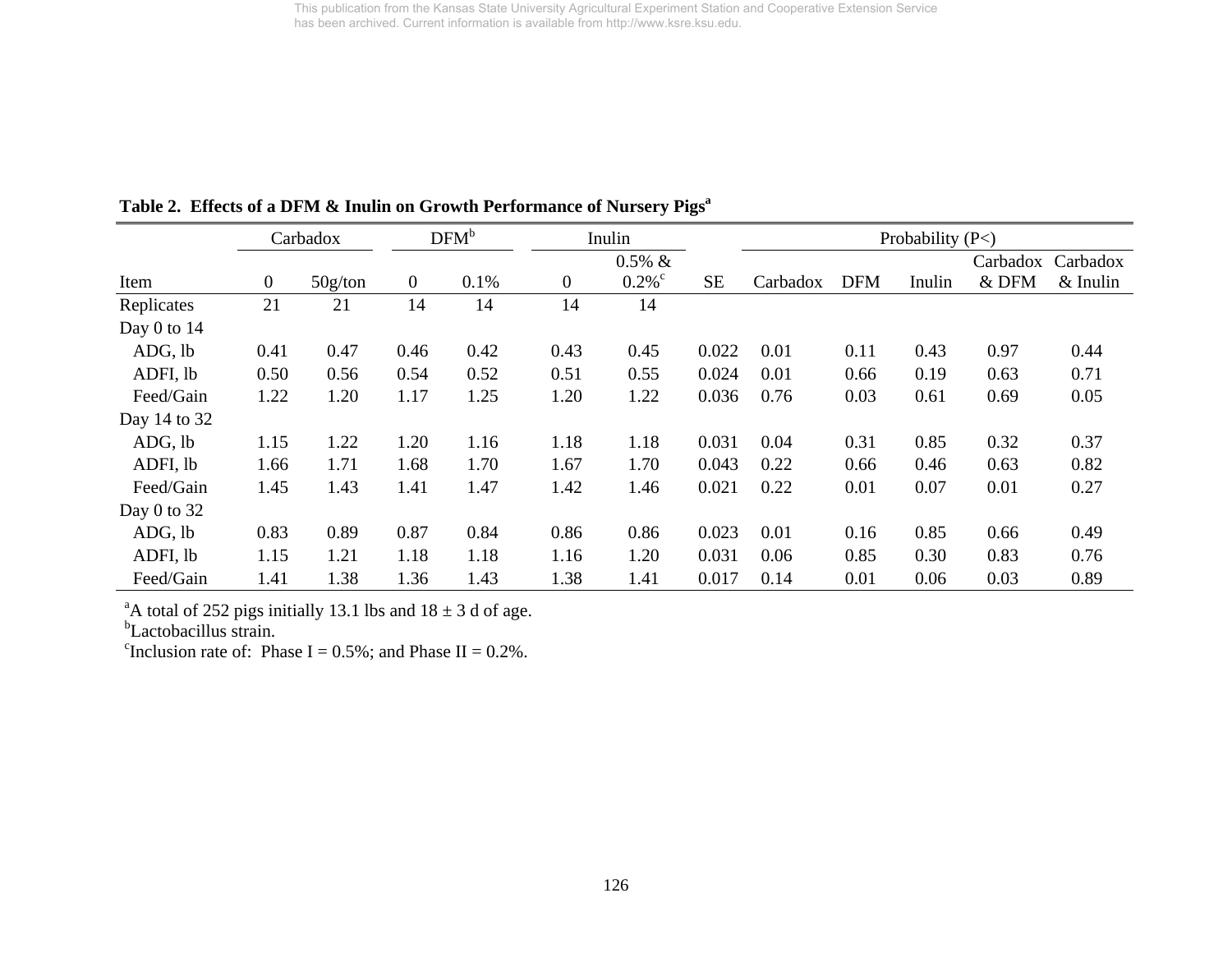| Item          | Control | Inulin     | Carbadox | Carbadox & Inulin | Interaction $(P<)$ |
|---------------|---------|------------|----------|-------------------|--------------------|
| Day $0$ to 14 |         |            |          |                   |                    |
| Feed/Gain     | 1.24    | 1.18       | 1.16     | 1.25              | 0.05               |
|               |         |            |          |                   |                    |
| Item          | Control | <b>DFM</b> | Carbadox | Carbadox & DFM    | Interaction $(P<)$ |
| Day 14 to 32  |         |            |          |                   |                    |
| Feed/Gain     | 1.39    | 1.51       | 1.42     | 1.43              | 0.01               |
| Day 0 to $32$ |         |            |          |                   |                    |
| Feed/Gain     | 1.35    | 1.46       | 1.37     | 1.39              | 0.03               |

# **Table 3. Interactive Effects of Pigs Fed the DFM or Inulin with Carbadox**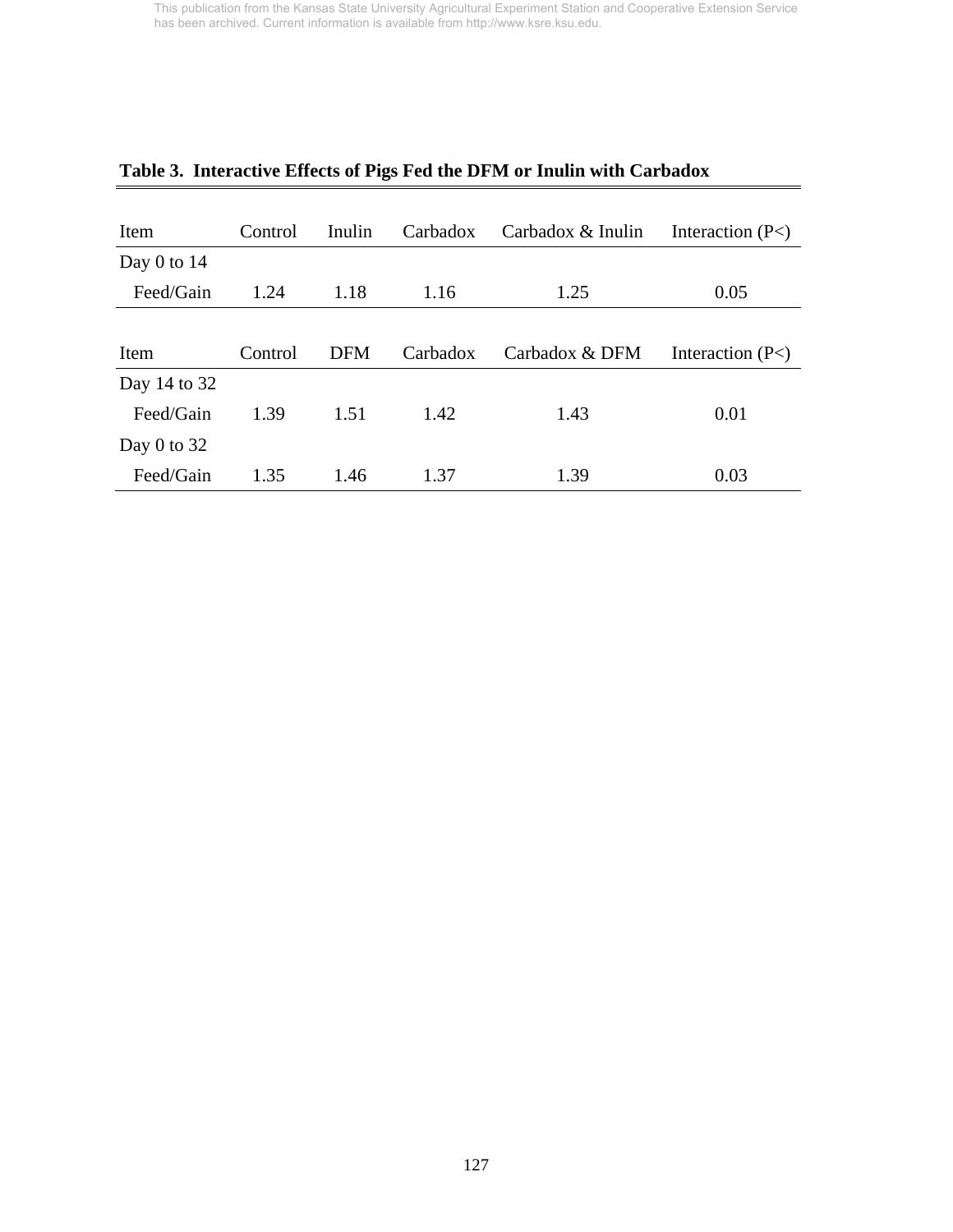*Swine Day 2003* 

### **MANNANOLIGOSACCHARIDES IN DIETS FOR NURSERY PIGS**

*J.D. Hancock, C.L. Jones, and C.W. Starkey* 

#### **Summary**

 A total of 168 pigs (average initial BW of 13.2 lb and avg initial age of 21 d) was used in a 35-d experiment to determine the effects of mannanoligosaccharides on growth performance of nursery pigs fed diets without antibiotics. Treatments were: 1) a positive control with carbadox added at 50 g/ton of diet, 2) a negative control without antibiotic, 3) the negative control with mannanoligosaccharides from dried *Saccharomyces cerevisiae* fermentation solubles (Bio-Mos added at 0.2% of the diet), and 4) the negative control diet with mannanoligosaccharides from the cell walls of yeast (Safmannan added at 0.1% of the diet).

 For d 0 to 7, ADG and F/G was no better (P>0.36) for pigs fed the diet with antibiotic than the other treatments. However, this lack of difference was the result of good growth performance among pigs fed the diets with mannanoligosaccharides vs the negative control (i.e.,  $P<0.07$  for ADG and  $P<0.02$  for F/G). For d 0 to 21 and overall (d 0 to 35), ADG was greater  $(P<0.02)$  for pigs fed diets with antibiotic vs the other treatments and for pigs fed mannanoligosaccharides vs the negative control (P<0.04). However, there were no differences in ADG, ADFI, or F/G among pigs fed diets with the two different sources of mannanoligosaccharides (P>0.49). Analyses of fecal samples indicated no effect of any treatment on fecal concentrations of total coliforms and E. coli  $(P>0.54)$ .

 In conclusion, we did observe a positive effect of the mannanoligosaccharides on growth performance of weanling pigs that was intermediate to the nonmedicated and medicated control diets. Those effects were not associated with changes in coliform concentrations in the feces and were most likely caused by other physiological effects.

(Key Words: Antimicrobial, Nursery Pigs, Mannanoligosaccharides)

#### **Introduction**

 The effects of direct-fed microbials on animal growth and health have been of interest for many years, especially with the everincreasing pressure to reduce (or eliminate) subtherapeutic use of antibiotics as nonspecific growth promoters. A more recent thrust has been to identify naturally occurring compounds, such as certain fatty acids, peptides, and carbohydrate fractions that have biological activity of benefit to growing animals. One such group or class of compounds that now merits special interest are the mannanoligosaccharides. Thus, the experiment reported herein was designed to determine the effects of two commercially available sources mannanoligosaccharides (fermentation solubles vs yeast cell walls) on growth performance in nursery pigs.

#### **Procedures**

 A total of 168 pigs (average initial BW of 13.2 lb and 21 d of age) were used in a 35-d experiment to determine the effects of mannanoligosaccharides on growth performance of nursery pigs fed diets without antibiotics. The pigs were sorted by weight and allotted to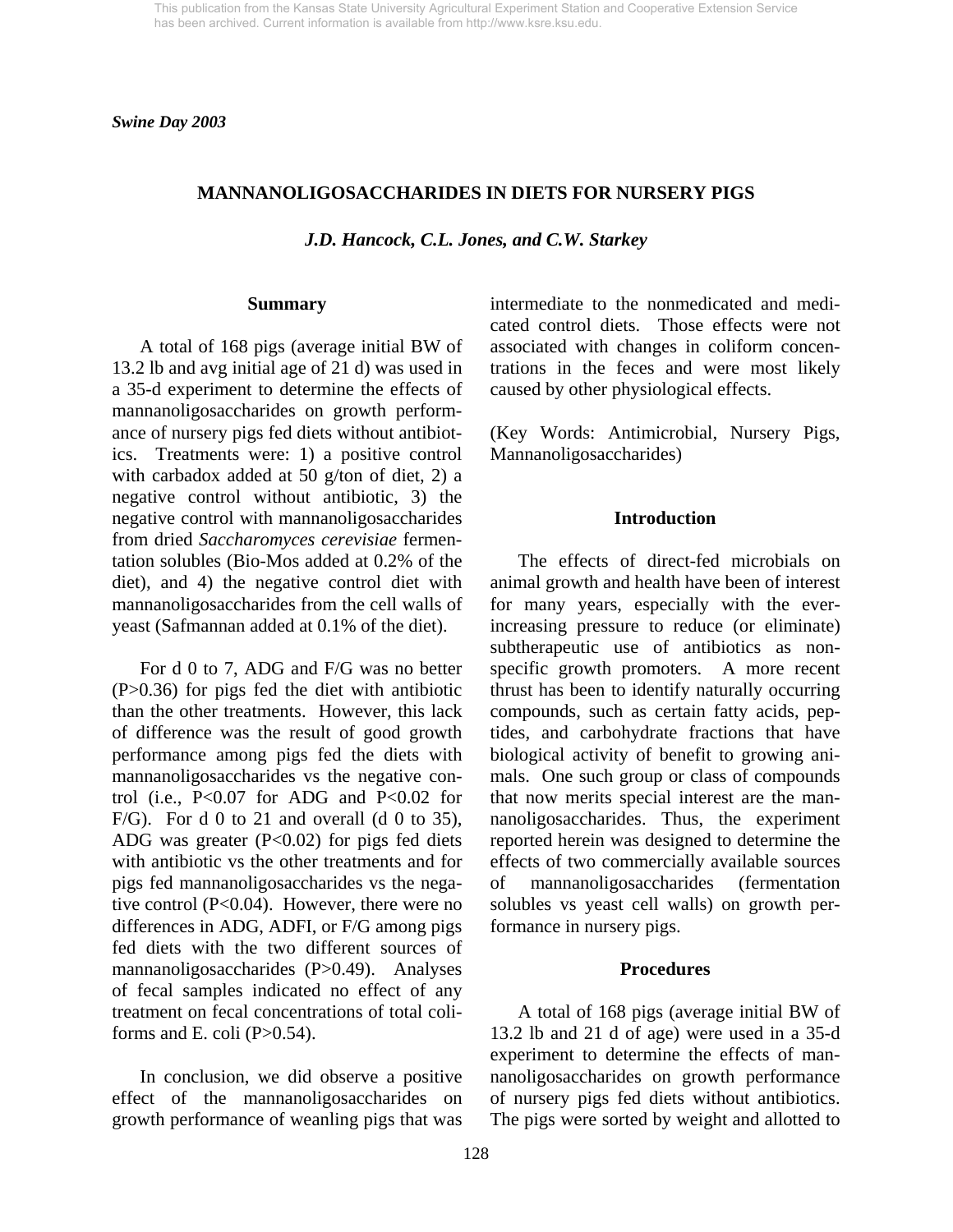pens based on gender and ancestry. There were six pigs per pen and seven pens per treatment.

 The diets (Table 1) were formulated to: 1.8% lysine, 0.9% Ca, and 0.8% P for d 0 to 7; 1.6% lysine, 0.8% Ca, and 0.7% P for d 7 to 21; and 1.4% lysine, 0.75% Ca, and 0.65% P for d 21 to 35. Treatments were: 1) a positive control with carbadox added at 50 g/ton of diet, 2) a negative control without antibiotic, 3) the negative control with mannanoligosaccharides from dried *Saccharomyces cerevisiae* fermentation solubles (Bio-Mos added at 0.2% of the diet), and 4) the negative control diet with mannanoligosaccharides from the cell walls of yeast (Safmannan added at 0.1% of the diet). The different inclusion amounts for the two products were to supply comparable amounts of total mannanoligosaccharides.

 For d 0 to 7 and 7 to 21, the diets were steam conditioned for approximately 10 seconds at atmospheric pressure and temperatures of  $140^{\circ}$ F and  $160^{\circ}$ F, respectively. Pelleting was in a CPM Master Model HD1000 pellet mill equipped with a 1.25 inch thick die having holes with 5/32 inch diameter. For d 21 to 35, the diets were fed in meal form.

 The pigs were housed in an environmentally controlled nursery room having  $4 \times 5$  ft pens with wire-mesh flooring. Room temperature initially was 90<sup>o</sup>F and was decreased by 3<sup>o</sup>F each week thereafter. The pens had a self-feeder and nipple waterer to allow ad libitum consumption of feed and water. Pig and feeder weights were collected on d 0, 7, 21, and 35 to allow calculation of ADG, ADFI, and F/G. Additionally, fecal samples were collected (by rectal massage) from half of the pens on d 38 and the remaining half on d 39. On each day, the samples were pooled within pen and transferred immediately to a microbiology lab for determination of counts for total coliforms and E. coli.

 All data were analyzed (using the GLM procedure of SAS) as a completely randomized design with gender and initial pen weight as covariates. Means were separated with the orthogonal contrasts: 1) antibiotic vs all others, 2) negative control vs mannanoligosaccharides, and 3) mannanoligosaccharides from fermentation solubles vs those from yeast cell walls.

## **Results and Discussion**

 For d 0 to 7, ADG and F/G were no better (P>0.36) for pigs fed the diet with antibiotic vs the other treatments. However, this lack of difference was the result of good growth performance among pigs fed the diets with mannanoligosaccharides vs the negative control (i.e.,  $P<0.07$  for ADG and  $P<0.02$  for  $F/G$ ). For the two sources of mannanoligosaccharides, ADG was not different (P>0.39), but F/G was improved when the mannanoligosaccharides were from the yeast cell walls  $(P<0.04)$ .

For d 0 to 21 and overall (d 0 to 35), ADG was greater  $(P<0.02)$  for pigs fed diets with antibiotic vs the other treatments and for pigs fed mannanoligosaccharides vs the negative control (P<0.04). Pigs fed the mannanoligosaccharides had better F/G than pigs fed the negative control (P<0.002). However, for d 0 to 21 and 0 to 35, there were no differences in ADG, ADFI, or F/G among pigs fed diets with the different sources of mannanoligosaccharides (P>0.49).

 In addition to the data for growth performance, we collected fecal samples to evaluate changes in the intestinal environment. There was a trend  $(P<0.09)$  for greater pH of the feces in pigs fed diets with the mannanoligosaccharides vs the negative control, but this change in pH did not affect counts for total coliforms and E. coli (P>0.65). Indeed, analyses of the fecal samples indicated no effect of any treatment on fecal concentrations of total coliforms and E. coli  $(P>0.54)$ . Thus, it ap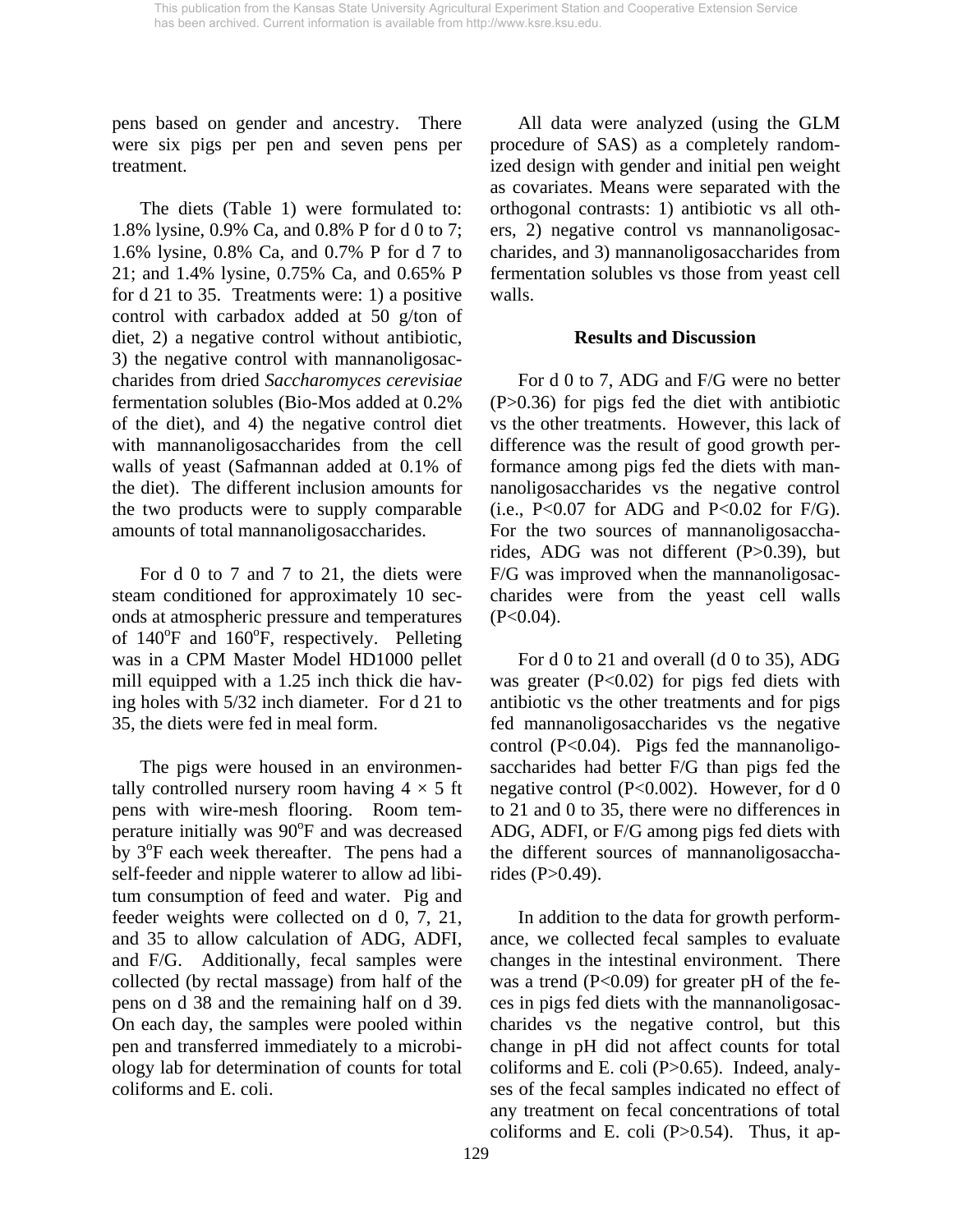pears that the positive effects of the antibiotic and mannanoligosaccharides on growth performance were not associated with changes in the gut microflora we evaluated.

 In conclusion, we did observe a positive effect of the mannanoligosaccharides on growth performance of weanling pigs that was intermediate to the nonmedicated and medicated control diets. Those effects were not associated with changes in coliform concentrations in the feces and were most likely caused by other physiological effects.

| Item                            | $d0$ to $7$ | d 7 to 21 | d 21 to 35 |
|---------------------------------|-------------|-----------|------------|
| Ingredient, %                   |             |           |            |
| Corn                            | 38.95       | 49.44     | 57.93      |
| Soybean meal                    | 23.84       | 27.71     | 33.42      |
| Edible grade whey               | 20.00       | 10.00     |            |
| Spray-dried animal plasma       | 5.00        | 2.00      |            |
| Spray-dried wheat gluten        | 5.00        |           |            |
| Fishmeal                        | 2.00        | 5.00      |            |
| Soybean oil                     | 2.00        | 3.50      | 5.00       |
| Lysine HCl                      | 0.38        | 0.21      | 0.31       |
| DL-methionine                   | 0.12        | 0.10      | 0.12       |
| Threonine                       | 0.07        | 0.07      | 0.11       |
| Limestone                       | 1.00        | 0.73      | 1.15       |
| Monocalcium phosphate           | 1.06        | 0.53      | 1.22       |
| Salt                            | 0.20        | 0.30      | 0.35       |
| Vitamin premix                  | 0.25        | 0.25      | 0.25       |
| Mineral premix                  | 0.15        | 0.15      | 0.15       |
| Antibiotic/mannans <sup>a</sup> |             |           |            |
| Calculated composition          |             |           |            |
| CP, %                           | 26.3        | 23.4      | 21.1       |
| Total lysine, %                 | 1.80        | 1.60      | 1.40       |
| Ca, %                           | 0.90        | 0.80      | 0.75       |
| Total P, %                      | 0.80        | 0.70      | 0.65       |
| ME, kcal/lb                     | 1,539       | 1,584     | 1,604      |

## **Table 1. Composition of Diets**

<sup>a</sup>Provided 50 g of carbadox/ton of feed for the diets with antibiotic or 0.2% Bio-Mos or 0.1% Safmannan for the diets with mannanoligosaccharides.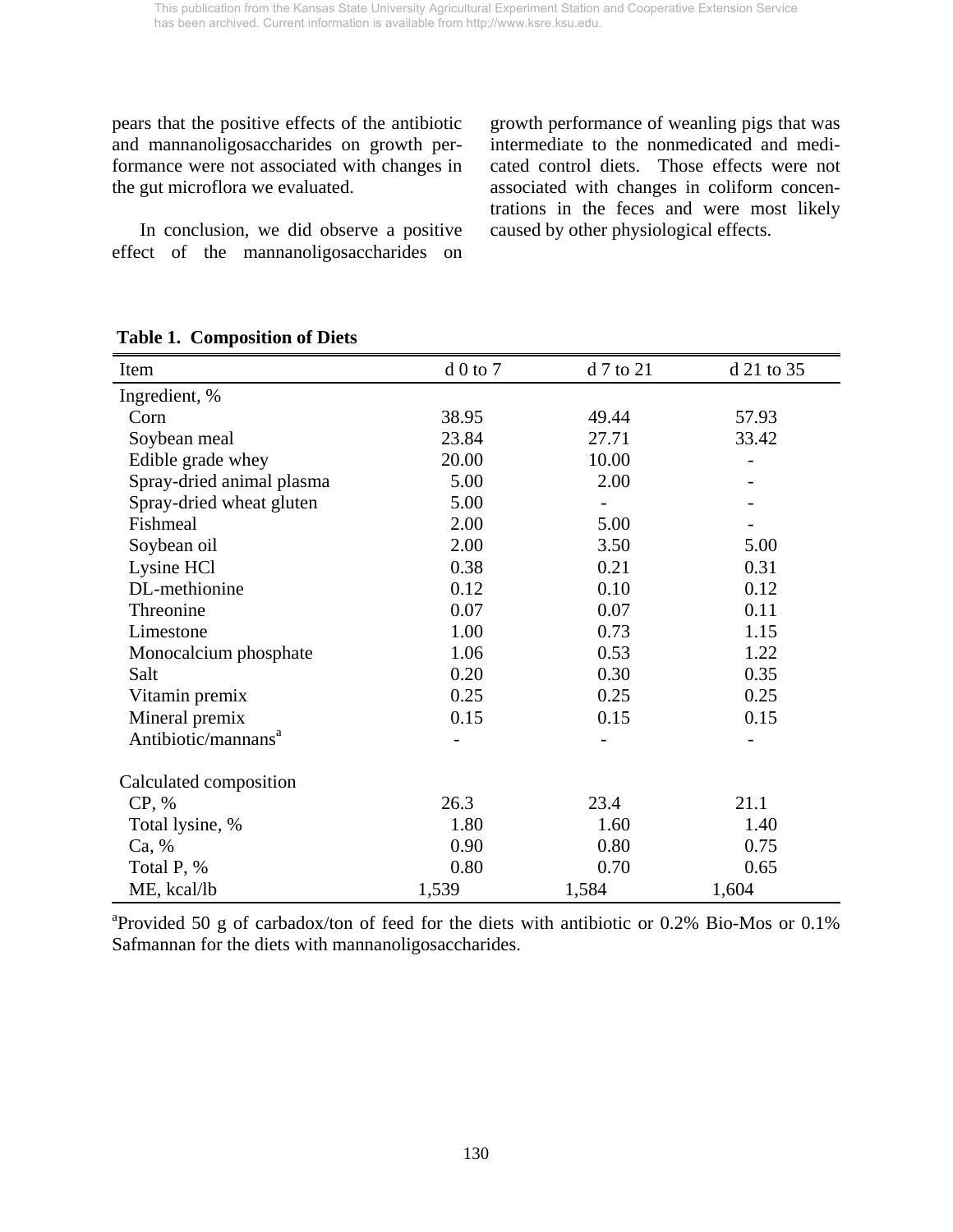|                       |            |      |             |                |           |                                 | Contrasts <sup>b</sup> |                         |
|-----------------------|------------|------|-------------|----------------|-----------|---------------------------------|------------------------|-------------------------|
| Item                  | Antibiotic | None | Bio-<br>Mos | Saf-<br>mannan | <b>SE</b> | Antibiotic None vs<br>vs others | mannans                | Bio-Mos vs<br>Safmannan |
|                       |            |      |             |                |           |                                 |                        |                         |
| $d0$ to 7             |            |      |             |                |           |                                 |                        |                         |
| ADG, lb               | 0.54       | 0.45 | 0.51        | 0.55           | 0.03      | $\overline{-}^{\rm c}$          | 0.07                   |                         |
| ADFI, lb              | 0.48       | 0.43 | 0.46        | 0.45           | 0.02      |                                 |                        |                         |
| F/G                   | 0.89       | 0.96 | 0.90        | 0.82           | 0.10      |                                 | 0.02                   | 0.04                    |
| $d$ 0 to 21           |            |      |             |                |           |                                 |                        |                         |
| ADG, lb               | 0.73       | 0.60 | 0.68        | 0.66           | 0.03      | 0.02                            | 0.04                   |                         |
| ADFI, lb              | 0.82       | 0.73 | 0.78        | 0.76           | 0.03      | 0.04                            |                        |                         |
| F/G                   | 1.12       | 1.22 | 1.15        | 1.15           | 0.03      | 0.05                            | 0.002                  |                         |
| Overall $(d 0 to 35)$ |            |      |             |                |           |                                 |                        |                         |
| ADG, lb               | 1.01       | 0.87 | 0.94        | 0.94           | 0.02      | 0.002                           | 0.04                   |                         |
| ADFI, lb              | 1.33       | 1.24 | 1.24        | 1.23           | 0.03      | 0.02                            |                        |                         |
| F/G                   | 1.32       | 1.43 | 1.32        | 1.31           | 0.02      | 0.11                            | 0.001                  |                         |
| Fecal analyses        |            |      |             |                |           |                                 |                        |                         |
| pH                    | 6.00       | 5.87 | 6.00        | 6.01           | 0.06      |                                 | 0.09                   |                         |
| Coliforms, $log_{10}$ | 5.53       | 5.65 | 6.04        | 5.77           | 0.45      |                                 |                        |                         |
| E. coli, $log_{10}$   | 5.21       | 5.43 | 5.70        | 5.58           | 0.49      |                                 |                        |                         |

### **Table 2. Effects of Mannanoligosaccharides on Growth Performance of Nursery Pigsa**

<sup>a</sup>A total of 168 pigs (six pigs per pen and seven pens per treatment) with an average initial BW of 13.2lb and an average initial age of 21 d.

<sup>b</sup>Contrasts were: 1) antibiotic vs all others, 2) negative control vs mannanoligosaccharides, and 3) mannanoligosaccharides from fermentation solubles (Bio-Mos) vs yeast cell walls (Safmannan). Poshes indicate  $P=0.15$  or greater.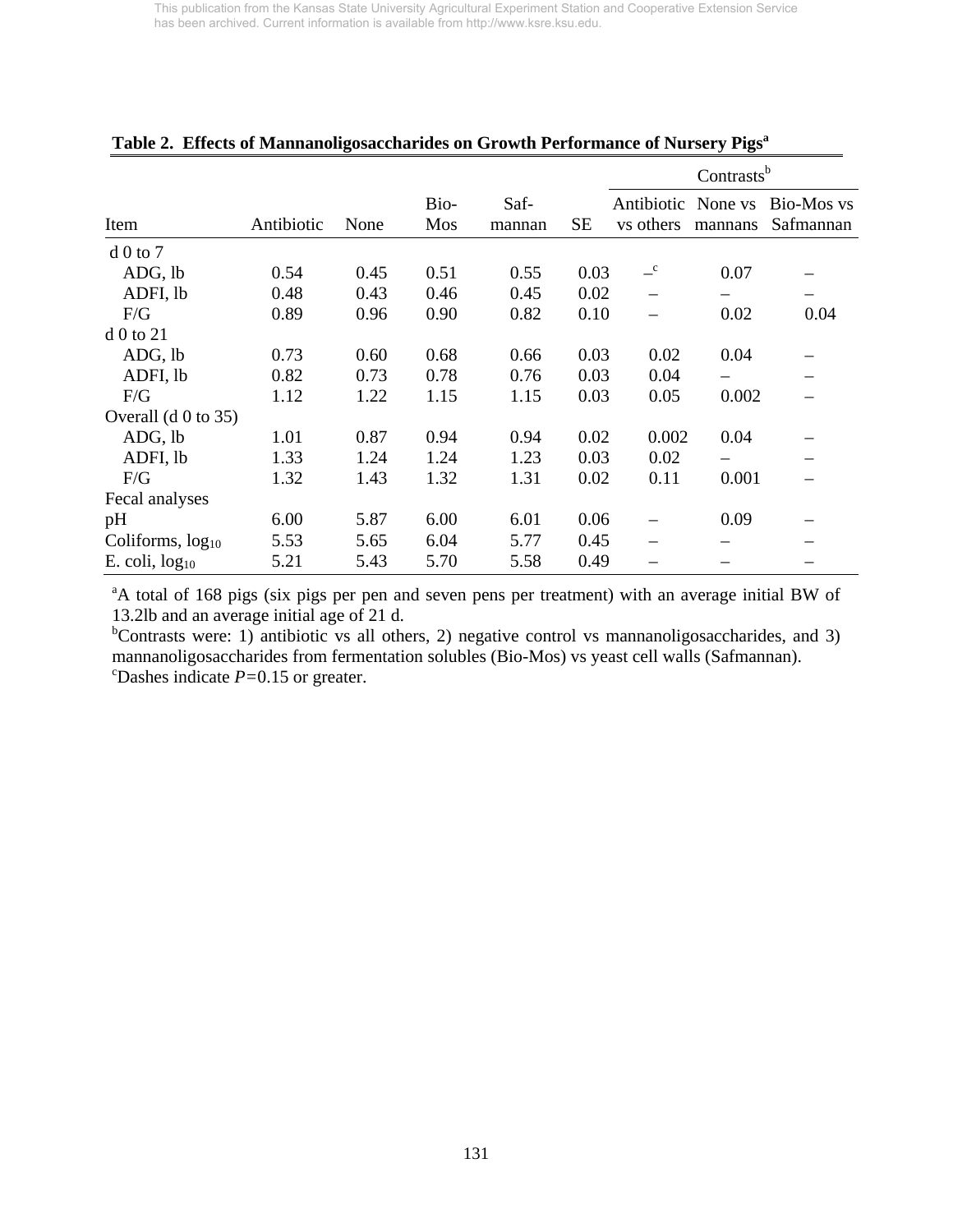*Swine Day 2003* 

### **EFFECTS OF A HEAT-STABLE YEAST PRODUCT AND ANTIBIOTICS IN DIETS FOR NURSERY PIGS**

*J.D. Hancock, C.L. Jones, and C.W. Starkey* 

#### **Summary**

A total of 192 pigs (average initial BW of 15 lb and 21 d of age) were used in a 35-d experiment to determine the effects of a heatstable yeast product on growth performance of nursery pigs fed diets without and with antibiotics. Treatment diets were formulated to: 1.7% lysine for d 0 to 7, 1.5% lysine for d 7 to 21, and 1.3% lysine for d 21 to 35. The treatments were arranged as a  $2 \times 2$  factorial, with main effects of antibiotics (without and with carbadox at 50 g/ton) and yeast (without and with 0.2% Biosaf). All diets had 3,000 ppm total Zn for d 0 to 7 and 250 ppm total Cu for d 7 to 35. For d 0 to 7 and 7 to 21, the diets were steam conditioned for approximately 10 seconds at atmospheric pressure and temperatures of  $140^{\circ}$ F and  $160^{\circ}$ F, respectively. For d 21 to 35, the diets were fed in meal form.

 The antibiotic improved efficiency of gain for d 0 to 7 and 0 to 21 (P<0.04). Rate of gain was greater  $(P<0.01)$  in pigs fed the antibiotic for d 0 to 21 and overall (d 0 to 35). However, there was no effect of yeast addition on growth performance  $(P>0.15)$  and there were no interactions among antibiotic and yeast addition in any phase of the experiment (P>0.08). In conclusion, the antibiotic (carbadox) was effective as a non-specific growth promoter, but the yeast product had minimal effect.

(Key Words: Nursery, Antibiotic, Yeast)

#### **Introduction**

The effects of direct-fed microbials on animal growth and health have been of interest for many years, especially with the everincreasing pressure to reduce (or eliminate) subtheraputic use of antibiotics as non-specific growth promoters. In a previous experiment (Maloney et al., 1998), we demonstrated positive effects (improved ADG and gain/feed) in nursery pigs fed diets with antibiotics and a heat-stable yeast product (Biosaf) used in combination. Our results were encouraging as far as demonstrating improved growth performance in weanling pigs, but the experiment did not address the need to identify a directfed microbial that could be used to replace antibiotics. Thus, the experiment reported herein was designed to determine the effects of a heat-stable yeast product on nursery pigs fed diets without and with antibiotics.

#### **Procedures**

 A total of 192 pigs (average initial BW of 15 lb and 21 d of age) were used in a 35-d experiment to determine the effects of a heatstable yeast product on growth performance of nursery pigs fed diets without and with antibiotics. The pigs were blocked by weight and allotted to pens based on gender and ancestry. There were six pigs per pen and eight pens per treatment.

 Treatment diets (Table 1) were formulated to: 1.7% lysine, 0.9% Ca, and 0.8% P for d 0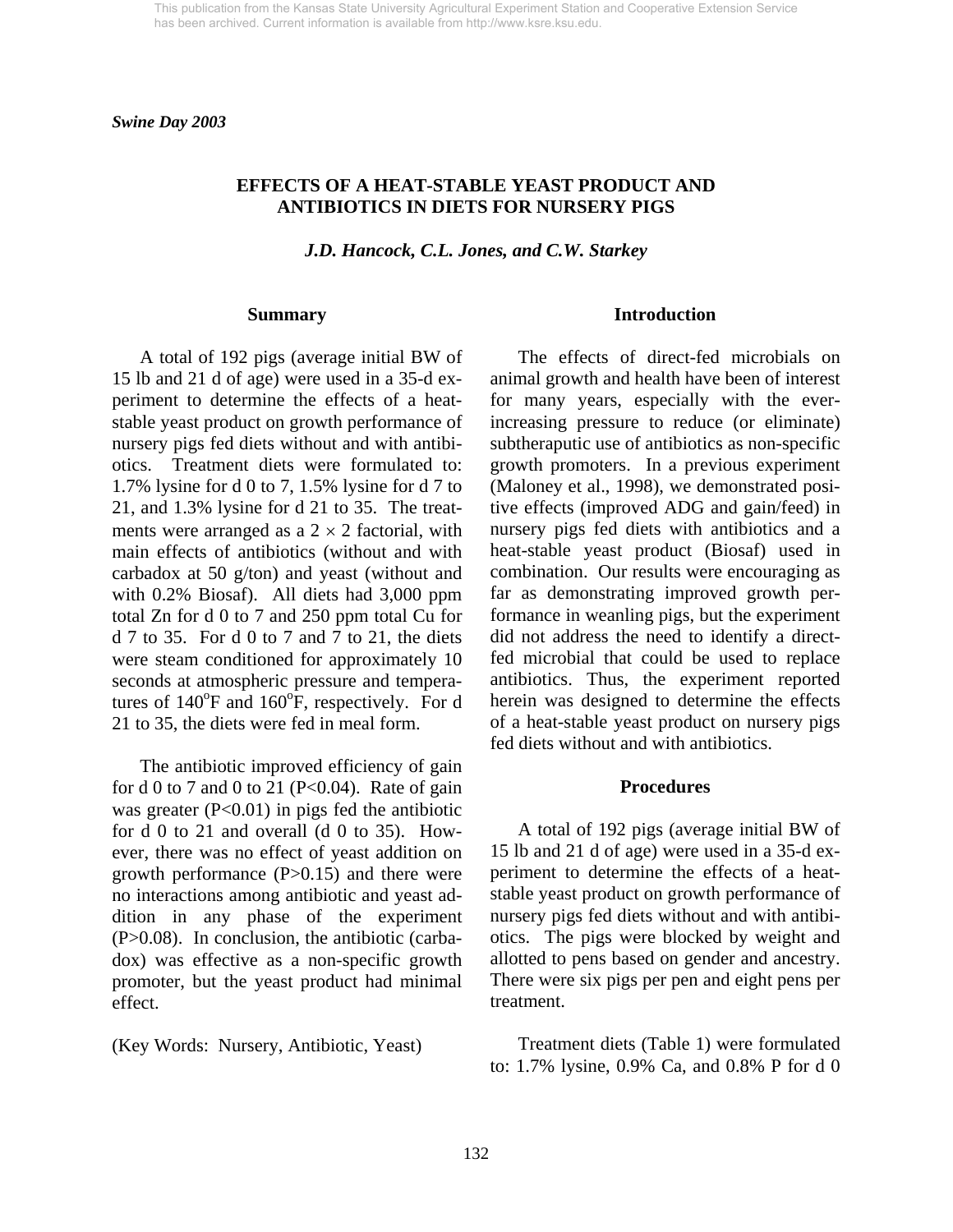to 7; 1.5% lysine, 0.8% Ca, and 0.7% P for d 7 to 21; and 1.3% lysine, 0.75% Ca, and 0.65% P for d 21 to 35. The treatments were arranged as a  $2 \times 2$  factorial with main effects of antibiotics (without and with carbadox at 50 g/ton) and yeast (without and with 0.2% Biosaf). All diets had 3,000 ppm total Zn for d 0 to 7 and 250 ppm total Cu for d 7 to 35.

For d 0 to 7 and 7 to 21, the diets were steam conditioned for approximately 10 seconds at atmospheric pressure and temperatures of  $140^{\circ}$ F and  $160^{\circ}$ F, respectively. In previous experiments, we found that the yeast product endured pelleting temperatures of 158 to 176°F with negligible loss of colony-forming units. Thus, the temperatures used in the present experiment were deemed to be sufficiently low to killing the yeast cells. Pelleting was in a CPM Master Model HD1000 pellet mill equipped with a 1.25 inch  $\times$  5/32 inch diameter holes. For d 21 to 35, the diets were fed in meal form.

The pigs were housed in an environmentally controlled nursery room having  $4 \times 5$  ft pens with wire-mesh flooring. Room temperature initially was 90°F and was decreased by

3<sup>o</sup>F each week thereafter. The pens had a selffeeder and nipple waterer to allow ad libitum consumption of feed and water. Pig and feeder weights were collected on d 0, 7, 21, and 35 to allow calculation of ADG, ADFI, and feed/gain.

 All data were analyzed as a randomized complete block design using the GLM procedure of SAS. Means separation was that appropriate for a  $2 \times 2$  factorial with the main effects of antibiotic treatment and incorporation of yeast into the diets.

## **Results and Discussion**

 The antibiotic improved efficiency of gain for d 0 to 7 and 0 to 21 (P<0.04). Rate of gain was greater  $(P<0.01)$  in pigs fed the antibiotic for d 0 to 21 and overall (d 0 to 35). However, there was no affect of yeast addition on growth performance  $(P>0.15)$  and there were no interactions among antibiotic and yeast addition in any phase of the experiment (P>0.08). In conclusion, the antibiotic (carbadox) was effective as a non-specific growth promoter, but the yeast product had minimal effect.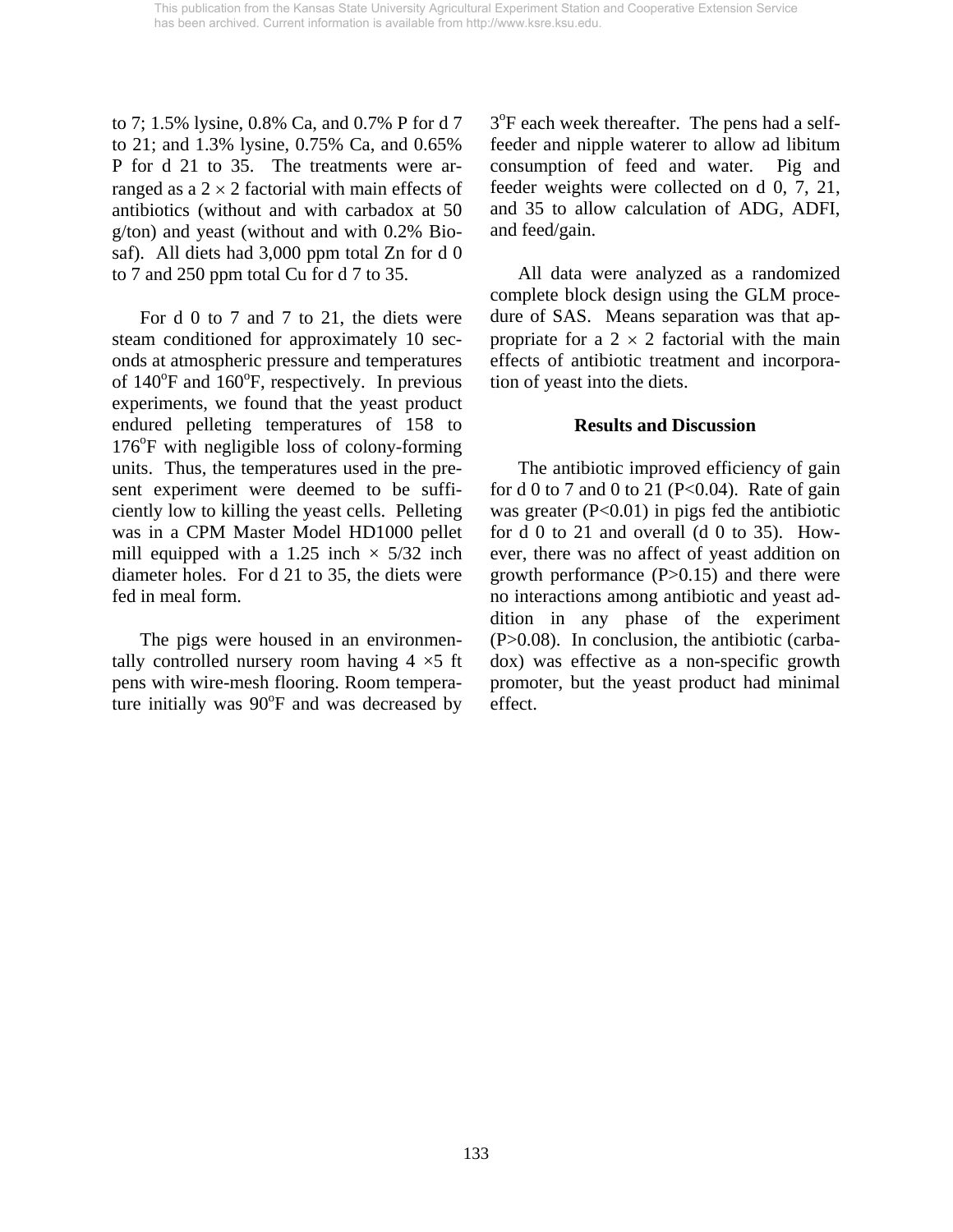| Ingredient, %                 | $d0$ to $7$ | d 7 to 21 | d 21 to 35               |
|-------------------------------|-------------|-----------|--------------------------|
| Corn                          | 30.52       | 44.01     | 60.90                    |
| Soybean meal                  | 23.07       | 27.37     | 31.34                    |
| Edible grade whey             | 20.00       | 20.00     | -                        |
| Lactose                       | 10.00       |           |                          |
| Spray-dried animal plasma     | 4.00        |           |                          |
| Spray-dried wheat gluten      | 5.00        |           |                          |
| Spray-dried blood cells       | 1.00        | 2.00      |                          |
| Soybean oil                   | 2.00        | 3.00      | 4.00                     |
| Lysine HCl                    | 0.43        | 0.30      | 0.29                     |
| DL-methionine                 | 0.17        | 0.23      | 0.10                     |
| Threonine                     | 0.11        | 0.15      | 0.10                     |
| Tryptophan                    | 0.01        | 0.01      |                          |
| Limestone                     | 1.06        | 0.96      | 1.15                     |
| Monocalcium phosphate         | 1.64        | 1.18      | 1.28                     |
| Salt                          | 0.20        | 0.30      | 0.35                     |
| Vitamin premix                | 0.25        | 0.25      | 0.25                     |
| Mineral premix                | 0.15        | 0.15      | 0.15                     |
| Zinc oxide <sup>a</sup>       | 0.39        |           | $\overline{\phantom{0}}$ |
| Copper sulfate <sup>b</sup>   |             | 0.09      | 0.09                     |
| Antibiotic/yeast <sup>c</sup> |             |           |                          |
| Calculated composition        |             |           |                          |
| CP, %                         | 24.12       | 21.19     | 20.05                    |
| Total lysine, %               | 1.70        | 1.50      | 1.30                     |
| Ca, %                         | 0.90        | 0.80      | 0.75                     |
| Total P, %                    | 0.80        | 0.70      | 0.65                     |
| ME, kcal/lb                   | 1,519       | 1,542     | 1,574                    |

# **Table 1. Composition of Diets**

<sup>a</sup>Total Zn concentration for d 0 to 7 was 3,000 ppm.<br><sup>b</sup>Total Cu concentration for d 7 to 35 was 250 ppm.

c Provided 50 g/ton carbadox for d 0 to 35 in the diets with antibiotic and 0.02% Biosaf for the diets with yeast.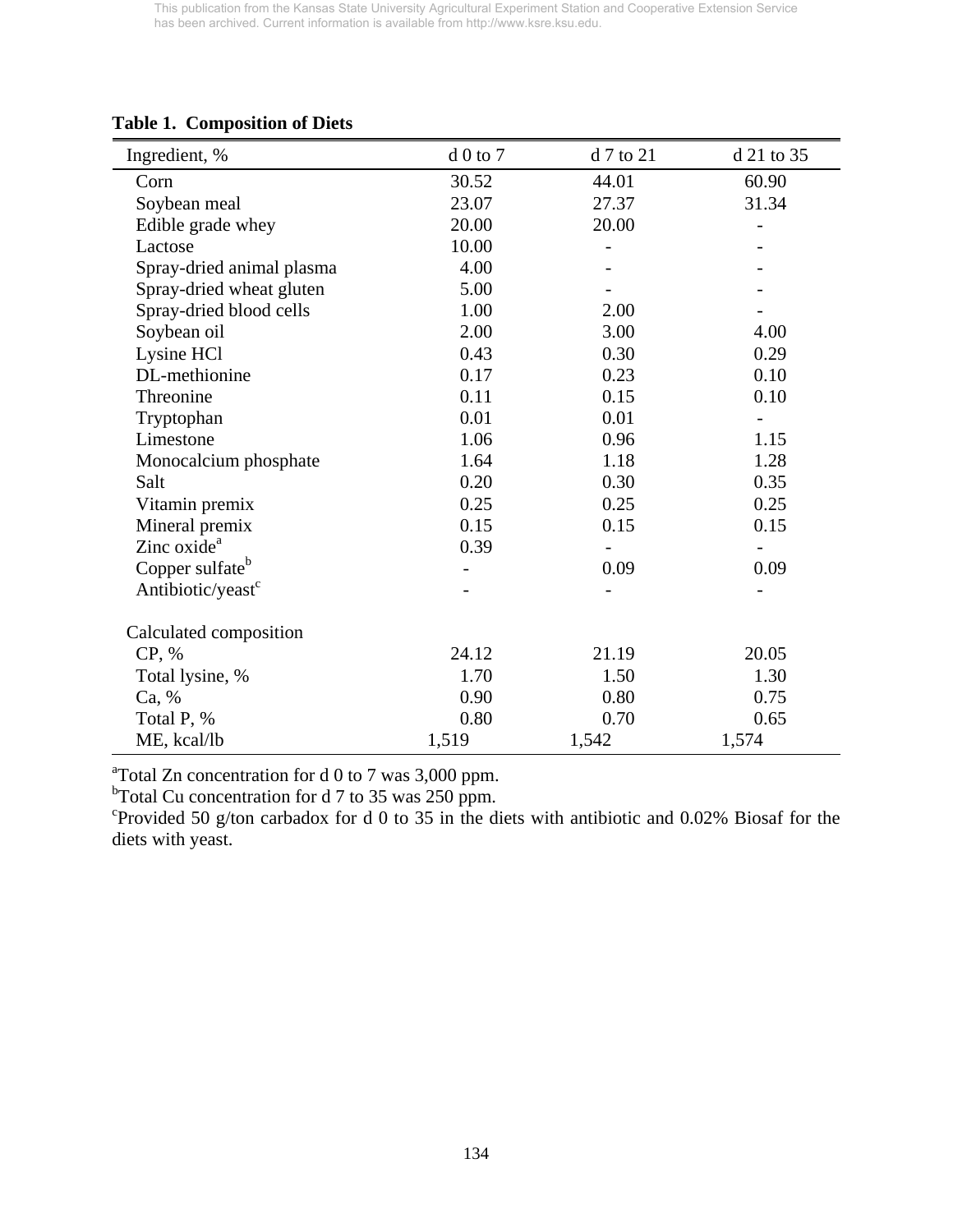|                       | W/O antibiotic |               | With antibiotic |               |           |                            | Contrasts <sup>b</sup> |                      |
|-----------------------|----------------|---------------|-----------------|---------------|-----------|----------------------------|------------------------|----------------------|
| Item                  | W/O<br>yeast   | With<br>yeast | W/O<br>yeast    | With<br>yeast | <b>SE</b> | Antibiotic                 | Yeast                  | $AB \times$<br>yeast |
| $d0$ to $7$           |                |               |                 |               |           |                            |                        |                      |
| ADG, lb               | 0.71           | 0.73          | 0.75            | 0.76          | 0.03      | $\overline{\phantom{a}}^c$ |                        |                      |
| ADFI, lb              | 0.63           | 0.70          | 0.65            | 0.65          | 0.02      |                            | 0.15                   | 0.18                 |
| Feed/gain             | 0.89           | 0.96          | 0.87            | 0.86          | 0.04      | 0.04                       |                        | 0.11                 |
| d 0 to 21             |                |               |                 |               |           |                            |                        |                      |
| ADG, lb               | 0.93           | 0.92          | 1.00            | 1.02          | 0.02      | 0.002                      |                        |                      |
| ADFI, lb              | 1.04           | 1.08          | 1.10            | 1.08          | 0.03      |                            |                        |                      |
| Feed/gain             | 1.12           | 1.17          | 1.10            | 1.06          | 0.04      | 0.02                       |                        | 0.08                 |
| Overall $(d 0 to 35)$ |                |               |                 |               |           |                            |                        |                      |
| ADG, lb               | 1.14           | 1.14          | 1.17            | 1.20          | 0.02      | 0.01                       |                        |                      |
| ADFI, lb              | 1.50           | 1.53          | 1.55            | 1.57          | 0.02      | 0.06                       |                        |                      |
| Feed/gain             | 1.32           | 1.43          | 1.32            | 1.31          | 0.03      |                            |                        |                      |

# **Table 2. Effects of Antibiotics and a Heat-Stable Yeast Product on Growth Performance of Nursery Pigs<sup>a</sup>**

<sup>a</sup>A total of 192 pigs (six pigs/pen and eight pens/treatment) with an average initial BW of 15 lb and an average initial age of 21 d.

<sup>b</sup>Contrasts were: 1) no antibiotic vs antibiotic; 2) no yeast vs yeast; and 3) no antibiotic vs antibiotic  $\times$  no yeast vs yeast.

Dashes indicate *P=*0.15 or greater.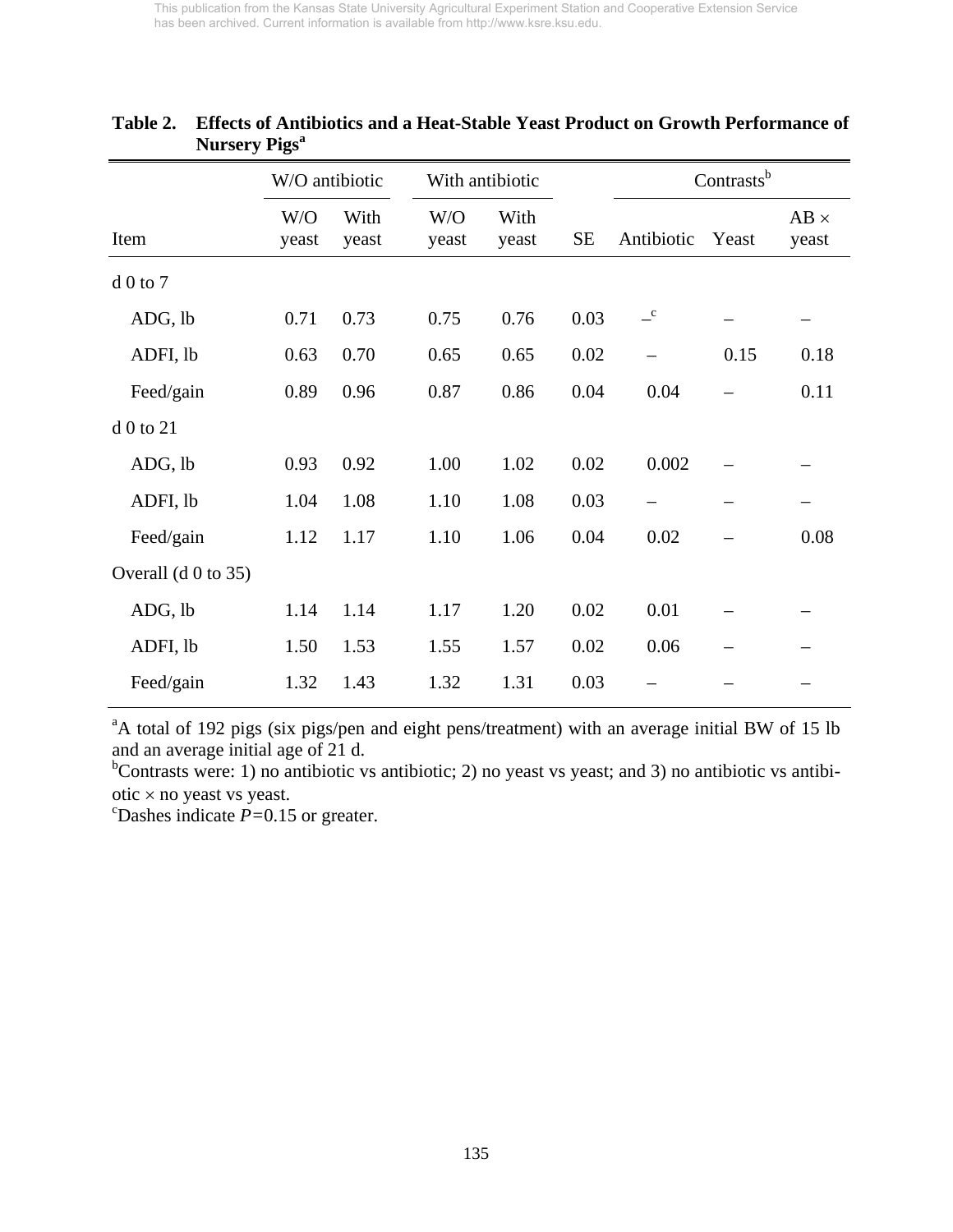*Swine Day 2003* 

### **EFFECTS OF BIOPLUS 2B AND LEVUCELL SB ON WEANLING PIG GROWTH PERFORMANCE AND FECAL SHEDDING IN RESPONSE TO ORAL CHALLENGE WITH** *SALMONELLA* **SEROVAR TYPHIMURIUM**

*M.R. Barker, S.S. Dritz<sup>1</sup>, J.C. Nietfeld<sup>2</sup>, and J.E. Minton* 

#### **Summary**

Eighty-five pigs (initially 12.9 lb and 15  $\pm 1$  d of age) were used in two 28-d trials to determine the effects of the probiotics BioPlus 2B (a bacillus-based product from Chr. Hansen BioSystems), a source of *Bacillus subtilis* and *Bacillus licheniformis*, and Levucell SB (an active dry yeast product from Lallemand Animal Nutrition), a yeast (*Saccharomyces cerevisiae*) product that is a source of mannanoligosaccharides on growth and performance of *Salmonella enterica* serovar Typhimurium shedding in a young growing pig model.

 Pigs were fed one of five dietary treatments: 1) A control diet containing no probiotics or antibiotics; 2) the control diet with carbadox  $(50 \text{ g/ton})$ ; 3) the control diet with Bio-Plus 2B (0.05% of the diet); 4) the control diet with Levucell SB (100 g/ton); 5) the control diet with Bioplus 2B (0.05% of the diet) and Levucell SB (100 g/ton). Diets did not contain growth promoting levels of zinc oxide or copper sulfate.

 Significant differences in the two trials were seen, with the second trial having 0.1 lb/d greater growth and .18 lb/d greater feed intake than the first trial. In trial 1, pigs fed the control diet and Bioplus 2B had greater gains and feed intakes  $(P<0.05$  and  $P<0.02$ respectively) than those fed carbadox. In trial two, pigs fed carbadox had better performance than those fed the control and combination diets, with the BioPlus 2B and Levucell SB treatments having intermediate growth and feed intake. Fecal shedding rates of *salmonella* were not different (P>0.10) between diets. Results indicate that within an environment where enteric disease may be active, BioPlus 2B and Levucell SB may provide growth enhancement over a diet devoid of antimicrobials.

(Key Words: Weanling Pigs, Disease Challenge, *Salmonella,* BioPlus 2B, and *Saccharomyces cerevisiae*)

#### **Introduction**

With greater consumer concerns over antibiotic resistance, there has been increased pressure to remove and find alternatives to antibiotics in livestock diets Alternatives to antimicrobials that may hold promise include probiotic feed additives. Supplementation of swine diets with probiotics to alter the intestinal microbial population and to promote gut health has shown variable responses in growth. Possible reasons for variation among trials may be due to various levels and species of enteric organisms within production sys-

l

<sup>&</sup>lt;sup>1</sup> Food Animal Health and Management Center.

<sup>&</sup>lt;sup>2</sup>Department of Diagnostic Medicine/Pathobiology.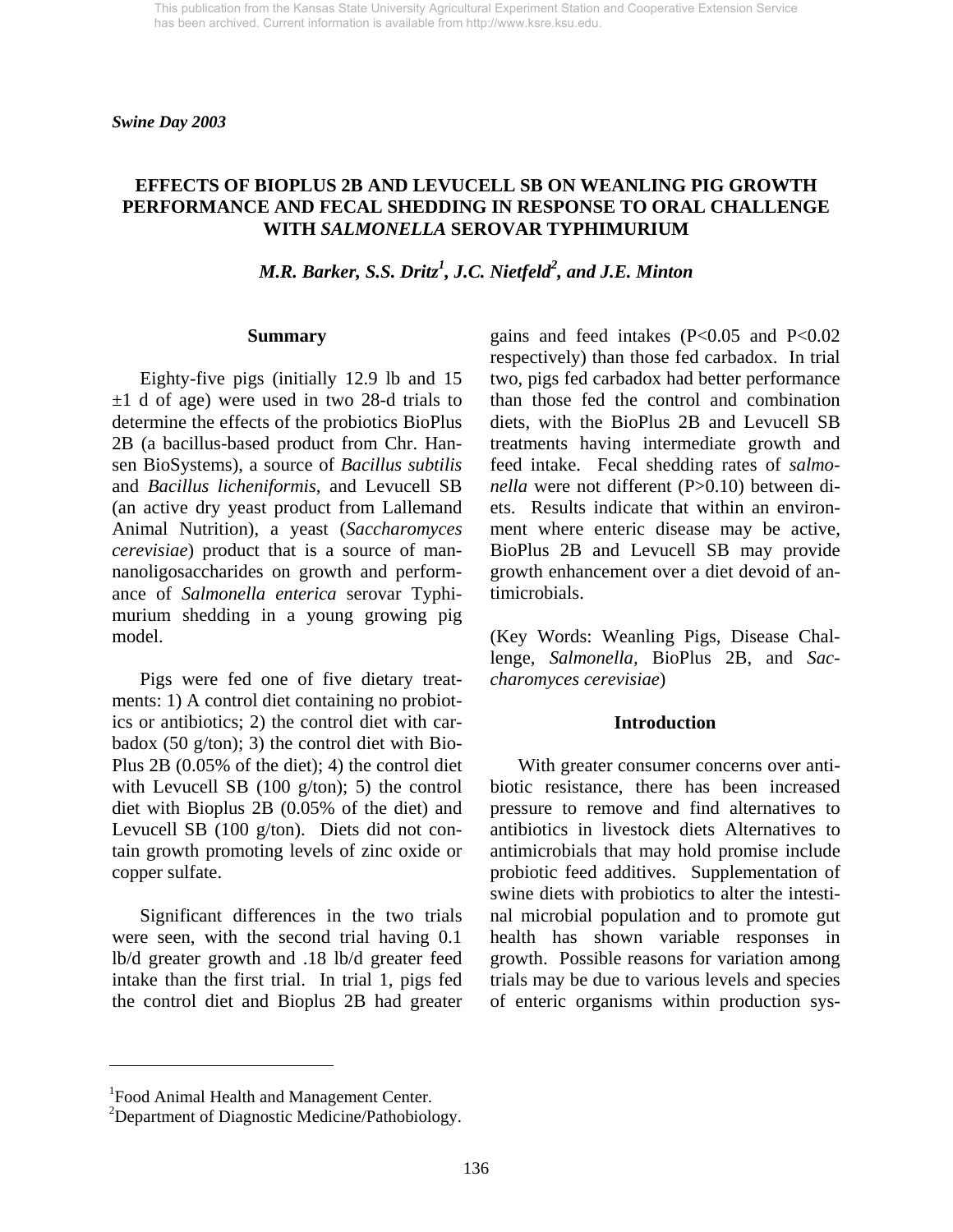tems. Weanling pigs were fed the probiotics Bioplus 2B, a bacillus-based product, and Levucell SB, an active yeast culture, in order to determine the growth responses and bacterial shedding rates in the presence of an orally administered enteric pathogenic challenge.

## **Materials and Methods**

The Kansas State University Institutional Animal Care and Use Committee approved the experimental protocol used in this study. Eighty-five weanling pigs (initially 12.9 lb) were blocked by initial weight and allotted to one of five dietary treatments in two 28 d trials. Two pigs were assigned to a pen, with a total of eight or nine replicates per treatment. All pigs were housed in two environmentally controlled rooms. One feeder and one nipplewaterer were provided in each pen to allow ad libitum access to feed and water. All pigs were fed a common diet for the first 7 d after weaning. The pigs were switched to the experimental dietary treatments for 14 d before inoculation. The basal diet contained no added antimicrobials, while the positive control diet contained carbadox (50 g/ton). The three test diets contained a bacillus-based product (BioPlus 2B, Chr. Hansen BioSystems; 0.05% of the diet), an active dry yeast product (Levucell SB, Lallemand Animal Nutrition; 100 g/ton), and a combination of the two products. The experimental diets were fed in meal form (Table 1).

Prior to challenge, fecal samples were taken to insure that all animals were not shedding salmonellae organisms. On d 14, pigs were inoculated with *Salmonella enterica* serovar Typhimurium (2.36  $\times$  10<sup>6</sup> and 1.22 x 10<sup>6</sup> CFU in trials 1 and 2, respectively). This dose was used to closely mimic a chronic, but containable gut pathogen load. Rectal temperatures and feed intakes were determined daily for the first week after inoculation. Pigs were weighed and ADFI, ADG, and F/G were determined on days 0, 7, 14, 21, and 28 of the experimental period. Fecal samples were collected on d 21 and 28 days to be cultured for semi-quantitative counts of salmonellae*.* 

|  |  |  | Table 1. Diet Composition <sup>ab</sup> (As-fed) |  |
|--|--|--|--------------------------------------------------|--|
|--|--|--|--------------------------------------------------|--|

| Ingredients                  | Control |
|------------------------------|---------|
| Corn                         | 50.74   |
| Soybean meal                 | 27.94   |
| Spray dried whey             | 10.00   |
| Select menhaden fishmeal     | 4.50    |
| Soy oil                      | 3.00    |
| Monocalcium phosphate, 21% P | 1.20    |
| Limestone                    | 0.68    |
| Salt                         | 0.35    |
| Vitamin premix               | 0.25    |
| Trace mineral premix         | 0.15    |
| Lysine HCl                   | 0.15    |
| DL-Methionine                | 0.05    |
| Cornstarch <sup>b</sup>      | 1.00    |
| Total                        | 100.00% |
| Calculated analysis          |         |
| Lysine, %                    | 1.39%   |
| ME, kcal/kg                  | 3388    |
| Calcium, %                   | 0.90    |
| Phosphorous, %               | 0.79    |

a Diets did not contain growth promoting levels of zinc oxide or copper sulfate.

<sup>b</sup>Test ingredients, carbadox (50 g/ton), Bio-Plus 2B (0.05% of the diet), and Levucell SB (100 g/ton) replaced cornstarch to provide the additional dietary treatment.

 A *s*emi-quantitative method for evaluating *Salmonella* shedding was developed for the experiment. *Salmonella* growth was classified into one of four categories; 1) confluent growth over the entire agar plate (score 3); 2) any number of wells with growth on the agar plate (score 2); 3) only growth that was obtained on enrichment (score 1); 4) or no growth detected (score 0). The shedding and colonization scores were analyzed using the non-parametric Kruskal-Wallis Test. On d 27 and 28 of the study pigs were euthanized and fecal samples from the colon were collected and tested for the presence of culturable *Salmonella*.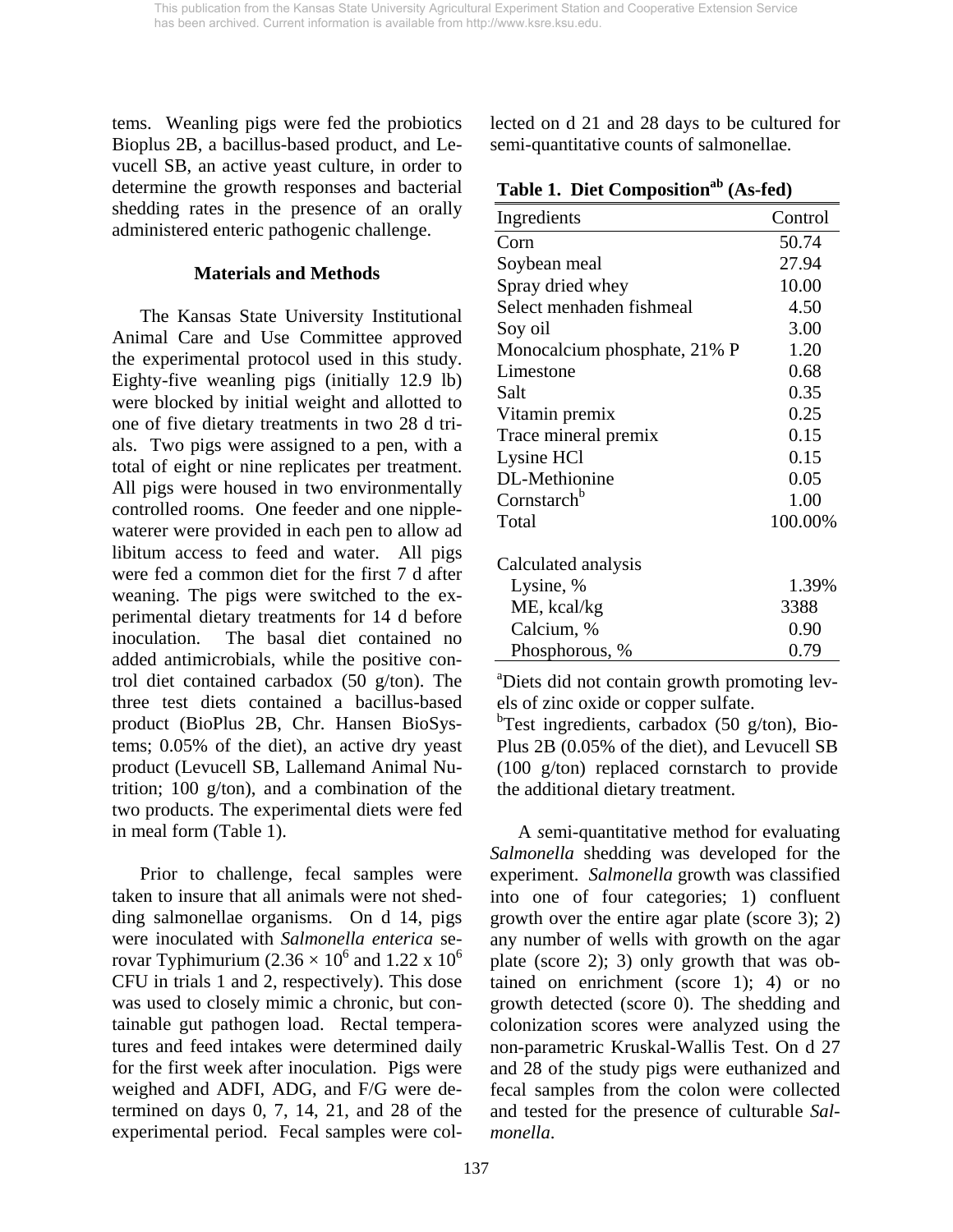Data were analyzed in a randomized complete block design replicated over time using the Mixed model procedures of SAS. All means presented are least-square means.

## **Results and Discussion**

 Both trials are reported separately due to significant trial differences (P<0.05) for all variables except feed efficiency, and diet x trial interactions  $(P<0.05)$  for all variables except feed efficiency and daily rectal temperatures.

## **Growth Performance**

*Trial 1.* No differences in ADG or ADFI were seen in the two weeks prior to challenge (Figure 1, left panels). In the two weeks following challenge the pigs fed the control diet or Bioplus 2B diet had greater ADG than pigs fed the antibiotic or Levucell diets  $(P<0.01)$ . Pigs fed the diet containing the combination of Bioplus 2B and Levucell had decreased ADG compared to the control pigs (P>0.03), but not with the pigs fed the diet containing Levucell (P<0.06). Greater feed intakes were observed for the pigs fed the control diet and diet containing Bioplus 2B compared to the pigs fed carbadox, Levucell, or the combination treatment (P<0.03). For the overall trial, pigs fed the control and Bioplus 2B diets had greater ADG and ADFI than the pigs fed carbadox, with the pigs fed Levucell and the combination being intermediate in ADG (P<0.03) and ADFI (P<0.02). No differences were observed in feed efficiency.

 Growth performance in the first trial was surprising in that pigs fed carbadox gained more slowly than control pigs. No obvious reasons for this effect could be identified. Initially it was hypothesized that the carbadox and control diets may have been accidentally switched at the feed mill. However, upon analysis of the diets at a commercial laboratory, it was determined that the carbadox diet did indeed contain the antimicrobial at the appropriate level and the negative control contained no antimicrobials. At present we don't have an explanation for the failure of carbadox to improve growth performance compared with control pigs. Pigs fed the Bioplus 2B diets performed similarly to the pigs fed the control diet, with the Levucell and combination fed pigs performing intermediate in response to enteric challenge. The combination of the two probiotics showed no additive benefit before or after enteric challenge.

*Trial 2.* Pigs fed carbadox had greater ADG  $(P<0.05)$  and ADFI  $(P<0.04)$  when compared to the pigs fed the control, Bioplus 2B, and combination diets prior to challenge (Figure 1, right panels). Pigs fed the diet containing Levucell had intermediate ADG  $(P<0.07)$  and ADFI  $(P<0.04)$  in comparison to carbadox and control, Bioplus 2B, or the combination diets. In the 2 weeks following bacterial challenge pigs fed the diet containing carbadox had greater ADG than pigs fed the control diet (P<0.01), with the Bioplus 2B, Levucell, and combination fed pigs intermediate in growth (P<0.40). Following challenge, carbadox-fed pigs had greater feed intakes than the control or combination-fed pigs (P< 0.01). The Bioplus 2B and Levucell-fed pigs were also higher (P<0.05) in feed intake than the control. Overall, carbadox-fed pigs had greater growth than the control  $(P<0.01)$  and combination diets  $(P<0.05)$ , with pigs fed Bioplus 2B (P<0.09) and Levucell having intermediate performance (P<0.12). Overall in trial 2, the carbadox fed pigs had greater (P<0.02) feed intake than the control or combination pigs. The Bioplus 2B and Levucell fed pigs were intermediate in intake. There were no differences in feed efficiency.

 The increase in feed intake and growth when feeding carbadox both before and after enteric challenge is consistent with several previous research trials in our laboratory. Bioplus 2B and Levucell SB pigs were intermediate in growth and feed intake in comparison to the control and carbadox-treated pigs.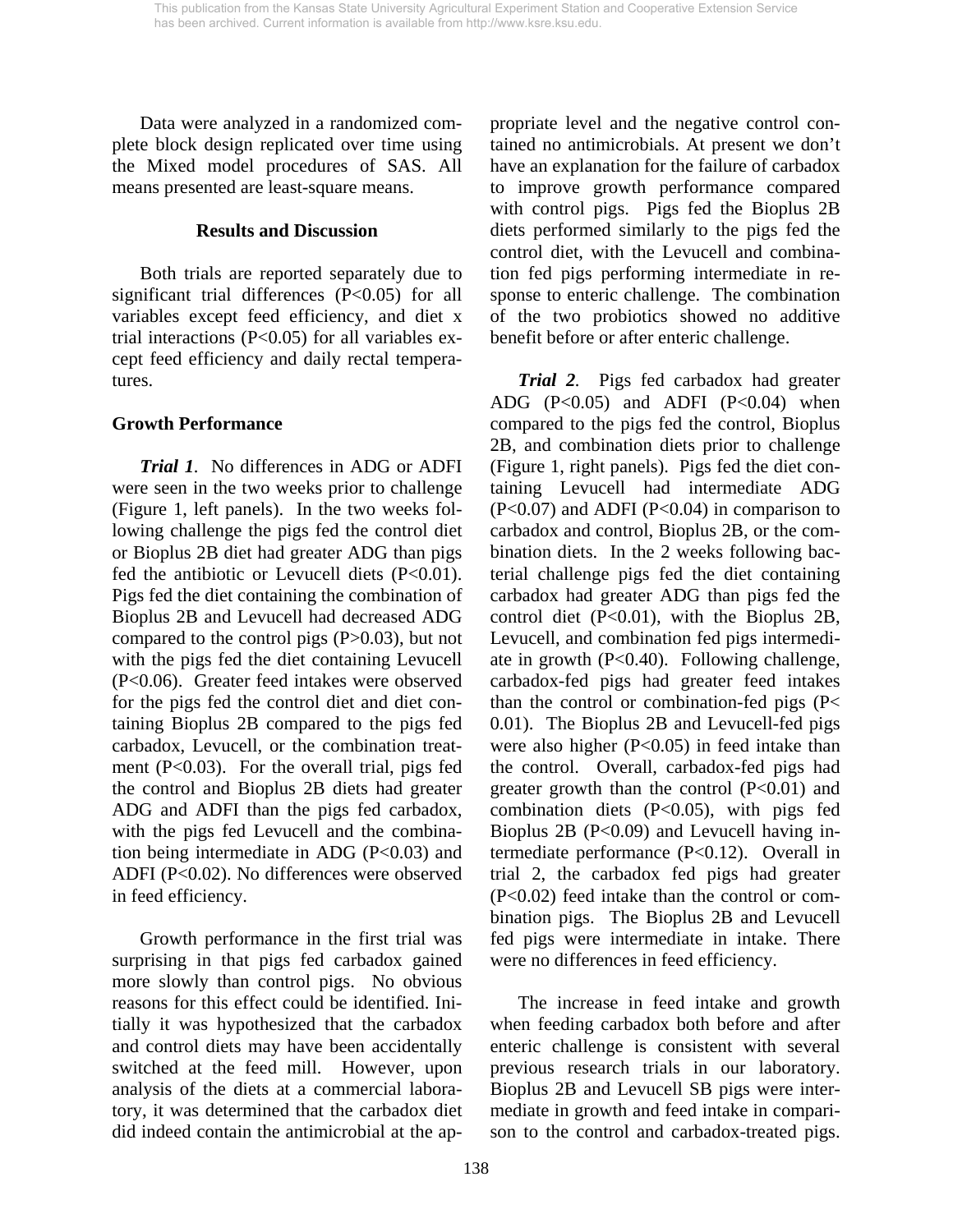Although neither Levucell nor Bioplus 2B treatments matched carbadox in growth response, both did numerically, though not significantly, better than the control fed pigs. The combination of Bioplus 2B and Levucell showed no additive benefit before or after challenge.

## *Fecal Salmonella Shedding Scores*

 Fecal *Salmonella* were cultured and measured 7 and 14 d following challenge with *Salmonella* serotype Typhimurium (corresponds to d 21 and 28 of trials). Pen shedding scores did not differ between treatments and were low and variable between days and trials, generally ranging between scores of 0 and 1 among treatments.

 Initially it was hypothesized that fecal scores would be lowest for carbadox treated pigs, with the Bioplus 2B and Levucell being intermediate. Our hypothesis was based on the ability of antimicrobials to inhibit the growth of pathogenic organisms within the gut. Throughout both trials, fecal scores were typically low for presence of *Salmonella* for

days 21 and 28 of the trials. No obvious treatment differences were observed.

### **Summary**

Growth performance and feed intake were not typical in trial 1 for the control and antibiotic treatments in comparison to previous research conducted within our laboratory. Reasons for the underperformance of the antimicrobial regimen are uncertain in the presence of an enteric pathogen. However, trial 2 showed all treatments having improved performance over the control diet. Trial 2 also showed the expected growth enhancement properties of carbadox in the presence of enteric disease. Although not significant, Bioplus 2B and Levucell showed improvement over the control with about a 10% improvement in growth and 7% improvement in feed intake. The combination treatment showed only a 7% improvement in growth over the control in trial 2. These, diets containing Bioplus 2B or Levucell SB in a production environment may provide improved growth enhancement over diets with no antimicrobials in the presence of an enteric pathogen.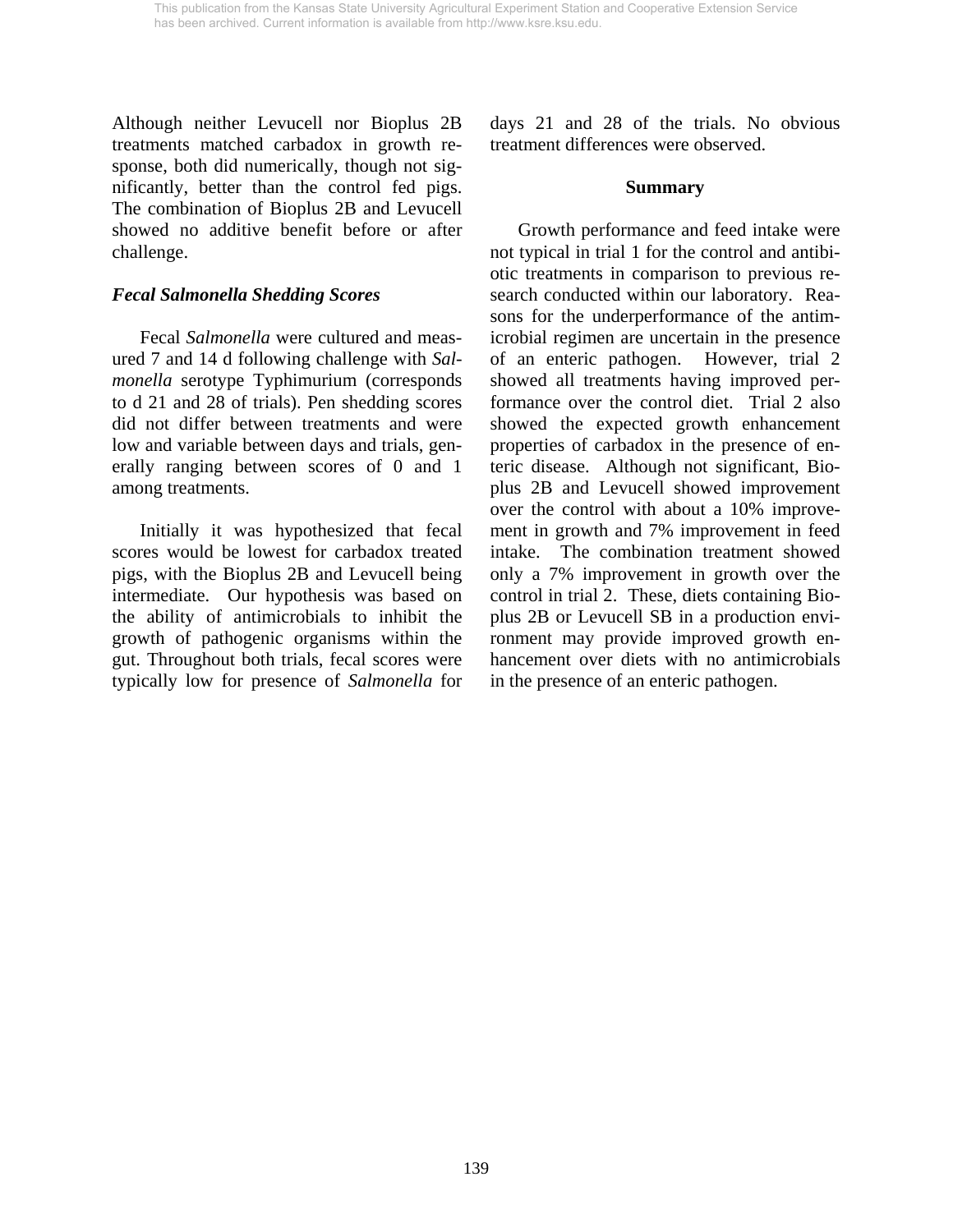Trial 1 Trial 2

Control (n=5)  $\Box$  Control (n=4) г Carbadox (n=5) Carbadox (n=4) BioPlus 2B (n=4) BioPlus 2B (n=5) Levucell SB (n=4) Levucell SB (n=4) BioPlus+Levucell SB (n=3) 1.5 BioPlus+Levucell SB (n=5) a a,c 1.5  $\frac{b}{a}$ , a,b  $b \biguplus b, c$ a,b b a a a 1.0 **Gain, lb/d** a,b a,b a,b a,b<sup>a,p</sup>a  $1.0 -$ **Gain, lb/d** a b a a a a 0.5 0.5 0.0 0.0 0-14 14-28 0-28 0-14 14-28 0-28 **Period, d Period, d** b b 2.0 $_{\begin{array}{ccc} \sim\end{array}}$  a 2.0 b,c $\frac{b}{r}$  a,c a a b b b b a,b a,b<sup>a,u</sup><br>TTa 1.5 a a<sub>a,b</sub><br>⊥ <sub>b</sub>⊥ a,b 1.5 b  $\begin{bmatrix} 1 \\ 1 \\ 1 \end{bmatrix}$ Intake, Ib/d **Intake, lb/d** Intake, Ib/d b **Intake, lb/d** a a,b a a 1.0 1.0 0.5  $0.5$ 0.0 0.0 0-14 14-28 0-28 0-14 14-28 0-28 **Period, d Period, d** 2.5 2.5 2.0 2.0 Feed/Gain Gain/Feed **Feed/Gain Gain/Feed** 1.5 1.5 1.0 1.0 0.5 0.5 0.0 0.0 0-14 14-28 0-28 0-14 14-28 0-28 **Period, d Period, d**

**Figure 1. Effect of BioPlus 2B and Levucell SB on growth performance of weaned pigs prior to and after oral challenge with 106** *Salmonella* **Serovar Typhimurium on d 14 in both trials. The number of pens per treatment is given in parenthesis in the figure legends. Within period bars with different superscripts differ (P< 0.05).**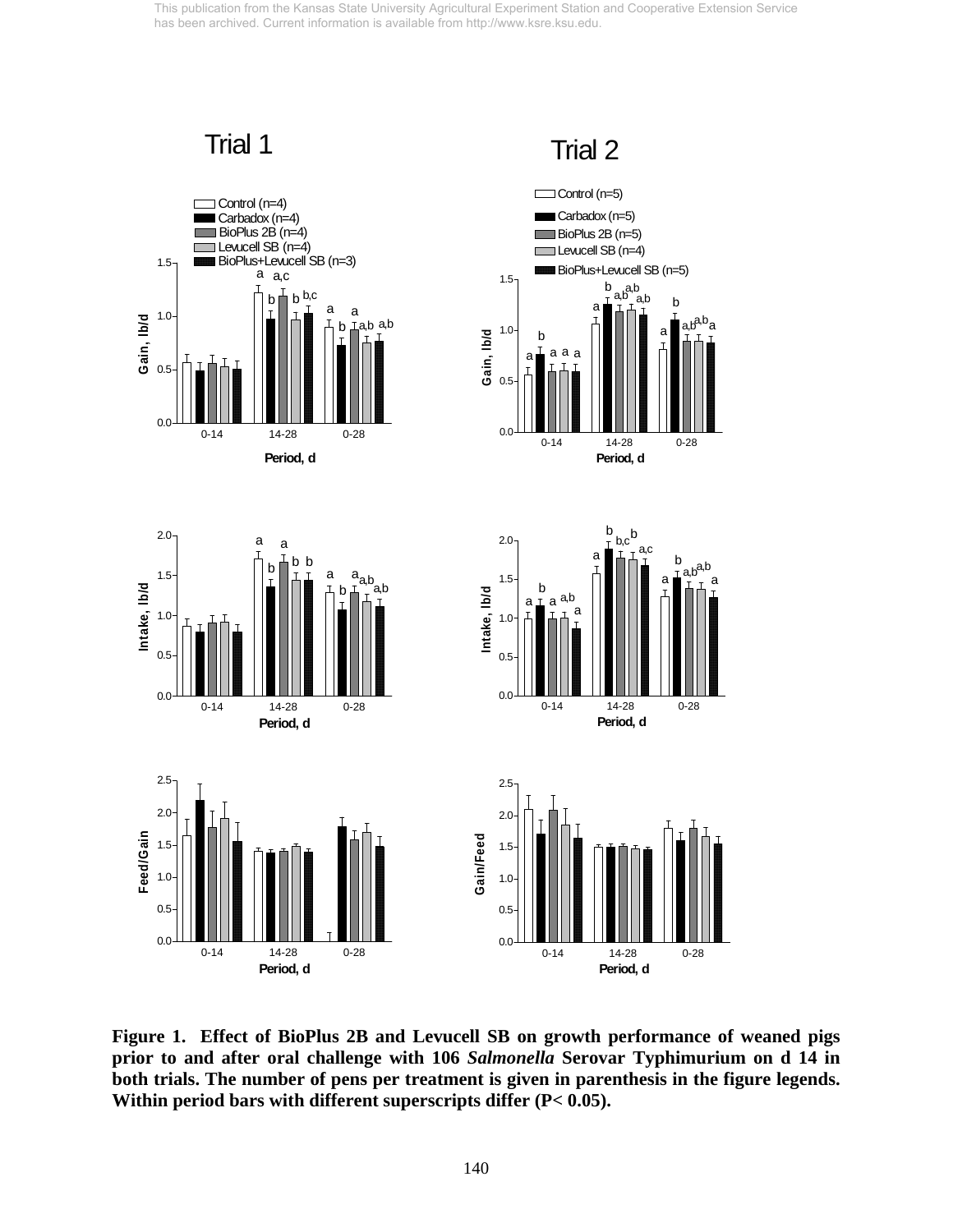## **CORN PARTICLE SIZE AND PELLETING INFLUENCE ON GROWTH PERFORMANCE, FECAL SHEDDING, AND LYMPH NODE INFECTION RATES OF** *SALMONELLA ENTERICA* **SEROVAR TYPHIMURIUM**

*M.R. Barker, S.S. Dritz<sup>1</sup>, J.E. Minton, J.M. DeRouchey, K.M. Bond, D.J. Lee1 , T.E. Burkey* 

#### **Summary**

Ninety-six pigs (initially 13.8 lb.) were used in a 28-d trial to determine the interactive effects between pelleting and particle size on *Salmonella* serovar Typhimurium shedding and colonization in a young growing pig model. The experiment was a  $2 \times 2$  factorial arrangement consisting of meal or pelleted diets with fine or coarse ground corn. Pigs were fed the diets 1 wk pre-*salmonella* inoculation and allotted based on weight to one of four dietary treatments.

 For the main effect of particle size, pigs fed finer ground corn had significantly improved feed efficiency  $(P<0.01)$  than pigs fed coarser ground corn for the 28 d trial. Pigs fed meal diets had greater ADG, ADFI, and improved  $F/G$  ( $P<0.05$ ) than the pigs fed pelleted diets.

 Fecal shedding of *salmonella* was low and variable, with no significant differences between main effects (P<0.26) or in treatments (P>0.82). There was no difference in salmonella infection rates of mesenteric lymph nodes obtained on d 28 between treatments or main effects. Finer grinding and meal diets generally improved growth, feed intake, and feed efficiency compared to pigs fed coarser ground or pelleted feeds. However, particle

size or diet form did not alter fecal shedding or mesenteric lymph node infection rates of *salmonella* organisms in our study.

(Key Words: Weanling Pigs, Disease Challenge, *Salmonella,* Particle Size, and Pelleting)

#### **Introduction**

 Emphasis has been placed on reducing *salmonella* contamination in the slaughter process; this includes implementing strategies on-farm that reduce the prevalence of *salmonella* infections in pigs. Increasing grain particle size and feeding meal diets have been advocated as methods to reduce *salmonella* shedding in growing pigs. European studies have indicated that meal diets that are high in fiber may help in preventing salmonellosis by decreasing the gastric pH content, since *salmonella* and other pathogenic organisms are sensitive to pH. Recently, studies in Denmark have indicated that coarser grinding of pelleted feeds with added formic acid also might reduce the amount of *salmonella* organisms within the intestinal tract but without affecting production. The objective of our study was to establish whether fine or coarse ground meal and pelleted corn based nursery feed affected growth and shedding rates of *Salmonella enterica* serovar Typhimurium.

l

<sup>&</sup>lt;sup>1</sup> Food Animal Health and Management Center.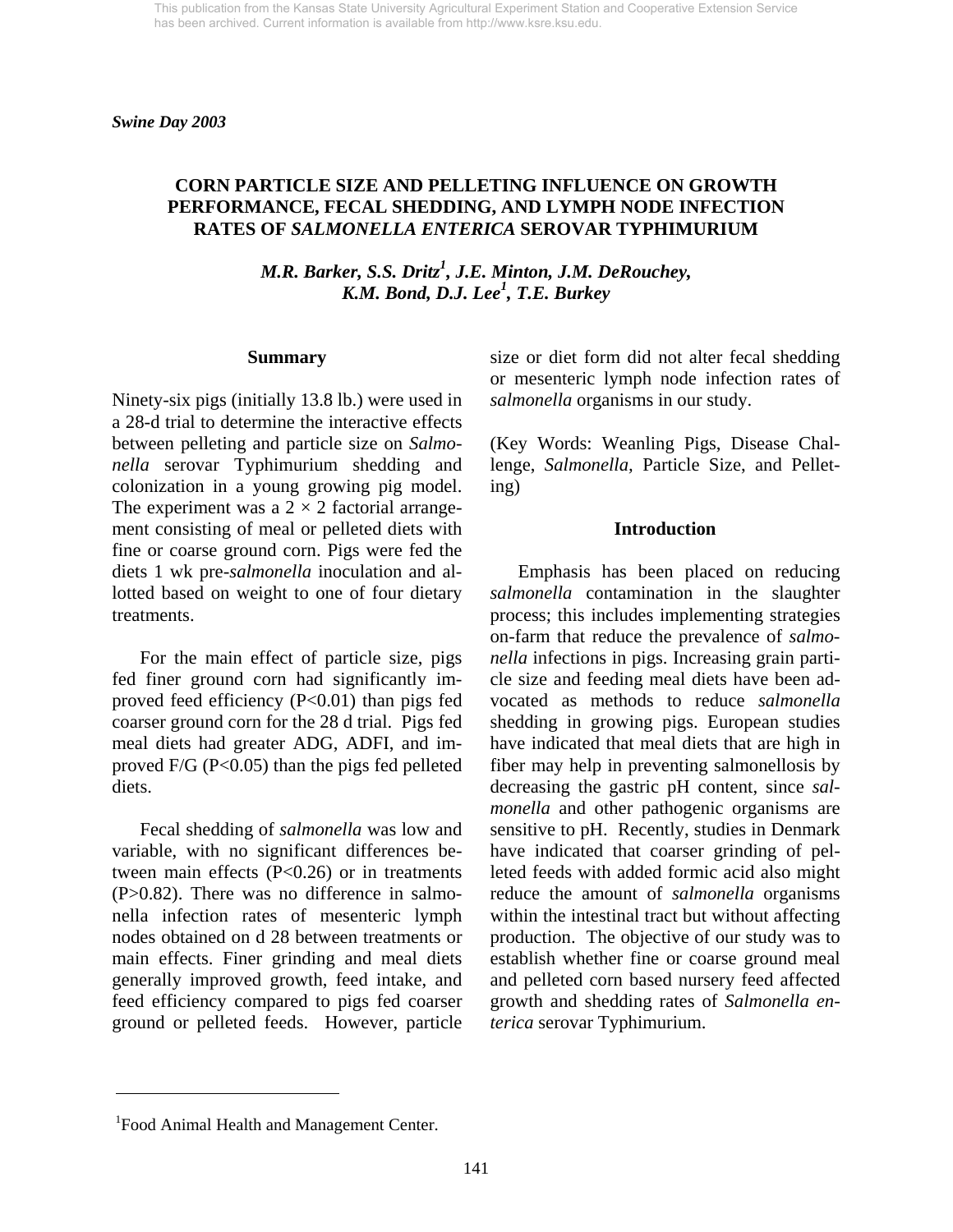#### **Procedures**

 Ninety-six pigs (initially 13.8 lb) were blocked by initial weight and allotted to one of four dietary treatments. Two pigs were assigned to a pen, with a total of 12 replicates per treatment.

 The four dietary treatments were arranged in a  $2 \times 2$  factorial, with main effects of fine or coarse ground corn and either a meal or pelleted form. All diets were identical in formulation (Table 1) with the only difference being the grain particle size and feed form. To ensure feed was not contaminated within the feed mill, swab samples were taken and cultured for the presence of *salmonella* within the mixer, pellet mill, cooler, as well as the feed ingredients and complete feed samples from each of the diets.

| Ingredient                   | % of Diet |
|------------------------------|-----------|
| Corn                         | 51.74     |
| Soybean meal, 46.5% CP       | 27.94     |
| Spray dried whey             | 10.00     |
| Select menhaden fishmeal     | 4.50      |
| Soy oil                      | 3.00      |
| Monocalcium phosphate, 21% P | 1.20      |
| Limestone                    | 0.68      |
| Salt                         | 0.35      |
| Vitamin premix               | 0.25      |
| Trace mineral premix         | 0.15      |
| Lysine HCl                   | 0.15      |
| DL-Methionine                | 0.05      |
| Total                        | 100.00%   |
| <b>Calculated Analysis</b>   |           |
| Lysine, %                    | 1.39%     |
| ME, kcal/lb                  | 1,553     |
| Ca, %                        | 0.90      |
| $P, \%$                      | 0.80      |

**Table 1. Diet Composition (As-fed)ab**

a Diet fed for d 0 to 28 post-weaning.

promoting levels of zinc oxide or copper sulfate.

 All pigs were housed in two environmentally controlled rooms. One feeder and one water-nipple were in each pen to allow ad libitum access to feed and water. Fecal samples were obtained before inoculation to ensure that all pigs were not shedding *salmonella*. Pigs were acclimated to the test diets one week pre-inoculation. Pigs were inoculated on d 7 with 1.9 × 10<sup>7</sup> CFU of *Salmonella enterica*  serovar Typhimurium. Rectal temperatures and feed intakes were determined daily for the first week post inoculation. Pigs were weighed and ADFI, ADG, and F/G were determined on d 0, 7, 14, 21, and 28. Fecal samples were collected on days 14, 21, and 28 to be cultured for the presence of s*almonella*.

 A semi-quantitative method for evaluating *salmonella* shedding was developed for the experiment. *Salmonella* growth was classified into one of four categories that included confluent growth over the whole plate (Score 3), any number of wells with growth (Score 2), only growth that was obtained on enrichment (Score 1), or no growth detected (Score 0). On d 27 and 28 of the study, pigs were euthanized and in addition to the fecal sample, an ileocolic lymph node was collected and cultured for the presence of s*almonella*.

All data were analyzed as a  $2 \times 2$  factorial in a randomized complete block design replicating over time using the MIXED model procedure of SAS. All means presented are leastsquares means.

#### **Results**

<sup>b</sup>Diets did not contain antimicrobials or growth the lowest in the other weeks after challenge. A particle size x diet form x week interaction was observed for ADG  $(P<0.01)$ , F/G  $(P<0.01)$ , and a tendency in ADFI  $(P<0.08)$ ; Table 2). In the first week of the trial, the pigs fed coarse pelleted diets had lower ADG  $(P<0.01)$  and worse  $F/G$   $(P<0.01)$  than all other treatments. While the growth and feed efficiency of this treatment only tended to be The magnitude of the difference in this treat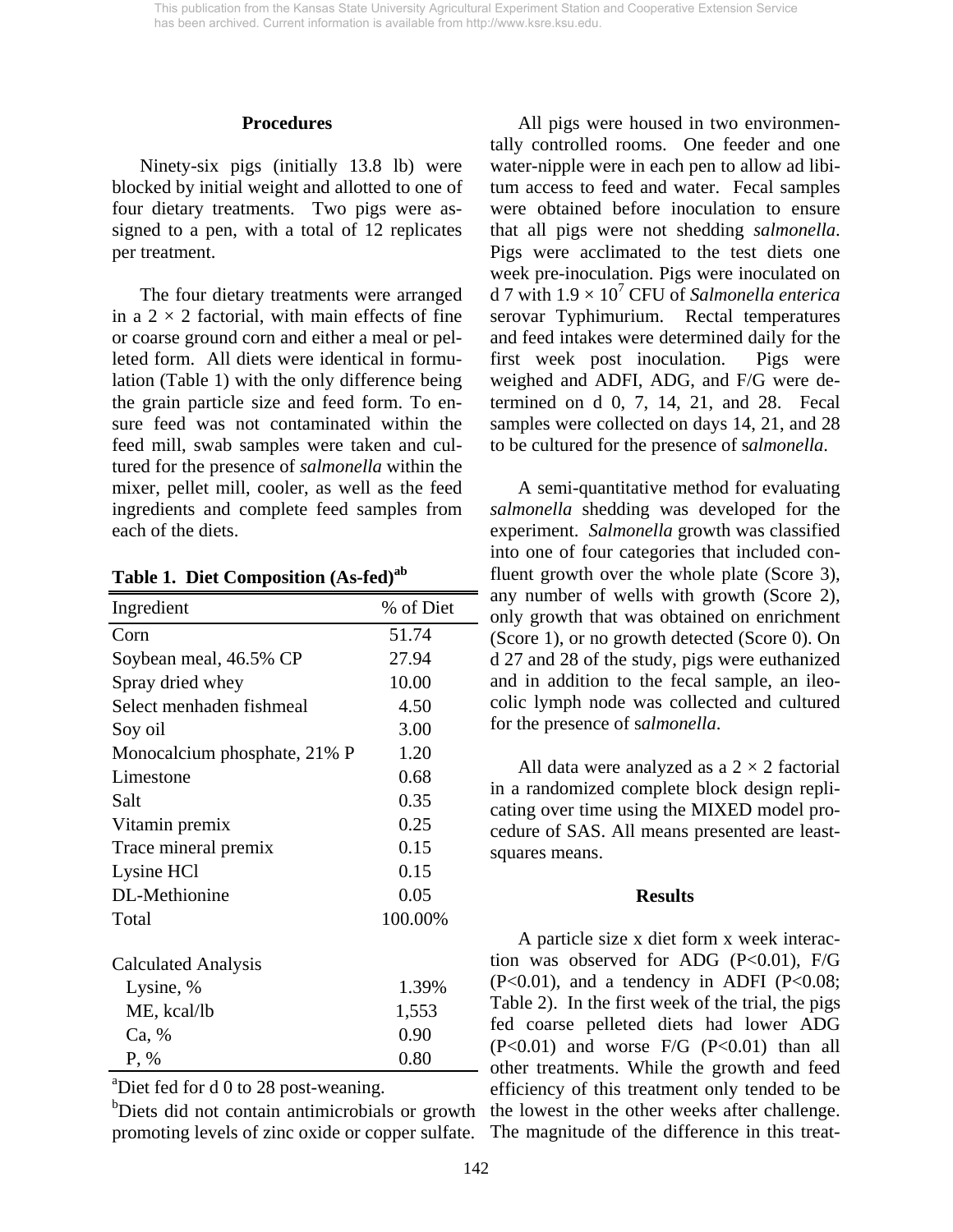ment in the week prior to challenge was responsible for the three-way interaction. Also, there were no significant interactions between week of the study and the main effects of corn particle size or diet form. Therefore, the main effects for pig growth performance corn particle size and diet form were further evaluated (Figures 1 and 2).

 For the overall d 0 to 28 period pigs fed meal diets grew faster  $(P<0.05)$  compared to those fed pelleted diets (Figure 1). Main effect of corn particle size indicated pigs fed fine ground corn had improved feed efficiency (P<0.01) compared to pigs fed the coarse ground corn (1.57 vs. 1.85, respectively; Figures 2). Meal-fed pigs had better  $(P<0.05)$ F/G than those fed pelleted diets.

 Fecal samples evaluated for shedding of *salmonella* were collected on d 14, 21, and 28. Since there were no differences in shedding scores by treatment across week or interactions between corn particle size or diet form (P> 0.79) main effects are presented in Figure 3. There were no differences (P>0.23) in fecal shedding scores due to grain particle size or diet form. In general, shedding was low and variable. An interaction between grain particle size and diet form was not observed for lymph node infection rate (P>0.82). Lymph nodes were collected on d 28 for presence of salmonella organisms, and no significant differences were found for main effects of particle size  $(P>0.50)$  and diet form  $(P>0.26; Fig$ ure 4).

## **Discussion**

 Finer grinding of the corn improved feed conversion compared to the coarse-ground corn diets. This response to the decreased particle size was as expected, since smaller particles allow for a greater particle surface area to aid digestion of starches. Meal-fed pigs showed improved ADG, ADFI, and feed conversion over the pigs fed pelleted diets. While this result is contradictory to many other studies, we believe this was the result of a feeder by pelleted diet interaction, which may explain this phenomenon, rather than a physical effect of the pelleting process. This was especially evident when feeding the coarse-ground pelleted diet in the first week of the study. The coarse-pelleted diets had a large amount of fines that led to a significant amount of feed wastage. In subsequent weeks, pigs fed the pelleted diets had a significant amount of fines in their feed pan. These fines were collected and weighed back against the amount of feed consumed. However, some of the fines were pushed out of the feeder by the pigs in order to consume more pellets. This loss of fines may explain the discrepancy of F/G and we believe the poorer F/G, was due to feed wastage of the pelleted diets.

 This study seems to indicate that the increased amount of *salmonella* shedding associated with pelleted feeds may be due to other factors than an effect of the feed processing methods on the gastro-intestinal environment of the pig. For example the humid environment of the pellet cooler and holding bins may increase the risk of post pelleting contamination. In our study we extensively sampled the feed processing equipment prior to the manufacturing to ensure that the feed was not contaminated during the manufacturing process. Additionally, we evaluated the individual ingredients and the complete feed after manufacture to reduce the risk of introducing a source of salmonella other than the challenge. Additionally, some of the studies evaluating feed processing as a risk factor may have confounded the processing method with the source of ingredients. In these studies, meal based diets were more likely to be manufactured on-farm, while pelleted diets were more likely to be obtained from a large centralized commercial feed mill. These large feed mills may have a higher probability of obtaining ingredients from a larger number of sources and using alternative products that are known to have a higher risk of salmonella contamination. Another factor may be the type of cereal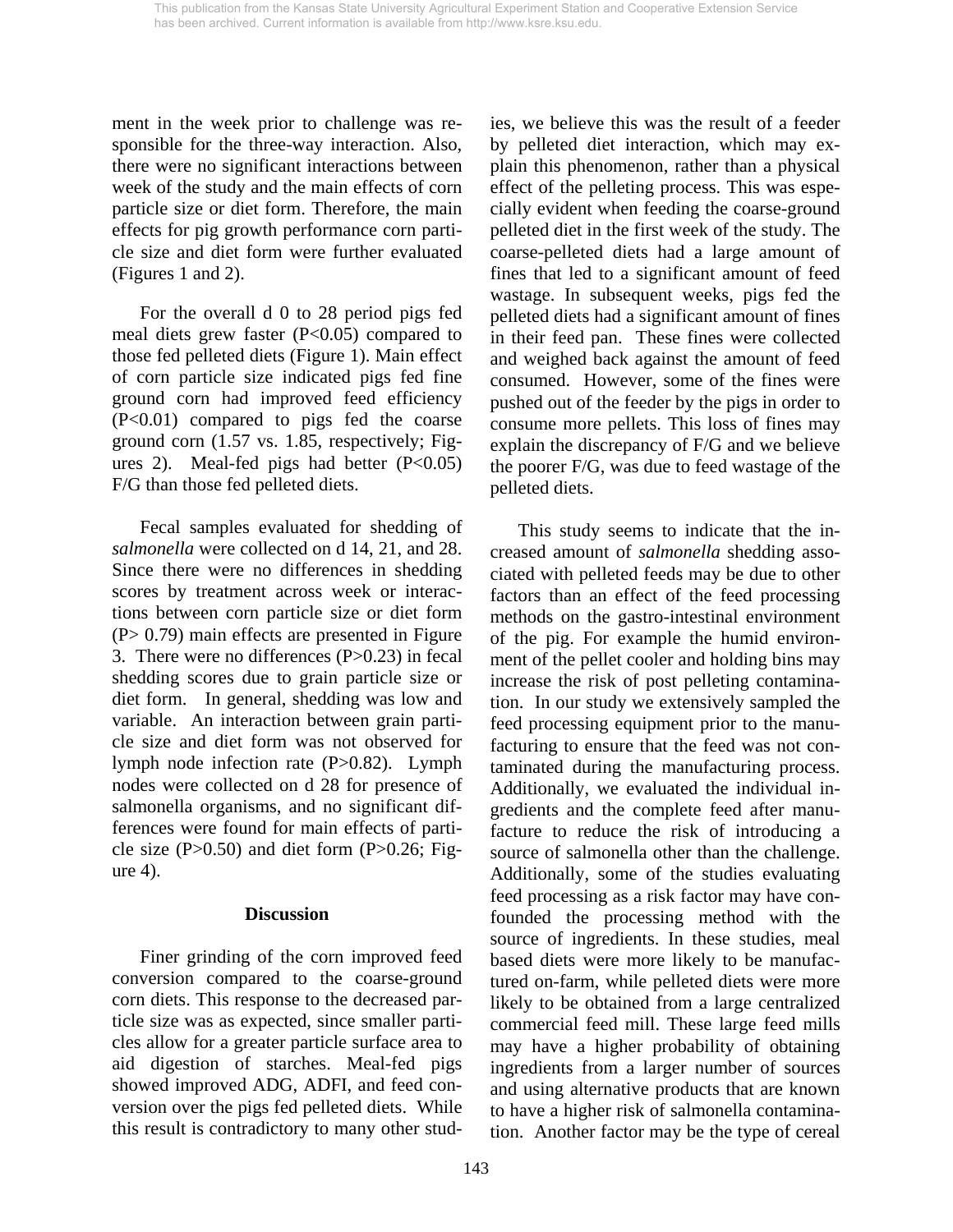grain. Many of the studies associating the increased risk have been with wheat or barley based diets. Differences in carbohydrate composition of the diet have been shown to influence the composition of the intestinal microflora. Wheat and barley have different carbohydrate composition, especially in regard to non-starch poly saccharides that may influence the rate of salmonella shedding.

 Feed processing has been shown to have beneficial effects on growth. The trial demonstrated improvements in growth and efficiency. However, in contrast to previous research, pelleting did not result in an improvement in growth and feed efficiency. Using this model, we were unable to detect influences of feed processing on fecal shedding and colonization of mesenteric lymph nodes with *salmonella*. Therefore, it appears that the increased risk of fine grinding and pelleting of feeds associated with salmonella shedding reported in other studies may be due to factors other than those confined to the intestinal tract intestinal environment.

**Table 2. Corn Particle Size and Pelleting Influence on Growth Performance, Fecal Shedding, and Lymph Node Infection Rates of** *Salmonella enterica* **Serovar Typhimuriumab**

|            |                    | Meal               | Pelleted          |                                                                                                            |           |
|------------|--------------------|--------------------|-------------------|------------------------------------------------------------------------------------------------------------|-----------|
| Item       | Fine               | Coarse             | Fine              | Coarse                                                                                                     | <b>SE</b> |
| $D_0$ to 7 |                    |                    |                   |                                                                                                            |           |
| ADG, lb    | 0.56 <sup>c</sup>  | $0.55^{\circ}$     | 0.51 <sup>c</sup> | 0.28 <sup>d</sup>                                                                                          | 0.038     |
| ADFI, lb   | $0.78^{\circ}$     | 0.89 <sup>d</sup>  | $0.73^{\circ}$    | 0.76 <sup>c</sup>                                                                                          | 0.049     |
| F/G        | 1.44 <sup>c</sup>  | 1.63 <sup>c</sup>  | 1.44 <sup>c</sup> | 2.89 <sup>d</sup>                                                                                          | 0.107     |
| D 7 to 14  |                    |                    |                   |                                                                                                            |           |
| ADG, lb    | $0.98^\circ$       | 0.99 <sup>c</sup>  | $0.77^{\rm d}$    | 0.70 <sup>d</sup>                                                                                          | 0.065     |
| ADFI, lb   | 1.37 <sup>cd</sup> | 1.56 <sup>c</sup>  | 1.29 <sup>c</sup> | $1.22^{\circ}$                                                                                             | 0.079     |
| F/G        | 1.41 <sup>c</sup>  | 1.61 <sup>cd</sup> | $1.72^d$          | $1.85^{\text{de}}$                                                                                         | 0.077     |
| D 14 to 21 |                    |                    |                   |                                                                                                            |           |
| ADG, lb    | 1.08 <sup>c</sup>  | $1.06^{\rm de}$    | $0.93^d$          | $0.98^e$                                                                                                   | 0.054     |
| ADFI, lb   | 1.63               | 1.73               | 1.54              | 1.56                                                                                                       | 0.091     |
| F/G        | 1.51               | 1.64               | 1.66              | 1.60                                                                                                       | 0.057     |
| D 21 to 28 |                    |                    |                   |                                                                                                            |           |
| ADG, lb    | 1.17 <sup>c</sup>  | 1.10 <sup>ce</sup> | $0.92^d$          | 0.99 <sup>e</sup>                                                                                          | 0.054     |
| ADFI, lb   | 1.86 <sup>c</sup>  | 1.97 <sup>c</sup>  | $1.52^d$          | 1.77 <sup>cd</sup>                                                                                         | 0.102     |
| F/G        | 1.59 <sup>c</sup>  | 1.81 <sup>d</sup>  | $1.78^{d}$        | 1.79 <sup>d</sup>                                                                                          | 0.068     |
| D 0 to 28  |                    |                    |                   |                                                                                                            |           |
| ADG, lb    | $0.95^{\circ}$     | $0.93^{\circ}$     | $0.78^d$          | $0.74^d$                                                                                                   | 0.040     |
| ADFI, lb   | 1.41 <sup>cd</sup> | $1.54^\circ$       | $1.27^{\rm d}$    | $1.33^{d}$                                                                                                 | 0.067     |
| F/G        | 1.49 <sup>c</sup>  | $1.67^{\rm d}$     | 1.65 <sup>d</sup> | 2.03 <sup>e</sup>                                                                                          | 0.046     |
|            |                    |                    |                   | <sup>a</sup> Ninety-six weanling pigs (initially 13.8 lbs) were used with two pigs per pen and 12 replica- |           |

tions (pens) per treatment and inoculated on d 7 with 1.9 x 107 CFU of *Salmonella enterica* serotype Typhimurium.

<sup>b</sup>Fine and coarse ground corn was ground to 500 and 1000 microns respectively. A Particle Size\*Diet Form\*Week interaction was observed for ADG (P<0.01), F/G (P<0.01), and a tendency for ADFI ( $P<0.08$ ).

 $cde$ <sup>cde</sup>Treatment means in the same row with different superscripts differ (P<0.05).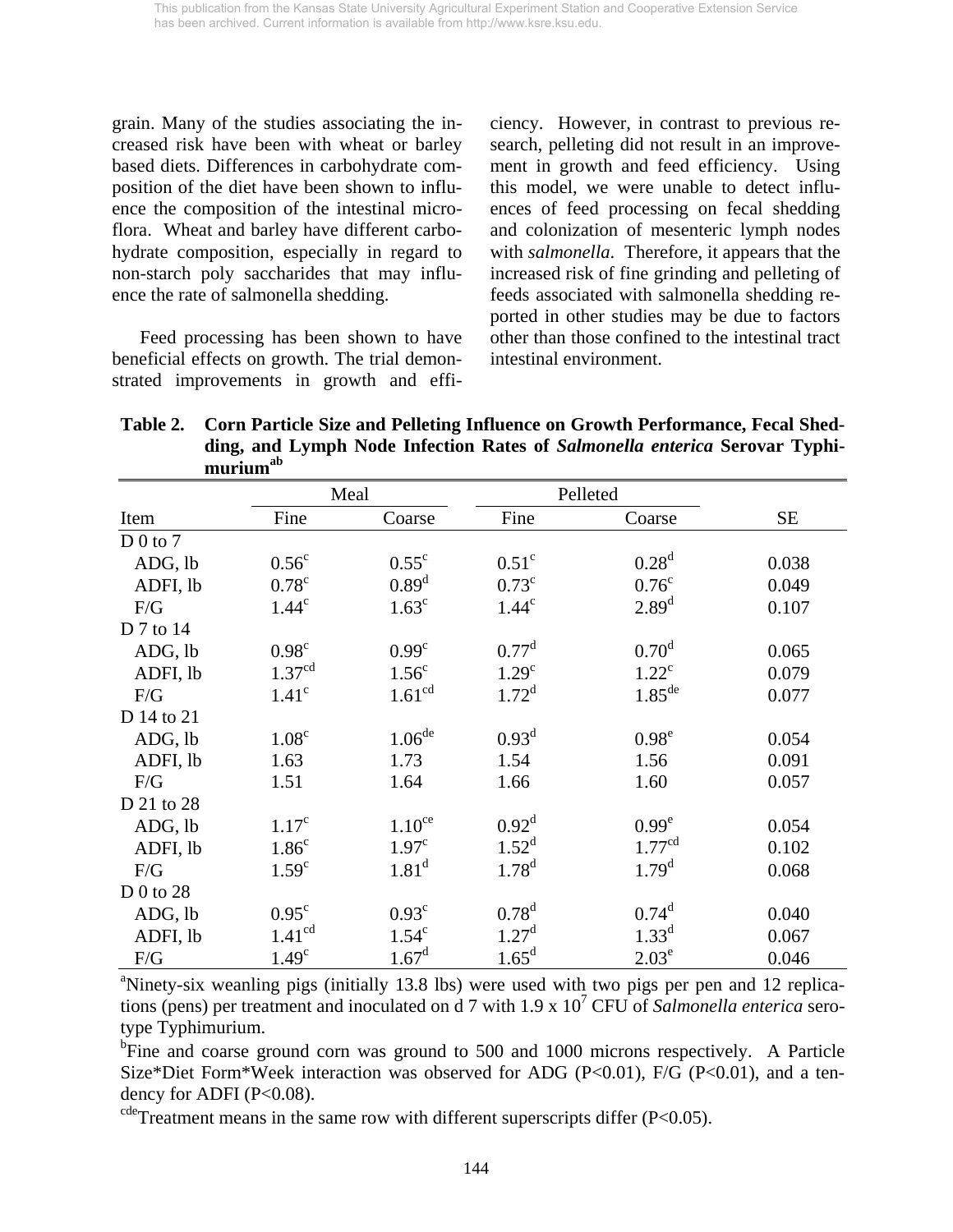## **Corn Particle Size and Pelleting Influence on Growth Performance, Fecal Shedding, and Lymph Node Infection Rates of** *Salmonella enterica* **Serovar Typhimurium**





<sup>a</sup>Ninety-six weanling pigs (initially 13.8 lbs) were used two pigs per pen and 24 replicate pens per main effect of feed processing for ADG, F/G, and lymph node score and 72 replicate pens per main effect for fecal shedding. Inoculated on d 7 with 1.9 x 10<sup>7</sup> CFU of *Salmonella enterica* serotype Typhimurium.

 $^{xy}$  Main effects with different superscripts differ (P<0.05).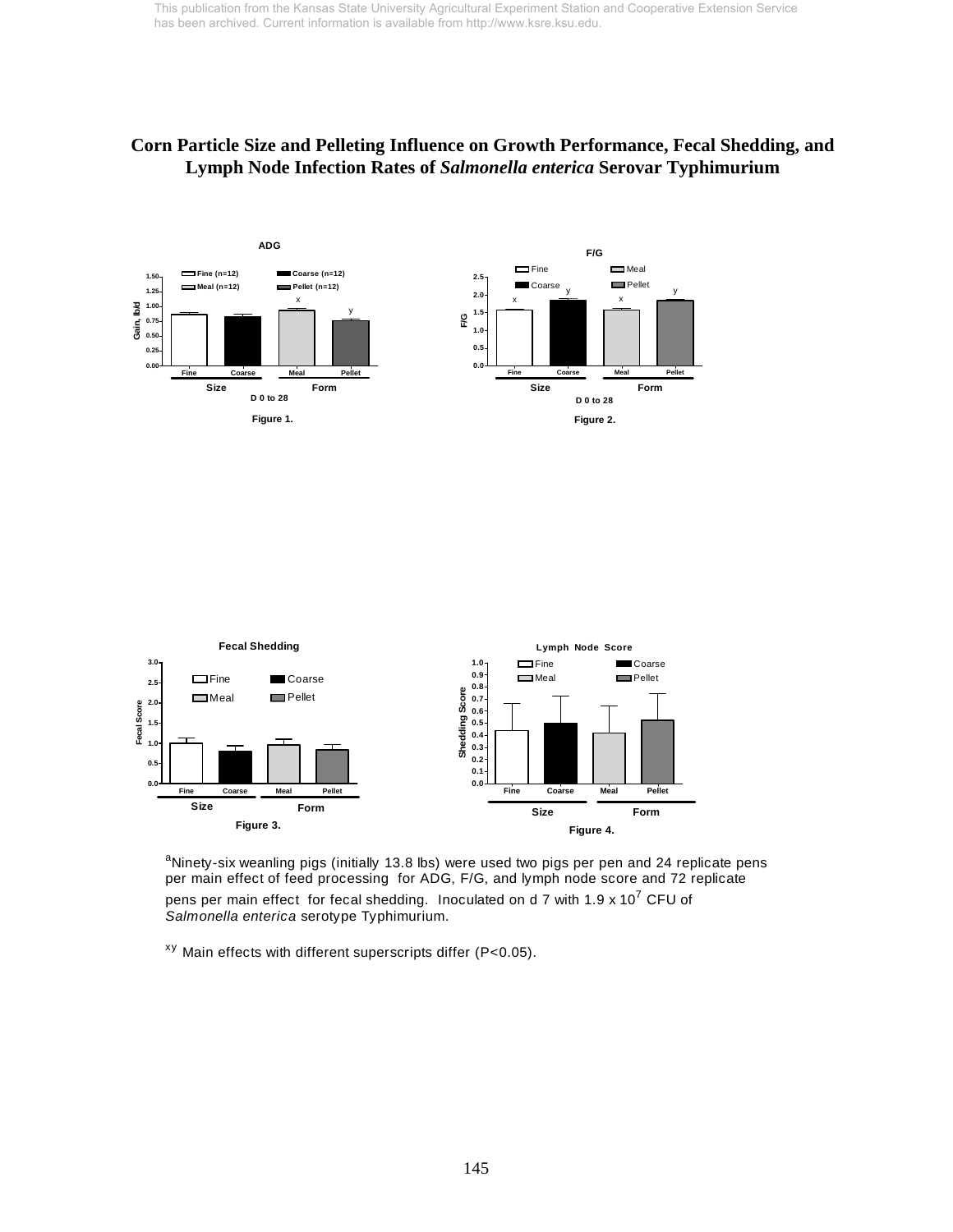*Swine Day 2003* 

# **EVALUATION OF HEMICELL**® **ON GROWTH PERFORMANCE OF LATE NURSERY PIGS1**

*N.A. Lenehan, M.D. Tokach, R.D. Goodband, J.L. Nelssen, S.S. Dritz2 , C.N. Groesbeck, C.W. Hastad, T.P. Keegan, K.R. Lawrence, and M.G. Young* 

#### **Summary**

 A total of 276 pigs (initially 21.9 lb) was used to determine the effects of added Hemicell® on growth performance. Hemicell® is a patented fermentation product of Bacillus lentus. The active ingredient in the fermentation product is β-mannanase. However, other enzymes such as amylase, xylanase, cellulases, and  $\alpha$ -galactosidase also are present. It is claimed that Hemicell® degrades β-mannan in feed, thus, removing its effects as an antinutritive factor in swine diets. Dietary treatments were arranged as a 2 x 3 factorial, with or without 0.05% Hemicell®, in diets with 3 levels of energy density (1,388, 1,488, 1,588 ME, kcal/lb). The 100 kcal increments were achieved by the addition of wheat bran or soy oil to a corn-soybean meal based diet. The addition of Hemicell® to the diets, regardless of energy level, did not lead to an improvement in growth performance in these late nursery pigs. Increasing energy density of the diet, however, resulted in an improved ADG and F/G.

(Key Words: Weanling Pigs, Hemicell®, Enzyme)

#### **Introduction**

 A variety of non-starch polysaccharides (NSP) are present in the cell wall structure of many feedstuffs. These NSPs have been shown to diminish growth performance and inhibit nutrient absorption in swine. One class of NSPs are commonly known as hemicelluloses and found in many ingredients used in swine diets, including soybean meal. Soybean meal can contain up to 22.7% NSP on a dry matter basis. Hemicelluloses in soybean meal, specifically galactomannans, are chemically composed of a d-mannose backbone with attached d-galactose molecules. Monogastrics, including pigs, lack the essential enzyme needed to degrade galactomannans. The enzyme, beta-d-mannanase is commercially available as the patented feed additive Hemicell®. Recent studies by Oklahoma State University have suggested that β-mannanase may improve growth performance in weanling and grow-finish pigs, but has minimal effect on nutrient digestibility. Other research has observed a trend for improvement in lean gain in grow-finish pigs fed Hemicell®. Thus, our objective in this study was to determine the effects of Hemicell $^{\circ}$  inclusion in the diet on

l

<sup>&</sup>lt;sup>1</sup>Appreciation is expressed to Roger James of ChemGen Corp., Gaithersburg, Maryland, for providing the Hemicell<sup>®</sup> enzyme and chemical analysis of the diets.

<sup>&</sup>lt;sup>2</sup> Food Animal Health and Management Center.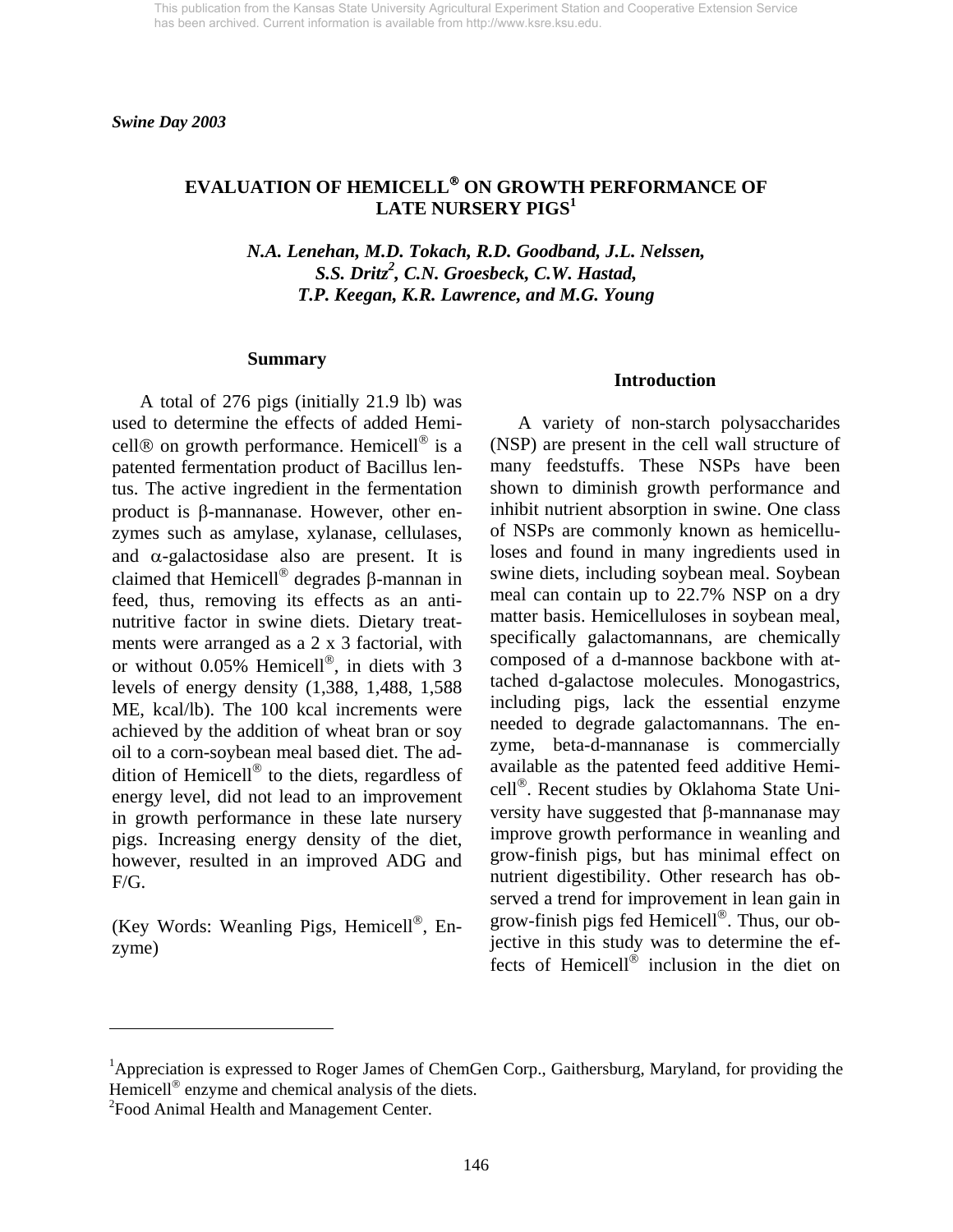growth performance of late nursery pigs. Three levels of energy density were used in the trial to investigate if Hemicell<sup>®</sup> will improve energy utilization.

### **Procedures**

 A total of 276 pigs (initial BW of 21.9 lb and  $32 \pm 2$  d of age) were used in a 19-d growth assay. Pigs were blocked by weight and allotted to one of six dietary treatments on d 14 postweaning. There were eight pens per treatment. Six replications consisted of six pigs/pen and two replications consisted of five pigs/pen. Pigs were housed in the KSU nursery facility. Each pen was  $4 \times 5$  ft and contained one self-feeder and one nipple waterer to provide ad libitum access to feed and water. Initial temperature was 90°F for the first 5 d after weaning, and was lowered approximately 3°F each week thereafter.

 Experimental diets (Table 1) were fed in meal form and were corn-soybean meal based. The trial was conducted using three different energy levels (low, medium, and high), with and without the addition of Hemicell®. The control diets contained 1,488 kcal ME/lb. Wheat bran was added to reduce the dietary energy concentration to 1,388 kcal ME/lb, while energy was increased by the use of soy oil to give an energy content of 1,588 kcal ME/lb for the high energy diets (100 kcal increments). Pigs were allotted on d 14 postweaning. Average daily gain, ADFI and F/G were determined by weighing pigs and measuring feed disappearance on d 21, 28, and 33 postweaning.

|                              | <b>Energy Level</b> |        |        |  |  |  |
|------------------------------|---------------------|--------|--------|--|--|--|
| Ingredient, %                | Low                 | Medium | High   |  |  |  |
| Corn                         | 42.95               | 60.00  | 55.11  |  |  |  |
| Soybean meal, 46.5%          | 33.57               | 36.34  | 36.76  |  |  |  |
| Soy oil                      |                     |        | 4.45   |  |  |  |
| Wheat bran                   | 20.00               |        |        |  |  |  |
| Sand <sup>a</sup>            | 0.05                | 0.05   | 0.05   |  |  |  |
| Monocalcium phosphate, 21% P | 1.15                | 1.38   | 1.4    |  |  |  |
| Limestone                    | 1.00                | 0.95   | 0.95   |  |  |  |
| Salt                         | 0.35                | 0.35   | 0.35   |  |  |  |
| Vitamin premix               | 0.25                | 0.25   | 0.25   |  |  |  |
| Trace mineral premix         | 0.15                | 0.15   | 0.15   |  |  |  |
| L-threonine                  | 0.13                | 0.13   | 0.13   |  |  |  |
| Lysine HCl                   | 0.25                | 0.25   | 0.25   |  |  |  |
| DL-methionine                | 0.15                | 0.15   | 0.15   |  |  |  |
| <b>TOTAL</b>                 | 100.00              | 100.00 | 100.00 |  |  |  |
| Total lysine, %              | 1.45                | 1.45   | 1.45   |  |  |  |
| Isoleucine:lysine ratio, %   | 65%                 | 66%    | 65%    |  |  |  |
| Leucine:lysine ratio, %      | 128%                | 133%   | 130%   |  |  |  |
| Methionine:lysine ratio, %   | 34%                 | 34%    | 34%    |  |  |  |
| Met & Cys: lysine ratio, %   | 62%                 | 61%    | 60%    |  |  |  |
| Threonine:lysine ratio, %    | 67%                 | 67%    | 66%    |  |  |  |
| Tryptophan:lysine ratio, %   | 20%                 | 19%    | 19%    |  |  |  |
| Valine:lysine ratio, %       | 74%                 | 73%    | 72%    |  |  |  |
| ME, kcal/lb                  | 1,388               | 1,488  | 1,588  |  |  |  |
| Protein, %                   | 22.4                | 22.0   | 21.8   |  |  |  |
| Calcium, %                   | 0.75                | 0.76   | 0.76   |  |  |  |
| Available phosphorus, %      | 0.47                | 0.47   | 0.47   |  |  |  |

**Table 1. Composition of Experimental Diets** 

<sup>a</sup>Hemicell<sup>®</sup> replaced sand in each diet to provide the additional dietary treatments.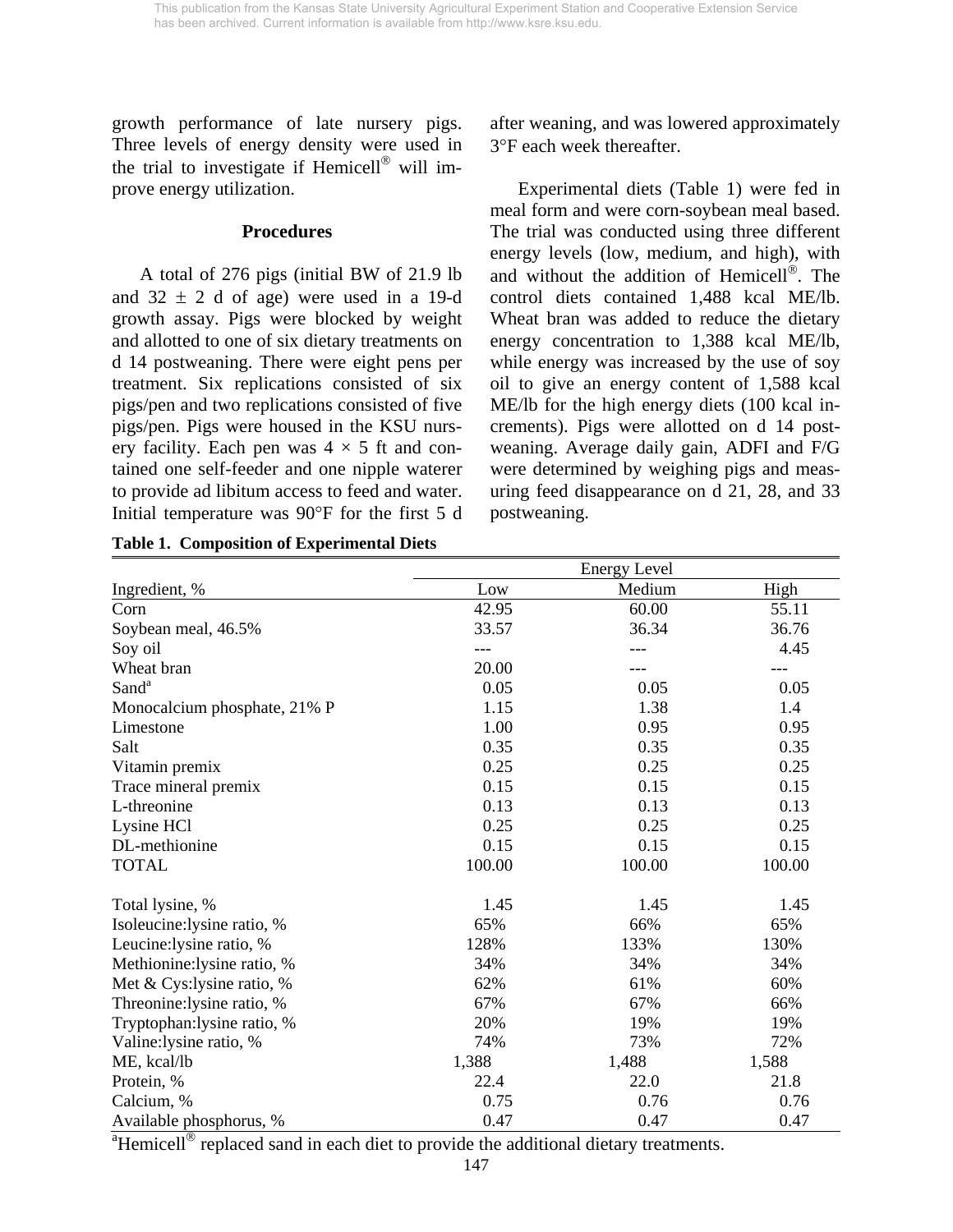Chemical analyses of the experimental diets for Hemicell® concentrations was performed by ChemGen Corp. The Hemicell® assay results (mmunits/ton) for the diets with and without added Hemicell® are shown in Table 2.

Data were analyzed as a  $2 \times 3$  factorial with or without 0.05% Hemicell<sup>®</sup> and three levels of energy density (1,388, 1,488, and 1,588 ME, kcal/lb), with pen as the experimental unit. Analysis of variance was performed using the MIXED procedure of SAS. The model included all main effects as well as two-way interactions.

**Table 2. Chemical Analysis of Hemicell**® **in Diets** 

|              | Hemicell® (mmunits/ton) <sup>a</sup> |                   |  |  |  |  |
|--------------|--------------------------------------|-------------------|--|--|--|--|
| Energy level | without <sup>b</sup>                 | With <sup>b</sup> |  |  |  |  |
| Low          | 17.5                                 | 107.3             |  |  |  |  |
| Medium       | 10.1                                 | 104.1             |  |  |  |  |
| High         | 9.7                                  | 90.2              |  |  |  |  |

 $\text{``Hemicell}^{\text{\textcircled{\tiny 8}}}$  (mmunits/ton). The expected results at the 1 lb/ton inclusion rate is 100.0 with an assay range of 95.0 to 115.0.

<sup>b</sup>These results indicate normal background levels that are typical in untreated samples.

### **Results and Discussion**

 From d 0 to 7, there was no interaction observed between Hemicell® and dietary energy density. Pigs fed diets with added Hemicell® performed similarly to those pigs fed diets without Hemicell® (Table 3). Feed efficiency improved as ME concentration increased from 1,388 to 1,488 Kcal ME, but did not continue to improve in pigs fed diets with 1,588 Kcal ME/lb (quadratic, P<0.05).

 From d 7 to 14, there was a tendency for a Hemicell<sup>®</sup>  $\times$  energy interaction for ADFI  $(P<0.06)$ . Pigs fed diets with added Hemicell<sup>®</sup> showed had decreased ADFI as energy density of the diet increased, whereas ADFI of pigs fed diets without Hemicell® were unaffected by increasing energy density. Average daily gain and F/G was similar for those pigs fed diets with and without Hemicell®. There was a linear improvement in  $F/G$  (P<0.01) as energy density of the diet increased.

 From d 14 to 19 of the trial, results were similar to those observed d 0 to 14. There was no Hemicell<sup>®</sup>  $\times$  energy interaction observed. The effect of Hemicell<sup>®</sup> was again not shown to be significant (Table 3). A linear increase in ADG and F/G was observed as dietary energy density increased (P<0.01).

 Overall, from d 0 to 19, there were no Hemicell<sup>®</sup>  $\times$  energy interactions observed. In addition, no effect of Hemicell® was observed. Increasing the energy density of the diet improved (quadratic, P<0.05) ADG and F/G. The greatest improvement in performance occurred as dietary energy density was increased from 1,388 to 1,488 ME, kcal/lb. Similarly, ADFI decreased (quadratic,  $P<0.05$ ) as energy density of the diet increased.

 In summary, addition of Hemicell® did not improve ADG, ADFI, or F/G in this experiment. As the energy density of the diet increased from 1,388 to 1,588 kcal/lb ME, there was a quadratic (P<0.05) improvement in ADG and F/G. The greatest response occurred as dietary energy density increased from 1,388 to 1,488 kcal/lb ME. Increasing energy density of the diet resulted in a reduction in feed intake (quadratic, P<0.05). This trial does not support data from other studies where an improvement in growth performance, due to the addition of Hemicell® in nursery diets, has been observed.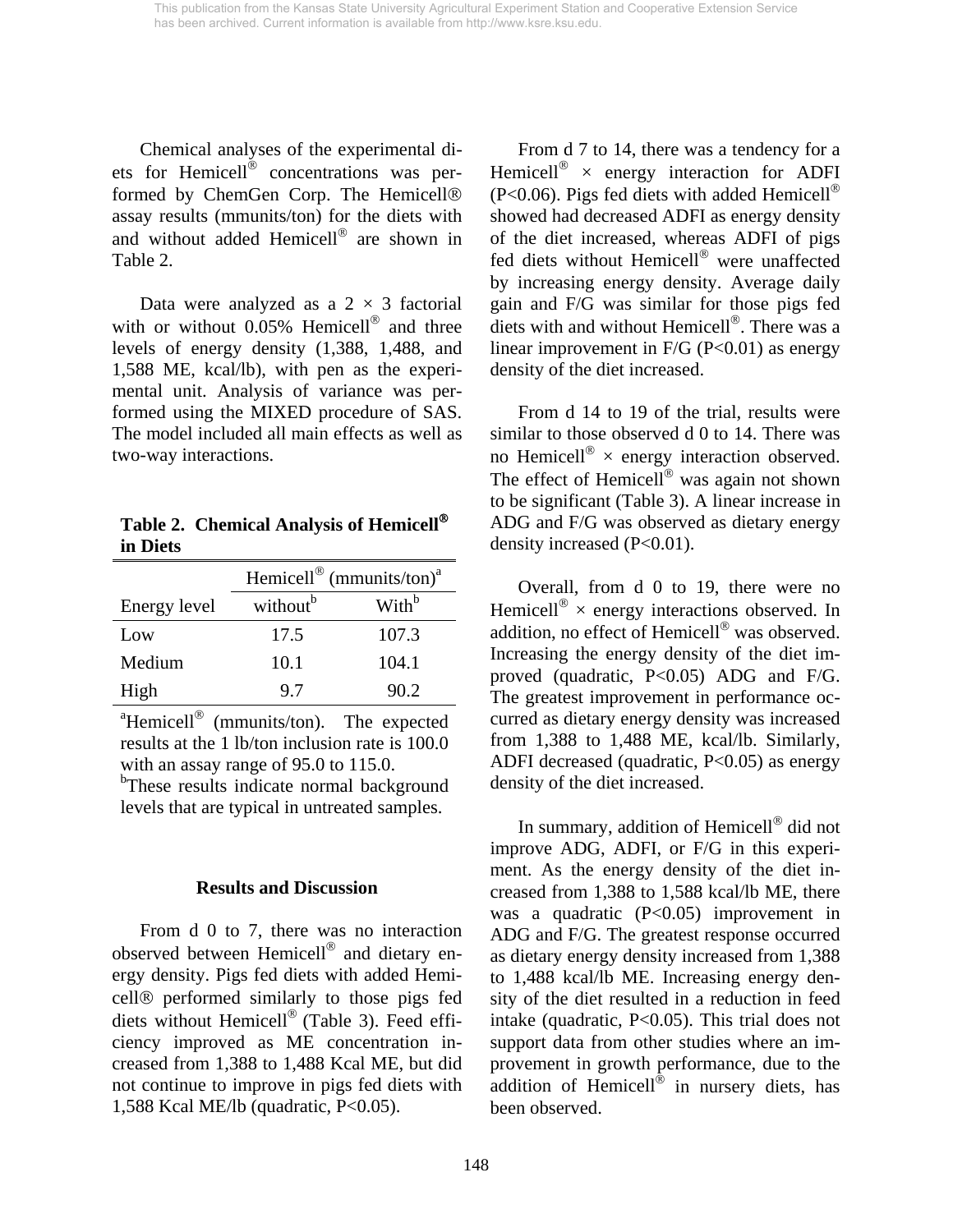|                 |                         |       |         |       | Treatments |                   |       |          |          |                 |         |           |
|-----------------|-------------------------|-------|---------|-------|------------|-------------------|-------|----------|----------|-----------------|---------|-----------|
|                 | Hemicell <sup>®</sup> : |       | Without |       |            | With <sup>b</sup> |       |          |          | P<              |         |           |
|                 |                         |       |         |       |            |                   |       |          |          | Hemicell        | Energy  | Energy    |
| Item            | ME Kcal/lb:             | 1,388 | 1,488   | 1,588 | 1,388      | 1,488             | 1,588 | $\rm SE$ | Hemicell | $\times$ Energy | Linear  | Quadratic |
| Day $0$ to $7$  |                         |       |         |       |            |                   |       |          |          |                 |         |           |
| ADG, lb         |                         | 0.81  | 0.89    | 0.82  | 0.82       | 0.86              | 0.83  | 0.06     | 0.931    | 0.808           | 0.783   | 0.064     |
| ADFI, lb        |                         | 1.25  | 1.26    | 1.24  | 1.25       | 1.28              | 1.25  | 0.06     | 0.826    | 0.947           | 0.770   | 0.514     |
| F/G             |                         | 1.56  | 1.41    | 1.55  | 1.55       | 1.48              | 1.51  | 0.06     | 0.917    | 0.571           | 0.575   | 0.038     |
| Day $7$ to $14$ |                         |       |         |       |            |                   |       |          |          |                 |         |           |
| ADG, lb         |                         | 1.06  | 1.18    | 1.12  | 1.16       | 1.14              | 1.14  | 0.06     | 0.349    | 0.165           | 0.586   | 0.255     |
| ADFI, lb        |                         | 1.56  | 1.63    | 1.58  | 1.67       | 1.60              | 1.53  | 0.06     | 0.733    | 0.060           | 0.075   | 0.362     |
| F/G             |                         | 1.47  | 1.38    | 1.41  | 1.44       | 1.41              | 1.34  | 0.06     | 0.282    | 0.252           | 0.007   | 0.359     |
| Day 14 to 19    |                         |       |         |       |            |                   |       |          |          |                 |         |           |
| ADG, lb         |                         | 1.06  | 1.27    | 1.21  | 1.11       | 1.18              | 1.23  | 0.06     | 0.944    | 0.335           | 0.008   | 0.095     |
| ADFI, lb        |                         | 1.63  | 1.82    | 1.66  | 1.70       | 1.69              | 1.67  | 0.06     | 0.717    | 0.199           | 0.884   | 0.078     |
| F/G             |                         | 1.55  | 1.43    | 1.38  | 1.53       | 1.43              | 1.36  | 0.06     | 0.716    | 0.926           | < .0001 | 0.415     |
| Day $0$ to $19$ |                         |       |         |       |            |                   |       |          |          |                 |         |           |
| ADG, lb         |                         | 0.98  | 1.11    | 1.05  | 1.03       | 1.06              | 1.07  | 0.03     | 0.733    | 0.125           | 0.035   | 0.014     |
| ADFI, lb        |                         | 1.48  | 1.57    | 1.49  | 1.53       | 1.52              | 1.48  | 0.04     | 0.988    | 0.136           | 0.307   | 0.048     |
| F/G             |                         | 1.53  | 1.41    | 1.44  | 1.51       | 1.44              | 1.41  | 0.02     | 0.602    | 0.282           | 0.000   | 0.022     |

**Table 3. Evaluation of Hemicell**® **on Growth Performance of Late Nursery Pigsa**

<sup>a</sup>A total of 276 pigs (six replications consisted of six pigs per pen and two replications consisted of five pigs per pen) with an average initial BW of 21.9 lb. Treatment diets were fed from d 0 to 19 of the experiment.

 $<sup>b</sup>$ Hemicell<sup>®</sup> was added at 0.05% of the diet.</sup>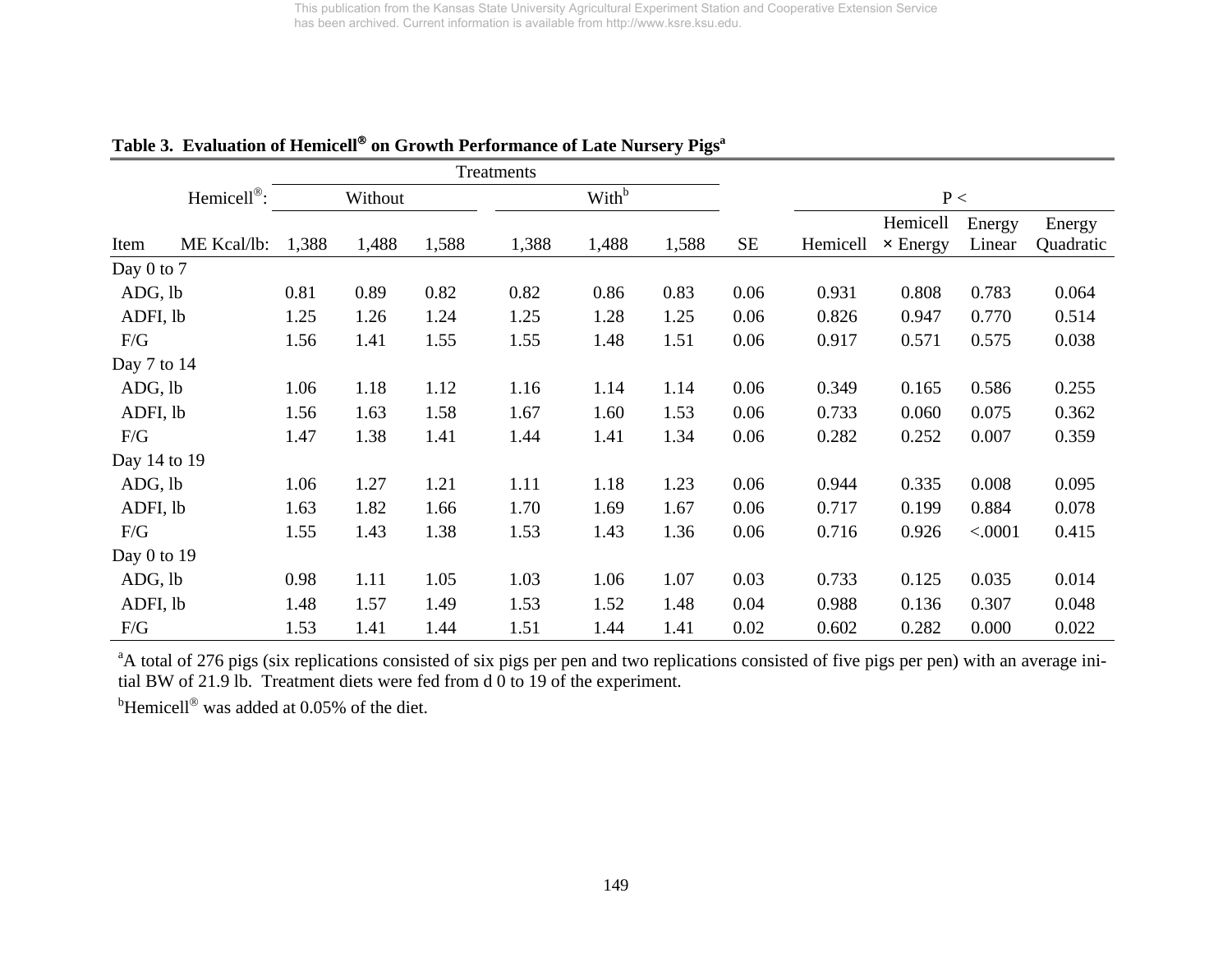## **EFFECTS OF INCREASING CRYSTALLINE LYSINE WITH OTHER AMINO ACIDS ON GROWTH PERFORMANCE OF 85- TO 135-LB GILTS<sup>1</sup>**

*M.D. Tokach, R.G. Main<sup>2</sup>, S.S. Dritz<sup>2</sup>, J.M. DeRouchey, R.D. Goodband, J.L. Nelssen, and J. Usry<sup>3</sup>*

#### **Summary**

 A total of 1,134 gilts (each initially 85 lb, PIC L337 x C22) was used in a 28-d experiment to evaluate the effects of replacing soybean meal with up to 8 lb/ton of crystalline Llysine HCl with other crystalline amino acids on growth performance. Gilts were randomly allotted to one of six experimental diets. Diets were corn-soybean meal-based with 3% added fat. Diets included a negative control containing 3 lb/ton of L-lysine HCl and formulated to 0.90% true ileal digestible lysine. Two additional diets were formulated with 3 lb/ton Llysine to 1.0% true ileal digestible lysine but with or without crystalline threonine and methionine to compare threonine to lysine ratios of 60 versus 65% and methionine & cystine (TSAA) ratios of 55 vs. 60%. The three remaining diets contained 6, 7, or 8 lb/ton of Llysine HCl with crystalline threonine and methionine to provide the same ratios relative to lysine of 65 and 60%, respectively.

 Pigs fed the negative control diet (0.90 true ileal digestible lysine) had decreased ADG, poorer F/G, and were lighter at then end of the trial than pigs fed the diet containing 3 lb/ton L-lysine with added L-threonine and DL methionine (P<0.05). This indicates that

diets containing 1.0% true ileal digestible lysine were not over the pigs' lysine requirement. Pigs fed 1.0% true ileal digestible lysine with high threonine and TSAA ratios (65 and 60% relative to lysine, respectively) had similar ADG but tended to have better  $(P<0.08)$ F/G than those fed the lower threonine and TSAA ratios. Using 6, 7, or 8 lb/ton of Llysine HCl with added threonine and methionine in diets formulated to 1.0% true ileal digestible lysine had no effect on ADG or F/G, but did tend to decrease ADFI (linear, P<0.04; quadratic P<0.07). These results suggest that the use of up to 8 lb/ton of L-lysine HCl in conjunction with L-threonine and DL methionine to maintain proper amino acid to lysine ratios will not negatively affect pig performance. In addition, increasing the true ileal digestible threonine:lysine (60 to 65%) and TSAA:lysine ratios (55 to 60%) improved F/G in this experiment.

(Key Words: Crystalline Amino Acids, Growing Pigs, Performance)

#### **Introduction**

Last year the first commercial production facility dedicated to L-threonine production was opened in the United States. As a result,

<sup>2</sup> Food Animal Health and Management Center.

l

<sup>&</sup>lt;sup>1</sup>The authors would like to thank Ajinomoto Heartland LLC, Chicago, Illinois, for providing the crystalline amino acids used in this study and partial financial support.

<sup>&</sup>lt;sup>3</sup>Anjinomoto Heartland LLC, Chicago, Illinois.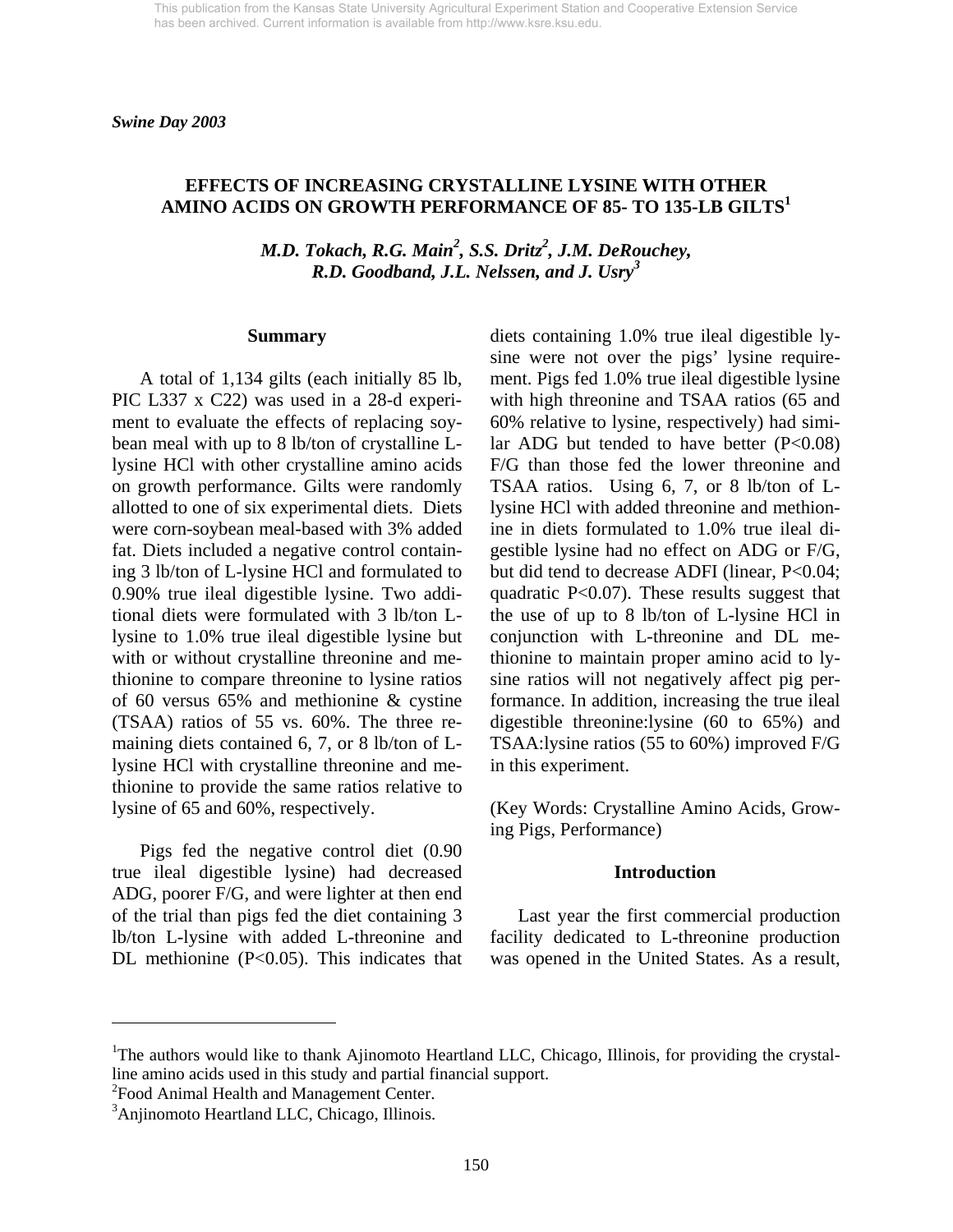L-threonine has become more widely available and less expensive for use in swine diets. If economically feasible, the use of Lthreonine would allow for greater amounts of L-lysine to be used than the typical 3 lb/ton inclusion and less soybean meal. This will have environmental advantages by further decreasing nitrogen concentration in swine waste by another 20% compared with adding 3 lb/ton L-lysine alone. However, the key to adding greater than 3 lb/ton of L-lysine and other amino acids is an understanding of the correct amino acid ratios relative to lysine so deficiencies do not result in poorer pig growth performance. Therefore, the objective of this study was to evaluate the effects of increasing L-lysine HCl in finishing pig diets held at a constant percentage of true ileal digestible lysine (1.0%).

## **Procedures**

A total of 1,134 gilts (each initially 85 lb, PIC L337 x C22) was used in a 28-d experiment. There were a total of 42 pens with 27 pigs per pen, 7 pens (observations) per treatment. Pens of gilts were randomly allotted to one of six experimental diets (Table 1). Diets were corn-soybean meal-based with 3% added fat and included a negative control containing 3 lb/ton of L-lysine HCL and formulated to 0.90% true ileal digestible lysine. Two additional diets were formulated with 3 lb/ton Llysine to 1.0% true ileal digestible lysine but with or without crystalline threonine and methionine. This provided a comparison of threonine to lysine ratios of 60 and 65%, and methionine and cystine (TSAA) ratios of 55 and 60%. The three remaining diets contained 6, 7, or 8 lb/ton of L-lysine HCl, with crystalline threonine and methionine to provide the same ratios relative to lysine of 65 and 60%, respectively. Pigs and feeders were weighed on d 0, 14, and 28 to calculate ADG, ADFI, and F/G.

 Data were analyzed using the PROC MIXED procedures of SAS as a randomized complete block design. Pen was the experimental unit. Contrasts were used to compare pigs fed the negative control diet (0.90% true ileal digestible lysine) to the mean of pigs fed the 1.0% true ileal digestible lysine diet from 3 lb/ton L-lysine HCl. Also, threonine and TSAA ratios of 60 and 65% and 55 and 60%, respectively were compared. Finally, linear and quadratic effects of increasing L-lysine HCl were evaluated.

## **Results and Discussion**

An important experimental consideration when conducting studies designed to determine the correct ratio of amino acids relative to lysine, or evaluating high inclusion rates of L-lysine HCl on pig growth is that the experimental diets are not formulated above the pigs' lysine requirement. If diets happen to be above the pigs' requirements, it is possible that concentrations of other amino acids are also above their requirements. If this were the case, we would erroneously assume efficient utilization of high levels of L-lysine HCl, as pigs would have similar performance as controls. To verify that our experimental true ileal digestible lysine concentration of 1.0% was not too high, we fed pigs a negative control diet containing 0.90% true ileal digestible lysine. Pigs fed the negative control diet (0.90 true ileal digestible lysine) had decreased ADG, poorer F/G, and were lighter at then end of the study than pigs fed the diet containing 3 lb/ton L-lysine with added L-threonine and DL methionine (P<0.05). This indicates that diets containing 1.0% true ileal digestible lysine were not over the pigs' lysine requirement.

 Pigs fed 1.0% true ileal digestible lysine with high threonine and TSAA ratios (65 and 60% relative to lysine, respectively) had similar ADG but tended to have better  $(P<0.08)$ F/G than those fed the lower threonine and TSAA ratios. Using 6, 7, or 8 lb/ton of Llysine HCl with added threonine and methionine in diets formulated to 1.0% true ileal di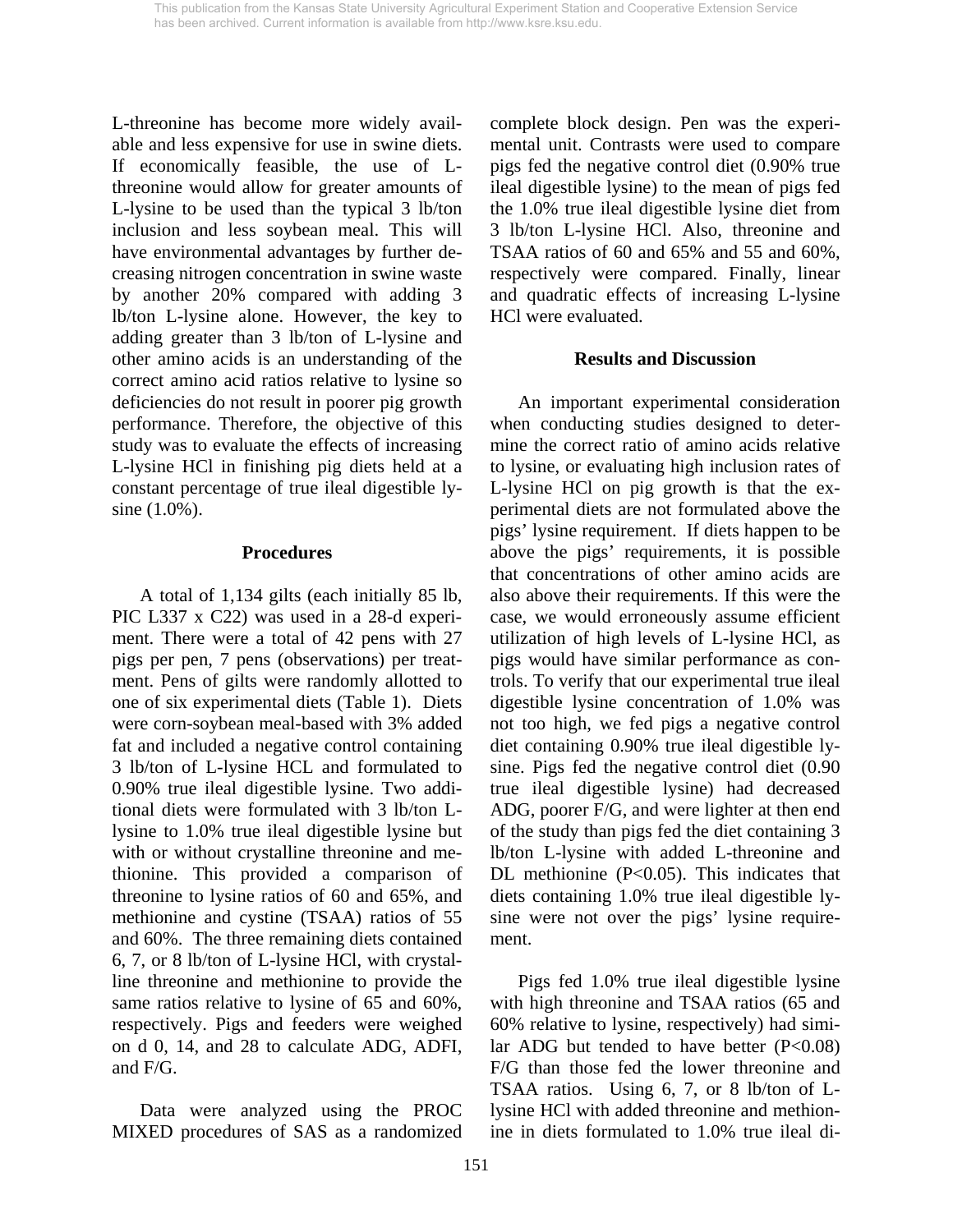gestible lysine had no effect on ADG or F/G, but did tend to decrease ADFI (linear, P<0.04; quadratic P<0.07). These results suggest that the use of up to 8 lb/ton of L-lysine HCl in conjunction with L-threonine and DL methionine to maintain proper amino acid to lysine ratios will not negatively affect pig performance.

 In conclusion, the use of up to 8 lb/ton of L-lysine combined with L-threonine and DLmethionine appears to be an effective substitution for soybean meal in diets for pigs from 85 to 130 lb. Depending on ingredient costs, replacing soybean meal with crystalline amino acids may lower diet cost. It will also have an environmental impact, as swine waste will contain less nitrogen.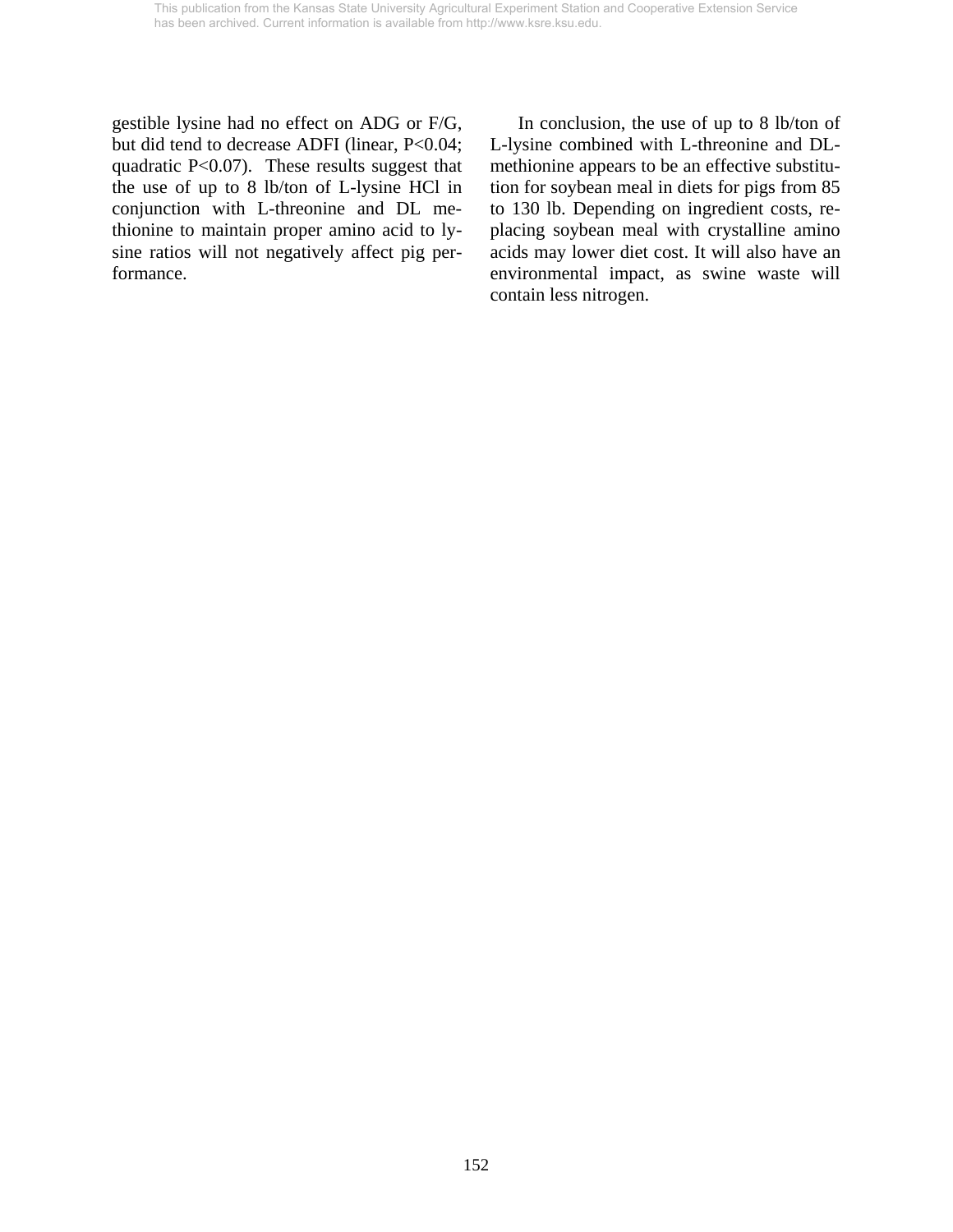| Table 1. Experimental Diet Composition (As-led Dasis) |        |        |        | Added L-Lysine HCl lb/ton       |                |        |  |
|-------------------------------------------------------|--------|--------|--------|---------------------------------|----------------|--------|--|
|                                                       | 3      | 3      | 3      | 6                               | $\overline{7}$ | 8      |  |
|                                                       |        |        |        | True Ileal Digestible Lysine, % |                |        |  |
|                                                       | 0.90   | 1.0    | 1.0    | 1.0                             | 1.0            | 1.0    |  |
|                                                       |        |        |        | TSAA: Lysine Ratio, %           |                |        |  |
|                                                       | 60     | 60     | 55     | 60                              | 60             | 60     |  |
|                                                       |        |        |        | Threonine: Lysine Ratio, %      |                |        |  |
|                                                       | 65     | 65     | 60     | 65                              | 65             | 65     |  |
| Corn                                                  | 70.32  | 66.35  | 66.46  | 70.72                           | 72.16          | 73.64  |  |
| Soybean meal, 46.5%                                   | 23.52  | 27.50  | 27.49  | 22.83                           | 21.30          | 19.74  |  |
| Choice white grease                                   | 3.00   | 3.00   | 3.00   | 3.00                            | 3.00           | 3.00   |  |
| Monocalcium P, 21% P                                  | 1.35   | 1.30   | 1.30   | 1.35                            | 1.35           | 1.35   |  |
| Limestone                                             | 1.05   | 1.05   | 1.05   | 1.05                            | 1.05           | 1.05   |  |
| Salt                                                  | 0.35   | 0.35   | 0.35   | 0.35                            | 0.35           | 0.35   |  |
| Vitamin premix with phytase                           | 0.08   | 0.08   | 0.08   | 0.08                            | 0.08           | 0.08   |  |
| Trace mineral premix                                  | 0.10   | 0.10   | 0.10   | 0.10                            | 0.10           | 0.10   |  |
| Copper sulfate                                        | 0.03   | 0.03   | 0.03   | 0.03                            | 0.03           | 0.03   |  |
| L-threonine                                           | 0.04   | 0.05   |        | 0.11                            | 0.14           | 0.16   |  |
| Lysine HCl                                            | 0.15   | 0.15   | 0.15   | 0.30                            | 0.35           | 0.40   |  |
| DL-methionine                                         | 0.03   | 0.05   |        | 0.09                            | 0.11           | 0.12   |  |
| Total                                                 | 100.00 | 100.00 | 100.00 | 100.00                          | 100.00         | 100.00 |  |
| Total lysine, %                                       | 1.01   | 1.12   | 1.12   | 1.11                            | 1.11           | 1.10   |  |
| True ileal digestible amino acids, %                  |        |        |        |                                 |                |        |  |
| Lysine                                                | 0.90   | 1.00   | 1.00   | 1.00                            | 1.00           | 1.00   |  |
| Isoleucine: lysine ratio                              | 69     | 69     | 69     | 61                              | 59             | 56     |  |
| Leucine: lysine ratio                                 | 156    | 150    | 150    | 139                             | 135            | 131    |  |
| Methionine: lysine ratio                              | 31     | 31     | 27     | 34                              | 35             | 35     |  |
| Met & Cys: lysine ratio                               | 60     | 60     | 55     | 60                              | 60             | 60     |  |
| Threonine: lysine ratio                               | 65     | 65     | 60     | 65                              | 65             | 65     |  |
| Tryptophan: lysine ratio                              | 19     | 19     | 19     | 17                              | 16             | 15     |  |
| Valine:lysine ratio                                   | 79     | 77     | 77     | 70                              | 67             | 64     |  |
| ME, kcal/lb                                           | 1,560  | 1,559  | 1,561  | 1,555                           | 1,554          | 1,553  |  |
| Protein, %                                            | 16.9   | 18.4   | 18.4   | 16.6                            | 16.0           | 15.4   |  |
| Calcium, %                                            | 0.75   | 0.75   | 0.75   | 0.75                            | 0.74           | 0.74   |  |
| Phosphorus, %                                         | 0.64   | 0.65   | 0.65   | 0.64                            | 0.63           | 0.63   |  |
| Available P, %                                        | 0.39   | 0.38   | 0.38   | 0.39                            | 0.38           | 0.38   |  |
| Lysine: calorie ratio, g/mcal                         | 2.94   | 3.26   | 3.26   | 3.23                            | 3.23           | 3.22   |  |
| Avail P:calorie ratio g/mcal                          | 1.13   | 1.11   | 1.11   | 1.13                            | 1.12           | 1.12   |  |

## **Table 1. Experimental Diet Composition (As-fed Basis)**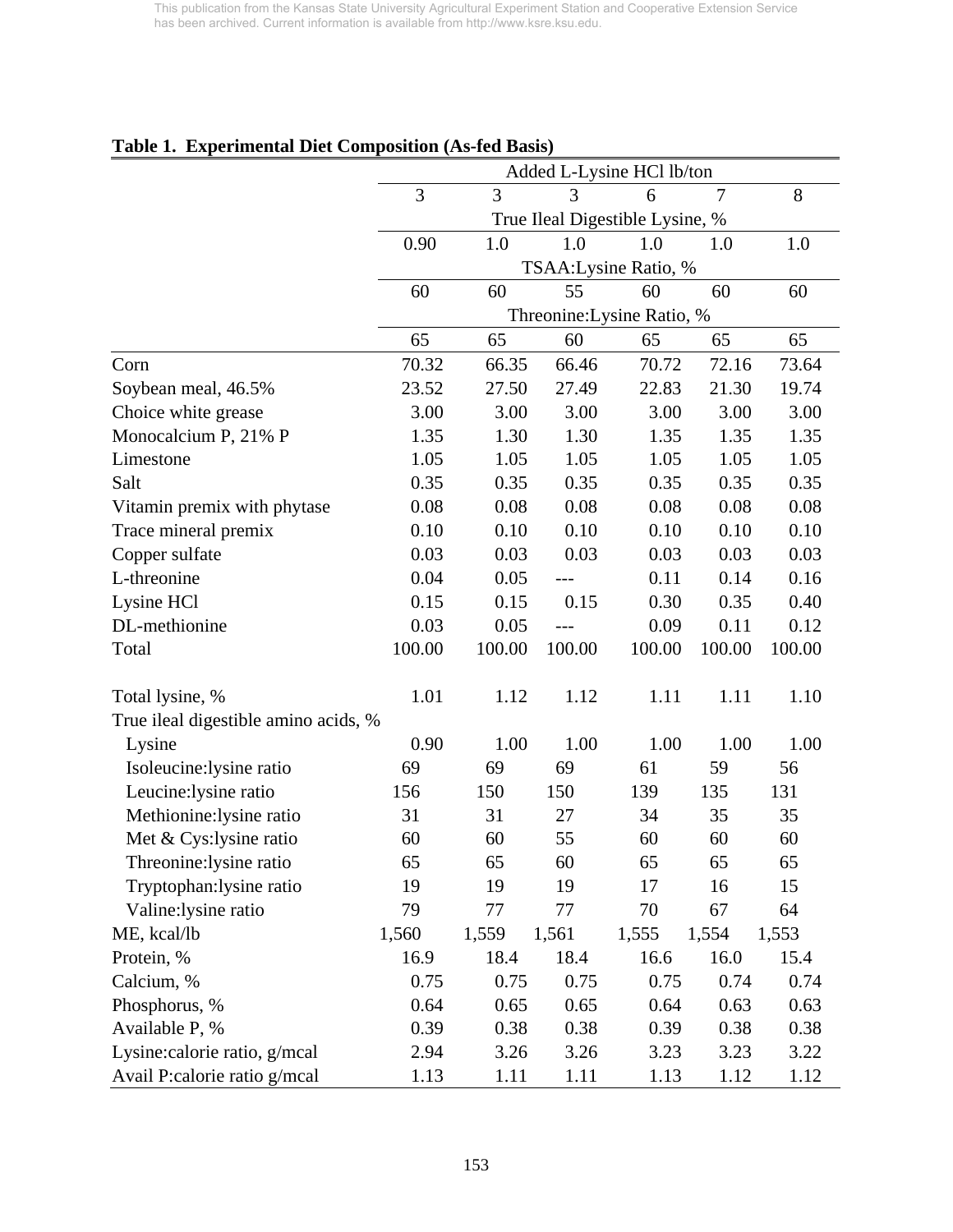**Table 2. Effects of Increasing Crystalline Lysine with Other Amino Acids on Growth Performance of 85- to 135-lb Gilts** 

|                                       |       |       |       | Added L-Lysine HCl lb/ton       |       |       |            |       |      |                                |      |                |
|---------------------------------------|-------|-------|-------|---------------------------------|-------|-------|------------|-------|------|--------------------------------|------|----------------|
|                                       | 3     | 3     | 3     | 6                               | 7     | 8     |            |       |      |                                |      |                |
|                                       |       |       |       | True Ileal Digestible Lysine, % |       |       |            |       |      |                                |      |                |
|                                       | 0.90  | 1.0   | 1.0   | 1.0                             | 1.0   | 1.0   |            |       |      |                                |      |                |
|                                       |       |       |       | TSAA: Lysine Ratio, %           |       |       |            |       |      |                                |      |                |
|                                       | 60    | 60    | 55    | 60                              | 60    | 60    |            |       |      |                                |      |                |
|                                       |       |       |       | Threonine: Lysine Ratio, %      |       |       |            | Model |      | Contrasts <sup>d</sup> , $P <$ |      |                |
| Item                                  | 65    | 65    | 60    | 65                              | 65    | 65    | <b>SED</b> | P<    |      | $\overline{2}$                 | 3    | $\overline{4}$ |
| Initial wt, lb                        | 85.2  | 85.1  | 85.2  | 85.5                            | 85.1  | 85.2  | 0.73       | 0.99  | 0.90 | 0.99                           | 0.67 | 0.97           |
| ADG, lb                               | 1.79  | 1.92  | 1.88  | 1.93                            | 1.91  | 1.87  | 0.04       | 0.03  | 0.01 | 0.39                           | 0.20 | 0.40           |
| ADFI, lb                              | 3.86  | 3.98  | 3.97  | 3.99                            | 3.92  | 3.80  | 0.07       | 0.09  | 0.11 | 0.04                           | 0.07 | 0.40           |
| $F/G$ , lb                            | 2.17  | 2.08  | 2.11  | 2.06                            | 2.05  | 2.04  | 0.04       | 0.03  | 0.09 | 0.27                           | 0.84 | 0.08           |
| Final wt, lb                          | 135.3 | 138.9 | 137.8 | 139.3                           | 138.8 | 137.5 | 1.23       | 0.04  | 0.01 | 0.40                           | 0.23 | 0.42           |
| Feed cost/lb of gain, $\mathcal{S}^c$ | 0.143 | 0.142 | 0.142 | 0.141                           | 0.140 | 0.139 | 0.003      | 0.80  | 0.66 | 0.37                           | 0.84 | 0.55           |
| IOFC, $$/hd^c$                        | 13.03 | 14.04 | 13.78 | 14.16                           | 14.12 | 13.67 | 0.38       | 0.06  | 0.01 | 0.51                           | 0.25 | 0.48           |

 $A^A$  total of 1,134 gilts (PIC L337 x C22) with 27 pigs per pen was used.

 $b^2$ 28-day weights, adjusted to a common start weight.

<sup>c</sup>Feed cost and income over feed cost (IOFC) were calculated using \$ 2.40 / bu corn, \$180/ton 46.5% SBM, \$0.76/lb Lysine, \$1.20/lb Methionine, \$ 1.20/lb threonine.

<sup>d</sup>Contrasts: 1=0.90 true ileal digestible lysine vs 1.0 true ileal digestible lysine with 3 lb of added lysine and 65% Threonine:Lysine ratio. 2 = linear effect of increasing L-lysine HCl. 3 = quadratic effect of increasing L-lysine HCl.  $4 =$ TSAA ratio of 55 vs 60% in diets with 1.0% true ileal digestible lysine.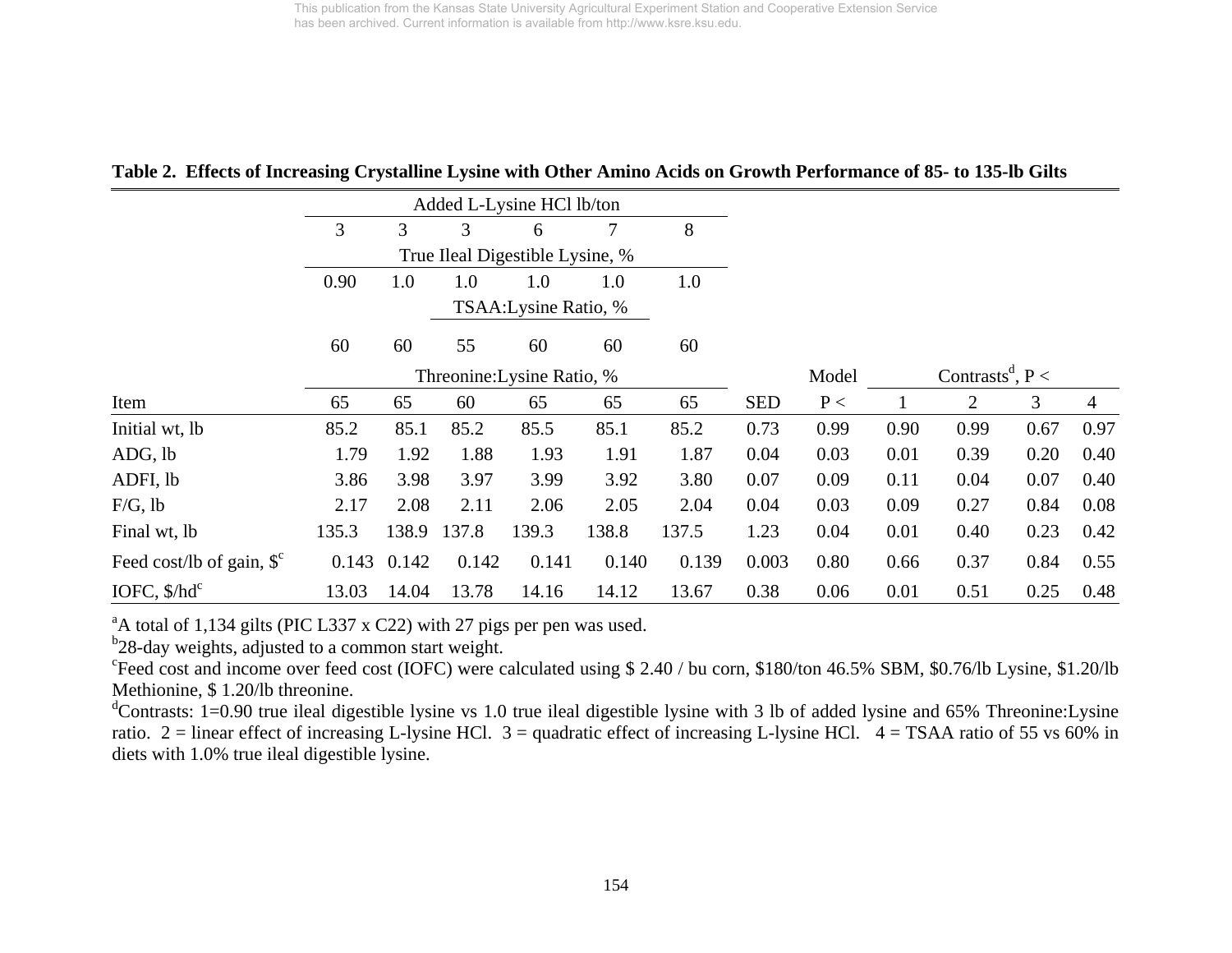*Swine Day 2003* 

#### **ADDED FAT IN DIETS FOR PIGS IN EARLY AND LATE FINISHING**

*E.C. Baudon, J.D. Hancock, and N. Llanes* 

#### **Summary**

 A total of 416 pigs, with an average initial body weight of 127 lb, was used to determine the effect of adding fat in diets for early and late finishing on growth performance and carcass characteristics. Treatments were: a no added fat control; addition of fat in early finishing (127 to 219 lb body weight); addition of fat in late finishing (219 to 280 lb body weight); and addition of fat throughout finishing (127 to 280 lb body weight). For the first period (127 to 219 lb body weight), ADG and F/G were improved by 5 and 9%, respectively, when fat was added in the diet  $(P<0.03)$ . For the second period (219 to 280 lb body weight) and overall (127 to 280 lb body weight) ADFI was less for pigs fed fat  $(P<0.003)$ . Also, overall ADG and F/G were improved with inclusion of fat  $(P<0.07)$ , with the greatest response from inclusion of fat in both phases. Hot carcass weight and carcass yield were increased with inclusion of fat in the diets (P<0.001), and this effect was more pronounced when fat was added in late finishing vs early finishing  $(P<0.02)$ . In conclusion, the addition of fat to diets for finishing pigs improved growth performance without decreasing carcass leanness. However, adding fat for only the first or second part of the finishing phase was less effective than adding fat for the entire finishing period.

(Key Words: Fat, Finishing, Carcass)

### **Introduction**

 Feed-grade fat sources are commonly added to diets for growing-finishing pigs to improve growth performance and especially feed efficiency. Indeed, review of experiments at Kansas State University indicates that for every 1% added fat, there should be about a 2% improvement in feed efficiency. This improvement in efficiency of growth must be balanced against the likely increase in diet cost when fat is added, but if prices are right, adding fat to swine diets can improve efficiency and economy of gain. However, there are anecdotal reports that the response to adding fat is greatly reduced or even nonexistent in late finishing. Thus, we conducted an experiment to determine the effect of including fat in early vs late finishing on growth performance, carcass measurements, and economy of gain.

#### **Procedure**

 A total of 416 pigs in two groups (one in fall-winter and one in winter-spring), with an average starting weight of 127 lb, was blocked by sex and weight and assigned to pens. The 32 pens held 13 pigs each and had half slatted/half solid concrete flooring. They were equipped with a nipple waterer and two-hole self feeder to allow ad libitum consumption of feed and water. Treatments were: a no added fat control; addition of fat in early finishing (127 to 219 lb body weight, fed for 42 d); addition of fat in late finishing (219 to 280 lb body weight, fed for 30 d); and addition of fat throughout finishing (127 to 280 lb body weight, fed for 72 d).

 The diets (Table 1) were formulated to meet or exceed all NRC suggested requirements. Lysine:calorie ratios were kept con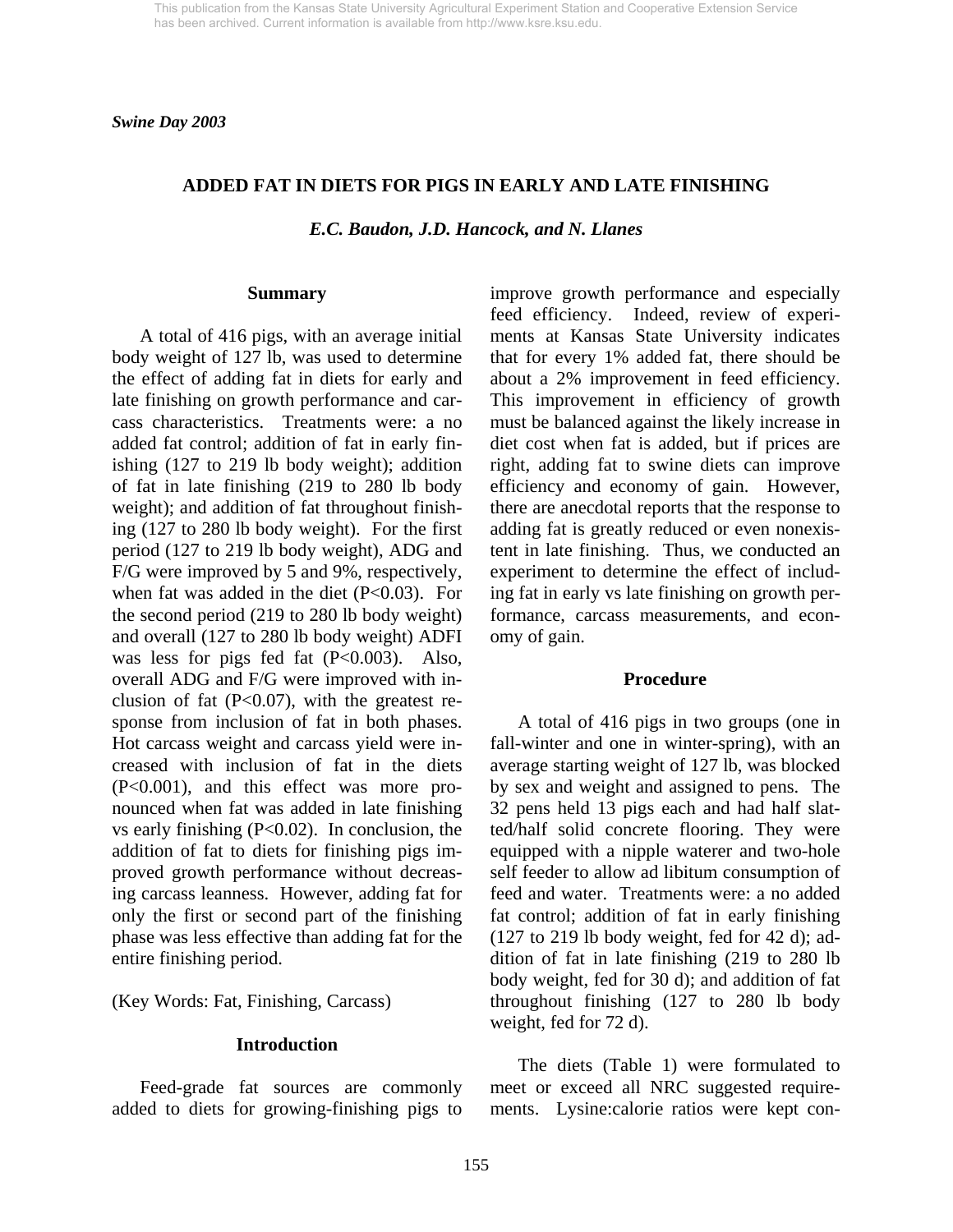stant for all diets in early and late finishing, and additions of vitamin and minerals also were adjusted to keep constant ratios with caloric content of the diets. The pigs and feeders were weighed at the beginning and the end of each portion of the experiment to allow calculation of ADG, ADFI, and F/G. Furthermore, at an average weight of 280 lb, the pigs were slaughtered to allow collection of routine carcass measurements (i.e., hot carcass weight and backfat thickness).

 All data were analyzed using the PROC MIXED Procedure of SAS with orthogonal contrasts used to separate treatment means. Finally, hot carcass weight was used as a covariate for analyses of the data for dressing percentage and backfat thickness.

## **Results and Discussion**

 For the period from 127 to 219 lb body weight (Table 2), inclusion of 6% soybean oil improved ADG by 5%  $(P<0.03)$  and F/G by 9% (P<.0001). Also, ADFI decreased from 6.3 lb to 5.99 lb when fat was added to the diets (P<.0001). These results are in general agreement with previous research in that fat inclusion in diets for growing pigs generally results in greater rate and especially efficiency of gain.

 For 219 to 280 lb body weight (Table 3), ADFI was less  $(P<0.003)$  for the pigs fed diets with added fat. Overall (i.e., 127 to 280 lb), ADG, ADFI and F/G were improved with fat added to the diets  $(P<0.07)$ . There also was improved ADG and F/G with addition of fat throughout finishing compared to fat addition being restricted to only a portion of the finishing period (P<0.004). Improvements in ADG, ADFI, and F/G were 6, 4, and 9% when fat was added during both phases vs the control. It is important to note there were no interactions among the treatments with fat added in the first vs second portion of the finishing phase, thus indicating there is no carryover effect when feeding fat in early vs late finishing.

 As for carcass measurements, we noted that HCW and carcass yield (i.e., dressing percentage) were increased as fat was added in the diets (P<0.001). Also, HCW and carcass yield were greater with fat added late in finishing vs early in finishing and then being removed (P<0.02).

 In conclusion, adding fat improved overall growth performance of pigs without decreasing carcass leanness. The best results were obtained when fat was included for the entire finishing phase. However economics may dictate that a high inclusion of fat during the finishing phase is not the best option. Thus, level of inclusion of fat during the finishing period must be chosen with careful attention to expected responses in growth performance and the price of fat vs other energy sources (e.g., corn) at any given time.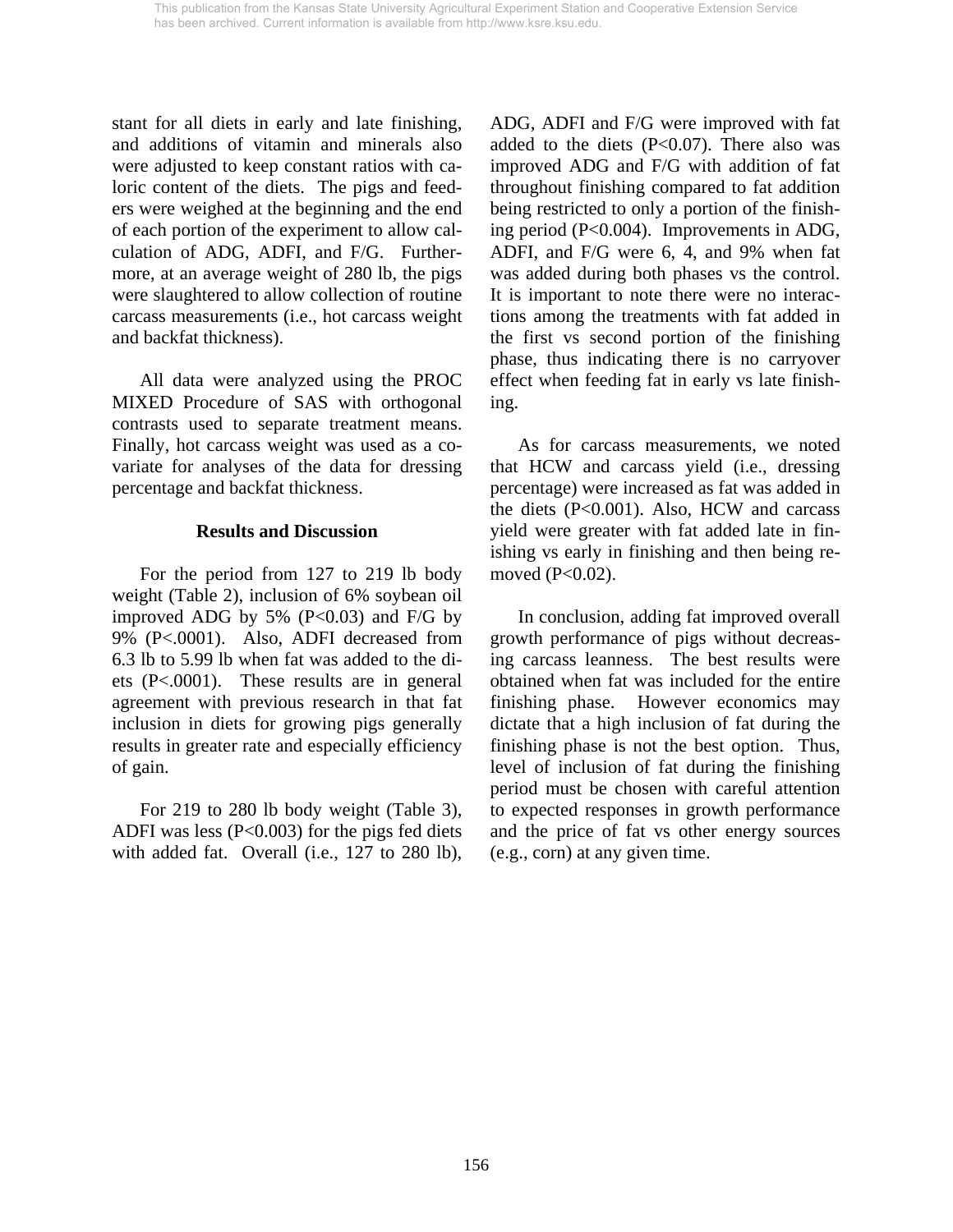# **Table 1. Diet Composition<sup>a</sup>**

|                         |        | Phase 1 (127 to 219 lb) |        | Phase 2 (219 to 280 lb) |
|-------------------------|--------|-------------------------|--------|-------------------------|
| Ingredient $(\%)$       | No fat | Fat                     | No fat | Fat                     |
| Corn                    | 74.21  | 68.21                   | 81.73  | 75.55                   |
| Soybean meal, 46.5%     | 23.41  | 23.19                   | 16.14  | 16.14                   |
| Soy oil                 | 0.00   | 6.00                    | 0.00   | 6.00                    |
| Monocalcium phosphate   | 0.60   | 0.70                    | 0.50   | 0.59                    |
| Limestone               | 1.03   | 0.98                    | 1.00   | 0.95                    |
| Salt                    | 0.35   | 0.38                    | 0.30   | 0.33                    |
| Vitamin premix          | 0.15   | 0.17                    | 0.13   | 0.14                    |
| Trace mineral premix    | 0.15   | 0.16                    | 0.10   | 0.11                    |
| Antibiotic <sup>b</sup> | 0.10   | 0.11                    | 0.10   | 0.11                    |
| L-Lysine HCl            | 0.00   | 0.12                    | 0.00   | 0.10                    |

<sup>a</sup>Phase 1 diets had a lysine/calorie ratio of 2.7 g/Mcal; Phase 2 had a lysine/calorie ratio of 2.1 g/Mcal.<br><sup>b</sup>Provided 80g/ton tylosin.

|                                           | Treatment |      |      |         |
|-------------------------------------------|-----------|------|------|---------|
| Item                                      | No fat    | Fat  |      | P value |
| Phase $1(127 \text{ to } 219 \text{ lb})$ |           |      |      |         |
| ADG, lb                                   | 2.16      | 2.26 | 0.06 | 0.03    |
| ADFI, lb                                  | 6.30      | 5.99 | 0.26 | 0.001   |
| F/G                                       | 2.91      | 2.66 | 0.07 | 0.001   |

|  |  |  |  | Table 2. Added Fat and Growth Performance in Early Finishing |  |  |  |
|--|--|--|--|--------------------------------------------------------------|--|--|--|
|--|--|--|--|--------------------------------------------------------------|--|--|--|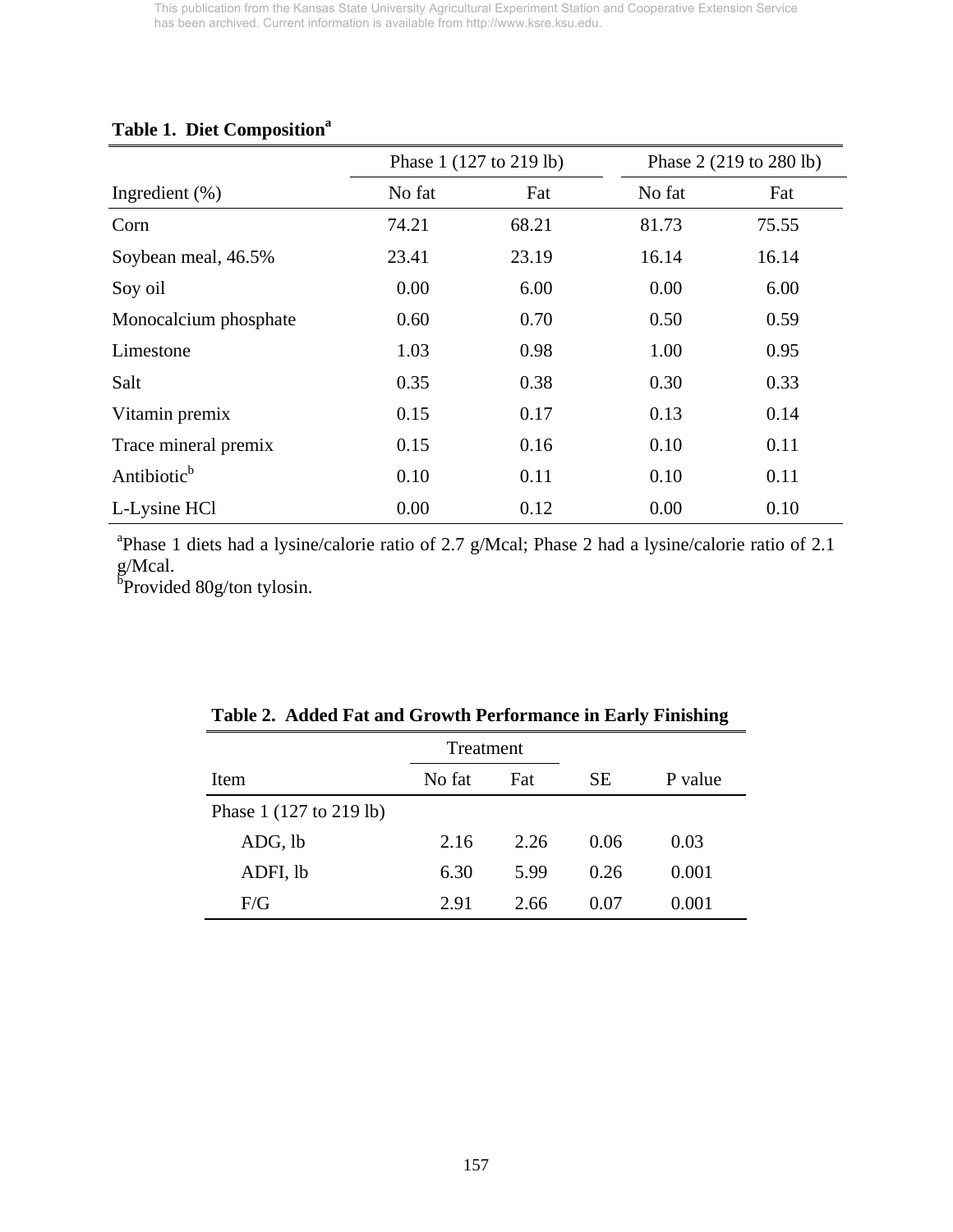|                         |        |                           | Treatment     |       |           |                          |                          |                          |                              |
|-------------------------|--------|---------------------------|---------------|-------|-----------|--------------------------|--------------------------|--------------------------|------------------------------|
| Item                    | No fat | N <sub>o</sub><br>fat/fat | Fat/no<br>fat | Fat   | <b>SE</b> | No fat vs<br>other       | Nf/fat+F/Nfat<br>vs Fat  | Nf/fat vs<br>F/Nfat      | Interaction<br>Phase1XPhase2 |
| Phase 2 (219 to 280 lb) |        |                           |               |       |           |                          |                          |                          |                              |
| ADG, lb                 | 1.92   | 1.92                      | 1.81          | 1.95  | 0.06      | $\overline{\phantom{0}}$ | $\overline{\phantom{a}}$ | $\overline{\phantom{0}}$ | $\overline{\phantom{a}}$     |
| ADFI, lb                | 6.91   | 6.60                      | 6.72          | 6.55  | 0.17      | 0.003                    |                          |                          | $\overline{\phantom{a}}$     |
| F/G                     | 3.60   | 3.44                      | 3.71          | 3.36  | 0.12      | $\qquad \qquad$          |                          |                          | $\overline{\phantom{0}}$     |
| Overall                 |        |                           |               |       |           |                          |                          |                          |                              |
| ADG, lb                 | 2.04   | 2.08                      | 2.04          | 2.16  | 0.04      | 0.07                     | 0.004                    |                          | $\overline{\phantom{a}}$     |
| ADFI, lb                | 6.53   | 6.46                      | 6.25          | 6.29  | 0.21      | 0.001                    | $\overline{\phantom{a}}$ | 0.005                    | $\overline{\phantom{a}}$     |
| F/G                     | 3.20   | 3.11                      | 3.06          | 2.91  | 0.06      | 0.001                    | 0.001                    | $\overline{\phantom{a}}$ | $\overline{\phantom{a}}$     |
| Carcass characteristics |        |                           |               |       |           |                          |                          |                          |                              |
| Hot carcass wt, lb      | 199.8  | 207.0                     | 201.4         | 210.5 | 5.7       | 0.001                    | 0.002                    | 0.02                     | $\overline{a}$               |
| Yield, %                | 72.2   | 73.7                      | 72.6          | 73.2  | 0.7       | 0.001                    | $\overline{\phantom{0}}$ | 0.003                    |                              |
| Backfat, in             | 0.84   | 0.84                      | 0.83          | 0.87  | 0.04      | $\overline{\phantom{0}}$ | 0.08                     |                          | $\overline{\phantom{a}}$     |
| Lean, %                 | 52.8   | 53.3                      | 53.0          | 53.2  | 0.4       | 0.06                     |                          |                          | $\overline{\phantom{0}}$     |

## **Table 3. Effects of Added Fat on Growth Performance in Late Finishing and on Carcass Measurements**

Dashes indicate  $P = 0.15$  or greater.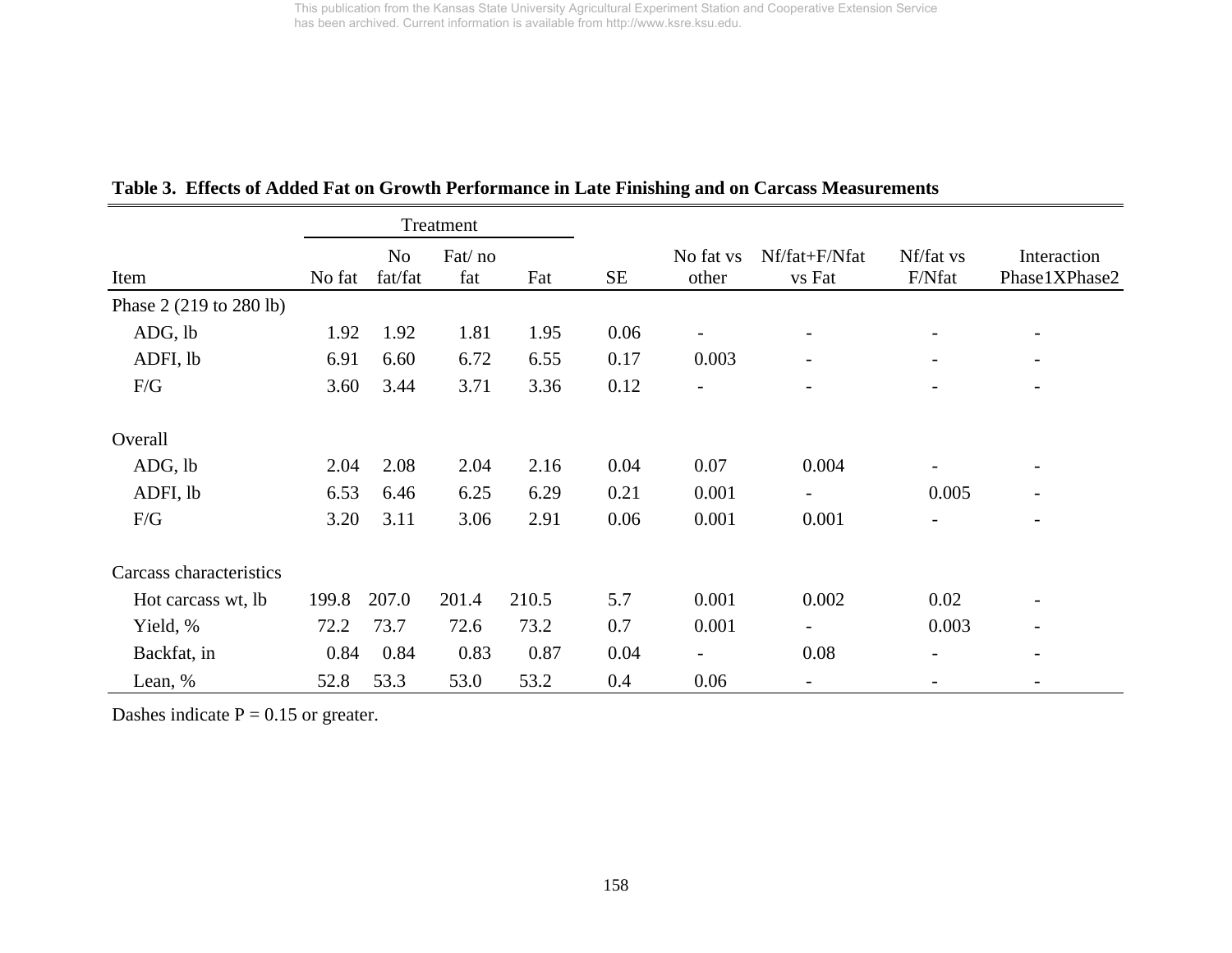## **EFFECT OF ADDED FAT ON PERFORMANCE OF GROWING-FINISHING PIGS IN COMMERCIAL CONDITIONS**

## *M.G. Young, M.D. Tokach, S.S. Dritz<sup>1</sup> , R.D. Goodband, and J.L. Nelssen*

#### **Summary**

 A total of 1,040 pigs (half barrows and half gilts) was used in a 42-day experiment conducted in a commercial research facility to determine the influence of graded levels of added fat on growth performance, feed cost per pound of gain and margin over feed of growing-finishing pigs. The four dietary treatments were based on level of added dietary fat  $(0, 2, 4, or 6\%)$ , with the diets fed for a six-week period from 158 to 232 lb. Adding fat to the diet for pigs weighing 158 to 232 lb decreased ADFI, improved feed efficiency, increased cost per pound of gain and had no effect on income over feed cost. The economics of whether fat should be added to the growing finishing pig diet will depend on the cost of corn, soybean meal and fat. The results of this experiment demonstrate that, with current prices, the lowest cost per pound of gain was obtained when no fat was added to the diet for pigs from 158 to 232 lb. But because of the numerically greater ADG income over feed cost (IOFC) was numerically similar when fat was added to the diet.

(Key Words: Added Fat, Growing-Finishing Pigs)

### **Introduction**

 Several experiments have been conducted to determine the influence of fat additions to growing-finishing diets on pig performance

and carcass composition. In general average daily gain and feed efficiency are expected to increase 1% and 2%, respectively, for every percent of added fat. However, several questions arise regarding this rule of thumb. First, is the response to added fat the same at all levels of fat addition (i.e., is the response from increasing dietary fat from 0 to 2% the same as increasing fat level from 4 to 6%)? Second, is the response the same for all phases during growing-finishing? Because pigs are more energy deficient in the early finisher period, we would expect a greater response during this period; however, this actual level of response is not well characterized. Third, recent trials in university research settings demonstrate a much smaller response to fat additions to grain-soybean meal diets than those in the rule of thumb presented above. The reason for this is that feed intake is normally 25 to 40% higher in university research settings than under field conditions. In a previous experiment with pigs conducted in commercial conditions, where pigs were fed diets with 0, 2, 4, or 6% fat from 80 to 265 lb, a linear improvement in daily gain was observed up to 130 lb, while feed efficiency improved linearly due to fat addition in all weight intervals over the total experiment. Therefore, the objective of this experiment was to determine the influence of graded levels of added fat (0 to 6%) on growth performance, feed cost per pound of gain and margin over feed of growing-finishing pigs reared in a commercial research facility.

l

<sup>&</sup>lt;sup>1</sup>Food Animal Health and Management Center.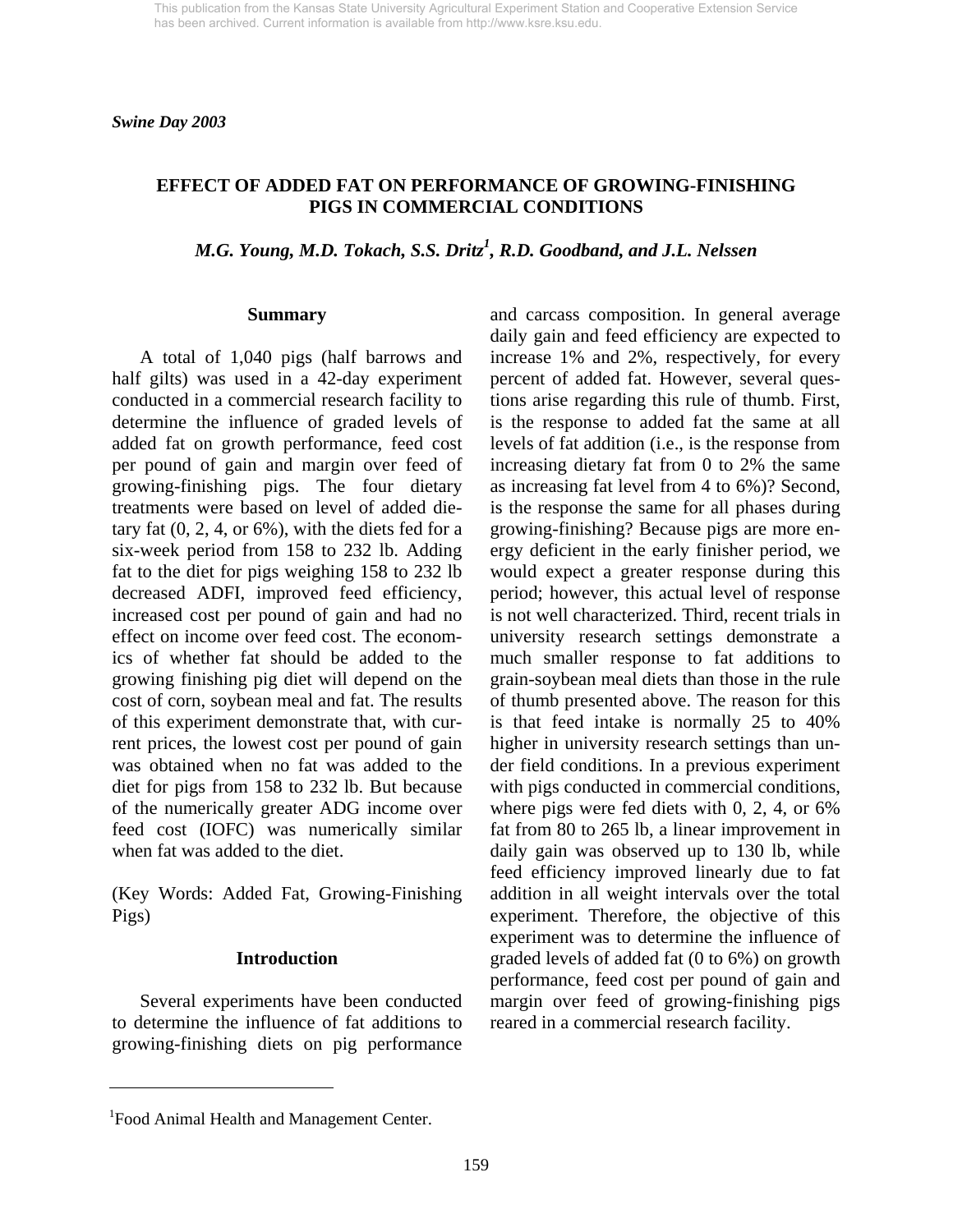#### **Procedures**

The experiment was conducted in a commercial research facility. Pigs were allotted randomly to pens on entry to the barn. Forty pens (20 of barrows and 20 of gilts) with approximately 26 pigs per pen were used in the experiment. The finishing facility was a double curtain-sided deep pit barn that operated on natural ventilation during the summer and mechanical ventilation during the winter. The barn had a totally slatted floor with 7.2  $\text{ft}^2$  provided per pig. Each pen was equipped with a four-hole dry self-feeder and one cup waterer. The experiment was conducted from mid-April to the end of May.

The four dietary treatments were based on level of added dietary fat (0, 2, 4, or 6%). The diets were fed for a 6-week period from 158 to 232 lb. All diets were corn-soybean meal based and formulated to a constant lysine to calorie ratio with similar levels of vitamins and minerals (Table 1). Pigs were weighed and feed disappearance was determined every 14 days. Data were analyzed using the MIXED procedure of SAS for linear and quadratic effects with pen serving as the experimental unit of analysis.

### **Results and Discussion**

 During the first two weeks of the experiment (158 to 184 lb), ADG and F/G to improved linearly (*P*<0.01) as dietary fat level increased from 0 to 6% (Table 2). Average daily feed intake was not influenced by fat addition to the diet. For the second two-week period (184 to 208 lb), there was no response in ADG to added dietary fat, but ADFI decreased and F/G improved linearly (*P*<0.01) as added dietary fat increased from 0 to 6%. Similarly, during the final two weeks of the trial (208 to 232 lb), no response in ADG to added fat was observed, while ADFI decreased and F/G improved linearly (*P*<0.01).

 For the overall period there was no response in ADG to added fat, while ADFI decreased and F/G improved linearly (*P*<0.01) as the level of fat in the diet increased. Feed cost per pound of gain was lower (*P*<0.05) for the 0% added fat diet compared to the added fat diets. Also, feed cost per pound of gain was lower (*P*<0.05) for pigs fed the diet containing 4% fat compared with those fed the 6% added fat diet. Income over feed cost averaged \$20.8/pig but did not differ regardless of the level of fat added to the diet. Average pig weight on day 14 of the trial tended (*P*<0.07) to increase as the level of fat in the diet increased, but initial, day 28 and final pig weights were not different.

 There was no treatment by sex interactions (*P*>0.10). During the first two weeks of the experiment, ADFI was lower (*P*<0.01) and F/G was improved (*P*<0.02) for gilts compared with barrows (Table 3). For the second two-week period, ADG was greater (*P*<0.02) for barrows and ADFI was lower (*P*<0.01) for gilts. During the final two-week period, there was a tendency  $(P<0.07)$  for ADG to be greater for gilts, while F/G and feed cost per pound of gain was lower (*P*<0.01) for gilts compared with barrows. Barrow weight at the end of the first two weeks of the trial tended (*P*<0.07) to be greater, while at the end of the second two-week period were greater (*P*<0.02) than gilts.

 Using the economic data presented in Table 2, adding fat to the diet for pigs weighing 158 to 230 lb increased cost per pound of gain and had no effect on income over feed cost. For the first two weeks of the experiment there was a tendency for ADG to be greater when fat was added to the diet, with pigs fed the 4 or 6% added fat diet being 1 lb heavier compared to those fed the 0% added fat diet. This would indicate that pigs were in an energy deficit for a short period at the start of the experiment. The economics of whether fat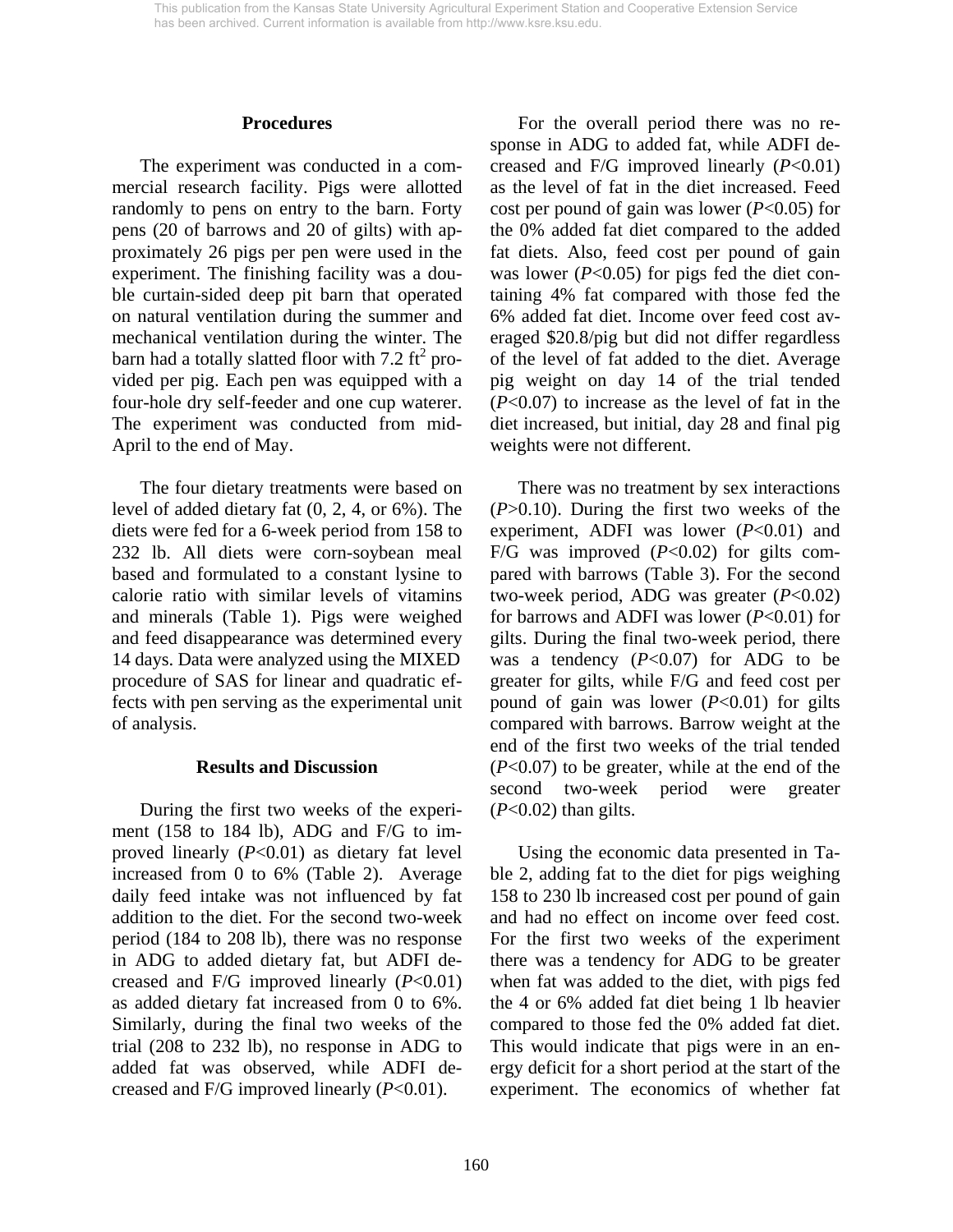should be added to the growing finishing pig diet will depend on the cost of corn, soybean meal and fat and the value of additional gain. The results of this experiment demonstrate that, with current prices, the lowest cost per pound of gain was obtained when no fat was added to the diet for pigs from 158 to 232 lb.

|                               | Added fat, %     |                |                |        |  |  |
|-------------------------------|------------------|----------------|----------------|--------|--|--|
| Item                          | $\boldsymbol{0}$ | $\overline{2}$ | $\overline{4}$ | 6      |  |  |
|                               |                  |                |                |        |  |  |
| Corn                          | 77.40            | 74.10          | 71.15          | 67.85  |  |  |
| Soybean meal (46.5%)          | 20.55            | 21.85          | 22.75          | 24.05  |  |  |
| Choice white grease           |                  | 2.00           | 4.00           | 6.00   |  |  |
| Monocalcium phosphate (21% P) | 0.50             | 0.54           | 0.57           | 0.60   |  |  |
| Limestone                     | 0.85             | 0.85           | 0.84           | 0.84   |  |  |
| Salt                          | 0.35             | 0.35           | 0.35           | 0.35   |  |  |
| Vitamin premix <sup>a</sup>   | 0.08             | 0.08           | 0.08           | 0.08   |  |  |
| Trace mineral premix          | 0.10             | 0.10           | 0.10           | 0.10   |  |  |
| L-Lysine HCl                  | 0.15             | 0.15           | 0.15           | 0.15   |  |  |
| Total                         | 100.00           | 100.00         | 100.00         | 100.00 |  |  |
|                               |                  |                |                |        |  |  |
| <b>Calculated Analysis</b>    |                  |                |                |        |  |  |
| Lysine, %                     | 0.94             | 0.97           | 0.99           | 1.02   |  |  |
| ME, kcal/lb                   | 1,519            | 1,560          | 1,600          | 1,641  |  |  |
| Protein, %                    | 16.1             | 16.5           | 16.6           | 16.9   |  |  |
| Calcium, %                    | 0.51             | 0.52           | 0.52           | 0.53   |  |  |
| Total phosphorous, %          | 0.46             | 0.46           | 0.47           | 0.48   |  |  |
| Available phosphorous, %      | 0.25             | 0.25           | 0.26           | 0.27   |  |  |
| Lysine:calorie ration, g/mcal | 2.81             | 2.82           | 2.81           | 2.82   |  |  |

## **Table 1. Composition of Experimental Diets (As-fed Basis)**

<sup>a</sup>Includes 136,050 FTU phytase units.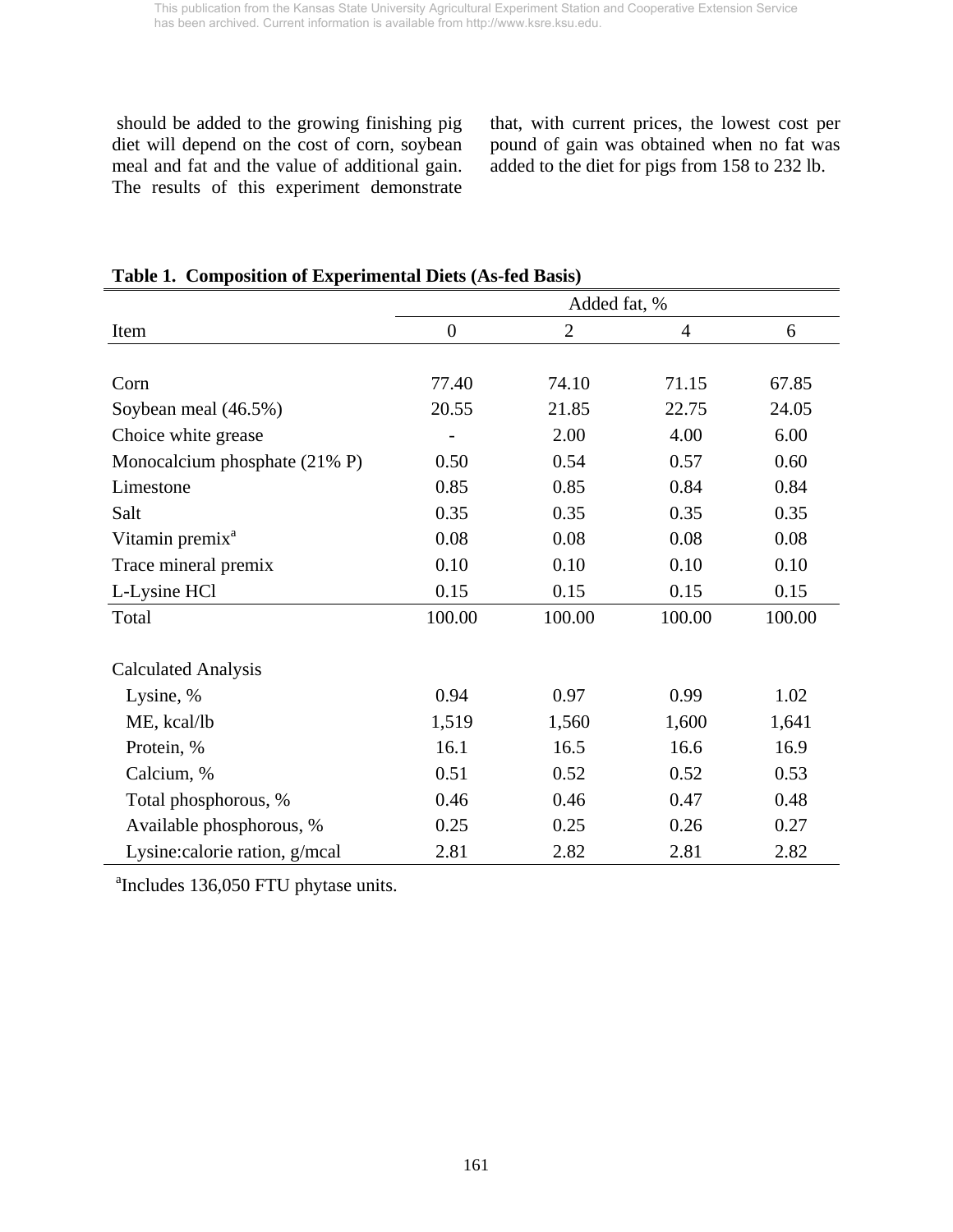|                                | Added fat, %      |                   |                   |                   |            | P<     |           |
|--------------------------------|-------------------|-------------------|-------------------|-------------------|------------|--------|-----------|
|                                | $\boldsymbol{0}$  | $\overline{2}$    | $\overline{4}$    | 6                 | <b>SED</b> | Linear | Quadratic |
| Day 0-14                       |                   |                   |                   |                   |            |        |           |
| ADG, lb                        | 1.85              | 1.83              | 1.90              | 1.92              | 0.05       | 0.07   | 0.68      |
| ADFI, lb                       | 5.25              | 5.16              | 5.15              | 5.09              | 0.10       | 0.15   | 0.90      |
| Feed/gain                      | $2.84^{a}$        | $2.82^{\rm a}$    | $2.71^{b}$        | $2.65^{\rm b}$    | 0.05       | 0.01   | 0.65      |
| Day 15-28                      |                   |                   |                   |                   |            |        |           |
| ADG, lb                        | 1.74              | 1.71              | 1.75              | 1.71              | 0.05       | 0.81   | 0.81      |
| ADFI, lb                       | 5.60 <sup>a</sup> | $5.41^{b}$        | 5.24 <sup>c</sup> | 5.11 <sup>c</sup> | 0.08       | 0.01   | 0.56      |
| $F/G$                          | $3.23^{\rm a}$    | $3.17^{ab}$       | 2.99 <sup>c</sup> | $3.01^{bc}$       | 0.08       | 0.01   | 0.56      |
| Day 29-42                      |                   |                   |                   |                   |            |        |           |
| ADG, lb                        | 1.70              | 1.60              | 1.66              | 1.71              | 0.06       | 0.13   | 0.64      |
| ADFI, lb                       | 5.56 <sup>a</sup> | $5.26^{b}$        | $5.13^{b}$        | $5.12^{b}$        | 0.17       | 0.01   | 0.10      |
| F/G                            | $3.30^{ab}$       | 3.31 <sup>a</sup> | $3.12^{bc}$       | $3.00^{\circ}$    | 0.09       | 0.01   | 0.30      |
| Day 0-42                       |                   |                   |                   |                   |            |        |           |
| ADG, lb                        | 1.76              | 1.72              | 1.77              | 1.78              | 0.03       | 0.27   | 0.27      |
| ADFI, lb                       | $5.47^{\rm a}$    | $5.28^{b}$        | $5.17^{b}$        | $5.10^{\circ}$    | 0.08       | 0.01   | 0.32      |
| F/G                            | 3.11 <sup>a</sup> | 3.08 <sup>a</sup> | $2.92^{b}$        | 2.87 <sup>c</sup> | 0.03       | 0.01   | 0.65      |
| Feed cost/lb gain <sup>d</sup> | $0.164^{a}$       | $0.170^{bc}$      | $0.168^{b}$       | $0.172^c$         | 0.002      | 0.01   | 0.50      |
| IOFC, $\frac{$p \cdot p}{e^f}$ | 21.10             | 20.24             | 21.02             | 20.80             | 0.45       | 0.80   | 0.29      |
| Weight, lb <sup>g</sup>        |                   |                   |                   |                   |            |        |           |
| Day 14                         | 183.6             | 183.9             | 184.7             | 184.6             | 0.67       | 0.07   | 0.64      |
| Day 28                         | 207.9             | 208.3             | 209.2             | 209.0             | 0.97       | 0.18   | 0.62      |
| Day 42                         | 231.9             | 230.9             | 232.5             | 233.2             | 1.47       | 0.24   | 0.44      |

**Table 2. Effect of Added Fat on Performance of Grow-Finish Pigs in Commercial Facilities**

<sup>abc</sup>Means with different superscript letter differ (P<0.05).<br>
<sup>d</sup>Corn = \$ 0.04/lb, soybean meal = \$ 0.091/lb, choice white grease = \$ 0.13/lb.

e Income Over Feed Cost.

 ${}^{f}$ Pig price = \$45/cwt.

<sup>g</sup>Average initial weight 157.8 lb.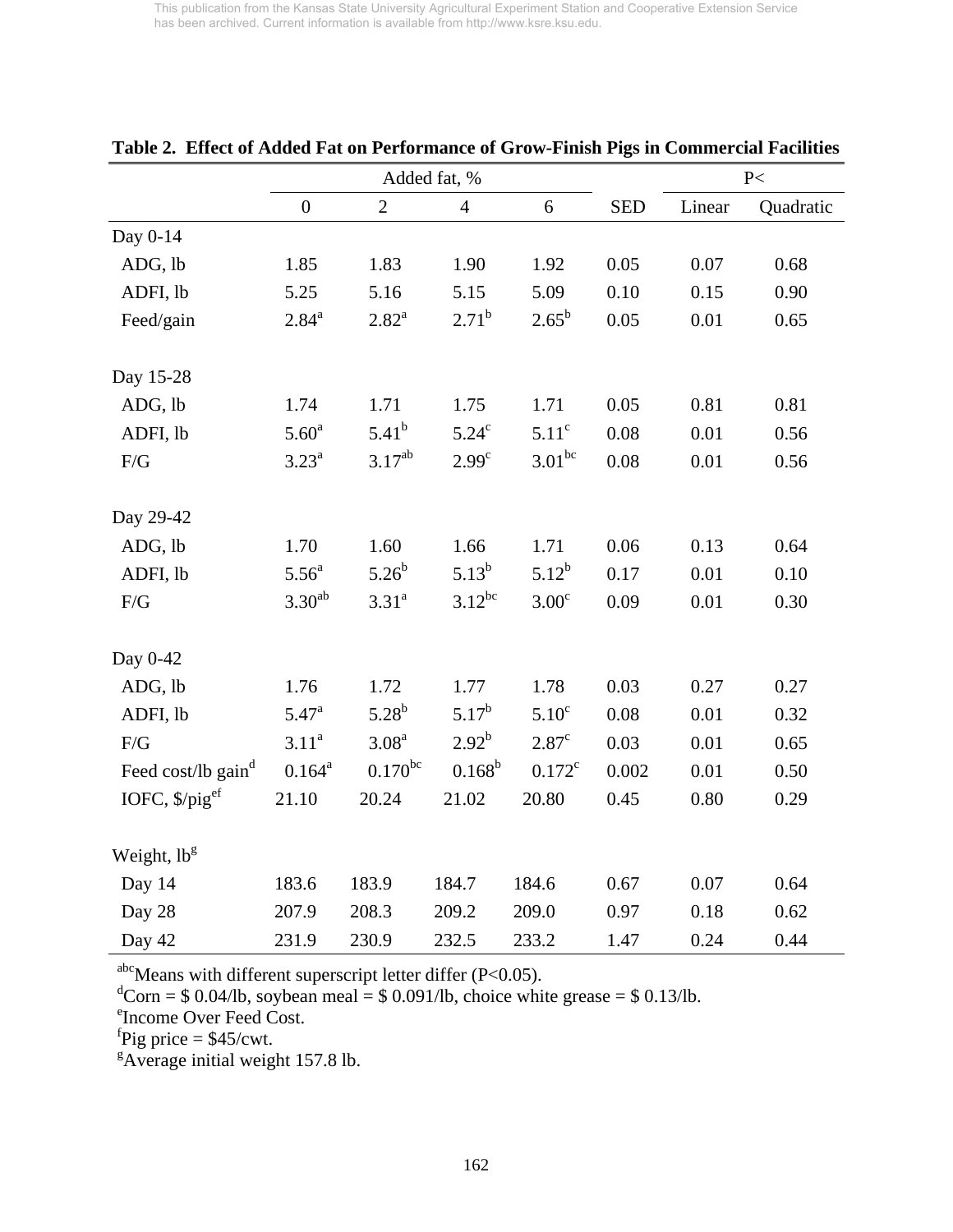|                                |                | Gender |            |      |
|--------------------------------|----------------|--------|------------|------|
|                                | <b>Barrows</b> | Gilts  | <b>SED</b> | P<   |
| Day 0-14                       |                |        |            |      |
| ADG, lb                        | 1.91           | 1.85   | 0.04       | 0.20 |
| ADFI, lb                       | 5.37           | 4.96   | 0.10       | 0.01 |
| F/G                            | 2.82           | 2.69   | 0.04       | 0.02 |
| Day 15-28                      |                |        |            |      |
| ADG, lb                        | 1.81           | 1.65   | 0.05       | 0.02 |
| ADFI, lb                       | 5.69           | 4.99   | 0.12       | 0.01 |
| $F/G$                          | 3.15           | 3.04   | 0.11       | 0.37 |
| Day 29-42                      |                |        |            |      |
| ADG, lb                        | 1.61           | 1.72   | 0.05       | 0.06 |
| ADFI, lb                       | 5.44           | 5.09   | 0.22       | 0.16 |
| F/G                            | 3.40           | 2.96   | 0.09       | 0.01 |
| Day 0-42                       |                |        |            |      |
| ADG, lb                        | 1.78           | 1.74   | 0.04       | 0.36 |
| ADFI, lb                       | 5.50           | 5.01   | 0.14       | 0.01 |
| F/G                            | 3.10           | 2.89   | 0.07       | 0.02 |
| Feed cost/lb gain <sup>a</sup> | 0.174          | 0.162  | 0.004      | 0.02 |
| IOFC, $\frac{$b^{\circ}]}{ }$  | 20.59          | 21.03  | 0.61       | 0.50 |
| Ending weight, lb <sup>d</sup> |                |        |            |      |
| Day 14                         | 184.9          | 183.6  | 0.60       | 0.07 |
| Day 28                         | 210.3          | 206.9  | 1.12       | 0.02 |
| Day 42                         | 233.1          | 231.2  | 1.64       | 0.27 |

## **Table 3. Performance of Barrows and Gilts in Grow-Finish in Commercial Facilities**

 ${}^{\text{a}}$ Corn = \$ 0.04/lb, soybean meal = \$ 0.091/lb, choice white grease = \$ 0.13/lb.<br><sup>b</sup>Income Over Feed Cost.

 ${}^{\rm c}$ Pig price = \$45/cwt.

<sup>d</sup>Average initial weight 160 lb for barrows and 155.6 lb for gilts.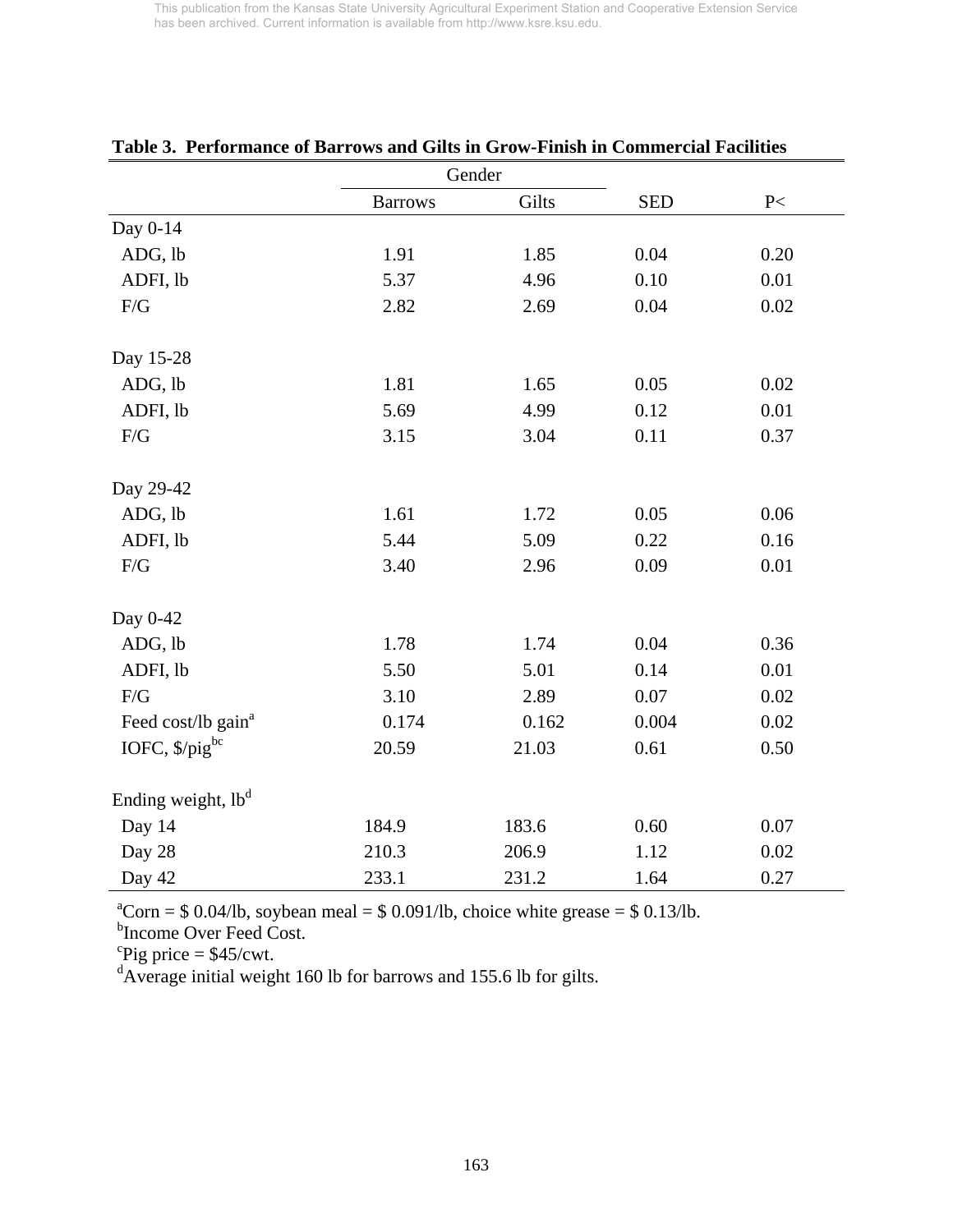## **DIETARY ENERGY DENSITY AND GROWING-FINISHING PIG PERFORMANCE AND PROFITABILITY**

*M.G. Young, M.D. Tokach, S.S. Dritz<sup>1</sup> , J.M. DeRouchey, R.D. Goodband, and J.L. Nelssen*

#### **Summary**

 A retrospective analysis of 25 studies (16 at university and 9 at field research facilities) was conducted to model the response in ADG and F/G to increasing dietary energy density and its effect on profitability. Average daily feed intake in the field studies was approximately 30% lower than in the university studies, and as pigs increase in weight in the university studies they transition to a non-energy dependent phase of growth at a lighter weight than those in the field studies. The percentage response in ADG per percent added fat in the university studies was greater for the first 2.5% added fat than for higher fat levels, indicating a diminishing return. However, the percentage response in ADG was similar for both the 2.5 and 5% added fat levels in the field studies, indicating a linear response to fat additions. As expected the F/G improvement was greater in the field compared to the university studies.

 A five-year price series was used to determine the impact of fat additions to cornsoybean meal-based diets on profitability. For lighter weight pigs (70 to 120 lb), the net return to added fat is almost always positive, with feed cost per unit of gain being increased and deceased 50% of the time. However, the net return to added fat for heavier weight pigs (230 to 265 lb) fluctuates, with feed cost per unit of gain being increased in most scenarios. Using high energy diets for lighter weight pigs is cost effective and increases profit the majority of the time. The optimal energy density for late finishing pig diets is more dependent on the economic conditions.

(Key Words: Growing-Finishing Pigs, Energy Density, ADG)

#### **Introduction**

 In many countries the energy density of growing-finishing pig's diets is set at the desired level, and diets are formulated by least cost formulation using the available energy sources to meet these energy levels. Contrarily in the United States, energy density of growing-finishing pig diets is generally allowed to float, with dietary energy density being dictated by the available energy sources and their cost competitiveness.

 Several studies have been conducted to determine the influence of dietary energy density of growing-finishing pig diets on pig performance and carcass composition. Increasing energy density by adding fat to diets for growing-finishing pigs typically improves ADG and feed efficiency and reduces ADFI. Most of the early studies evaluating dietary added fat were conducted in university research facilities with low animal density and good en-

 $\overline{a}$ 

<sup>&</sup>lt;sup>1</sup> Food Animal Health and Management Center.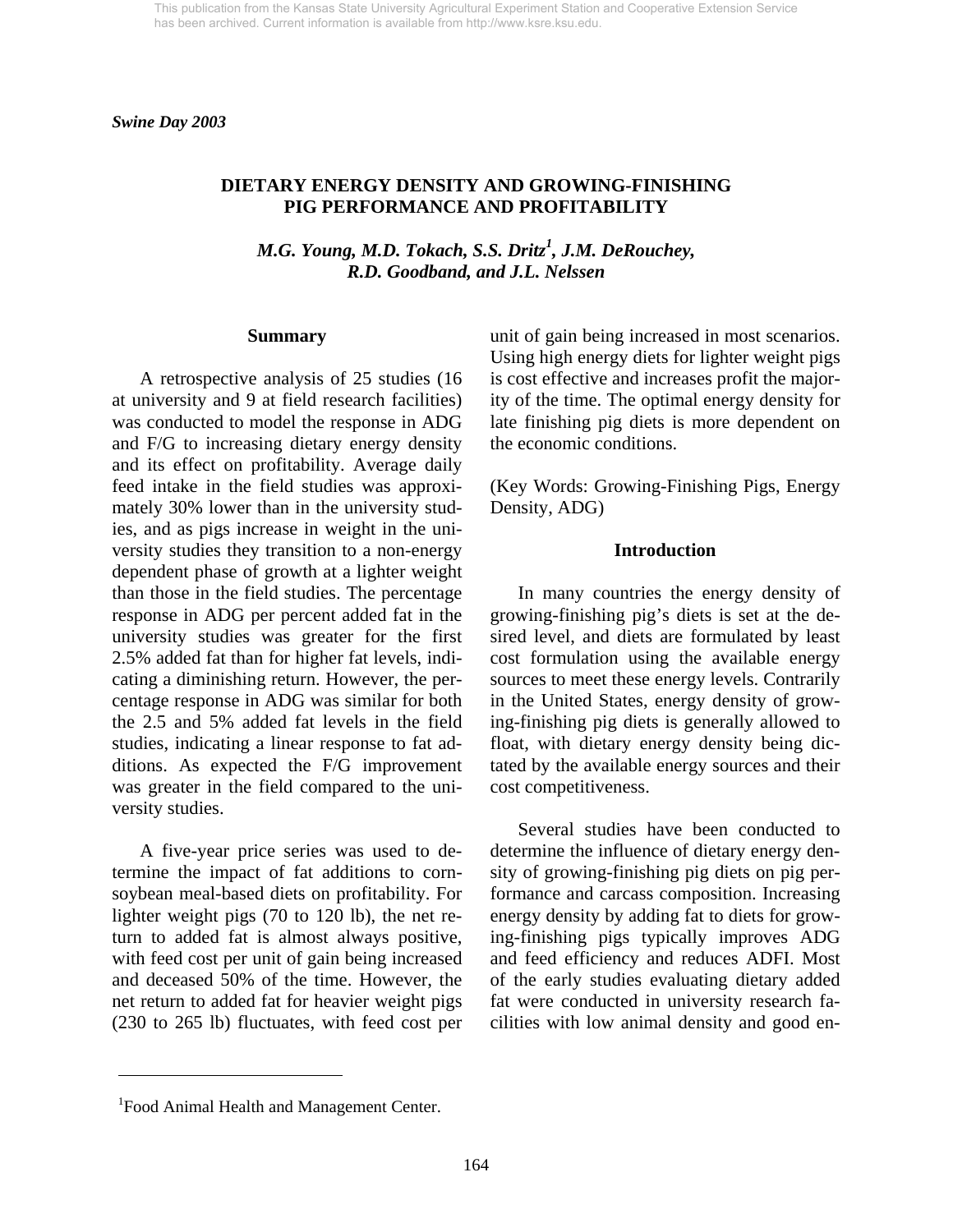vironments, which result in higher feed intakes and growth rates than those that occur in commercial swine production. The availability of data from field research barns has allowed the documentation of field versus university facility responses to dietary energy density. The lower feed intakes in a commercial environment make a favorable response to higher energy density diets more likely, and perhaps larger.

Modern pigs are genetically leaner and have lower feed intake, which makes it more likely these pigs will respond to increased energy intake with increased growth rate and less likely they will become fatter. The move to all-in all-out systems has increased the emphasis on ADG for throughput to improve site utilization. Also, the packer's penalty for selling below the optimal market weight has increased greatly. This is especially critical during the summer because of the seasonal reduction in ADG.

Although we have conducted numerous experiments to examine the energy density of finishing diets, a composite summary of trials has not been available. Thus, our objective was to do a retrospective analysis of 25 energy density experiments conducted by Kansas State University in the last 13 years to evaluate the response in pig performance to dietary energy density and its effect on profitability.

## **Procedures**

Twenty five studies have been conducted to evaluate the effect of diet energy density on the performance of growing-finishing pigs. Sixteen of the studies were conducted in university facilities with a total of 2,144 pigs, while 9 were conducted in field research facilities with a total of 9,899 pigs. The studies conducted at both the university and field research facilities utilized barrows, gilts, and mixed sex groups. For the studies conducted at the university facilities, pigs were housed in groups of 2 to 6 pigs per pen, on totally slatted floors and given ad libitum access to feed and water. The field data were collected in 2 production systems with either PIC 327 or PIC 337 sired pigs. Under field conditions, pigs were housed in groups of 20 to 25 per pen on totally slatted floors and allowed ad libitum access to feed and water.

The data were analyzed for the percentage change in ADG and F/G per percentage added dietary fat using the Proc Mixed procedure of SAS. The model included pig body weight, feed intake as a percentage of body weight, location (field or university), dietary fat level and the location  $\times$  dietary fat level interaction. After the retrospective analysis was completed, we used a 5-year price series from southern Minnesota to determine the economic impact of dietary fat additions during various stages of the grow-finish phase.

## **Results and Discussion**

From the retrospective analysis of the 25 energy density studies, prediction equations to determine ADFI as a percentage of body weight and the response in ADG and F/G per percentage added fat in growing-finishing pig diets were determined (Table 1). From the studies conducted under field conditions, ADFI was up to 30% lower than in the university research studies (Figure 1). Also, feed intake plateaus at about 200 lb in the field studies while continuing to increase in the university studies. This indicates that in university studies, as pigs increase in weight, they transition to a non-energy dependent phase of growth at a lighter weight compared to those in the field. Therefore, the improvement in growth rate to increased dietary energy density from adding fat decreases with increasing body weight in the university data. However, in the data from field studies where feed intake does not increase rapidly with the in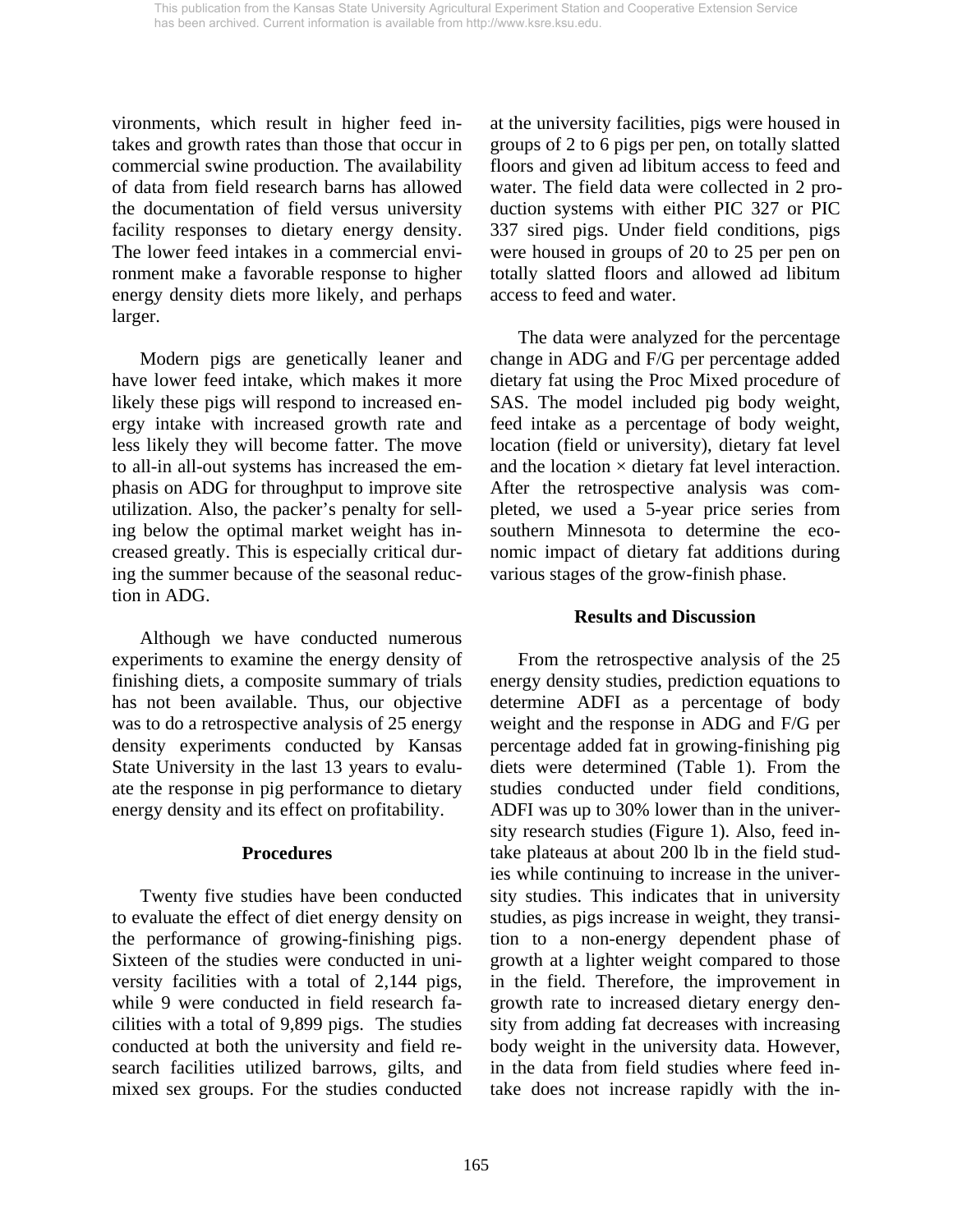crease in body weight, this decrease in response is at a slower rate.

 In the field studies, the percentage increase in ADG per percentage added fat was relatively similar regardless of the dietary energy density or added fat level (Figure 2). However, in the university setting, the response was greater for the first 2.5% added fat than when adding 5% fat. For example, adding 2.5% fat to the diet of pigs weighing 115 lb results in a 2% improvement in ADG, while adding 5% fat only results in a 2.1% improvement in ADG. This suggests a quadratic response to adding fat to the diet with little benefit in ADG to adding more than 2.5% fat. The practical application of this is that for farms where pigs are achieving high levels of feed intake, the value of increasing ADG with dietary energy density is less and the transition away from the energy dependent phase of growth will occur at a lighter weight.

 The improvement in F/G in the university studies per percentage added fat was similar for both the 2.5 and 5% added fat levels, with the improvement decreasing with increasing body weight (Figure 3). As a result of the lower feed intake and greater ADG response in the field studies, the improvement in F/G was greater than in the university studies.

 To evaluate the economics of increasing energy density (added fat) of growingfinishing pig diets, a number of important questions need to be answered. First, is your production system short on days for your pigs to reach the ideal market weight? Second, what is the value of ADG in your production system? If added fat improves ADG, the value of the gain must be included in the economic analysis. If extra finishing space is available, this value may be zero, as pigs could be left in

the barn additional days to reach the same end weight. However, if finishing space is short, the extra weight is at least worth market price or could be worth more than market price if the additional weight helps move pigs into the packer's optimal weight window, reducing weight discounts.

 Increasing energy density of growingfinishing pig diets by adding fat will increase diet cost, but because of the importance of energy intake in driving average daily gain and market weight, high energy diets can often increase margin over feed cost and net profit, even though feed cost per lb of gain is often increased. Using the response described above, we have modeled the impact of increasing energy density on net return and feed cost using actual prices paid for corn, soybean meal, and fat by one Midwestern production system over the last 5 years. The net return to added fat is almost always positive in lighter weight pigs (70 to 120 lb, Figure 4). However, the net return to added fat fluctuates for heavier weight pigs (230 to 265 lb, Figure 5). Adding fat to diets of lighter weight pigs increased feed cost per unit of gain 50% of the time and decreased it about 50% of the time (Figure 6). However, in heavier weight pigs, adding fat increased feed cost per unit of gain in most scenarios. This would tend to indicate that using high energy diets for lighter weight pigs are cost effective and increase profit the majority of the time. However, the optimal energy density of late finishing pig diets will depend on the economic conditions at the time and the importance of ADG to the production system. If ADG is not important, feed cost per pound of gain will dictate the optimal dietary energy density. If ADG is important, the value of the ADG must be included making net return the more important criterion in determining the optimal dietary energy density.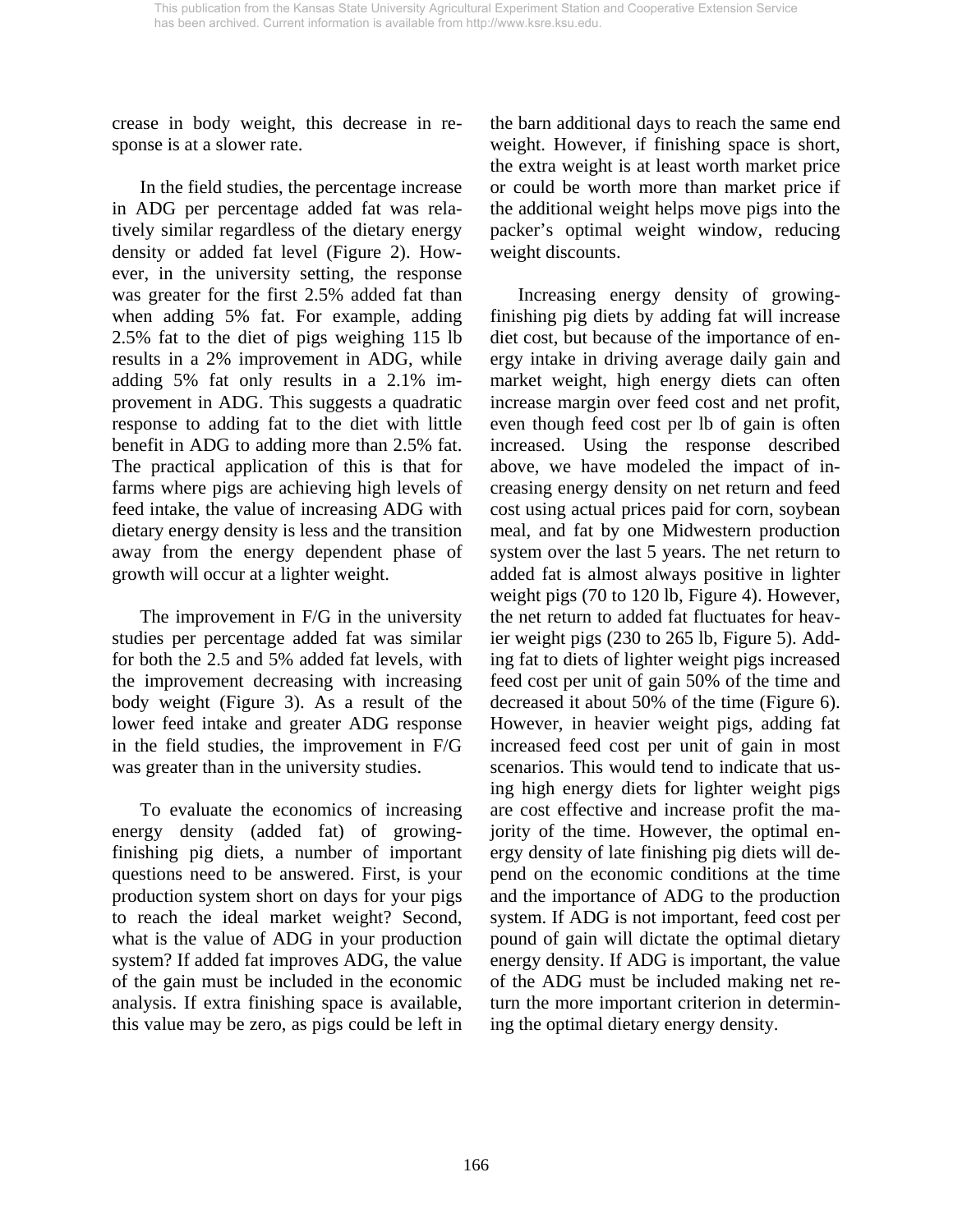| Response(Y)                     | Location            | Equation                                                                                                                                        |
|---------------------------------|---------------------|-------------------------------------------------------------------------------------------------------------------------------------------------|
| <b>ADFI % BW</b>                | Field<br>University | $Y = -0.0109 \times BW$ , lb + 4.948<br>$Y = -0.0098 \times BW$ , lb + 5.374                                                                    |
| % ADG change<br>per % added fat | Field<br>University | $Y = 1.097 - 0.0009 \times BW$ , lb $\times$ ADFI% BW<br>$-0.0173 \times$ fat level, %<br>$Y = 1.586 - 0.0009 \times BW$ , lb $\times$ ADFI% BW |
| % F/G change per                | Field               | $-0.1429 \times$ fat level, %<br>$Y = -2.9217 + 0.0017 \times BW$ , lb $\times$ ADFI% BW                                                        |
| % added fat                     | University          | $+0.0967 \times$ fat level, %<br>$Y = -1.8851 + 0.0017 \times BW$ , lb $\times$ ADFI% BW<br>$+0.0306 \times$ fat level, %                       |

# **Table 1. Prediction Equations to Determine ADFI, and the Response in ADG and F/G to Added Fat in Growing-finishing Pig Diets**



**Figure 1. The Influence of Location on Average Daily Feed Intake**.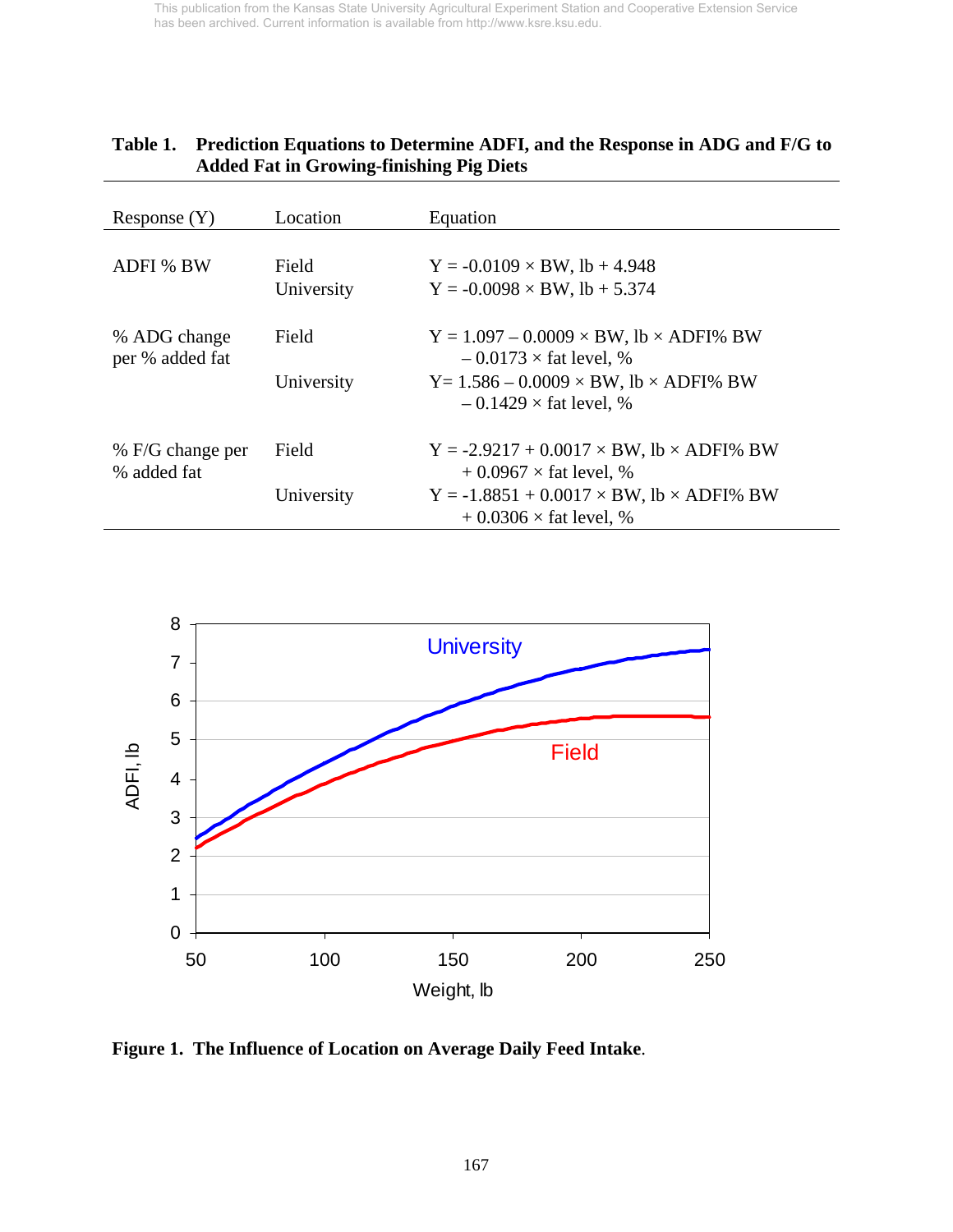

**Figure 2. Impact of Study Location on ADG Response to Increased Energy Density by Adding Fat to a Corn Soybean Meal Diet**.



**Figure 3. Impact of Study Location on F/G Response to Increased Energy Density by Adding Fat to a Corn Soybean Meal Diet**.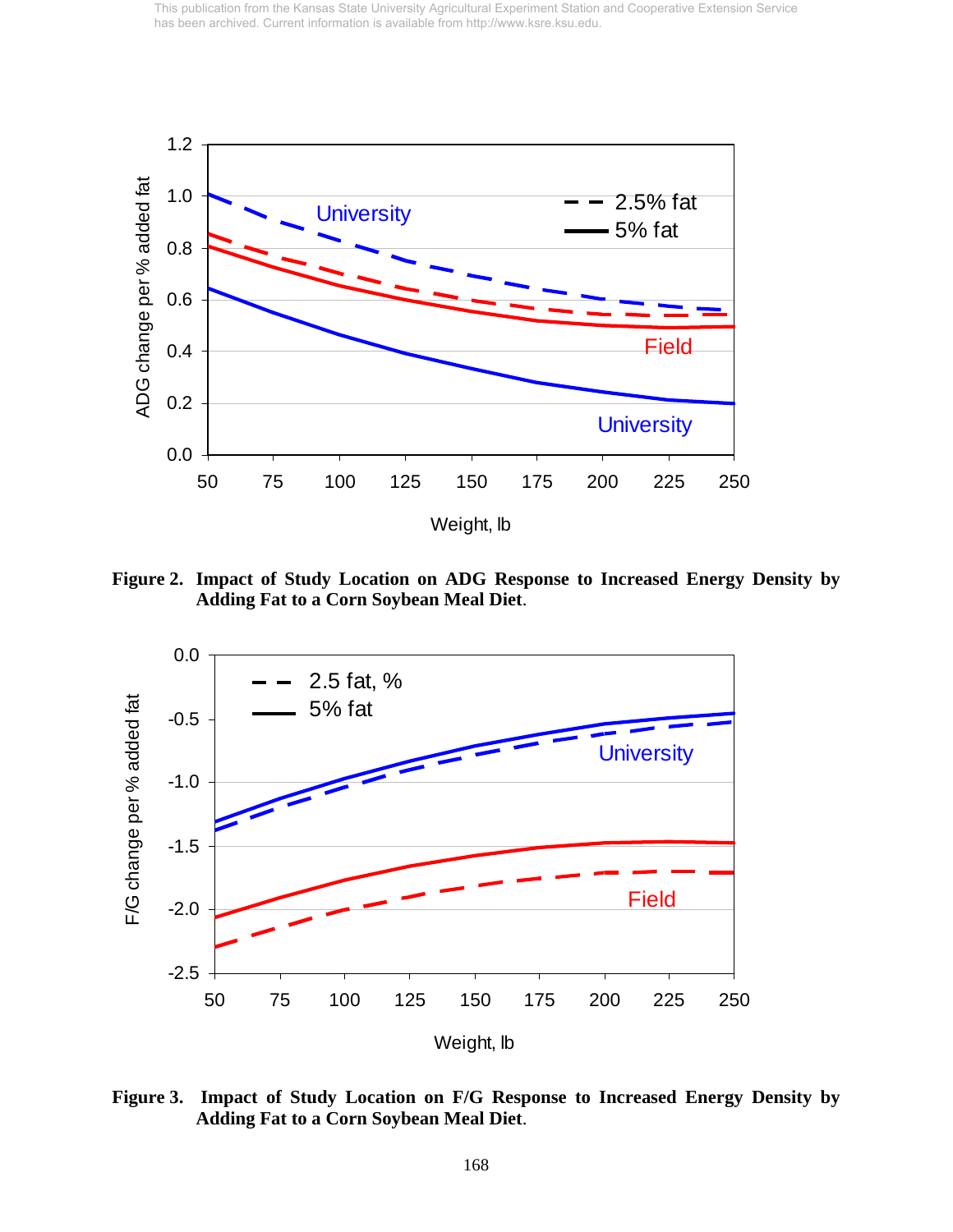

**Figure 4. Net Return per Pig to Fat Addition from 70 to 120 lb**.



**Figure 5. Net Return per Pig to Fat Addition from 230 to 265 lb**.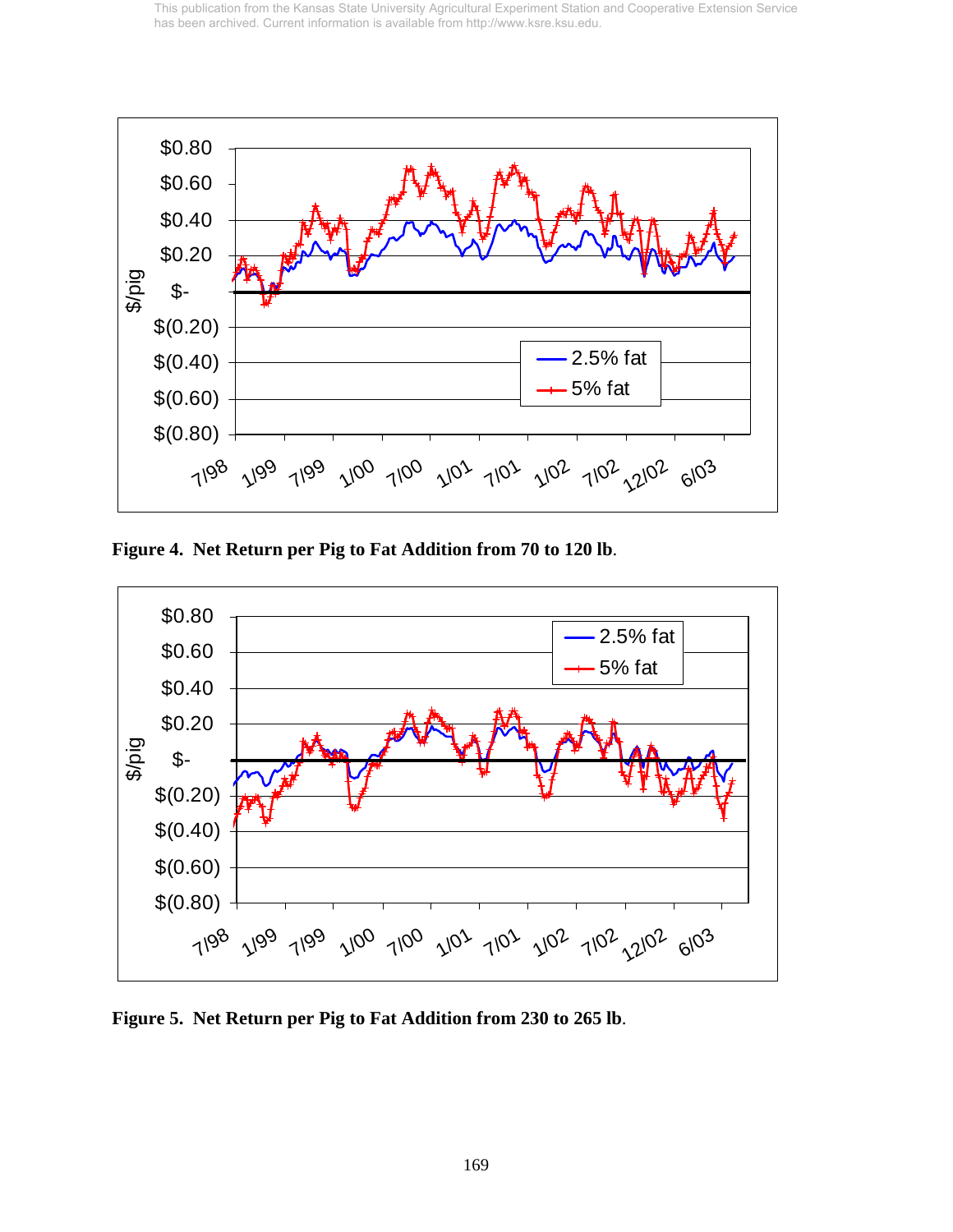

**Figure 6. Increase in Feed Cost to Fat Addition from 70 to 120 lb**.



**Figure 7. Increase in Feed Cost to Fat Addition from 230 to 265 lb**.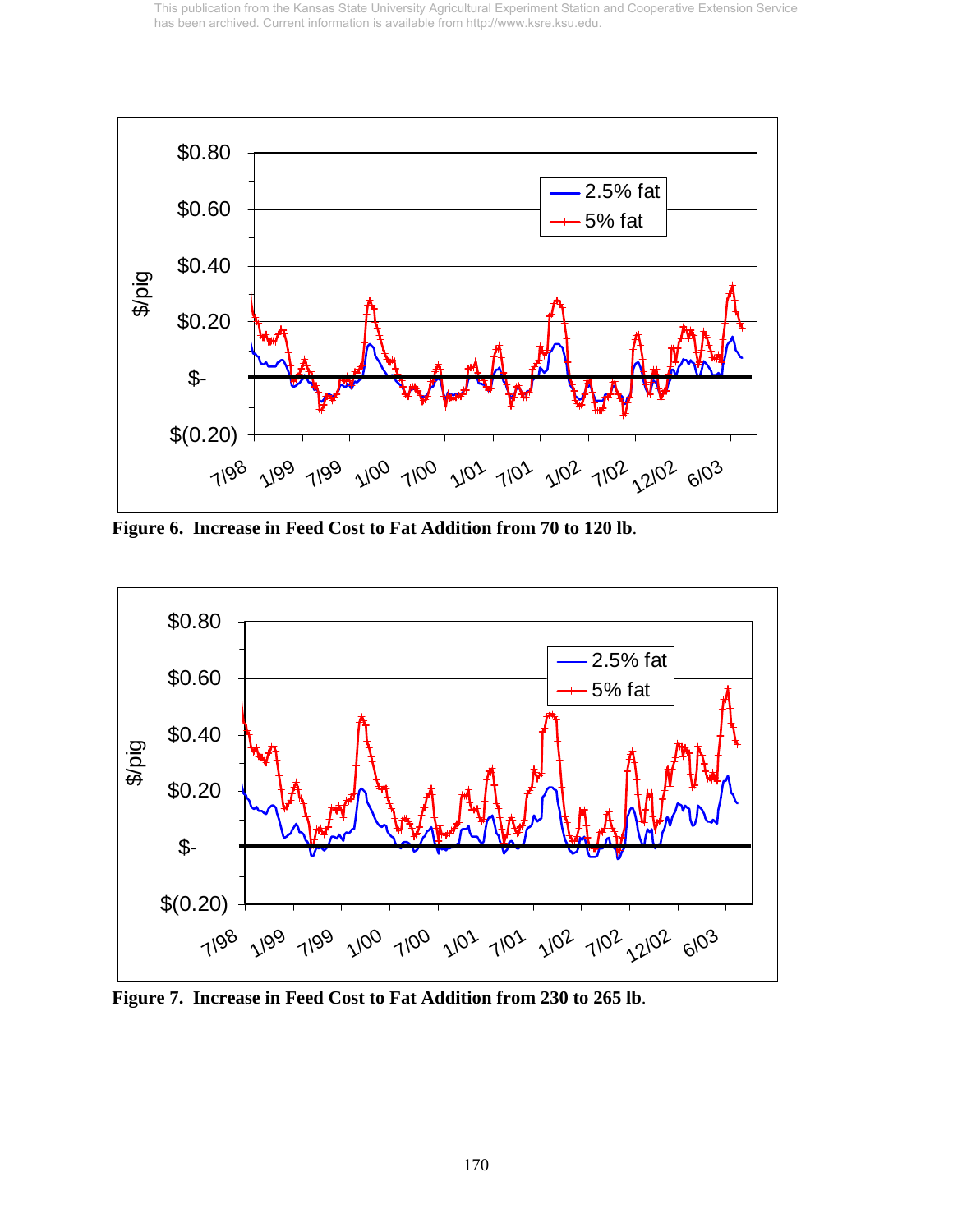### **EFFECTS OF INCREASING CA:P RATIO IN DIETS CONTAINING PHYTASE ON FINISHING PIG GROWTH PERFORMANCE**

*S.M. Hanni, M.D. Tokach, J.L. Nelssen, J.M. DeRouchey, R.D. Goodband, S.S. Dritz1 , M.R. Barker, N.Z. Frantz, C.N. Groesbeck, T.P. Keegan, and C.W. Hastad* 

#### **Summary**

 A total of 144 finishing pigs (72 barrows and 72 gilts, initially 85 lb) were used to determine the effects of calcium to total phosphorus (Ca:P) ratio in diets containing phytase on growth performance, carcass characteristics, and bone ash percentage. Pigs were housed in an environmentally regulated finishing building with two pigs per pen and six pens per sex per treatment in a randomized complete block design. Pigs were blocked by initial weight and sex, and then allotted to one of six dietary treatments.

 The dietary treatments were corn-soybean meal-based diets fed in three phases. In each phase, diets consisted of a 0.75:1; 1:1; 1.25:1; 1.5:1, and 2:1 Ca:P ratio. A sixth treatment group was a diet containing 77% of the total P as the other treatment diets. Diets were formulated to contain 0.44%, 0.39%, and 0.34% total phosphorus and 0.15%, 0.12%, and 0.07% available phosphorus from d 0 to 28, 28 to 57, and 57 to 76, respectively. All diets contained 0.05% phytase, providing 300 FTU/kg in order to achieve equivalent available phosphorus values of 0.23%, 0.19%, and 0.15%. For the overall experiment, increasing Ca:P ratio decreased (linear, P<0.03) ADG and F/G. However, the greatest decrease in ADG and F/G was observed when Ca:P ratio

increased from 1.5:1 to 2:1. Daily feed intake was not affected by Ca:P ratio. There was no difference in backfat thickness for pigs fed Ca:P ratios between 0.75:1 and 2.0:1 (P<0.17). However, pigs fed the negative control diet had reduced backfat thickness (P<0.05) compared to the other pigs. Bone ash percentage was not affected  $(P<0.23)$  by Ca:P ratio. These results suggest that in finishing diets containing 300 FTU/kg phytase, a Ca:P ratio greater then 1.5:1 will decrease ADG and ADFI.

(Key Words: Calcium, Phosphorus, Phytase, Finishing Pigs)

#### **Introduction**

Phytase releases phytic phosphorus from plant-based feedstuffs, which increases dietary P absorption and utilization and reduces the need for inorganic phosphorus supplementation. It has been widely demonstrated that dietary supplementation with phytase is effective in making phytate-bound P nutritionally available to growing pigs. Supplemental phytase in swine diets has resulted in improved growth performance and bone mineralization by increasing digestibility and retention of P and Ca. Because phytase use reduces P excretion and the levels of P in the environment, its use has been more widespread.

 $\overline{a}$ 

<sup>&</sup>lt;sup>1</sup> Food Animal Health and Management Center.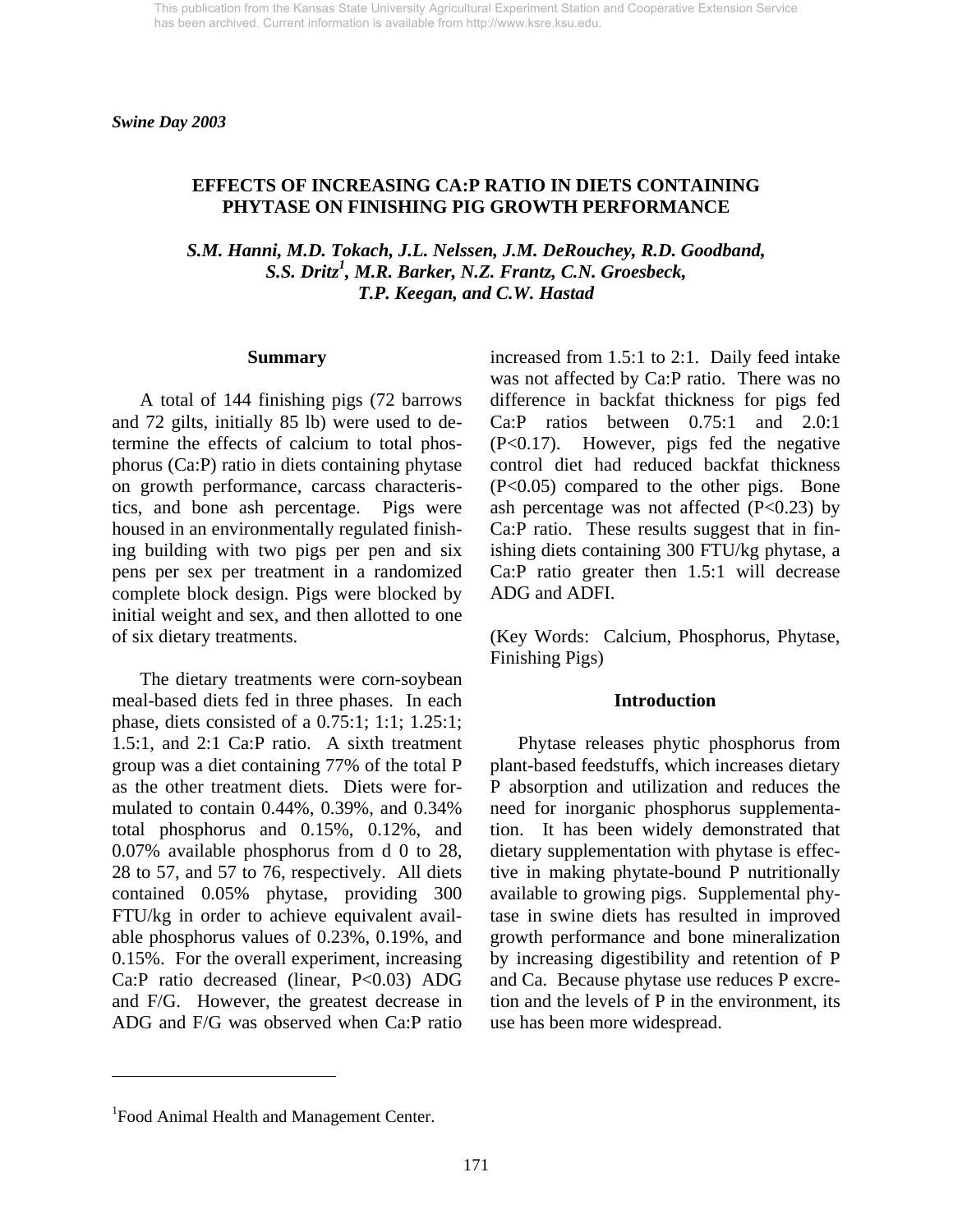When formulating diets with phytase, the reduction in P results in a widening of the Ca:P ratio if the amount of limestone that is generally added is not also adjusted. Other research has shown that high dietary Ca concentrations increase the formation of an insoluble Ca-phytate complex and/or the reduction of phytase activity. Research conducted using weanling pigs showed that narrowing the dietary Ca:tP ratio from 2.0:1 to 1.2:1 led to an approximate 16% increase in phytase efficacy, thus, improving performance, digestibility, bone measurements, and serum Ca levels. It has also been demonstrated that growth performance and P utilization were increased by lowering the Ca:tP ratio from 1.5:1 to 1.0:1 in low-P corn-soybean meal diets supplemented with microbial phytase in grow-finish pigs.

 Therefore our objective was to determine the optimum calcium to total phosphorus ratio in diets containing phytase on growth performance, carcass characteristics, and bone ash percentage in finishing pigs.

## **Procedures**

 One hundred forty-four pigs (72 barrows and 72 gilts; PIC  $327 \times C22$ ) averaging 85 lb were used in this study. Pigs were housed in an environmentally regulated finishing building with two pigs per pen and twelve pens (5  $\times$  5ft) per sex per treatment (six pens of barrows and six pens of gilts) in a randomized complete block design. Pigs were blocked by initial weight and sex, and then randomly allotted to one of the six dietary treatments. Feed and water were provided ad libitum.

 The six dietary treatments consisted of calcium to total phosphorus ratios of 0.75:1; 1:1; 1.25:1; 1.5:1, and 2:1. A sixth treatment group was formulated to contain 77% of the total P of the other treatment diets and was the negative control in this study. Soybean meal, vitamin premixes, antibiotic, Natuphos 600, monocalcium phosphate, trace mineral premix, and limestone were analyzed for percentage calcium and phosphorus. These values were then used in diet formulation. Diets were fed in meal form in three phases, 28, 28, and 19 days in length, respectively, that corresponded to approximately 70 to 130 lb, 130 to 190 lb, and 190 to 250 lb, respectively. The same Ca:P ratios were used in each phase. Diets were formulated to contain 1.10%, 0.90%, and 0.75% total dietary lysine, and 0.44%, 0.39%, and 0.32% total phosphorus (0.15, 0.11, and 0.07 calculated available P) for phases 1, 2, and 3, respectively. The negative control diet was formulated to contain 0.39%, 0.33%, and 0.30% total P which corresponded to 0.11%, 0.07%, and 0.05% available phosphorus. Natuphos was added to all diets to provide 300 FTU/kg in order to achieve equivalent available phosphorus values of 0.23%, 0.19%, and 0.15% for phases 1, 2, and 3, respectively. Diets were analyzed for dry matter, crude protein, calcium, and phosphorus.

 Individual pig weights were taken and feed disappearance were measured every 14 d to calculate ADG, ADFI, and F/G. At the end of the study, pigs were marked with an individual tattoo to allow for individual carcass data to be collected at marketing. All pigs were sent to Downs, Kansas, for individual carcass data collection (i.e., carcass weight and backfat thickness). The experiment was conducted from December to February.

## **Results and Discussion**

 From d 0 to 28, increasing Ca:P ratio decreased (linear, P<0.001), ADG and F/G, but did not affect (P>0.82) ADFI. The greatest decrease in performance was observed when the Ca:P ratio increased from 1.5:1 to 2.0:1. There was no difference between pigs fed the negative control and the mean of all other Ca:P ratio treatments for either ADG, ADFI, and F/G. In addition, barrows had greater (P<0.001), ADG, and ADFI compared to gilts, but F/G was not affected (P>0.91). From d 28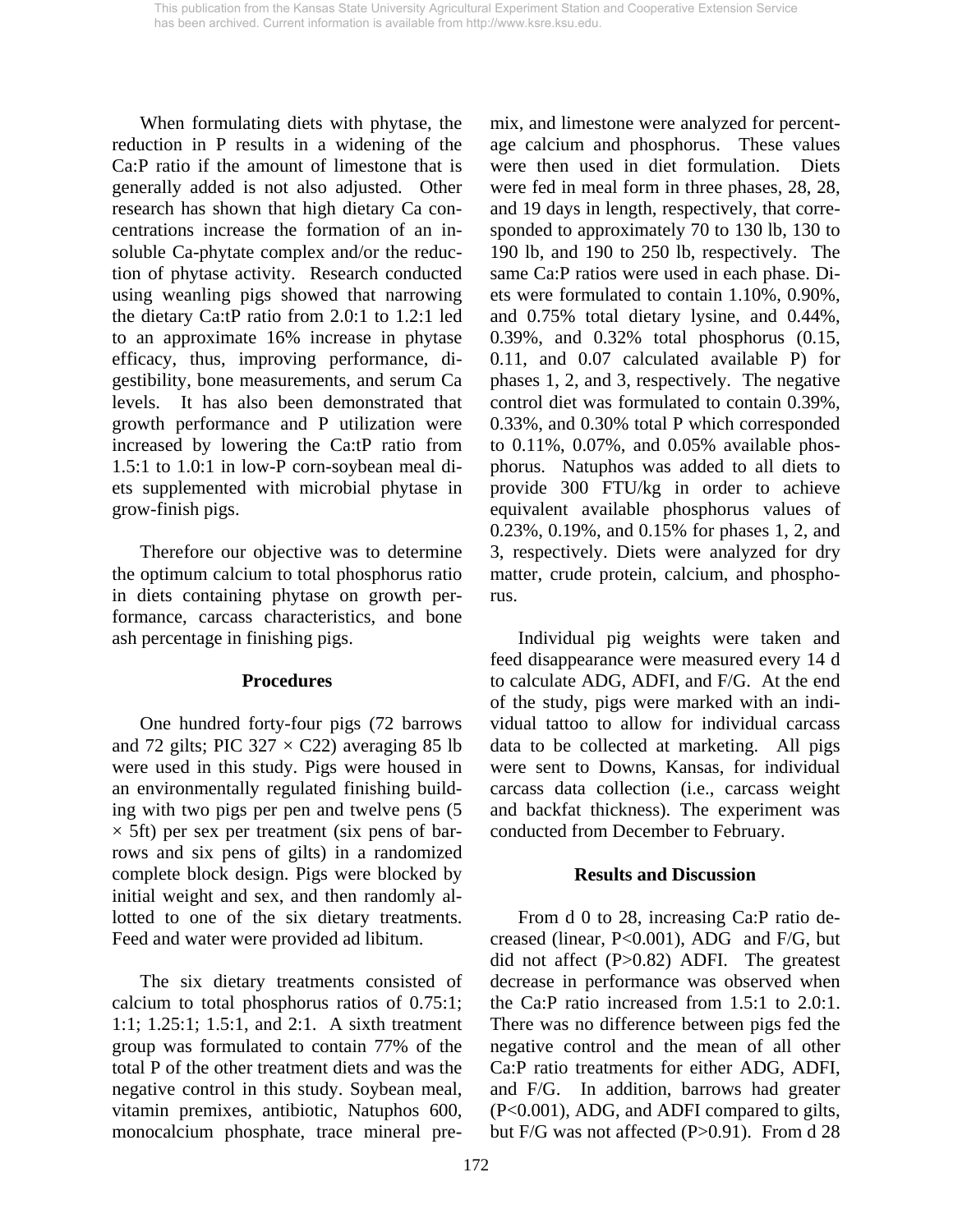to 57, increasing the Ca:P ratio decreased (quadratic, P<0.04) ADG and F/G, but did not affect ADFI (P $>0.14$ ). Again, like d 0 to 28, the greatest change in performance was observed when Ca:P ratio increased from 1.5:1 to  $2.0:1$ . Barrows had greater  $(P<0.0001)$ , ADG and ADFI then gilts, with no difference (P>0.15) in feed efficiency. There were no differences between pigs fed the negative control and the other diets for ADG, ADFI, and F/G. From d 57 to 76 increasing the Ca:P ratio decreased ADFI (quadratic, P<0.02) but, did not affect  $(P>0.13)$ , ADG and F/G. As in d 0 to 28 and 28 to 57 there were no differences between pigs fed the negative control and the mean of the other Ca:P ratios for either ADG, ADFI, and F/G. Barrows had greater (P<0.05), ADG and ADFI than gilts, while gilts had improved  $F/G$  (P<0.01) compared to barrows.

 For the overall study, increasing the Ca:P ratio decreased (linear, P<0.003), ADG and F/G, with no affect on ADFI (P>0.42). Similar to the response in both phase 1 and 2, the greatest changes in ADG and F/G occurred when the Ca:P ratio increased from 1.5:1 to 2.0:1. As in each of the growth periods there were no differences between pigs fed the negative control and the mean of the other Ca:P ratio treatments for ADG, ADFI, or F/G. Furthermore, barrows had a greater (P<0.001), ADG and ADFI than the gilts, while the gilts had an improved  $F/G$  (P<0.03) compared to the barrows.

 Increasing the Ca:P ratio decreased the final live animal weight (linear, P<0.003) but, did not affect carcass weight (P<0.11). Also, barrows had higher  $(P<0.05)$  carcass weight and backfat thickness compared to gilts. There was no difference in backfat thickness for pigs fed Ca:P ratios between 0.75:1 and 2.0:1 (P<0.17). However, pigs fed the negative control had reduced backfat thickness (P<0.05) compared to the other pigs. In addition bone ash percentage was not affected (P<0.23) by Ca:P ratio or gender.

 When comparing pigs fed the negative control to the mean of the other Ca:P ratio treatments, there are no differences, due mostly to the low values of pigs fed the 2:1 Ca:P ratio. However, throughout the study, ADG and F/G of pigs fed the negative control diets are numerically poorer than pigs fed the optimal Ca:P ratios (1.25:1 and below). The negative control treatment was included in the experiment to ensure our dietary phosphorus levels were not above the pig's requirement. If we were well above the pigs requirement for phosphorus in our diets this would affect our interpretation.

 In conclusion, these results suggest that increasing the calcium to total phosphorus ratio above a 1.5:1 ratio in a corn-soybean mealbased diet containing 300 FTU/kg phytase for growing finishing pigs can have a negative effect on growth performance, carcass traits, and bone ash percentage.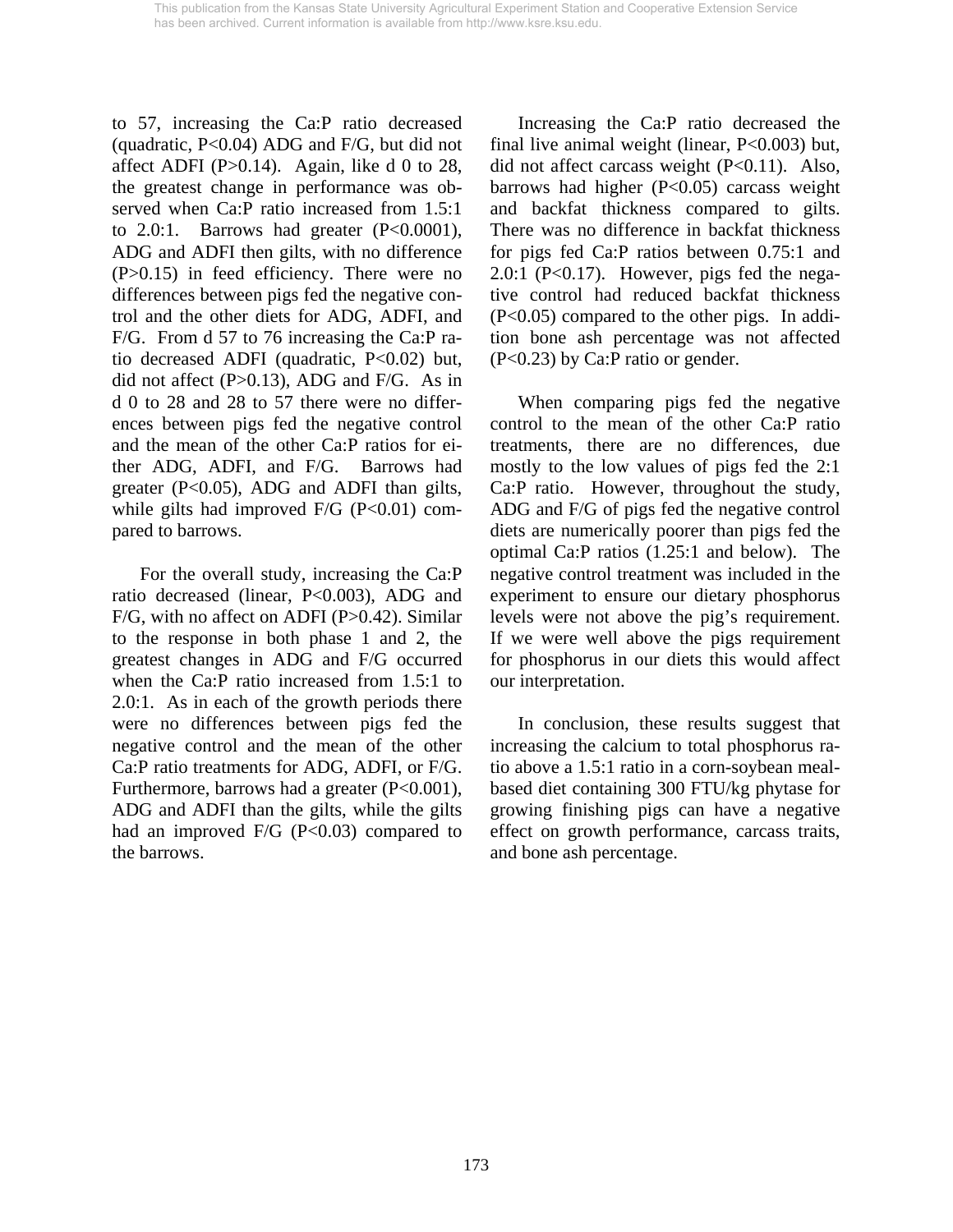| Day 0 to 28   | Day 28 to 56  | Day 56 to 73  |
|---------------|---------------|---------------|
| 69.99         | 77.80         | 83.67         |
| 26.51         | 19.18         | 13.72         |
| 0.40          | 0.25          | 0.10          |
| $0.38 - 1.99$ | $0.36 - 1.74$ | $0.35 - 1.53$ |
| 0.35          | 0.35          | 0.35          |
| 0.15          | 0.15          | 0.15          |
| 0.15          | 0.15          | 0.15          |
| 0.05          | 0.05          | 0.05          |
| $1.71 - 0.21$ | $1.39 - 0.31$ | $1.08 - 0.08$ |
| 0.15          | 0.15          | 0.15          |
| 0.05          | 0.05          | 0.05          |
|               |               |               |
| 1.10          | 0.90          | 0.75          |
| 18.30         | 15.50         | 13.50         |
| 1,492         | 1,501         | 1,509         |
| $0.33 - 0.88$ | $0.28 - 0.75$ | $0.24 - 0.64$ |
| 0.44          | 0.38          | 0.32          |
| 0.15          | 0.11          | 0.07          |
|               |               |               |

# **Table 1. Diet Composition (As-fed Basis)**

<sup>a</sup> Provided 44 mg/kg of Tylosin.<br><sup>b</sup> Provided 300 FTU/kg of feed (Natuphos<sup>®</sup> 600).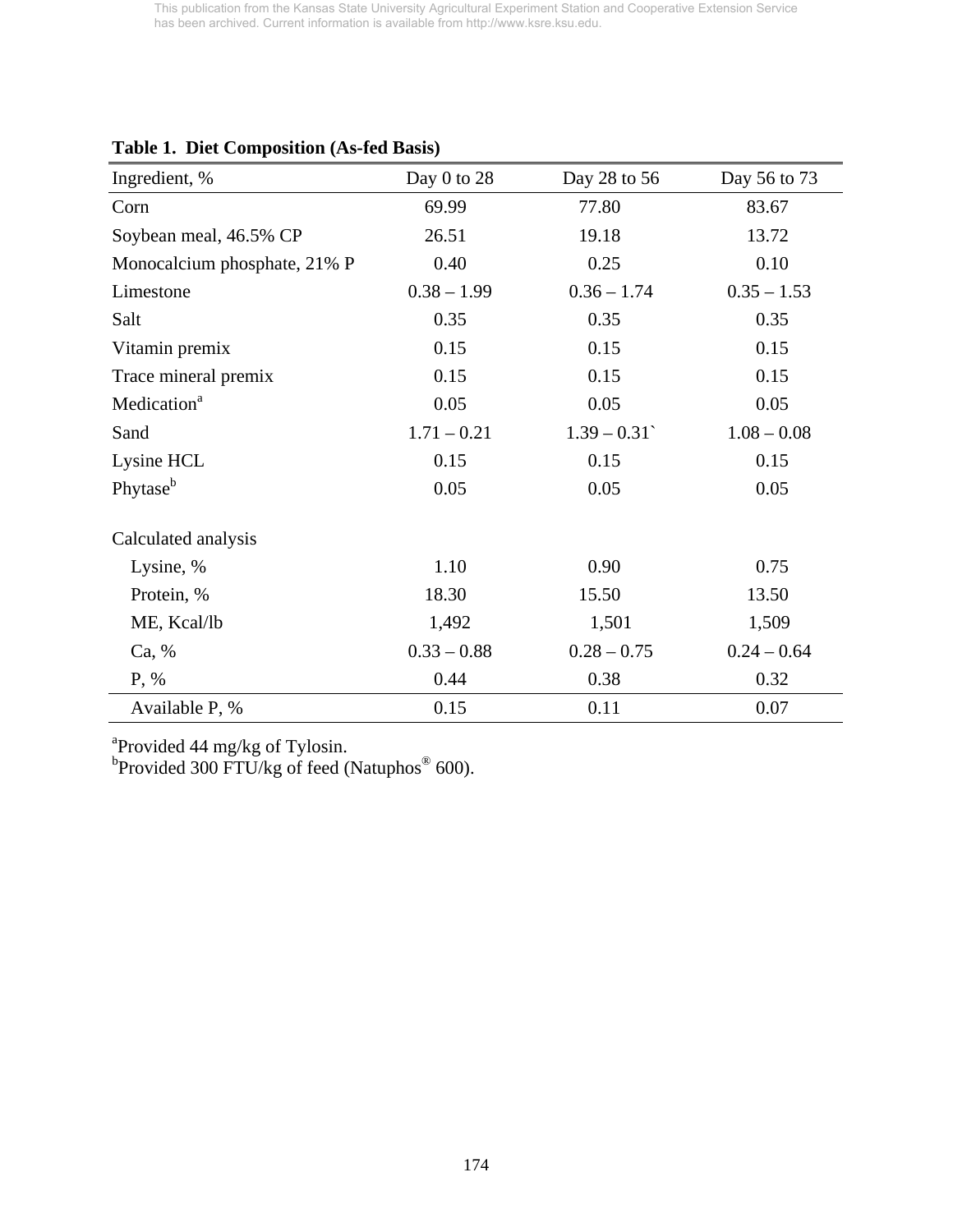|                            |                |                   | Calcium: Phosphorus ratio      |                    |                     |                     |            |        | Probability $(P<)$ |        |                | Sex        |       |
|----------------------------|----------------|-------------------|--------------------------------|--------------------|---------------------|---------------------|------------|--------|--------------------|--------|----------------|------------|-------|
|                            | <b>Neg</b>     |                   |                                |                    |                     |                     |            |        |                    | Neg vs |                |            | P<    |
| Item                       | control        | 0.75:1            | 1:1                            | 1.25:1             | 1.5:1               | 2:1                 | <b>SED</b> | Linear | Quad               | others | <b>Barrows</b> | Gilts      | Value |
| Day 0 to 28                |                |                   |                                |                    |                     |                     |            |        |                    |        |                |            |       |
| ADG, lb                    | $2.17^b$       | 2.31 <sup>c</sup> | $2.25^{bc}$                    | $2.23^{bc}$        | $2.14^{bd}$         | 2.03 <sup>d</sup>   | 0.06       | 0.001  | 0.69               | 0.66   | 2.31           | 2.07       | 0.001 |
| ADFI, lb                   | 5.24           | 5.22              | 5.15                           | 5.17               | 5.05                | 5.20                | 0.14       | 0.82   | 0.28               | 0.47   | 5.45           | 4.89       | 0.001 |
| F/G                        | $2.41^{b}$     | 2.26 <sup>c</sup> | $2.30^{bc}$                    | $2.33^{bc}$        | $2.36^{bc}$         | 2.58                | 0.07       | 0.001  | 0.16               | 0.41   | 2.37           | 2.38       | 0.77  |
| Day 28 to 57               |                |                   |                                |                    |                     |                     |            |        |                    |        |                |            |       |
| ADG, lb                    | $2.32^{bc}$    | $2.56^{bc}$       | $2.42^{b}$                     | 2.37 <sup>bc</sup> | $2.35^{bc}$         | $21.8^\circ$        | 0.10       | 0.19   | 0.04               | 0.98   | 2.44           | 2.19       | 0.001 |
| ADFI, lb                   | 7.03           | 6.76              | 6.46                           | 6.66               | 6.55                | 7.00                | 0.29       | 0.26   | 0.14               | 0.13   | 7.20           | 6.28       | 0.001 |
| F/G                        | $3.05^{bc}$    | $3.00^{bc}$       | $2.68^{a}$                     | $2.83^{ab}$        | 2.80 <sup>ab</sup>  | $3.22^c$            | 0.13       | 0.01   | 0.001              | 0.16   | 2.97           | 2.89       | 0.29  |
| Day 57 to 76               |                |                   |                                |                    |                     |                     |            |        |                    |        |                |            |       |
| ADG, lb                    | 1.79           | 1.86              | 1.98                           | 1.92               | 1.96                | 1.79                | 0.12       | 0.41   | 0.15               | 0.21   | 1.95           | 1.82       | 0.053 |
| ADFI, lb                   | $7.05^{\rm b}$ | $6.99^{bc}$       | $7.52^{bc}$                    | $7.65^{\rm d}$     | 7.42 <sup>bcd</sup> | 7.24 <sup>bcd</sup> | 0.26       | 0.70   | 0.02               | 0.13   | 7.82           | 6.80       | 0.001 |
| F/G                        | 3.98           | 3.83              | 3.86                           | 4.07               | 3.82                | 4.11                | 0.21       | 0.24   | 0.86               | 0.78   | 4.08           | 3.81       | 0.03  |
| Overall                    |                |                   |                                |                    |                     |                     |            |        |                    |        |                |            |       |
| ADG, lb                    | $2.14^{bc}$    | 2.19 <sup>c</sup> | $2.25^{\circ}$                 | 2.21 <sup>c</sup>  | 2.18 <sup>c</sup>   | $2.03^{b}$          | 0.06       | 0.003  | 0.04               | 0.45   | 2.28           | 2.06       | 0.001 |
| ADFI, lb                   | 6.35           | 6.22              | 6.20                           | 6.31               | 6.17                | 6.37                | 0.15       | 0.42   | 0.66               | 0.50   | 6.67           | 5.87       | 0.001 |
| $\rm F/G$                  | $2.97^{\rm b}$ | $2.84^{bc}$       | $2.75^{\circ}$                 | $2.85^{bc}$        | 2.83 <sup>c</sup>   | $3.15^d$            | 0.07       | 0.001  | 0.001              | 0.10   | 2.94           | 2.86       | 0.05  |
| Live wt.                   | $241.0^{bc}$   |                   | $2.44.0^{\circ} 249.5^{\circ}$ | $246.5^{\circ}$    | $244.1^{\circ}$     | $233.3^{b}$         | 4.46       | 0.003  | 0.03               | 0.48   | 251.8          | 234.3      | 0.001 |
| Packing Plant Data         |                |                   |                                |                    |                     |                     |            |        |                    |        |                |            |       |
| Carcass wt., lb            | 188.6          | 190.7             | 188.8                          | 187.2              | 188.7               | 183.7               | 4.09       | 0.11   | 0.82               | 0.81   | 190.33         | 185.57     | 0.05  |
| Backfat, in.               | $0.74^{\rm b}$ | $0.83^{bc}$       | $0.83^{bc}$                    | $0.89^{bc}$        | $0.90^{bc}$         | 0.93 <sup>c</sup>   | 0.06       | 0.17   | 0.81               | 0.05   | 0.92           | 0.79       | 0.01  |
| Bone ash, %                |                |                   |                                |                    |                     |                     |            |        |                    |        |                |            |       |
| 3 <sup>rd</sup> Metacarpal | 43.30          | 43.22             | 41.19                          | 43.33              | 42.77               | 42.96               | 0.008      | 0.64   | 0.95               | 0.75   | 43.19          | 43.06      | 0.79  |
| 4 <sup>th</sup> Metacarpal | 43.84          | 44.48             | 44.66                          | 45.15              | 43.75               | 43.66               | 0.01       | 0.22   | 0.56               | 0.50   | 44.29          | 44.22      | 0.90  |
| Average bone ash           | 43.57          | 43.85             | 43.93                          | 44.24              | 43.26               | 43.31               | 0.007      | 0.23   | 0.71               | 0.77   | 43.74          | 43.64 0.79 |       |

Table 2. Influence of Calcium to Total Phosphorus Ratio on Growth Performance and Bone Ash in Finishing Pigs<sup>a</sup>

<sup>a</sup>Values are means of 144 pigs (initially 85 lb) with 2 pigs per pen and 12 replicate pens per treatment.

 $b,c,d$  Means on the same row with different superscript differ (P<0.05).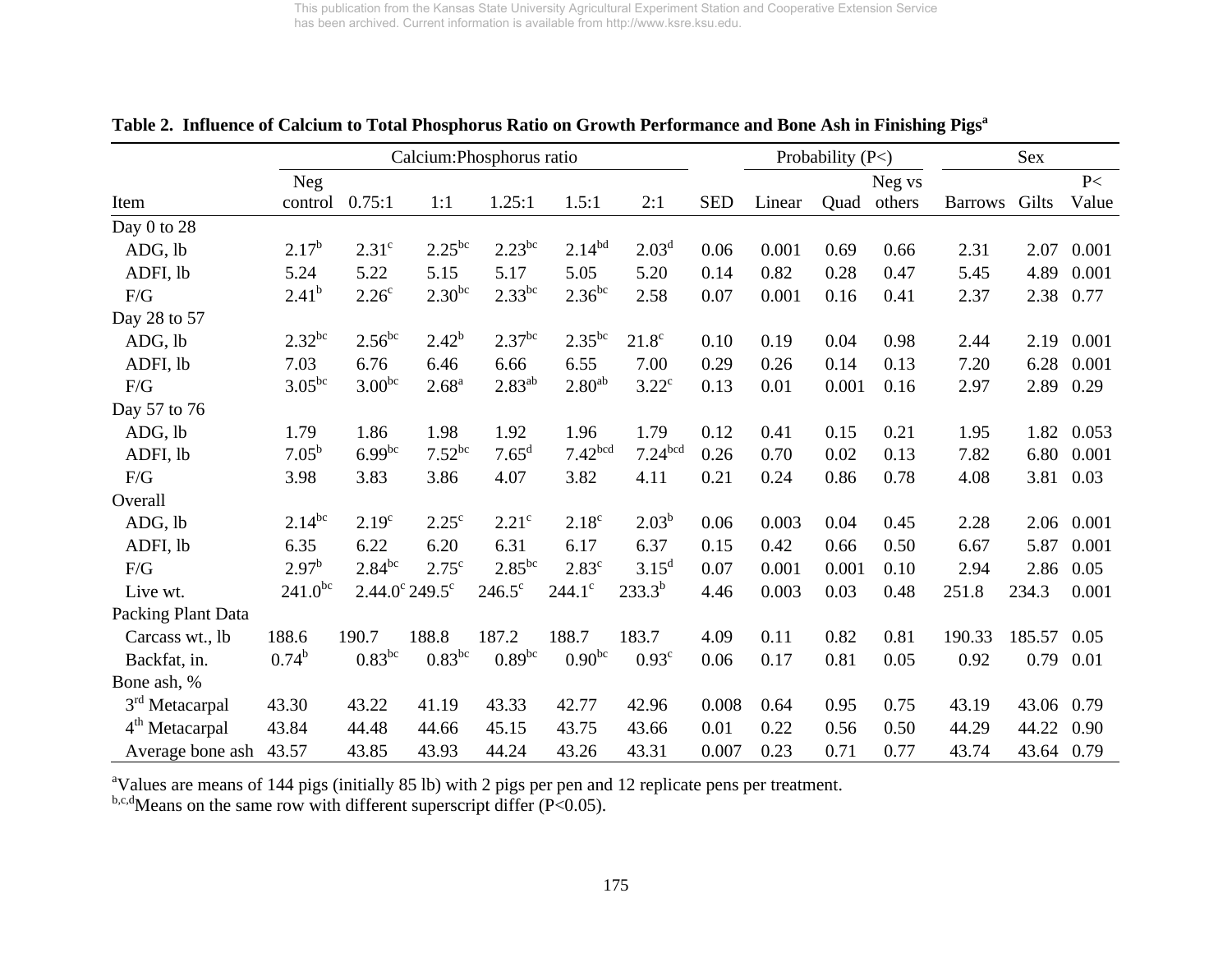### **EFFECTS OF CORN SOURCE AND FAT LEVEL ON GROWTH PERFORMANCE OF GROW-FINISH PIGS REARED IN A COMMERCIAL FACILITY<sup>1</sup>**

*C.W. Hastad, M.D. Tokach, J.L. Nelssen, S.S. Dritz<sup>2</sup> R.D. Goodband, J.M. DeRouchey, and C.L. Jones* 

#### **Summary**

 A total of 1,144 gilts (initially 110.4 lb, PIC) was used in a commercial research facility to evaluate the effects of corn source (NutriDense™, BASF, or #2 Yellow Dent) and added fat (averaging 0, 3, and 6%) on pig performance and carcass traits. Energy levels were based such that the higher energy (assuming 5% greater ME than #2 yellow dent) in NutriDense corn (with or without added fat) was calculated to be equal to that provided by yellow dent corn and added fat. In each phase, the first treatment diet contained yellow dent corn and no added fat. In the next dietary treatment, yellow dent corn was replaced with NutriDense corn, and then fat was added (2.7 to 3.2% based on phase) to the yellow dent corn-based diet to equal the energy content of the NutriDense corn diet. This amount of added fat was then added to the NutriDensebased diet. The last yellow dent corn based diet used 5.2 to 6.2% (based on phase) added fat to equal the energy content of the second NutriDense corn diet. This amount of fat was then added to the NutriDense-base diet to complete the treatment structure.

 For the overall study, pigs fed NutriDense corn had greater  $(P<0.04)$  ADG compared to pigs fed yellow dent corn. There was a corn source by fat level interaction  $(P<0.01)$  observed for ADFI and F/G. When fat was added

l

to diets containing NutriDense corn, F/G decreased linearly, whereas when fat was added to yellow dent corn the greatest improvement in feed efficiency was observed with the first 3% added fat. Adding fat to diets also increased (P<0.01) final and carcass weight, and tended (P<0.09) to increase backfat thickness. Using the known energy values of yellow dent corn and fat, we calculated NutriDense corn to have 5.3% more ME than yellow dent corn.

 These results are similar to previous research in nursery pigs at Kansas State University showing 5% more ME for NutriDense corn than yellow dent corn. This also supports work done the University of Illinois which determined that NutriDense corn has 6.5% more ME than yellow dent corn. Increasing the dietary energy level above a yellow dent corn-soybean meal-based diet with 6% added fat improved ADG and F/G in grow-finish pigs. Furthermore, pigs fed NutriDense corn had greater ADG than pigs fed yellow dent corn.

(Key Words: Corn, Fat, Energy, Grow-Finish Pigs)

#### **Introduction**

 NutriDense corn is a nutritionally enhanced product containing a stacked set of traits to provide greater nutrient density than

<sup>&</sup>lt;sup>1</sup>Appreciation is expressed to Exseed Genetics, a BASF company, for partial financial support for this trial. <sup>2</sup> Food Animal Health and Management Center.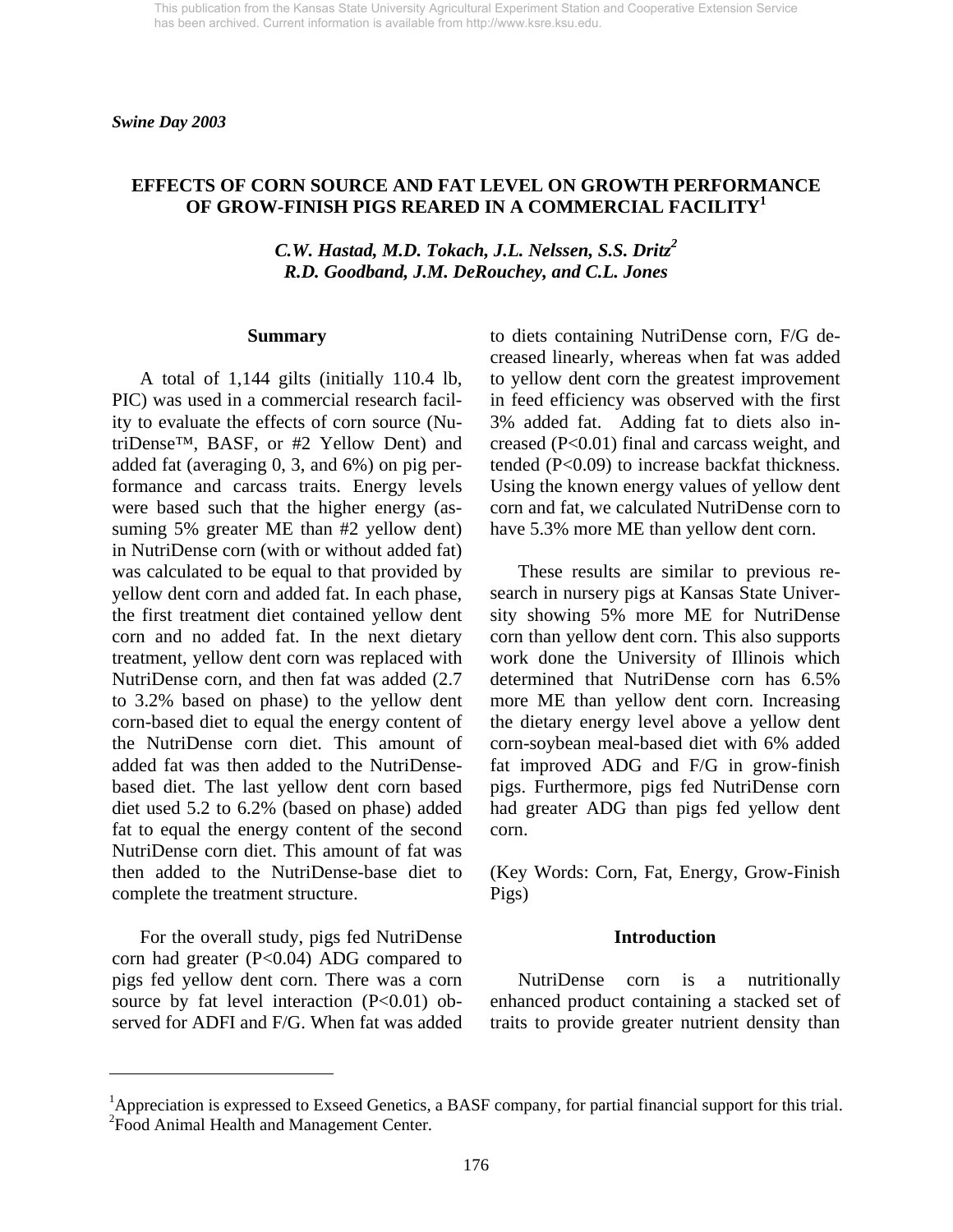conventional yellow dent corn. Specifically, it contains approximately 30% more lysine, 50% more sulfur-containing amino acids, 18% more threonine, and almost 25% more tryptophan (Table 1). Feeding trials with nursery pigs at Kansas State University indicated that the energy value of NutriDense corn was approximately 5% greater than the energy density of yellow dent corn. In these trials, F/G was improved linearly through the highest level of energy (6% fat added to a diet containing NutriDense corn).

 Past research trials conducted in commercial research facilities indicate that ADG and F/G improve linearly when increasing levels of fat are added to grow-finish diets. The purpose of this experiment was to validate the nursery trials and data from the University of Illinois that indicate NutriDense corn contains 5 to 6% more ME than yellow dent corn. The second objective was to determine if growfinish pig performance continues to be improved linearly when dietary energy density is increased beyond the level achieved with yellow dent corn and added fat.

#### **Procedures**

This experiment was conducted in a commercial research facility. The barn was curtain sided, with total concrete slats over a deep pit. The barn operates on natural ventilation during the summer and mechanically assisted ventilation during the winter. This trial was started in January and ended in April 2003. Forty-two pens of gilts (PIC C22 X L337) were blocked by weight (initially 110.4 lb) and allotted to one of six dietary treatments. There were initially 27 or 28 pigs per pen and seven pens per treatment. Each pen was  $10 \times$ 18 ft, and contained one 4-hole dry feeder and one cup waterer. The experimental diets used were formulated with either Yellow Dent (YD) or NutriDense (ND) corn with increasing levels of choice white grease (Tables 2 to 4). The first treatment diet contained yellow dent corn and no added fat. In the next dietary

treatment, yellow dent corn was replaced with NutriDense corn and then fat was added (2.7 to 3.2%, based on phase) to the yellow dent corn-based diet to equal the energy content of the NutriDense corn diet. This amount of added fat was then added to the NutriDensebased diet. The last yellow dent corn based diet used 5.2 to 6.2% (based on phase) added fat to equal the energy content of the second NutriDense corn diet. This amount of fat was then added to the NutriDense-base diet to complete the treatment structure.

All diets were formulated to maintain an equal lysine:calorie ratio and Ca:tP ratio within each phase. Corn dry matter values were 87.3 and 85.2% for ND and YD corn, respectively.

 Pig weights and feed disappearance were measured every 14 d to calculate ADG, ADFI, and F/G. Diet phase changes occurred on d 14 and 42. At the end of the experiment, pigs in each pen were individually tattooed and transported to a commercial meat packing facility where carcass traits were obtained.

 Analysis of variance was conducted on all data using the PROC MIXED procedure of SAS. Pen was used as the experimental unit of analysis for all treatment effects. The statistical model included treatment as a fixed effect and block as random effect.

## **Results and Discussion**

 For phase 1 (d 0 to 14), there were no  $(P>0.21)$  corn source by added fat interactions (Table 5). Corn source had no effect  $(P>0.27)$ on ADG or ADFI; however, pigs fed NutriDense corn had improved  $(P<0.05)$  F/G compared to pigs fed yellow dent corn. Increasing dietary fat increased (linear, P<0.01) ADG, reduced (quadratic, P<0.01) ADFI and improved (quadratic, P<0.01) F/G.

 In phase 2 (d 14 to 42), pigs fed NutriDense had greater  $(P<0.04)$  ADG than pigs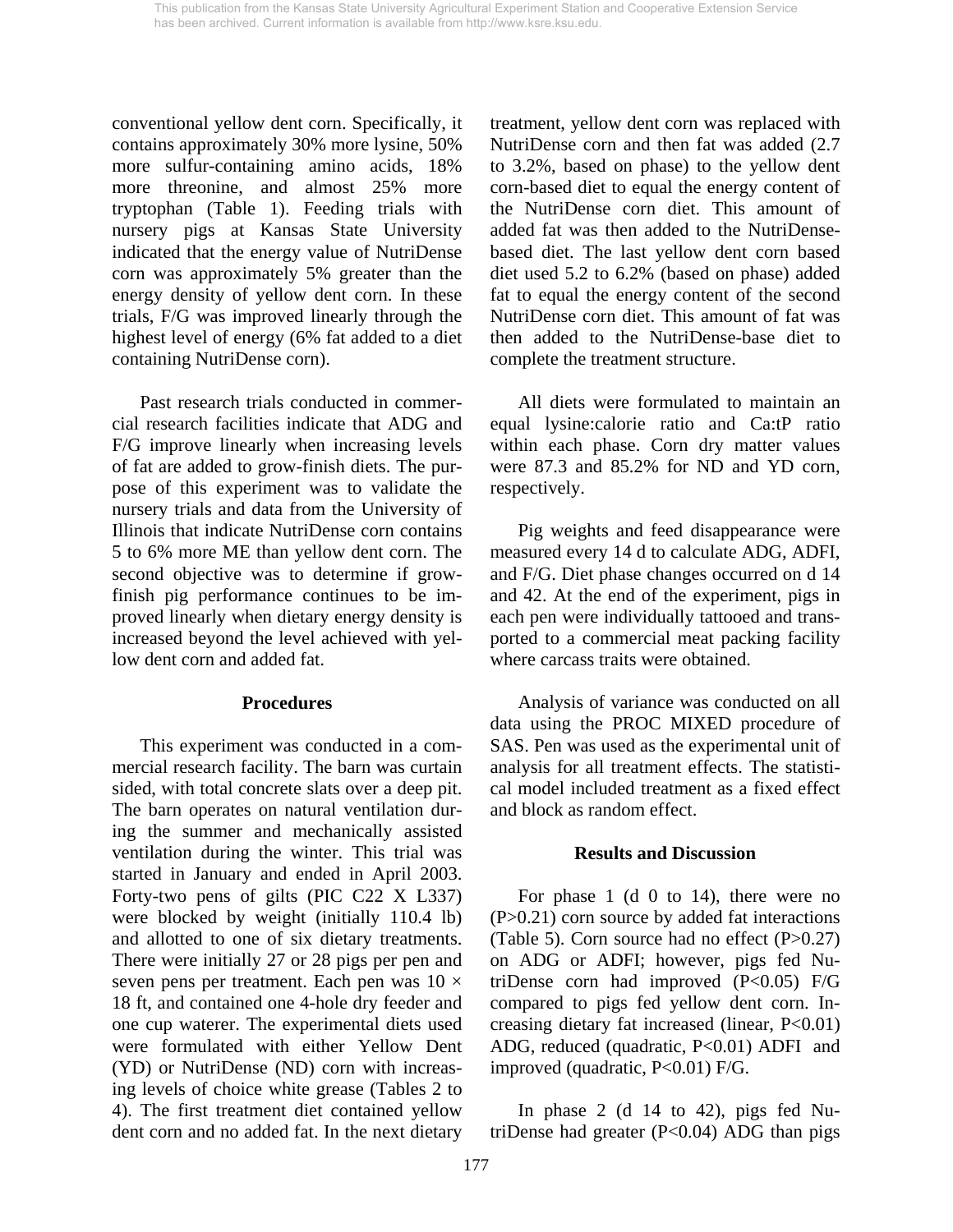fed yellow dent corn. Increasing added fat had no effect (P>0.51) on ADG. There was a corn source by added fat interaction for ADFI and F/G. For ADFI, the interaction appears to be the result of a greater rate of decrease in feed intake as fat increased in diets containing yellow dent corn, compared with the relatively smaller change in feed intake with added fat in diets containing NutriDense corn. The interaction in F/G appears to be the result of a linear improvement in F/G as fat increased in diets containing NutriDense corn, whereas the response to added fat in yellow dent corn was quadratic and maximized at 3%.

In phase 3 (d 42 to 78), corn source had no effect (P>0.37) on ADG; however increasing fat improved (linear, P<0.05) ADG. As in phase 2, there was a tendency  $(P<0.06)$  for a corn source by added fat interaction. Again the interaction appears to be the result of a greater rate of decrease in feed intake as fat was added in diets containing yellow dent corn compared to diets containing NutriDense corn. Feed efficiency was improved (linear, P<0.05) as added fat increased and tended (P<0.08) to be improved for pigs fed NutriDense corn compared to pigs fed yellow dent corn.

For the overall experiment period, pigs fed NutriDense corn had greater (P<0.04) ADG compared to pigs fed yellow dent corn. Increasing dietary fat increased (quadratic, P<0.08) ADG, with the greatest improvement observed as fat increased from 0 to 3%. Similar to the response in phase 2, there was a corn source by added fat interaction for ADFI and F/G. For ADFI, the interaction appears to be the result of a greater rate of decrease in feed intake as fat increased in diets containing yellow dent corn, compared with the relatively smaller change in feed intake with added fat in diets containing NutriDense corn. The interaction in F/G appears to be the result of a linear improvement in F/G as fat increased in diets containing NutriDense corn, whereas the response to added fat in yellow dent corn was

quadratic, with the greatest response to the first 3% added fat.

To determine the energy concentration in NutriDense corn, we looked at the energetic efficiency of gain. Pigs fed diets with NutriDense corn (assumed to contain 5% more ME) had similar energetic efficiency to pigs fed yellow dent corn diets with similar dietary ME. By comparing the energetic efficiency between corn sources formulated to the same energy density, data suggest that pigs fed NutriDense corn have almost exactly the same energetic efficiency when we assume a 5% greater ME value for NutriDense corn.

We also calculated an energy efficiency ratio by dividing the calculated ME intake by lb of gain. For this calculation, we used NRC (1998) ME values for yellow dent corn, soybean meal, and fat. Assuming that the energetic efficiency of gain within the three levels of added fat should be similar, we could then extrapolate the ME content of NutriDense corn compared to yellow dent corn. Using this procedure, the average ME value of NutriDense corn is 1,634 kcal/lb or 5.3% greater than that of yellow dent corn.

There were no differences (P>0.18) in carcass weight, backfat depth, loin depth, and percentage muscle, and fat-free lean index among pigs fed either NutriDense or yellow dent corn. However, pigs fed yellow dent corn had greater (P<0.05) yield percentage than those fed NutriDense corn. Increasing added fat increased (P<0.01) carcass weight, but had no effect (P>0.18) on percentage yield, muscle, or fat free lean index.

 We calculated the economic value of NutriDense corn compared to yellow dent corn. We compared diets formulated to contain identical energy, lysine, and phosphorus concentrations with either NutriDense or yellow dent corn. We used a value of \$2.24/bu for yellow dent corn, \$180/ton for soybean meal \$290/ton for monocalcium phosphorus,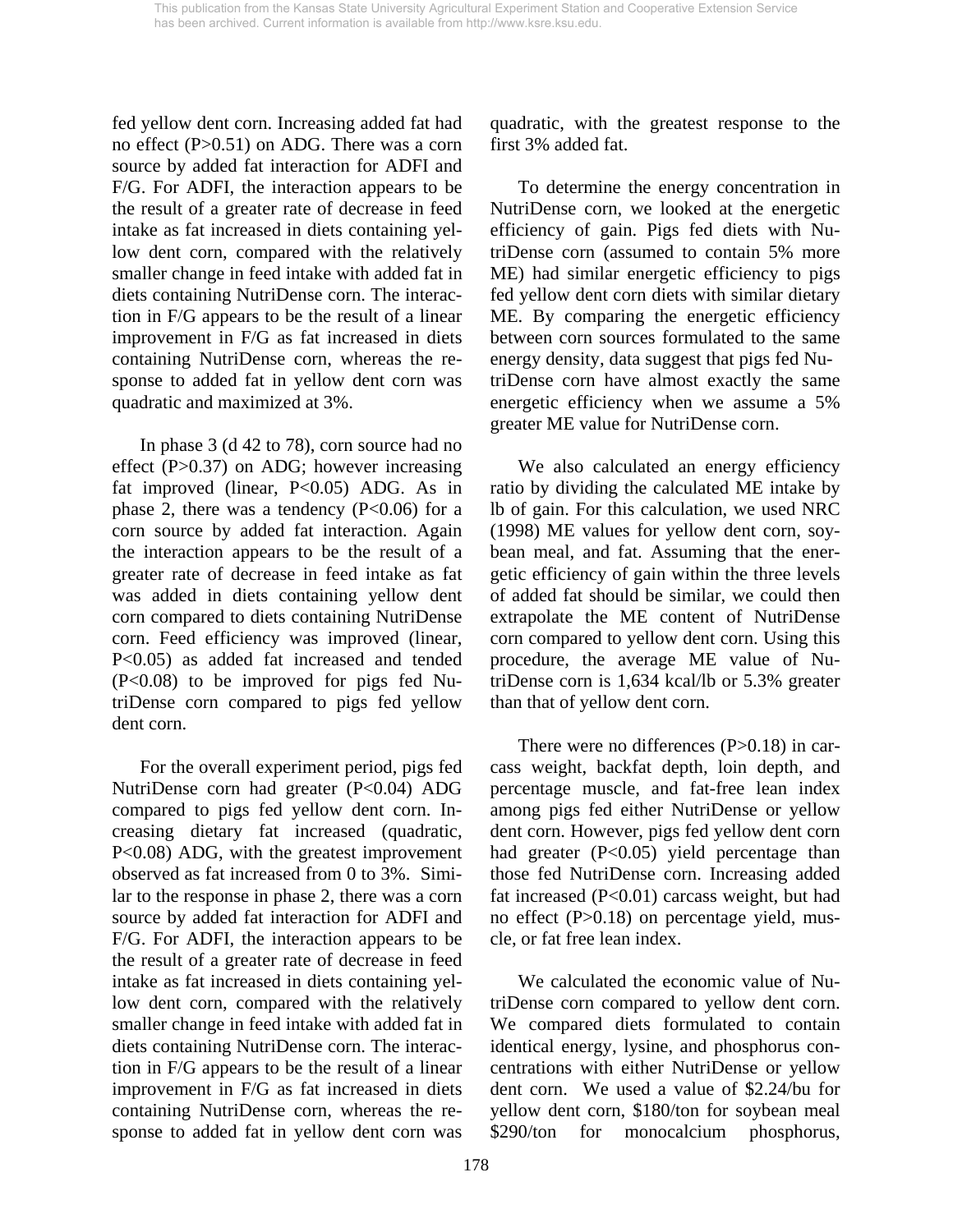\$40/ton for limestone, and \$240/ton for choice white grease in our calculations. Using the difference in diet cost and amount of corn in the diets, we calculated the extra value provided by using NutriDense corn. The economic comparison indicates producers can pay up to \$0.13/bu premium for ND corn to realize the same growth performance benefits of a YD corn diet with added soybean meal and choice white grease.

In conclusion, our results are similar to previous research in nursery pigs at Kansas State University showing that NutriDense corn contains approximately 5% more ME than yellow dent corn. This agrees with data from the University of Illinois, which show that NutriDense corn has 6.5% more ME than yellow dent corn. The results of our study also show that increasing the dietary energy level above a corn-soybean meal-added fat diet with NutriDense corn improves ADG and F/G in grow-finish pigs. In summary, the use of NutriDense corn in grow-finish diets provides an opportunity to achieve higher dietary ME levels and improved growth performance compared to diets containing yellow dent corn.

| Item              | <b>Yellow Dent</b> | NutriDense |  |  |  |
|-------------------|--------------------|------------|--|--|--|
| Dry matter, %     | 89 (85.21)         | 88 (87.39) |  |  |  |
| Either extract, % | 3.9(3.48)          | 4.8(4.56)  |  |  |  |
| Protein, %        | 8.3 (7.39)         | 10(9.33)   |  |  |  |
| ME, kcal/lb       | 1,551              | 1,629      |  |  |  |
| Crude Fiber, %    | 2.8(2.38)          | 2.0(2.26)  |  |  |  |
| Ca, %             | 0.03(0.02)         | 0.01(0.06) |  |  |  |
| $P$ (Total), %    | 0.28(0.24)         | 0.32(0.28) |  |  |  |
| P (Available), %  | 0.14               | 0.11       |  |  |  |
| Mg, %             | 0.12(0.10)         | 0.13(0.11) |  |  |  |
| K, %              | 0.33(0.32)         | 0.35(0.32) |  |  |  |
| S, %              | 0.13               | 0.11       |  |  |  |
| Amino acids, %    |                    |            |  |  |  |
| Lysine            | 0.26(0.23)         | 0.31(0.28) |  |  |  |
| Arginine          | 0.37(0.36)         | 0.52(0.46) |  |  |  |
| Cystine           | 0.19(0.19)         | 0.23(0.24) |  |  |  |
| Isoleucine        | 0.28(0.26)         | 0.41(0.35) |  |  |  |
| Leucine           | 0.99(0.92)         | 1.25(1.25) |  |  |  |
| Methionine        | 0.17(0.16)         | 0.21(0.22) |  |  |  |
| Tryptophan        | 0.06(0.06)         | 0.08(0.07) |  |  |  |
| Threonine         | 0.29(0.27)         | 0.34(0.33) |  |  |  |
| Valine            | 0.39(0.38)         | 0.55(0.47) |  |  |  |

**Table 1. Composition of Corn Sources**<sup>a</sup>

<sup>a</sup>Values represent estimated composition from NRC, 1998 for yellow dent corn and NutriDense corn provided by BASF used in diet formulation. Values in ( ) represent actual analyzed chemical composition.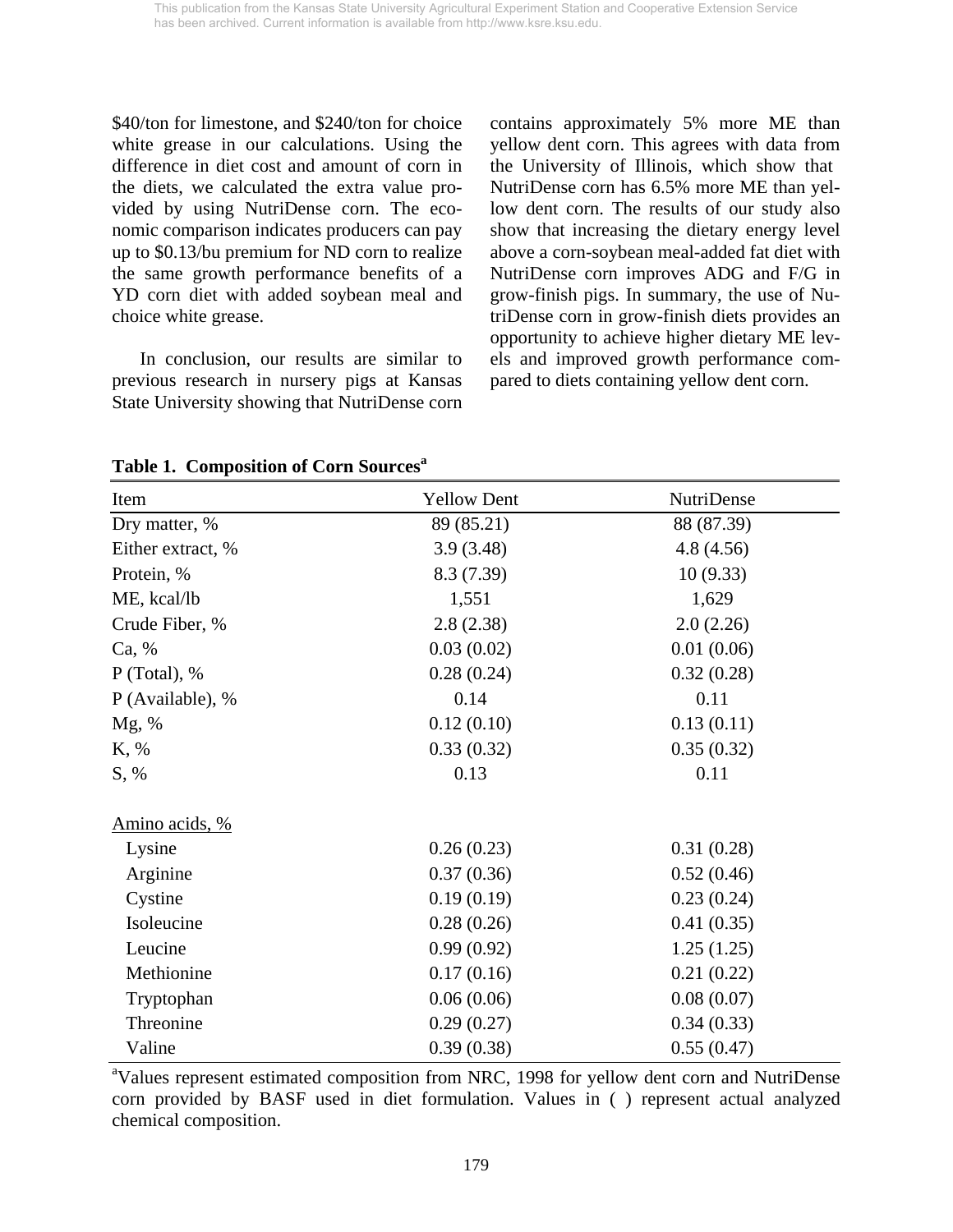|                              | Corn Source: |                  | <b>Yellow Dent</b> |        |                | NutriDense |        |
|------------------------------|--------------|------------------|--------------------|--------|----------------|------------|--------|
| Ingredient, %                | Fat level:   | $\boldsymbol{0}$ | 2.7                | 5.2    | $\overline{0}$ | 2.7        | 5.2    |
| Yellow dent corn             |              | 68.65            | 64.09              | 59.98  |                |            |        |
| NutriDense corn              |              |                  |                    |        | 68.41          | 63.92      | 59.87  |
| Soybean meal, 46.5% CP       |              | 28.60            | 30.41              | 31.99  | 28.91          | 30.66      | 32.17  |
| Choice white grease          |              |                  | 2.70               | 5.20   |                | 2.70       | 5.20   |
| Monocalcium phosphate, 21% P |              | 1.13             | 1.18               | 1.21   | 0.96           | 1.01       | 1.07   |
| Limestone                    |              | 0.95             | 0.95               | 0.95   | 1.05           | 1.04       | 1.03   |
| Salt                         |              | 0.35             | 0.35               | 0.35   | 0.35           | 0.35       | 0.35   |
| Vitamin premix with phytase  |              | 0.08             | 0.08               | 0.08   | 0.08           | 0.08       | 0.08   |
| Trace mineral premix         |              | 0.10             | 0.10               | 0.10   | 0.10           | 0.10       | 0.10   |
| Lysine HCl                   |              | 0.15             | 0.15               | 0.15   | 0.15           | 0.15       | 0.15   |
| Total                        |              | 100.00           | 100.00             | 100.00 | 100.00         | 100.00     | 100.00 |
|                              |              |                  |                    |        |                |            |        |
| <b>Calculated Analysis</b>   |              |                  |                    |        |                |            |        |
| Lysine, %                    |              | 1.16             | 1.20               | 1.24   | 1.20           | 1.24       | 1.28   |
| Lysine:calorie ratio, g/mcal |              | 3.50             | 3.50               | 3.50   | 3.50           | 3.50       | 3.50   |
| Isoleucine:lysine ratio, %   |              | 0.67             | 0.67               | 0.67   | 0.75           | 0.74       | 0.74   |
| Leucine: lysine ratio, %     |              | 1.49             | 1.45               | 1.42   | 1.59           | 1.55       | 1.51   |
| Methionine:lysine ratio, %   |              | 0.27             | 0.26               | 0.26   | 0.28           | 0.27       | 0.27   |
| Met & Cys:lysine ratio, %    |              | 0.56             | 0.55               | 0.54   | 0.60           | 0.58       | 0.57   |
| Threonine: lysine ratio, %   |              | 0.63             | 0.62               | 0.62   | 0.64           | 0.63       | 0.63   |
| Tryptophan:lysine ratio, %   |              | 0.20             | 0.20               | 0.20   | 0.20           | 0.20       | 0.20   |
| Valine:lysine ratio, %       |              | 0.79             | 0.78               | 0.77   | 0.86           | 0.84       | 0.83   |
| ME, kcal/lb                  |              | 1,504            | 1,558              | 1,609  | 1,558          | 1,609      | 1,656  |
| Protein, %                   |              | 19.13            | 19.59              | 19.97  | 20.28          | 20.65      | 20.95  |
| Ca, %                        |              | 0.69             | 0.70               | 0.71   | 0.68           | 0.69       | 0.70   |
| P, %                         |              | 0.63             | 0.64               | 0.64   | 0.62           | 0.63       | 0.64   |
| Ca: tP Ratio                 |              | 1.10             | 1.10               | 1.10   | 1.10           | 1.10       | 1.10   |
| Available P, %               |              | 0.31             | 0.32               | 0.32   | 0.33           | 0.33       | 0.34   |

# **Table 2. Composition of Phase 1 Experimental Diets (As-fed Basis)a**

a Diets fed from d 0 to 14.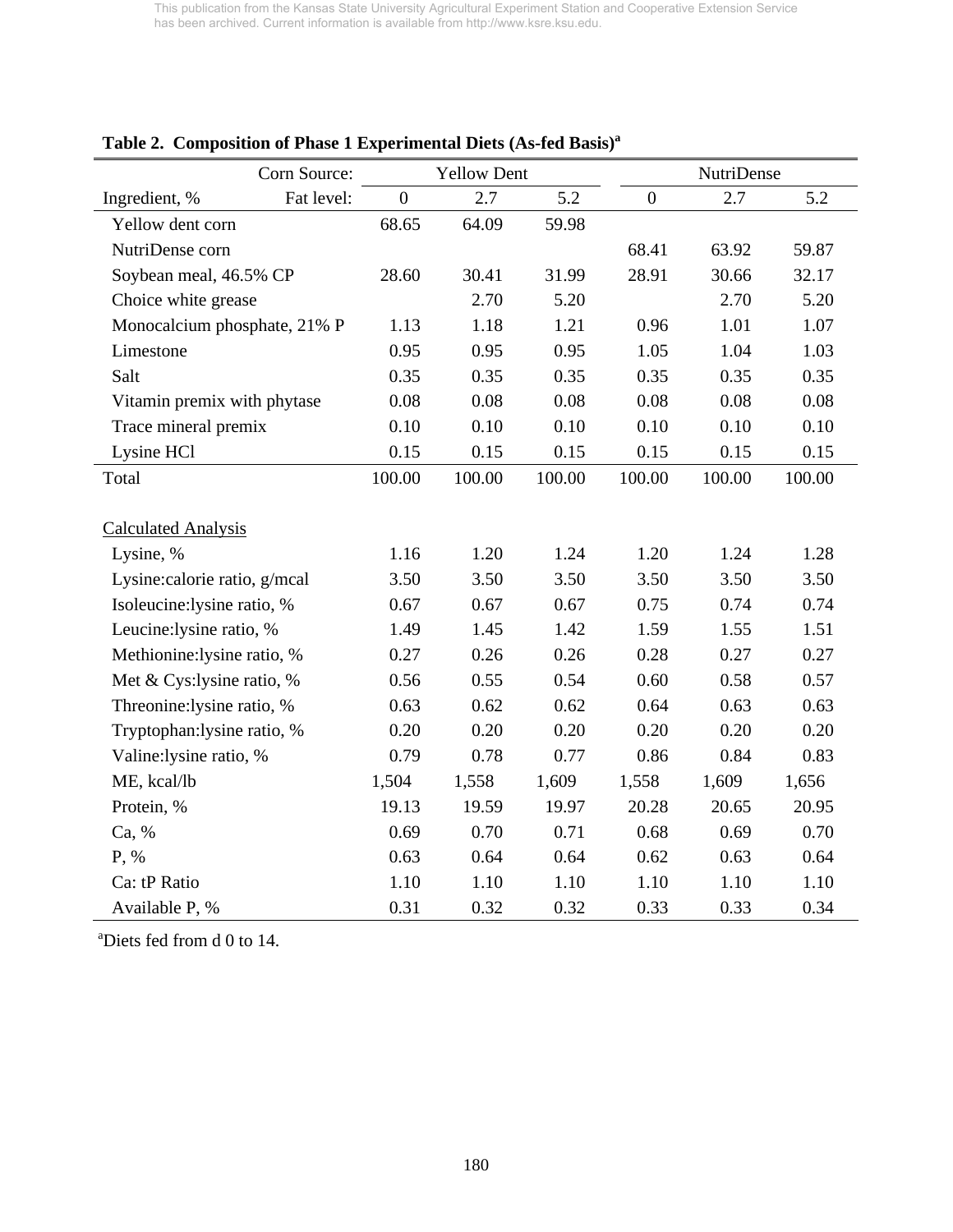|                               | Corn Source: |                  | <b>Yellow Dent</b> |        |                  | NutriDense |        |
|-------------------------------|--------------|------------------|--------------------|--------|------------------|------------|--------|
| Ingredient, %                 | Fat level:   | $\boldsymbol{0}$ | 2.7                | 5.2    | $\boldsymbol{0}$ | 2.7        | 5.2    |
| Yellow dent corn              |              | 68.65            | 64.09              | 59.98  |                  |            |        |
| NutriDense corn               |              |                  |                    |        | 68.41            | 63.92      | 59.87  |
| Soybean meal, 46.5% CP        |              | 28.60            | 30.41              | 31.99  | 28.91            | 30.66      | 32.17  |
| Choice white grease           |              |                  | 2.70               | 5.20   |                  | 2.70       | 5.20   |
| Monocalcium phosphate, 21% P  |              | 1.13             | 1.18               | 1.21   | 0.96             | 1.01       | 1.07   |
| Limestone                     |              | 0.95             | 0.95               | 0.95   | 1.05             | 1.04       | 1.03   |
| Salt                          |              | 0.35             | 0.35               | 0.35   | 0.35             | 0.35       | 0.35   |
| Vitamin premix with phytase   |              | 0.08             | 0.08               | 0.08   | 0.08             | 0.08       | 0.08   |
| Trace mineral premix          |              | 0.10             | 0.10               | 0.10   | 0.10             | 0.10       | 0.10   |
| Lysine HCl                    |              | 0.15             | 0.15               | 0.15   | 0.15             | 0.15       | 0.15   |
| Total                         |              | 100.00           | 100.00             | 100.00 | 100.00           | 100.00     | 100.00 |
|                               |              |                  |                    |        |                  |            |        |
| <b>Calculated Analysis:</b>   |              |                  |                    |        |                  |            |        |
| Lysine, %                     |              | 0.97             | 1.00               | 1.04   | 1.00             | 1.04       | 1.08   |
| Lysine: calorie ratio, g/mcal |              | 2.90             | 2.90               | 2.90   | 2.90             | 2.90       | 2.91   |
| Isoleucine:lysine ratio, %    |              | 0.66             | 0.66               | 0.66   | 0.77             | 0.76       | 0.75   |
| Leucine: lysine ratio, %      |              | 1.60             | 1.55               | 1.51   | 1.73             | 1.67       | 1.62   |
| Methionine:lysine ratio, %    |              | 0.28             | 0.28               | 0.27   | 0.30             | 0.29       | 0.29   |
| Met & Cys:lysine ratio, %     |              | 0.60             | 0.58               | 0.57   | 0.65             | 0.63       | 0.61   |
| Threonine: lysine ratio, %    |              | 0.64             | 0.63               | 0.63   | 0.65             | 0.65       | 0.64   |
| Tryptophan: lysine ratio, %   |              | 0.19             | 0.19               | 0.19   | 0.19             | 0.19       | 0.19   |
| Valine:lysine ratio, %        |              | 0.81             | 0.80               | 0.79   | 0.90             | 0.88       | 0.87   |
| ME, kcal/lb                   |              | 1,509            | 1,569              | 1,625  | 1,569            | 1,625      | 1,679  |
| Protein, %                    |              | 16.46            | 16.85              | 17.21  | 17.59            | 17.93      | 18.24  |
| Ca, %                         |              | 0.61             | 0.62               | 0.63   | 0.60             | 0.61       | 0.62   |
| P, %                          | 0.55         | 0.56             | 0.57               | 0.54   | 0.55             | 0.56       |        |
| Ca: tP Ratio                  |              |                  |                    | 1.10   | 1.10             | 1.10       | 1.10   |
| Available P, %                |              | 0.26             | 0.27               | 0.28   | 0.27             | 0.27       | 0.29   |

## **Table 3. Composition of Phase 2 Experimental Diets (As-fed Basis)a**

a Diets fed from d 14 to 42.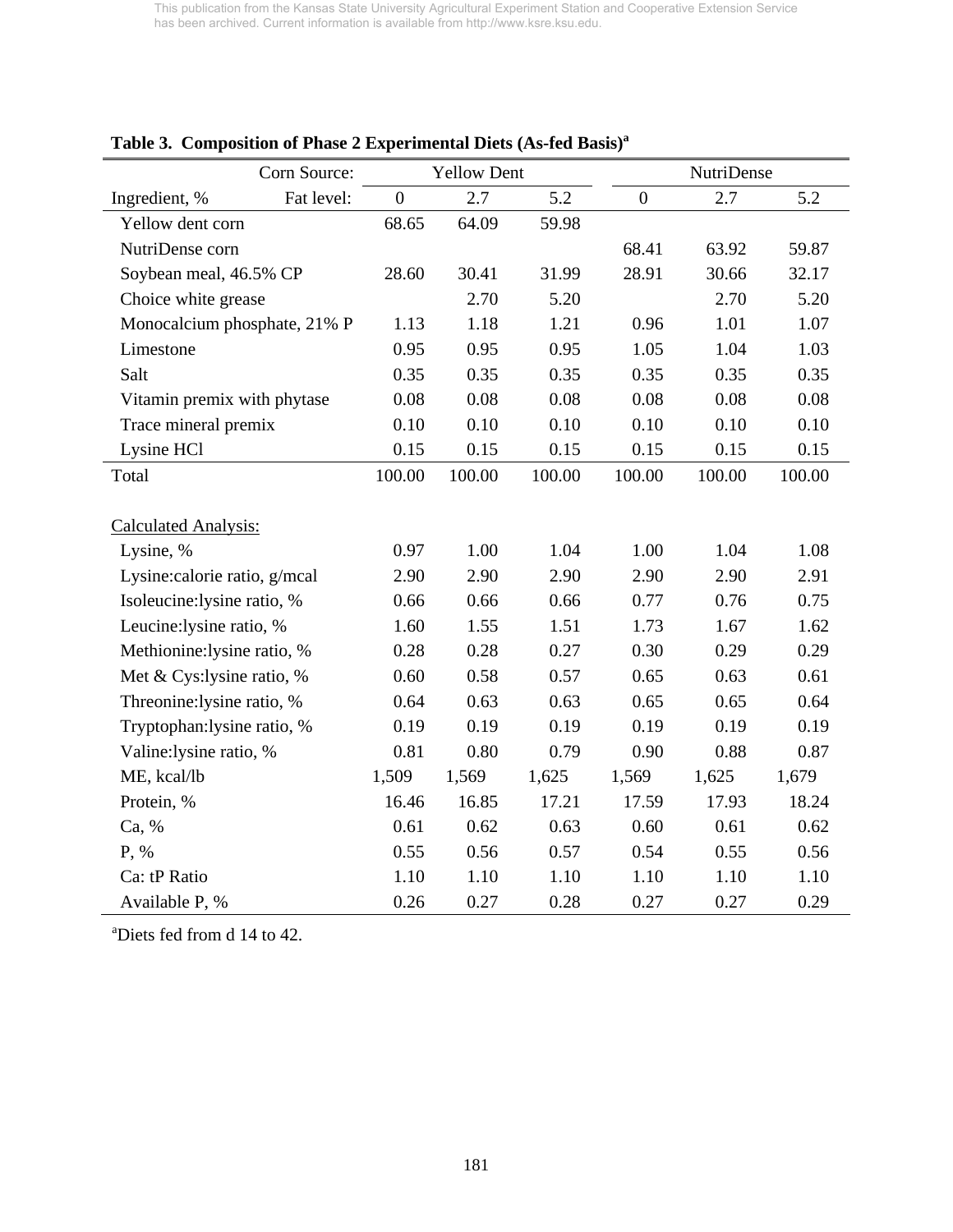|                              | Corn Source |                | <b>Yellow Dent</b> |        |                | <b>NutriDense</b> |        |
|------------------------------|-------------|----------------|--------------------|--------|----------------|-------------------|--------|
| Ingredient, %                | Fat level:  | $\overline{0}$ | 3.2                | 6.2    | $\overline{0}$ | 3.2               | 6.2    |
| Yellow dent corn             |             | 80.99          | 76.16              | 71.69  |                |                   |        |
| NutriDense corn              |             |                |                    |        | 81.28          | 76.49             | 72.01  |
| Soybean meal, 46.5%          |             | 16.98          | 18.59              | 20.03  | 16.80          | 18.35             | 19.81  |
| Choice white grease          |             |                | 3.20               | 6.20   |                | 3.20              | 6.20   |
| Monocalcium Phosphate, 21% P |             | 0.59           | 0.63               | 0.67   | 0.37           | 0.43              | 0.47   |
| Limestone                    |             | 0.85           | 0.84               | 0.82   | 0.96           | 0.94              | 0.93   |
| Salt                         |             | 0.35           | 0.35               | 0.35   | 0.35           | 0.35              | 0.35   |
| Vitamin premix with phytase  |             | 0.06           | 0.06               | 0.06   | 0.06           | 0.06              | 0.06   |
| Trace mineral premix         |             | 0.08           | 0.08               | 0.08   | 0.08           | 0.08              | 0.08   |
| Lysine HCl                   |             | 0.10           | 0.10               | 0.10   | 0.10           | 0.10              | 0.10   |
| Total                        |             | 100.00         | 100.00             | 100.00 | 100.00         | 100.00            | 100.00 |
| <b>Calculated Analysis:</b>  |             |                |                    |        |                |                   |        |
| Lysine, %                    |             | 0.80           | 0.84               | 0.87   | 0.84           | 0.87              | 0.90   |
| Lysine:calorie ratio, g/mcal |             | 2.40           | 2.40               | 2.40   | 2.40           | 2.40              | 2.40   |
| Isoleucine:lysine ratio, %   |             | 0.69           | 0.69               | 0.69   | 0.83           | 0.82              | 0.80   |
| Leucine:lysine ratio, %      |             | 1.77           | 1.71               | 1.66   | 1.95           | 1.87              | 1.81   |
| Methionine: lysine ratio, %  |             | 0.31           | 0.30               | 0.29   | 0.34           | 0.33              | 0.32   |
| Met & Cys:lysine ratio, %    |             | 0.66           | 0.64               | 0.62   | 0.73           | 0.70              | 0.68   |
| Threonine:lysine ratio, %    |             | 0.68           | 0.67               | 0.66   | 0.70           | 0.69              | 0.68   |
| Tryptophan:lysine ratio, %   |             | 0.20           | 0.20               | 0.20   | 0.20           | 0.20              | 0.20   |
| Valine:lysine ratio, %       |             | 0.87           | 0.86               | 0.84   | 0.99           | 0.96              | 0.94   |
| ME, kcal/lb                  |             | 1,517          | 1,582              | 1,643  | 1,582          | 1,643             | 1,701  |
| Protein, %                   |             | 14.78          | 15.12              | 15.41  | 15.94          | 16.18             | 16.41  |
| Ca, %                        |             | 0.51           | 0.52               | 0.52   | 0.50           | 0.51              | 0.51   |
| P, %                         |             | 0.47           | 0.47               | 0.48   | 0.45           | 0.46              | 0.47   |
| Ca: tP Ratio                 | 1.10        | 1.10           | 1.10               | 1.10   | 1.10           | 1.10              |        |
| Available P, %               |             | 0.18           | 0.19               | 0.20   | 0.19           | 0.20              | 0.21   |

# **Table 4. Composition of Phase 3 Experimental Diets (As-fed Basis)a**

a Diet fed from d 42 to 78.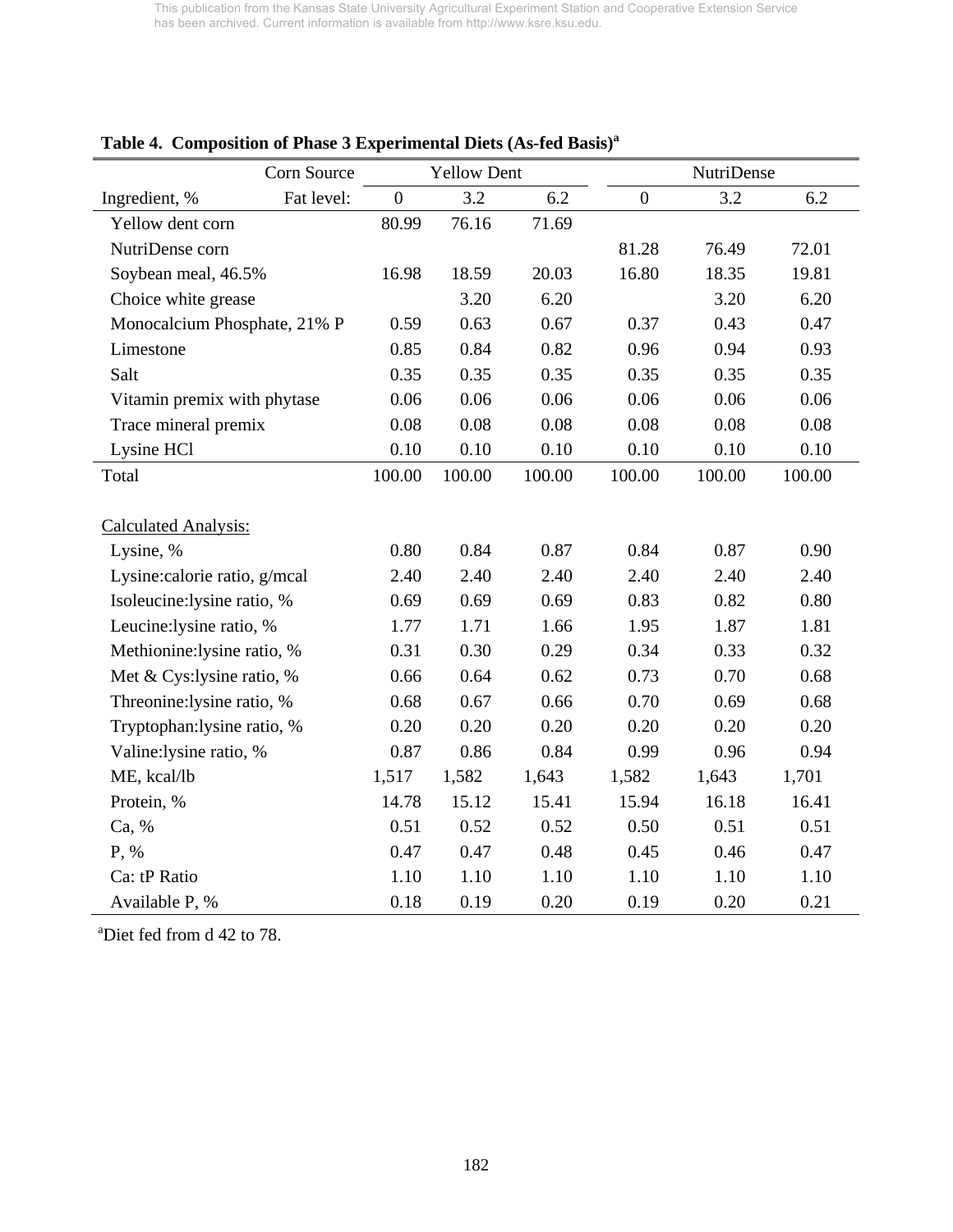|                             |                | <b>Yellow Dent</b> |       | NutriDense     |      |                  |       | Probability $P <$ |                      |            |                | Fat Level, %     |       |        | Probability P< |              |    | Corn Source      |            |
|-----------------------------|----------------|--------------------|-------|----------------|------|------------------|-------|-------------------|----------------------|------------|----------------|------------------|-------|--------|----------------|--------------|----|------------------|------------|
| Item, Fat $\%$ <sup>b</sup> | $\overline{0}$ | 3                  | 6     | $\overline{0}$ | 3    | 6                | Level | Source            | Level x<br>Source SE |            | $\overline{0}$ | 3                | 6     | Linear | Quad           | <b>SE</b>    | YD | $\rm ND$         | <b>SE</b>  |
| Phase 1 <sup>c</sup>        |                |                    |       |                |      |                  |       |                   |                      |            |                |                  |       |        |                |              |    |                  |            |
| ADG, lb                     | 1.84           | 1.96               | 1.99  | 1.93           | 1.94 | 2.02             | 0.01  | 0.27              | 0.21                 | 0.054 1.88 |                | 1.95             | 2.01  | 0.01   | 0.76           | 0.049 1.96   |    | 1.93             | 0.047      |
| ADFI, lb                    | 4.11           | 4.00               | 4.01  | 4.15           | 3.89 | 3.96             | 0.01  | 0.35              | 0.36                 | 0.032 4.13 |                | 3.94             | 3.98  | 0.01   | 0.02           | 0.041 4.04   |    | 4.00             | 0.034      |
| $\rm F/G$                   | 2.24           | 2.04               | 2.01  | 2.16           | 2.00 | 1.96             | 0.01  | 0.05              | 0.80                 | 0.032 2.20 |                | 2.02             | 1.99  | 0.01   | 0.01           | $0.023$ 2.10 |    | 2.04             | 0.018      |
| Phase $2d$                  |                |                    |       |                |      |                  |       |                   |                      |            |                |                  |       |        |                |              |    |                  |            |
| ADG, lb                     | 1.95           | 1.98               | 1.91  | 1.98           | 1.99 | 2.00             | 0.51  | 0.04              | 0.28                 | 0.040 1.96 |                | 1.98             | 1.96  | 0.84   | 0.26           | 0.035 1.94   |    | 1.99             | 0.033      |
| ADFI, lb                    | 5.36           | 4.95               | 4.74  | 4.90           | 4.81 | 4.75             | 0.01  | 0.01              | 0.02                 | 0.131 5.13 |                | 4.88             | 4.75  | 0.01   | 0.40           | 0.116 5.02   |    | 4.82             | 0.110      |
| F/G                         | 2.76           | 2.50               | 2.49  | 2.48           | 2.42 | 2.37             | 0.01  | < 0.01            | 0.05                 | 0.048 2.62 |                | 2.46             | 2.43  | 0.01   | 0.09           | 0.038 2.58   |    | 2.43             | 0.033      |
| Phase $3e$                  |                |                    |       |                |      |                  |       |                   |                      |            |                |                  |       |        |                |              |    |                  |            |
| ADG, lb                     | 1.66           | 1.75               | 1.69  | 1.66           | 1.73 | 1.77             | 0.05  | 0.37              | 0.32                 | 0.034 1.66 |                | 1.74             | 1.73  | 0.05   | 0.13           | 0.024 1.70   |    | 1.72             | 0.020      |
| ADFI, lb                    | 5.43           | 5.19               | 4.90  | 5.19           | 5.17 | 5.00             | 0.01  | 0.31              | 0.06                 | 0.112 5.31 |                | 5.18             | 4.96  | 0.01   | 0.45           | 0.099 5.18   |    | 5.12             | 0.094      |
| F/G                         | 3.28           | 2.98               | 2.91  | 3.13           | 2.99 | 2.84             | 0.01  | 0.08              | 0.25                 | 0.051 3.21 |                | 2.98             | 2.87  | 0.01   | 0.16           | 0.040 3.06   |    | 2.99             | 0.035      |
| Overall                     |                |                    |       |                |      |                  |       |                   |                      |            |                |                  |       |        |                |              |    |                  |            |
| ADG, lb                     | 1.80           | 1.87               | 1.83  | 1.83           | 1.87 | 1.90             | 0.01  | 0.04              | 0.13                 | 0.021 1.81 |                | 1.87             | 1.86  | 0.01   | 0.08           | 0.017 1.83   |    |                  | 1.86 0.015 |
| ADFI, lb                    | 5.15           | 4.87               | 4.67  | 4.88           | 4.79 | 4.71             | 0.01  | 0.01              | 0.01                 | 0.072 5.02 |                | 4.83             | 4.69  | 0.01   | 0.55           | 0.046 4.90   |    | 4.79             | 0.059      |
| F/G<br>Energy               | 2.87           | 2.60               | 2.56  | 2.67           | 2.57 | 2.49             | 0.01  | 0.01              | 0.01                 | 0.033 2.77 |                | 2.59             | 2.52  | 0.01   | 0.01           | $0.024$ 2.68 |    | 2.52             | 0.026      |
| Efficiency <sup>t</sup>     | 4,335 4,097    |                    | 4,197 | 4,216          |      | 4,196 4,185 0.01 |       | 0.97              | 0.03                 |            |                | 47.4 4,276 4,147 | 4,177 | 0.02   | 0.03           | 38.2         |    | 4,201 4,199 34.6 |            |

#### **Table 5. Effects of Corn Source and Added Fat on Growth Performance of Grow-Finish Pigs in a Commercial Facilitya**

 $A$  total of 1,144 pigs (27 or 28 pigs per pen and 7 pens per treatment) with and average initial BW of 110.4 lbs.  $b$ Actual fat used in diets was 0, 2.7, 5.2 for phases 1 and 2, and 0, 3.2 and 6.2 for phase 3. Phase 1 diets fed d 0 to 14; Lysine:Calorie 3.50; Ca:tP 1.10; AveP:ME 0.93. <sup>d</sup>Phase 2 diets fed d 14 to 42; Lysine:Calorie 2.90; Ca:tP 1.10; AveP:ME 0.77. ePhase 3 diets fed d 42 to 78; Lysine:Calorie 2.40; Ca:tP 1.10; AveP:ME 0.55 . fCalculated as energy required per kg of gain (kcal ME/lb of gain) using ME values of 1,551 for corn, 1,533 for soybean meal, 3,608 for fat, and 1,629 for NutriDense corn.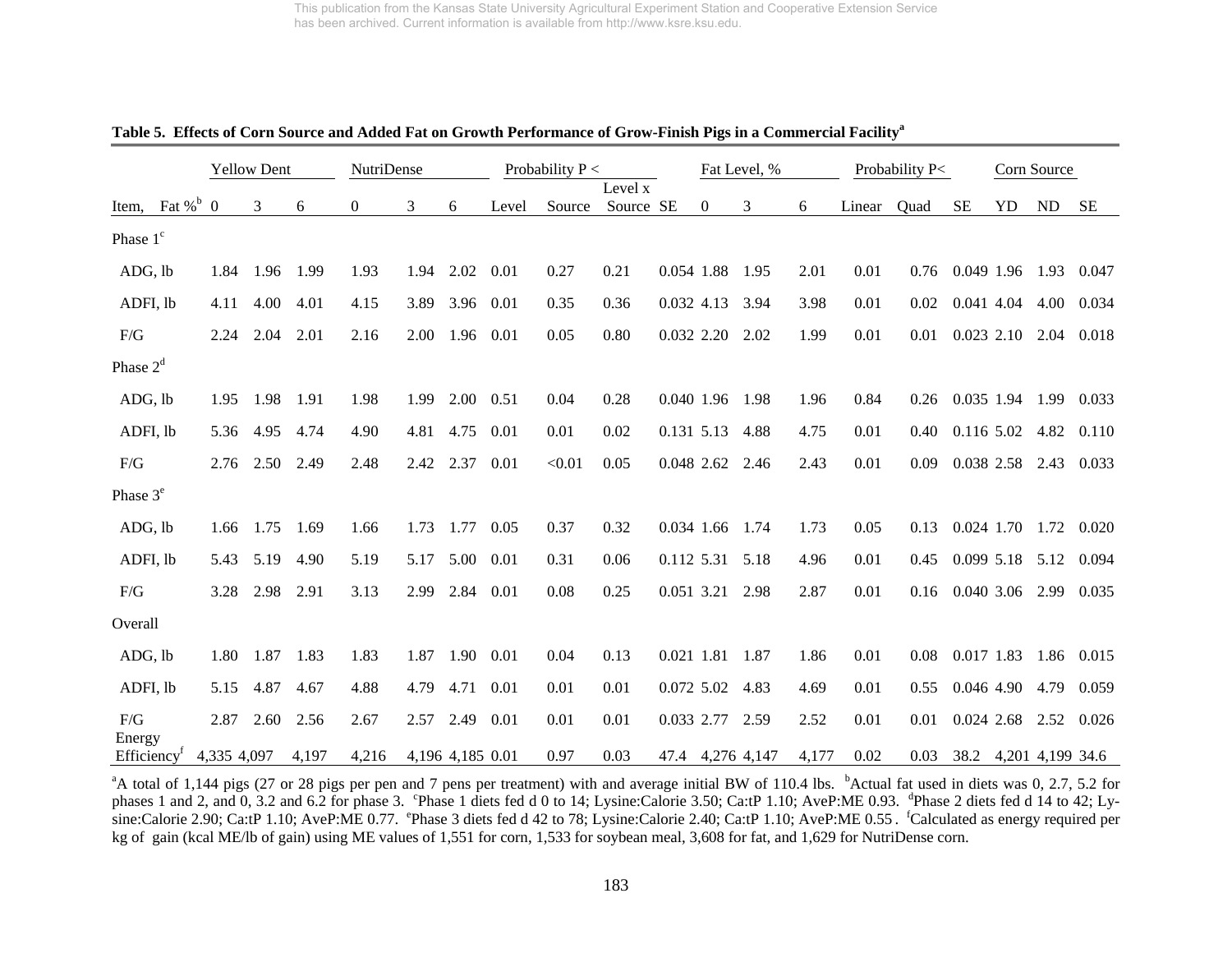|  |  | Table 6. Effects of Corn Source and Levels of Fat on Carcass Traits of Grow-Finish Pigs in a Commercial Facility |  |  |  |  |
|--|--|------------------------------------------------------------------------------------------------------------------|--|--|--|--|
|--|--|------------------------------------------------------------------------------------------------------------------|--|--|--|--|

|                             |                | <b>Yellow Dent</b> |        |              | NutriDense |                    |      | Probability $P <$ |                   |           |                | Fat Level, % |        | Probability<br>P< |              |           |             | Corn Source |           |
|-----------------------------|----------------|--------------------|--------|--------------|------------|--------------------|------|-------------------|-------------------|-----------|----------------|--------------|--------|-------------------|--------------|-----------|-------------|-------------|-----------|
| Item,<br>Fat % <sup>a</sup> | $\overline{0}$ | 3                  | 6      | $\mathbf{0}$ | 3          | 6                  |      | Level Source      | Level x<br>Source | <b>SE</b> | $\overline{0}$ | 3            | 6      |                   | Linear Quad. | <b>SE</b> | YD          | ND          | <b>SE</b> |
| Final wt,<br>1b             | 251.03         | 256.42 254.96      |        | 252.53       | 257.57     | 257.89 0.01        |      | 0.140             | 0.82              | 2.305     | 251.78         | 256.99       | 256.42 | 0.01              | 0.03         | 2.049     | 254.<br>.13 | 256.00      | 1.956     |
| Carcass<br>wt, lb           | 190.12         | 194.01             | 191.19 | 189.75       |            | 192.74 194.55 0.01 |      | 0.51              | 0.11              | 1.744     | 189.93         | 193.37       | 192.87 | 0.01              | 0.04         | 1.573     | 192.35      | 191.77      | 1.509     |
| Yield                       | 75.52          | 75.61              | 74.85  | 75.03        | 74.85      | 74.73              | 0.19 | 0.05              | 0.51              | 0.003     | 75.27          | 75.23        | 74.79  | 0.09              | 0.39         | 0.002     | 75.33       | 74.87       | 0.002     |
| Backfat <sup>b</sup> 0.58   |                | 0.60               | 0.61   | 0.58         | 0.60       | 0.59               | 0.28 | 0.65              | 0.64              | 0.013     | 0.58           | 0.60         | 0.60   | 0.22              | 0.32         | 0.009     | 0.60        | 0.59        | 0.007     |
| Loin<br>depth $b$ 2.20      |                | 2.21               | 2.19   | 2.17         | 2.16       | 2.17               | 0.97 | 0.13              | 0.94              | 0.038     | 2.19           | 2.18         | 2.18   | 0.84              | 0.97         | 0.019     | 2.20        | 2.17        | 0.016     |
| Lean, % $b$ 56.55           |                | 56.35              | 56.18  | 56.50        | 56.08      | 56.37              | 0.33 | 0.81              | 0.58              | 0.221     | 56.56          | 56.19        | 56.26  | 0.28              | 0.32         | 0.150     | 56.36       | 56.31       | 0.123     |
| $FFLI^b$                    | 51.03          | 50.92              | 50.83  | 51.11        | 50.83      | 51.06              | 0.42 | 0.55              | 0.59              | 0.149     | 51.07          | 50.88        | 50.95  | 0.42              | 0.31         | 0.105     | 50.93       | 51.00       | 0.083     |

 $^{\circ}$ Actual fat used in diets was 0, 2.7, 5.2 for phases 1 and 2, and 0, 3.2 and 6.2 for phase 3.

<sup>b</sup>Carcass weight was used as a covariate in analysis.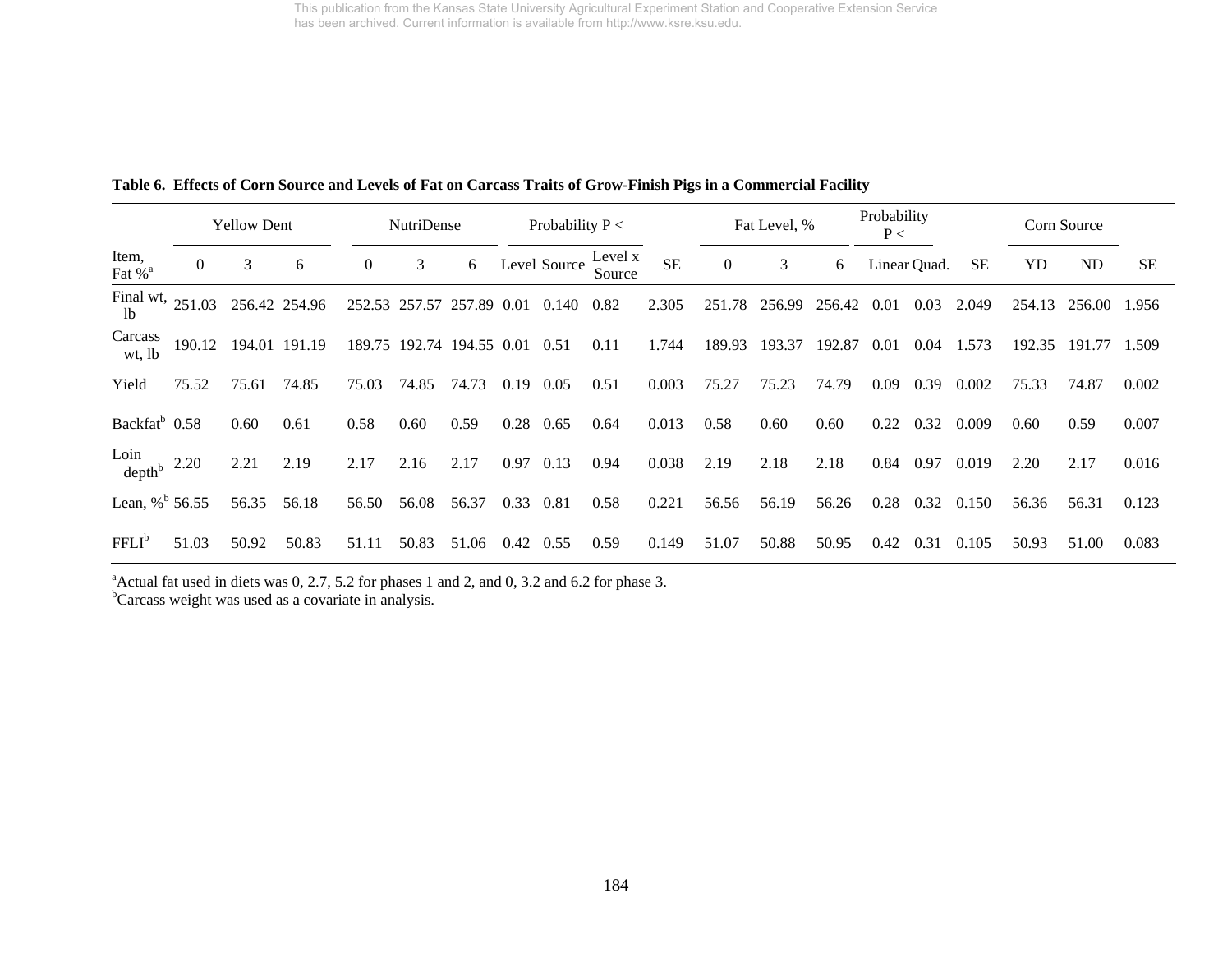*Swine Day 2003* 

### **USE OF DRIED DISTILLER'S GRAINS WITH SOLUBLES FOR SWINE DIETS**

*C.W. Hastad, M.D. Tokach, J.L. Nelssen, R.D. Goodband, S.S. Dritz , J.M. DeRouchey, C.N. Groesbeck, K.R. Lawrence, N.A. Lenehan, and T.P. Keegan* 

#### **Summary**

 A large increase in the number of ethanol plants has lead to increased availability of dried distiller's grains with solubles (DDGS). New plants also have improved processing techniques, which makes DDGS more attractive to use in swine diets.

 Two experiments were conducted to determine the energy value of DDGS. In Experiment 1, 360 pigs (each initially 38.5 lb) were used in a 22 d growth assay. Treatments consisted of five corn-soybean meal-based diets with added wheat bran or soy oil to provide five different energy densities ranging from 1,390 to 1,604 Kcal/lb ME. The objective was to use responses to the wide range of energy densities to calculate an energy value for two sources of DDGS.

 Because it is speculated that newer ethanol plants produce a better quality DDGS than older plants, we selected one relatively new plant in Minnesota, and a second, older plant in Nebraska as separate sources of DDGS. Pigs were fed four additional diets, including either 15 or 30% DDGS from one of the two different sources. For the overall 22 d study, increasing energy increased ADG (linear; P<0.01), reduced ADFI (linear; P< 0.01), and improved F/G (linear; P<0.01). Because of the linear response to increasing energy in our five basal diets, the F/G of pigs fed the diets containing DDGS could be compared to the F/G of the control diets. Thus, we estimated the ME of 1,586 and 1,419 kcal ME/lb for the Minnesota and Nebraska DDGS sources, respectively.

 In Experiment 2, eight barrows (each initially 98.3 lb) were used in a Latin square design to determine the ME of the two DDGS sources used in Experiment 1. Diets were made up of 97% DDGS supplemented with crystalline amino acids, vitamins, and minerals to meet or exceed the pigs' nutrient requirements. There were no differences (P>0.49) for any growth traits; however, estimated digestible energy (DE) (1,756 vs. 1,691; P<0.02) and ME values (1,677 vs. 1,627; P<0.05) were greater than calculated in the growth trial.

 The results of these two studies with the same batches of DDGS suggest possible variation in the energy value of DDGS based on how it is measured. In a nutrient balance study where pigs are individually fed a limited amount of feed, ME values were estimated to be higher than predicted from extrapolating our results from a growth trial. This leads us to speculate that in the growth trial, the decrease in ADFI and improvement in F/G observed from increasing DDGS may not have been a result of its increased energy content,

l

<sup>&</sup>lt;sup>1</sup> Food Animal Health and Management Center.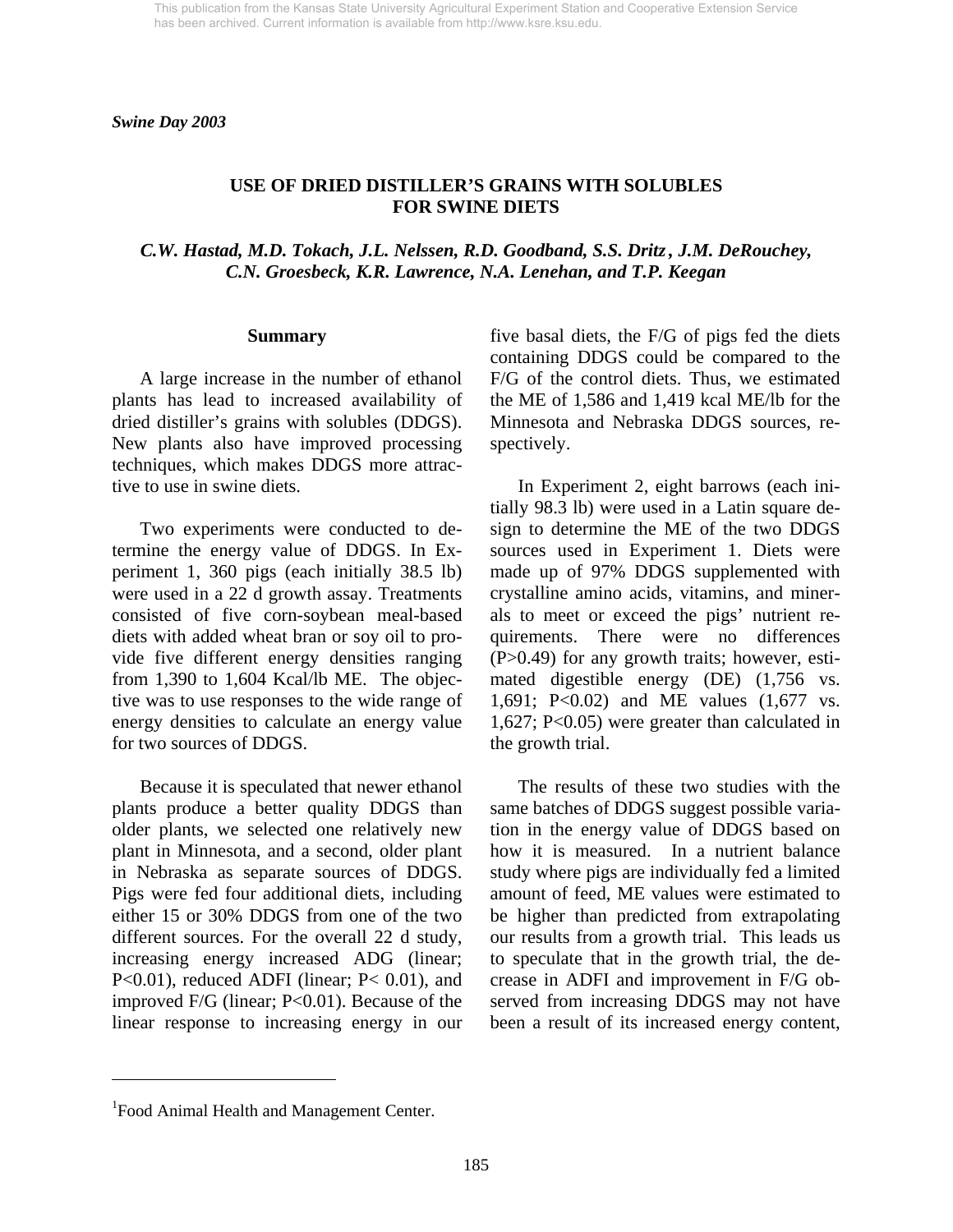but rather a palatability problem. Therefore, while it appears that the ME content of DDGS produced from relatively new processing plants appears to be comparable to that of corn, palatability problems may affect performance of pigs fed diets containing DDGS. Therefore, producers should exercise caution and evaluate potential variation and palatability before incorporating DDGS into their nutrition programs.

(Key Words: Distiller's Dried Grains with Solubles, Pigs, Energy)

### **Introduction**

A recent study by the University of Minnesota has shown that distiller's dried grains with solubles (DDGS) have higher nutrient values than previously reported by the NRC (1998). A large number of new ethanol plants, which produce DDGS as a by-product, has increased the availability and attractiveness for use in swine diets. Traditionally, DDGS has been widely fed to ruminants because of the low lysine and high fiber content compared to other ingredients typically fed to pigs. New processing techniques and better quality control may lead to a better and more consistent nutrient profile of DDGS. Therefore, the objective of these trials was to determine a relative energy value for two DDGS sources: one from a relatively new ethanol plant, and the second from an older plant.

## **Procedures**

 In Experiment 1, a total of 360 pigs (each initially 38.5 lb) were blocked by weight and allotted randomly to one of nine dietary treatments. Treatments consisted of five cornsoybean meal-based diets with either added wheat bran or soy oil to provide five different energy densities (1,390 to 1,604 kcal ME/lb). The energy levels were selected because in a previous pilot study we had observed a linear response in feed efficiency within this energy range. These diets served to provide a reference to which we could then calculate an energy value for DDGS. The additional four treatments included either 15 or 30% DDGS from one of two different sources (Table 2). There were five pigs/pen and eight pens per treatment. The trial was conducted in the KSU Segregated Weaning Facility.

 Experiment 2 was conducted, in an environmentally controlled metabolism at the KSU Swine Teaching and Research Facility. Eight non-littermate barrows (each initially 98.3 lb) were used in a nutrient balance study to determine the actual ME values of the two different DDGS used in Experiment 1. Pigs were fed diets containing 97% of one of the two DDGS sources. Crystalline amino acids, vitamins, and minerals were added to the diet to meet or exceed the pig's requirement (Table 3). The diets were formulated to have approximately 0.84% true digestible lysine.

Total tract digestibility was determined using ferric oxide as a marker. Ferric oxide was added at 1% of the diet in the ninth and fourteenth meals to mark the beginning and end of the collection period. This provided pigs 4 days to acclimate to their diet, followed by 3 days of feces and urine collection. Pigs were fed approximately 2.5% of BW on an asfed basis. Daily feed allowances were equally divided between meals fed at 6 a.m. and 6 p.m. Water was provided at the rate of 2:1 water:feed (wt/wt) and then offered free choice after feeding. Feces and urine were collected twice daily. Feces were freeze-dried, ground, mixed, and a representative sub-sample was used for laboratory analysis. Urine was collected into plastic bottles containing 25 mL of 6 *N* HCl. Ten percent of each day's output (volume basis) was stored, frozen, mixed with each day's output, centrifuged to remove trace amounts of particulate matter, and analyzed.

## **Results and Discussion**

 For the overall 21-d trial, increasing energy density of the diet increased ADG (quad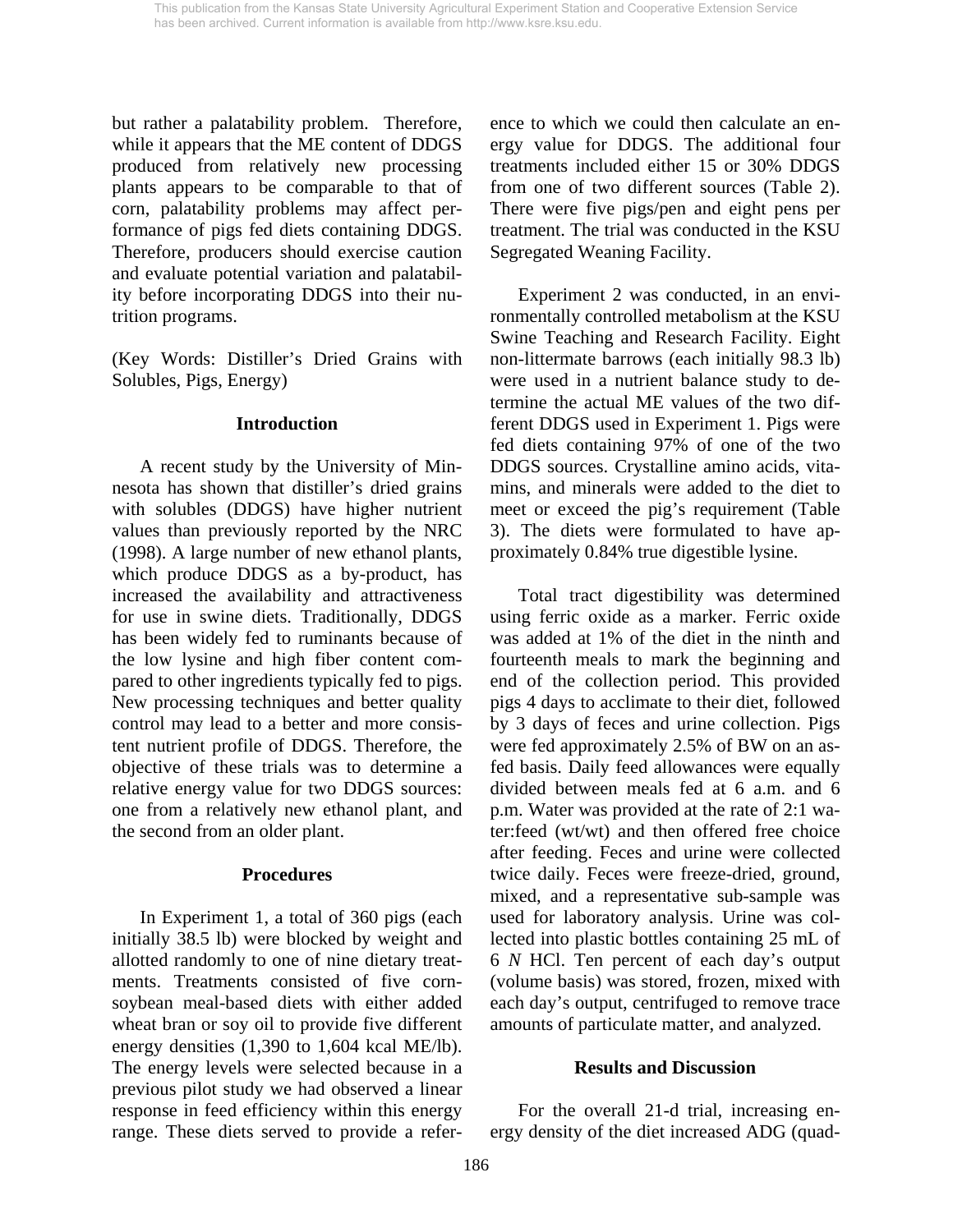ratic, P<0.03) reduced ADFI (quadratic, P<0.06), and improved F/G (linear; P<0.01). There were no differences in ADG or F/G (P>0.16) among pigs fed either DDGS source; however, pigs fed Minnesota DDGS had lower ADFI (P<0.01) compared with those fed Nebraska DDGS.

Using the known energy content of the five basal treatments and the overall F/G, we calculated the ME of the DDGS diets by comparing F/G of pigs fed these diets to those of the five known energy densities (Figure 1). We could then estimate the energy content of the DDGS by subtracting the known energy values from the amounts of corn and soybean meal in the diet. Using this method, we calculated an ME value of 1,586 and 1,419 kcal for the Minnesota and Nebraska DDGS sources, respectively.

Using the same lots of DDGS from Experiment 1, we conducted a metabolism study to further determine the ME value for the two DDGS sources. In Experiment 2, there were no differences (P>0.49) for any growth traits. The Nebraska DDGS source had greater (P<0.01) gross energy (GE); however, the Minnesota DDGS had greater (P<0.05) DE (1,756 vs 1,691 kcal/lb) and ME (1,677 vs. 1,627 kcal/lb).

The results of our nutrient balance study show that the DDGS sources used have a higher ME value than estimated in the NRC (1998). However, these values are similar to those observed in trials conducted at the University of Minnesota. Furthermore, these results suggest that the ME from DDGS is 5% to 8% greater than that of corn.

In addition to determining DE and ME content of the two DDGS sources, we also calculated net energy. Net energy takes into account energy lost in feces, urine, and gas, as well as energy lost as heat during the process of digestion. By using equations developed to determine net energy from its chemical composition (starch, fat, ADF, and crude protein) we estimated the net energy value of our DDGS sources. Using this equation, the predicted NE value for these DDGS sources is 1,182 and 1,112 kcal/lb for Minnesota and Nebraska, respectively. Comparing the net energy of the two DDGS source to corn (NRC, 1998), we find the DDGS to contain only 90% to 96% of the Nebraska as corn. The discrepancy between ME and net energy values occurs because the ME system overestimates the energy from high-fiber and high crude protein ingredients and underestimates the energy from starch and oil-rich ingredients. The composition of corn (high starch and low fiber) and DDGS (high protein and high fiber) lead DDGS to have a higher ME relative to corn. This illustrates that evaluating feedstuffs on a net energy basis can be used to more precisely predict performance. Because a large portion of swine diets are corn based, replacing it with an energy source that is lower in net energy is likely to reduce performance.

A second possible explanation for the variation in the energy value of DDGS between our two studies may be related to feed intake. In the nutrient balance study, pigs were individually fed a limited amount of feed, ME values were estimated to be higher than predicted from extrapolating our results from a growth trial. This leads us to speculate that in the growth trial, the decrease in ADFI and improvement in F/G observed from increasing DDGS may not have been a result of its increased energy content, but rather the result of decreased palatability. If the DDGS were unpalatable enough to slightly reduce feed intake, this could also slightly improve F/G, which could be misinterpreted as a response to energy. Therefore, while it appears that the ME content of DDGS produced from relatively new processing plants appears to be comparable to that of corn, palatability problems may affect performance of pigs fed diets containing DDGS. Because of differences in the fiber content of DDGS, NE may be a more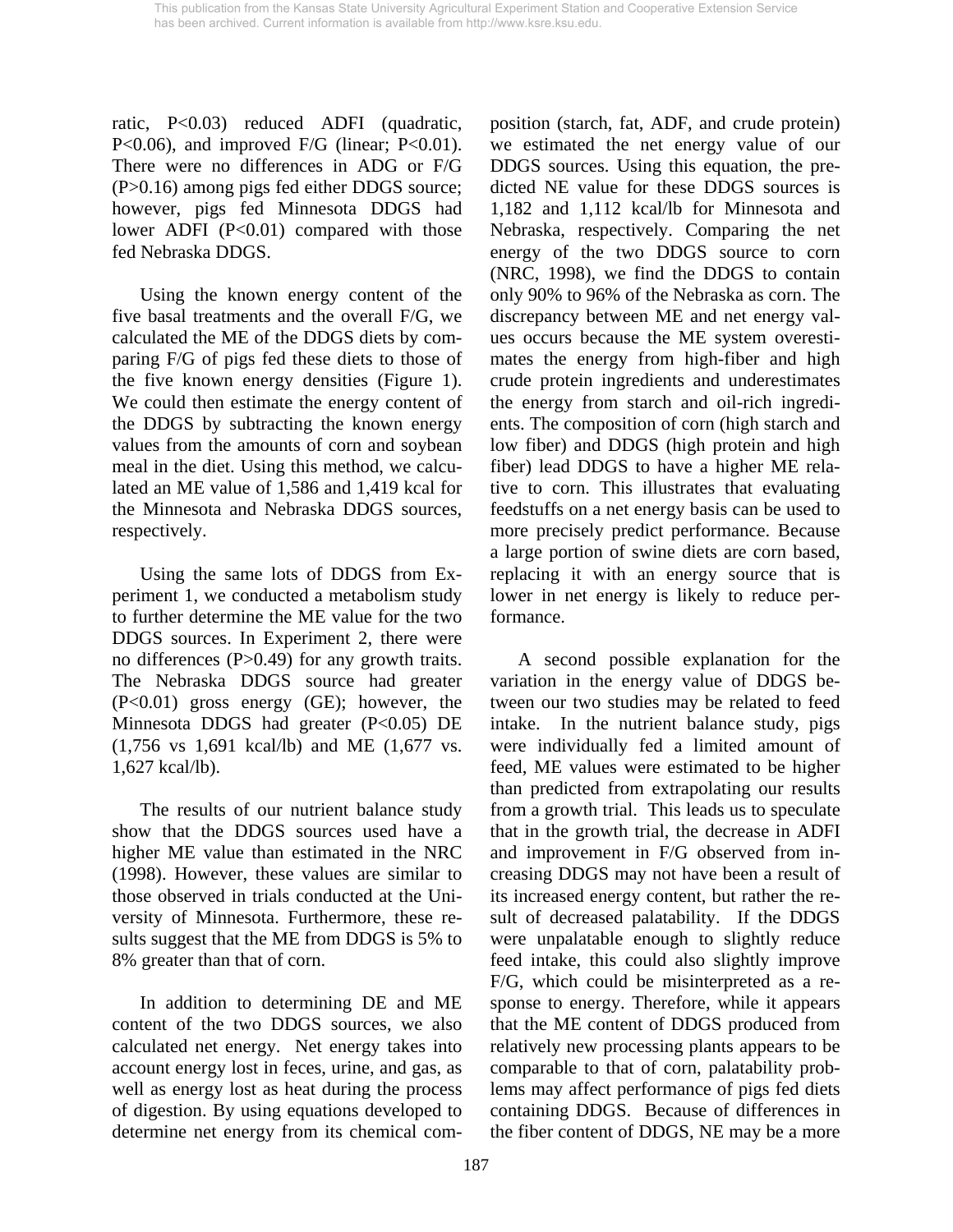reliable method of estimating energy content rather than ME. Therefore, producers should exercise caution and evaluate potential varia-

tion and palatability before incorporating DDGS into their nutrition programs.

| Item             | Minnesota | Nebraska |  |  |
|------------------|-----------|----------|--|--|
| Dry matter       | 92.79     | 92.99    |  |  |
| GE, kcal/lb      | 2,372     | 2,395    |  |  |
| Crude protein, % | 26.67     | 30.95    |  |  |
| Crude fat, %     | 10.78     | 9.03     |  |  |
| Crude fiber, %   | 5.61      | 7.62     |  |  |
| Ash, %           | 6.16      | 3.91     |  |  |
| Ca, %            | 0.84      | 0.60     |  |  |
| P, %             | 0.83      | 0.49     |  |  |
| K, %             | 0.88      | 0.50     |  |  |
| Mg, %            | 0.30      | 0.16     |  |  |
| NDF, %           | 26.03     | 32.61    |  |  |
| ADF, %           | 6.85      | 9.97     |  |  |
| Amino acids,%    |           |          |  |  |
| Lysine           | 0.78      | 1.08     |  |  |
| Isoleucine       | 1.03      | 1.23     |  |  |
| Leucine          | 3.28      | 3.97     |  |  |
| Methionine       | 0.55      | 0.71     |  |  |
| Met & Cys        | 1.08      | 1.42     |  |  |
| Threonine        | 1.07      | 1.25     |  |  |
| Tryptophan       | 0.19      | 0.21     |  |  |
| Valine           | 1.40      | 1.66     |  |  |
| Tyrosine         | 1.12      | 1.28     |  |  |
| Phenylalanine    | 1.36      | 1.68     |  |  |
| Histidine        | 0.75      | 0.98     |  |  |
| Arginine         | 1.15      | 1.43     |  |  |

**Table 1. Composition of DDGS Sources<sup>a</sup>**

a Values are shown on an as-fed-basis.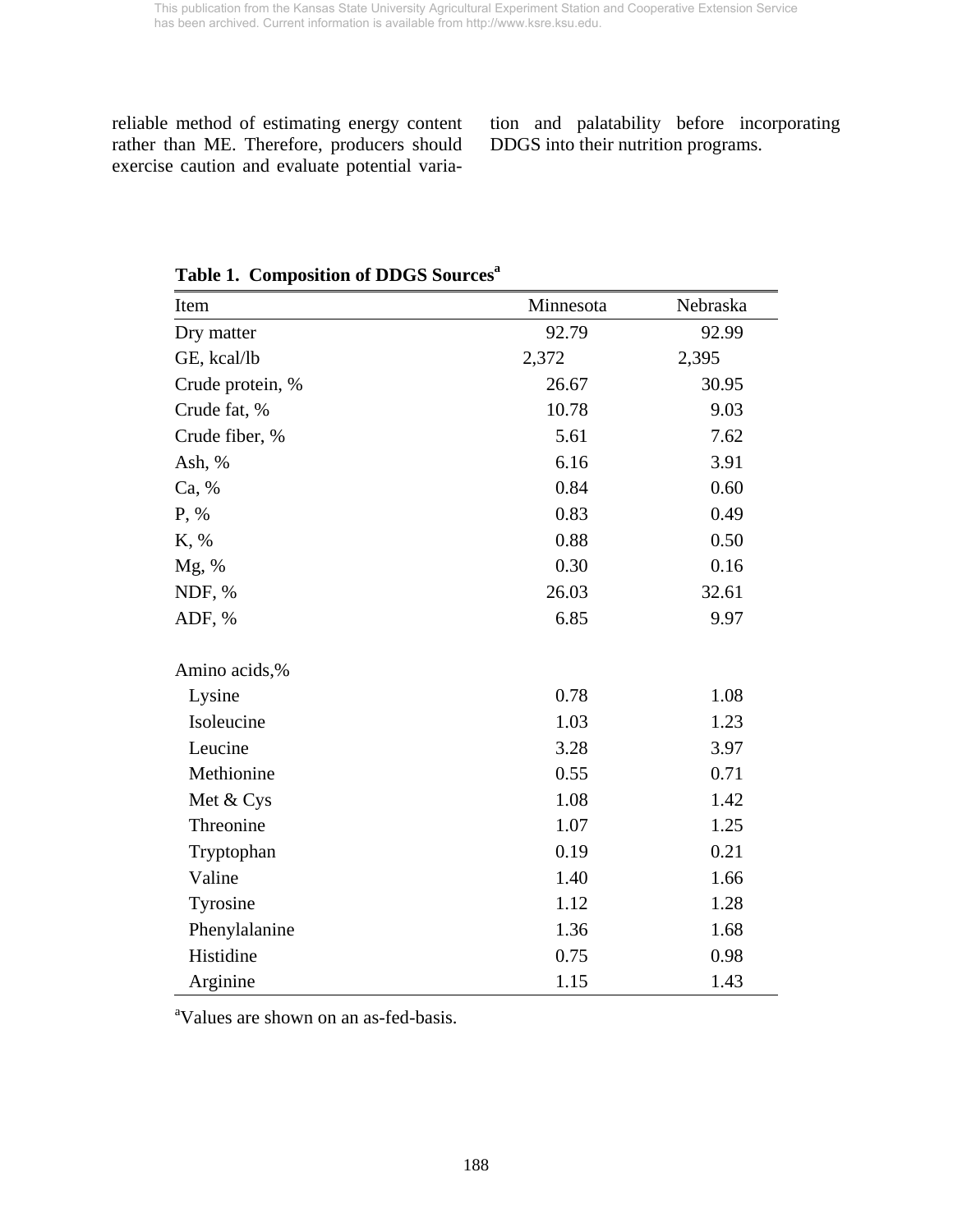|                             |        | Dietary ME, kcal |        |        |        |        |        |  |  |  |
|-----------------------------|--------|------------------|--------|--------|--------|--------|--------|--|--|--|
| Item                        | 1,390  | 1,444            | 1,497  | 1551   | 1,604  | 15%    | 30%    |  |  |  |
| Corn                        | 41.42  | 51.42            | 61.45  | 59.10  | 56.73  | 46.84  | 32.27  |  |  |  |
| Wheat bran                  | 20.00  | 10.00            | 0.00   | 0.00   | 0.00   | 0.00   | 0.00   |  |  |  |
| DDGS <sup>a</sup>           | 0.00   | 0.00             | 0.00   | 0.00   | 0.00   | 15.00  | 30.00  |  |  |  |
| Soybean oil                 | 0.00   | 0.00             | 0.00   | 2.35   | 4.70   | 0.00   | 0.00   |  |  |  |
| Soybean meal, (46.5%)       | 34.69  | 34.70            | 34.70  | 34.69  | 34.69  | 34.70  | 34.68  |  |  |  |
| Monocalcium P, $(21\% P)$   | 1.23   | 1.38             | 1.51   | 1.51   | 1.53   | 1.12   | 0.73   |  |  |  |
| Limestone                   | 1.45   | 1.24             | 1.02   | 1.00   | 0.99   | 1.13   | 1.23   |  |  |  |
| Salt                        | 0.35   | 0.35             | 0.35   | 0.35   | 0.35   | 0.35   | 0.35   |  |  |  |
| Vitamin premix              | 0.25   | 0.25             | 0.25   | 0.25   | 0.25   | 0.25   | 0.25   |  |  |  |
| Trace mineral premix        | 0.15   | 0.15             | 0.15   | 0.15   | 0.15   | 0.15   | 0.15   |  |  |  |
| L-Threonine                 | 0.12   | 0.13             | 0.14   | 0.15   | 0.15   | 0.11   | 0.07   |  |  |  |
| L-Lysine HCl                | 0.23   | 0.26             | 0.29   | 0.30   | 0.31   | 0.26   | 0.23   |  |  |  |
| DL-Methionine               | 0.12   | 0.13             | 0.15   | 0.16   | 0.16   | 0.10   | 0.06   |  |  |  |
| Total                       | 100.00 | 100.00           | 100.00 | 100.00 | 100.00 | 100.00 | 100.00 |  |  |  |
| Calculated analysis         |        |                  |        |        |        |        |        |  |  |  |
| Lysine, %                   | 1.46   | 1.45             | 1.44   | 1.44   | 1.44   | 1.47   | 1.50   |  |  |  |
| Isoleucine: lysine ratio, % | 0.66   | 0.65             | 0.64   | 0.64   | 0.63   | 0.71   | 0.77   |  |  |  |
| Leucine: lysine ratio, %    | 1.28   | 1.29             | 1.31   | 1.29   | 1.28   | 1.44   | 1.58   |  |  |  |
| Methionine:lysine ratio, %  | 0.32   | 0.33             | 0.34   | 0.34   | 0.34   | 0.33   | 0.33   |  |  |  |
| Met & Cys:lysine ratio, %   | 0.60   | 0.59             | 0.60   | 0.60   | 0.59   | 0.62   | 0.65   |  |  |  |
| Threonine: lysine ratio, %  | 0.67   | 0.67             | 0.66   | 0.67   | 0.67   | 0.68   | 0.68   |  |  |  |
| Tryptophan: lysine ratio, % | 0.20   | 0.19             | 0.18   | 0.18   | 0.18   | 0.20   | 0.21   |  |  |  |
| Valine:lysine ratio, %      | 0.75   | 0.73             | 0.71   | 0.71   | 0.70   | 0.79   | 0.87   |  |  |  |
| ME, kcal/lb                 | 1,390  | 1,444            | 1,497  | 1,551  | 1,604  | 1,483  | 1,551  |  |  |  |
| Protein, %                  | 22.79  | 22.08            | 21.36  | 21.15  | 20.95  | 24.27  | 27.18  |  |  |  |
| Calcium, %                  | 0.94   | 0.87             | 0.80   | 0.80   | 0.79   | 0.80   | 0.79   |  |  |  |
| Phosphorus, %               | 0.85   | 0.79             | 0.73   | 0.72   | 0.72   | 0.72   | 0.71   |  |  |  |
| Available P, %              | 0.40   | 0.40             | 0.40   | 0.40   | 0.40   | 0.40   | 0.40   |  |  |  |

# **Table 2. Composition of Diets for Experiment 1 (As-fed Basis)**

<sup>a</sup>NRC (1998) values were used for ME values and amino acid digestibility coefficients.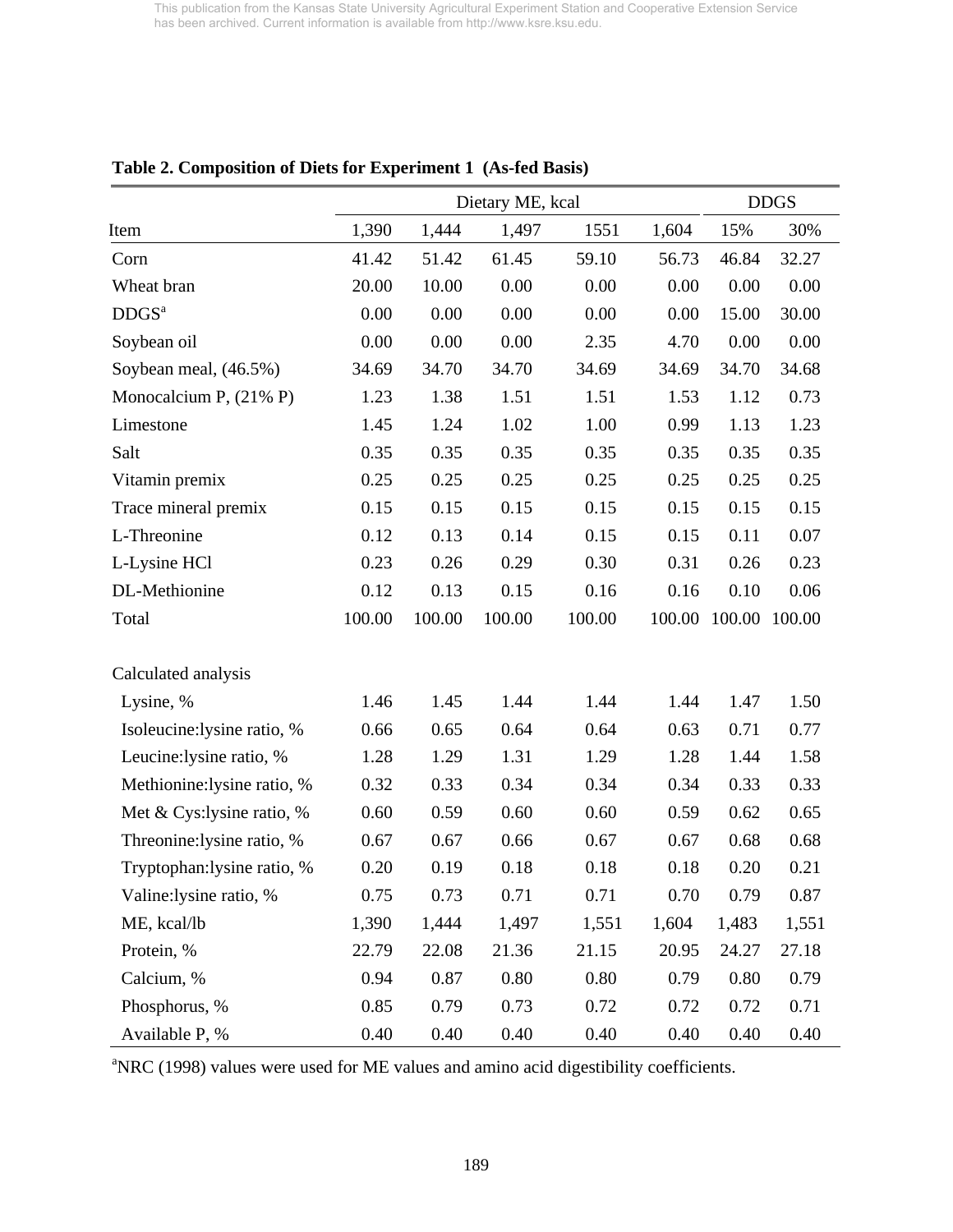|                                        |                 | Source   |
|----------------------------------------|-----------------|----------|
| Ingredient, %                          | Minnesota       | Nebraska |
| Distiller's dried grains with solubles | 96.92           | 96.92    |
| Limestone                              | 1.65            | 1.65     |
| Salt                                   | 0.35            | 0.35     |
| Vitamin premix                         | 0.25            | 0.25     |
| Trace mineral premix                   | 0.15            | 0.15     |
| L-Threonine                            | 0.01            |          |
| L-Lysine HCl                           | 0.63            | 0.41     |
| Tryptophan                             | 0.06            | 0.04     |
| Sand                                   |                 | 0.24     |
|                                        | Total<br>100.00 | 100.00   |
| Calculated analysis                    |                 |          |
| Lysine, %                              | 1.15            | 1.15     |
| Isoleucine:lysine ratio, %             | 0.87            | 1.04     |
| Leucine: lysine ratio, %               | 2.76            | 3.35     |
| Methionine:lysine ratio, %             | 0.46            | 0.60     |
| Met & Cys:lysine ratio, %              | 0.91            | 1.20     |
| Threonine:lysine ratio, %              | 0.91            | 1.05     |
| Tryptophan:lysine ratio, %             | 0.21            | 0.21     |
| Valine:lysine ratio, %                 | 1.18            | 1.40     |
| $ME$ , kcal/l $b^a$                    | 1,638           | 1,586    |
| Protein, %                             | 26.85           | 26.85    |
| Ca, %                                  | 0.82            | 0.82     |
| P, %                                   | 0.75            | 0.75     |
| Available P, %                         | 0.57            | 0.57     |
| True digestible amino acids            |                 |          |
| Lysine                                 | 0.94            | 0.94     |
| Isoleucine:lysine ratio, %             | 78              | 93       |
| Leucine:lysine ratio, %                | 268             | 324      |
| Methionine:lysine ratio, %             | 43              | 55       |
| Met & Cys:lysine ratio, %              | 67              | 88       |
| Threonine: lysine ratio, %             | 72              | 84       |
| Tryptophan: lysine ratio, %            | 20              | 20       |
| Valine:lysine ratio, %                 | 97              | 115      |

# **Table 3. Composition of Diets for Experiment 2 (As-fed Basis)**

<sup>a</sup>Estimated values.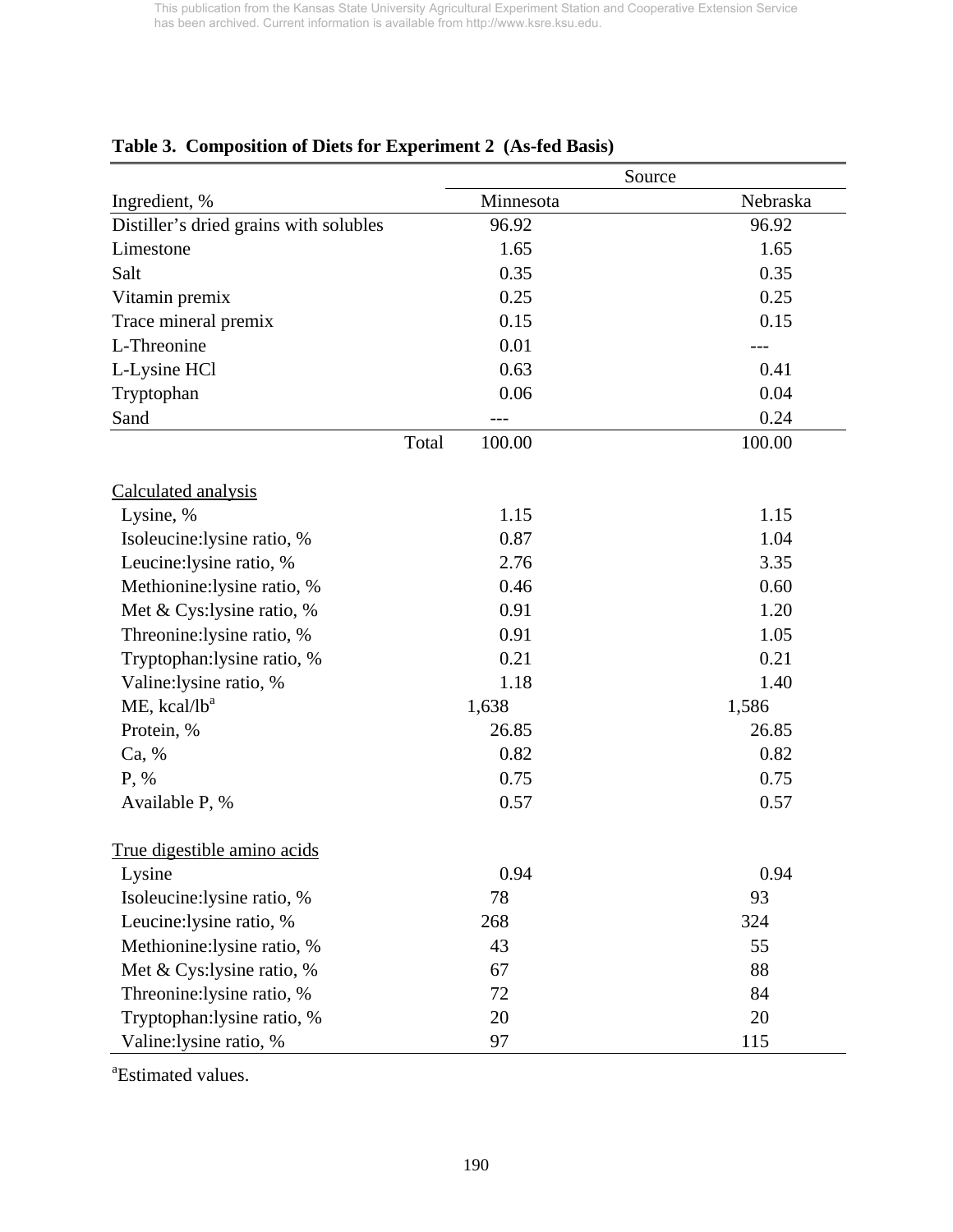|           |       |      |                  |       |                  |                     |      |                      |      |       | Probability P<     |        |           |
|-----------|-------|------|------------------|-------|------------------|---------------------|------|----------------------|------|-------|--------------------|--------|-----------|
|           |       |      | Dietary ME, kcal |       |                  | Nebraska<br>DDGS, % |      | Minnesota<br>DDGS, % |      |       | Model <sup>b</sup> |        |           |
| Item      | 1,390 | .444 | 497,،            | 1,551 | 1,604            | 15                  | 30   | 15                   | 30   | Liner | Quad               | Source | <b>SE</b> |
| D 0 to 22 |       |      |                  |       |                  |                     |      |                      |      |       |                    |        |           |
| ADG, lb   | 1.48  | 1.60 | 1.59             | l.59  | 1.61             | 1.60                | 1.57 | 1.59                 | 1.52 | 0.01  | 0.03               | 0.19   | 0.038     |
| ADFI, lb  | 2.49  | 2.49 | 2.53             | 2.42  | 2.37             | 2.52                | 2.50 | 2.45                 | 2.38 | 0.01  | 0.06               | 0.01   | 0.072     |
| F/G       | 1.67  | 1.56 | .58              | 1.53  | $\overline{.48}$ | 1.58                | 1.59 | 1.55                 | 1.56 | 0.01  | 0.48               | 0.16   | 0.022     |

## **Table 4. Effects of 15 & 30% DDGS on Growth in Phase III Nursery Diets. Experiment 1a**

<sup>a</sup>Values represent the means of 360 pigs (each initially 38.5 lb) with 5 pigs per pen and 8 replicate pens per treatment. b<sub>Model</sub> includes all treatments except diets with DDGS.

| Item                   | Minnesota | Nebraska | <b>SEM</b>                   | Probability P<           |
|------------------------|-----------|----------|------------------------------|--------------------------|
| Growth                 |           |          |                              |                          |
| ADG, lb                | 0.91      | 0.90     | 0.160                        | 0.90                     |
| ADFI, lb               | 2.05      | 2.02     | 0.119                        | 0.49                     |
| F/G                    | 2.29      | 2.52     | 0.352                        | 0.50                     |
| Energy Values, kcal/lb |           |          |                              |                          |
| <b>GE</b>              | 2,201     | 2,227    | 4.8                          | 0.01                     |
| DE                     | 1,756     | 1,691    | 43.0                         | 0.02                     |
| ME                     | 1,677     | 1,627    | 42.0                         | 0.05                     |
| $NE^b$                 | 1,182     | 1,112    | $\qquad \qquad \blacksquare$ | $\overline{\phantom{a}}$ |

## **Table 5. Growth Performance and Calculated Energy Values of Dried Distiller Grains & Solubles Experiment 2a**

<sup>a</sup>Represents the means of eight pigs (each initially 98.3 lb) used in a Latin square design, metabolism study was conducted as four-day adaptation followed by a three-day collection.

<sup>b</sup>Calculated: NE = (ME  $\times$  0.726) + (13.3  $\times$  % Fat) + (3.9  $\times$  % Starch) – (6.7  $\times$  % Crude Protein) – (8.7  $\times$  % ADF) using Noblet et al. (1994).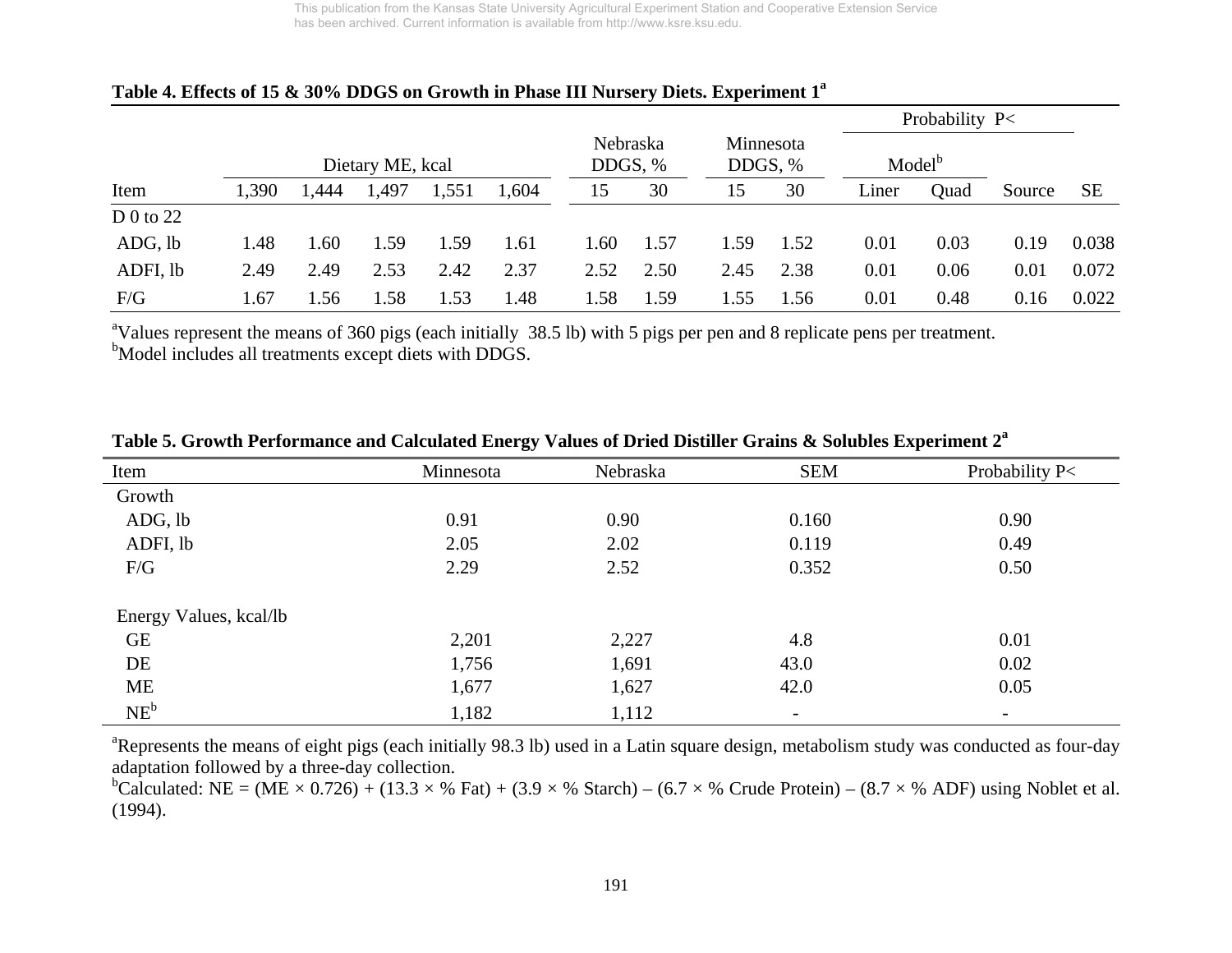

**Figure 1. Relationship between Dietary Energy Density and Mean Feed Efficiency**.

Represents base diets with known dietary ME.

 Represents calculated dietary ME for pigs fed Nebraska source DDGS. This value was used to calculated Nebraska DDGS ME value.

S Represents calculated dietary ME for pigs feed Minnesota source DDGS. This value was used to back calculated Minnesota DDGS ME value.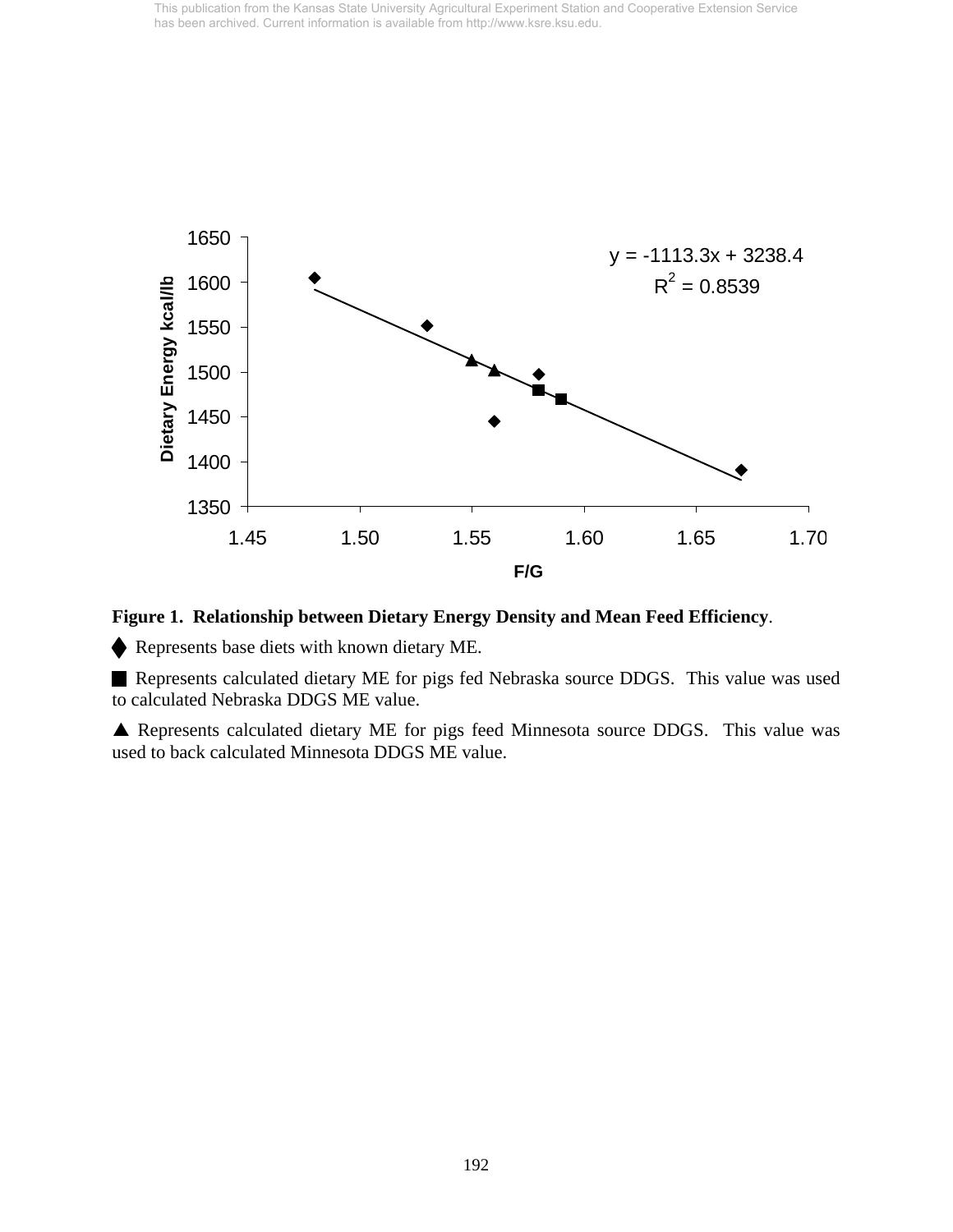### **THE EFFECTS OF REDUCING DIETARY CRUDE PROTEIN AND/OR ADDING CHICORY ON COMPOSITION AND ODOR OF STORED SWINE MANURE<sup>1</sup>**

*S.M. Hanni, J.M DeRouchey, M.D. Tokach, J.L. Nelssen, R.D. Goodband, S.S. Dritz2 , C.N. Groesbeck, M.G. Young, and K.R. Lawrence* 

#### **Summary**

 A feeding study was conducted to compare nutrient excretion and odor analysis of pigs fed either a conventional corn-soybean meal diet, or a diet formulated to minimize nutrient excretion and odors through use of crystalline amino acids, phytase, and nonsulfur containing trace minerals. These diets (0.85% true digestible lysine), were fed to pigs (each initially 130 lb) with or without chicory, a feed ingredient speculated to reduce odors in swine waste.

 Dietary treatments were arranged in a 2 x 2 factorial, with main effects of diet nutrient excretion potential (low or high) and chicory (0 or 10%). Twelve nonlittermate barrows were fed each of the four diets over four, 10-d periods in a replicated  $4 \times 4$  Latin square design. Each pig was housed in a stainless steel metabolism cage  $(5 \times 2 \text{ ft})$  designed to allow separate collection of urine and feces. Feces and urine were collected between the seventh and eleventh meals in order to measure nitrogen (N), sulfur (S), and phosphorus (P) intake, excretion, and retention. Feces and urine also were collected the last two days of each period and mixed into a 7.5% DM slurry for odor analysis at the University of Minnesota Olfactometry Laboratory. The 7.5% DM slurries were measured for pH, total solids (TS), total volatile solids (TVS), ammonia, total Kjeldahl nitrogen (TKN), hydrogen disulfide (H2S), percentage sulfur (sum of sulfur in air and slurry samples), and Ca, K, Mg, Na, and P. Air samples collected from the slurries were measured for H2S, intensity, and offensiveness.

 Pigs fed diets formulated to reduce nutrient excretion and odor had a 20% and 34% reduction  $(P<0.001)$  in total N and P excretion, respectively, and a 33% reduction in urinary S excretion. The addition of chicory to the diet further reduced (P<0.002) N and P excretion by 10% and 14%, respectively. Pigs fed the diets formulated to reduce nutrient excretion and odor had lower (P<0.001) total pH, ammonia, sulfur dry weight percentage, and TKN in the slurry samples. However, H2S emission, odor intensity and offensiveness were not affected (P<0.19). These results indicate that formulating a diet to meet the needs of a pig, yet lower nutrient excretion by use of synthetic amino acids, phytase, nonsulfur-containing trace mineral premixes and the addition of chicory will reduce nutrient excretion in swine manure, but do not appear to affect the intensity or offensiveness of odors.

l

<sup>&</sup>lt;sup>1</sup>The authors would like to thank the Kansas Center for Agricultural Resources and the Environment (KCARE) for funding of the experiment.

<sup>&</sup>lt;sup>2</sup> Food Animal Health and Management Center.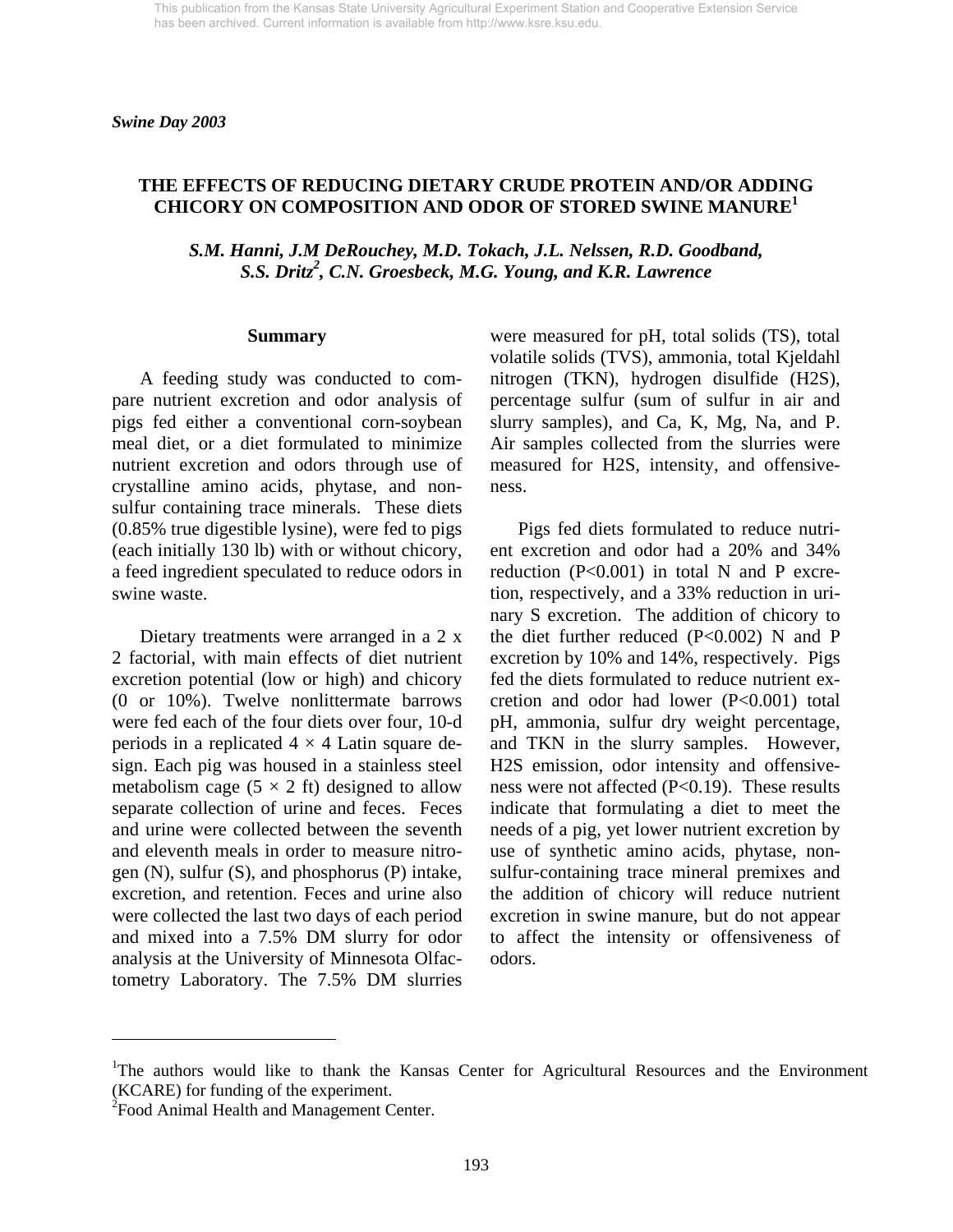(Key Words: Pigs, Chicory, Odor, Nutrient Excretion, Phytase)

### **Introduction**

 Concern about odor emissions and nutrients from livestock manure overloading the soil and entering waterways has become a major issue for the swine industry in the past few years. Several compounds are associated with the odor of swine manure: ammonia, amines, sulfur-containing compounds, volatile fatty acids, indole, skatole, phenols, alcohols, and carbonyls. Several nutrients – such as N, P, and  $S$  – in feed ingredients are not completely digested by pigs. These excess nutrients are then excreted as waste and deposited in lagoons or spread on nearby fields.

 Several compounds associated with the odor and nutrient levels in swine manure have been altered through diet or microbial manipulation. It was shown that by adding 3% or 6% Jerusalem artichoke to the diet, swine manure had a sweeter, less sharp and pungent odor, and less of a skatole smell than pigs eating the control diet. The tuber of the Jerusalem artichoke is rich in the carbohydrate inulin, a fructose polymer. Chicory (Cichorium intybus) is also rich in inulin. These fructose polymers (fructooligosaccharides) have been shown to alter volatile fatty acid (VFA) patterns by increasing the population of bifidobacteria in the hindgut and thus reducing odor in feces. Research has also shown that adding 5% chicory to the diet significantly reduces skatole in manure of pigs fed a corn-soy diet. However, in this same study, added inulin had no effect on nitrogen-related odor.

 Many of the compounds found to cause odor are related to the degradation of excess amino acids commonly found in diets. Research has shown that by reducing the dietary crude protein content by 4% and formulating the diet to meet the requirements for the first four limiting amino acids with crystalline amino acids, aerial ammonia concentrations could be reduced by 29%. The impact of crystalline amino acid supplementation with low-CP diets to reduce N excretion has been shown to range from 3.2 to 6.2%, depending on the weight of the pig, level of dietary CP reduction, and initial CP level in the control diet.

 Our objective was to determine the effect of chicory supplementation on nutrient excretion and odor characteristics in stored manure. In addition, we evaluated several other technologies that are known to lower the odor and nutrient level of swine waste including: 1) use of low protein, amino acid-fortified diets; 2) use of nonsulfur-containing trace mineral premixes; and 3) use of phytase to lower the diets phosphorus level. The use of a combination of these technologies provides a model to test the effectiveness of chicory addition on nutrient excretion and emission of ammonia, sulfur, and other odor-causing compounds.

#### **Procedures**

 Twelve nonlittermate barrows, each weighing approximately 130 lb, were used in a  $4 \times 4$  replicated Latin square design. The Latin square consisted of four consecutive periods, with each period lasting 10 days. At the beginning of each period, pigs were weighed and randomly assigned to a dietary treatment, treatments then changed with every 10-d period so that each pig was fed all four of the experimental diets. All diets (Table 1) were formulated to provide 0.85% true digestible lysine and were fed in meal form. A typical, 18% CP corn-soybean meal diet was formulated with no crystalline L-lysine HCl or phytase (0.51% available P). This diet also used a trace mineral premix with the sulfurcontaining form of the various trace minerals. We expected our formulation method of this diet to have high nutrient excretion in waste and potential for odor production. The other diet was formulated to reduce nutrient excretion and odor through the use of crystalline amino acids, added phytase, and a replace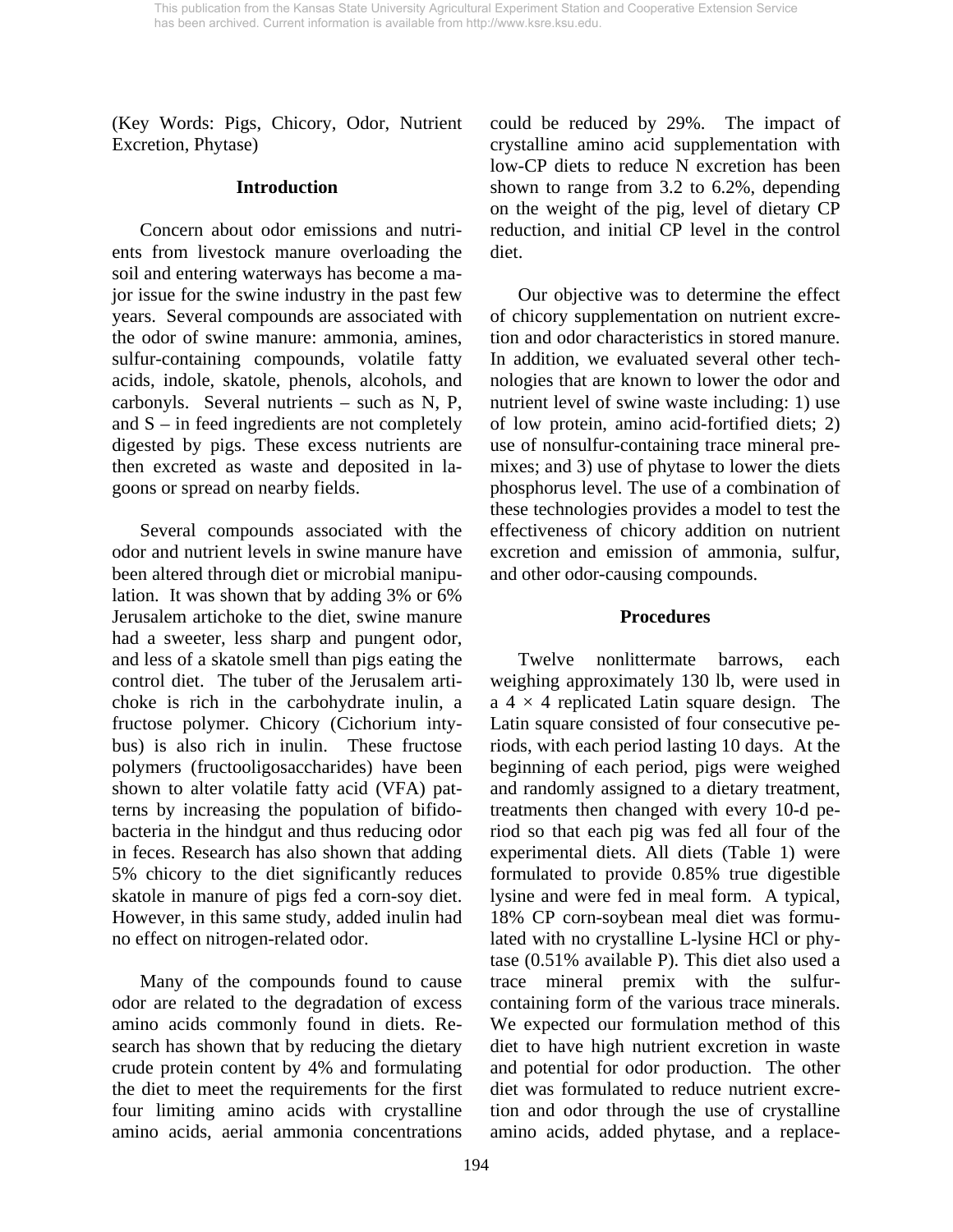ment of the sulfur-containing trace minerals with other forms. The typical (high nutrient excretion), or low protein (low nutrient excretion) diets were fed with none or 10% chicory added. Pigs were fed at 3% their body weight, divided equally among two feedings, with ad libitum access to water. We designed our experimental treatments such that by having high and low nutrient excretion and odor dietary treatments, we should be able to detect differences in nutrient excretion and odor. We could then evaluate the effectiveness of added chicory compared with the high or low nutrient excretion diets.

 Pigs were housed in individual stainless steel metabolism crates design for separate collection of feces and urine. Each pig was allowed three days to adapt to the dietary treatments followed by a three-day collection period of feces and urine. Feces and acidified urine were collected twice daily and frozen until analysis. Then, on the final two days of each period, all feces and urine (non– acidified) were collected for the simulated anaerobic pit system. Simulated anaerobic pit systems are designed to mimic an anaerobic manure system, in which the manure can be analyzed for nutrient content and odor production. Feces and urine were collected twice daily and refrigerated until the end of the twoday collection period. After all feces and urine were collected, feces from pigs fed the same diets were blended and DM content was determined for the blended feces. Urine from pigs fed the same diets also was blended. The feces and urine were then blended together to form a 7.5% DM slurry for each treatment. From this slurry, 19 sub-samples were collected with the samples being one 2-L sample, and eighteen 50-ml aliquots. The samples were stored in separate plastic containers and labeled, then frozen until the completion of the four periods and shipped to the University of Minnesota Olfactometry Laboratory for odor and nutrient content analyses.

 At the University of Minnesota, each 2-L sample was thawed and placed in a simulated anaerobic pit. The simulated anaerobic pits were then stored in an environmentallycontrolled chamber with a constant temperature. A 50 ml aliquot (from the same original sample) was thawed and added to each simulated pit two times a week (Tuesday and Thursday) to feed the bacterial population. Nutrient and odor analysis was conducted on days 28 and 56.

 On the day of odor and nutrient analysis, each simulated pit was agitated, and a 100 ml sample was pipetted from the simulated pit. Air samples were taken by placing the 100 ml samples into glass flasks, and covering the flask with a rubber stopper with an inlet and outlet. Charcoal-filtered nitrogen gas was moved over the headspace of the flask at a rate 1.5L/min for 50 minutes in order to purge existing gases. After 50 minutes, a 10-L Tedlar bag was attached to the outlet and filled using a vacuum box.

 The air samples were then analyzed for odor units using dynamic olfactometry and total reduced sulfur (TRS) concentration using a Jerome® meter. Each 100 ml sample was then analyzed for total solids (TS), pH, total volatile solids (TSV), total nitrogen (tN), ammonium nitrogen (NH3 – N), total sulfide, and total minerals.

#### **Results and Discussion**

 The volume of nutrients excreted through urine and feces is an important environmental concern. If the land base for manure application and storage capacity is limited, decreasing manure and nutrient outputs becomes a crucial issue to a swine operation. In our study, there were no differences (P>0.19) in fecal wet weight or fecal dry weight between pigs fed any of the four dietary treatments (Table 2). However there was a nutrient excretion level by chicory interaction  $(P<0.03)$  for fecal dry matter percentage. This difference in percent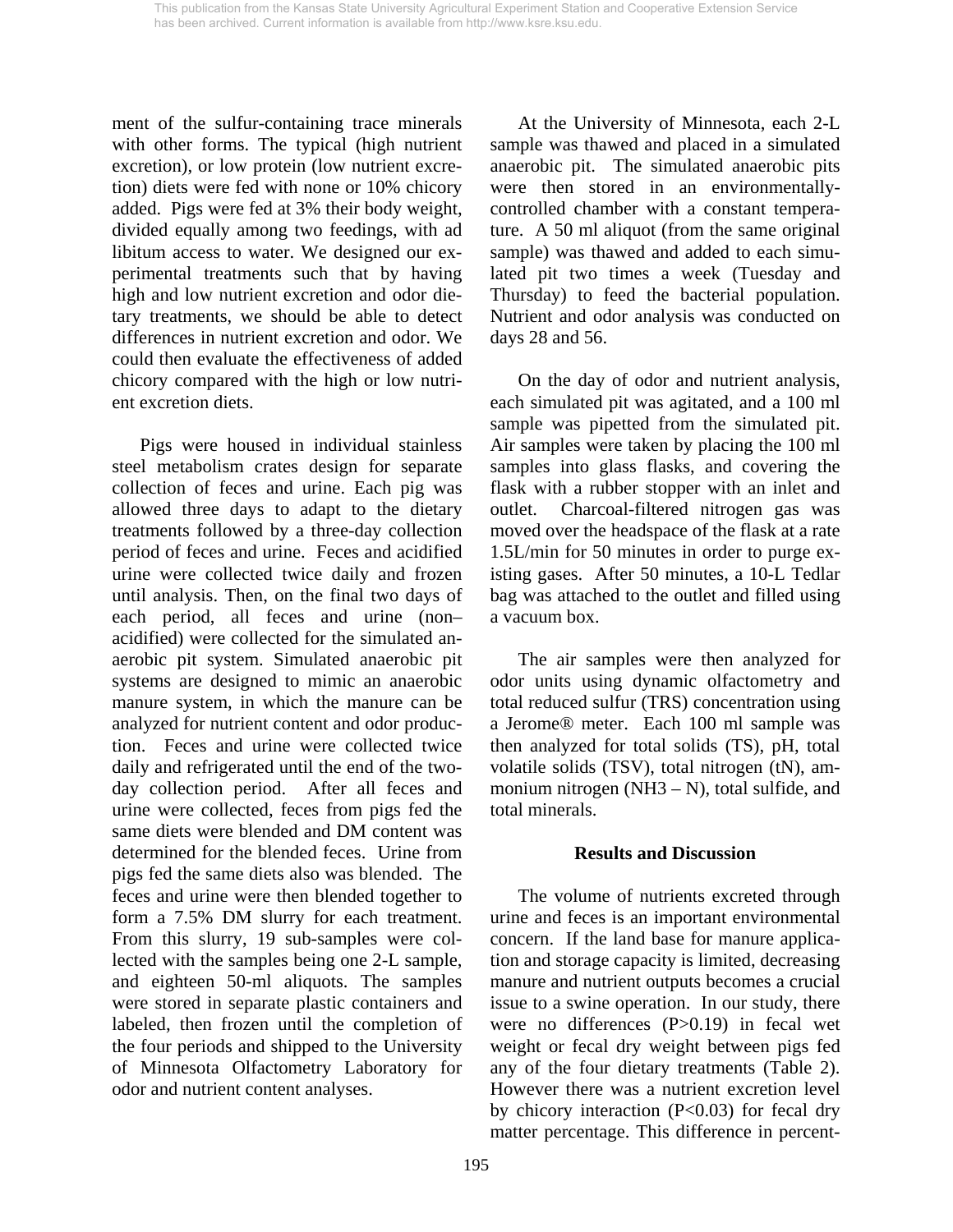age fecal DM appears to be partially due to the slightly higher (3% increase; P<0.001) DM intake for pigs fed diets formulated to reduce odor and nutrient excretion. Including chicory in the diet also appears to increase the moisture content of the feces, as evidenced by lower fecal dry matter for pigs fed diets including chicory. Pigs fed the diets formulated to reduce odor and nutrient excretion excreted 7% less (P<0.03) urine than pigs fed the conventional corn-soybean meal diets, while the addition of chicory further reduced (P<0.001) urine output by 13%. The reduction in urine output could have been affected by the amount of water intake. We did not measure water intake in our study, but all pigs were offered water ad libitum. It appears that including chicory in the diet alters the route of excretion for water to decrease excretion in the urine and increase excretion in the feces. Pigs fed low nutrient excretion diets had higher (P<0.01) ADFI than pigs fed the high nutrient excretion diets. The difference in intake is a result of feeding the pigs 3% of their body weight instead of feeding a constant level during each stage. Neither diet formulation method nor added chicory affected DE, ME, or DE as a percentage of gross energy of the diet.

 There was a nutrient excretion level by chicory interaction (P<0.001) for N intake. As expected, pigs fed the diets formulated to reduce nutrient excretion and odor had decreased N intake compared to pigs fed the high protein diets. The reduction of N intake between the two formulation methods was due to a 22% reduction in CP by the use synthetic amino acids. The interaction occurred because the addition of chicory to the low nutrient excretion diet decreased N intake 16% whereas there was no change in N intake when adding chicory to the conventional cornsoybean diet. The reason for this anamoly is two-fold. First, pigs fed the low nutrient excretion diet without chicory had higher total feed intake, as discussed earlier. Second, the low nutrient excretion diet without chicory had a higher analyzed protein content than expected, leading to higher calculated N intake.

 Total N excretion was reduced by 20% (P<0.001) when pigs were fed diets formulated to reduce nutrient excretion and odor. Added chicory further reduced (P<0.03) total N excretion by 10% and 14% for pigs fed the diets formulated for low nutrient excretion and the conventional corn-soybean meal diets, respectively. Similar to total N excretion, urinary N excretion was reduced 36% (P<0.001) for pigs fed diets formulated for lower nutrient excretion and odor. The addition of chicory reduced  $(P<0.01)$  urinary N level by 17% and 13% in pigs fed the diets formulated for lower nutrient excretion and the conventional cornsoybean meal diets, respectively. Fecal N excretion tended to be numerically higher (P>0.09) with the addition of chicory. Other research has shown that when a fermentable carbohydrate (such as chicory) is added, increase in fecal N excretion and a decrease in urinary nitrogen are often observed. A nutrient excretion level by chicory interaction (P<0.008) was observed for nitrogen retention (g/day). Adding chicory reduced N retention when added to the diets formulated to decrease nutrient excretion, but increased N retention in pigs fed the conventional cornsoybean meal diets. As the diets were formulated closer to the pigs' amino acid requirements with the use of synthetic amino acids, there was a 15% improvement  $(P<0.001)$  in N retention (%) for pigs fed the diets formulated for low nutrient excretion and odor.

 Phosphorus (P) intake was reduced 26% (P<0.001) for pigs fed the diets formulated for low nutrient excretion and odor compared to the conventional corn-soybean meal diets. The addition of chicory to the diet decreased (P<0.001) P intake an additional 13% and 10% for pigs fed the diets formulated for lower nutrient excretion and those fed the conventional corn-soybean meal diets, respectively. A nutrient excretion level by chicory interaction (P<0.002) was observed for total P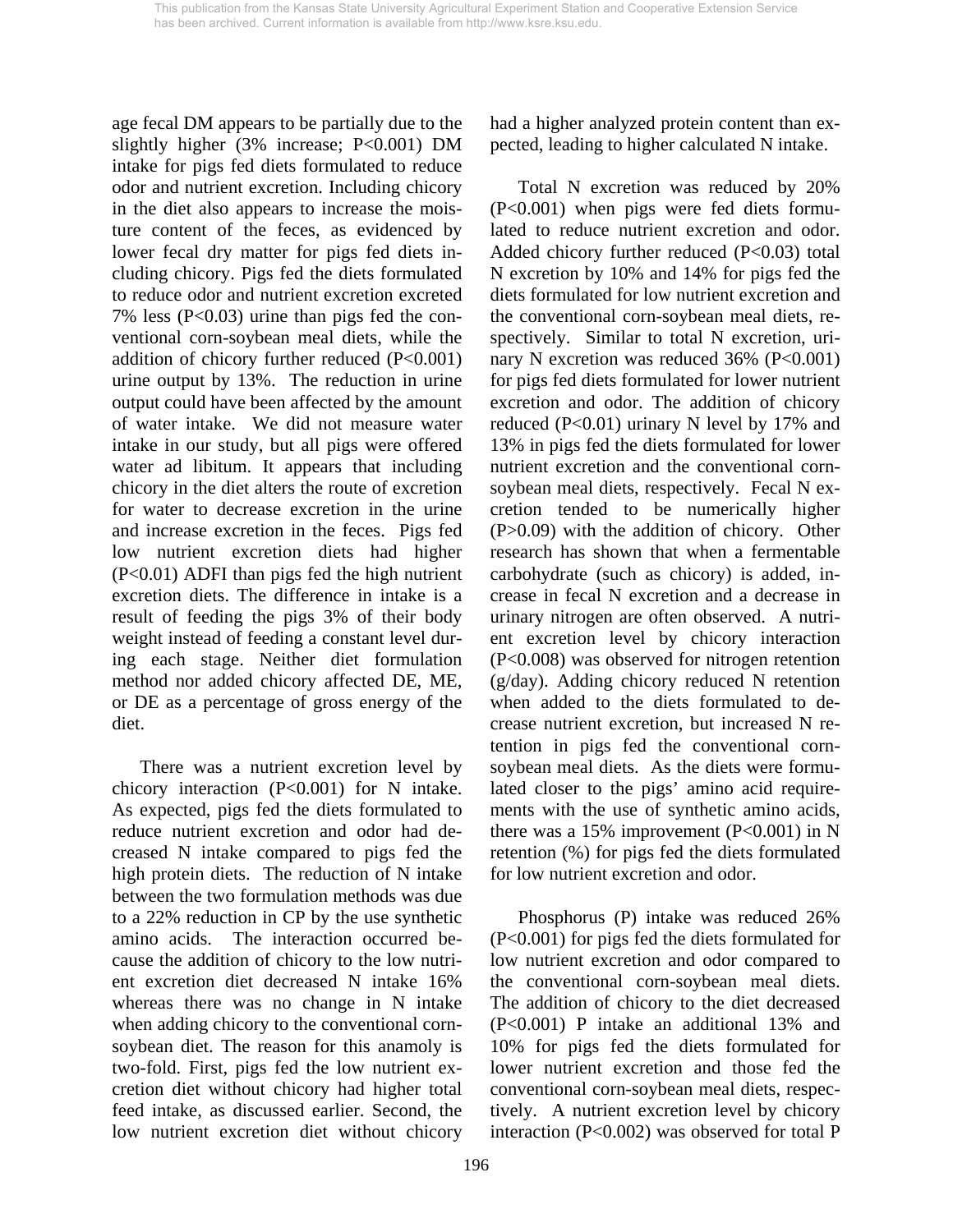excreted and fecal P excreted. This appeared to be a result of a low level of P excreted in the diets formulated for lower nutrient excretion and odor. A further reduction was seen when chicory was added to this diet. Urinary P excretion was not affected (P<0.08) by dietary nutrient excretion level or the addition of chicory. Phosphorus retention (g/d and %) was increased when pigs were fed diets formulated for low nutrient excretion and odor but increased in those fed the conventional corn-soybean meal diets (nutrient excretion level by chicory interaction, P<0.002).

 Sulfur (S) intake decreased with the addition of chicory to diets formulated to lower nutrient excretion and odor, but increased in the conventional corn-soybean meal diets (nutrient excretion level by chicory interaction, P<0.001). However, pigs fed the diets formulated to reduce nutrient excretion and odor had a lower S intake (P<0.001) than pigs fed the conventional corn-soybean meal diets. The diets formulated to reduce nutrient excretion and odors were created with a nonsulfurcontaining trace mineral premix and DLmethionine to minimize S intake. When the diets were analyzed for S, diets formulated to reduce nutrient excretion and odor with chicory had a lower level of S than the conventional corn-soybean meal diet. Urinary sulfur excretion was  $33\%$  lower (P<0.001) for pigs fed diets formulated to reduce nutrient excretion and odor. There was no effect  $(P<0.18)$ of nutrient excretion level, chicory level, or chicory by nutrient excretion interaction for total S excreted, or fecal S excreted. A nutrient excretion level by chicory interaction (P<0.001) for S retention was expressed on a g/d or percentage of S intake basis. The addition of chicory reduced S retention for pigs fed diets formulated to lower nutrient excretion and odor, and increased S retention for pigs fed conventional corn-soybean meal diets.

 The odor and other response criteria for the 7.5% DM slurry from individual dietary treatments were analyzed on d 28 and 56 of storage (Tables 3 and 4). In general, the magnitude of results changed over time (Table 4), but few dietary treatments changed by day of storage interactions.

Slurry pH was decreased  $(P<0.01)$  for pigs fed diets formulated to lower nutrient excretion compared with those fed the conventional corn-soybean meal diets. The differences in pH observed may be because of the lower urinary N excretion. A reduction ( $P < 0.04$ ) of total solids occurred when chicory was added to diets, which may be due to the lower percentage DM excreted by pigs fed diets containing chicory.

 Manure slurry ammonium nitrogen (NH3  $-$  N) and TKN were reduced (P<0.01) 18% and 15%, respectively for pigs fed diets formulated to lower nutrient excretion and odor. The difference in  $NH3 - N$  and TKN levels between the two methods of formulation was due to lower nitrogen input and better retention of nitrogen with the use of synthetic amino acids in diets formulated for lower nutrient excretion and odor. The addition of chicory did not have an effect (P>0.84) on the NH3 – N or TKN in the slurry.

There were no differences in  $(P>0.19)$ H2S in the air samples measured by the Jerome meter or measured in the slurry sample. The percentage S dry weight was reduced (P<0.001) by 21% when pigs were fed with the diets formulated to lower nutrient excretion, due to the use of non–S containing trace mineral premix and DL-methionine. However, added chicory tended to increase (P<0.08) percentage S in the slurry on a dry weight basis.

 There were several reductions for Ca, K, Mg, Na, and P when diets were closely formulated to meet the needs of the pig. Ca, Na, and P were reduced (P<0.001) due to the use of lower crude protein diets formulated with phytase. Calcium, P, and Mg were further re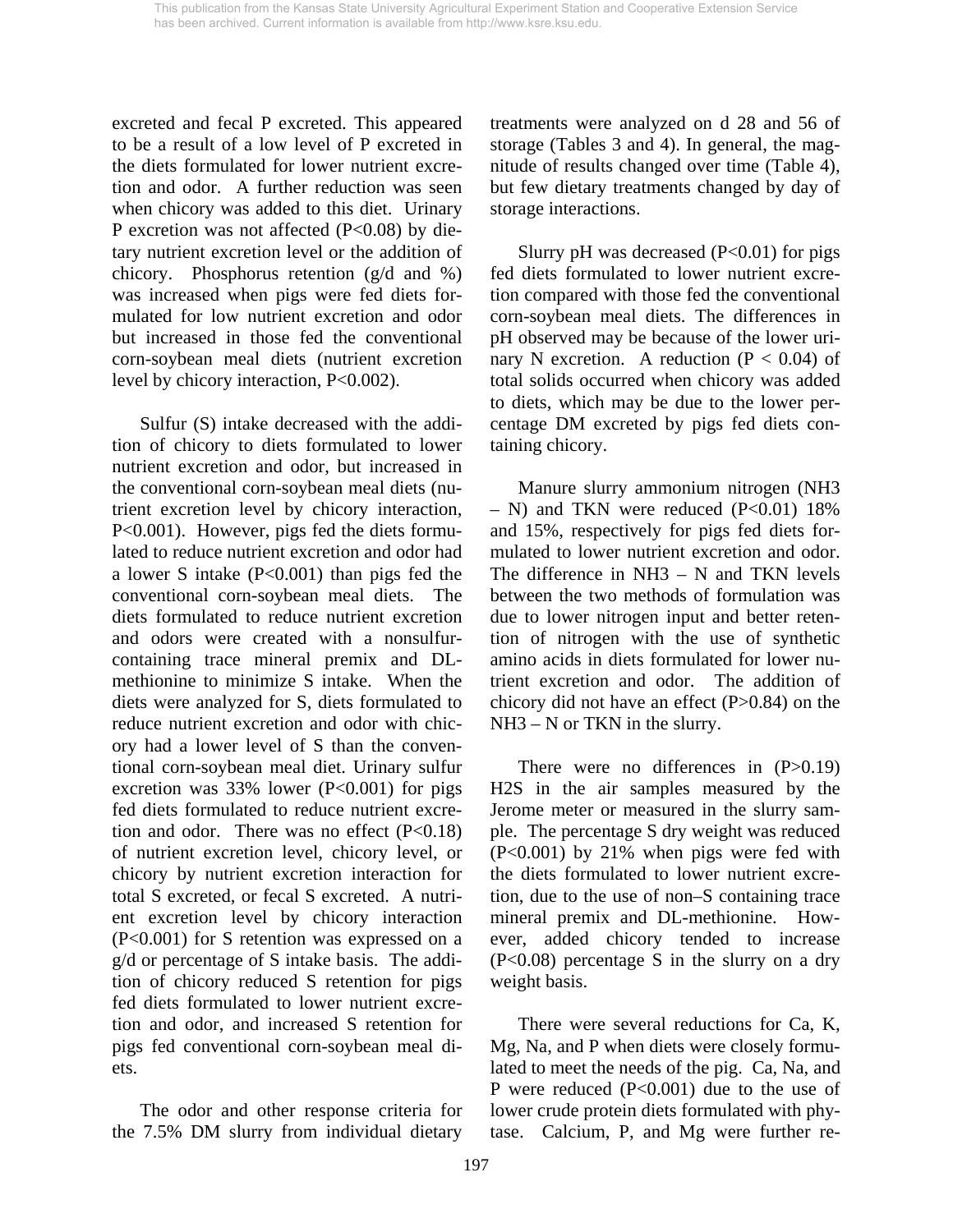duced (P<0.001) with the use of chicory. The reduction in the mineral content of the slurry, because of diet formulation and the use of chicory, will help to reduce the buildup of minerals in the soil and surrounding waters due to land application.

There were no differences  $(P>0.22)$  for odor intensity or odor offensiveness among dietary treatments. This implies that formulation technique, including crystalline amino acids, phytase, nonsulfur-containing trace mineral premixes, and the addition of chicory had no effect on reducing the relative offensiveness of swine manure odors.

 From d 28 to d 56, pH of the simulated anaerobic pits was reduced  $(P<0.01)$  by 3%. The addition of the 50 ml aliquots each week to the simulated pits simulated the addition each day in a hog facility. These additions increase both the number of bacteria and the amount of nutrients (proteins) in the slurry. As the bacteria population increase the amount of proteins that are broken down also increase, which cause a decrease in slurry pH.

 The addition of the 50 ml aliquots to the simulated pits twice a week was intended to maintain a 7.5% DM slurry. However from d 28 to d 56, there was a reduction  $(P<0.01)$  of percentage total solids. This reduction of solids was due to the bacterial population breakdown of nutrients.

From d 28 to d 56, manure slurry  $NH3 - N$ and TKN increased (P<0.001) 23% and 18%, respectively. The difference in NH3 – N and TKN levels between d 28 and d 56 was due to the increase in slurry, which added nutrient high in nitrogen.

 When the air samples collected off of the slurry were tested by the olfactometry panelist, odor intensity was scored lower (P<0.001) for d 56. This reduction was not seen for either the formulation methods or interaction with chicory. Because of the lack of interaction seen between the formulation methods, we concluded that this reduction is not due to treatment but instead due to scoring of the panelist or reduction in other odor compounds over time.

## **Implications**

 Using formulation techniques, such as reducing the CP in a diet with the use of synthetic amino acids, using nonsulfur-containing trace mineral premixes, adding phytase to the diet, and the inclusion of chicory, may have added benefits to the environment. The diets formulated to lower nutrient excretion and odor reduced total and urinary nitrogen excretion, while chicory helped reduce fecal nitrogen by 5%. Phosphorus was reduced by 34% with the addition of phytase in the diet, while sulfur was reduced 33% due to the use of nonsulfur-containing trace mineral and the addition of DL–methionine. The addition of chicory at 10% of the diet was also beneficial in reducing the amount of P and N excreted in this study. Pigs fed the diets formulated to reduce nutrient excretion and odor had lower total pH, ammonia, sulfur dry weight percentage, and TKN in the slurry samples. However, H2S emission, odor intensity and offensiveness were not affected. The diet formulation alteration and addition of chicory did not have a negative affect on growth performance while reducing the excretion levels of the pig. These diet alterations may provide a method to further reduce the level of odor and nutrients leaving the swine farm.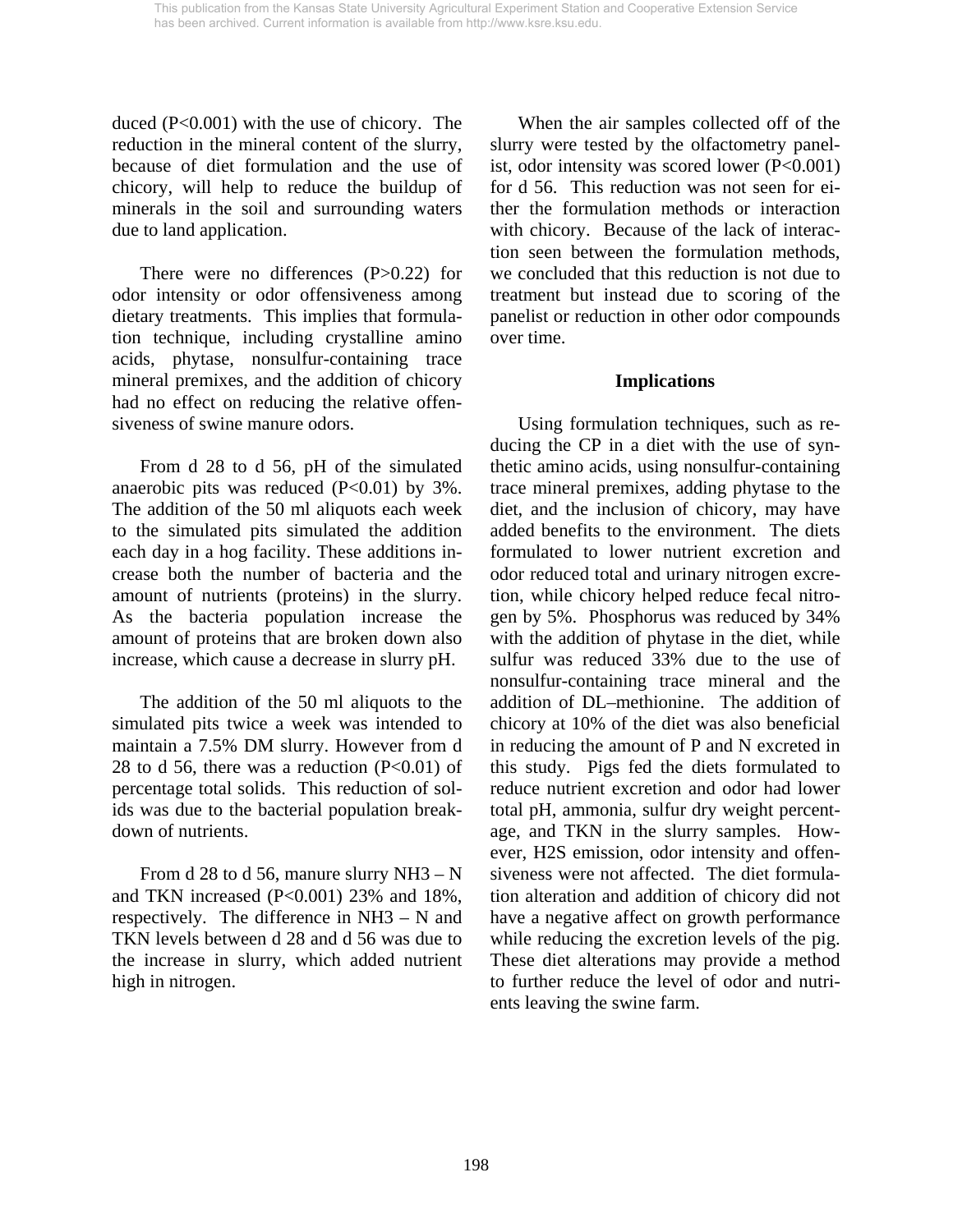|                                      | Nutrient excretion level: |                  | Low <sup>c</sup> |                | $\overline{\text{High}^d}$ |
|--------------------------------------|---------------------------|------------------|------------------|----------------|----------------------------|
| Ingredient, %                        | Chicory, %:               | $\boldsymbol{0}$ | 10               | $\overline{0}$ | 10                         |
| Corn                                 |                           | 81.15            | 70.90            | 71.65          | 61.45                      |
| Soybean meal, 46.5% CP               |                           | 16.55            | 16.85            | 25.90          | 26.25                      |
| Chicory                              |                           | $\overline{a}$   | 10.00            | --             | 10.00                      |
| Monocalcium phosphate, 21% P         |                           | 0.23             | 0.23             | 0.65           | 0.65                       |
| Limestone                            |                           | 0.97             | 0.88             | 1.17           | 1.06                       |
| Salt                                 |                           | 0.35             | 0.35             | 0.35           | 0.35                       |
| Vitamin premix <sup>a</sup>          |                           | 0.13             | 0.13             | 0.13           | 0.13                       |
| Trace mineral premix <sup>b</sup>    |                           | 0.13             | 0.13             | 0.13           | 0.13                       |
| L-Tryptophan                         |                           | 0.01             | 0.01             |                | $-1$                       |
| L-Threonine                          |                           | 0.08             | 0.09             |                |                            |
| L-Lysine HCl                         |                           | 0.30             | 0.30             |                |                            |
| DL-Methionine                        |                           | 0.05             | 0.07             |                |                            |
| Phytase <sup>e</sup>                 |                           | 0.08             | 0.08             |                |                            |
| Total                                |                           | 100.00           | 100.00           | 100.00         | 100.00                     |
|                                      |                           |                  |                  |                |                            |
| Calculated analysis.                 |                           |                  |                  |                |                            |
| Total Lysine, %                      |                           | 0.95             | 0.95             | 0.97           | 0.97                       |
| True digestible lysine, %            |                           | 0.85             | 0.85             | 0.85           | 0.85                       |
| True digestible amino acid ratios, % |                           |                  |                  |                |                            |
| Isoleucine:lysine                    |                           | 61               | 60               | 79             | 78                         |
| Leucine:lysine                       |                           | 150              | 142              | 176            | 168                        |
| Methionine:lysine                    |                           | 32               | 34               | 31             | 30                         |
| Met & Cys:lysine                     |                           | 60               | 60               | 65             | 62                         |
| Threonine:lysine                     |                           | 63               | 63               | 69             | 68                         |
| Tryptophan:lysine                    |                           | 17               | 17               | 22             | 22                         |
| Valine:lysine                        |                           | 71               | 70               | 89             | 88                         |
| Metabolizable energy, Mcal/kg        |                           | 3.35             | 3.35             | 3.33           | 3.32                       |
| Protein, %                           |                           | 14.6             | 14.3             | 18.1           | 17.9                       |
| Ca, %                                |                           | 0.50             | 0.50             | 0.67           | 0.66                       |
| P, %                                 |                           | 0.39             | 0.38             | 0.52           | 0.51                       |
| Available P equiv, %                 |                           | 0.21             | 0.21             | 0.21           | 0.21                       |
| Chemical analysis                    |                           |                  |                  |                |                            |
| Crude protein, %                     |                           | 16.47            | 14.90            | 18.53          | 18.75                      |
| P, %                                 |                           | 0.39             | 0.35             | 0.55           | 0.50                       |
| S, %                                 |                           | 0.16             | 0.14             | 0.17           | 0.19                       |
| Gross energy, Mcal/kg                |                           | 3.99             | 4.01             | 4.03           | 3.99                       |

#### **Table 1. Diet Composition (As-fed Basis)**

<sup>a</sup> Provided the following per kilogram of complete diet: vitamin A, 11,023 IU; vitamin D3, 1,653 IU; vitamin E, 44 IU; menadione (menadione bisulfate complex), 4.4 mg; vitamin B12, 0.04 mg; riboflavin, 9.9 mg; pantothenic acid, 33 mg; and niacin, 55 mg.

<sup>b</sup>Provided the following per kilogram of complete diet: Mn, 40 mg; Fe, 165 mg, Zn, 165 mg, Cu, 17 mg, I, 0.3 mg; and Se, 0.3 mg.

<sup>c</sup>Trace mineral premix formulated with: zinc oxide, ferric chloride, manganese oxide, cupric chloride, and calcium iodate and sodium selenite.

<sup>d</sup>Trace mineral premix formulated with: zinc sulfate, ferrous sulfate, manganese sulfate, cupric sulfate, calcium iodate, and sodium selenite.

<sup>e</sup> Provided 300 FTU/kg of feed (Natuphos<sup>®</sup> 600).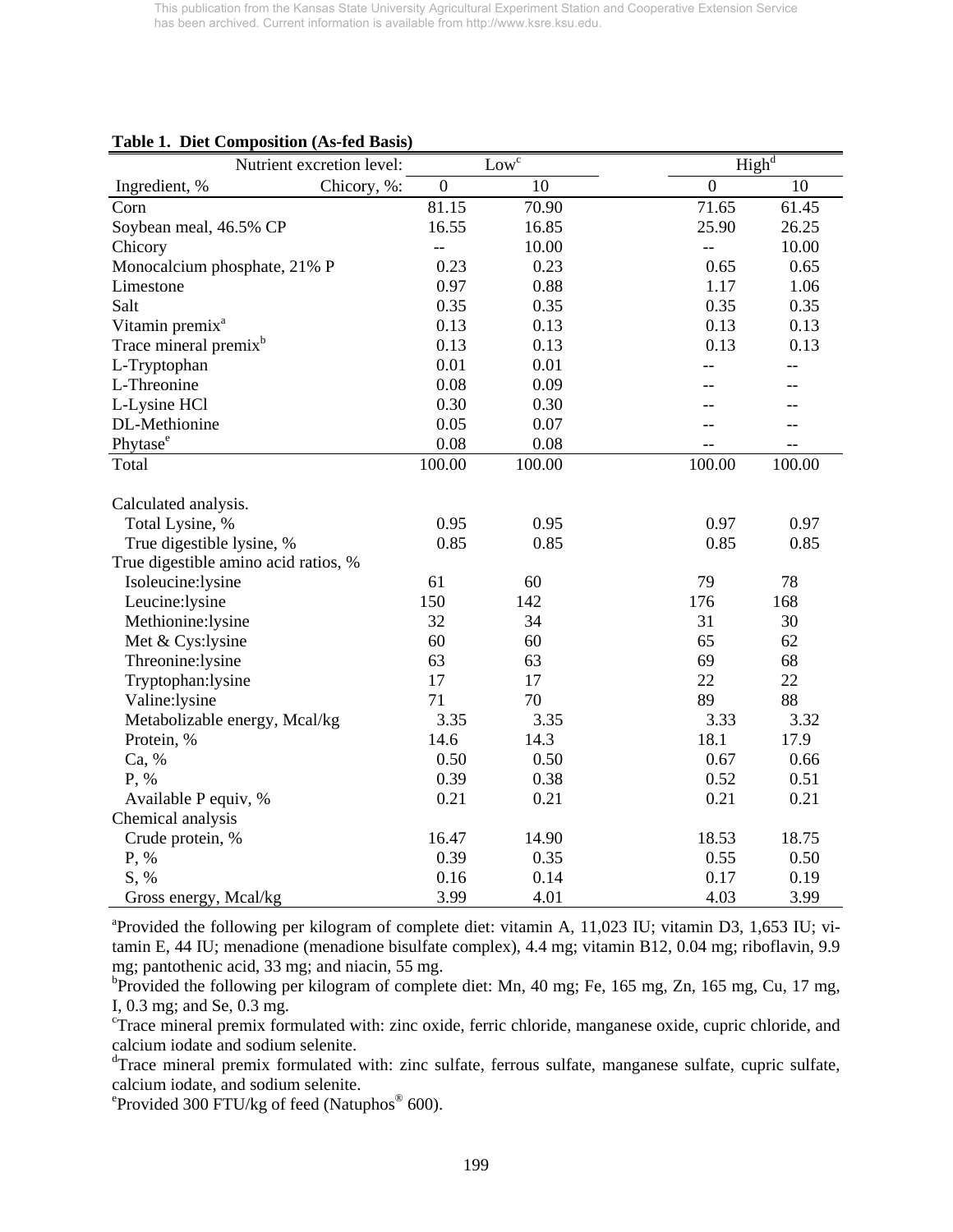| Nutrient level:                           | Low            |       |                | High  |              |                | P< value |             |
|-------------------------------------------|----------------|-------|----------------|-------|--------------|----------------|----------|-------------|
| Chicory, %:<br>Items                      | $\overline{0}$ | 10    | $\overline{0}$ | 10    | <b>SED</b>   | Nutrient level | Chicory  | Interaction |
| Fecal                                     |                |       |                |       |              |                |          |             |
| Wet weight excreted, g                    | 1,390          | 1,425 | 1,344          | 1,432 | 83           | 0.74           | 0.30     | 0.66        |
| DM, %                                     | 33             | 29    | 31             | 29    | 0.5          | 0.02           | 0.001    | 0.03        |
| Dry weight excreted, g                    | 458            | 414   | 416            | 417   | 23           | 0.24           | 0.19     | 0.19        |
| Urine excreted, ml<br>Feed                | 7,254          | 5,946 | 7,471          | 6,838 | 347          | 0.03           | 0.001    | 0.18        |
| ADFI, g/d                                 | 1823           | 1,783 | 1,746          | 1,738 | 18           | 0.001          | 0.08     | 0.23        |
| Digestible energy, %                      | 86             | 87    | 87             | 88    | $\mathbf{1}$ | 0.13           | 0.16     | 0.40        |
| Digestible energy, Mcal/kg                | 3.44           | 3.50  | 3.52           | 3.49  | ---          | ---            | $---$    | ---         |
| Metabolizable energy, Mcal/kg<br>Nitrogen | 3.32           | 3.39  | 3.37           | 3.35  | ---          | ---            | $---$    | ---         |
| Intake, g                                 | 111.3          | 99.2  | 123.9          | 126.2 | 1.3          | 0.001          | 0.001    | 0.001       |
| Total excreted, g                         | 49.0           | 43.5  | 68.2           | 62.6  | 3.5          | 0.001          | 0.03     | 0.99        |
| Urinary excreted, g                       | 36.0           | 30.1  | 54.5           | 48.0  | 3.4          | 0.001          | 0.01     | 0.92        |
| Fecal excreted, g                         | 13.0           | 13.4  | 13.7           | 14.6  | 0.8          | 0.09           | 0.23     | 0.68        |
| Retention, g                              | 62.3           | 55.7  | 55.6           | 63.6  | 3.6          | 0.82           | 0.80     | 0.008       |
| Retention, %                              | 56.3           | 56.1  | 45.1           | 50.8  | 3.3          | 0.001          | 0.25     | 0.21        |
| Phosphorus                                |                |       |                |       |              |                |          |             |
| Intake, g                                 | 14.8           | 13.0  | 20.0           | 17.9  | 0.2          | 0.001          | 0.001    | 0.25        |
| Total excreted, g                         | 8.8            | 6.1   | 11.2           | 11.1  | 0.6          | 0.001          | 0.002    | 0.005       |
| Urinary excreted, mg                      | 1.6            | 2.8   | 3.1            | 2.5   | 0.7          | 0.20           | 0.53     | 0.08        |
| Fecal excreted, g                         | 8.8            | 6.0   | 11.2           | 11.1  | 0.6          | 0.001          | 0.002    | 0.005       |
| Retention, g                              | 6.0            | 7.0   | 8.8            | 6.8   | 0.6          | 0.004          | 0.26     | 0.002       |
| Retention, %                              | 40.3           | 53.4  | 43.6           | 38.5  | 3.7          | 0.03           | 0.13     | 0.001       |
| Sulfur                                    |                |       |                |       |              |                |          |             |
| Intake, g                                 | 6.0            | 5.1   | 6.2            | 6.8   | 0.1          | 0.001          | 0.03     | 0.001       |
| Total excreted, g                         | 2.2            | 2.1   | 2.1            | 2.2   | 0.1          | 0.87           | 0.61     | 0.19        |
| Urinary excreted, mg                      | 59.7           | 58.3  | 88.1           | 86.2  | 9.2          | 0.001          | 0.80     | 0.98        |
| Fecal excreted, g                         | 2.1            | 2.0   | 2.0            | 2.1   | 0.1          | 0.86           | 0.59     | 0.18        |
| Retention, g                              | 3.8            | 3.0   | 4.1            | 4.6   | 0.1          | 0.001          | 0.05     | 0.001       |
| Retention, %                              | 64.0           | 59.0  | 66.4           | 67.5  | 1.9          | 0.001          | 0.17     | 0.03        |

**Table 2. The Effects of Reducing Dietary Crude Protein and Adding Chicory on Nutrient Availabilitya**

<sup>a</sup>Values are means of 12 barrows (59 to 207 kg) over four periods with 3 pigs per treatment per period.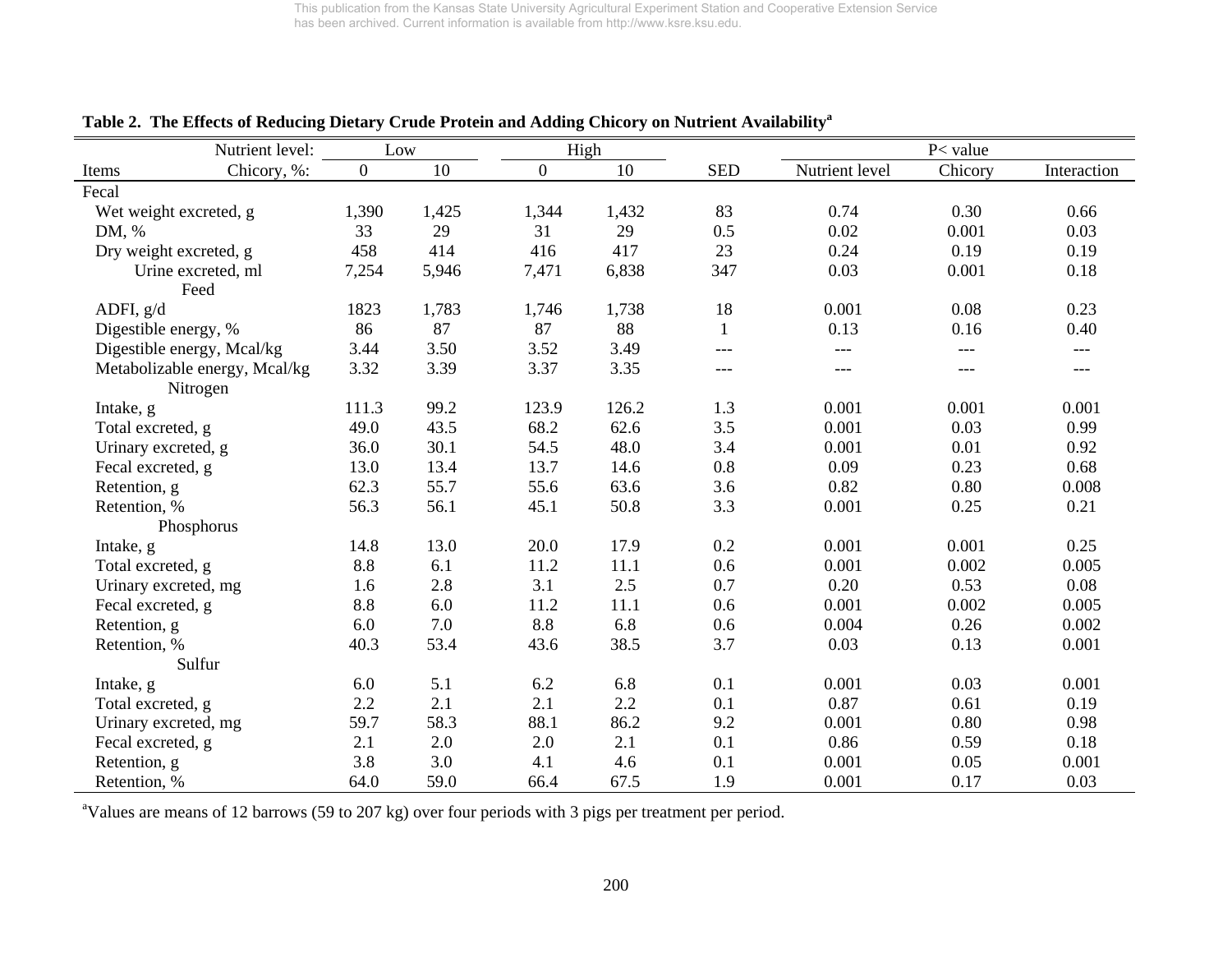|                           | Nutrient level:          | Low              |        |                | High   |            |       | $P<$ value     |         |             |
|---------------------------|--------------------------|------------------|--------|----------------|--------|------------|-------|----------------|---------|-------------|
| Item                      | Chicory, %:              | $\boldsymbol{0}$ | 10     | $\overline{0}$ | 10     | <b>SED</b> | Day   | Nutrient level | Chicory | Interaction |
| pH                        |                          | 8.4              | 8.2    | 8.6            | 8.6    | 0.11       | 0.01  | 0.01           | 0.17    | 0.34        |
| Total solid, %            |                          | 9.4              | 8.8    | 9.3            | 8.8    | 0.38       | 0.01  | 0.78           | 0.04    | 0.87        |
| Total volatile solid, %   |                          | 6.4              | 6.4    | 6.5            | 6.0    | 0.30       | 0.08  | 0.54           | 0.37    | 0.26        |
| $NH3-N$ , mg/L            | Total Kjeldahl nitrogen, | 4,495            | 4,763  | 5,757          | 5,527  | 490        | 0.001 | 0.01           | 0.96    | 0.48        |
| mg/L                      |                          | 6,014            | 6,722  | 7,876          | 7,046  | 414        | 0.001 | 0.001          | 0.84    | 0.02        |
| H <sub>2</sub> S, ppm     |                          | 1.0              | 1.7    | 0.7            | 1.0    | 2.01       | 0.36  | 0.19           | 0.24    | 0.64        |
| H <sub>2</sub> S Air, ppm |                          | 0.6              | 0.8    | 1.2            | 1.0    | 0.50       | 0.44  | 0.34           | 0.97    | 0.59        |
| Sulfur dry weight, %      |                          | 68.5             | 78.2   | 91.5           | 95.1   | 5.0        | 0.06  | 0.001          | 0.08    | 0.41        |
| Ca, ppm                   |                          | 70,453           | 30,891 | 44,115         | 43,577 | 4,366      | 0.01  | 0.04           | 0.001   | 0.001       |
| K, ppm                    |                          | 18,352           | 21,649 | 22,932         | 22,517 | 2,659      | 0.49  | 0.16           | 0.45    | 0.33        |
| Mg, ppm                   |                          | 6,224            | 5769   | 7,697          | 5,904  | 694        | 0.29  | 0.12           | 0.03    | 0.19        |
| Na, ppm                   |                          | 5,190            | 4,565  | 4,024          | 3,913  | 520        | 0.54  | 0.02           | 0.33    | 0.49        |
| P, ppm                    |                          | 10,273           | 8,637  | 15,179         | 12,245 | 1,171      | 0.57  | 0.001          | 0.01    | 0.44        |
| Intensity                 |                          | 5.0              | 4.9    | 5.2            | 5.0    | 0.21       | 0.001 | 0.22           | 0.36    | 0.80        |
| <b>Offensives</b>         |                          | $-2.7$           | $-2.9$ | $-3.0$         | $-2.8$ | 0.33       | 0.96  | 0.67           | 0.96    | 0.52        |

**Table 3. The Effects of Reducing Dietary Crude Protein and Adding Chicory on Odor Qualitya**

<sup>a</sup>Values are means of 16 samples with four samples per treatment over two sampling periods.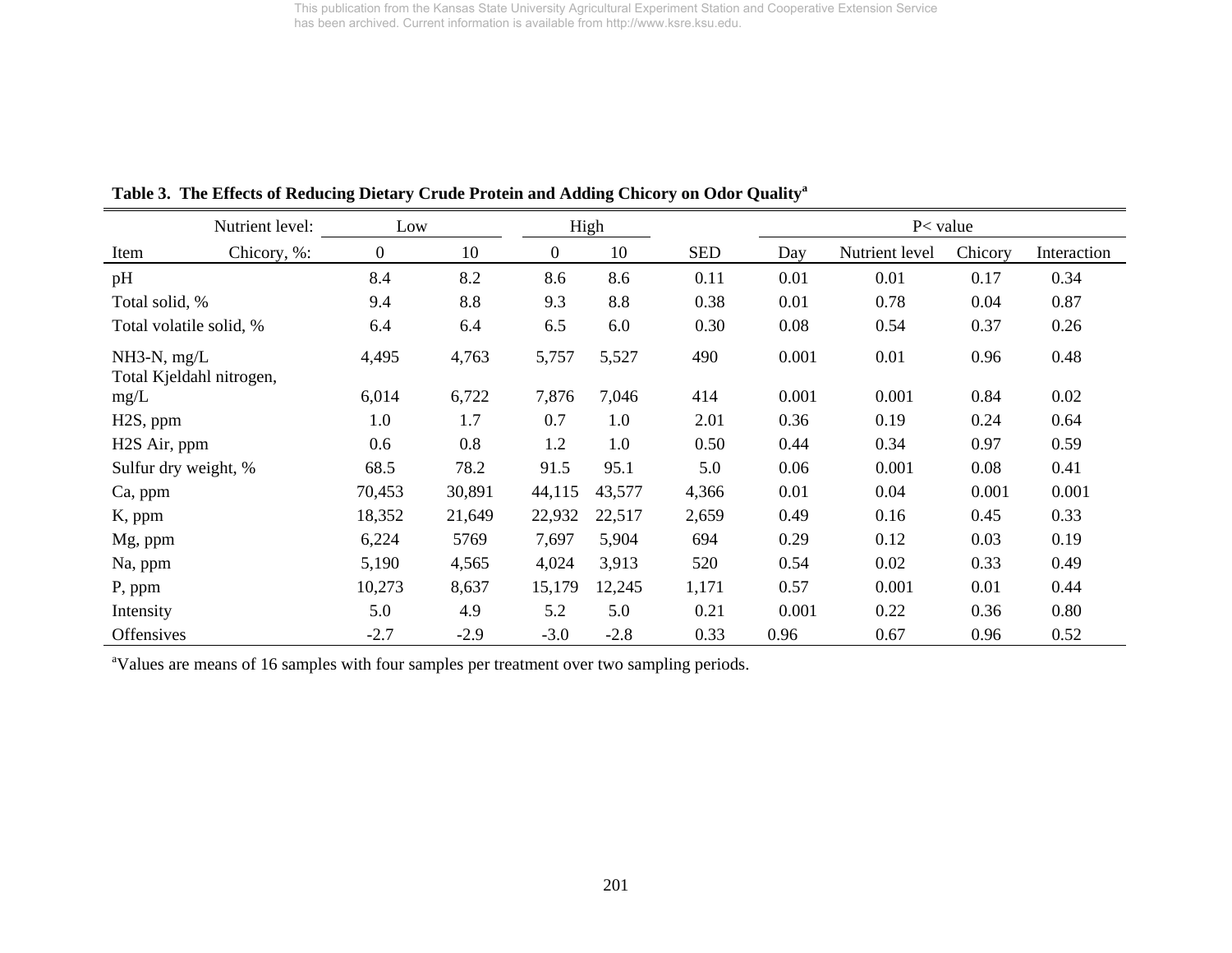|                               | Day    |        |            | $P<$ value |
|-------------------------------|--------|--------|------------|------------|
| Items                         | 28     | 56     | <b>SED</b> | Day        |
| pH                            | 8.57   | 8.35   | 0.11       | 0.01       |
| Total solid, %                | 9.50   | 8.65   | 0.38       | 0.01       |
| Total volatile solid, %       | 6.51   | 6.13   | 0.30       | 0.08       |
| $NH3-N$ , mg/L                | 4,483  | 5,788  | 490.33     | 0.001      |
| Total Kjeldahl nitrogen, mg/L | 6,243  | 7,586  | 413.95     | 0.001      |
| H <sub>2</sub> S, ppm         | 1.30   | 0.90   | 2.01       | 0.36       |
| H <sub>2</sub> S Air, ppm     | 1.04   | 0.76   | 0.50       | 0.44       |
| Sulfur dry weight, %          | 79.7   | 87.0   | 5.0        | 0.06       |
| Ca, ppm                       | 51,698 | 42,820 | 4366       | 0.01       |
| K, ppm                        | 22,021 | 20,704 | 2659       | 0.49       |
| Mg, ppm                       | 6,663  | 6,134  | 694        | 0.29       |
| Na, ppm                       | 4,538  | 4,308  | 520        | 0.54       |
| P, ppm                        | 11,823 | 11,344 | 1171       | 0.57       |
| Intensity                     | 6.0    | 4.0    | 0.21       | 0.001      |
| <b>Offensives</b>             | $-2.8$ | $-2.8$ | 0.33       | 0.96       |

## **Table 4. The Effects of Storage Time on Manure Slurry and Odora**

<sup>a</sup>Values are means of 16 samples with four samples per treatment over two sampling periods.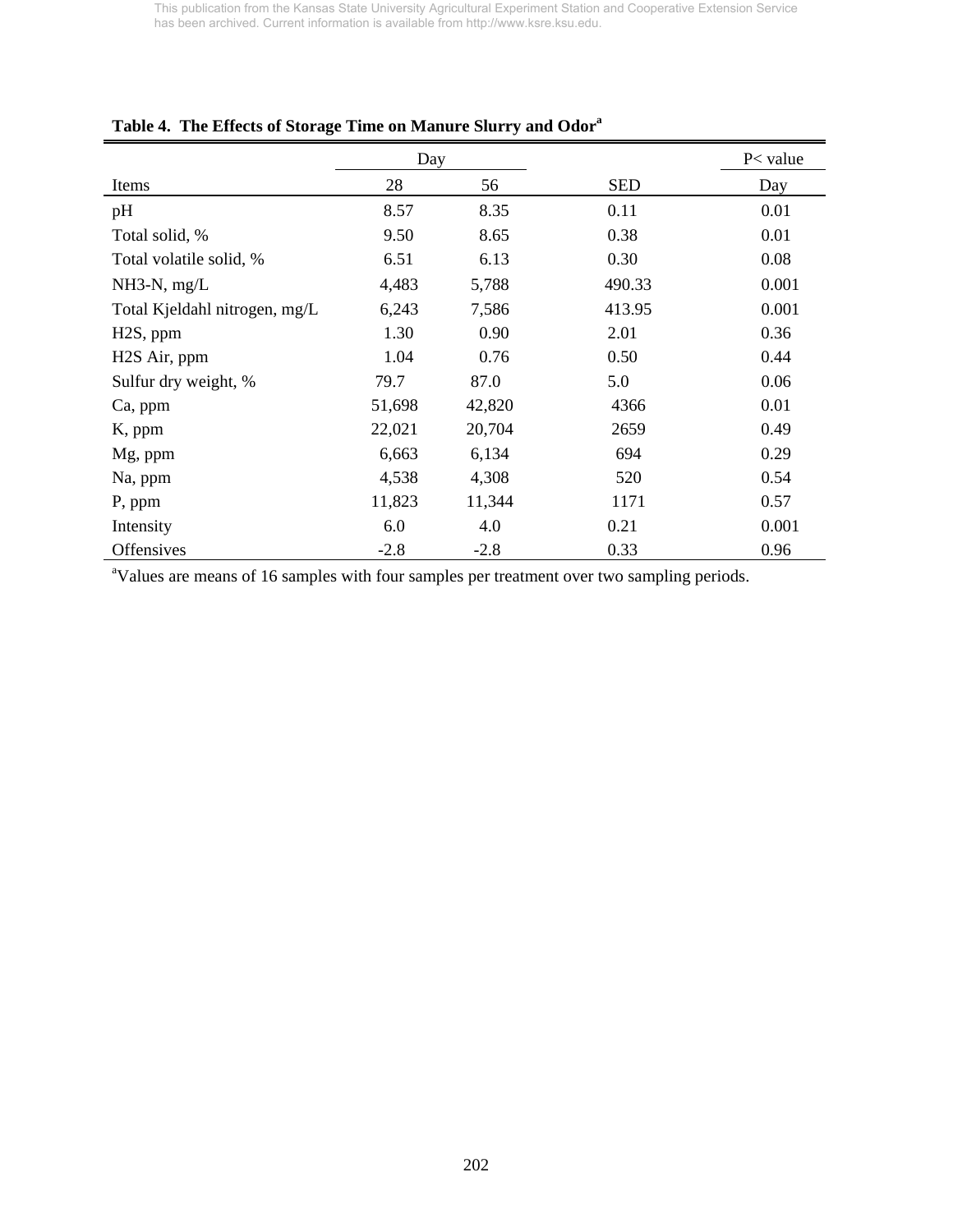### **PARTICLE SIZE, MILL TYPE, AND ADDED FAT INFLUENCE FLOW ABILITY OF GROUND CORN**

*C.N. Groesbeck, R.D. Goodband, M.D. Tokach, J.L. Nelssen, S.S. Dritz1 , K.R. Lawrence, and C.W. Hastad* 

#### **Summary**

We conducted three experiments to determine effect of particle size, mill type, and added fat on flow characteristics of ground corn. In Experiment 1, corn was ground with either a hammer mill or a roller mill to produce six samples with different particle sizes. The particle size for the corn ground with a roller mill ranged from 1,235 to 502 microns with standard deviation ranging from 1.83 to 2.03. Particle size for corn ground with a hammer mill ranged from 980 to 390 microns with standard deviation ranging from 2.56 to 2.12. All samples were dried 12 hours to equalize moisture content. Soy oil was then added at 0, 2, 4, 6, and 8% to each sample.

Flow ability was determined by measuring angle of repose (the maximum angle measured in degrees at which a pile of grain retains its slope). A large angle of repose represents a steeper slope and poorer flow ability. There was a three-way interaction (P<0.05) between particle size, added fat, and mill type. Roller mill ground corn had better flow ability than hammer mill ground corn, and decreasing particle size while increasing added fat, increased the angle of repose. However as particle size decreased and added fat increased, the differences between hammer mill and roller mill ground grain decreased. Corn ground with a hammer mill without added fat had a similar

angle of repose to corn ground with a roller mill that had 6% added fat.

For both Experiments 2 and 3, batches of roller mill and hammer mill ground corn were sifted with a Ro-Tap tester through a stack of 13 screens. The material on top of each screen was then collected. Samples were dried 12 hours to equalize moisture content. Soy oil was added at 0, 4, and 8% to each sample. In Experiment 2, five roller mill samples were selected from different individual screens with mean particle size ranging from 1,415 to 343 microns and 5 hammer mill samples ranging from 1,382 to 333 microns. All samples were selected from the ground corn remaining on top of the individual screens. By selecting samples this way, both roller mill and hammer mill samples had similar particle size standard deviation (PSSD), ranging from 1.1 to 1.3. There was an interaction  $(P<0.05)$  between particle size, added fat, and mill type. Increasing fat and decreasing particle size increased the angle of repose. However, in fine ground hammer mill ground corn, the differences between amounts of added fat became less as particle size decreased, whereas in roller mill ground samples the differences were maintained. In roller mill ground grain samples, decreasing particle size had less negative impact on flow ability than in hammer mill ground grain.

l

<sup>&</sup>lt;sup>1</sup> Food Animal Health and Management Center.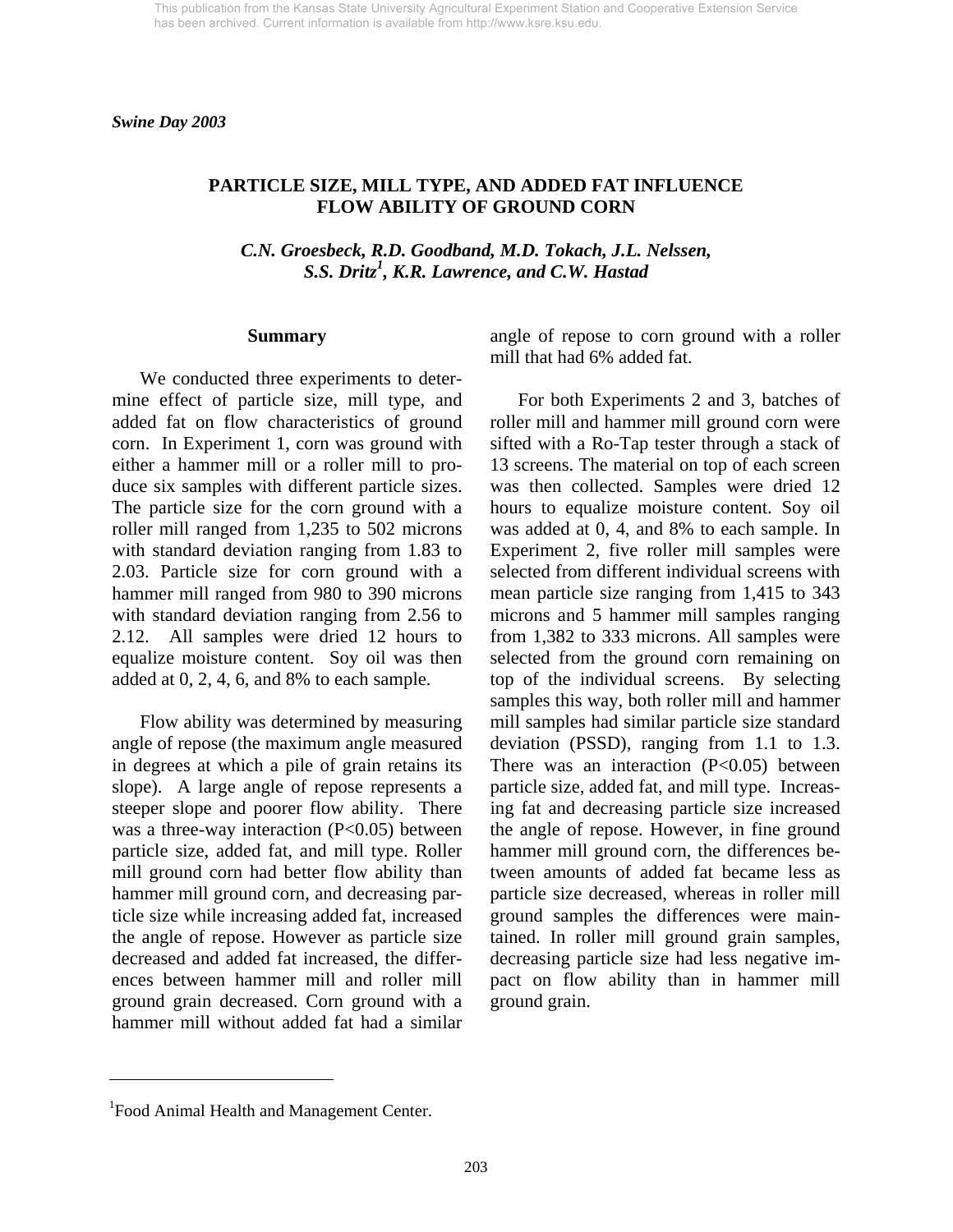In Experiment 3, we used 4 roller mill and 4 hammer mill samples that were constructed from the previously collected grain. All samples were constructed to have a similar mean particle size (641 to 679 microns) with increasing PSSD (1.62 to 2.27). There was no interaction (P>0.10) between PSSD, added fat, and mill type. Increasing fat  $(P<0.04)$  and PSSD (P<0.001) decreased flow ability. These data suggest that the greater flow ability of roller mill ground corn compared to hammer mill ground corn appears to be a result of less particle size variation. However, with fine particle sizes other factors, such as particle shape, may also contribute to flow ability.

(Key Words: Particle Size, Added Fat, Hammer Mill, Roller Mill)

## **Introduction**

Decreasing particle size between 600 and 700 microns and adding fat to diets can improve pig performance and profitability. Limits to reducing grain particle size and amount of added fat are frequently based on the ability of the feed to flow through feed delivery systems and feeders. Type of grinding may also affect feed flow ability. Grain ground with a roller mill typically has a more uniform particle size and less particle variation than that ground with a hammer mill. Therefore we conducted three experiments to evaluate the effects of particle size, added fat, mill type, and particle size standard deviation on flow characteristics of ground corn.

## **Procedures**

All three experiments were conducted using corn ground either by a full circle, tear drop hammer mill or three high roll, roller mill at the Kansas State University Grain Science Feed Mill. The corn contained 10.3% CP and 3.2% fat on an as-fed basis. Corn was dried 12 hours to equalize moisture content, resulting in a dry matter of 96%. Particle size and standard deviation were determined with a Ro-Tap tester with a stack of 13 screens, as outlined in the American Society of Agricultural Engineers (publication S319). Angle of repose is defined as the maximum angle measured in degrees at which a pile of grain retains its slope. An angle of repose tester was constructed from 4 pieces of poly vinyl chloride (PVC). The tester is 3" in diameter and 36" tall and attached to a 3" PVC floor mounting. A 3" diameter plate was mounted to the top of the machine to allow two 3" PVC couplers that were planed to slide up and down the long axis of the tester. To conduct the angle of repose test, a 500g sample was placed inside the couplers at a specified height at the top. The base of the angle of repose tester was held stationary and the PVC couplers were lifted vertically, allowing the ground grain to flow downward, resulting in a pile on top of the plate. The height of the pile was measured, and angle of repose was calculated by the following equation, Angle of repose  $= \tan^{-1}$  (the height of the pile divided by one half the known diameter of the plate). A larger angle of repose represents a steeper slope and poorly flowing ground grain product; a low angle of repose would represent a freer flowing product. All data were analyzed using PROC MIXED in SAS 8.1. Particle size and added fat were modeled as continuous variables with mill type as a categorical value. Parameter estimates were then output to develop the regression equations that depend on particle size, added fat, and mill type. Graphs showing modeled data were then generated.

**Experiment 1.** The objective was to evaluate the effects of mill type, particle size, and added fat on the flow ability of ground corn. Six different particle size samples were ground by either a hammer mill or roller mill. The particle size mean and standard deviation for the corn ground with a roller mill and hammer mill were determined (Table 1). All samples were dried 12 hours to equalize moisture content. Soy oil was then added at 0, 2, 4, 6, and 8% to portions of each sample, to give a total of 60 samples (2 mill types, 6 particle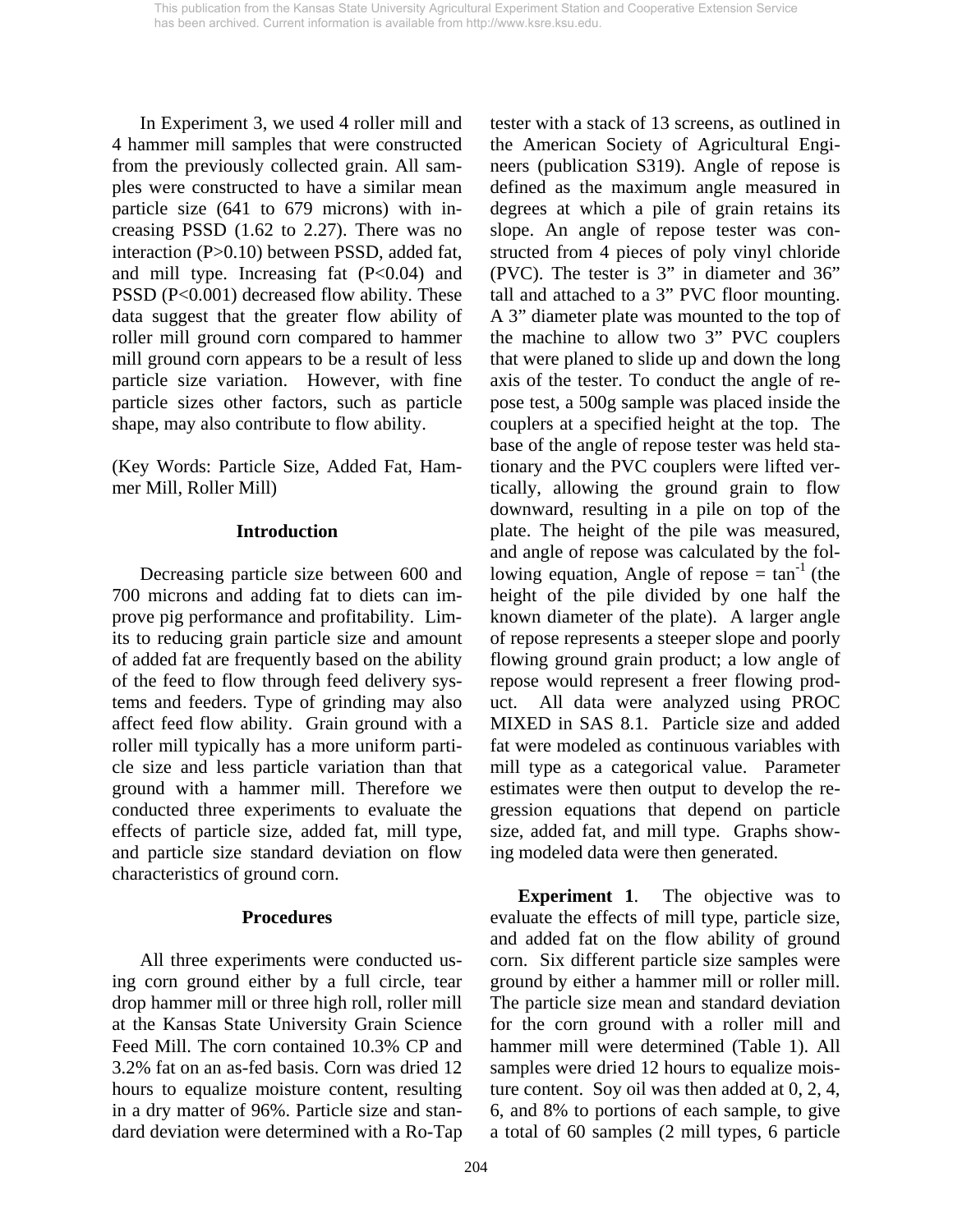sizes, and 5 levels of added fat). Angle of repose was replicated six times within each sample.

**Experiment 2**. The objective was to determine if the flow differences between hammer mill ground grain and roller mill ground grain were due to the particle size standard deviation. Samples of roller mill and hammer mill ground corn were sifted with a Ro-Tap tester through a stack of 13 screens and material on top of each screen was collected. The screen number, particle size means, and particle size standard deviations for five samples of corn ground with the roller mill and five samples of corn ground with a hammer mill were determined (Table 2). Soy oil was then added at 0, 4, and 8% to portions of each sample, to give a total of 30 samples (2 mill types, 5 particle sizes, and 3 levels of added fat). Angle of repose was replicated six times within each sample.

**Experiment 3.** The objective was to further evaluate if the flow differences between hammer mill and roller mill ground grain were due to the particle size standard deviation. Samples of both roller mill and hammer mill corn were sifted through 13 screens, and material from each individual screen was collected. Four roller mill samples and four hammer mill samples were constructed from the grain collected to produce samples with similar particle size with increasing particle size standard deviations. The roller mill and hammer mill sample particle size and particle size standard deviations were determined (Table 3). Soy oil was then added at 0, 4, and 8% to portions of each sample, to give a total of 24 samples (2 mill types, 4 particle size standard deviations, and 3 levels of added fat). Angle of repose was replicated four times within each sample.

### **Results and Discussion**

 In Experiment 1 there was a three-way interaction (P<0.05) between particle size, added fat, and mill type (Figure 1). As particle size decreased and more fat was added, angle of repose increased, roller mill ground corn had a lower angle of repose than hammer milled ground grain. However, the difference between mill types, and amount of added fat, was less as particle size decreased. Corn ground with a hammer mill without added fat had a similar angle of repose to corn ground with a roller mill that had 6% added fat.

In Experiment 2 there was a three-way interaction (P<0.05) between particle size, added fat, and mill type (Figure 2). The angle of repose increased as particle size decreased and added fat increased. However as particle size decreased, the angle of repose increased at a greater rate in hammer mill samples compared to roller mill samples.

In Experiment 3 there was no interaction (P>0.10) between PSSD, added fat, and mill type. Increasing fat  $(P<0.04)$  and PSSD (P<0.001) decreased flow ability (Figure 3). When particle size and standard deviation are equal, mill type appears to have no influence on the flow ability of the ground corn. However, because of the differences in how particle size is reduced between types of mills, grain ground with a hammer mill very frequently will have a greater standard deviation than grain ground to the same mean particle size with a roller mill.

In conclusion, these data suggest that the greater flow ability of roller mill ground corn appears to be largely a result of less particle size variation when compared to corn ground with a hammer mill. At fine particle sizes, particle shape also appears to contribute to differences in the flow ability of corn ground through roller mills or hammer mills. Our experiments suggest that flow ability is influenced by particle size standard deviation, particle size, and added fat.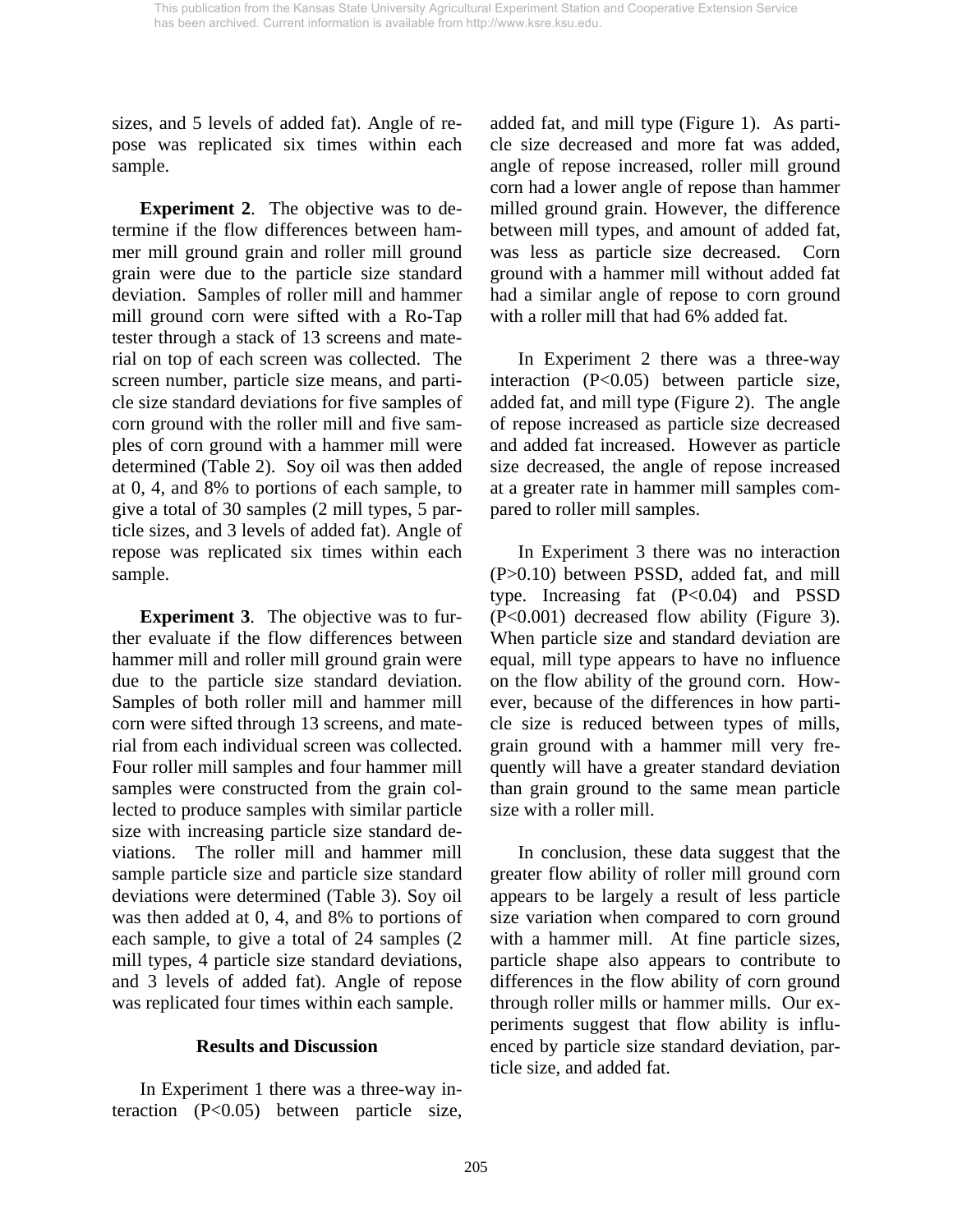| $m$ where $\omega$ and $\omega$ is considered to $\omega$ is a considered (sample considered $\omega$ ) |             |             |  |  |  |  |
|---------------------------------------------------------------------------------------------------------|-------------|-------------|--|--|--|--|
| Sample #                                                                                                | Roller Mill | Hammer Mill |  |  |  |  |
|                                                                                                         | 1235(1.98)  | 984 (2.56)  |  |  |  |  |
| 2                                                                                                       | 887 (1.83)  | 980 (2.52)  |  |  |  |  |
| 3                                                                                                       | 848 (1.84)  | 931 (2.49)  |  |  |  |  |
| $\overline{4}$                                                                                          | 747 (2.03)  | 665 (2.49)  |  |  |  |  |
| 5                                                                                                       | 505(1.99)   | 477(2.25)   |  |  |  |  |
| 6                                                                                                       | 502(1.97)   | 390 (2.12)  |  |  |  |  |

**Table 1. Particle Size and Standard Deviation (Experiment 1)ª** 

ªValues represent the mean of one sample analyzed in duplicate.

| Table 2. Particle Size and Standard Deviation (Experiment 2) <sup>ab</sup> |         |             |  |  |  |  |  |
|----------------------------------------------------------------------------|---------|-------------|--|--|--|--|--|
| Sample #                                                                   | Sieve # | Roller Mill |  |  |  |  |  |

| Sample #       | Sieve # | Roller Mill | Hammer Mill |
|----------------|---------|-------------|-------------|
|                | 16      | 1415 (1.09) | 1382(1.12)  |
| 2              | 20      | 995(1.16)   | 952(1.20)   |
| 3              | 30      | 702(1.17)   | 686 (1.20)  |
| $\overline{4}$ | 40      | 496(1.19)   | 484 (1.19)  |
|                | 50      | 343(1.20)   | 333(1.29)   |

ªValues represent the mean of one sample analyzed in duplicate.

<sup>b</sup>Each sample was collected from the material on top of the screen, to minimize particle size standard deviation.

**Table 3. Particle Size and Standard Deviation (Experiment 3)ªb** 

| Sample #       | Roller Mill | Hammer Mill |
|----------------|-------------|-------------|
|                | 679(1.62)   | 662(1.62)   |
| 2              | 674(1.89)   | 641 (1.88)  |
| 3              | 667(2.10)   | 653 (2.12)  |
| $\overline{4}$ | 673 (2.22)  | 670 (2.27)  |

ªValues represent the mean of one sample analyzed in duplicate.

<sup>b</sup>Samples were constructed to have similar particle size, from the grain collected on top of the 13 screens.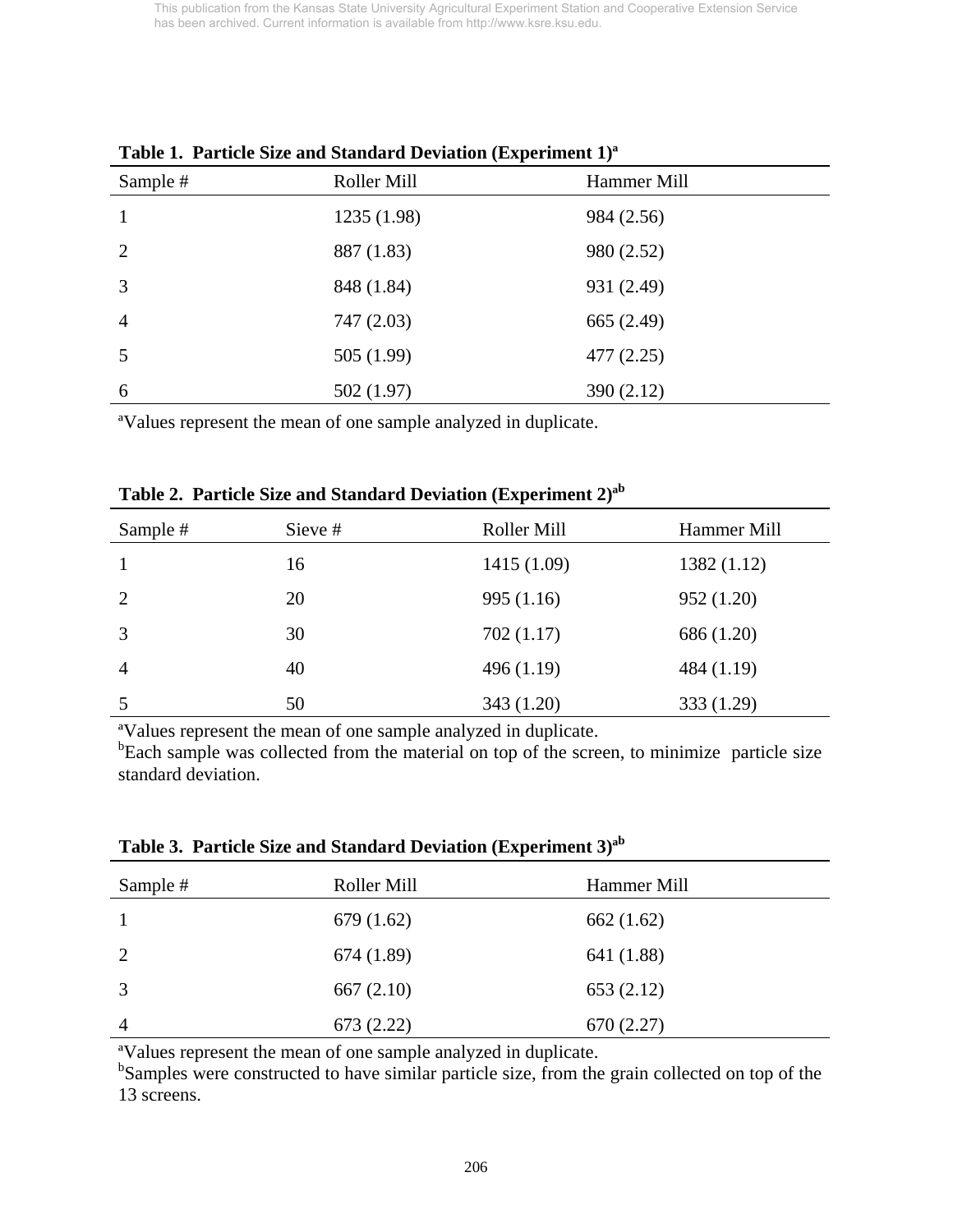Legend for Figures 1, 2, and 3

| $\blacksquare$ $\blacksquare$ 0% added fat, hammer-milled | <b>Contract Contract Contract Contract</b> | 0% added fat, roller-milled |
|-----------------------------------------------------------|--------------------------------------------|-----------------------------|
| $\blacksquare$ $\blacksquare$ 3% added fat, hammer-milled | <b>Contract Contract Contract Contract</b> | 3% added fat, roller-milled |
| $\equiv$ $\equiv$ 6% added fat, hammer-milled             | <b>Contract Contract Contract</b>          | 6% added fat, roller-milled |



**Figure 1. Effect of mill type, particle size and added fat on the flow ability of ground corn (Experiment 1).**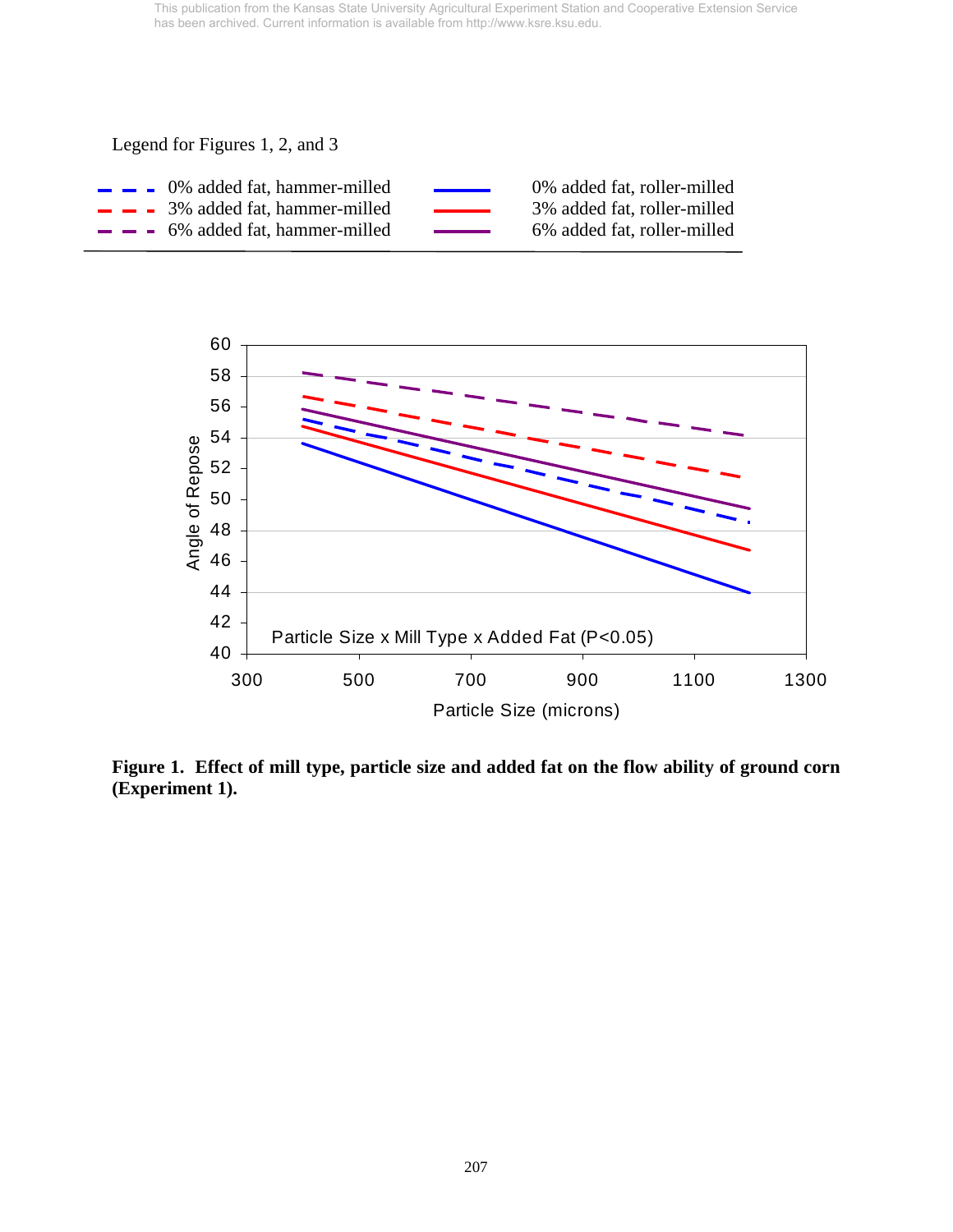

**Figure 2. Effect of particle size with narrow particle size standard deviation (1.1 to 1.3) on ground grain flow ability (Experiment 2).** 



**Figure 3. Effect of particle size standard deviation on ground grain flow ability. The average particle size equal to 665 microns with increasing particle size standard deviation (Experiment 3).**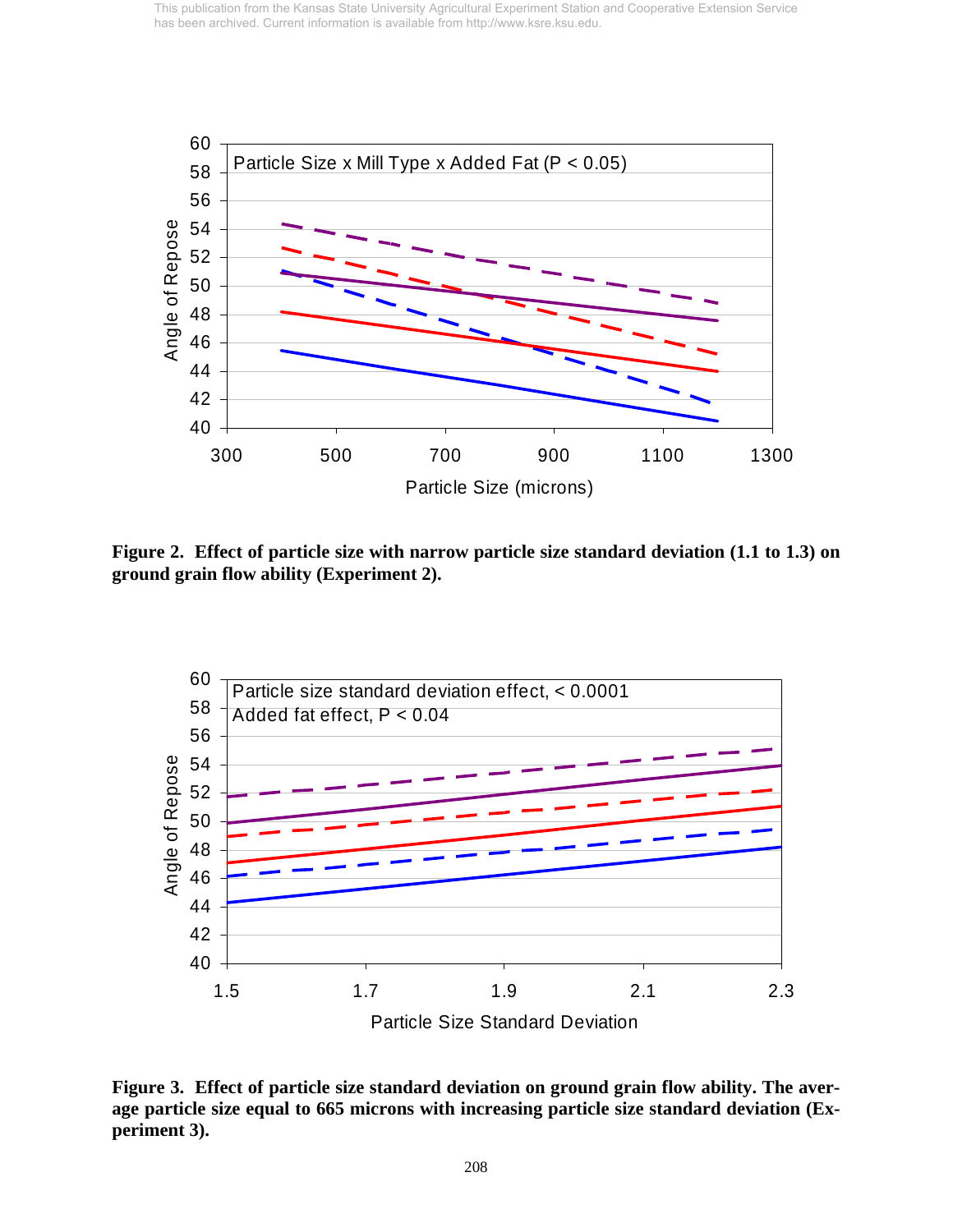*Swine Day 2003* 

## **THE INFLUENCE OF CHOP LOCATION ON PORK LOIN QUALITY<sup>1</sup>**

*J.W. Homm, J.A. Unruh, and R.C. Johnson2* 

#### **Summary**

 Pork longissimus muscle quality characteristics were evaluated on 109 center cut boneless loins. After 21 d aging, loins were cut into 1-inch chops and allowed to bloom for 30 minutes before visual measurements (color, marbling and firmness) and instrumental color were recorded for each chop. Overall, visual color was the lightest on the anterior and posterior ends and was the darkest from approximately 50% to 80% of the length of the loin. Marbling was the highest at the posterior end, lowest in mid-loin, then higher toward the anterior end. Loins were the softest at the anterior end and became firmer toward the posterior end.

 From the anterior to approximately 40- 50% of the loin length, chops became darker (lower  $L^*$ ), redder (higher  $a^*$ ), and less yellow (lower b\*). Near the center of the loin, color was constant, but became lighter (higher L\*) and more yellow (higher b\*) at the posterior end.

 Chops located at 25% (anterior), 50% (middle) and 75% (posterior) of the length of each loin were collected and further analyzed. Section chops within loins had similar pH values. The chop from the anterior section contained the highest percentage of crude fat, followed by the posterior section chop, and the middle section chop contained the lowest percentage. The middle section chop contained the highest percentage of moisture. The posterior section chop had more moisture display loss than the anterior and middle section chops. The anterior section chop had more cooking loss than the posterior section chop. Chops became progressively less tender the more posterior the section location.

(Key Words: Chop Location, Pork Quality, Longissimus)

#### **Introduction**

 Pork quality and consistency is important to consumers. Fresh pork color, tenderness, cooking loss, display loss, fat, moisture and pH are all contributing characteristics. Production, slaughter, chilling, retail, and cooking variables can affect these characteristics. In addition, variation within a pork loin may contribute to inconsistency of quality. Previous research conducted at Kansas State University showed considerable variation of pork quality within the same loin. The objective of this experiment was to further investigate the variation of pork quality characteristics within a loin.

#### **Procedures**

 One-hundred-nine center-cut boneless pork loins (seventh rib through the sixth lumbar vertebra) were obtained from a commer-

 $\overline{a}$ 

<sup>&</sup>lt;sup>1</sup>The authors thank Triumph Pork for their financial support.

<sup>&</sup>lt;sup>2</sup>Director of Pork Quality, Triumph Pork Group.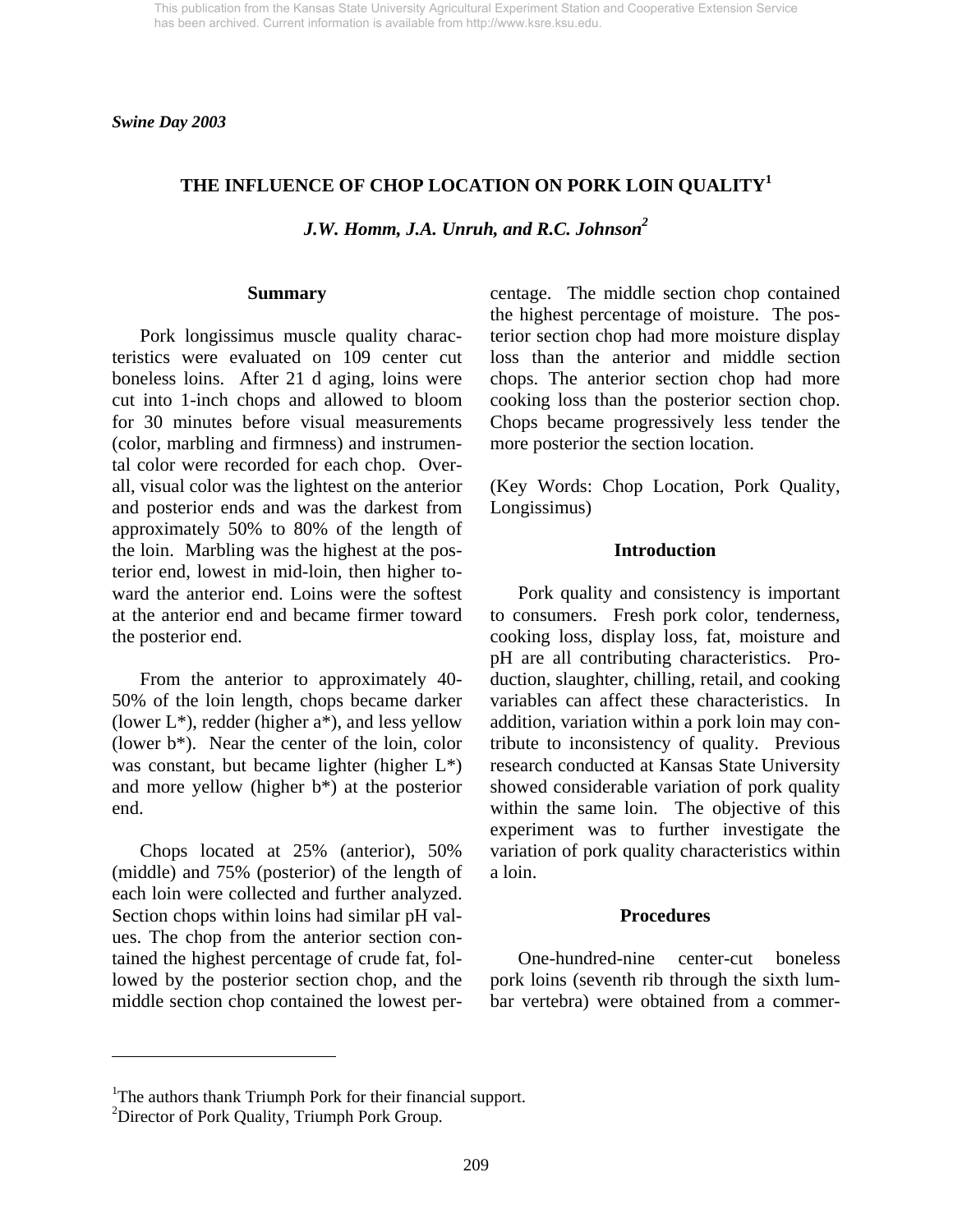cial packing facility on four different days (n=31, 32, 31, and 15). After aging for 21 days, loins were cut into 1-inch chops, from anterior to posterior, and allowed to bloom for 30 minutes.

 Using the NPPC Official Color and Marbling Standards (1999), subjective color and marbling scores were assigned to the longissimus muscle of each chop. Visual color was evaluated on a 1 to 6 scale, with 1 representing a pale pinkish-gray to white and 6 representing a dark-purplish red color. Visual marbling was evaluated on a scale corresponding to the predicted percentage of intramuscular lipid content. Firmness was evaluated on a scale of 1 to 3 to the nearest 0.5, with 1=very soft and 3=very firm.

 Each chop was also scanned with a HunterLab Miniscan™ XE Spectrophotometer (Hunter and Associates, Reston, VA) with a 1.25 in aperture under illuminant C, to obtain  $L^*$ ,  $a^*$  and  $b^*$  values. Each chop was scanned at two locations (lateral and medial) within the longissimus muscle and averaged. The L\* value is a measure of darkness to lightness. The a\* value is a measure of green to red, and the b\* value measures blue to yellow.

 The pair of chops closest to 25% (anterior), 50% (middle) and 75% (posterior) of the length of the loin was collected. The anterior chop at each location was analyzed for crude fat, moisture and pH. Crude fat and moisture were preformed using the CEM by AOAC (1999) procedures. Using the procedures from "The handbook for meat chemists," pH was measured. The posterior chop at each location was weighed and placed into a diapered styrofoam tray, overwrapped to simulate retail conditions, and displayed under fluorescent lighting in open-top display cases. Case temperature (34 to 36°F) was monitored using temperature data loggers. Following a 24 hour display period, instrumental color and final display weights were recorded, and each chop was cooked to an internal temperature of 158°F in a Blodgett dual-air-flow oven. While cooking, temperature was monitored using thermocouples attached to a Doric Minitrend 205 temperature monitor. Chops were cooled at room temperature for 20 minutes and reweighed. Finally, chops were chilled for 24 hours at 38°F before six 0.5 inch cores were taken parallel to the muscle fibers and sheared perpendicular to the muscle fibers using a Universal Instron with a Warner Bratzler attachment.

 For analysis, all data were blocked by loin. To standardize chop location within a loin for regression analysis, chops were assigned a percentage of loin length location and rounded to the nearest five percent.

### **Results and Discussion**

 Visual measurements for chops taken after 30 minutes bloom are reported in Figure 1. Both a linear and quadratic relationship (P<0.05) was observed for visual color from the anterior to the posterior loin. Visual color was the lightest in the anterior quadrant and increased towards the middle of the loin. Color was darkest from approximately 50 to 75% of the length of the loin before decreasing towards the posterior end. The quadratic regression model had an  $\mathbb{R}^2$  of 0.83. Visual marbling had both a linear and quadratic relationship ( $P < 0.05$ ) from the anterior to the posterior loin. Visual marbling was the highest on the anterior and posterior ends and was the lowest at approximately 50% of the length of the loin. The quadratic regression model for marbling had an  $\mathbb{R}^2$  of 0.81. Visual firmness had a linear increase (P<0.05) from anterior to posterior. The linear model had an  $\mathbb{R}^2$ of 0.97.

Instrumental values for color  $(L^*, a^*, b^*)$ taken after 30 minutes of bloom are presented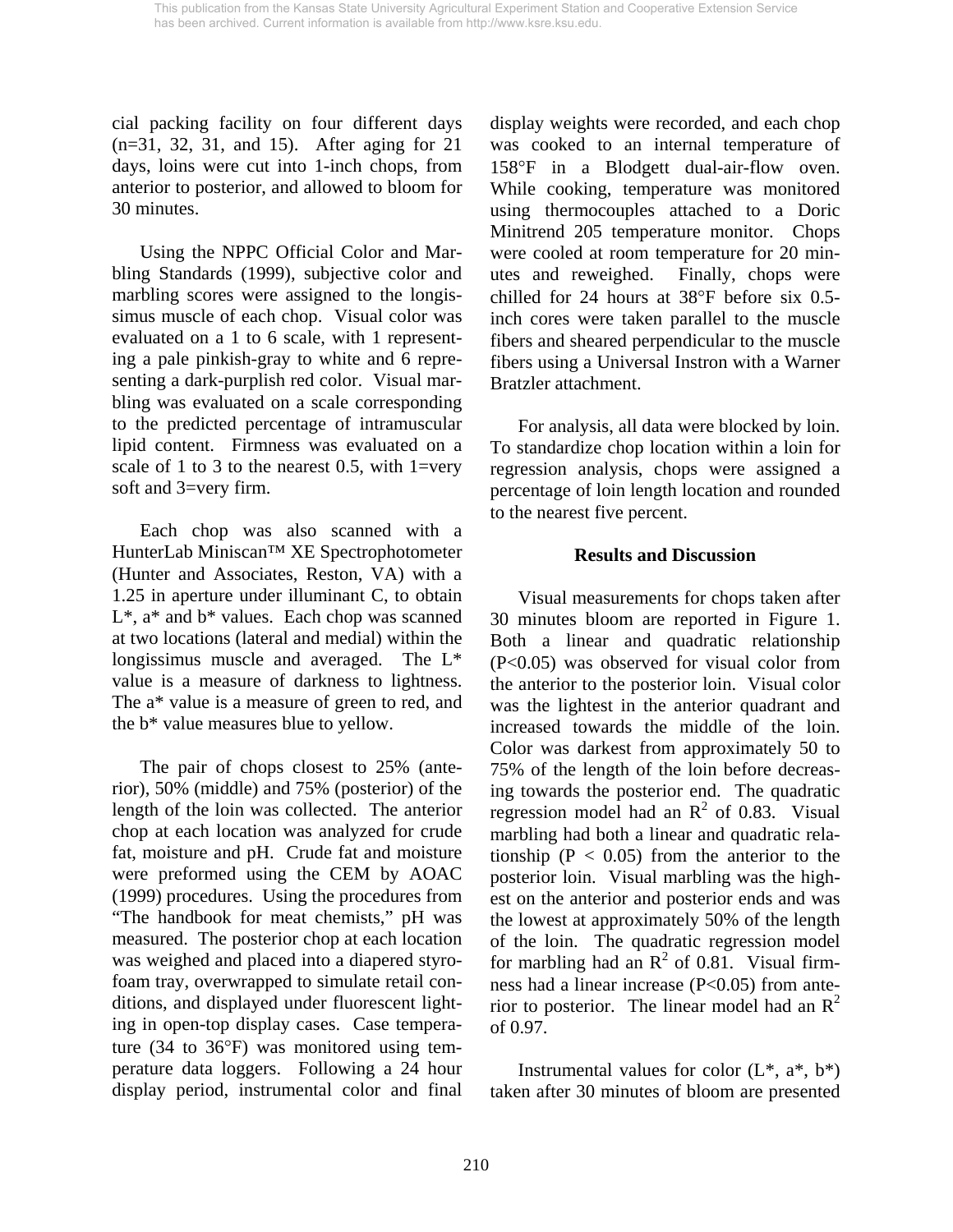in Figure 2. Instrumental L\* and b\* measurements had both linear and quadratic relationships  $(P<0.05)$  from the anterior to the posterior end of the loin. The L\* value was the lightest at the anterior end and was progressively darker to approximately 50% of the length of the loin, then again was lighter toward the posterior end. The quadratic regression model for  $L^*$  had an  $R^2$  of 0.79. The a<sup>\*</sup> value was the lowest at the anterior quadrant, increased in redness toward the middle of the loin, and then remained constant toward the posterior end. The quadratic regression model for a\* had an  $R^2$  of 0.85. For  $b^*$  a linear relationship did not exist  $(P=0.67)$ , but a significant quadratic relationship existed (P<0.05). The b\* value was the most yellow at the anterior end, decreased toward the middle of the loin and then increased again toward the posterior end. The quadratic model had an  $\overline{R}^2$  of 0.61.

 Visual and instrumental values suggest that chops from the anterior and posterior end are lighter in color than chops from the middle of the loin. Instrumental values also indicate that the anterior end is lighter, less red, and more yellow. The posterior end of the loin begins to lighten and become more yellow than the center loin region.

 Influence of chop location on pork quality traits at three loin locations are presented in Table 1. Location of chops did not affect pH (P=0.48). Crude fat content was the highest in the anterior section chop and lowest in the middle section chop (P<0.05). Moisture content was similar in the anterior and posterior section chops  $(P=0.13)$  and slightly higher (P<0.05) in the middle section chop. After 30 minutes of bloom, chops were progressively lighter in the anterior section chop to the posterior section chop  $(L^*, P<0.05)$ , and chops were more red from the posterior chop section to the anterior chop section  $(a^*, P<0.05)$ . The anterior and posterior section chops were more yellow than the middle section chop (b\*, P<0.05). The anterior section chop was the lightest after 24 hour display. The middle section chops were redder  $(a^*, P<0.05)$  than the anterior section chops after 24 hours of display. Yellowness (b\*) was the higher (P<0.05) in the posterior section chops compared to the anterior section chops. Display moisture loss was the highest in the posterior section chop  $(P<0.05)$ , and the anterior and middle section chops were similar (P=0.18). Cooking loss was higher  $(P<0.05)$  at the anterior section location than the posterior section location, and the middle section chop was intermediate. The anterior section chop was the most tender followed by the middle, then the posterior section chop  $(P<0.05)$ .

 Location within a pork loin affects quality characteristics. Within a loin, variation in visual color, instrumental color, chop composition and cookery traits were observed. Packaging chops by sections of the loin could improve the consistency of pork quality.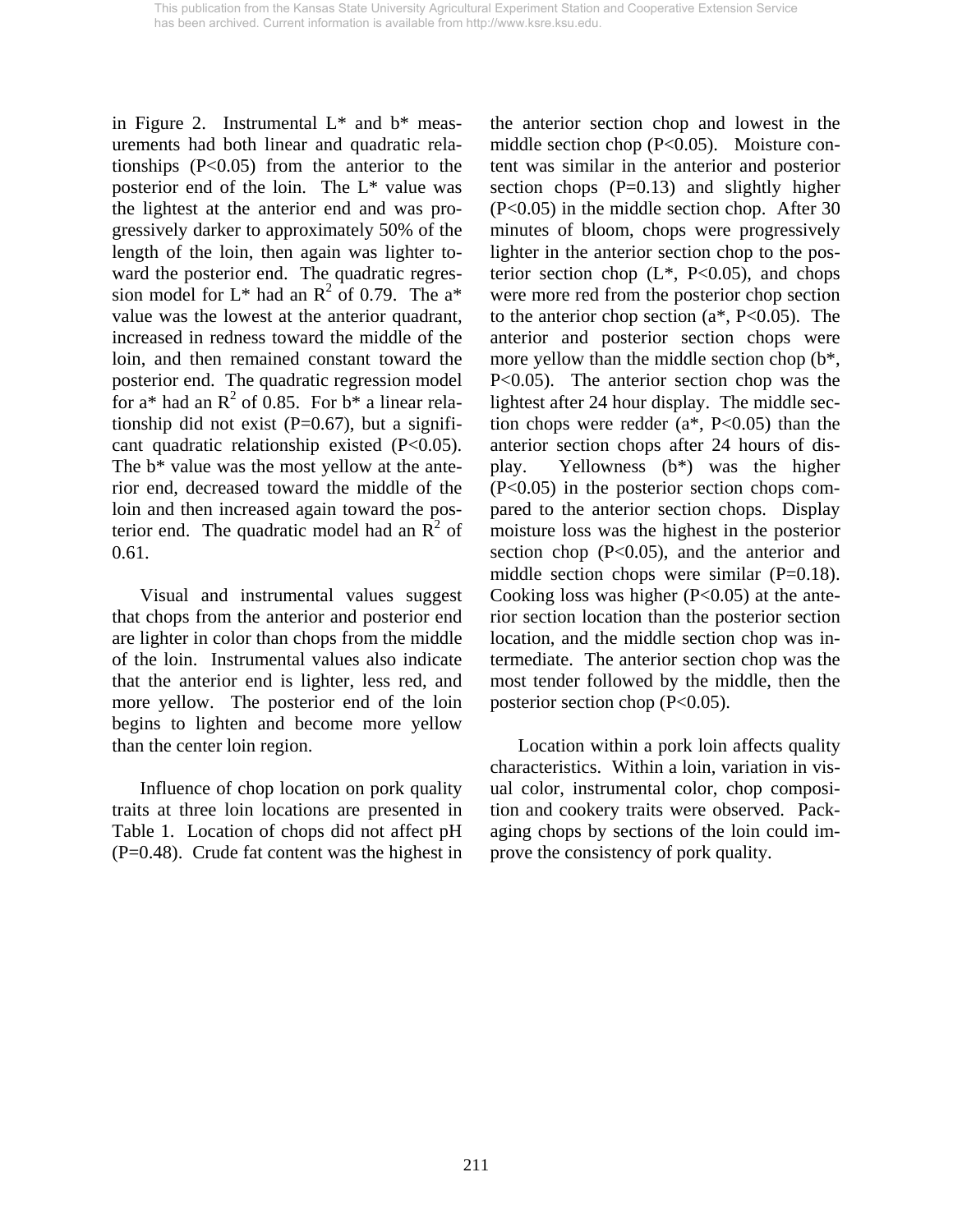

**Figure 1. Influence of chop location (%) within a center cut boneless loin on visual measurements. Visual color (3=reddish pink and 4=dark reddish pink) and marbling (corresponding to intramuscular lipid content) were evaluated using NPPC Official Color and Marbling Standards (1999). Firmness was evaluated on a scale of 1 to 3 to the nearest 0.5 with 2= slightly firm and 3=very firm.**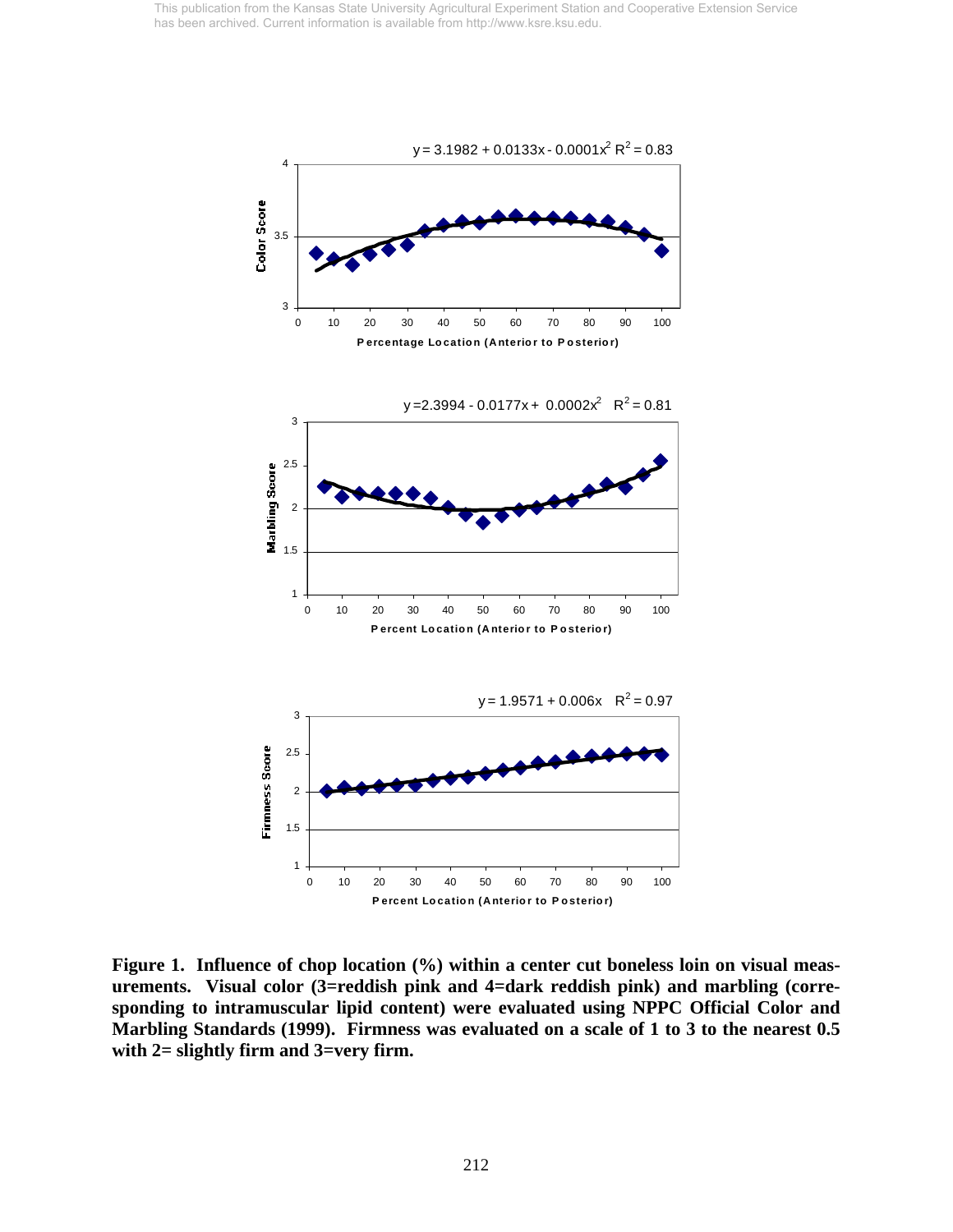



**Figure 2. Influence of chop location (%) within a center cut boneless loin on instrumental color.** 

0 10 20 30 40 50 60 70 80 90 100 **Percent Location (Anterior to Posterior)**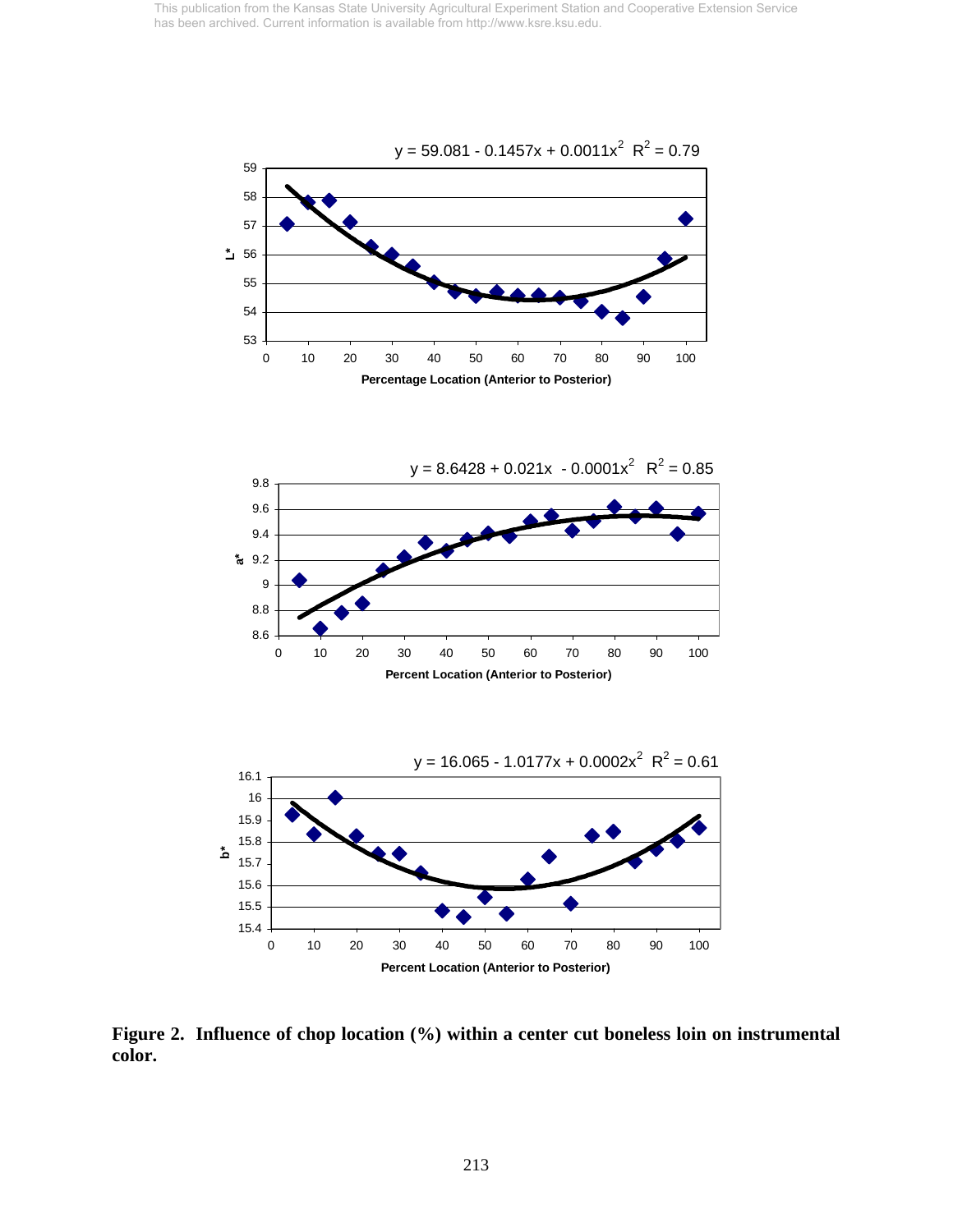|                                          | Chop Location <sup>a</sup> |                       |                       |        |
|------------------------------------------|----------------------------|-----------------------|-----------------------|--------|
| Item                                     | Anterior                   | Middle                | Posterior             | $SE^b$ |
| pH                                       | 5.72                       | 5.73                  | 5.73                  | 0.02   |
| Crude Fat, %                             | 1.93 <sup>e</sup>          | $1.35^{\rm f}$        | $1.59^{8}$            | 0.08   |
| Moisture, %                              | $73.36^e$                  | $73.76^{f}$           | $73.43^e$             | 0.07   |
| Instrumental Color <sup>c</sup> , 30 min |                            |                       |                       |        |
| $L^*$                                    | $56.21^e$                  | $54.69$ <sup>f</sup>  | 53.99 <sup>g</sup>    | 0.30   |
| $a^*$                                    | $9.17^e$                   | 9.39 <sup>f</sup>     | 9.61 <sup>g</sup>     | 0.12   |
| $b^*$                                    | $15.74^e$                  | $15.48^{f}$           | $15.85^e$             | 0.12   |
| Instrumental Color <sup>c</sup> , 24 h   |                            |                       |                       |        |
| $L^*$                                    | $51.67^e$                  | 50.19 <sup>f</sup>    | $50.15$ <sup>f</sup>  | 0.31   |
| $a^*$                                    | $11.12^e$                  | $11.40^f$             | $11.23$ <sup>ef</sup> | 0.13   |
| $b^*$                                    | $17.42^e$                  | $17.47$ <sup>ef</sup> | 17.60 <sup>f</sup>    | 0.11   |
| Display loss, %                          | $0.83^e$                   | 0.87 <sup>e</sup>     | 1.06 <sup>f</sup>     | 0.03   |
| Cooking Loss, %                          | $21.96^e$                  | $21.05^{\rm ef}$      | 20.18 <sup>f</sup>    | 0.40   |
| $WBS^d$ , lb                             | 6.14 <sup>e</sup>          | $6.62$ <sup>f</sup>   | 7.00 <sup>g</sup>     | 0.12   |

## **Table 1. Influence of Chop Location within a Center Cut Boneless Loin on Pork Quality**

<sup>a</sup> Anterior, middle and posterior represent 25, 50, and 75% of the length of the loin, respectively. <sup>b</sup>Standard error.

c Instrumental color was measured using HunterLab Miniscan (Illuminant C with a 1.25 in aperture).

<sup>d</sup>Warner-Bratzler Shear (average of six, 0.5 in cores from chops cooked to 158°F).

<sup>e,f,g</sup>Means in the same row without a common superscript differ (P<0.05).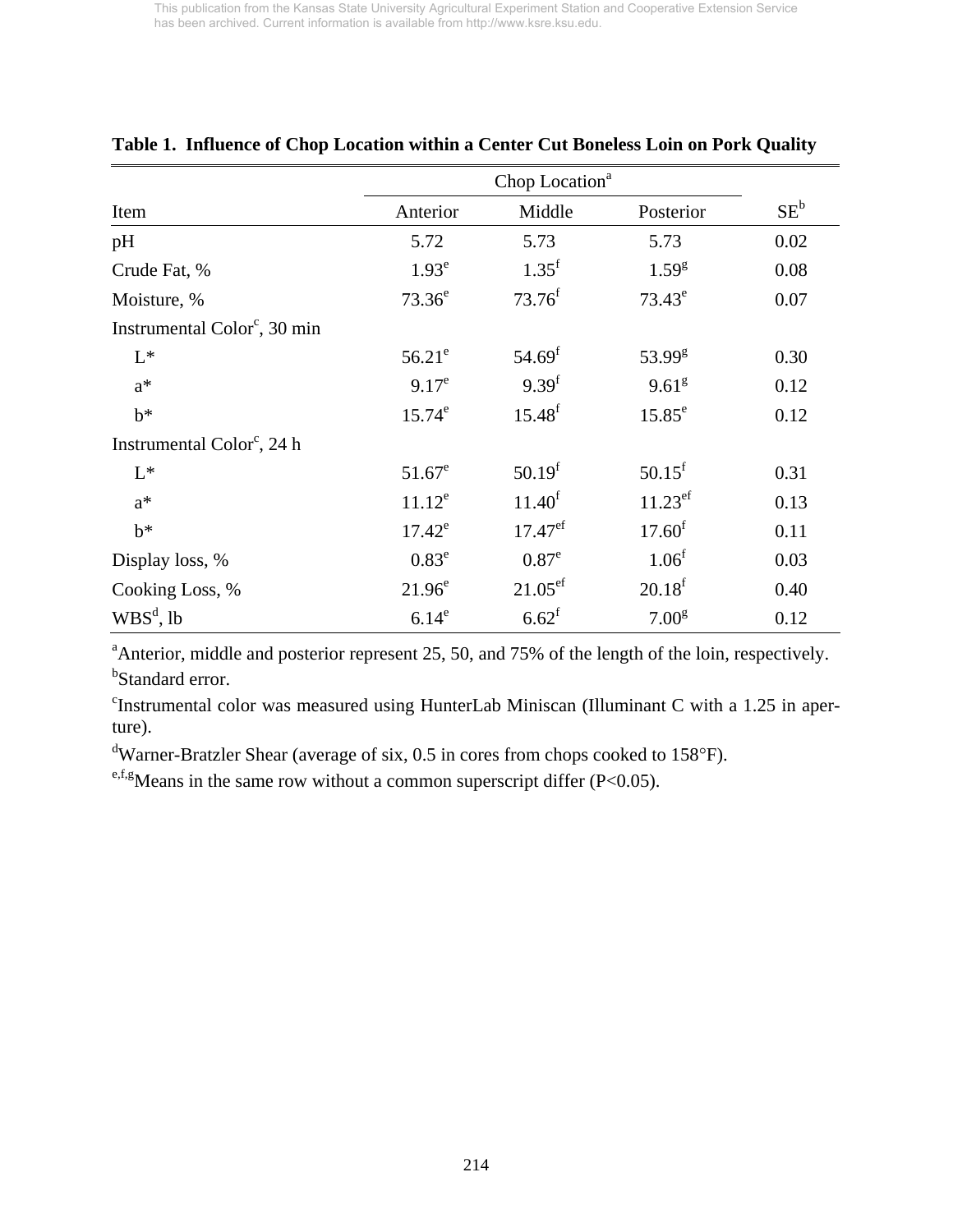#### *Swine Day 2003*

#### **INDEX OF KEY WORDS**

Indexer's note: The numbers refer to the first pages of each article that uses the listed key word.

Added Fat (159, 203) ADG (164) Amino Acids (47, 56) Antibiotic (132) Antibiotics (115, 119, 123) Antimicrobial(s) (123, 128) Backfat (19) BioPlus 2B (136) Body Condition Score (19) Calcium (171) Carbadox (111) Carcass (155) Carnichrome<sup>®</sup> $(7)$ Carnitine (1) Chicory (193) Chop Location (209) Corn (176) Crystalline Amino Acids (150) Digestibility (33, 36) Disease Challenge (136, 141) Distiller's Dried Grains with Solubles (185) Energy (176, 185) Energy Density (164) Enzyme (146) Fat (56, 71, 155, 176) Feed Additive (106 111, 115, 119) Finishing (155) Finishing Pigs (56, 171) Fishmeal ( 97, 102) Gestation (7) Growing Pigs (150) Grow(ing)-Finish(ing) Pigs (159, 164, 176) Growth (39, 43, 47. 67, 71) Growth Performance (56) Hammer Mill (203) Heat Production (7)

Hemicell<sup>®</sup> (146) Insulin-like Growth Factor (1) Irradiation (106) Lactation (33, 36) Longissimus (209) Lysine (61, 67) Lysine Requirement (39, 43) Mannanoligosaccharides (128) Net Energy (47) Nursery (77, 132) Nursery Pig (39, 43, 106, 111, 115, 119) Nursery Pigs (61, 128) Nutrient Excretion (193) Odor (193) Particle Size (36, 141, 203) Pellet(ing) (33, 141) Performance (90, 150) Phase II (43) Phosphorus (171) Phytase (171, 193) Pigs (67, 71, 77, 185, 193) Plasma (77) Pork Quality (209) Poultry Meal (97, 102) Roller Mill (203) *Saccharomyces cerevisiae* (136) *Salmonella* (136, 141) Sow (33, 36) Sows (1, 7, 19) Soybean Meal (77, 90) Synthetic Amino Acids (71) Threonine (61) Transition Diet (39) Weanling Pigs (90, 97, 102, 123, 136, 141, 146) Whey (77) Yeast (132)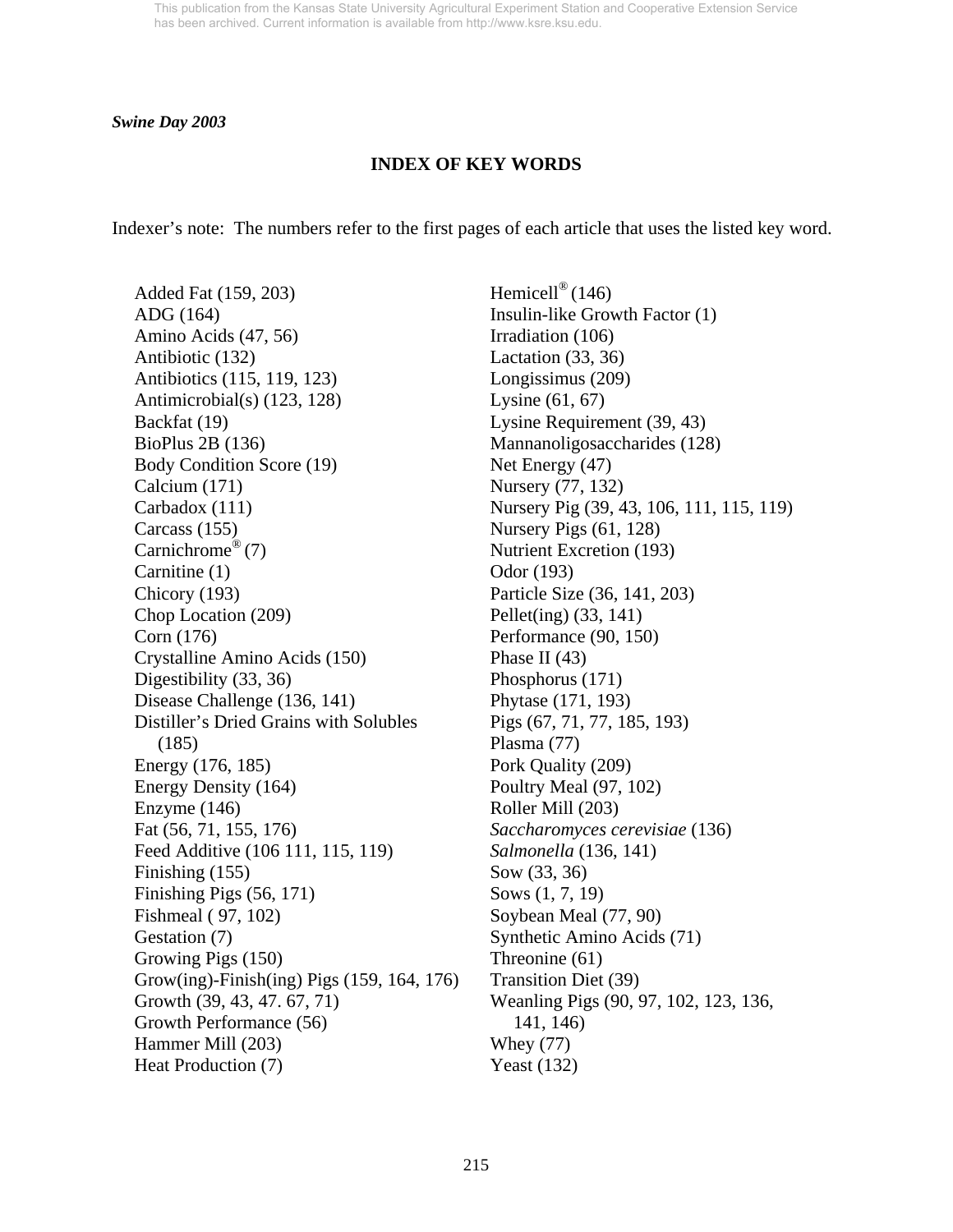#### *Swine Day 2003*

### **ACKNOWLEDGEMENTS**

 Appreciation is expressed to these organizations for assisting with swine research at Kansas State University.

| Anjinomoto Heartland LLC, Chicago, IL   | Lonza, Inc., Fair Lawn, NJ             |  |
|-----------------------------------------|----------------------------------------|--|
| Chr. Hansen Biosystems, Milwaukee, WI   | National Pork Board, Des Moines, IA    |  |
| Eichman Farms, St. George, KS           | New Horizon Farms, Pipestone, MN       |  |
| Elanco, Indianapolis, IN                | North Central Kansas Processors,       |  |
| Exseed Genetics, LLC, Owensboro, KY     | Washington, KS                         |  |
| Good Farms, Olsburg, KS                 | Phibro Animal Health, Fairfield, NJ    |  |
| Hill's Pet Nutrition Inc., Topeka, KS   | PIC USA, Franklin, KY                  |  |
| Kansas Pork Association, Manhattan, KS  | Pipestone System, Pipestone, MN        |  |
| Kansas Swine Alliance, Abilene, KS      | Purco, Pipestone, MN                   |  |
| Keesecker Agri Business, Washington, KS | RC Pork, Downs, KS                     |  |
| Kemin Industries, Des Moines, IA        | Steven Cox Associates, Long Island, KS |  |
| Key Milling, Clay Center, KS            | Trans-Agra, Storm Lake, IA             |  |
| Kyoto Shiryo, Yokohama, Kanagawa, Japan | Zenith Project, Geneseo, KS            |  |
| Livestock and Meat Industry Council,    | Zephyr Project, Geneseo, KS            |  |
|                                         |                                        |  |

Manhattan, KS

 We especially appreciate the assistance and dedication of Brad James, Mark Nelson, Lyle Figgy, Robert Beckley, Eldo Heller, and Theresa Rathbun.

 We gratefully acknowledge Nancy Zimmerli for editorial assistance, Valerie Stillwell for word processing, and Fred Anderson for cover design for this publication.

#### **Swine Industry Day Committee**

|                     | Jim Nelssen, Chairman |  |  |
|---------------------|-----------------------|--|--|
| Duane Davis         | Joel DeRouchey        |  |  |
| <b>Steve Dritz</b>  | Mike Tokach           |  |  |
| <b>Bob Goodband</b> | Joe Hancock           |  |  |

Contribution No. 04-120-S from the Kansas Agricultural Experiment Station.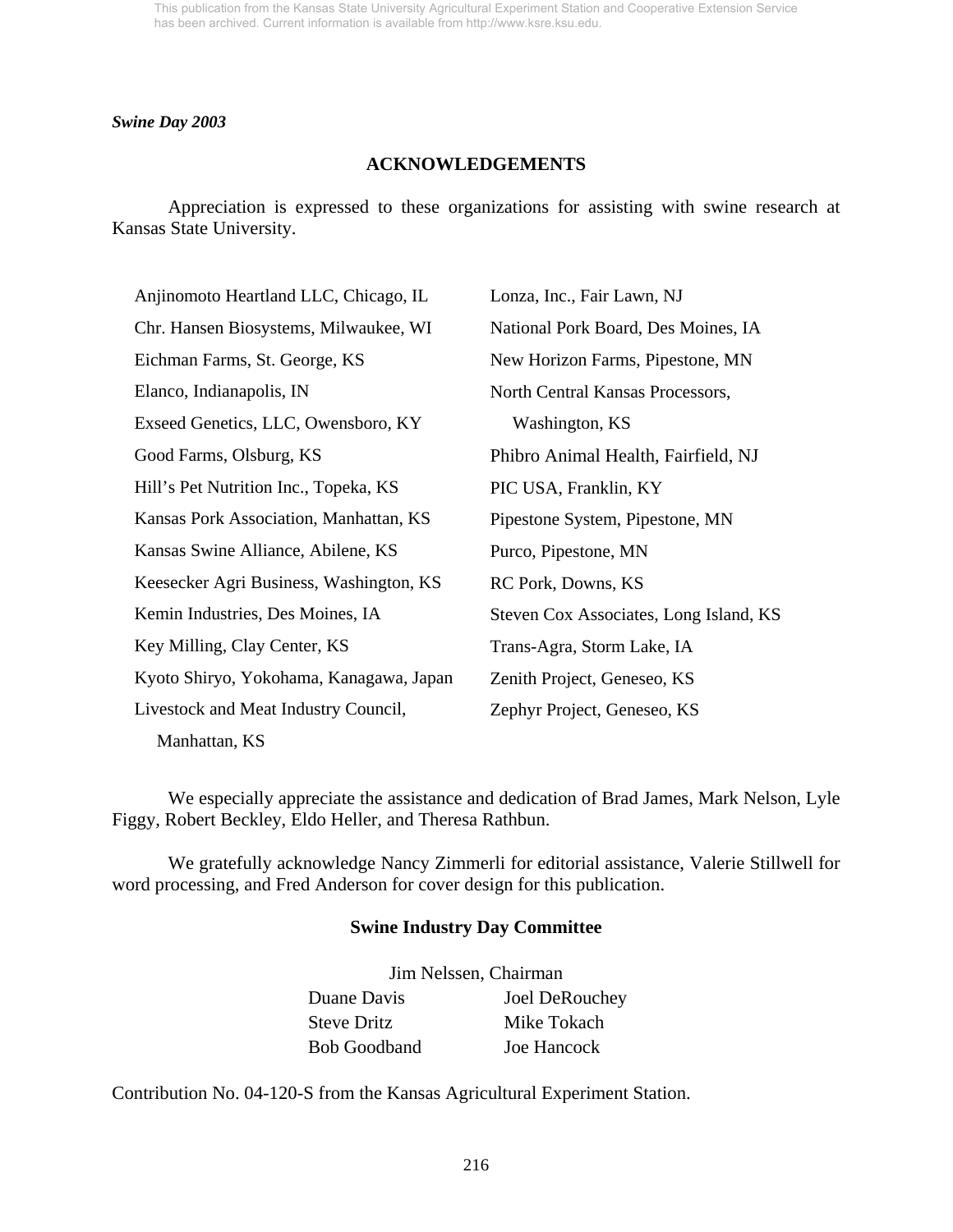## **The Livestock and Meat Industry Council, Inc.**

The Livestock and Meat Industry Council, Inc. (LMIC) is a non-profit charitable organization supporting animal agriculture research, teaching and education. This is accomplished through the support of individuals and businesses that make LMIC a part of their charitable giving.

Tax deductible contributions can be made through gifts of cash, appreciated securities, real estate, life insurance, charitable remainder trusts, bequests, as well as many other forms of planned giving. LMIC can also receive gifts of livestock, machinery or equipment. These types of gifts, known as gifts-in-kind, allow the donor to be eligible for a tax benefit based on the appraised value of the gift.

Since its inception in 1970, LMIC has provided student scholarships, research assistance, capital improvements, land, buildings, and equipment to support students, faculty and the industry of animal agriculture. If you would like to be a part of this mission or would like additional information, please contact the Livestock and Meat Industry Council/Animal Sciences and Industry, Weber Hall, Manhattan, Kansas 66506 or call 785-532-7624.

LMIC Board Members:

| <b>Bill Amstein</b> |
|---------------------|
| Henry Gardiner      |
| Duane Walker        |
| <b>Max Deets</b>    |
| Philip Phar         |
|                     |

Dell Allen Sam Hands Richard Chase Mikel Stout Don Smith Gina Miller

Kenneth Knight Raymond Adams, Jr.

Royal Board Members:

| <b>Calvin Drake</b> |  |
|---------------------|--|
| Harry Burger        |  |

Fred Germann Harland Priddle

**Don Good** Stan Fansher

Auxiliary Board Members:

George Ham Jack Riley